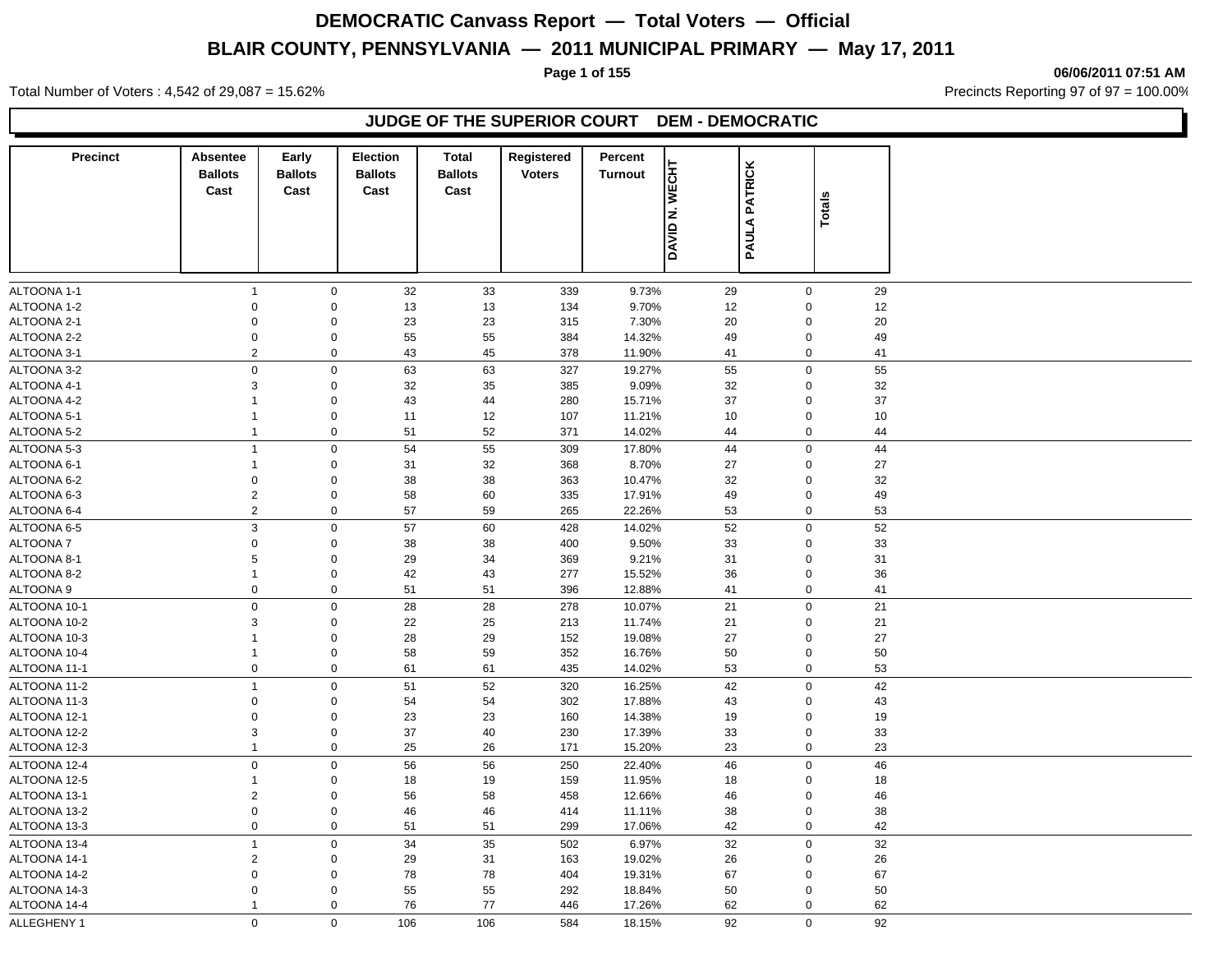**Page 2 of 155 06/06/2011 07:51 AM**

Total Number of Voters : 4,542 of 29,087 = 15.62% Precincts Reporting 97 of 97 = 100.00%

### **JUDGE OF THE SUPERIOR COURT DEM**

| <b>Precinct</b>        | <b>Absentee</b><br><b>Ballots</b><br>Cast | Early<br><b>Ballots</b><br>Cast | <b>Election</b><br><b>Ballots</b><br>Cast | <b>Total</b><br><b>Ballots</b><br>Cast | Registered<br><b>Voters</b> | Percent<br><b>WECHT</b><br><b>Turnout</b> | <b>PATRICK</b> |                  |     |
|------------------------|-------------------------------------------|---------------------------------|-------------------------------------------|----------------------------------------|-----------------------------|-------------------------------------------|----------------|------------------|-----|
|                        |                                           |                                 |                                           |                                        |                             | z<br><b>OKYID</b>                         | PAULA          | <b>Totals</b>    |     |
| <b>ALLEGHENY 2</b>     | $\overline{2}$                            | $\mathbf 0$                     | 80                                        | 82                                     | 544                         | 15.07%                                    | 74             | $\boldsymbol{0}$ | 74  |
| ALLEGHENY 3            | 11                                        | $\mathbf 0$                     | 24                                        | 35                                     | 121                         | 28.93%                                    | 29             | $\boldsymbol{0}$ | 29  |
| ALLEGHENY 4            | $\sqrt{2}$                                | $\mathbf 0$                     | 39                                        | 41                                     | 295                         | 13.90%                                    | 36             | $\pmb{0}$        | 36  |
| <b>ANTIS TWP 1</b>     | $\mathbf 0$                               | $\mathbf 0$                     | 52                                        | 52                                     | 526                         | 9.89%                                     | 46             | $\mathbf 0$      | 46  |
| <b>ANTIS TWP 2</b>     | $\mathbf 0$                               | $\mathbf 0$                     | 46                                        | 46                                     | 336                         | 13.69%                                    | 40             | $\boldsymbol{0}$ | 40  |
| <b>ANTIS TWP 3</b>     | 1                                         | $\mathbf 0$                     | 56                                        | 57                                     | 450                         | 12.67%                                    | 44             | $\mathbf 0$      | 44  |
| BELLWOOD BORO          | 1                                         | $\mathbf 0$                     | 42                                        | 43                                     | 372                         | 11.56%                                    | 37             | $\mathbf 0$      | 37  |
| <b>BLAIR - CATFISH</b> | $\mathbf 0$                               | $\mathbf 0$                     | 70                                        | 70                                     | 324                         | 21.60%                                    | 50             | $\mathbf 0$      | 50  |
| <b>BLAIR - E HOLBG</b> | 5                                         | $\mathbf 0$                     | 163                                       | 168                                    | 664                         | 25.30%                                    | 153            | $\mathbf 0$      | 153 |
| <b>CATHARINE TWP</b>   | $\mathbf{1}$                              | $\mathbf 0$                     | 22                                        | 23                                     | 121                         | 19.01%                                    | 17             | $\boldsymbol{0}$ | 17  |
| <b>DUNCANSVILLE</b>    | 1                                         | $\mathbf 0$                     | 51                                        | 52                                     | 296                         | 17.57%                                    | 42             | $\mathbf 0$      | 42  |
| <b>FRANKSTOWN TWP1</b> | 0                                         | $\mathbf 0$                     | 26                                        | 26                                     | 110                         | 23.64%                                    | 23             | $\mathbf 0$      | 23  |
| <b>FRANKSTOWN TWP2</b> | $\overline{c}$                            | $\mathbf 0$                     | 153                                       | 155                                    | 791                         | 19.60%                                    | 127            | $\boldsymbol{0}$ | 127 |
| <b>FRANKSTOWN TWP3</b> | 5                                         | $\mathbf 0$                     | 145                                       | 150                                    | 797                         | 18.82%                                    | 125            | $\mathbf 0$      | 125 |
| FREEDOM TWP 1          | $\mathbf 0$                               | $\mathbf 0$                     | 35                                        | 35                                     | 204                         | 17.16%                                    | 31             | $\boldsymbol{0}$ | 31  |
| FREEDOM TWP 2          | 0                                         | $\mathbf 0$                     | 44                                        | 44                                     | 376                         | 11.70%                                    | 40             | $\mathbf 0$      | 40  |
| <b>GREENFIELD TWP1</b> | $\mathbf 0$                               | $\mathbf 0$                     | 30                                        | 30                                     | 297                         | 10.10%                                    | 24             | $\mathbf 0$      | 24  |
| <b>GREENFIELD TWP2</b> | $\mathbf 0$                               | $\mathbf 0$                     | 8                                         | 8                                      | 40                          | 20.00%                                    | 6              | $\mathbf 0$      | 6   |
| <b>GREENFIELD TWP3</b> | $\mathbf 0$                               | $\mathbf 0$                     | 62                                        | 62                                     | 375                         | 16.53%                                    | 48             | $\mathbf 0$      | 48  |
| <b>HOLLIDAYSBURG 1</b> | 0                                         | $\mathbf 0$                     | 25                                        | 25                                     | 176                         | 14.20%                                    | 19             | $\mathbf 0$      | 19  |
| <b>HOLLIDAYSBURG 2</b> | $\ensuremath{\mathsf{3}}$                 | $\pmb{0}$                       | 52                                        | 55                                     | 200                         | 27.50%                                    | 50             | $\mathbf 0$      | 50  |
| <b>HOLLIDAYSBURG 3</b> | $\Omega$                                  | $\mathbf 0$                     | 17                                        | 17                                     | 156                         | 10.90%                                    | 16             | $\mathbf 0$      | 16  |
| <b>HOLLIDAYSBURG 4</b> | $\mathbf 0$                               | $\mathbf 0$                     | 60                                        | 60                                     | 222                         | 27.03%                                    | 52             | $\mathbf 0$      | 52  |
| <b>HOLLIDAYSBURG 5</b> | $\mathbf{1}$                              | $\mathbf 0$                     | 47                                        | 48                                     | 169                         | 28.40%                                    | 39             | $\mathbf 0$      | 39  |
| <b>HOLLIDAYSBURG 6</b> | 3                                         | $\mathbf 0$                     | 52                                        | 55                                     | 265                         | 20.75%                                    | 46             | $\mathbf 0$      | 46  |
| <b>HOLLIDAYSBURG 7</b> | 0                                         | $\mathbf 0$                     | 39                                        | 39                                     | 149                         | 26.17%                                    | 34             | $\overline{1}$   | 35  |
| <b>HUSTON TWP</b>      | 0                                         | $\mathbf 0$                     | 17                                        | 17                                     | 149                         | 11.41%                                    | 16             | $\pmb{0}$        | 16  |
| <b>JUNIATA TWP</b>     | $\mathbf 0$                               | $\mathbf 0$                     | 33                                        | 33                                     | 175                         | 18.86%                                    | 23             | $\mathbf 0$      | 23  |
| LOGAN TWP 1            | 3                                         | $\mathbf 0$                     | 86                                        | 89                                     | 490                         | 18.16%                                    | 74             | $\mathbf 0$      | 74  |
| <b>LOGAN TWP 2</b>     | 4                                         | $\mathbf 0$                     | 101                                       | 105                                    | 599                         | 17.53%                                    | 80             | $\mathbf 0$      | 80  |
| <b>LOGAN TWP 3</b>     | $\overline{c}$                            | $\mathbf 0$                     | 54                                        | 56                                     | 264                         | 21.21%                                    | 47             | $\pmb{0}$        | 47  |
| <b>LOGAN TWP 4</b>     | $\mathbf 0$                               | $\mathbf 0$                     | 87                                        | 87                                     | 452                         | 19.25%                                    | 74             | $\mathbf 0$      | 74  |
| <b>LOGAN TWP 5</b>     | 3                                         | $\mathbf 0$                     | 84                                        | 87                                     | 434                         | 20.05%                                    | 74             | $\mathbf 0$      | 74  |
| LOGAN TWP 6            | $\mathbf 0$                               | $\mathbf 0$                     | 105                                       | 105                                    | 706                         | 14.87%                                    | 87             | $\mathbf 0$      | 87  |
| <b>LOGAN TWP 7</b>     | $\pmb{0}$                                 | $\mathbf 0$                     | 44                                        | 44                                     | 235                         | 18.72%                                    | 39             | $\mathbf 0$      | 39  |
| <b>MARTINSBURG 1</b>   | $\mathbf 0$                               | $\mathbf 0$                     | 34                                        | 34                                     | 137                         | 24.82%                                    | 28             | $\mathbf 0$      | 28  |
| <b>MARTINSBURG 2</b>   | $\Omega$                                  | $\mathbf 0$                     | 27                                        | 27                                     | 164                         | 16.46%                                    | 25             | $\mathbf 0$      | 25  |
| <b>NEWRY BORO</b>      | $\mathbf 0$                               | $\mathbf 0$                     | 25                                        | 25                                     | 75                          | 33.33%                                    | 21             | $\mathbf 0$      | 21  |
| NORTH WOODBURY         | $\mathbf 0$                               | $\mathbf 0$                     | 27                                        | 27                                     | 325                         | 8.31%                                     | 18             | $\mathbf 0$      | 18  |
| <b>ROARING SPG 1</b>   | $\mathbf{1}$                              | $\mathbf 0$                     | 8                                         | 9                                      | 112                         | 8.04%                                     | 9              | $\mathsf 0$      | 9   |
| <b>ROARING SPG 2</b>   | $\mathbf 0$                               | $\mathbf 0$                     | 38                                        | 38                                     | 177                         | 21.47%                                    | 36             | $\mathbf 0$      | 36  |
|                        |                                           |                                 |                                           |                                        |                             |                                           |                |                  |     |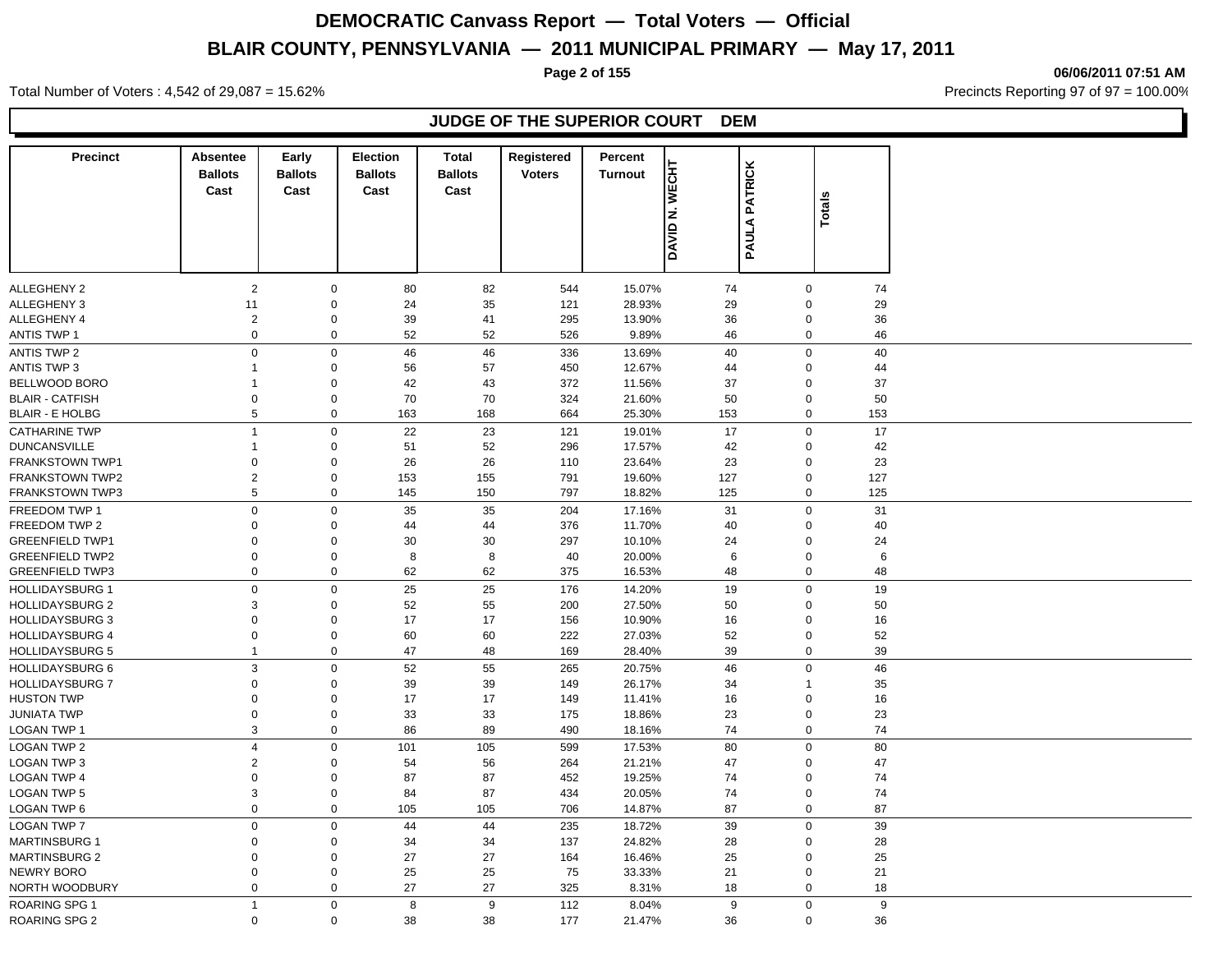**Page 3 of 155 06/06/2011 07:51 AM**

Total Number of Voters : 4,542 of 29,087 = 15.62% Precincts Reporting 97 of 97 = 100.00%

### **JUDGE OF THE SUPERIOR COURT DEM**

| <b>Precinct</b>      | Absentee<br><b>Ballots</b><br>Cast | Early<br><b>Ballots</b><br>Cast | <b>Election</b><br><b>Ballots</b><br>Cast | Total<br><b>Ballots</b><br>Cast | Registered<br><b>Voters</b> | Percent<br><b>Turnout</b> | <b>WECHT</b><br>z<br><b>DAVID</b> | <b>ATRICK</b><br>$\mathbf{a}$<br>◀<br><b>PAUL</b> | Totals         |      |
|----------------------|------------------------------------|---------------------------------|-------------------------------------------|---------------------------------|-----------------------------|---------------------------|-----------------------------------|---------------------------------------------------|----------------|------|
| <b>ROARING SPG 3</b> |                                    | $\mathbf 0$                     | 23                                        | 24                              | 134                         | 17.91%                    | 19                                |                                                   | $\mathbf 0$    | 19   |
| SNYDER TWP 1         |                                    | 0                               | 44                                        | 44                              | 310                         | 14.19%                    | 38                                |                                                   | 0              | 38   |
| SNYDER TWP 2         | $\Omega$                           | $\mathbf 0$                     | 28                                        | 28                              | 362                         | 7.73%                     | 27                                |                                                   | $\mathbf 0$    | 27   |
| <b>TAYLOR TWP</b>    | $\Omega$                           | $\mathbf 0$                     | 40                                        | 40                              | 375                         | 10.67%                    | 32                                |                                                   | $\mathbf 0$    | 32   |
| <b>TYRONE TWP 1</b>  |                                    | 0                               | 20                                        | 20                              | 137                         | 14.60%                    | 18                                |                                                   | 0              | 18   |
| TYRONE TWP 2         |                                    | 0                               | 32                                        | 32                              | 211                         | 15.17%                    | 26                                |                                                   | 0              | 26   |
| <b>TYRONE BORO 1</b> |                                    | 0                               | 24                                        | 24                              | 193                         | 12.44%                    | 21                                |                                                   | 0              | 21   |
| <b>TYRONE BORO 2</b> |                                    | 0                               | 21                                        | 21                              | 177                         | 11.86%                    | 16                                |                                                   | 0              | 16   |
| TYRONE BORO 3        | $\Omega$                           | $\mathbf 0$                     | 14                                        | 14                              | 171                         | 8.19%                     | 12                                |                                                   | $\mathbf{0}$   | 12   |
| <b>TYRONE BORO 4</b> |                                    | 0                               | 14                                        | 15                              | 115                         | 13.04%                    | 14                                |                                                   | 0              | 14   |
| <b>TYRONE BORO 5</b> |                                    | 0                               |                                           | 4                               | 103                         | 3.88%                     | $\overline{4}$                    |                                                   | 0              |      |
| TYRONE BORO 6        |                                    | 0                               | 36                                        | 37                              | 186                         | 19.89%                    | 33                                |                                                   | 0              | 33   |
| TYRONE BORO 7        | 0                                  | 0                               | 33                                        | 33                              | 197                         | 16.75%                    | 22                                |                                                   | $\mathbf 0$    | 22   |
| WILLIAMSBURG         | 0                                  | $\mathbf 0$                     | 66                                        | 66                              | 246                         | 26.83%                    | 54                                |                                                   | 0              | 54   |
| <b>WOODBURY TWP</b>  | 0                                  | 0                               | 25                                        | 25                              | 186                         | 13.44%                    | 22                                |                                                   | 0              | 22   |
| <b>Totals</b>        | 95                                 | $\mathbf{0}$                    | 4447                                      | 4542                            | 29087                       |                           | 3835                              |                                                   | $\overline{1}$ | 3836 |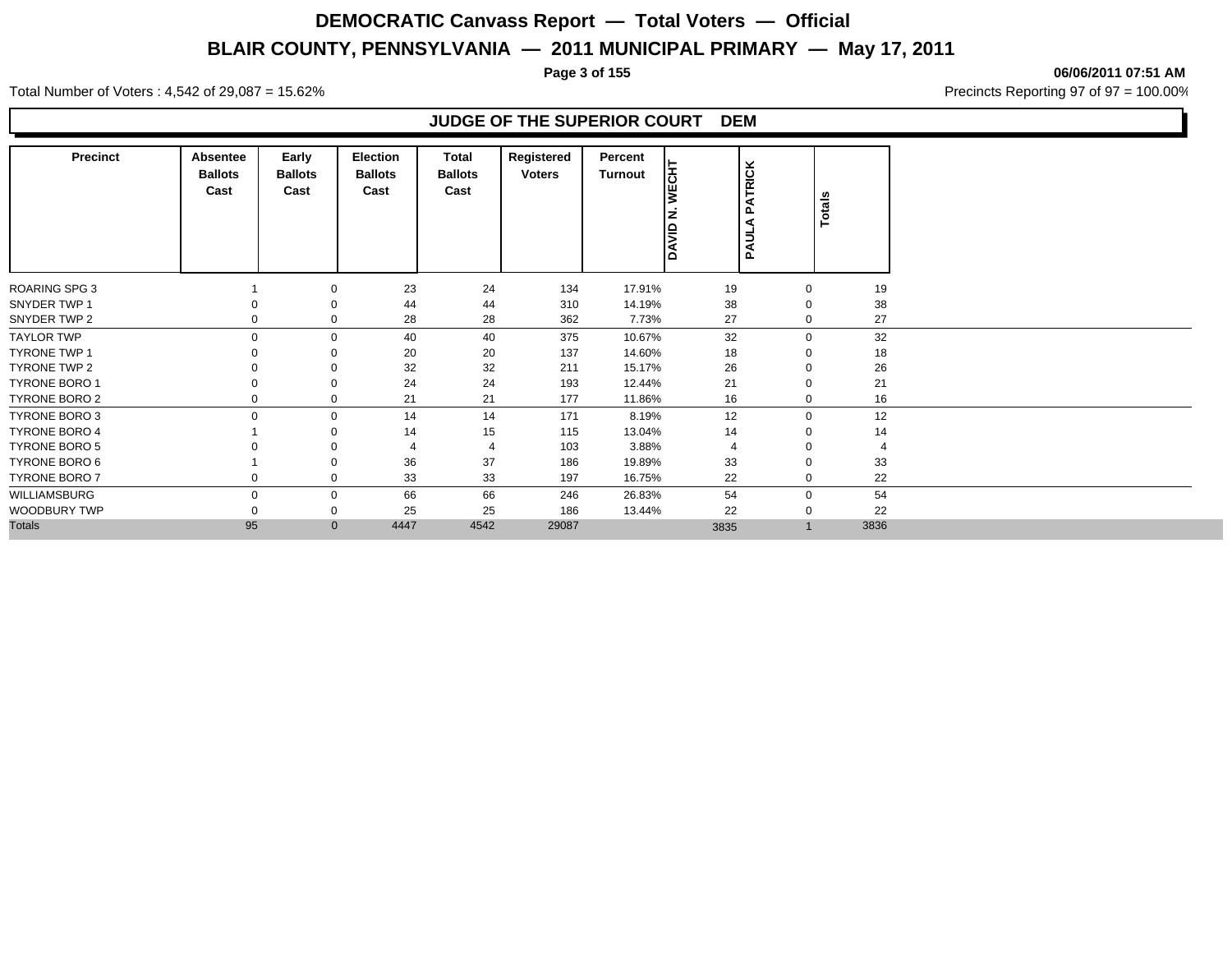**Page 4 of 155 06/06/2011 07:51 AM**

Total Number of Voters : 4,542 of 29,087 = 15.62% Precincts Reporting 97 of 97 = 100.00%

### **JUDGE OF THE COMMONWEALTH COURT DEM - DEMOCRATIC**

| <b>Precinct</b>              | Absentee<br><b>Ballots</b><br>Cast | Early<br><b>Ballots</b><br>Cast | <b>Election</b><br><b>Ballots</b><br>Cast | <b>Total</b><br><b>Ballots</b><br>Cast | Registered<br><b>Voters</b> | Percent<br>Turnout | <b>BOOCKVAR</b><br>KATHRYN |                | <b>BARBARA<br/>BEHREND<br/>ERNSBERGER</b> | COVEY<br>ANNE  | <b>Totals</b> |          |
|------------------------------|------------------------------------|---------------------------------|-------------------------------------------|----------------------------------------|-----------------------------|--------------------|----------------------------|----------------|-------------------------------------------|----------------|---------------|----------|
|                              |                                    |                                 |                                           |                                        |                             |                    |                            |                |                                           |                |               |          |
| ALTOONA 1-1                  | $\overline{1}$                     | $\mathbf 0$                     | 32                                        | 33                                     | 339                         | 9.73%              |                            | 11             | 18                                        | $\mathbf 0$    |               | 29       |
| ALTOONA 1-2                  | $\Omega$                           | $\mathsf 0$                     | 13                                        | 13                                     | 134                         | 9.70%              |                            | $\overline{7}$ | 4                                         | $\Omega$       |               | 11       |
| ALTOONA 2-1                  | $\mathbf 0$                        | $\mathbf 0$                     | 23                                        | 23                                     | 315                         | 7.30%              |                            | 13             | 9                                         | $\mathbf 0$    |               | 22       |
| ALTOONA 2-2                  | 0                                  | $\mathbf 0$                     | 55                                        | 55                                     | 384                         | 14.32%             |                            | 17             | 31                                        | $\mathbf 0$    |               | 48       |
| ALTOONA 3-1                  | $\overline{c}$                     | $\mathbf 0$                     | 43                                        | 45                                     | 378                         | 11.90%             |                            | 12             | 30                                        | $\mathbf 0$    |               | 42       |
| ALTOONA 3-2                  | $\mathbf 0$                        | $\mathbf 0$                     | 63                                        | 63                                     | 327                         | 19.27%             |                            | 19             | 34                                        | $\mathbf 0$    |               | 53       |
| ALTOONA 4-1                  | 3                                  | $\mathsf 0$                     | 32                                        | 35                                     | 385                         | 9.09%              |                            | 12             | 18                                        | $\overline{0}$ |               | 30       |
| ALTOONA 4-2                  | $\mathbf{1}$                       | $\mathbf 0$                     | 43                                        | 44                                     | 280                         | 15.71%             |                            | 19             | 18                                        | $\overline{0}$ |               | 37       |
| ALTOONA 5-1                  | $\mathbf{1}$                       | $\mathbf 0$                     | 11                                        | 12                                     | 107                         | 11.21%             |                            | $\overline{4}$ | 8                                         | $\overline{0}$ |               | 12       |
| ALTOONA 5-2                  | 1                                  | $\mathbf 0$                     | 51                                        | 52                                     | 371                         | 14.02%             |                            | 14             | 29                                        | $\mathbf 0$    |               | 43       |
| ALTOONA 5-3                  | $\mathbf{1}$                       | $\mathbf 0$                     | 54                                        | 55                                     | 309                         | 17.80%             |                            | 16             | 30                                        | $\mathbf 0$    |               | 46       |
| ALTOONA 6-1                  | $\mathbf{1}$                       | $\mathbf 0$                     | 31                                        | 32                                     | 368                         | 8.70%              |                            | 10             | 19                                        | $\mathbf 0$    |               | 29       |
| ALTOONA 6-2                  | $\mathbf 0$                        | $\mathbf 0$                     | 38                                        | 38                                     | 363                         | 10.47%             |                            | 16             | 15                                        | $\mathbf 0$    |               | 31       |
| ALTOONA 6-3                  | $\overline{c}$                     | $\mathbf 0$                     | 58                                        | 60                                     | 335                         | 17.91%             |                            | 19             | 35                                        | $\overline{0}$ |               | 54       |
| ALTOONA 6-4                  | $\overline{c}$                     | $\mathbf 0$                     | 57                                        | 59                                     | 265                         | 22.26%             |                            | 18             | 35                                        | $\mathbf 0$    |               | 53       |
| ALTOONA 6-5                  | $\mathbf{3}$                       | $\mathbf 0$                     | 57                                        | 60                                     | 428                         | 14.02%             |                            | 20             | 28                                        | $\mathbf 0$    |               | 48       |
| <b>ALTOONA7</b>              | $\mathbf 0$                        | $\mathbf 0$                     | 38                                        | 38                                     | 400                         | 9.50%              |                            | 15             | 20                                        | $\mathbf 0$    |               | 35       |
| ALTOONA 8-1                  | 5                                  | $\mathbf 0$                     | 29                                        | 34                                     | 369                         | 9.21%              |                            | 12             | 20                                        | $\mathbf 0$    |               | 32       |
| ALTOONA 8-2                  | $\mathbf{1}$                       | $\mathbf 0$                     | 42                                        | 43                                     | 277                         | 15.52%             |                            | 8              | 30                                        | $\mathbf 0$    |               | 38       |
| <b>ALTOONA 9</b>             | $\mathbf 0$                        | $\pmb{0}$                       | 51                                        | 51                                     | 396                         | 12.88%             |                            | 12             | 32                                        | $\mathbf 0$    |               | 44       |
| ALTOONA 10-1                 | $\mathbf 0$                        | $\mathbf 0$                     | 28                                        | 28                                     | 278                         | 10.07%             |                            | 10             | 13                                        | $\mathbf 0$    |               | 23       |
| ALTOONA 10-2                 | 3                                  | $\mathbf 0$                     | 22                                        | 25                                     | 213                         | 11.74%             |                            | 6              | 15                                        | $\overline{0}$ |               | 21       |
| ALTOONA 10-3                 | $\mathbf{1}$                       | $\mathbf 0$                     | 28                                        | 29                                     | 152                         | 19.08%             |                            | 10             | 15                                        | $\mathbf 0$    |               | 25       |
| ALTOONA 10-4                 | $\mathbf{1}$                       | $\mathbf 0$                     | 58                                        | 59                                     | 352                         | 16.76%             |                            | 18             | 33                                        | $\mathbf 0$    |               | 51       |
| ALTOONA 11-1                 | $\mathbf 0$                        | $\mathsf 0$                     | 61                                        | 61                                     | 435                         | 14.02%             |                            | 19             | 32                                        | $\mathbf 0$    |               | 51       |
| ALTOONA 11-2                 | $\overline{1}$                     | $\mathbf 0$                     | 51                                        | 52                                     | 320                         | 16.25%             |                            | 14             | 31                                        | $\mathbf 0$    |               | 45       |
| ALTOONA 11-3                 | $\mathbf 0$                        | $\mathbf 0$                     | 54                                        | 54                                     | 302                         | 17.88%             |                            | 19             | 25                                        | $\mathbf 0$    |               | 44       |
| ALTOONA 12-1                 | $\mathbf 0$                        | $\mathbf 0$                     | 23                                        | 23                                     | 160                         | 14.38%             |                            | 6              | 15                                        | $\mathbf 0$    |               | 21       |
| ALTOONA 12-2                 | 3                                  | $\mathbf 0$                     | 37                                        | 40                                     | 230                         | 17.39%             |                            | 15             | 18                                        | $\mathbf 0$    |               | 33       |
| ALTOONA 12-3                 | $\mathbf{1}$                       | $\mathbf 0$                     | 25                                        | 26                                     | 171                         | 15.20%             |                            | 9              | 14                                        | $\pmb{0}$      |               | 23       |
|                              | $\mathbf 0$                        | $\mathbf 0$                     |                                           |                                        | 250                         |                    |                            |                |                                           | $\mathbf 0$    |               | 44       |
| ALTOONA 12-4                 | $\mathbf{1}$                       |                                 | 56                                        | 56                                     |                             | 22.40%             |                            | 14             | 30                                        | $\mathbf 0$    |               |          |
| ALTOONA 12-5                 |                                    | $\mathbf 0$                     | 18                                        | 19                                     | 159                         | 11.95%             |                            | $\overline{7}$ | 11                                        | $\overline{0}$ |               | 18       |
| ALTOONA 13-1                 | $\overline{c}$<br>$\pmb{0}$        | $\mathbf 0$<br>$\mathsf 0$      | 56                                        | 58                                     | 458<br>414                  | 12.66%             |                            | 17             | 34                                        | $\overline{0}$ |               | 51       |
| ALTOONA 13-2<br>ALTOONA 13-3 | $\mathbf 0$                        | $\mathbf 0$                     | 46<br>51                                  | 46<br>51                               | 299                         | 11.11%<br>17.06%   |                            | 15<br>19       | 23<br>22                                  | $\mathbf 0$    |               | 38<br>41 |
|                              |                                    |                                 |                                           |                                        |                             |                    |                            |                |                                           |                |               |          |
| ALTOONA 13-4                 | $\mathbf{1}$                       | $\mathbf 0$                     | 34                                        | 35                                     | 502                         | 6.97%              |                            | 12             | 21                                        | $\mathbf 0$    |               | 33       |
| ALTOONA 14-1                 | $\overline{2}$                     | $\mathbf 0$                     | 29                                        | 31                                     | 163                         | 19.02%             |                            | 13             | 14                                        | $\mathbf 0$    |               | 27       |
| ALTOONA 14-2                 | $\mathbf 0$                        | $\mathbf 0$                     | 78                                        | 78                                     | 404                         | 19.31%             |                            | 24             | 41                                        | $\mathbf 0$    |               | 65       |
| ALTOONA 14-3                 | $\mathbf 0$                        | $\mathbf 0$                     | 55                                        | 55                                     | 292                         | 18.84%             |                            | 25             | 24                                        | $\Omega$       |               | 49       |
| ALTOONA 14-4                 | $\mathbf{1}$                       | 0                               | 76                                        | 77                                     | 446                         | 17.26%             |                            | 25             | 41                                        | $\mathbf 0$    |               | 66       |
| ALLEGHENY 1                  | $\mathbf 0$                        | $\mathbf 0$                     | 106                                       | 106                                    | 584                         | 18.15%             |                            | 34             | 54                                        | $\Omega$       |               | 88       |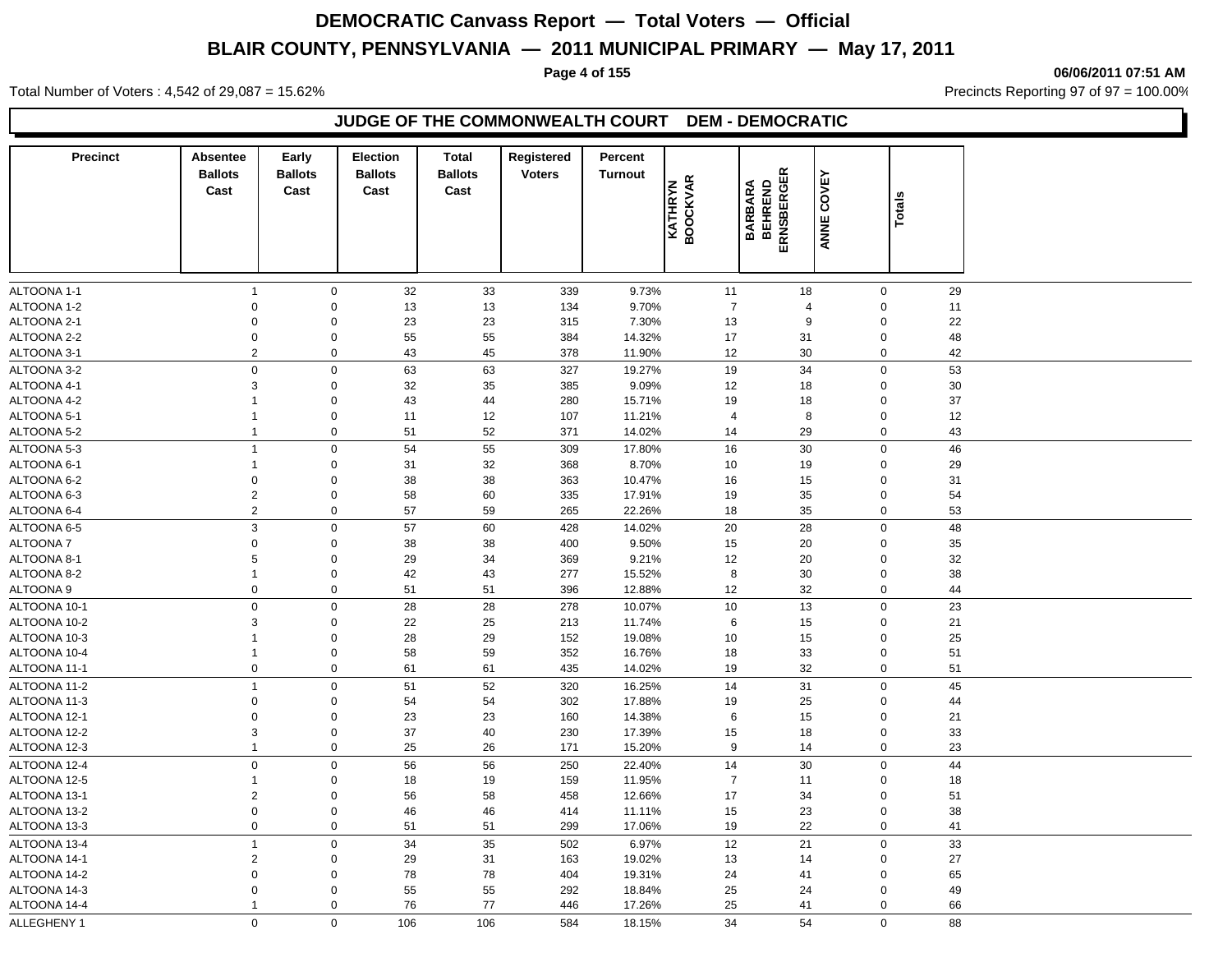**Page 5 of 155 06/06/2011 07:51 AM**

Total Number of Voters : 4,542 of 29,087 = 15.62% Precincts Reporting 97 of 97 = 100.00%

### **JUDGE OF THE COMMONWEALTH COURT DEM**

| <b>Precinct</b>        | <b>Absentee</b><br><b>Ballots</b> | Early<br><b>Ballots</b> | Election<br><b>Ballots</b> | <b>Total</b><br><b>Ballots</b> | Registered<br><b>Voters</b> | Percent<br>Turnout |                                   |                                   | ĸ              |                            |          |
|------------------------|-----------------------------------|-------------------------|----------------------------|--------------------------------|-----------------------------|--------------------|-----------------------------------|-----------------------------------|----------------|----------------------------|----------|
|                        | Cast                              | Cast                    | Cast                       | Cast                           |                             |                    | <b>BOOCKVAR</b><br><b>KATHRYN</b> | ERNSBERGER<br>BEHREND<br>ARABRARA | COVEY<br>面     | ANNE                       | Totals   |
| <b>ALLEGHENY 2</b>     | $\overline{2}$                    | $\boldsymbol{0}$        | 80                         | 82                             | 544                         | 15.07%             | 29                                |                                   | 43             | $\mathbf 0$                | 72       |
| ALLEGHENY 3            | 11                                | 0                       | 24                         | 35                             | 121                         | 28.93%             | 8                                 |                                   | 21             | $\mathbf 0$                | 29       |
| ALLEGHENY 4            | $\overline{2}$                    | 0                       | 39                         | 41                             | 295                         | 13.90%             | 13                                |                                   | 25             | $\mathbf 0$                | 38       |
| <b>ANTIS TWP 1</b>     | $\mathbf 0$                       | $\mathbf 0$             | 52                         | 52                             | 526                         | 9.89%              | 14                                |                                   | 35             | $\mathbf 0$                | 49       |
| <b>ANTIS TWP 2</b>     | $\mathsf 0$                       | $\mathsf 0$             | 46                         | 46                             | 336                         | 13.69%             | 11                                |                                   | 30             | $\mathbf 0$                | 41       |
| ANTIS TWP 3            | 1                                 | $\mathbf 0$             | 56                         | 57                             | 450                         | 12.67%             | 17                                |                                   | 30             | $\overline{1}$             | 48       |
| BELLWOOD BORO          | 1                                 | $\mathbf 0$             | 42                         | 43                             | 372                         | 11.56%             | 16                                |                                   | 25             | $\mathbf 0$                | 41       |
| <b>BLAIR - CATFISH</b> | 0                                 | $\boldsymbol{0}$        | 70                         | 70                             | 324                         | 21.60%             | 20                                |                                   | 32             | $\mathbf 0$                | 52       |
| <b>BLAIR - E HOLBG</b> | $\,$ 5 $\,$                       | $\mathsf 0$             | 163                        | 168                            | 664                         | 25.30%             | 47                                |                                   | 101            | $\mathbf 0$                | 148      |
| <b>CATHARINE TWP</b>   | $\overline{1}$                    | $\mathbf 0$             | 22                         | 23                             | 121                         | 19.01%             | $\overline{4}$                    |                                   | 12             | $\mathbf 0$                | 16       |
| <b>DUNCANSVILLE</b>    | 1                                 | 0                       | 51                         | 52                             | 296                         | 17.57%             | 11                                |                                   | 36             | $\mathbf 0$                | 47       |
| <b>FRANKSTOWN TWP1</b> | $\mathbf 0$                       | $\mathbf 0$             | 26                         | 26                             | 110                         | 23.64%             | 10                                |                                   | 10             | $\mathbf 0$                | 20       |
| <b>FRANKSTOWN TWP2</b> | $\overline{c}$                    | $\boldsymbol{0}$        | 153                        | 155                            | 791                         | 19.60%             | 49                                |                                   | 84             | $\mathbf 0$                | 133      |
| <b>FRANKSTOWN TWP3</b> | 5                                 | $\mathsf 0$             | 145                        | 150                            | 797                         | 18.82%             | 52                                |                                   | 74             | $\mathbf 0$                | 126      |
| FREEDOM TWP 1          | $\mathsf 0$                       | $\mathsf 0$             | 35                         | 35                             | 204                         | 17.16%             | 10                                |                                   | 20             | $\mathbf 0$                | 30       |
| FREEDOM TWP 2          | $\Omega$                          | 0                       | 44                         | 44                             | 376                         | 11.70%             | 11                                |                                   | 27             | $\overline{1}$             | 39       |
| <b>GREENFIELD TWP1</b> | 0                                 | 0                       | 30                         | 30                             | 297                         | 10.10%             | 8                                 |                                   | 16             | $\Omega$                   | 24       |
| <b>GREENFIELD TWP2</b> | 0                                 | $\boldsymbol{0}$        | 8                          | 8                              | 40                          | 20.00%             | $\overline{2}$                    |                                   | $\overline{4}$ | $\Omega$                   | 6        |
| <b>GREENFIELD TWP3</b> | $\mathbf 0$                       | $\mathbf 0$             | 62                         | 62                             | 375                         | 16.53%             | 19                                |                                   | 29             | $\mathbf 0$                | 48       |
| <b>HOLLIDAYSBURG 1</b> | $\mathsf 0$                       | $\mathsf 0$             | 25                         | 25                             | 176                         | 14.20%             | 8                                 |                                   | 8              | $\mathbf 0$                | 16       |
| <b>HOLLIDAYSBURG 2</b> | 3                                 | $\boldsymbol{0}$        | 52                         | 55                             | 200                         | 27.50%             | 22                                |                                   | 26             | $\mathbf 0$                | 48       |
| <b>HOLLIDAYSBURG 3</b> | $\mathbf 0$                       | $\mathbf 0$             | 17                         | 17                             | 156                         | 10.90%             | $\overline{4}$                    |                                   | 13             | $\mathbf 0$                | 17       |
| <b>HOLLIDAYSBURG 4</b> | 0                                 | $\pmb{0}$               | 60                         | 60                             | 222                         | 27.03%             | 22                                |                                   | 31             | $\pmb{0}$                  | 53       |
| <b>HOLLIDAYSBURG 5</b> | $\overline{1}$                    | $\mathsf 0$             | 47                         | 48                             | 169                         | 28.40%             | $\overline{7}$                    |                                   | 31             | $\mathbf 0$                | 38       |
| <b>HOLLIDAYSBURG 6</b> | 3                                 | $\mathbf 0$             | 52                         |                                | 265                         | 20.75%             | 18                                |                                   | 28             | $\mathbf 0$                | 46       |
| <b>HOLLIDAYSBURG 7</b> | $\mathbf 0$                       | $\mathbf 0$             | 39                         | 55<br>39                       | 149                         | 26.17%             | 11                                |                                   | 23             | $\mathbf 0$                | 34       |
| <b>HUSTON TWP</b>      | $\mathbf 0$                       | $\mathbf 0$             | 17                         | 17                             | 149                         | 11.41%             | $\sqrt{5}$                        |                                   | 11             | $\mathbf 0$                | 16       |
| JUNIATA TWP            | $\mathbf 0$                       | $\pmb{0}$               | 33                         | 33                             | 175                         | 18.86%             | 6                                 |                                   | 19             | $\mathbf 0$                | 25       |
| <b>LOGAN TWP 1</b>     | 3                                 | $\mathsf 0$             | 86                         | 89                             | 490                         | 18.16%             | 32                                |                                   | 42             | $\mathbf 0$                | 74       |
|                        |                                   |                         |                            |                                |                             |                    |                                   |                                   |                | $\Omega$                   | 90       |
| <b>LOGAN TWP 2</b>     | 4                                 | $\mathbf 0$             | 101                        | 105                            | 599                         | 17.53%             | 26                                |                                   | 64             |                            |          |
| <b>LOGAN TWP 3</b>     | $\overline{c}$                    | 0                       | 54                         | 56                             | 264                         | 21.21%             | 25                                |                                   | 25             | $\mathbf 0$<br>$\Omega$    | 50       |
| <b>LOGAN TWP 4</b>     | 0                                 | 0                       | 87                         | 87                             | 452                         | 19.25%             | 24                                |                                   | 50             |                            | 74<br>77 |
| <b>LOGAN TWP 5</b>     | 3<br>$\pmb{0}$                    | 0<br>$\pmb{0}$          | 84                         | 87                             | 434                         | 20.05%             | 32                                |                                   | 45             | $\mathbf 0$<br>$\mathbf 0$ | 92       |
| LOGAN TWP 6            |                                   |                         | 105                        | 105                            | 706                         | 14.87%             | 32                                |                                   | 60             |                            |          |
| <b>LOGAN TWP 7</b>     | $\mathsf 0$                       | $\mathsf 0$             | 44                         | 44                             | 235                         | 18.72%             | 12                                |                                   | 27             | $\mathbf 0$                | 39       |
| <b>MARTINSBURG 1</b>   | 0                                 | 0                       | 34                         | 34                             | 137                         | 24.82%             | 12                                |                                   | 17             | $\mathbf 0$                | 29       |
| <b>MARTINSBURG 2</b>   | 0                                 | $\boldsymbol{0}$        | 27                         | 27                             | 164                         | 16.46%             | 13                                |                                   | 14             | $\mathbf 0$                | 27       |
| <b>NEWRY BORO</b>      | 0                                 | $\boldsymbol{0}$        | 25                         | 25                             | 75                          | 33.33%             | 9                                 |                                   | 14             | $\mathbf 0$                | 23       |
| NORTH WOODBURY         | $\mathbf 0$                       | $\mathbf 0$             | 27                         | 27                             | 325                         | 8.31%              | 8                                 |                                   | 11             | $\mathbf 0$                | 19       |
| <b>ROARING SPG 1</b>   | $\overline{1}$                    | $\mathsf 0$             | 8                          | 9                              | 112                         | 8.04%              | 6                                 |                                   | 3              | $\mathbf 0$                | 9        |
| <b>ROARING SPG 2</b>   | $\mathbf 0$                       | $\mathbf 0$             | 38                         | 38                             | 177                         | 21.47%             | 19                                |                                   | 17             | $\mathbf 0$                | 36       |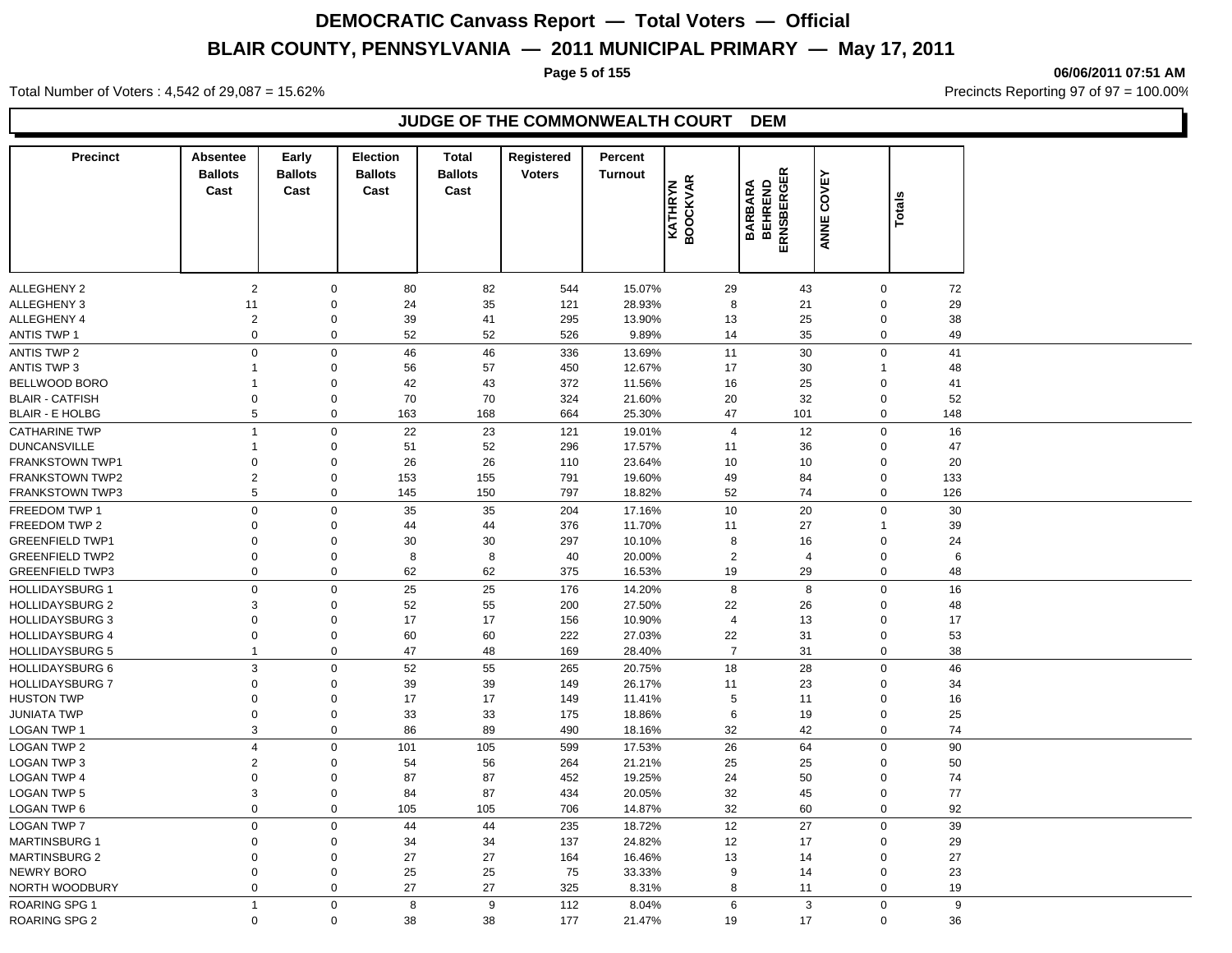**Page 6 of 155 06/06/2011 07:51 AM**

Total Number of Voters : 4,542 of 29,087 = 15.62% Precincts Reporting 97 of 97 = 100.00%

### **JUDGE OF THE COMMONWEALTH COURT DEM**

| <b>Precinct</b>      | Absentee<br><b>Ballots</b><br>Cast | Early<br><b>Ballots</b><br>Cast | Election<br><b>Ballots</b><br>Cast | Total<br><b>Ballots</b><br>Cast | Registered<br><b>Voters</b> | Percent<br><b>Turnout</b> | Æ<br>z<br><b>KATHRYN</b><br>BOOCKVA | $\propto$<br>RNSBERGE<br><b>BARBARA</b><br>BEHREND<br>ш | OVE<br>$\circ$<br>ANNE | Totals |
|----------------------|------------------------------------|---------------------------------|------------------------------------|---------------------------------|-----------------------------|---------------------------|-------------------------------------|---------------------------------------------------------|------------------------|--------|
| <b>ROARING SPG 3</b> |                                    |                                 | 23                                 | 24                              | 134                         | 17.91%                    | 5                                   | 13                                                      | $\mathbf 0$            | 18     |
| SNYDER TWP 1         |                                    |                                 | 44                                 | 44                              | 310                         | 14.19%                    | 15                                  | 22                                                      | $\Omega$               | 37     |
| SNYDER TWP 2         |                                    | 0                               | 28                                 | 28                              | 362                         | 7.73%                     | 8                                   | 19                                                      | $\mathbf 0$            | 27     |
| <b>TAYLOR TWP</b>    | $\Omega$                           | $\mathbf 0$                     | 40                                 | 40                              | 375                         | 10.67%                    | 11                                  | 23                                                      | $\mathbf 0$            | 34     |
| <b>TYRONE TWP 1</b>  |                                    |                                 | 20                                 | 20                              | 137                         | 14.60%                    | 5                                   | 11                                                      | -0                     | 16     |
| TYRONE TWP 2         |                                    |                                 | 32                                 | 32                              | 211                         | 15.17%                    | 11                                  | 16                                                      | $\Omega$               | 27     |
| <b>TYRONE BORO 1</b> |                                    | 0                               | 24                                 | 24                              | 193                         | 12.44%                    |                                     | 19                                                      | $\mathbf 0$            | 23     |
| TYRONE BORO 2        |                                    | $\mathbf 0$                     | 21                                 | 21                              | 177                         | 11.86%                    |                                     | 9                                                       | $\mathbf 0$            | 16     |
| <b>TYRONE BORO 3</b> |                                    | $\Omega$                        | 14                                 | 14                              | 171                         | 8.19%                     | 5                                   | $\overline{ }$                                          | $\Omega$               | 12     |
| <b>TYRONE BORO 4</b> |                                    |                                 | 14                                 | 15                              | 115                         | 13.04%                    |                                     | 9                                                       | $\Omega$               | 14     |
| <b>TYRONE BORO 5</b> |                                    |                                 |                                    | $\overline{4}$                  | 103                         | 3.88%                     |                                     | 3                                                       |                        |        |
| TYRONE BORO 6        |                                    |                                 | 36                                 | 37                              | 186                         | 19.89%                    | 9                                   | 24                                                      | $\Omega$               | 33     |
| TYRONE BORO 7        |                                    | $\mathbf 0$                     | 33                                 | 33                              | 197                         | 16.75%                    | 6                                   | 17                                                      | $\mathbf 0$            | 23     |
| WILLIAMSBURG         |                                    | $\mathbf 0$                     | 66                                 | 66                              | 246                         | 26.83%                    | 22                                  | 36                                                      | $\mathbf 0$            | 58     |
| WOODBURY TWP         |                                    | $\mathbf 0$                     | 25                                 | 25                              | 186                         | 13.44%                    | 8                                   | 15                                                      | 0                      | 23     |
| <b>Totals</b>        | 95                                 | $\mathbf{0}$                    | 4447                               | 4542                            | 29087                       |                           | 1431                                | 2465                                                    | $\overline{2}$         | 3898   |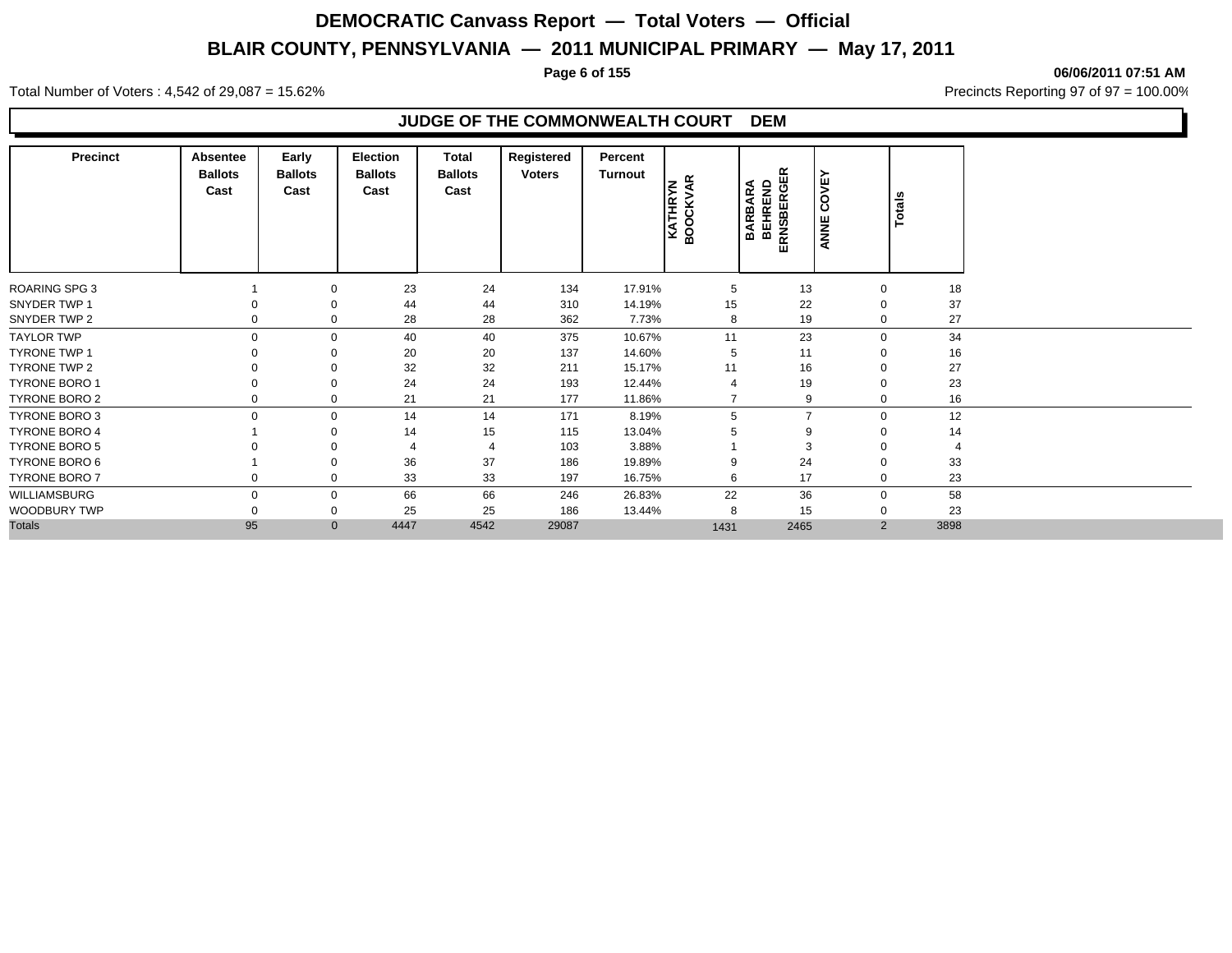#### **Page 7 of 155 06/06/2011 07:51 AM**

Total Number of Voters : 4,542 of 29,087 = 15.62% Precincts Reporting 97 of 97 = 100.00%

### **COMMISSIONER, 4 YEAR TERM DEM - DEMOCRATIC**

| <b>Precinct</b>              | Absentee<br><b>Ballots</b><br>Cast | Early<br><b>Ballots</b><br>Cast | <b>Election</b><br><b>Ballots</b><br>Cast | <b>Total</b><br><b>Ballots</b><br>Cast | Registered<br><b>Voters</b> | Percent<br><b>Turnout</b> | ш<br><b>NINGLI</b><br><b>BECKY</b> | <b>DENNIS P.<br/>HALLINAN</b> | JO ANN<br>MARDELLI | υŚ.<br>BEAM,         | <b>DIANE MELING</b> | <b>ELLENBERGER</b><br><b>YODER</b><br><b>BOBBI</b> | <b>TERRY</b><br>TOMASSETTI | Con tinued     |
|------------------------------|------------------------------------|---------------------------------|-------------------------------------------|----------------------------------------|-----------------------------|---------------------------|------------------------------------|-------------------------------|--------------------|----------------------|---------------------|----------------------------------------------------|----------------------------|----------------|
|                              |                                    |                                 |                                           |                                        |                             |                           |                                    |                               |                    | ΓED                  |                     |                                                    |                            |                |
| ALTOONA 1-1                  | $\overline{1}$                     | $\mathbf 0$                     | 32                                        | 33                                     | 339                         | 9.73%                     | 11                                 | 14                            |                    | 15                   | 18                  | $\mathbf 0$                                        | $\mathbf 0$                | $\mathbf 0$    |
| ALTOONA 1-2                  | $\mathbf 0$                        | $\mathbf 0$                     | 13                                        | 13                                     | 134                         | 9.70%                     | 3                                  | $\overline{2}$                |                    | 8                    | $\overline{7}$      | $\Omega$                                           | $\Omega$                   | $\mathbf{0}$   |
| ALTOONA 2-1                  | $\mathbf 0$                        | $\Omega$                        | 23                                        | 23                                     | 315                         | 7.30%                     | $\overline{4}$                     | 14                            |                    | 12                   | 8                   | $\Omega$                                           | $\Omega$                   | $\Omega$       |
| ALTOONA 2-2                  | $\mathbf 0$                        | $\Omega$                        | 55                                        | 55                                     | 384                         | 14.32%                    | 11                                 | 23                            |                    | 30                   | 29                  | $\Omega$                                           | $\Omega$                   | $\Omega$       |
| ALTOONA 3-1                  | $\overline{2}$                     | $\mathbf 0$                     | 43                                        | 45                                     | 378                         | 11.90%                    | 13                                 | 29                            |                    | 20                   | 21                  | $\Omega$                                           | $\Omega$                   | $\mathbf 0$    |
| ALTOONA 3-2                  | $\mathbf 0$                        | $\mathbf 0$                     | 63                                        | 63                                     | 327                         | 19.27%                    | 16                                 | 33                            |                    | 21                   | 41                  | $\mathbf 0$                                        | $\Omega$                   | $\mathbf 0$    |
| ALTOONA 4-1                  | $\mathbf{3}$                       | $\mathbf 0$                     | 32                                        | 35                                     | 385                         | 9.09%                     | 6                                  | 23                            |                    | 17                   | 16                  | $\Omega$                                           | $\Omega$                   |                |
| ALTOONA 4-2                  |                                    | $\Omega$                        | 43                                        | 44                                     | 280                         | 15.71%                    | 10                                 | 25                            |                    | 22                   | 21                  | $\Omega$                                           | $\Omega$                   |                |
| ALTOONA 5-1                  |                                    | $\mathbf 0$                     | 11                                        | 12                                     | 107                         | 11.21%                    | $\mathbf{1}$                       | $\overline{7}$                |                    | 8                    | $\overline{7}$      | $\Omega$                                           | $\Omega$                   | $\Omega$       |
| ALTOONA 5-2                  | $\overline{1}$                     | $\mathbf 0$                     | 51                                        | 52                                     | 371                         | 14.02%                    | 11                                 | 28                            |                    | 26                   | 28                  | $\mathbf 0$                                        | $\Omega$                   | $\Omega$       |
| ALTOONA 5-3                  | $\overline{1}$                     | $\Omega$                        | 54                                        | 55                                     | 309                         | 17.80%                    | 11                                 | 30                            |                    | 21                   | 27                  | $\mathbf 0$                                        | $\Omega$                   | $\mathbf 0$    |
| ALTOONA 6-1                  | $\overline{1}$                     | $\mathbf 0$                     | 31                                        | 32                                     | 368                         | 8.70%                     | 8                                  | 13                            |                    | 15                   | 18                  | $\Omega$                                           | $\Omega$                   | $\mathbf{0}$   |
| ALTOONA 6-2                  | $\mathbf 0$                        | $\Omega$                        | 38                                        | 38                                     | 363                         | 10.47%                    | 3                                  | 27                            |                    | 13                   | 23                  | $\Omega$                                           | $\Omega$                   | $\Omega$       |
| ALTOONA 6-3                  | $\overline{2}$                     | $\mathbf 0$                     | 58                                        | 60                                     | 335                         | 17.91%                    | 15                                 | 29                            |                    | 30                   | 35                  | $\Omega$                                           | $\Omega$                   |                |
| ALTOONA 6-4                  | $\overline{2}$                     | $\mathbf 0$                     | 57                                        | 59                                     | 265                         | 22.26%                    | 18                                 | 23                            |                    | 26                   | 29                  | $\mathbf 0$                                        | $\Omega$                   | $\mathbf 0$    |
| ALTOONA 6-5                  | $\mathbf{3}$                       | $\Omega$                        | 57                                        | 60                                     | 428                         | 14.02%                    | 15                                 | 18                            |                    | 27                   | 35                  | $\Omega$                                           | $\Omega$                   | $\mathbf 0$    |
| ALTOONA 7                    | $\Omega$                           | $\Omega$                        | 38                                        | 38                                     | 400                         | 9.50%                     | 10                                 | 16                            |                    | 22                   | 21                  | $\Omega$                                           | $\Omega$                   | $\Omega$       |
| ALTOONA 8-1                  | 5                                  | $\Omega$                        | 29                                        | 34                                     | 369                         | 9.21%                     | 14                                 | 16                            |                    | 15                   | 18                  | $\Omega$                                           | $\Omega$                   | $\Omega$       |
| ALTOONA 8-2                  | $\overline{1}$                     | $\mathbf 0$                     | 42                                        | 43                                     | 277                         | 15.52%                    | 15                                 | 21                            |                    | 21                   | 24                  | $\Omega$                                           | $\Omega$                   | $\overline{0}$ |
| ALTOONA 9                    | $\mathbf 0$                        | $\mathbf 0$                     | 51                                        | 51                                     | 396                         | 12.88%                    | 14                                 | 18                            |                    | 23                   | 27                  | $\mathbf 0$                                        | $\mathbf 0$                | $\mathbf 0$    |
| ALTOONA 10-1                 | $\mathbf 0$                        | $\Omega$                        | 28                                        | 28                                     | 278                         | 10.07%                    | 10                                 | 12                            |                    | 19                   | 8                   | $\Omega$                                           | $\Omega$                   | $\mathbf 0$    |
| ALTOONA 10-2                 | 3                                  | $\Omega$                        | 22                                        | 25                                     | 213                         | 11.74%                    | 9                                  | 10                            |                    | 16                   | $\overline{7}$      | $\Omega$                                           | $\Omega$                   | $\Omega$       |
| ALTOONA 10-3                 |                                    | $\mathbf 0$                     | 28                                        | 29                                     | 152                         | 19.08%                    | 17                                 | 13                            |                    | 10                   | 10                  | $\Omega$                                           | $\Omega$                   | $\overline{0}$ |
| ALTOONA 10-4                 | $\overline{1}$                     | $\mathbf 0$                     | 58                                        | 59                                     | 352                         | 16.76%                    | 14                                 | 24                            |                    | 27                   | 32                  | $\mathbf 0$                                        | $\mathbf 1$                | $\Omega$       |
| ALTOONA 11-1                 | $\mathbf 0$                        | $\mathbf 0$                     | 61                                        | 61                                     | 435                         | 14.02%                    | 19                                 | 28                            |                    | 21                   | 39                  | $\mathbf 0$                                        | $\mathbf 0$                | $\mathbf 0$    |
| ALTOONA 11-2                 | $\overline{1}$                     | $\Omega$                        | 51                                        | 52                                     | 320                         | 16.25%                    | 15                                 | 23                            |                    | 23                   | 22                  | $\Omega$                                           | $\Omega$                   | $\mathbf 0$    |
| ALTOONA 11-3                 | $\mathbf 0$                        | $\mathbf 0$                     | 54                                        | 54                                     | 302                         | 17.88%                    | 20                                 | 23                            |                    | 24                   | 28                  | $\Omega$                                           | $\Omega$                   | $\Omega$       |
| ALTOONA 12-1                 | $\Omega$                           | $\mathbf 0$                     | 23                                        | 23                                     | 160                         | 14.38%                    | 5                                  | $\overline{7}$                |                    | 15                   | 13                  | $\Omega$                                           | $\Omega$                   | $\Omega$       |
| ALTOONA 12-2                 | $\mathbf{3}$                       | $\mathbf 0$                     | 37                                        | 40                                     | 230                         | 17.39%                    | 11                                 | 17                            |                    | 15                   | 24                  | $\Omega$                                           | $\mathbf 0$                | $\Omega$       |
| ALTOONA 12-3                 | $\overline{1}$                     | $\mathbf 0$                     | 25                                        | 26                                     | 171                         | 15.20%                    | 6                                  | 13                            |                    | 11                   | 14                  | $\mathbf 0$                                        | $\Omega$                   | $\mathbf 0$    |
| ALTOONA 12-4                 | $\mathbf{0}$                       | $\mathbf 0$                     | 56                                        |                                        | 250                         | 22.40%                    |                                    | 26                            |                    |                      |                     | $\Omega$                                           | $\Omega$                   | $\mathbf 0$    |
| ALTOONA 12-5                 | $\overline{1}$                     | $\mathbf 0$                     | 18                                        | 56<br>19                               | 159                         | 11.95%                    | 16<br>$\overline{4}$               | 14                            |                    | 15<br>$\overline{7}$ | 40<br>9             | $\Omega$                                           | $\Omega$                   | $\Omega$       |
|                              | $\overline{2}$                     | $\mathbf 0$                     |                                           | 58                                     |                             |                           | 25                                 | 27                            |                    | 21                   | 35                  | $\Omega$                                           | $\Omega$                   | $\Omega$       |
| ALTOONA 13-1                 | $\boldsymbol{0}$                   | $\mathbf 0$                     | 56                                        | 46                                     | 458<br>414                  | 12.66%                    | 20                                 | 17                            |                    | 20                   | 21                  | $\overline{2}$                                     | $\Omega$                   |                |
| ALTOONA 13-2<br>ALTOONA 13-3 | $\mathbf 0$                        | $\mathbf 0$                     | 46<br>51                                  | 51                                     | 299                         | 11.11%<br>17.06%          | 21                                 | 17                            |                    | 29                   | 22                  | $\mathbf 0$                                        | $\Omega$                   | $\mathbf 0$    |
|                              |                                    |                                 |                                           |                                        |                             |                           |                                    |                               |                    |                      |                     |                                                    |                            |                |
| ALTOONA 13-4                 | $\overline{1}$                     | $\mathbf 0$                     | 34                                        | 35                                     | 502                         | 6.97%                     | 10                                 | 14                            |                    | 17                   | 20                  | $\Omega$                                           | $\Omega$                   | $\mathbf 0$    |
| ALTOONA 14-1                 | $\overline{2}$                     | $\mathbf 0$                     | 29                                        | 31                                     | 163                         | 19.02%                    | 11                                 | 10                            |                    | 14                   | 18                  | $\Omega$                                           | $\Omega$                   | $\Omega$       |
| ALTOONA 14-2                 | $\mathbf 0$                        | $\mathbf 0$                     | 78                                        | 78                                     | 404                         | 19.31%                    | 24                                 | 33                            |                    | 32                   | 47                  | $\Omega$                                           | $\Omega$                   | $\Omega$       |
| ALTOONA 14-3                 | $\Omega$                           | $\Omega$                        | 55                                        | 55                                     | 292                         | 18.84%                    | 18                                 | 24                            |                    | 25                   | 26                  | $\Omega$                                           | $\Omega$                   | $\Omega$       |
| ALTOONA 14-4                 | $\overline{1}$                     | $\Omega$                        | 76                                        | 77                                     | 446                         | 17.26%                    | 17                                 | 37                            |                    | 30                   | 50                  | $\Omega$                                           | $\Omega$                   | $\overline{0}$ |
| ALLEGHENY 1                  | $\mathbf 0$                        | $\Omega$                        | 106                                       | 106                                    | 584                         | 18.15%                    | 43                                 | 27                            |                    | 59                   | 43                  | $\Omega$                                           | $\overline{1}$             | $\mathbf 0$    |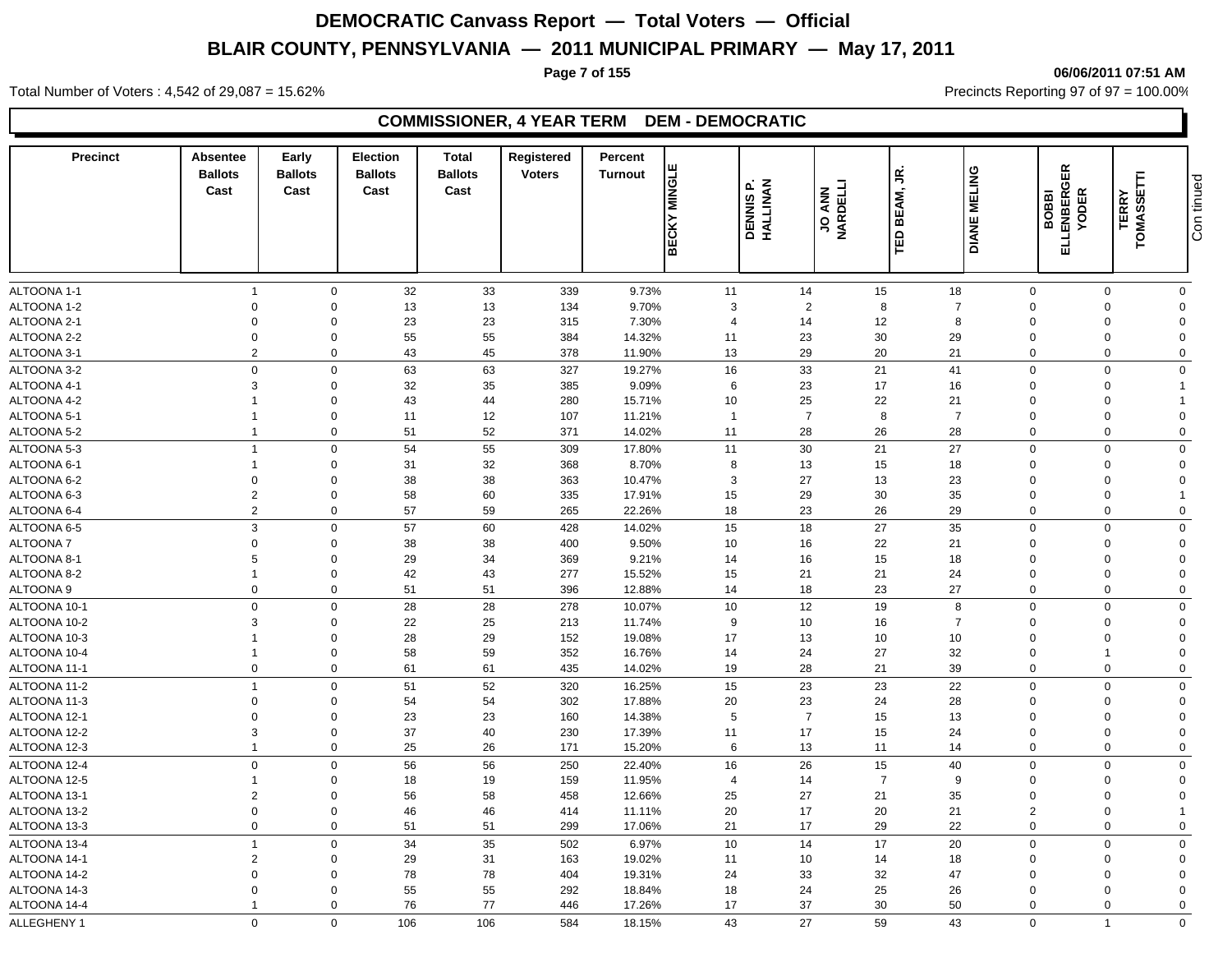**Page 8 of 155 06/06/2011 07:51 AM**

#### Total Number of Voters : 4,542 of 29,087 = 15.62% Precincts Reporting 97 of 97 = 100.00%

### **COMMISSIONER, 4 YEAR TERM DEM**

| <b>Precinct</b>                                  | <b>Absentee</b><br><b>Ballots</b><br>Cast | Early<br><b>Ballots</b><br>Cast | <b>Election</b><br><b>Ballots</b><br>Cast | <b>Total</b><br><b>Ballots</b><br>Cast | Registered<br><b>Voters</b> | Percent<br><b>Turnout</b> | ш<br><b>NINGLI</b><br><b>BECKY</b> | DENNIS P.<br>HALLINAN |                | JO ANN         | ≤,<br>BEAM,<br>TED | <b>DIANE MELING</b>                       | <b>ELLENBERGER</b><br><b>YODER</b><br>BOBBI | Ê<br><b>TERRY</b><br>TOMASS                  |
|--------------------------------------------------|-------------------------------------------|---------------------------------|-------------------------------------------|----------------------------------------|-----------------------------|---------------------------|------------------------------------|-----------------------|----------------|----------------|--------------------|-------------------------------------------|---------------------------------------------|----------------------------------------------|
|                                                  |                                           |                                 |                                           |                                        |                             |                           |                                    |                       |                |                |                    |                                           |                                             |                                              |
| ALLEGHENY 2<br><b>ALLEGHENY 3</b>                | $\overline{2}$                            | $\mathbf 0$<br>$\mathbf 0$      | 80                                        | 82                                     | 544                         | 15.07%<br>28.93%          |                                    | 39<br>5               | 23             | 47             | 27<br>14           | -1                                        | $\mathbf 0$                                 | 0<br>$\mathbf 0$<br>$\Omega$                 |
|                                                  | 11                                        |                                 | 24                                        | 35<br>41                               | 121                         |                           |                                    |                       | 20             | 22             | 17                 |                                           | $\mathbf 0$                                 | $\Omega$                                     |
| ALLEGHENY 4<br><b>ANTIS TWP 1</b>                | $\overline{c}$<br>$\mathbf 0$             | $\mathbf 0$<br>$\mathbf 0$      | 39<br>52                                  | 52                                     | 295<br>526                  | 13.90%<br>9.89%           |                                    | 15<br>20              | 19<br>21       | 22<br>24       | 26                 |                                           | $\mathbf 0$                                 | 0<br>$\mathbf 0$<br>$\mathbf 0$              |
|                                                  |                                           |                                 |                                           |                                        |                             |                           |                                    |                       |                |                |                    |                                           |                                             |                                              |
| <b>ANTIS TWP 2</b><br><b>ANTIS TWP 3</b>         | $\mathbf 0$                               | $\mathbf 0$<br>$\mathbf 0$      | 46<br>56                                  | 46<br>57                               | 336<br>450                  | 13.69%<br>12.67%          |                                    | 20<br>14              | 19<br>23       | 25<br>26       | 21<br>29           |                                           | $\mathbf 0$<br>$\overline{2}$               | $\mathbf 0$<br>$\mathbf 0$<br>$\Omega$<br>-1 |
| BELLWOOD BORO                                    | -1                                        | $\mathbf 0$                     | 42                                        | 43                                     | 372                         | 11.56%                    |                                    | 13                    | 17             |                |                    |                                           | $\Omega$                                    | $\mathbf 0$<br>$\Omega$                      |
| <b>BLAIR - CATFISH</b>                           | $\Omega$                                  | $\mathbf 0$                     | 70                                        | 70                                     | 324                         | 21.60%                    |                                    | 26                    | 21             | 25<br>45       | 23<br>15           |                                           | $\Omega$                                    | $\overline{1}$<br>$\Omega$                   |
| <b>BLAIR - E HOLBG</b>                           | 5                                         | $\mathbf 0$                     | 163                                       | 168                                    | 664                         | 25.30%                    |                                    | 70                    | 58             | 90             | 58                 |                                           | $\mathbf 0$                                 | $\mathbf 0$<br>$\mathbf 0$                   |
|                                                  | $\overline{1}$                            | $\mathbf 0$                     |                                           |                                        |                             |                           |                                    |                       |                |                |                    |                                           |                                             |                                              |
| <b>CATHARINE TWP</b><br><b>DUNCANSVILLE</b>      | $\overline{1}$                            | $\mathbf 0$                     | 22<br>51                                  | 23<br>52                               | 121<br>296                  | 19.01%<br>17.57%          |                                    | 20<br>25              | 2<br>12        | 8<br>30        | 17                 | $\overline{4}$                            | $\mathbf 0$<br>$\mathbf 0$                  | $\mathbf 0$<br>-1<br>0<br>$\Omega$           |
| <b>FRANKSTOWN TWP1</b>                           | $\mathbf 0$                               | $\Omega$                        | 26                                        | 26                                     | 110                         | 23.64%                    |                                    | 17                    | 9              | 15             |                    | 6                                         | $\Omega$                                    | $\Omega$<br>$\Omega$                         |
| <b>FRANKSTOWN TWP2</b>                           | $\overline{2}$                            | $\mathbf 0$                     | 153                                       | 155                                    | 791                         | 19.60%                    |                                    | 72                    | 40             | 93             | 61                 |                                           | $\mathbf 0$                                 | $\mathbf 1$                                  |
| <b>FRANKSTOWN TWP3</b>                           | 5                                         | $\mathbf 0$                     | 145                                       | 150                                    | 797                         | 18.82%                    |                                    | 67                    | 43             | 69             | 62                 |                                           | $\mathbf 0$                                 | $\mathbf{1}$                                 |
|                                                  | $\Omega$                                  | $\mathbf 0$                     |                                           |                                        | 204                         |                           |                                    | 10                    | 11             | 29             |                    |                                           | $\overline{2}$                              | $\overline{1}$<br>$\mathbf 0$                |
| FREEDOM TWP 1<br>FREEDOM TWP 2                   | $\Omega$                                  | $\Omega$                        | 35<br>44                                  | 35<br>44                               | 376                         | 17.16%<br>11.70%          |                                    | 25                    | 13             | 30             | 12                 | 8                                         | $\Omega$                                    | $\overline{1}$<br>$\Omega$                   |
| <b>GREENFIELD TWP1</b>                           | $\Omega$                                  | $\Omega$                        | 30                                        | 30                                     | 297                         | 10.10%                    |                                    | 14                    | 5              | 18             |                    | 9                                         | $\Omega$                                    | 3<br>$\Omega$                                |
| <b>GREENFIELD TWP2</b>                           | $\Omega$                                  | $\mathbf 0$                     | 8                                         | 8                                      | 40                          | 20.00%                    |                                    | 5                     | $\Omega$       | $\overline{2}$ |                    | 5                                         | $\Omega$                                    | $\mathbf 0$<br>$\Omega$                      |
| <b>GREENFIELD TWP3</b>                           | $\mathbf 0$                               | $\mathbf 0$                     | 62                                        | 62                                     | 375                         | 16.53%                    |                                    | 28                    | 10             | 39             | 14                 |                                           | $\mathbf 0$                                 | $\overline{2}$<br>$\Omega$                   |
| <b>HOLLIDAYSBURG 1</b>                           | $\mathbf 0$                               | $\mathbf 0$                     | 25                                        | 25                                     | 176                         | 14.20%                    |                                    | 11                    | 10             | 11             | 13                 |                                           | $\mathbf 0$                                 | $\mathbf 0$<br>$\Omega$                      |
| <b>HOLLIDAYSBURG 2</b>                           | 3                                         | $\Omega$                        | 52                                        | 55                                     | 200                         | 27.50%                    |                                    | 25                    | 11             | 31             | 21                 |                                           | $\Omega$                                    | $\mathbf 0$<br>$\Omega$                      |
| <b>HOLLIDAYSBURG 3</b>                           | $\mathbf 0$                               | $\Omega$                        | 17                                        | 17                                     | 156                         | 10.90%                    |                                    | 10                    | 5              | 12             |                    | 3                                         | $\Omega$                                    | $\mathbf 0$<br>$\Omega$                      |
| <b>HOLLIDAYSBURG 4</b>                           | $\mathbf 0$                               | $\mathbf 0$                     | 60                                        | 60                                     | 222                         | 27.03%                    |                                    | 30                    | 16             | 24             | 17                 |                                           | $\overline{2}$                              | $\mathbf 0$<br>$\mathbf 0$                   |
| <b>HOLLIDAYSBURG 5</b>                           | $\mathbf{1}$                              | $\mathbf 0$                     | 47                                        | 48                                     | 169                         | 28.40%                    |                                    | 25                    | 15             | 27             | 10                 |                                           | $\mathbf 0$                                 | $\mathbf 0$<br>$\mathbf 0$                   |
|                                                  | $\mathbf{3}$                              | $\Omega$                        |                                           |                                        |                             |                           |                                    |                       |                | 33             | 22                 |                                           | $\mathbf 0$                                 | $\mathbf 0$<br>$\overline{1}$                |
| <b>HOLLIDAYSBURG 6</b><br><b>HOLLIDAYSBURG 7</b> | $\Omega$                                  | $\Omega$                        | 52<br>39                                  | 55<br>39                               | 265<br>149                  | 20.75%<br>26.17%          |                                    | 24<br>18              | 13<br>10       | 20             | 13                 |                                           | $\Omega$                                    | 0<br>$\Omega$                                |
| <b>HUSTON TWP</b>                                | $\Omega$                                  | $\mathbf 0$                     | 17                                        | 17                                     | 149                         | 11.41%                    |                                    | 16                    | $\overline{2}$ | 10             |                    | 3                                         | $\Omega$                                    | 0<br>$\Omega$                                |
| JUNIATA TWP                                      | $\mathbf 0$                               | $\mathbf 0$                     | 33                                        | 33                                     | 175                         | 18.86%                    |                                    | 11                    | 8              | 21             |                    | $\overline{7}$                            | $\Omega$                                    | 0<br>$\Omega$                                |
| LOGAN TWP 1                                      | 3                                         | $\mathbf 0$                     | 86                                        | 89                                     | 490                         | 18.16%                    |                                    | 19                    | 46             | 37             | 51                 |                                           | $\overline{1}$                              | $\mathbf 0$<br>$\mathbf 0$                   |
| <b>LOGAN TWP 2</b>                               | $\overline{4}$                            | $\mathbf 0$                     | 101                                       | 105                                    | 599                         | 17.53%                    |                                    | 33                    | 50             | 49             | 46                 |                                           | $\mathbf 0$                                 | $\Omega$<br>$\overline{1}$                   |
| <b>LOGAN TWP 3</b>                               | $\overline{2}$                            | $\mathbf 0$                     | 54                                        | 56                                     | 264                         | 21.21%                    |                                    | 14                    | 30             | 27             | 33                 |                                           | $\overline{2}$                              | $\mathbf 0$<br>$\Omega$                      |
| <b>LOGAN TWP 4</b>                               | $\mathbf 0$                               | $\mathbf 0$                     | 87                                        | 87                                     | 452                         | 19.25%                    |                                    | 26                    | 28             | 50             | 46                 |                                           | $\overline{1}$                              | $\mathbf 0$                                  |
| <b>LOGAN TWP 5</b>                               | 3                                         | $\mathbf 0$                     | 84                                        | 87                                     | 434                         | 20.05%                    |                                    | 25                    | 42             | 36             | 38                 |                                           | $\mathbf 0$                                 | $\overline{2}$<br>$\overline{2}$             |
| <b>LOGAN TWP 6</b>                               | $\mathbf 0$                               | $\mathbf 0$                     | 105                                       | 105                                    | 706                         | 14.87%                    |                                    | 22                    | 46             | 53             | 54                 |                                           | $\mathbf 0$                                 | $\mathbf 0$<br>$\mathbf 0$                   |
| <b>LOGAN TWP 7</b>                               | $\mathbf 0$                               | $\mathbf 0$                     | 44                                        | 44                                     | 235                         | 18.72%                    |                                    | 12                    | 27             | 10             | 25                 |                                           | $\mathbf 0$                                 | $\mathbf 0$<br>$\mathbf 0$                   |
| <b>MARTINSBURG 1</b>                             | $\mathbf 0$                               | $\mathbf 0$                     | 34                                        | 34                                     | 137                         | 24.82%                    |                                    | 19                    | $\overline{7}$ | 22             | 10                 |                                           | $\mathbf 0$                                 | $\mathbf 0$<br>$\overline{1}$                |
| <b>MARTINSBURG 2</b>                             | $\mathbf 0$                               | $\mathbf 0$                     | 27                                        | 27                                     | 164                         | 16.46%                    |                                    | 19                    | 5              | 17             | 5                  |                                           | $\mathbf 0$                                 | 0<br>$\mathbf 0$                             |
| NEWRY BORO                                       | $\mathbf 0$                               | $\mathbf 0$                     | 25                                        | 25                                     | 75                          | 33.33%                    |                                    | 9                     | 6              | 20             |                    | $\overline{7}$                            | $\mathbf 0$                                 | $\mathbf 0$<br>$\Omega$                      |
| NORTH WOODBURY                                   | $\mathbf 0$                               | $\Omega$                        | 27                                        | 27                                     | 325                         | 8.31%                     |                                    | 19                    | 6              | $\overline{7}$ |                    | $\overline{7}$<br>$\overline{\mathbf{1}}$ |                                             | 0                                            |
| ROARING SPG 1                                    | $\overline{1}$                            | $\Omega$                        | 8                                         | 9                                      | 112                         | 8.04%                     |                                    | 5                     | $\overline{2}$ | $6\phantom{1}$ |                    | $\overline{2}$                            | $\mathbf 0$                                 | $\mathbf 0$<br>$\mathbf 0$                   |
| <b>ROARING SPG 2</b>                             | $\mathbf 0$                               | $\Omega$                        | 38                                        | 38                                     | 177                         | 21.47%                    |                                    | 30                    | 9              | 25             |                    | 8                                         | $\mathbf 0$                                 | $\mathbf 0$<br>$\Omega$                      |
|                                                  |                                           |                                 |                                           |                                        |                             |                           |                                    |                       |                |                |                    |                                           |                                             |                                              |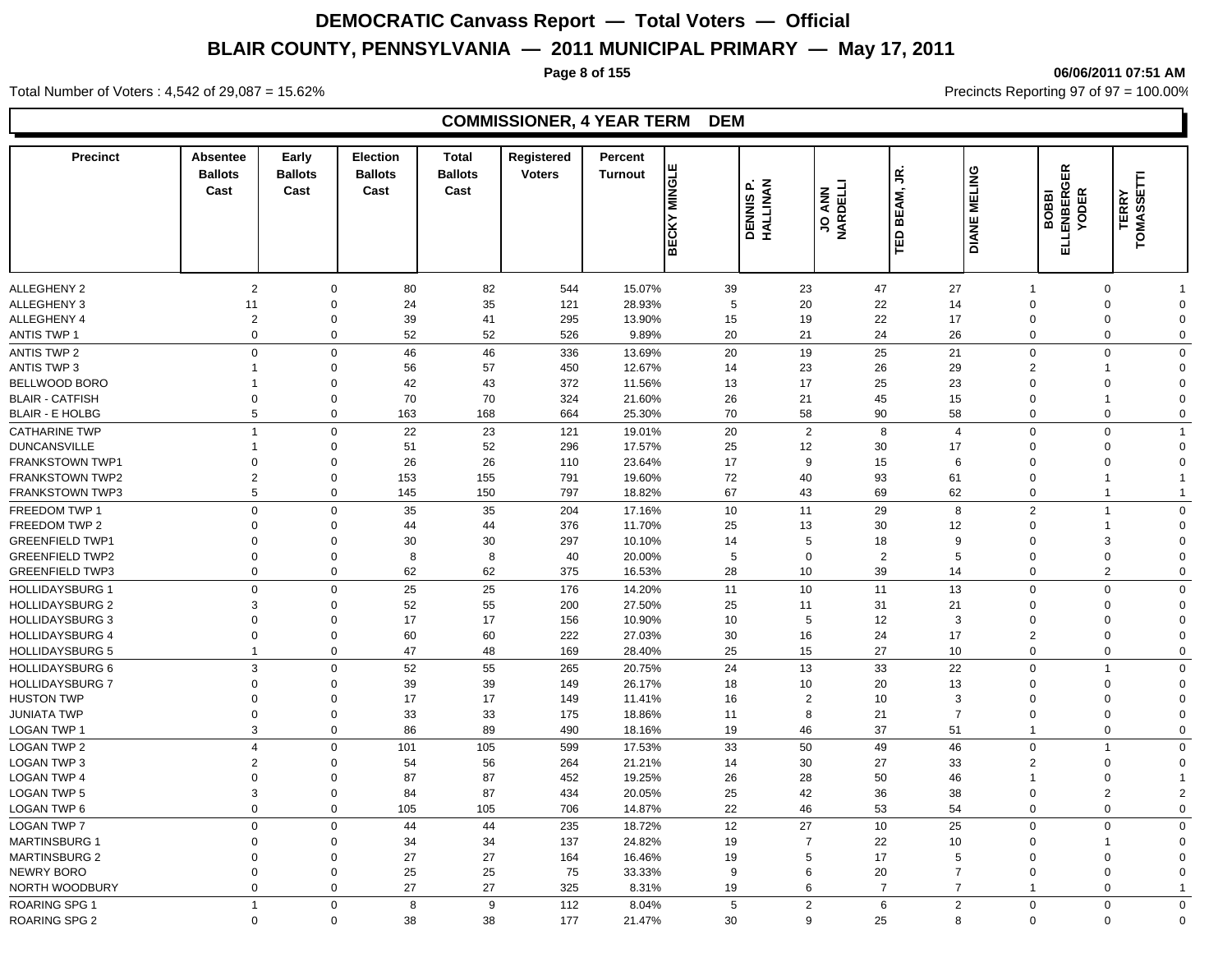**Page 9 of 155 06/06/2011 07:51 AM**

Total Number of Voters : 4,542 of 29,087 = 15.62% Precincts Reporting 97 of 97 = 100.00%

### **COMMISSIONER, 4 YEAR TERM DEM**

| <b>Precinct</b>      | Absentee<br><b>Ballots</b><br>Cast | Early<br><b>Ballots</b><br>Cast | <b>Election</b><br><b>Ballots</b><br>Cast | <b>Total</b><br><b>Ballots</b><br>Cast | Registered<br><b>Voters</b> | Percent<br><b>Turnout</b> | <b>MINGLE</b><br><b>BECKY</b> | いる<br>௳<br><b>DENNIS</b><br>HALLINA | JO ANN<br>NARDELLI | g<br>AM,<br>빎<br>$\mathbf \Omega$<br>퍋 | <b>MELING</b><br><b>DIANE</b> | <b>GER</b><br><b>YODER</b><br>BOBBI<br>ENBER<br>긆 | TERRY<br>"OMASSET |
|----------------------|------------------------------------|---------------------------------|-------------------------------------------|----------------------------------------|-----------------------------|---------------------------|-------------------------------|-------------------------------------|--------------------|----------------------------------------|-------------------------------|---------------------------------------------------|-------------------|
| ROARING SPG 3        |                                    | $\Omega$                        | 23                                        | 24                                     | 134                         | 17.91%                    | 16                            | 5                                   | 14                 | 5                                      | $\Omega$                      | $\Omega$                                          |                   |
| SNYDER TWP 1         |                                    | $\Omega$                        | 44                                        | 44                                     | 310                         | 14.19%                    | 23                            | 10                                  | 31                 | 12                                     |                               | $\Omega$                                          |                   |
| SNYDER TWP 2         |                                    | 0<br>$\mathbf 0$                | 28                                        | 28                                     | 362                         | 7.73%                     | 13                            | 10                                  | 13                 | 17                                     | $\Omega$                      | $\Omega$                                          |                   |
| <b>TAYLOR TWP</b>    |                                    | $\mathbf 0$<br>$\Omega$         | 40                                        | 40                                     | 375                         | 10.67%                    | 21                            | 14                                  | 19                 | 9                                      |                               | $\Omega$                                          |                   |
| <b>TYRONE TWP 1</b>  |                                    | $\Omega$                        | 20                                        | 20                                     | 137                         | 14.60%                    | 8                             | $\overline{2}$                      | 11                 | 9                                      |                               |                                                   |                   |
| TYRONE TWP 2         |                                    | $\Omega$                        | 32                                        | 32                                     | 211                         | 15.17%                    |                               | 14                                  | 16                 | 18                                     |                               | $\Omega$                                          |                   |
| <b>TYRONE BORO 1</b> |                                    | $\Omega$                        | 24                                        | 24                                     | 193                         | 12.44%                    | 14                            | $\overline{7}$                      | 15                 | 8                                      | $\Omega$                      | $\Omega$                                          |                   |
| <b>TYRONE BORO 2</b> |                                    | $\mathbf 0$<br>0                | 21                                        | 21                                     | 177                         | 11.86%                    | 9                             | 6                                   | 16                 | 6                                      | 0                             | 0                                                 |                   |
| <b>TYRONE BORO 3</b> |                                    | $\mathbf 0$<br>$\mathbf 0$      | 14                                        | 14                                     | 171                         | 8.19%                     | 6                             | 3                                   | 8                  |                                        | $\mathbf 0$                   | $\mathbf 0$                                       | $\Omega$          |
| <b>TYRONE BORO 4</b> |                                    | $\Omega$                        | 14                                        | 15                                     | 115                         | 13.04%                    | 13                            | $\overline{4}$                      | 9                  |                                        |                               |                                                   |                   |
| <b>TYRONE BORO 5</b> |                                    |                                 |                                           |                                        | 103                         | 3.88%                     | 3                             | C<br>∠                              | $\overline{2}$     |                                        |                               |                                                   |                   |
| TYRONE BORO 6        |                                    | $\Omega$                        | 36                                        | 37                                     | 186                         | 19.89%                    | 17                            | 9                                   | 23                 | 15                                     |                               | $\Omega$                                          |                   |
| TYRONE BORO 7        |                                    | $\Omega$                        | 33                                        | 33                                     | 197                         | 16.75%                    | 14                            | $\overline{4}$                      | 15                 | 9                                      |                               | $\Omega$                                          |                   |
| WILLIAMSBURG         |                                    | $\Omega$<br>$\mathbf 0$         | 66                                        | 66                                     | 246                         | 26.83%                    | 57                            | 10                                  | 21                 | 14                                     |                               | $\Omega$                                          |                   |
| WOODBURY TWP         |                                    | 0                               | 25                                        | 25                                     | 186                         | 13.44%                    | 23                            | 5                                   | 9                  | 3                                      |                               |                                                   |                   |
| <b>Totals</b>        | 95                                 | $\Omega$                        | 4447                                      | 4542                                   | 29087                       |                           | 1715                          | 1690                                | 2271               | 1982                                   | 16                            | 18                                                | 12                |
|                      |                                    |                                 |                                           |                                        |                             |                           |                               |                                     |                    |                                        |                               |                                                   |                   |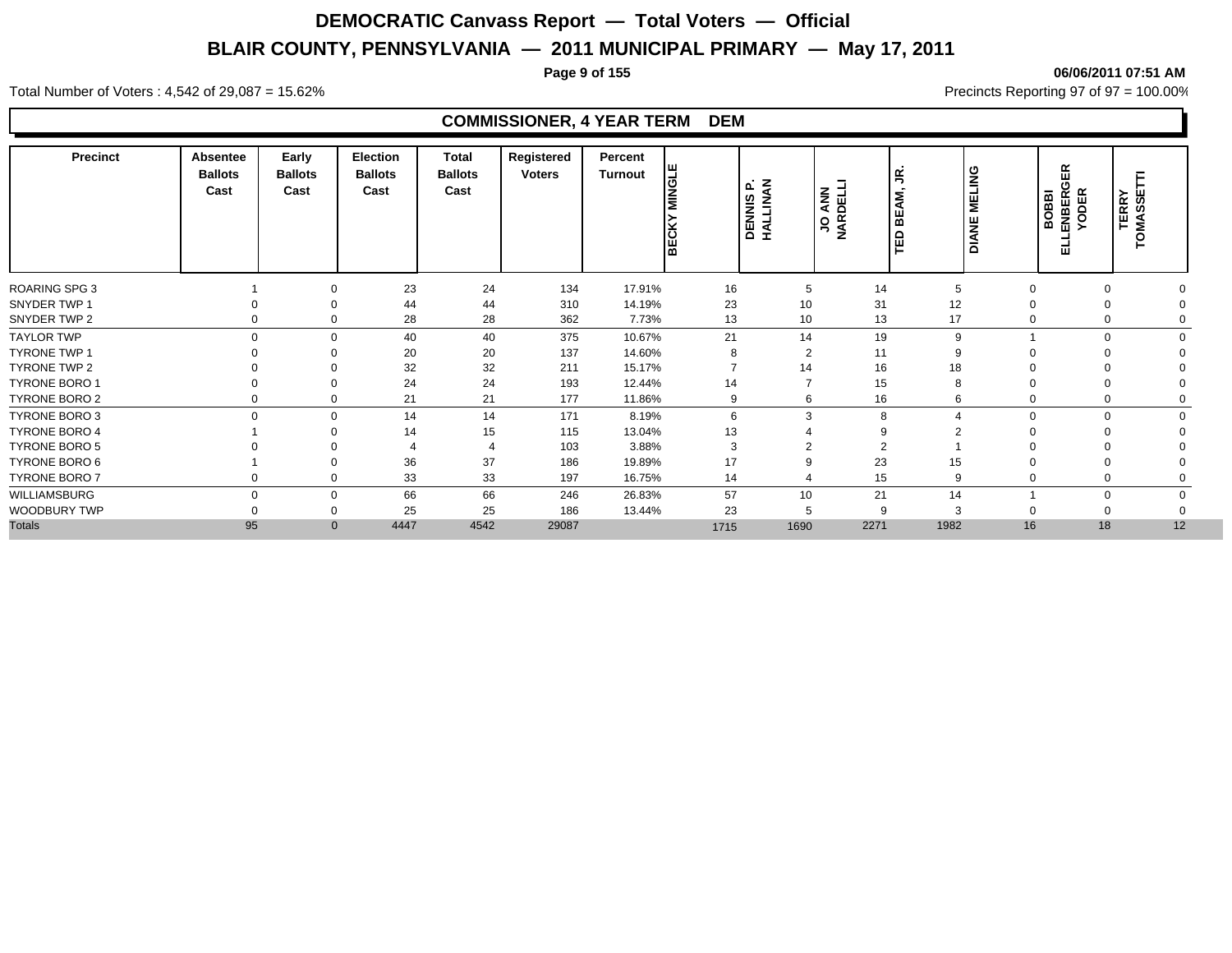**Page 10 of 155 06/06/2011 07:51 AM**

Total Number of Voters : 4,542 of 29,087 = 15.62% Precincts Reporting 97 of 97 = 100.00%

#### **COMMISSIONER, 4 YEAR TERM DEM - DEMOCRATIC**

| <b>Precinct</b> | <b>Absentee</b><br><b>Ballots</b><br>Cast | Early<br><b>Ballots</b><br>Cast | <b>Election</b><br><b>Ballots</b><br>Cast | <b>Total</b><br><b>Ballots</b><br>Cast | Registered<br><b>Voters</b> | Percent<br><b>Turnout</b><br><b>HSUB</b><br><b>NOL</b> |             | <b>HENRY</b><br>LAMBORN | <b>MARY ANN</b><br>BENNIS | STEVE<br>BETTWYY | <b>LYNN</b><br>ROB | <b>Totals</b>  |     |
|-----------------|-------------------------------------------|---------------------------------|-------------------------------------------|----------------------------------------|-----------------------------|--------------------------------------------------------|-------------|-------------------------|---------------------------|------------------|--------------------|----------------|-----|
|                 |                                           |                                 |                                           |                                        |                             |                                                        |             |                         |                           |                  |                    |                |     |
| ALTOONA 1-1     | $\mathbf{1}$                              | $\mathbf 0$                     | 32                                        | 33                                     | 339                         | 9.73%                                                  | $\mathbf 0$ | $\mathsf 0$             | $\mathbf 0$               |                  | $\mathbf 0$        | $\mathbf 0$    | 58  |
| ALTOONA 1-2     | $\mathbf 0$                               | $\mathbf 0$                     | 13                                        | 13                                     | 134                         | 9.70%                                                  | 0           | $\mathbf 0$             | $\mathbf 0$               |                  | 0                  | $\mathbf 0$    | 20  |
| ALTOONA 2-1     | $\Omega$                                  | $\Omega$                        | 23                                        | 23                                     | 315                         | 7.30%                                                  | 0           | $\Omega$                | $\mathbf 0$               |                  | $\Omega$           | $\Omega$       | 38  |
| ALTOONA 2-2     | $\mathbf 0$                               | $\Omega$                        | 55                                        | 55                                     | 384                         | 14.32%                                                 | 0           | $\Omega$                | $\mathbf 0$               |                  | $\mathbf 0$        | $\Omega$       | 93  |
| ALTOONA 3-1     | $\overline{2}$                            | $\mathbf 0$                     | 43                                        | 45                                     | 378                         | 11.90%                                                 | 0           | $\mathbf 0$             | $\mathbf 0$               |                  | 0                  | $\mathbf 0$    | 83  |
| ALTOONA 3-2     | $\mathbf 0$                               | $\mathbf 0$                     | 63                                        | 63                                     | 327                         | 19.27%                                                 | $\mathbf 0$ | $\mathbf 0$             | $\mathbf 0$               | $\overline{1}$   |                    | $\mathbf 0$    | 112 |
| ALTOONA 4-1     | 3                                         | $\mathbf 0$                     | 32                                        | 35                                     | 385                         | 9.09%                                                  | 0           | $\mathbf 0$             | $\mathbf 0$               |                  | 0                  | $\mathsf 0$    | 63  |
| ALTOONA 4-2     | $\mathbf{1}$                              | $\mathbf 0$                     | 43                                        | 44                                     | 280                         | 15.71%                                                 | 0           | $\Omega$                | $\mathbf 0$               |                  | 0                  | $\mathbf 0$    | 79  |
| ALTOONA 5-1     |                                           | $\mathbf 0$                     | 11                                        | 12                                     | 107                         | 11.21%                                                 | 0           | $\mathbf 0$             | $\mathbf 0$               |                  | 0                  | $\mathbf 0$    | 23  |
| ALTOONA 5-2     | $\mathbf{1}$                              | $\mathsf 0$                     | 51                                        | 52                                     | 371                         | 14.02%                                                 | 0           | $\mathsf 0$             | $\mathbf 0$               |                  | 0                  | $\mathbf 0$    | 93  |
| ALTOONA 5-3     | $\overline{1}$                            | $\mathsf 0$                     | 54                                        | 55                                     | 309                         | 17.80%                                                 | 0           | $\mathsf 0$             | $\mathbf 0$               |                  | 0                  | $\overline{1}$ | 90  |
| ALTOONA 6-1     | -1                                        | 0                               | 31                                        | 32                                     | 368                         | 8.70%                                                  | 0           | $\Omega$                | $\mathbf 0$               |                  | 0                  | $\mathbf 0$    | 54  |
| ALTOONA 6-2     | $\Omega$                                  | $\mathbf 0$                     | 38                                        | 38                                     | 363                         | 10.47%                                                 | $\Omega$    | $\Omega$                | $\mathbf 0$               |                  | $\mathbf 0$        | $\mathbf 0$    | 66  |
| ALTOONA 6-3     | $\sqrt{2}$                                | $\mathbf 0$                     | 58                                        | 60                                     | 335                         | 17.91%                                                 | 0           | $\Omega$                | $\Omega$                  |                  | $\Omega$           | $\mathbf 0$    | 110 |
| ALTOONA 6-4     | 2                                         | $\Omega$                        | 57                                        | 59                                     | 265                         | 22.26%                                                 | 0           | $\Omega$                | $\mathbf 0$               |                  | $\mathbf 0$        | $\Omega$       | 96  |
| ALTOONA 6-5     | 3                                         | $\mathbf 0$                     | 57                                        | 60                                     | 428                         | 14.02%                                                 | 0           | $\mathbf 0$             | $\mathbf 0$               |                  | 0                  | $\mathbf 0$    | 95  |
| ALTOONA 7       | $\Omega$                                  | $\mathbf 0$                     | 38                                        | 38                                     | 400                         | 9.50%                                                  | 0           | $\Omega$                | $\mathbf 0$               |                  | 0                  | 0              | 69  |
| ALTOONA 8-1     | 5                                         | $\overline{0}$                  | 29                                        | 34                                     | 369                         | 9.21%                                                  | 0           | $\Omega$                | $\mathbf 0$               |                  | $\mathbf 0$        | $\mathbf 0$    | 63  |
| ALTOONA 8-2     | $\mathbf{1}$                              | $\mathbf 0$                     | 42                                        | 43                                     | 277                         | 15.52%                                                 | 0           | $\mathbf 0$             | $\mathbf 0$               |                  | 0                  | $\mathbf 0$    | 81  |
| ALTOONA 9       | $\mathbf 0$                               | $\mathbf 0$                     | 51                                        | 51                                     | 396                         | 12.88%                                                 | 0           | $\mathbf 0$             | $\mathbf 0$               |                  | 0                  | $\mathbf 0$    | 82  |
| ALTOONA 10-1    | $\mathbf 0$                               | $\mathbf 0$                     | 28                                        | 28                                     | 278                         | 10.07%                                                 | 0           | $\mathbf 0$             | $\mathbf 0$               |                  | 0                  | 0              | 49  |
| ALTOONA 10-2    | 3                                         | $\mathbf 0$                     | 22                                        | 25                                     | 213                         | 11.74%                                                 | 0           | $\Omega$                | $\mathbf 0$               |                  | 0                  | $\Omega$       | 42  |
| ALTOONA 10-3    | -1                                        | $\mathbf 0$                     | 28                                        | 29                                     | 152                         | 19.08%                                                 | 0           | $\Omega$                | $\mathbf 0$               |                  | 0                  | $\mathbf 0$    | 50  |
| ALTOONA 10-4    | $\mathbf{1}$                              | $\mathbf 0$                     | 58                                        | 59                                     | 352                         | 16.76%                                                 | 0           | $\mathbf 0$             | $\mathbf 0$               |                  | $\mathbf 0$        | $\mathbf 0$    | 98  |
| ALTOONA 11-1    | $\mathbf 0$                               | $\mathbf 0$                     | 61                                        | 61                                     | 435                         | 14.02%                                                 | 0           | $\mathbf 0$             | $\mathbf 0$               |                  | 0                  | 0              | 107 |
| ALTOONA 11-2    | $\overline{1}$                            | $\Omega$                        | 51                                        | 52                                     | 320                         | 16.25%                                                 | $\mathbf 0$ | $\Omega$                | $\mathbf 0$               |                  | 0                  | $\mathbf 0$    | 83  |
| ALTOONA 11-3    | $\Omega$                                  | $\Omega$                        | 54                                        | 54                                     | 302                         | 17.88%                                                 | $\Omega$    | $\Omega$                | $\mathbf 0$               |                  | 0                  | $\mathbf 0$    | 95  |
| ALTOONA 12-1    | $\mathbf 0$                               | 0                               | 23                                        | 23                                     | 160                         | 14.38%                                                 | 0           | $\mathbf 0$             | $\mathbf 0$               |                  | $\mathbf 0$        | $\mathbf 0$    | 40  |
| ALTOONA 12-2    | 3                                         | $\mathbf 0$                     | 37                                        | 40                                     | 230                         | 17.39%                                                 | 0           | $\mathbf 0$             | $\mathbf 0$               |                  | 0                  | $\mathbf 0$    | 67  |
| ALTOONA 12-3    | $\mathbf{1}$                              | 0                               | 25                                        | 26                                     | 171                         | 15.20%                                                 | 0           | $\mathbf 0$             | $\mathbf 0$               |                  | 0                  | 0              | 44  |
|                 |                                           |                                 |                                           |                                        |                             |                                                        |             | $\Omega$                |                           |                  |                    |                |     |
| ALTOONA 12-4    | $\mathbf 0$                               | $\mathbf 0$                     | 56                                        | 56                                     | 250                         | 22.40%                                                 | $\Omega$    |                         | $\mathbf 0$               |                  | $\mathbf 0$        | $\Omega$       | 97  |
| ALTOONA 12-5    | $\mathbf{1}$                              | $\Omega$                        | 18                                        | 19                                     | 159                         | 11.95%                                                 | $\Omega$    | $\Omega$                | $\mathbf 0$               |                  | $\Omega$           | $\Omega$       | 34  |
| ALTOONA 13-1    | $\overline{2}$                            | 0                               | 56                                        | 58                                     | 458                         | 12.66%                                                 | 0           | $\mathbf 0$             | $\mathbf 0$               |                  | $\mathbf 0$        | $\mathbf 0$    | 108 |
| ALTOONA 13-2    | $\mathbf 0$                               | $\mathbf 0$                     | 46                                        | 46                                     | 414                         | 11.11%                                                 | 0           | $\mathbf 0$             | $\mathbf 0$               |                  | $\mathbf 0$        | $\mathbf 0$    | 81  |
| ALTOONA 13-3    | $\mathbf 0$                               | 0                               | 51                                        | 51                                     | 299                         | 17.06%                                                 | 0           | $\mathbf 0$             | $\mathbf 0$               |                  | 0                  | $\mathbf 0$    | 89  |
| ALTOONA 13-4    | $\mathbf{1}$                              | $\mathbf 0$                     | 34                                        | 35                                     | 502                         | 6.97%                                                  | $\mathbf 0$ | $\Omega$                | $\mathbf 0$               |                  | $\mathbf 0$        | $\mathbf 0$    | 61  |
| ALTOONA 14-1    | $\sqrt{2}$                                | $\Omega$                        | 29                                        | 31                                     | 163                         | 19.02%                                                 | $\Omega$    | $\Omega$                | $\mathbf 0$               |                  | $\mathbf 0$        | $\Omega$       | 53  |
| ALTOONA 14-2    | 0                                         | $\Omega$                        | 78                                        | 78                                     | 404                         | 19.31%                                                 | $\Omega$    | $\mathbf 0$             | $\mathbf 0$               |                  | $\Omega$           | $\mathbf 0$    | 136 |
| ALTOONA 14-3    | $\Omega$                                  | $\Omega$                        | 55                                        | 55                                     | 292                         | 18.84%                                                 | 0           | $\Omega$                | $\mathbf 0$               |                  | 0                  | $\Omega$       | 93  |
| ALTOONA 14-4    | $\overline{1}$                            | 0                               | 76                                        | 77                                     | 446                         | 17.26%                                                 | 0           | $\mathbf 0$             | $\mathbf 0$               |                  | 0                  | $\mathbf 0$    | 134 |
| ALLEGHENY 1     | $\Omega$                                  | $\Omega$                        | 106                                       | 106                                    | 584                         | 18.15%                                                 | $\Omega$    | $\Omega$                | $\Omega$                  |                  | $\Omega$           | $\Omega$       | 173 |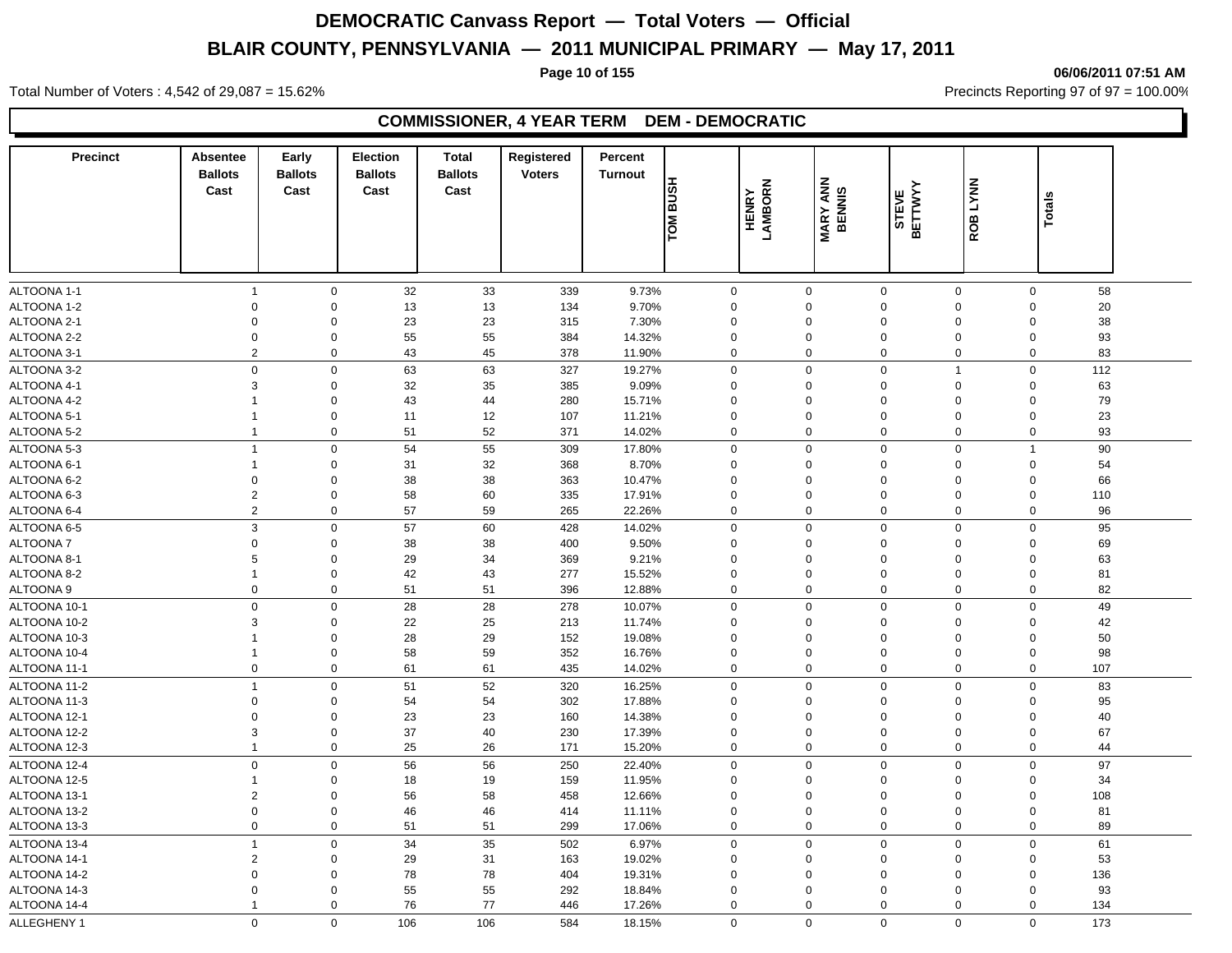**Page 11 of 155 06/06/2011 07:51 AM**

#### Total Number of Voters : 4,542 of 29,087 = 15.62% Precincts Reporting 97 of 97 = 100.00%

### **COMMISSIONER, 4 YEAR TERM DEM**

| <b>Precinct</b>        | <b>Absentee</b><br><b>Ballots</b> | Early<br><b>Ballots</b> | Election<br><b>Ballots</b> | <b>Total</b><br><b>Ballots</b> | Registered<br><b>Voters</b> | Percent<br><b>Turnout</b> |              |              |                           |                  |             |                    |  |
|------------------------|-----------------------------------|-------------------------|----------------------------|--------------------------------|-----------------------------|---------------------------|--------------|--------------|---------------------------|------------------|-------------|--------------------|--|
|                        | Cast                              | Cast                    | Cast                       | Cast                           |                             | <b>HSUB</b>               |              | LAMBORN      | <b>MARY ANN</b><br>BENNIS | STEVE<br>BETTWYY | ROB LYNN    |                    |  |
|                        |                                   |                         |                            |                                |                             | <b>NOT</b>                |              | <b>HENRY</b> |                           |                  |             | Totals             |  |
|                        |                                   |                         |                            |                                |                             |                           |              |              |                           |                  |             |                    |  |
|                        |                                   |                         |                            |                                |                             |                           |              |              |                           |                  |             |                    |  |
| <b>ALLEGHENY 2</b>     | $\overline{2}$                    | 0                       | 80                         | 82                             | 544                         | 15.07%                    | $\mathbf 0$  |              | 0                         | $\mathbf 0$      | 0           | 138<br>$\mathbf 0$ |  |
| ALLEGHENY 3            | 11                                | $\mathbf 0$             | 24                         | 35                             | 121                         | 28.93%                    | $\Omega$     |              | $\Omega$                  | $\Omega$         | $\mathbf 0$ | 61<br>$\Omega$     |  |
| ALLEGHENY 4            | $\overline{c}$                    | $\mathbf 0$             | 39                         | 41                             | 295                         | 13.90%                    | 0            |              | $\mathbf 0$               | $\Omega$         | 0           | 73<br>$\mathbf 0$  |  |
| <b>ANTIS TWP 1</b>     | $\mathbf 0$                       | $\Omega$                | 52                         | 52                             | 526                         | 9.89%                     | 0            |              | $\Omega$                  | $\mathbf 0$      | $\mathbf 0$ | $\Omega$<br>91     |  |
| <b>ANTIS TWP 2</b>     | $\mathbf 0$                       | $\mathbf 0$             | 46                         | 46                             | 336                         | 13.69%                    | $\mathbf{0}$ |              | $\mathbf 0$               | $\mathbf 0$      | $\mathbf 0$ | 85<br>$\mathbf 0$  |  |
| <b>ANTIS TWP 3</b>     | $\mathbf 1$                       | $\Omega$                | 56                         | 57                             | 450                         | 12.67%                    | $\Omega$     |              | $\Omega$                  | $\Omega$         | 0           | 95<br>$\Omega$     |  |
| BELLWOOD BORO          | -1                                | $\mathbf 0$             | 42                         | 43                             | 372                         | 11.56%                    | $\Omega$     |              | $\Omega$                  | $\Omega$         | $\mathbf 0$ | 78<br>0            |  |
| <b>BLAIR - CATFISH</b> | $\mathbf 0$                       | $\mathbf 0$             | 70                         | 70                             | 324                         | 21.60%                    | 0            |              | $\Omega$                  | $\overline{1}$   | $\Omega$    | $\mathbf 0$<br>109 |  |
| <b>BLAIR - E HOLBG</b> | 5                                 | 0                       | 163                        | 168                            | 664                         | 25.30%                    | 0            |              | $\Omega$                  | $\mathbf 0$      | 0           | 276<br>0           |  |
| <b>CATHARINE TWP</b>   | $\mathbf{1}$                      | $\mathbf 0$             | 22                         | 23                             | 121                         | 19.01%                    | $\mathbf 0$  |              | $\mathbf 0$               | $\mathbf 0$      | $\mathbf 0$ | $\mathbf 0$<br>35  |  |
| <b>DUNCANSVILLE</b>    | $\mathbf{1}$                      | $\Omega$                | 51                         | 52                             | 296                         | 17.57%                    | $\Omega$     |              | $\Omega$                  | $\Omega$         | 0           | $\mathbf 0$<br>84  |  |
| <b>FRANKSTOWN TWP1</b> | $\Omega$                          | $\Omega$                | 26                         | 26                             | 110                         | 23.64%                    | $\Omega$     |              | $\Omega$                  | $\Omega$         | $\Omega$    | 47<br>$\Omega$     |  |
| <b>FRANKSTOWN TWP2</b> | $\overline{2}$                    | 0                       | 153                        | 155                            | 791                         | 19.60%                    | 0            |              | $\mathbf 0$               | $\mathbf 0$      | 0           | 268<br>$\mathbf 0$ |  |
| <b>FRANKSTOWN TWP3</b> | 5                                 | 0                       | 145                        | 150                            | 797                         | 18.82%                    | 0            |              | $\mathbf 0$               | $\mathbf 0$      | 0           | 243<br>0           |  |
| FREEDOM TWP 1          | $\mathbf 0$                       | $\Omega$                | 35                         | 35                             | 204                         | 17.16%                    | 0            |              | $\Omega$                  | $\Omega$         | $\mathbf 0$ | $\mathbf 0$<br>61  |  |
| FREEDOM TWP 2          | $\Omega$                          | $\Omega$                | 44                         | 44                             | 376                         | 11.70%                    | $\Omega$     |              | $\Omega$                  | $\Omega$         | $\Omega$    | 81<br>$\Omega$     |  |
| <b>GREENFIELD TWP1</b> | $\Omega$                          | $\Omega$                | $30\,$                     | 30                             | 297                         | 10.10%                    | $\Omega$     |              | $\Omega$                  | $\mathbf 0$      | $\Omega$    | 49<br>$\Omega$     |  |
| <b>GREENFIELD TWP2</b> | $\mathbf 0$                       | 0                       | 8                          | 8                              | 40                          | 20.00%                    | 0            |              | $\mathbf 0$               | $\mathbf 0$      | $\mathbf 0$ | 12<br>$\mathbf 0$  |  |
| <b>GREENFIELD TWP3</b> | 0                                 | 0                       | 62                         | 62                             | 375                         | 16.53%                    | 0            |              | 0                         | $\mathbf 0$      | 0           | 93<br>0            |  |
| <b>HOLLIDAYSBURG 1</b> | $\mathbf 0$                       | $\mathbf 0$             | 25                         | 25                             | 176                         | 14.20%                    | 0            |              | $\Omega$                  | $\mathbf 0$      | $\mathbf 0$ | 45<br>$\mathbf 0$  |  |
| <b>HOLLIDAYSBURG 2</b> | 3                                 | $\Omega$                | 52                         | 55                             | 200                         | 27.50%                    | $\Omega$     |              | $\Omega$                  | $\mathbf 0$      | $\Omega$    | 88<br>$\Omega$     |  |
| <b>HOLLIDAYSBURG 3</b> | $\Omega$                          | $\Omega$                | 17                         | 17                             | 156                         | 10.90%                    | $\Omega$     |              | $\Omega$                  | $\mathbf 0$      | $\Omega$    | 30<br>$\Omega$     |  |
| <b>HOLLIDAYSBURG 4</b> | $\Omega$                          | $\Omega$                | 60                         | 60                             | 222                         | 27.03%                    | 0            |              | $\Omega$                  | $\mathbf 0$      | 0           | 89<br>$\Omega$     |  |
| <b>HOLLIDAYSBURG 5</b> | $\mathbf{1}$                      | 0                       | 47                         | 48                             | 169                         | 28.40%                    | 0            |              | $\Omega$                  | $\Omega$         | 0           | 77<br>0            |  |
| <b>HOLLIDAYSBURG 6</b> | $\mathfrak{Z}$                    | $\mathbf 0$             | 52                         | 55                             | 265                         | 20.75%                    | 0            |              | $\Omega$                  | $\mathbf 0$      | $\mathbf 0$ | 93<br>$\Omega$     |  |
| <b>HOLLIDAYSBURG 7</b> | $\Omega$                          | $\Omega$                | 39                         | 39                             | 149                         | 26.17%                    | $\Omega$     |              | $\Omega$                  | $\mathbf 0$      | $\Omega$    | 61<br>$\Omega$     |  |
| <b>HUSTON TWP</b>      | $\Omega$                          | $\Omega$                | 17                         | 17                             | 149                         | 11.41%                    | 0            |              | $\Omega$                  | $\mathbf 0$      | $\Omega$    | 31<br>$\Omega$     |  |
| JUNIATA TWP            | $\Omega$                          | 0                       | 33                         | 33                             | 175                         | 18.86%                    | 0            |              | $\mathbf 0$               | $\Omega$         | $\mathbf 0$ | 47<br>$\Omega$     |  |
| LOGAN TWP 1            | 3                                 | $\Omega$                | 86                         | 89                             | 490                         | 18.16%                    | 0            |              | $\mathbf 0$               | $\Omega$         | 0           | 154<br>0           |  |
| <b>LOGAN TWP 2</b>     | $\overline{4}$                    | $\Omega$                | 101                        | 105                            | 599                         | 17.53%                    | $\mathbf 0$  |              | $\Omega$                  | $\mathbf 0$      | $\mathbf 0$ | $\mathbf 0$<br>179 |  |
| LOGAN TWP 3            | 2                                 | $\Omega$                | 54                         | 56                             | 264                         | 21.21%                    | 0            |              | $\Omega$                  | $\mathbf 0$      | 0           | 106<br>$\mathbf 0$ |  |
| <b>LOGAN TWP 4</b>     | $\mathbf 0$                       | $\Omega$                | 87                         | 87                             | 452                         | 19.25%                    | 0            |              | $\Omega$                  | $\Omega$         | $\Omega$    | 152<br>$\mathbf 0$ |  |
| LOGAN TWP 5            | 3                                 | $\mathbf 0$             | 84                         | 87                             | 434                         | 20.05%                    | 0            |              | $\mathbf 0$               | $\mathbf 0$      | $\mathbf 0$ | 145<br>$\Omega$    |  |
| LOGAN TWP 6            | $\mathbf 0$                       | $\pmb{0}$               | 105                        | 105                            | 706                         | 14.87%                    | 0            |              | $\mathbf 0$               | $\Omega$         | $\mathbf 0$ | 175<br>$\mathbf 0$ |  |
| <b>LOGAN TWP 7</b>     | $\Omega$                          | $\Omega$                | 44                         | 44                             | 235                         | 18.72%                    | 0            |              | $\Omega$                  | $\mathbf 0$      | 0           | 74<br>$\mathbf 0$  |  |
| <b>MARTINSBURG 1</b>   | $\Omega$                          | 0                       | 34                         | 34                             | 137                         | 24.82%                    | 0            |              | $\Omega$                  | $\mathbf 0$      | $\mathbf 0$ | 59<br>$\Omega$     |  |
| <b>MARTINSBURG 2</b>   | $\Omega$                          | $\mathbf 0$             | 27                         | 27                             | 164                         | 16.46%                    | 1            |              | -1                        | $\mathbf 0$      | 0           | 48<br>$\Omega$     |  |
| NEWRY BORO             | $\Omega$                          | $\mathbf 0$             | 25                         | 25                             | 75                          | 33.33%                    | 0            |              | $\mathbf 0$               | $\mathbf 0$      | $\Omega$    | 42<br>$\Omega$     |  |
| NORTH WOODBURY         | $\mathbf 0$                       | $\Omega$                | 27                         | 27                             | 325                         | 8.31%                     | 0            |              | $\mathbf 0$               | $\mathbf 0$      | $\mathbf 0$ | $\mathbf 0$<br>41  |  |
| <b>ROARING SPG 1</b>   | $\mathbf{1}$                      | $\mathbf 0$             | 8                          | 9                              | 112                         | 8.04%                     | 0            |              | $\Omega$                  | $\mathbf 0$      | $\mathbf 0$ | 15<br>$\mathbf 0$  |  |
| ROARING SPG 2          | $\mathbf 0$                       | $\mathbf 0$             | 38                         | 38                             | 177                         | 21.47%                    | 0            |              | $\mathbf 0$               | $\Omega$         | $\mathbf 0$ | 72<br>$\Omega$     |  |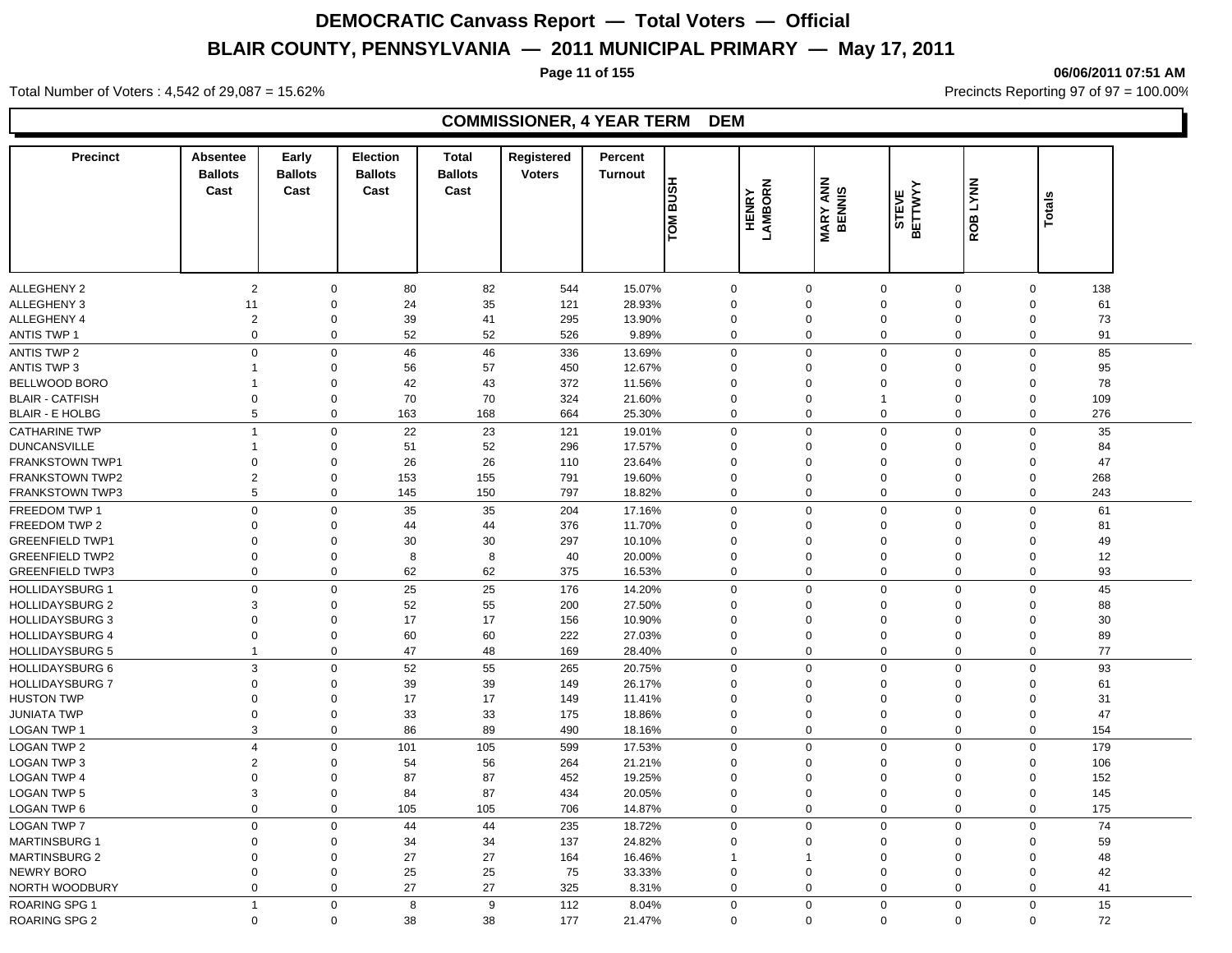**Page 12 of 155 06/06/2011 07:51 AM**

#### Total Number of Voters : 4,542 of 29,087 = 15.62% Precincts Reporting 97 of 97 = 100.00%

### **COMMISSIONER, 4 YEAR TERM DEM**

| <b>Precinct</b>      | Absentee<br><b>Ballots</b><br>Cast | Early<br><b>Ballots</b><br>Cast | Election<br><b>Ballots</b><br>Cast | Total<br><b>Ballots</b><br>Cast | Registered<br><b>Voters</b> | Percent<br>Turnout | <b>HSNB</b><br>$\overline{\widetilde{\mathsf{P}}}$ | <b>HENRY</b><br>AMBORN | <b>MARY ANN</b><br>BENNIS | STEVE<br>BETTWY | <b>LYNN</b><br>ROB          | Totals |  |
|----------------------|------------------------------------|---------------------------------|------------------------------------|---------------------------------|-----------------------------|--------------------|----------------------------------------------------|------------------------|---------------------------|-----------------|-----------------------------|--------|--|
| <b>ROARING SPG 3</b> |                                    |                                 | 23                                 | 24                              | 134                         | 17.91%             | 0                                                  | $\Omega$               | $\overline{0}$            |                 | $\mathbf 0$<br>$\mathbf 0$  | 40     |  |
| SNYDER TWP 1         |                                    |                                 | 44                                 | 44                              | 310                         | 14.19%             | 0                                                  |                        | $\Omega$                  |                 | $\mathbf 0$<br>$\Omega$     | 76     |  |
| SNYDER TWP 2         |                                    |                                 | 28                                 | 28                              | 362                         | 7.73%              | 0                                                  |                        | $\mathbf 0$               |                 | 0<br>$\Omega$               | 53     |  |
| <b>TAYLOR TWP</b>    |                                    |                                 | 40                                 | 40                              | 375                         | 10.67%             | $\Omega$                                           | $\Omega$               | $\Omega$                  |                 | $\mathbf 0$<br>$\Omega$     | 64     |  |
| <b>TYRONE TWP 1</b>  |                                    |                                 | 20                                 | 20                              | 137                         | 14.60%             |                                                    |                        |                           | ∩               |                             | 30     |  |
| TYRONE TWP 2         |                                    |                                 | 32                                 | 32                              | 211                         | 15.17%             |                                                    |                        | $\Omega$                  |                 | $\Omega$                    | 55     |  |
| <b>TYRONE BORO 1</b> |                                    |                                 | 24                                 | 24                              | 193                         | 12.44%             | 0                                                  |                        | $\Omega$                  | 0               |                             | 44     |  |
| TYRONE BORO 2        |                                    |                                 | 21                                 | 21                              | 177                         | 11.86%             | 0                                                  |                        | 0                         |                 | 0<br>$\Omega$               | 37     |  |
| <b>TYRONE BORO 3</b> | $\Omega$                           | 0                               | 14                                 | 14                              | 171                         | 8.19%              | $\mathbf 0$                                        | $\Omega$               | $\mathbf 0$               |                 | $\mathbf{0}$<br>$\mathbf 0$ | 21     |  |
| <b>TYRONE BORO 4</b> |                                    |                                 | 14                                 | 15                              | 115                         | 13.04%             |                                                    |                        | $\Omega$                  |                 | $\mathbf 0$                 | 28     |  |
| <b>TYRONE BORO 5</b> |                                    |                                 |                                    |                                 | 103                         | 3.88%              |                                                    |                        | 0                         |                 | $\Omega$                    | 8      |  |
| TYRONE BORO 6        |                                    |                                 | 36                                 | 37                              | 186                         | 19.89%             | $\Omega$                                           |                        | $\Omega$                  |                 | 0                           | 64     |  |
| <b>TYRONE BORO 7</b> |                                    |                                 | 33                                 | 33                              | 197                         | 16.75%             | 0                                                  | $\Omega$               | $\mathbf 0$               |                 | 0<br>$\mathbf 0$            | 42     |  |
| WILLIAMSBURG         |                                    |                                 | 66                                 | 66                              | 246                         | 26.83%             | $\Omega$                                           | $\Omega$               | $\Omega$                  |                 | $\mathbf 0$<br>$\Omega$     | 103    |  |
| WOODBURY TWP         |                                    |                                 | 25                                 | 25                              | 186                         | 13.44%             |                                                    |                        |                           |                 |                             | 40     |  |
| <b>Totals</b>        | 95                                 | $\mathbf{0}$                    | 4447                               | 4542                            | 29087                       |                    |                                                    |                        |                           |                 |                             | 7709   |  |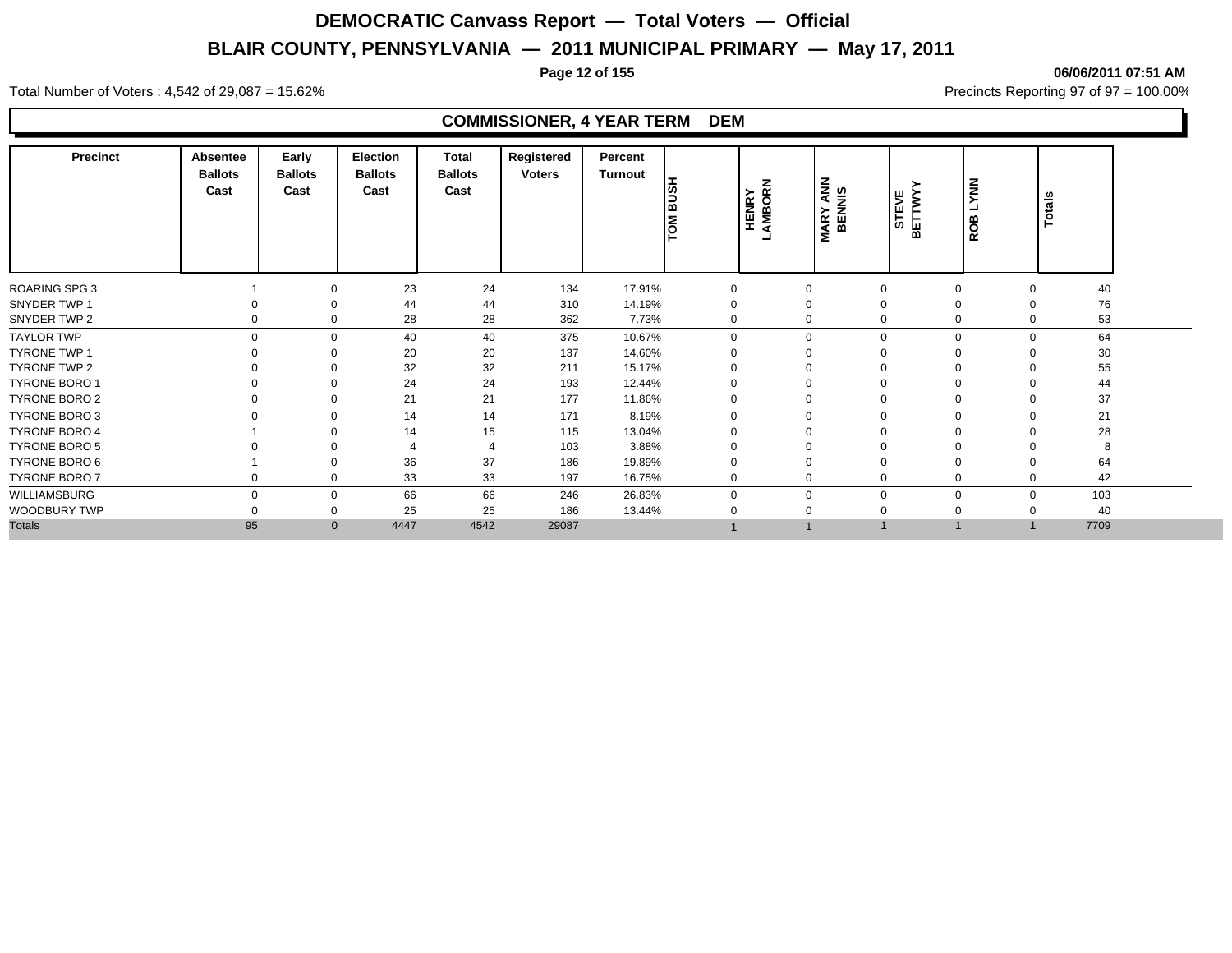#### **Page 13 of 155 06/06/2011 07:51 AM**

Total Number of Voters : 4,542 of 29,087 = 15.62% Precincts Reporting 97 of 97 = 100.00%

### **CONTROLLER, 4 YEAR TERM DEM - DEMOCRATIC**

| <b>Precinct</b>              | Absentee<br><b>Ballots</b><br>Cast | Early<br><b>Ballots</b><br>Cast | <b>Election</b><br><b>Ballots</b><br>Cast | Total<br><b>Ballots</b><br>Cast | Registered<br><b>Voters</b> | Percent<br><b>Turnout</b> | Candidate<br>Filed         | KNEPP |                     | $\tilde{\vec{r}}$<br><b>BEAM</b> |                              |                     | <b>BENDER</b>           | Con tinued                    |
|------------------------------|------------------------------------|---------------------------------|-------------------------------------------|---------------------------------|-----------------------------|---------------------------|----------------------------|-------|---------------------|----------------------------------|------------------------------|---------------------|-------------------------|-------------------------------|
|                              |                                    |                                 |                                           |                                 |                             |                           | ١ş                         | M∐    | RICHARD PEO         | $\mathbf{a}$                     | <b>TERENCE M<br/>ANDERKO</b> | <b>MICHAEL AUTY</b> | DAVID                   |                               |
| ALTOONA 1-1                  | $\overline{1}$                     | $\mathsf 0$                     | 32                                        | 33                              | 339                         | 9.73%                     | $\mathbf 0$                |       | $\mathbf 0$         | $\mathbf 0$                      | $\mathbf 0$                  | $\mathbf 0$         | $\mathbf 0$             | $\mathbf 0$                   |
| ALTOONA 1-2                  | $\mathbf 0$                        | $\Omega$                        | 13                                        | 13                              | 134                         | 9.70%                     | $\Omega$                   |       | $\Omega$            | $\mathbf 0$                      | $\Omega$                     | $\Omega$            | $\Omega$                | $\mathbf 0$                   |
| ALTOONA 2-1                  | $\mathbf 0$                        | $\Omega$                        | 23                                        | 23                              | 315                         | 7.30%                     | $\Omega$                   |       | $\Omega$            | $\mathbf 0$                      | $\Omega$                     | $\Omega$            | $\Omega$                | $\Omega$                      |
| ALTOONA 2-2                  | $\mathbf 0$                        | $\mathbf 0$                     | 55                                        | 55                              | 384                         | 14.32%                    | $\Omega$                   |       | $\Omega$            | $\mathbf 0$                      | $\Omega$                     | $\Omega$            | $\Omega$                | $\Omega$                      |
| ALTOONA 3-1                  | $\overline{2}$                     | $\mathbf 0$                     | 43                                        | 45                              | 378                         | 11.90%                    | 0                          |       | $\Omega$            | $\mathbf 0$                      | $\Omega$                     | $\Omega$            | $\Omega$                | $\Omega$                      |
| ALTOONA 3-2                  | $\mathbf 0$                        | $\mathbf 0$                     | 63                                        | 63                              | 327                         | 19.27%                    | 0                          |       | $\mathbf 0$         | $\mathsf 0$                      | $\mathbf 0$                  | $\Omega$            | $\Omega$                | $\Omega$                      |
| ALTOONA 4-1                  | 3                                  | $\mathbf 0$                     | 32                                        | $35\,$                          | 385                         | 9.09%                     | $\Omega$                   |       | $\Omega$            | $\mathbf{1}$                     | $\Omega$                     | $\Omega$            | $\Omega$                | $\Omega$                      |
| ALTOONA 4-2                  |                                    | $\Omega$                        | 43                                        | 44                              | 280                         | 15.71%                    | $\Omega$                   |       | $\Omega$            | $\mathbf 0$                      | $\Omega$                     | $\Omega$            | $\Omega$                | $\Omega$                      |
| ALTOONA 5-1                  |                                    | $\mathbf 0$                     | 11                                        | 12                              | 107                         | 11.21%                    | $\Omega$                   |       | $\Omega$            | $\mathbf 0$                      | $\Omega$                     | $\Omega$            | $\Omega$                | $\Omega$                      |
| ALTOONA 5-2                  | $\overline{1}$                     | $\mathbf 0$                     | 51                                        | 52                              | 371                         | 14.02%                    | 0                          |       | $\mathbf 0$         | $\mathbf 0$                      | $\mathbf 0$                  | $\mathbf 0$         | $\mathbf 0$             | $\overline{0}$                |
| ALTOONA 5-3                  | $\overline{1}$                     | $\mathbf 0$                     | 54                                        | 55                              | 309                         | 17.80%                    | $\mathbf 0$                |       | $\Omega$            | $\mathsf 0$                      | $\Omega$                     | $\Omega$            | $\Omega$                | $\mathbf 0$                   |
| ALTOONA 6-1                  |                                    | $\mathbf 0$                     | 31                                        | 32                              | 368                         | 8.70%                     | $\Omega$                   |       | $\Omega$            | $\mathbf 0$                      | $\Omega$                     | $\Omega$            | $\Omega$                | $\Omega$                      |
| ALTOONA 6-2                  | $\mathbf 0$                        | $\mathbf 0$                     | 38                                        | 38                              | 363                         | 10.47%                    | $\Omega$                   |       | $\Omega$            | $\mathsf 0$                      | $\Omega$                     | $\Omega$            | $\Omega$                | $\Omega$                      |
| ALTOONA 6-3                  | $\overline{2}$                     | $\mathbf 0$                     | 58                                        | 60                              | 335                         | 17.91%                    | $\mathbf 0$                |       | $\mathbf 0$         | $\mathbf 0$                      | $\mathbf 0$                  | $\Omega$            | $\Omega$                | $\overline{0}$                |
| ALTOONA 6-4                  | $\overline{2}$                     | $\mathbf 0$                     | 57                                        | 59                              | 265                         | 22.26%                    | 0                          |       | $\mathbf 0$         | $\mathbf 0$                      | $\mathbf 0$                  | $\Omega$            | $\mathbf 0$             | $\mathbf 0$                   |
| ALTOONA 6-5                  | $\mathbf{3}$                       | $\Omega$                        | 57                                        | 60                              | 428                         | 14.02%                    | $\Omega$                   |       | $\Omega$            | $\mathbf 0$                      | $\mathbf 0$                  | $\Omega$            | $\Omega$                | $\mathbf 0$                   |
| ALTOONA 7                    | $\Omega$                           | $\mathbf 0$                     | 38                                        | 38                              | 400                         | 9.50%                     | $\Omega$                   |       | $\Omega$            | $\mathbf 0$                      | $\Omega$                     |                     | $\Omega$                | $\Omega$                      |
| ALTOONA 8-1                  | 5                                  | $\mathbf 0$                     | 29                                        | 34                              | 369                         | 9.21%                     | $\mathbf 0$                |       | $\mathbf 0$         | $\mathbf 0$                      | $\mathbf 0$                  |                     | $\Omega$                | $\Omega$                      |
| ALTOONA 8-2                  | $\overline{1}$                     | $\mathbf 0$                     | 42                                        | 43                              | 277                         | 15.52%                    | $\mathbf 0$                |       | $\mathbf 0$         | $\mathbf 0$                      | $\overline{0}$               | $\Omega$            | $\mathbf 0$             | $\Omega$                      |
| ALTOONA 9                    | $\mathbf 0$                        | $\mathbf 0$                     | 51                                        | 51                              | 396                         | 12.88%                    | $\mathbf 0$                |       | $\mathbf 0$         | $\mathbf 0$                      | $\mathbf 0$                  | $\Omega$            | $\Omega$                | $\mathbf 0$                   |
| ALTOONA 10-1                 | $\mathbf{0}$                       | $\mathbf 0$                     | 28                                        | 28                              | 278                         | 10.07%                    | $\mathbf{0}$               |       | $\mathbf 0$         | $\mathbf 0$                      | $\Omega$                     | $\Omega$            | $\Omega$                | $\mathbf 0$                   |
| ALTOONA 10-2                 | 3                                  | $\mathbf 0$                     | 22                                        | 25                              | 213                         | 11.74%                    | $\mathbf 0$                |       | $\mathbf 0$         | $\mathbf 0$                      | $\mathbf 0$                  | $\Omega$            | $\Omega$                | $\overline{0}$                |
| ALTOONA 10-3                 |                                    | $\mathbf 0$                     | 28                                        | 29                              | 152                         | 19.08%                    | $\mathbf 0$                |       | 0                   | $\mathbf 0$                      | $\mathbf 0$                  | $\Omega$            | $\mathbf 0$             | $\Omega$                      |
| ALTOONA 10-4                 | $\overline{1}$                     | $\mathbf 0$                     | 58                                        | 59                              | 352                         | 16.76%                    | $\mathbf 0$                |       | $\mathbf 0$         | $\mathbf 0$                      | $\mathbf 0$                  | $\Omega$            | $\Omega$                | $\Omega$                      |
| ALTOONA 11-1                 | $\mathbf 0$                        | $\mathbf 0$                     | 61                                        | 61                              | 435                         | 14.02%                    | $\mathbf 0$                |       | $\mathbf 0$         | $\mathbf 0$                      | $\mathbf 0$                  | $\Omega$            | $\Omega$                | $\mathbf 0$                   |
| ALTOONA 11-2                 | $\overline{1}$                     | $\mathbf 0$                     | 51                                        | 52                              | 320                         | 16.25%                    | $\Omega$                   |       | $\Omega$            | $\mathbf 0$                      | $\Omega$                     | $\Omega$            | $\Omega$                | $\mathbf 0$                   |
| ALTOONA 11-3                 | $\mathbf 0$                        | $\mathbf 0$                     | 54                                        | 54                              | 302                         | 17.88%                    | $\mathbf 0$                |       | $\mathbf 0$         | $\mathbf 0$                      | $\mathbf 0$                  | $\Omega$            | $\mathbf 0$             | $\Omega$                      |
| ALTOONA 12-1                 | $\overline{0}$                     | $\mathbf 0$                     | 23                                        | 23                              | 160                         | 14.38%                    | $\mathbf 0$                |       | 0                   | $\mathbf 0$                      | $\mathbf 0$                  | $\Omega$            | $\Omega$                | $\Omega$                      |
| ALTOONA 12-2                 | $\mathbf{3}$                       | $\mathbf 0$                     | 37                                        | 40                              | 230                         | 17.39%                    | $\mathbf 0$                |       | 0                   | $\pmb{0}$                        | $\overline{0}$               | $\Omega$            | $\Omega$                | $\Omega$                      |
| ALTOONA 12-3                 | $\overline{1}$                     | $\mathbf 0$                     | 25                                        | 26                              | 171                         | 15.20%                    | $\Omega$                   |       | $\Omega$            | $\mathbf 0$                      | $\Omega$                     | $\mathbf 0$         | $\Omega$                | $\mathbf 0$                   |
|                              |                                    |                                 |                                           |                                 |                             |                           |                            |       | $\mathbf 0$         |                                  | $\overline{0}$               |                     |                         |                               |
| ALTOONA 12-4                 | $\mathbf 0$<br>$\overline{1}$      | $\mathbf 0$                     | 56                                        | 56                              | 250                         | 22.40%                    | 0<br>$\mathbf 0$           |       | $\mathbf 0$         | $\mathbf 0$                      | $\mathbf 0$                  | $\Omega$            | $\mathbf 0$<br>$\Omega$ | $\mathbf 0$<br>$\mathbf 0$    |
| ALTOONA 12-5                 |                                    | $\mathbf 0$                     | 18                                        | 19                              | 159                         | 11.95%                    |                            |       |                     | $\mathbf 0$                      |                              | $\Omega$            | $\Omega$                |                               |
| ALTOONA 13-1                 | $\overline{2}$<br>$\mathbf 0$      | $\mathbf 0$<br>$\mathsf 0$      | 56                                        | 58                              | 458                         | 12.66%                    | $\mathbf 0$<br>$\mathbf 0$ |       | 0<br>$\overline{0}$ | $\pmb{0}$                        | $\mathbf 0$<br>$\mathbf 0$   | $\Omega$            | $\mathbf 0$             | $\mathbf 0$<br>$\overline{0}$ |
| ALTOONA 13-2<br>ALTOONA 13-3 | $\mathbf 0$                        | $\mathbf 0$                     | 46<br>51                                  | 46<br>51                        | 414<br>299                  | 11.11%<br>17.06%          | 0                          |       | $\mathbf 0$         | $\overline{2}$<br>$\mathbf 0$    | $\Omega$                     | $\mathbf 0$         | $\mathbf 0$             | $\mathbf 0$                   |
|                              |                                    |                                 |                                           |                                 |                             |                           |                            |       |                     |                                  |                              |                     |                         |                               |
| ALTOONA 13-4                 | $\overline{1}$                     | $\mathbf 0$                     | 34                                        | 35                              | 502                         | 6.97%                     | $\mathbf 0$                |       | $\mathbf 0$         | $\mathbf 0$                      | $\mathbf 0$                  | $\Omega$            | $\Omega$                | $\mathbf 0$                   |
| ALTOONA 14-1                 | $\overline{2}$                     | $\mathbf 0$                     | 29                                        | 31                              | 163                         | 19.02%                    | $\mathbf 0$                |       | $\mathbf 0$         | $\mathbf 0$                      | $\mathbf 0$                  | $\Omega$            | $\Omega$                | $\Omega$                      |
| ALTOONA 14-2                 | $\mathbf 0$                        | $\mathbf 0$                     | 78                                        | 78                              | 404                         | 19.31%                    | $\Omega$                   |       | $\mathbf 0$         | $\mathbf 0$                      | $\Omega$                     | $\Omega$            | $\Omega$                | $\Omega$                      |
| ALTOONA 14-3                 | $\mathbf 0$                        | $\mathbf 0$                     | 55                                        | 55                              | 292                         | 18.84%                    | $\mathbf 0$                |       | $\mathbf 0$         | $\mathbf 0$                      | $\Omega$                     | $\Omega$            | $\Omega$                | $\Omega$                      |
| ALTOONA 14-4                 | $\overline{1}$                     | $\mathbf 0$                     | 76                                        | 77                              | 446                         | 17.26%                    | $\mathbf 0$                |       | $\mathbf 0$         | $\mathbf 0$                      | $\Omega$                     | $\Omega$            | $\Omega$                | $\Omega$                      |
| ALLEGHENY 1                  | $\Omega$                           | $\Omega$                        | 106                                       | 106                             | 584                         | 18.15%                    | $\Omega$                   |       | $\mathbf 0$         | $\mathbf 0$                      | $\mathbf 0$                  | $\Omega$            | $\Omega$                | $\mathbf 0$                   |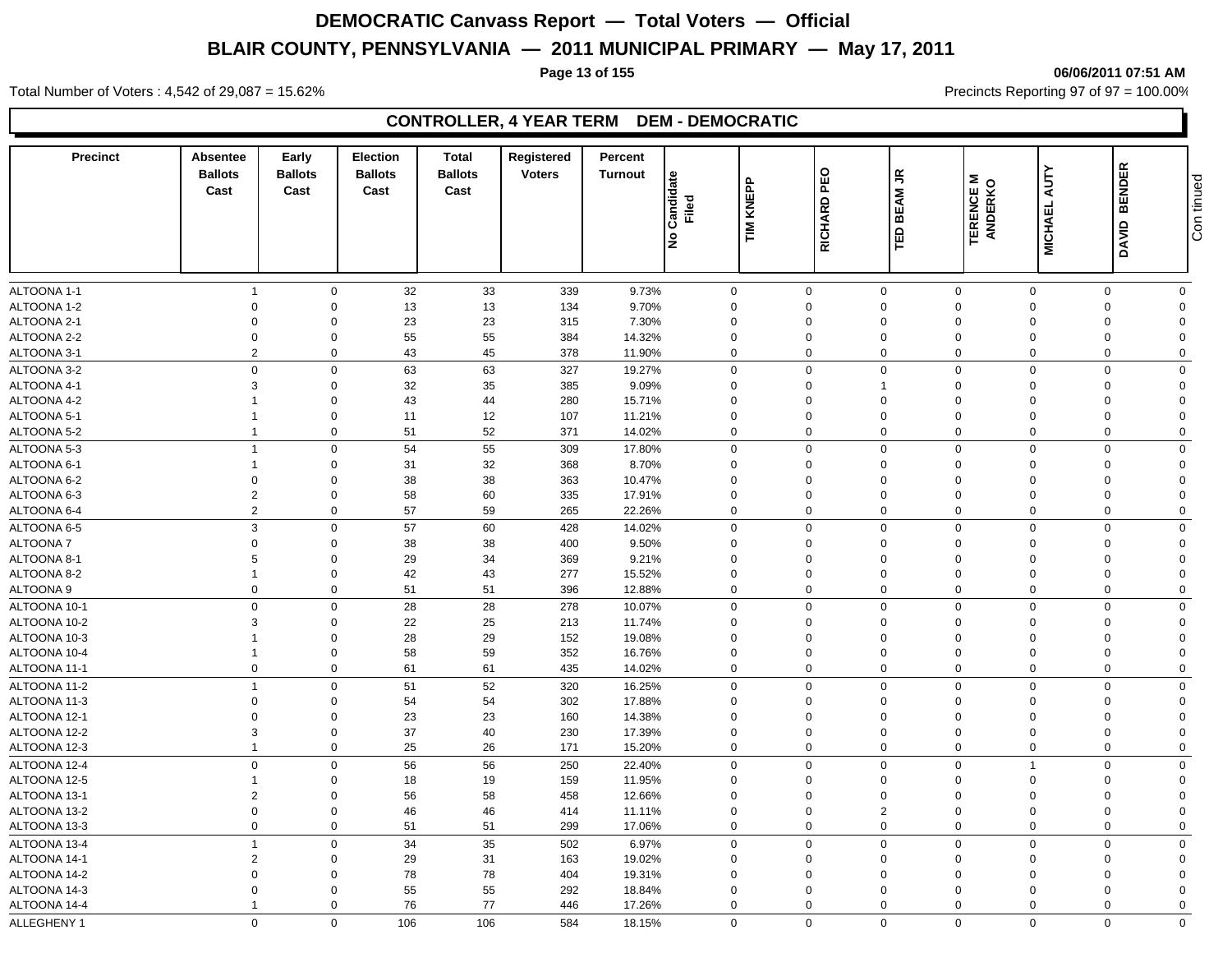#### **Page 14 of 155 06/06/2011 07:51 AM**

Total Number of Voters : 4,542 of 29,087 = 15.62% Precincts Reporting 97 of 97 = 100.00%

| <b>Precinct</b>                   | Absentee<br><b>Ballots</b><br>Cast | Early<br><b>Ballots</b><br>Cast | <b>Election</b><br><b>Ballots</b><br>Cast | <b>Total</b><br><b>Ballots</b><br>Cast | Registered<br><b>Voters</b> | Percent<br><b>Turnout</b> | Candidate<br>Filed<br>lş | KNEPP<br>$\sum_{i=1}^{n}$ | PEO<br>RICHARD              | $\tilde{\vec{r}}$<br><b>BEAM</b><br>TED | Σ<br><b>TERENCE M<br/>ANDERKO</b> | <b>MICHAEL AUTY</b>              | <b>BENDER</b><br><b>DAVID</b>          |
|-----------------------------------|------------------------------------|---------------------------------|-------------------------------------------|----------------------------------------|-----------------------------|---------------------------|--------------------------|---------------------------|-----------------------------|-----------------------------------------|-----------------------------------|----------------------------------|----------------------------------------|
|                                   |                                    |                                 |                                           |                                        |                             |                           |                          |                           |                             |                                         |                                   |                                  |                                        |
| ALLEGHENY 2                       | $\overline{2}$                     | $\mathbf 0$                     | 80                                        | 82                                     | 544                         | 15.07%                    | $\mathbf 0$              |                           | $\mathbf 0$                 | $\mathbf 0$                             | $\mathbf 0$                       | $\mathbf 0$                      | 0<br>$\Omega$                          |
| <b>ALLEGHENY 3</b>                | 11                                 | $\mathbf 0$                     | 24                                        | 35                                     | 121                         | 28.93%                    | $\Omega$                 |                           | $\mathbf 0$                 | $\mathbf 0$                             | $\Omega$                          | $\Omega$                         | $\mathbf 0$<br>$\Omega$                |
| ALLEGHENY 4                       | $\overline{c}$                     | $\mathbf 0$                     | 39                                        | 41                                     | 295                         | 13.90%                    | $\mathbf 0$              |                           | $\mathbf 0$                 | $\mathbf 0$                             | $\Omega$                          | $\mathbf 0$                      | $\mathbf 0$<br>$\Omega$                |
| <b>ANTIS TWP 1</b>                | $\mathbf 0$                        |                                 | $\mathbf 0$<br>52                         | 52                                     | 526                         | 9.89%                     | $\mathbf 0$              |                           | $\mathbf 0$                 | $\mathbf 0$                             | $\mathbf{1}$                      | $\overline{0}$                   | $\mathbf 0$<br>$\mathbf 0$             |
| <b>ANTIS TWP 2</b>                | $\mathbf 0$                        |                                 | $\mathbf 0$<br>46                         | 46                                     | 336                         | 13.69%                    | $\mathbf 0$              |                           | $\mathbf 0$                 | $\mathbf 0$                             | $\mathbf 0$                       | $\Omega$                         | $\mathbf 0$<br>$\Omega$                |
| <b>ANTIS TWP 3</b>                | -1                                 | $\mathbf 0$                     | 56                                        | 57                                     | 450                         | 12.67%                    | $\Omega$                 |                           | $\Omega$                    | $\mathbf 0$                             | $\Omega$                          | $\Omega$                         | $\Omega$<br>$\Omega$                   |
| <b>BELLWOOD BORO</b>              | -1                                 | 0                               | 42                                        | 43                                     | 372                         | 11.56%                    | $\Omega$                 |                           | $\Omega$                    | $\mathbf 0$                             | $\Omega$                          | $\Omega$                         | $\Omega$<br>$\Omega$                   |
| <b>BLAIR - CATFISH</b>            | $\mathbf 0$                        | $\mathbf 0$                     | 70                                        | 70                                     | 324                         | 21.60%                    | $\Omega$                 |                           | $\Omega$                    | $\mathbf 0$                             | $\Omega$                          | $\Omega$                         | $\mathbf 0$<br>$\Omega$                |
| <b>BLAIR - E HOLBG</b>            | 5                                  |                                 | $\mathbf 0$<br>163                        | 168                                    | 664                         | 25.30%                    | $\Omega$                 |                           | $\mathbf 0$                 | $\mathbf 0$                             | $\mathbf 0$                       | $\Omega$                         | $\mathbf 0$<br>$\Omega$                |
| <b>CATHARINE TWP</b>              | $\overline{1}$                     |                                 | $\mathbf 0$<br>22                         | 23                                     | 121                         | 19.01%                    | $\mathbf 0$              |                           | $\mathbf 0$                 | $\mathbf 0$                             | $\mathbf 0$                       | $\Omega$                         | $\mathbf 0$<br>$\Omega$                |
| <b>DUNCANSVILLE</b>               | $\overline{1}$                     | $\mathbf 0$                     | 51                                        | 52                                     | 296                         | 17.57%                    | $\mathbf 0$              |                           | $\mathbf 0$                 | $\mathbf 0$                             | $\mathbf 0$                       | $\Omega$                         | 0<br>$\Omega$                          |
| <b>FRANKSTOWN TWP1</b>            | $\mathbf 0$                        | $\mathbf 0$                     | 26                                        | 26                                     | 110                         | 23.64%                    | $\Omega$                 |                           | $\Omega$                    | $\mathbf 0$                             | $\Omega$                          | $\Omega$                         | $\Omega$<br>$\Omega$                   |
| <b>FRANKSTOWN TWP2</b>            | $\overline{2}$                     | $\mathbf 0$                     | 153                                       | 155                                    | 791                         | 19.60%                    | $\mathbf 0$              |                           | $\mathbf 0$                 | $\mathbf 0$                             | $\Omega$                          | $\mathbf 0$                      | $\mathbf 0$<br>$\Omega$                |
| <b>FRANKSTOWN TWP3</b>            | 5                                  |                                 | $\mathbf 0$<br>145                        | 150                                    | 797                         | 18.82%                    | $\Omega$                 |                           | $\mathbf 0$                 | $\mathbf{1}$                            | $\mathbf 0$                       | $\overline{0}$                   | $\mathbf 0$<br>$\Omega$                |
| FREEDOM TWP 1                     | $\Omega$                           |                                 | 35<br>$\mathbf 0$                         | 35                                     | 204                         | 17.16%                    | $\mathbf 0$              |                           | $\Omega$                    | $\mathbf 0$                             | $\mathbf 0$                       | $\Omega$                         | 0<br>$\mathbf 0$                       |
| FREEDOM TWP 2                     | $\Omega$                           | $\Omega$                        | 44                                        | 44                                     | 376                         | 11.70%                    | $\Omega$                 |                           | $\Omega$                    | $\mathbf 0$                             | $\Omega$                          | $\Omega$                         | $\Omega$<br>$\Omega$                   |
| <b>GREENFIELD TWP1</b>            | $\mathbf 0$                        | $\Omega$                        | 30                                        | 30                                     | 297                         | 10.10%                    | $\Omega$                 |                           | $\Omega$                    | $\mathbf{1}$                            | $\Omega$                          | $\Omega$                         | $\mathbf 0$<br>$\Omega$                |
| <b>GREENFIELD TWP2</b>            | $\mathbf 0$                        | $\Omega$                        | 8                                         | 8                                      | 40                          | 20.00%                    | $\Omega$                 |                           | $\Omega$                    | $\mathbf 0$                             | $\Omega$                          | $\Omega$                         | $\mathbf 0$<br>$\Omega$                |
| <b>GREENFIELD TWP3</b>            | $\mathbf 0$                        | $\Omega$                        | 62                                        | 62                                     | 375                         | 16.53%                    | $\Omega$                 |                           | $\Omega$                    | $\mathbf 0$                             | $\Omega$                          | $\Omega$                         | $\mathbf 0$<br>$\Omega$                |
| <b>HOLLIDAYSBURG 1</b>            | $\mathbf 0$                        | $\mathbf 0$                     | 25                                        | 25                                     | 176                         | 14.20%                    | $\mathbf 0$              |                           | $\mathbf 0$                 | $\mathbf 0$                             | $\mathbf 0$                       | $\Omega$                         | $\mathbf 0$<br>$\Omega$                |
| <b>HOLLIDAYSBURG 2</b>            | 3                                  | $\mathbf 0$                     | 52                                        | 55                                     | 200                         | 27.50%                    | $\Omega$                 |                           | $\Omega$                    | $\mathbf 0$                             | $\Omega$                          | $\Omega$                         | 1<br>$\Omega$                          |
| <b>HOLLIDAYSBURG 3</b>            | $\mathbf 0$                        | $\mathbf 0$                     | 17                                        | 17                                     | 156                         | 10.90%                    | $\Omega$                 |                           | $\Omega$                    | $\mathbf 0$                             | $\Omega$                          | $\Omega$                         | $\mathbf 0$<br>$\Omega$                |
| <b>HOLLIDAYSBURG 4</b>            | $\mathbf 0$<br>$\overline{1}$      | $\mathbf 0$                     | 60                                        | 60                                     | 222                         | 27.03%                    | $\mathbf 0$              |                           | $\mathbf 0$<br>$\mathbf 0$  | $\mathbf{1}$                            | $\mathbf 0$                       | $\overline{0}$<br>$\overline{0}$ | $\mathbf 0$<br>$\Omega$                |
| <b>HOLLIDAYSBURG 5</b>            |                                    |                                 | $\mathbf 0$<br>47                         | 48                                     | 169                         | 28.40%                    | $\mathbf 0$              |                           |                             | $\mathbf 0$                             | $\mathbf 0$                       |                                  | $\mathbf 0$<br>$\mathbf 0$             |
| <b>HOLLIDAYSBURG 6</b>            | $\mathbf{3}$                       | $\Omega$                        | 52                                        | 55                                     | 265                         | 20.75%                    | $\mathbf 0$              |                           | $\Omega$                    | $\mathbf 0$                             | $\Omega$                          | $\Omega$                         | $\mathbf 0$<br>$\mathbf 0$             |
| HOLLIDAYSBURG 7                   | $\Omega$                           | $\Omega$                        | 39                                        | 39                                     | 149                         | 26.17%                    | $\Omega$                 |                           | $\Omega$                    | $\mathbf 0$                             | $\Omega$                          | $\Omega$                         | $\Omega$<br>$\Omega$                   |
| <b>HUSTON TWP</b>                 | $\mathbf 0$                        | $\Omega$                        | 17                                        | 17                                     | 149                         | 11.41%                    | $\Omega$<br>$\Omega$     |                           | $\Omega$<br>$\Omega$        | $\mathbf 0$<br>$\mathbf{1}$             | $\Omega$                          | $\Omega$<br>$\Omega$             | 0<br>$\Omega$<br>$\Omega$              |
| JUNIATA TWP                       | $\mathbf 0$<br>$\mathbf{3}$        | $\mathbf 0$<br>$\mathbf 0$      | 33<br>86                                  | 33<br>89                               | 175<br>490                  | 18.86%                    | $\mathbf 0$              |                           | $\mathbf 0$                 | $\mathbf 0$                             | $\mathbf 0$<br>$\mathbf 0$        | $\overline{0}$                   | 0<br>$\mathbf 0$<br>$\mathbf 0$        |
| LOGAN TWP 1                       |                                    |                                 |                                           |                                        |                             | 18.16%                    |                          |                           |                             |                                         |                                   |                                  |                                        |
| <b>LOGAN TWP 2</b>                | $\overline{4}$                     | $\mathbf 0$                     | 101                                       | 105                                    | 599                         | 17.53%                    | $\Omega$                 |                           | $\Omega$                    | $\mathbf 0$                             | $\Omega$                          | $\Omega$                         | $\mathbf 0$<br>$\Omega$                |
| <b>LOGAN TWP 3</b>                | $\overline{2}$                     | $\mathbf 0$                     | 54                                        | 56                                     | 264                         | 21.21%                    | $\Omega$<br>$\Omega$     |                           | $\Omega$                    | $\mathbf{1}$                            | $\Omega$                          | $\Omega$                         | $\Omega$<br>$\Omega$                   |
| <b>LOGAN TWP 4</b>                | $\mathbf 0$                        | $\mathbf 0$                     | 87                                        | 87                                     | 452                         | 19.25%                    |                          |                           | $\Omega$                    | $\mathbf 0$                             | $\Omega$                          | $\Omega$                         | $\mathbf 0$<br>$\Omega$                |
| <b>LOGAN TWP 5</b><br>LOGAN TWP 6 | 3<br>$\mathbf 0$                   | $\mathbf 0$<br>$\mathbf 0$      | 84<br>105                                 | 87<br>105                              | 434<br>706                  | 20.05%<br>14.87%          | $\Omega$<br>$\mathbf 0$  |                           | $\mathbf 0$<br>$\mathbf 0$  | $\mathbf 0$<br>$\mathbf 0$              | $\Omega$<br>$\mathbf 0$           | $\overline{0}$<br>$\overline{0}$ | $\mathbf 0$<br>$\Omega$<br>$\mathbf 0$ |
|                                   |                                    |                                 |                                           |                                        |                             |                           |                          |                           |                             |                                         |                                   |                                  |                                        |
| <b>LOGAN TWP 7</b>                | $\mathbf 0$                        | $\mathbf 0$                     | 44                                        | 44                                     | 235                         | 18.72%                    | $\mathbf 0$              |                           | $\mathbf 0$                 | $\mathbf 0$                             | $\Omega$                          | $\overline{0}$                   | $\mathbf 0$<br>$\mathbf 0$             |
| <b>MARTINSBURG 1</b>              | $\mathbf 0$                        | $\mathbf 0$                     | 34                                        | 34                                     | 137                         | 24.82%                    | $\mathbf 0$              |                           | $\mathbf 0$                 | $\mathbf 0$                             | $\Omega$                          | $\mathbf 0$                      | 0<br>$\mathbf 0$                       |
| <b>MARTINSBURG 2</b>              | $\mathbf 0$                        | $\mathbf 0$                     | 27                                        | 27                                     | 164                         | 16.46%                    | $\mathbf 0$              |                           | $\mathbf 0$                 | $\mathbf 0$                             | $\Omega$                          | $\mathbf 0$                      | $\mathbf 0$<br>$\Omega$                |
| NEWRY BORO                        | $\mathbf 0$<br>$\mathbf 0$         | $\mathbf 0$                     | 25                                        | 25                                     | 75                          | 33.33%                    | $\mathbf 0$              |                           | $\mathbf 0$<br>$\mathbf{1}$ | $\mathbf 0$                             | $\mathbf 0$                       | $\mathbf 0$<br>$\overline{0}$    | 0<br>$\Omega$                          |
| NORTH WOODBURY                    |                                    | $\mathbf 0$                     | 27                                        | 27                                     | 325                         | 8.31%                     | $\mathbf 0$              |                           |                             | $\mathbf 0$                             | $\mathbf 0$                       |                                  | 0<br>$\mathbf 0$                       |
| <b>ROARING SPG 1</b>              | $\overline{1}$                     |                                 | $\mathbf{0}$<br>8                         | 9                                      | 112                         | 8.04%                     | $\mathbf 0$              |                           | $\Omega$                    | $\mathbf 0$                             | $\mathbf 0$                       | $\Omega$                         | $\mathbf 0$<br>$\Omega$                |
| <b>ROARING SPG 2</b>              | $\mathbf 0$                        |                                 | $\mathbf 0$<br>38                         | 38                                     | 177                         | 21.47%                    | $\Omega$                 |                           | $\Omega$                    | $\Omega$                                | $\mathbf 0$                       | $\mathbf 0$                      | $\mathbf 0$<br>$\Omega$                |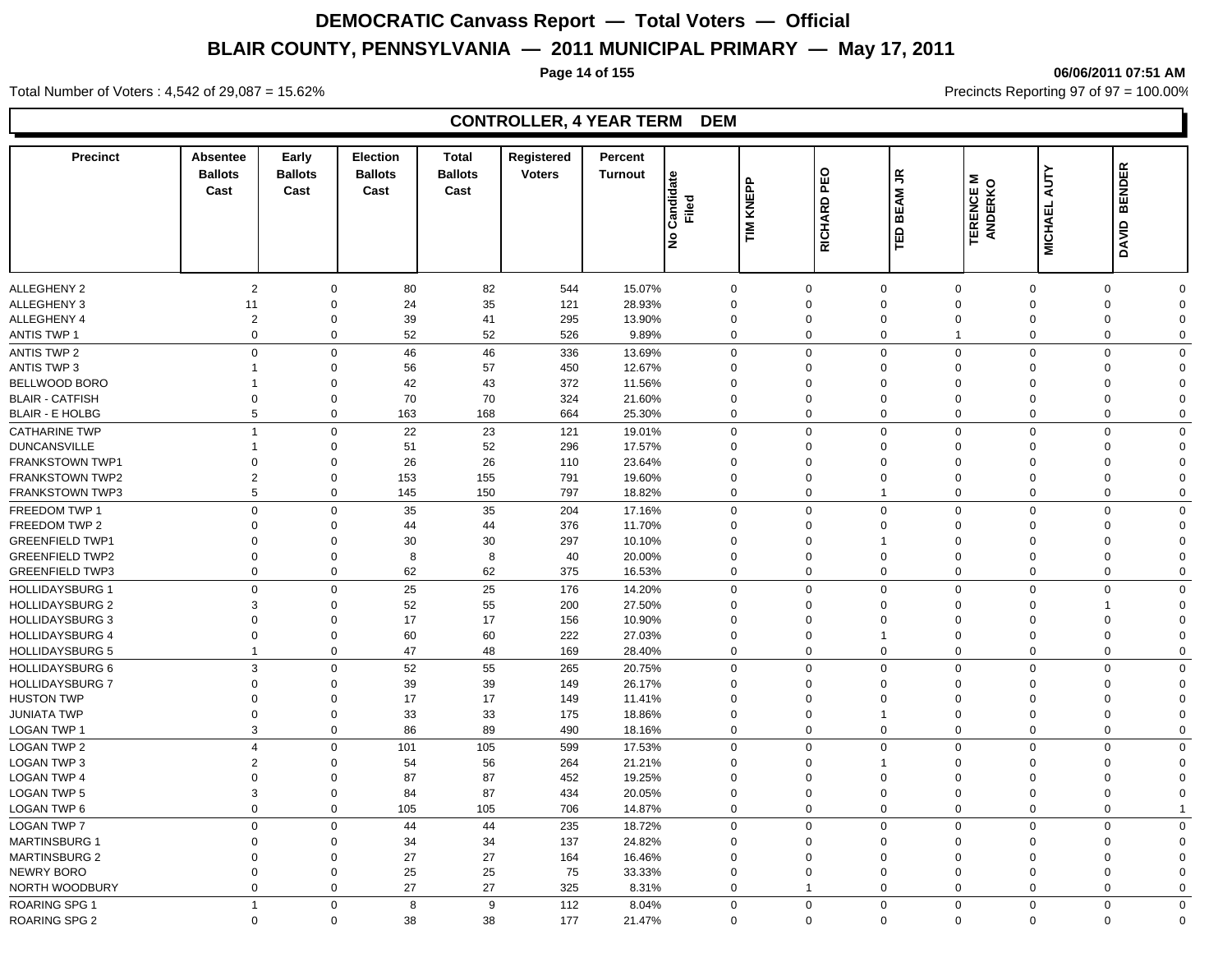#### **Page 15 of 155 06/06/2011 07:51 AM**

Total Number of Voters : 4,542 of 29,087 = 15.62% Precincts Reporting 97 of 97 = 100.00%

| <b>Precinct</b>      | Absentee<br><b>Ballots</b><br>Cast | Early<br><b>Ballots</b><br>Cast | Election<br><b>Ballots</b><br>Cast | <b>Total</b><br><b>Ballots</b><br>Cast | Registered<br><b>Voters</b> | Percent<br>Turnout | le<br>Candida<br>Filed<br>١ş | ௳<br>KNEPI<br>$\sum_{i=1}^{n}$ | PEO<br>ARD<br><b>RICH</b>    | $\tilde{\mathbf{r}}$<br>ξ<br>밂<br>ΓĒ | <b>TERENCE M<br/>ANDERKO</b> | ЦT<br>ш<br><b>MICHA</b> | <b>BENDER</b><br>DAVID |  |
|----------------------|------------------------------------|---------------------------------|------------------------------------|----------------------------------------|-----------------------------|--------------------|------------------------------|--------------------------------|------------------------------|--------------------------------------|------------------------------|-------------------------|------------------------|--|
| <b>ROARING SPG 3</b> |                                    | $\Omega$                        | 23                                 | 24                                     | 134                         | 17.91%             | $\Omega$                     | 0                              | $\mathbf 0$                  |                                      | $\Omega$                     |                         | $\Omega$               |  |
| SNYDER TWP 1         |                                    | $\Omega$                        | 44                                 | 44                                     | 310                         | 14.19%             | 0                            | 0                              | 0                            |                                      |                              |                         |                        |  |
| SNYDER TWP 2         | $\mathbf 0$                        | $\Omega$                        | 28                                 | 28                                     | 362                         | 7.73%              | 0                            |                                | 0<br>$\mathbf 0$             |                                      | $\Omega$                     |                         |                        |  |
| <b>TAYLOR TWP</b>    | $\Omega$                           | $\Omega$                        | 40                                 | 40                                     | 375                         | 10.67%             | $\Omega$                     |                                | 0                            | $\mathbf 0$                          |                              | $\Omega$                | $\Omega$<br>$\Omega$   |  |
| <b>TYRONE TWP 1</b>  |                                    | $\Omega$                        | 20                                 | 20                                     | 137                         | 14.60%             |                              | $\Omega$                       | $\Omega$                     |                                      |                              |                         |                        |  |
| TYRONE TWP 2         |                                    | $\Omega$                        | 32                                 | 32                                     | 211                         | 15.17%             |                              | 0                              | $\Omega$                     |                                      |                              |                         |                        |  |
| TYRONE BORO 1        |                                    | $\Omega$                        | 24                                 | 24                                     | 193                         | 12.44%             |                              | $\Omega$                       | $\Omega$                     |                                      |                              |                         |                        |  |
| TYRONE BORO 2        | 0                                  | 0                               | 21                                 | 21                                     | 177                         | 11.86%             | 0                            |                                | 0<br>$\mathbf 0$             |                                      | 0                            |                         | 0                      |  |
| <b>TYRONE BORO 3</b> | $\mathbf 0$                        | $\mathbf 0$                     | 14                                 | 14                                     | 171                         | 8.19%              | $\Omega$                     |                                | 0                            | $\mathbf 0$<br>$\Omega$              |                              | $\mathbf 0$             | $\mathbf 0$            |  |
| <b>TYRONE BORO 4</b> |                                    | ∩                               | 14                                 | 15                                     | 115                         | 13.04%             |                              | 0                              | $\Omega$                     |                                      |                              |                         |                        |  |
| TYRONE BORO 5        |                                    |                                 |                                    |                                        | 103                         | 3.88%              |                              |                                |                              |                                      |                              |                         |                        |  |
| TYRONE BORO 6        |                                    | $\Omega$                        | 36                                 | 37                                     | 186                         | 19.89%             |                              |                                | $\mathbf 0$                  |                                      |                              |                         |                        |  |
| TYRONE BORO 7        |                                    | $\Omega$                        | 33                                 | 33                                     | 197                         | 16.75%             | $\Omega$                     | 0                              | $\Omega$                     |                                      |                              |                         |                        |  |
| WILLIAMSBURG         | $\Omega$                           | $\Omega$                        | 66                                 | 66                                     | 246                         | 26.83%             | 0                            |                                | $\mathbf{0}$<br>$\mathbf{0}$ |                                      | $\Omega$                     |                         | $\mathbf 0$            |  |
| WOODBURY TWP         |                                    | $\Omega$                        | 25                                 | 25                                     | 186                         | 13.44%             |                              |                                | $\mathbf 0$                  |                                      |                              |                         |                        |  |
| <b>Totals</b>        | 95                                 | $\mathbf{0}$                    | 4447                               | 4542                                   | 29087                       |                    | $\Omega$                     |                                | 8                            |                                      |                              |                         |                        |  |
|                      |                                    |                                 |                                    |                                        |                             |                    |                              |                                |                              |                                      |                              |                         |                        |  |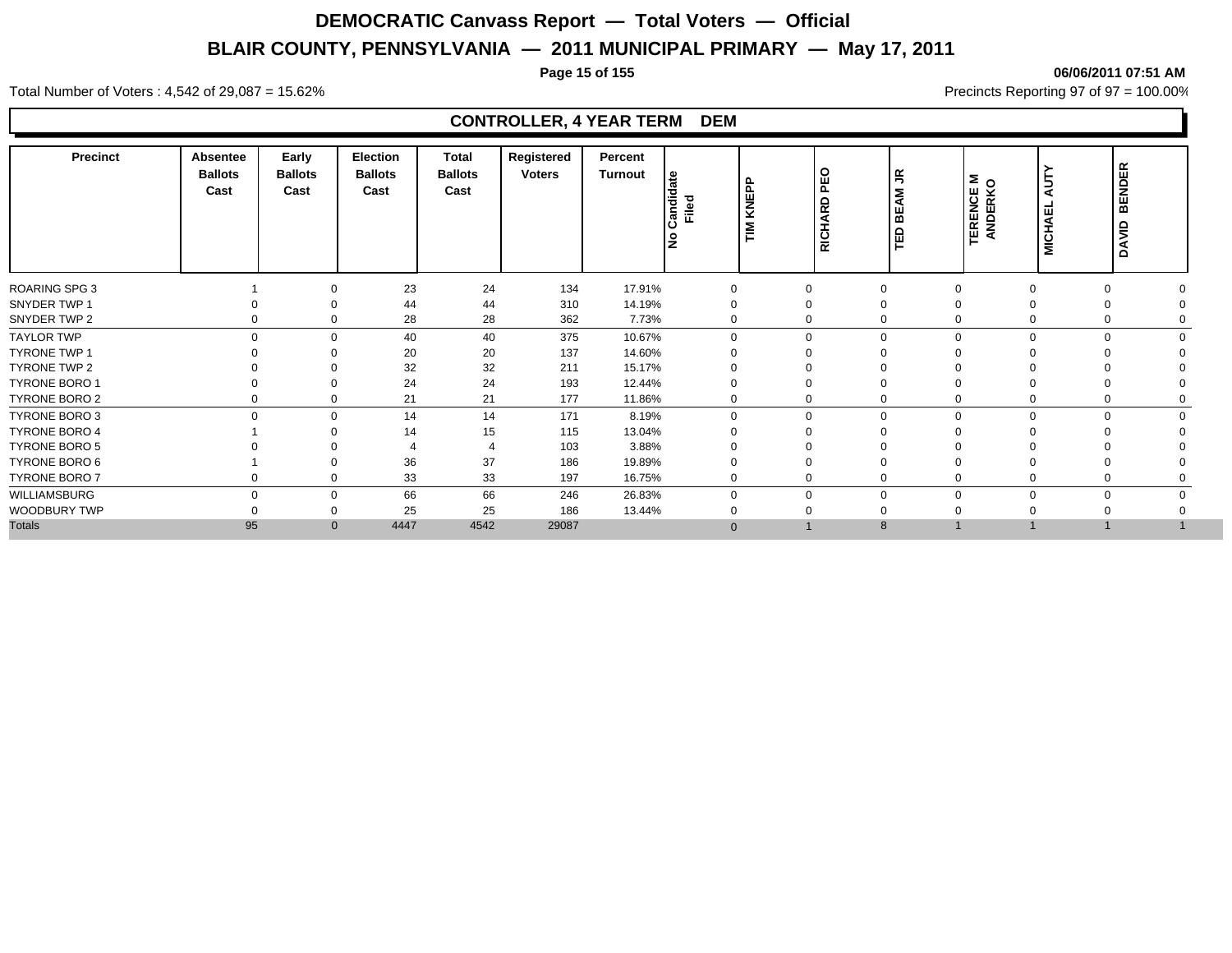#### **Page 16 of 155 06/06/2011 07:51 AM**

Total Number of Voters : 4,542 of 29,087 = 15.62% Precincts Reporting 97 of 97 = 100.00%

### **CONTROLLER, 4 YEAR TERM DEM - DEMOCRATIC**

| <b>Precinct</b> | Absentee<br><b>Ballots</b><br>Cast | Early<br><b>Ballots</b><br>Cast | <b>Election</b><br><b>Ballots</b><br>Cast | <b>Total</b><br><b>Ballots</b><br>Cast | Registered<br><b>Voters</b> | Percent<br><b>Turnout</b> | È<br>ш<br> ក<br>Ш<br><b>STEVI</b> | <b>BLAIR</b><br>FRANK | <b>JOHN MC</b><br>CLELLAN | <b>DAVIS</b><br>GARY | <b>MARKR</b><br>DESTEFANO | <b>CASEY DODSON</b> | <b>MATTHEW</b><br>EVANS | Con tinued     |
|-----------------|------------------------------------|---------------------------------|-------------------------------------------|----------------------------------------|-----------------------------|---------------------------|-----------------------------------|-----------------------|---------------------------|----------------------|---------------------------|---------------------|-------------------------|----------------|
|                 |                                    |                                 |                                           |                                        |                             |                           |                                   |                       |                           |                      |                           |                     |                         |                |
| ALTOONA 1-1     | $\overline{1}$                     | $\mathbf 0$                     | 32                                        | 33                                     | 339                         | 9.73%                     | $\mathbf 0$                       | $\mathbf 0$           |                           | $\mathbf 0$          | $\mathbf 0$               | $\mathbf 0$         | $\mathbf 0$             | $\mathbf 0$    |
| ALTOONA 1-2     | $\mathbf 0$                        | $\mathbf 0$                     | 13                                        | 13                                     | 134                         | 9.70%                     | $\mathbf 0$                       | $\Omega$              |                           | $\mathbf 0$          | $\mathbf 0$               |                     | $\Omega$                | $\Omega$       |
| ALTOONA 2-1     | $\mathbf 0$                        | $\Omega$                        | 23                                        | 23                                     | 315                         | 7.30%                     | $\mathbf 0$                       | $\Omega$              |                           | $\mathbf 0$          | 0                         | $\Omega$            | $\Omega$                | $\Omega$       |
| ALTOONA 2-2     | $\mathbf 0$                        | $\mathbf 0$                     | 55                                        | 55                                     | 384                         | 14.32%                    | $\mathbf 0$                       | $\mathbf 0$           |                           | $\mathbf 0$          | $\mathbf 0$               | $\Omega$            | $\Omega$                | $\Omega$       |
| ALTOONA 3-1     | $\overline{2}$                     | $\mathbf 0$                     | 43                                        | 45                                     | 378                         | 11.90%                    | 0                                 | $\mathbf 0$           |                           | $\mathbf 0$          | $\mathbf 0$               | $\Omega$            | $\Omega$                | $\Omega$       |
| ALTOONA 3-2     | $\mathbf 0$                        | $\Omega$                        | 63                                        | 63                                     | 327                         | 19.27%                    | 0                                 | $\Omega$              |                           | $\mathbf 0$          | $\mathbf 0$               | $\Omega$            | $\Omega$                | $\Omega$       |
| ALTOONA 4-1     | 3                                  | $\mathbf 0$                     | 32                                        | 35                                     | 385                         | 9.09%                     | $\mathbf 0$                       | $\mathbf 0$           |                           | $\mathbf 0$          | $\mathbf 0$               | $\Omega$            | $\Omega$                | $\mathbf 0$    |
| ALTOONA 4-2     |                                    | $\Omega$                        | 43                                        | 44                                     | 280                         | 15.71%                    | $\mathbf 0$                       | 0                     |                           | $\mathbf 0$          | $\mathbf 0$               | $\Omega$            | $\Omega$                | $\Omega$       |
| ALTOONA 5-1     |                                    | $\mathbf 0$                     | 11                                        | 12                                     | 107                         | 11.21%                    | $\mathbf 0$                       | $\mathbf 0$           |                           | $\mathbf 0$          | $\mathbf 0$               | $\Omega$            | $\Omega$                | $\overline{0}$ |
| ALTOONA 5-2     | $\overline{1}$                     | $\mathbf 0$                     | 51                                        | 52                                     | 371                         | 14.02%                    | 0                                 | $\mathbf 0$           |                           | $\mathbf 0$          | $\mathbf 0$               | $\mathbf 0$         | $\Omega$                | $\mathbf 0$    |
| ALTOONA 5-3     | $\overline{1}$                     | $\mathbf 0$                     | 54                                        | 55                                     | 309                         | 17.80%                    | 0                                 | $\mathbf 0$           |                           | $\pmb{0}$            | $\mathbf 0$               | $\Omega$            | $\Omega$                | $\Omega$       |
| ALTOONA 6-1     |                                    | $\Omega$                        | 31                                        | 32                                     | 368                         | 8.70%                     | $\Omega$                          | $\Omega$              |                           | $\mathbf 0$          | $\Omega$                  | $\Omega$            | $\Omega$                | $\Omega$       |
| ALTOONA 6-2     | $\mathbf 0$                        | $\mathbf 0$                     | 38                                        | 38                                     | 363                         | 10.47%                    | $\mathbf 0$                       | $\mathbf 0$           |                           | $\mathbf 0$          | $\mathbf 0$               |                     | $\Omega$                | $\Omega$       |
| ALTOONA 6-3     | $\overline{2}$                     | $\mathbf 0$                     | 58                                        | 60                                     | 335                         | 17.91%                    | $\mathbf 0$                       | $\mathbf 0$           |                           | $\mathbf 0$          | $\mathbf 0$               | $\Omega$            | $\Omega$                | $\Omega$       |
| ALTOONA 6-4     | $\overline{2}$                     | $\mathbf 0$                     | 57                                        | 59                                     | 265                         | 22.26%                    | 0                                 | $\mathbf 0$           |                           | $\mathbf 0$          | $\mathbf 0$               | $\mathbf 0$         | $\mathbf 0$             | $\mathbf 0$    |
| ALTOONA 6-5     | $\mathbf{3}$                       | $\mathbf 0$                     | 57                                        | 60                                     | 428                         | 14.02%                    | $\Omega$                          | $\Omega$              |                           | $\mathbf 0$          | $\mathbf 0$               | $\Omega$            | $\Omega$                | $\mathbf 0$    |
| ALTOONA 7       | $\mathbf 0$                        | $\mathbf 0$                     | 38                                        | 38                                     | 400                         | 9.50%                     | $\Omega$                          | $\Omega$              |                           | $\mathbf 0$          | $\Omega$                  | $\Omega$            | $\Omega$                | $\Omega$       |
| ALTOONA 8-1     | 5                                  | $\mathbf 0$                     | 29                                        | 34                                     | 369                         | 9.21%                     | $\mathbf 0$                       | $\mathbf 0$           |                           | $\mathbf 0$          | $\mathbf 0$               | $\Omega$            | $\Omega$                | $\overline{0}$ |
| ALTOONA 8-2     | $\overline{1}$                     | $\mathbf 0$                     | 42                                        | 43                                     | 277                         | 15.52%                    | $\mathbf 0$                       | $\mathbf 0$           |                           | $\pmb{0}$            | $\mathbf 0$               | $\Omega$            | $\mathbf 0$             | $\overline{0}$ |
| ALTOONA 9       | $\mathbf 0$                        | $\mathbf 0$                     | 51                                        | 51                                     | 396                         | 12.88%                    | $\mathbf 0$                       | $\mathbf 0$           |                           | $\mathbf 0$          | $\mathbf 0$               | $\mathbf 0$         | $\Omega$                | $\mathbf 0$    |
| ALTOONA 10-1    | $\mathbf 0$                        | $\mathbf 0$                     | 28                                        | 28                                     | 278                         | 10.07%                    | 0                                 | $\mathbf 0$           |                           | $\mathbf 0$          | $\mathbf 0$               | $\Omega$            | $\Omega$                | $\mathbf 0$    |
| ALTOONA 10-2    | 3                                  | $\mathbf 0$                     | 22                                        | 25                                     | 213                         | 11.74%                    | $\Omega$                          | $\Omega$              |                           | $\mathbf 0$          | $\Omega$                  | $\Omega$            | $\Omega$                | $\Omega$       |
| ALTOONA 10-3    |                                    | $\mathbf 0$                     | 28                                        | 29                                     | 152                         | 19.08%                    | $\mathbf 0$                       | 0                     |                           | $\mathbf 0$          | $\Omega$                  | $\Omega$            | $\Omega$                | $\Omega$       |
| ALTOONA 10-4    | $\overline{1}$                     | $\mathbf 0$                     | 58                                        | 59                                     | 352                         | 16.76%                    | $\Omega$                          | 0                     |                           | $\mathbf 0$          | $\mathbf 0$               | $\Omega$            | $\Omega$                | $\Omega$       |
| ALTOONA 11-1    | $\mathbf 0$                        | $\mathbf 0$                     | 61                                        | 61                                     | 435                         | 14.02%                    | $\mathbf 0$                       | $\mathbf 0$           |                           | $\mathbf 0$          | $\mathbf 0$               | $\Omega$            | $\Omega$                | $\mathbf 0$    |
| ALTOONA 11-2    | $\overline{1}$                     | $\mathbf 0$                     | 51                                        | 52                                     | 320                         | 16.25%                    | $\Omega$                          | $\Omega$              |                           | $\mathbf 0$          | $\Omega$                  | $\Omega$            | $\Omega$                | $\Omega$       |
| ALTOONA 11-3    | $\mathbf 0$                        | $\mathbf 0$                     | 54                                        | 54                                     | 302                         | 17.88%                    | $\mathbf 0$                       | $\mathbf 0$           |                           | $\mathbf 0$          | $\mathbf 0$               | $\Omega$            | $\Omega$                | $\Omega$       |
| ALTOONA 12-1    | $\mathbf 0$                        | $\mathbf 0$                     | 23                                        | 23                                     | 160                         | 14.38%                    | $\Omega$                          | $\Omega$              |                           | $\mathbf 0$          | $\Omega$                  | $\Omega$            | $\Omega$                | $\mathbf{0}$   |
| ALTOONA 12-2    | $\mathbf{3}$                       | $\mathbf 0$                     | 37                                        | 40                                     | 230                         | 17.39%                    | $\mathbf 0$                       | $\mathbf 0$           |                           | $\mathbf 0$          | $\mathbf 0$               | $\Omega$            | $\Omega$                | $\mathbf 0$    |
| ALTOONA 12-3    | $\overline{1}$                     | $\mathbf 0$                     | 25                                        | 26                                     | 171                         | 15.20%                    | $\mathbf 0$                       | $\mathbf 0$           |                           | $\mathbf 0$          | $\mathbf 0$               | $\Omega$            | $\Omega$                | $\mathbf 0$    |
| ALTOONA 12-4    | $\mathbf 0$                        | $\mathbf 0$                     | 56                                        | 56                                     | 250                         | 22.40%                    | 0                                 | $\mathbf 0$           |                           | $\mathsf 0$          | $\mathbf 0$               | $\Omega$            | $\Omega$                | $\mathbf 0$    |
| ALTOONA 12-5    | $\overline{1}$                     | $\mathbf 0$                     | 18                                        | 19                                     | 159                         | 11.95%                    | $\mathbf 0$                       | $\mathbf 0$           |                           | $\mathbf 0$          | $\Omega$                  | $\Omega$            | $\Omega$                | $\Omega$       |
| ALTOONA 13-1    | $\overline{2}$                     | $\mathbf 0$                     | 56                                        | 58                                     | 458                         | 12.66%                    | $\mathbf 0$                       | $\mathbf 0$           |                           | $\mathbf 0$          | $\mathbf 0$               | $\Omega$            | $\Omega$                | $\Omega$       |
| ALTOONA 13-2    | $\mathbf 0$                        | $\mathbf 0$                     | 46                                        | 46                                     | 414                         | 11.11%                    | $\Omega$                          | $\mathbf 0$           |                           | $\mathbf 0$          | $\mathbf 0$               | $\Omega$            | $\Omega$                | $\Omega$       |
| ALTOONA 13-3    | $\mathbf 0$                        | $\mathbf 0$                     | 51                                        | 51                                     | 299                         | 17.06%                    | 0                                 | $\mathbf 0$           |                           | $\mathbf 0$          | $\Omega$                  | $\Omega$            | $\Omega$                | $\mathbf 0$    |
| ALTOONA 13-4    | $\mathbf{1}$                       | $\mathbf 0$                     | 34                                        | 35                                     | 502                         | 6.97%                     | 0                                 | $\mathbf 0$           |                           | $\mathbf 0$          | $\mathbf 0$               | $\mathbf 0$         | $\Omega$                | $\mathbf 0$    |
| ALTOONA 14-1    | $\overline{2}$                     | $\mathbf 0$                     | 29                                        | 31                                     | 163                         | 19.02%                    | $\mathbf 0$                       | $\mathbf 0$           |                           | $\mathbf 0$          | $\mathbf 0$               | $\Omega$            | $\Omega$                | $\Omega$       |
| ALTOONA 14-2    | $\mathbf 0$                        | $\mathbf 0$                     | 78                                        | 78                                     | 404                         | 19.31%                    | $\Omega$                          | $\mathbf 0$           |                           | $\mathbf 0$          | $\mathbf 0$               | $\Omega$            | $\Omega$                | $\Omega$       |
| ALTOONA 14-3    | $\mathbf 0$                        | $\mathbf 0$                     | 55                                        | 55                                     | 292                         |                           | $\Omega$                          | $\mathbf 0$           |                           | $\mathbf 0$          | $\Omega$                  | $\Omega$            | $\Omega$                | $\Omega$       |
| ALTOONA 14-4    | $\overline{1}$                     | $\mathbf 0$                     | 76                                        | 77                                     | 446                         | 18.84%<br>17.26%          | $\overline{1}$                    | $\mathbf 0$           |                           | $\mathbf 0$          | $\Omega$                  | $\Omega$            | $\mathbf 0$             | $\mathbf 0$    |
|                 |                                    |                                 |                                           |                                        |                             |                           |                                   |                       |                           |                      |                           |                     |                         |                |
| ALLEGHENY 1     | $\Omega$                           | $\Omega$                        | 106                                       | 106                                    | 584                         | 18.15%                    | $\mathbf 0$                       | $\mathbf 0$           |                           | $\Omega$             | $\Omega$                  | $\Omega$            | $\Omega$                | $\mathbf 0$    |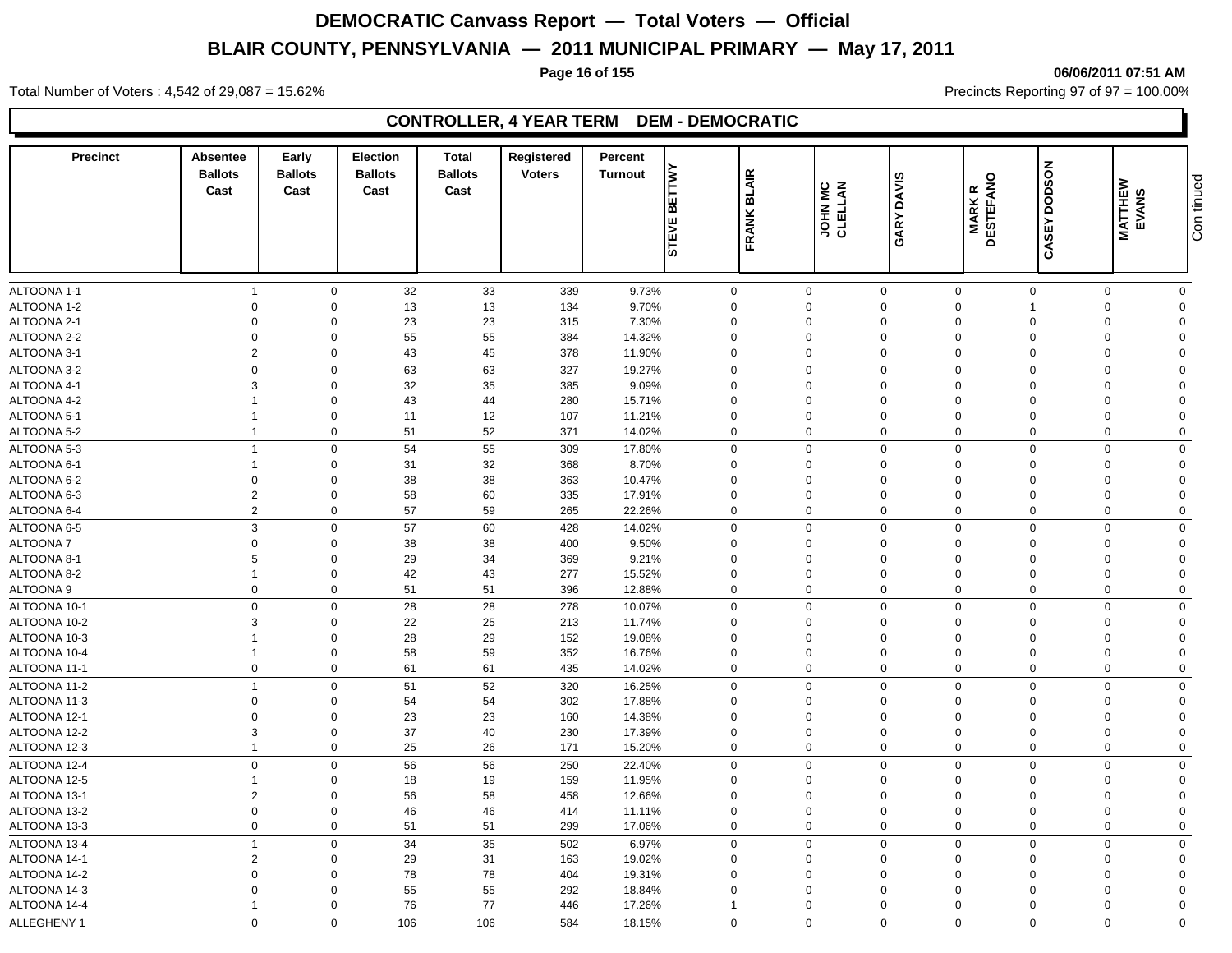**Page 17 of 155 06/06/2011 07:51 AM**

#### Total Number of Voters : 4,542 of 29,087 = 15.62% Precincts Reporting 97 of 97 = 100.00%

| <b>Precinct</b>                                  | <b>Absentee</b><br><b>Ballots</b><br>Cast | Early<br><b>Ballots</b><br>Cast | <b>Election</b><br><b>Ballots</b><br>Cast | <b>Total</b><br><b>Ballots</b><br>Cast | Registered<br><b>Voters</b> | Percent<br><b>Turnout</b> | <b>BETTWY</b><br><b>STEVE</b> | <b>BLAIR</b><br><b>FRANK</b> | JOHN MC<br>CLELLAN      | <b>DAVIS</b><br><b>GARY</b> | <b>MARKR<br/>DESTEFANO</b> | <b>DODSON</b><br><b>CASEY</b> | <b>MATTHEW<br/>EVANS</b> |                            |
|--------------------------------------------------|-------------------------------------------|---------------------------------|-------------------------------------------|----------------------------------------|-----------------------------|---------------------------|-------------------------------|------------------------------|-------------------------|-----------------------------|----------------------------|-------------------------------|--------------------------|----------------------------|
|                                                  |                                           |                                 |                                           |                                        |                             |                           |                               |                              |                         |                             |                            |                               |                          |                            |
|                                                  |                                           |                                 |                                           |                                        |                             |                           |                               |                              |                         |                             |                            |                               |                          |                            |
| <b>ALLEGHENY 2</b>                               | $\overline{2}$                            | $\mathbf 0$                     | 80                                        | 82                                     | 544                         | 15.07%                    | $\Omega$                      | $\mathbf 0$                  | $\mathbf 0$<br>$\Omega$ | $\mathbf 0$<br>$\Omega$     | $\mathbf 0$<br>$\Omega$    | $\mathbf 0$                   | $\mathbf 0$              | $\mathbf 0$                |
| <b>ALLEGHENY 3</b>                               | 11                                        | $\mathbf 0$                     | 24                                        | 35                                     | 121                         | 28.93%                    |                               |                              |                         |                             |                            | $\mathbf 0$                   | $\Omega$                 | $\mathbf 0$                |
| <b>ALLEGHENY 4</b><br><b>ANTIS TWP 1</b>         | $\overline{2}$<br>$\mathbf 0$             | $\mathbf 0$<br>$\mathbf 0$      | 39<br>52                                  | 41<br>52                               | 295<br>526                  | 13.90%<br>9.89%           | $\mathbf 0$                   | $\mathbf 0$                  | $\Omega$<br>$\mathbf 0$ | 0<br>$\mathbf 0$            | $\mathbf 0$<br>$\mathbf 0$ | $\mathbf 0$<br>$\mathbf 0$    | $\Omega$<br>$\mathbf 0$  | $\mathbf 0$<br>$\mathbf 0$ |
|                                                  |                                           |                                 |                                           |                                        |                             |                           |                               |                              |                         |                             |                            |                               |                          |                            |
| <b>ANTIS TWP 2</b>                               | $\mathbf 0$                               | $\mathbf 0$                     | 46                                        | 46<br>57                               | 336                         | 13.69%                    | $\Omega$                      | $\mathbf 0$                  | $\Omega$<br>$\Omega$    | $\mathbf 0$<br>$\Omega$     | $\Omega$<br>$\Omega$       | $\mathbf 0$<br>$\Omega$       | $\mathbf 0$<br>$\Omega$  | $\mathbf 0$<br>$\mathbf 0$ |
| <b>ANTIS TWP 3</b>                               | -1                                        | $\mathbf 0$<br>$\mathbf 0$      | 56                                        | 43                                     | 450<br>372                  | 12.67%                    |                               |                              | $\Omega$                | $\Omega$                    |                            | $\Omega$                      | $\Omega$                 | $\mathbf 0$                |
| BELLWOOD BORO<br><b>BLAIR - CATFISH</b>          | -1<br>$\mathbf 0$                         | $\Omega$                        | 42<br>70                                  | 70                                     | 324                         | 11.56%<br>21.60%          | $\Omega$<br>$\Omega$          |                              | $\Omega$                | $\Omega$                    | $\Omega$<br>$\Omega$       | $\mathbf 0$                   | $\Omega$                 | $\Omega$                   |
| <b>BLAIR - E HOLBG</b>                           | 5                                         | $\mathbf 0$                     | 163                                       | 168                                    | 664                         | 25.30%                    | $\Omega$                      |                              | $\mathbf 0$             | $\mathbf 0$                 | $\Omega$                   | $\mathbf 0$                   |                          | $\mathbf 0$                |
|                                                  |                                           |                                 |                                           |                                        |                             |                           |                               |                              |                         |                             |                            |                               |                          |                            |
| <b>CATHARINE TWP</b>                             | $\overline{1}$                            | $\mathbf 0$                     | 22                                        | 23                                     | 121                         | 19.01%                    |                               | $\mathbf 0$                  | $\Omega$                | $\mathbf 0$                 | $\mathbf 0$                | $\mathbf 0$                   | $\mathbf 0$              | $\mathbf 0$                |
| <b>DUNCANSVILLE</b>                              | $\overline{1}$                            | $\mathbf 0$                     | 51                                        | 52                                     | 296                         | 17.57%                    | $\Omega$<br>$\Omega$          |                              | $\Omega$<br>$\Omega$    | $\mathbf 0$<br>$\Omega$     | $\Omega$                   | $\mathbf 0$<br>$\Omega$       | $\Omega$                 | $\mathbf 0$                |
| <b>FRANKSTOWN TWP1</b><br><b>FRANKSTOWN TWP2</b> | $\overline{0}$<br>$\overline{2}$          | $\mathbf 0$<br>$\mathbf 0$      | 26<br>153                                 | 26<br>155                              | 110<br>791                  | 23.64%<br>19.60%          | $\mathbf 0$                   |                              | $\Omega$                | $\mathbf 0$                 | $\Omega$<br>$\mathbf 0$    | $\mathbf 0$                   | $\Omega$<br>$\Omega$     | $\mathbf 0$<br>$\mathbf 0$ |
| <b>FRANKSTOWN TWP3</b>                           | 5                                         | $\mathbf 0$                     | 145                                       | 150                                    | 797                         | 18.82%                    |                               | $\mathbf 0$                  | $\Omega$                | $\mathbf 0$                 | $\mathbf 0$                | $\mathbf 0$                   | $\mathbf 0$              | $\mathbf 0$                |
|                                                  |                                           |                                 |                                           |                                        |                             |                           |                               |                              |                         |                             |                            |                               |                          |                            |
| FREEDOM TWP 1                                    | $\mathbf 0$                               | $\mathbf 0$                     | 35                                        | 35                                     | 204                         | 17.16%                    |                               | $\mathbf 0$                  | $\Omega$                | $\mathbf 0$                 | $\Omega$                   | $\Omega$<br>$\Omega$          | $\mathbf 0$              | $\mathbf 0$                |
| FREEDOM TWP 2                                    | $\mathbf 0$                               | $\Omega$                        | 44                                        | 44                                     | 376                         | 11.70%                    | $\Omega$                      |                              | $\Omega$                | $\Omega$                    | $\Omega$                   |                               | $\Omega$                 | $\mathbf 0$                |
| <b>GREENFIELD TWP1</b>                           | $\mathbf 0$                               | $\Omega$                        | 30                                        | 30                                     | 297                         | 10.10%                    | $\Omega$                      |                              | $\Omega$                | $\Omega$                    | $\Omega$                   | $\Omega$                      | $\Omega$                 | $\mathbf 0$                |
| <b>GREENFIELD TWP2</b>                           | $\mathbf 0$                               | $\Omega$                        | 8                                         | 8                                      | 40                          | 20.00%                    | $\Omega$                      |                              | $\Omega$                | $\Omega$                    | $\Omega$                   | $\mathbf 0$                   | $\Omega$                 | $\Omega$                   |
| <b>GREENFIELD TWP3</b>                           | $\mathbf 0$                               | $\Omega$                        | 62                                        | 62                                     | 375                         | 16.53%                    | $\Omega$                      |                              | $\mathbf 0$             | $\mathbf 0$                 | $\Omega$                   | $\mathbf 0$                   | $\mathbf 0$              | $\mathbf 0$                |
| <b>HOLLIDAYSBURG 1</b>                           | $\mathbf 0$                               | $\mathbf 0$                     | 25                                        | 25                                     | 176                         | 14.20%                    |                               | $\mathbf 0$                  | $\Omega$                | $\Omega$                    | $\Omega$                   | $\Omega$                      | $\mathbf 0$              | $\mathbf 0$                |
| <b>HOLLIDAYSBURG 2</b>                           | 3                                         | $\mathbf 0$                     | 52                                        | 55                                     | 200                         | 27.50%                    | $\Omega$                      |                              | $\Omega$                | $\mathbf 0$                 | $\Omega$                   | $\Omega$                      | $\Omega$                 |                            |
| <b>HOLLIDAYSBURG 3</b>                           | $\Omega$                                  | $\overline{0}$                  | 17                                        | 17                                     | 156                         | 10.90%                    | $\Omega$                      |                              | $\Omega$                | $\Omega$                    | $\Omega$                   | $\Omega$                      | $\Omega$                 | $\mathbf 0$                |
| <b>HOLLIDAYSBURG 4</b>                           | $\mathbf 0$                               | $\mathbf 0$                     | 60                                        | 60                                     | 222                         | 27.03%                    | $\mathbf 0$                   |                              | $\mathbf{1}$            | $\mathbf 0$                 | $\mathbf 0$                | $\mathbf 0$                   | $\Omega$                 | $\mathbf 0$                |
| <b>HOLLIDAYSBURG 5</b>                           | $\overline{1}$                            | $\mathbf 0$                     | 47                                        | 48                                     | 169                         | 28.40%                    |                               | $\mathbf 0$                  | $\mathbf 0$             | $\mathbf 0$                 | $\mathbf 0$                | $\mathbf 0$                   | $\mathbf 0$              | $\mathbf 0$                |
| <b>HOLLIDAYSBURG 6</b>                           | $\mathbf{3}$                              | $\Omega$                        | 52                                        | 55                                     | 265                         | 20.75%                    | $\Omega$                      |                              | $\Omega$                | $\Omega$                    | $\Omega$                   | $\Omega$                      | $\Omega$                 | $\mathbf 0$                |
| <b>HOLLIDAYSBURG 7</b>                           | $\mathbf 0$                               | $\Omega$                        | 39                                        | 39                                     | 149                         | 26.17%                    | $\Omega$                      |                              | $\Omega$                | $\Omega$                    | $\Omega$                   | $\Omega$                      | $\Omega$                 | $\mathbf 0$                |
| <b>HUSTON TWP</b>                                | $\Omega$                                  | $\Omega$                        | 17                                        | 17                                     | 149                         | 11.41%                    | $\Omega$                      |                              | $\Omega$                | $\Omega$                    | $\Omega$                   | $\mathbf 0$                   | $\Omega$                 | $\mathbf 0$                |
| <b>JUNIATA TWP</b>                               | $\mathbf 0$                               | $\Omega$                        | 33                                        | 33                                     | 175                         | 18.86%                    | $\Omega$                      |                              | $\Omega$                | 0                           | $\Omega$                   | $\mathbf 0$                   | $\Omega$                 | $\Omega$                   |
| LOGAN TWP 1                                      | $\mathbf{3}$                              | $\mathbf 0$                     | 86                                        | 89                                     | 490                         | 18.16%                    | $\mathbf 0$                   |                              | $\mathbf 0$             | $\pmb{0}$                   | $\mathbf 0$                | $\mathbf 0$                   | $\mathbf 0$              | $\mathbf 0$                |
| <b>LOGAN TWP 2</b>                               | $\overline{4}$                            | $\mathbf 0$                     | 101                                       | 105                                    | 599                         | 17.53%                    | $\Omega$                      |                              | $\Omega$                | $\overline{1}$              | $\Omega$                   | $\Omega$                      | $\Omega$                 | $\mathbf 0$                |
| <b>LOGAN TWP 3</b>                               | $\overline{2}$                            | $\overline{0}$                  | 54                                        | 56                                     | 264                         | 21.21%                    | $\Omega$                      |                              | $\Omega$                | $\mathbf 0$                 | $\Omega$                   | $\Omega$                      | $\Omega$                 | $\mathbf 0$                |
| <b>LOGAN TWP 4</b>                               | $\mathbf 0$                               | $\mathbf 0$                     | 87                                        | 87                                     | 452                         | 19.25%                    | $\Omega$                      |                              | $\Omega$                | $\mathbf 0$                 | 1                          | $\mathbf 0$                   | $\Omega$                 | $\mathbf 0$                |
| <b>LOGAN TWP 5</b>                               | 3                                         | $\mathbf 0$                     | 84                                        | 87                                     | 434                         | 20.05%                    | $\Omega$                      |                              | $\Omega$                | $\mathbf 0$                 | $\mathbf 0$                | $\mathbf 0$                   | $\Omega$                 | $\mathbf 0$                |
| LOGAN TWP 6                                      | $\mathbf 0$                               | $\mathbf 0$                     | 105                                       | 105                                    | 706                         | 14.87%                    |                               | $\mathbf 0$                  | $\mathbf 0$             | $\mathbf 0$                 | $\mathbf 0$                | $\mathbf 0$                   | $\mathbf 0$              | $\mathbf 0$                |
| <b>LOGAN TWP 7</b>                               | $\mathbf 0$                               | $\mathbf 0$                     | 44                                        | 44                                     | 235                         | 18.72%                    | $\Omega$                      |                              | $\Omega$                | $\mathbf 0$                 | $\Omega$                   | $\Omega$                      | $\Omega$                 | $\mathbf 0$                |
| <b>MARTINSBURG 1</b>                             | $\mathbf 0$                               | $\mathbf 0$                     | 34                                        | 34                                     | 137                         | 24.82%                    | $\mathbf 0$                   |                              | $\Omega$                | $\mathbf 0$                 | $\mathbf 0$                | $\mathbf 0$                   | $\Omega$                 | $\mathbf 0$                |
| <b>MARTINSBURG 2</b>                             | $\overline{0}$                            | $\mathbf 0$                     | 27                                        | 27                                     | 164                         | 16.46%                    | $\mathbf 0$                   |                              | $\Omega$                | 0                           | $\mathbf 0$                | $\mathbf 0$                   | $\Omega$                 | $\mathbf 0$                |
| NEWRY BORO                                       | $\overline{0}$                            | $\mathbf 0$                     | 25                                        | 25                                     | 75                          | 33.33%                    | $\mathbf 0$                   |                              | $\Omega$                | 0                           | $\mathbf 0$                | $\mathbf 0$                   | $\Omega$                 | $\mathbf 0$                |
| NORTH WOODBURY                                   | $\mathbf 0$                               | $\mathbf 0$                     | 27                                        | 27                                     | 325                         | 8.31%                     | $\mathbf 0$                   |                              | $\mathbf 0$             | 0                           | $\mathbf 0$                | $\Omega$                      | $\mathbf 0$              | $\mathbf 0$                |
| ROARING SPG 1                                    | $\overline{1}$                            | $\mathbf 0$                     | 8                                         | 9                                      | 112                         | 8.04%                     |                               | $\Omega$                     | $\Omega$                | $\Omega$                    | $\Omega$                   | $\Omega$                      | $\Omega$                 | $\mathbf 0$                |
| <b>ROARING SPG 2</b>                             | $\mathbf 0$                               | $\Omega$                        | 38                                        | 38                                     | 177                         | 21.47%                    |                               | $\Omega$                     | $\Omega$                | $\mathbf{0}$                | $\mathbf 0$                | $\mathbf 0$                   | $\Omega$                 | $\Omega$                   |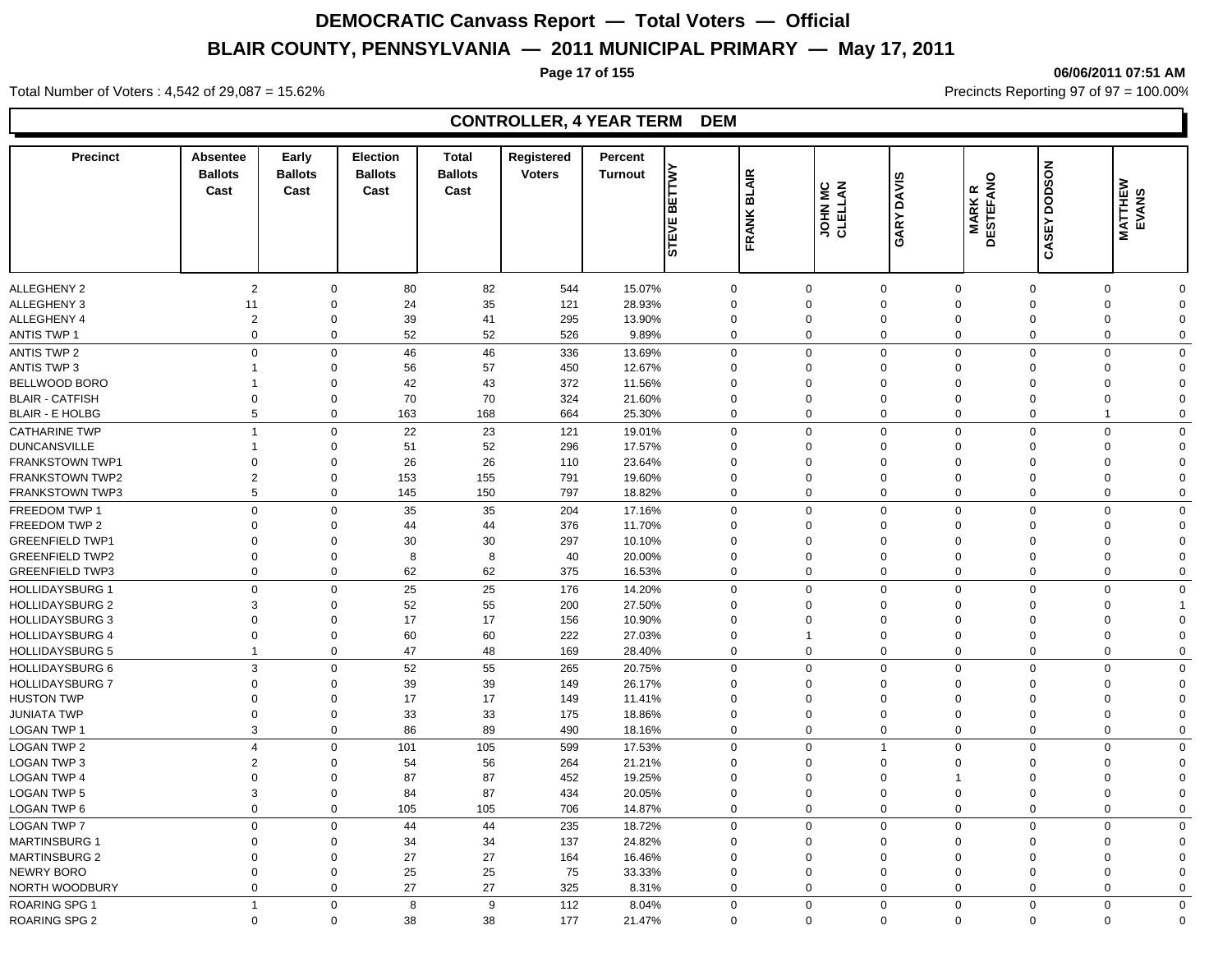**Page 18 of 155 06/06/2011 07:51 AM**

#### Total Number of Voters : 4,542 of 29,087 = 15.62% Precincts Reporting 97 of 97 = 100.00%

| <b>Precinct</b>      | Absentee<br><b>Ballots</b><br>Cast | Early<br><b>Ballots</b><br>Cast | <b>Election</b><br><b>Ballots</b><br>Cast | Total<br><b>Ballots</b><br>Cast | Registered<br><b>Voters</b> | Percent<br>Turnout | <b>BETTW</b><br><b>STEVE</b> | <b>BLAIR</b><br><b>FRANK</b> | $rac{c}{\epsilon}$<br><b>JOHN</b><br>CLELL | <b>AVIS</b><br>Õ<br>ARY<br>Ö | <b>QNA</b><br>$\propto$<br><b>MARK</b><br>DESTEFA | <b>DODSON</b><br>CASEY | <b>MATTHEW<br/>EVANS</b> |  |
|----------------------|------------------------------------|---------------------------------|-------------------------------------------|---------------------------------|-----------------------------|--------------------|------------------------------|------------------------------|--------------------------------------------|------------------------------|---------------------------------------------------|------------------------|--------------------------|--|
| <b>ROARING SPG 3</b> |                                    | $\Omega$                        | 23                                        | 24                              | 134                         | 17.91%             | 0                            |                              |                                            | 0                            |                                                   | $\Omega$               |                          |  |
| SNYDER TWP 1         |                                    | $\Omega$                        | 44                                        | 44                              | 310                         | 14.19%             | $\Omega$                     |                              | $\Omega$                                   |                              |                                                   |                        |                          |  |
| SNYDER TWP 2         | 0                                  | $\Omega$                        | 28                                        | 28                              | 362                         | 7.73%              | $\Omega$                     |                              | $\Omega$                                   | 0                            |                                                   |                        |                          |  |
| <b>TAYLOR TWP</b>    | $\mathbf{0}$                       | $\mathbf 0$                     | 40                                        | 40                              | 375                         | 10.67%             | $\mathbf 0$                  |                              | $\Omega$                                   | $\mathbf 0$                  | $\Omega$                                          | $\Omega$               | $\Omega$                 |  |
| <b>TYRONE TWP 1</b>  |                                    | $\Omega$                        | 20                                        | 20                              | 137                         | 14.60%             | $\Omega$                     |                              |                                            |                              |                                                   |                        |                          |  |
| TYRONE TWP 2         |                                    | 0                               | 32                                        | 32                              | 211                         | 15.17%             | $\Omega$                     |                              |                                            |                              |                                                   |                        |                          |  |
| <b>TYRONE BORO 1</b> |                                    | $\Omega$                        | 24                                        | 24                              | 193                         | 12.44%             | $\Omega$                     |                              |                                            | $\Omega$                     |                                                   |                        |                          |  |
| <b>TYRONE BORO 2</b> | 0                                  | 0                               | 21                                        | 21                              | 177                         | 11.86%             | 0                            |                              | 0                                          | 0                            | $\Omega$                                          | $\Omega$               |                          |  |
| <b>TYRONE BORO 3</b> | $\Omega$                           | $\mathbf 0$                     | 14                                        | 14                              | 171                         | 8.19%              | $\Omega$                     |                              | $\Omega$                                   | $\mathbf 0$                  | $\Omega$                                          | $\Omega$               | $\Omega$                 |  |
| <b>TYRONE BORO 4</b> |                                    | 0                               | 14                                        | 15                              | 115                         | 13.04%             | $\Omega$                     |                              |                                            |                              |                                                   |                        |                          |  |
| <b>TYRONE BORO 5</b> |                                    |                                 |                                           |                                 | 103                         | 3.88%              | $\Omega$                     |                              |                                            |                              |                                                   |                        |                          |  |
| TYRONE BORO 6        |                                    |                                 | 36                                        | 37                              | 186                         | 19.89%             | $\Omega$                     |                              |                                            |                              |                                                   |                        |                          |  |
| <b>TYRONE BORO 7</b> | 0                                  | 0                               | 33                                        | 33                              | 197                         | 16.75%             | 0                            |                              | 0                                          | 0                            |                                                   |                        |                          |  |
| WILLIAMSBURG         | $\mathbf 0$                        | $\mathbf 0$                     | 66                                        | 66                              | 246                         | 26.83%             | $\Omega$                     |                              | $\Omega$                                   | $\mathbf 0$                  | $\Omega$                                          | $\Omega$               | $\Omega$                 |  |
| WOODBURY TWP         |                                    | 0                               | 25                                        | 25                              | 186                         | 13.44%             |                              |                              |                                            |                              |                                                   |                        |                          |  |
| <b>Totals</b>        | 95                                 | $\mathbf{0}$                    | 4447                                      | 4542                            | 29087                       |                    |                              |                              |                                            |                              |                                                   |                        |                          |  |
|                      |                                    |                                 |                                           |                                 |                             |                    |                              |                              |                                            |                              |                                                   |                        |                          |  |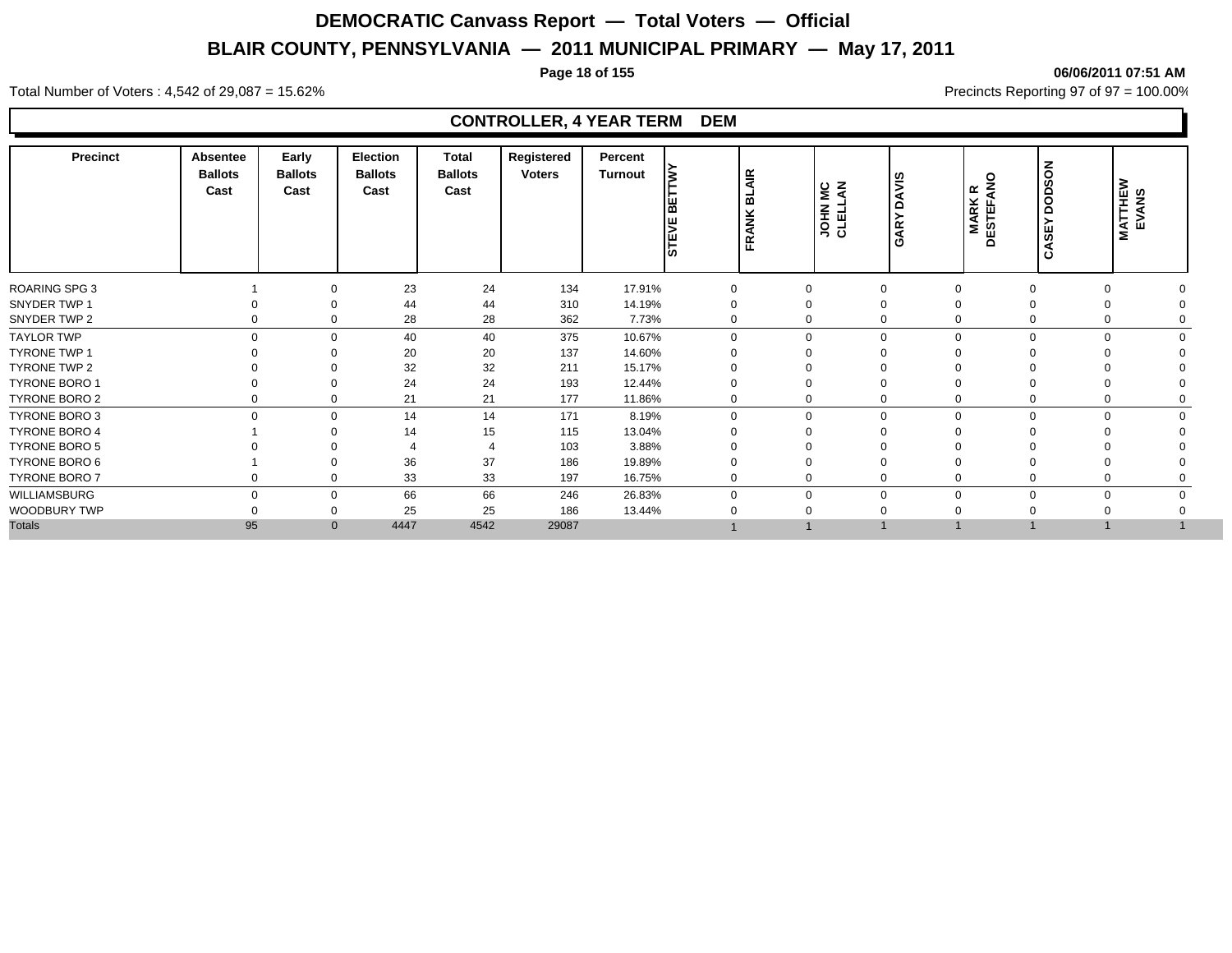**Page 19 of 155 06/06/2011 07:51 AM**

Total Number of Voters : 4,542 of 29,087 = 15.62% Precincts Reporting 97 of 97 = 100.00%

### **CONTROLLER, 4 YEAR TERM DEM - DEMOCRATIC**

| <b>Precinct</b> | <b>Absentee</b><br><b>Ballots</b><br>Cast | Early<br><b>Ballots</b><br>Cast | <b>Election</b><br><b>Ballots</b><br>Cast | Total<br><b>Ballots</b><br>Cast | Registered<br><b>Voters</b> | Percent<br><b>Turnout</b> | <b>ROBERT</b><br>HABERSTROH | <b>JASON HAINSEY</b> | HARBAUGH<br>LISA | STEPHAN G<br>JANOSIK | RICK KARP      | <b>COURTNEY</b><br><b>LYNN</b> | ROB LYNN    | Con tinued     |
|-----------------|-------------------------------------------|---------------------------------|-------------------------------------------|---------------------------------|-----------------------------|---------------------------|-----------------------------|----------------------|------------------|----------------------|----------------|--------------------------------|-------------|----------------|
|                 |                                           |                                 |                                           |                                 |                             |                           |                             |                      |                  |                      |                |                                |             |                |
| ALTOONA 1-1     | $\overline{1}$                            | $\mathbf 0$                     | 32                                        | 33                              | 339                         | 9.73%                     | $\mathbf 0$                 |                      | $\mathbf 0$      | $\mathbf 0$          | $\mathbf 0$    | $\mathbf 0$                    | $\mathbf 0$ | $\mathbf 0$    |
| ALTOONA 1-2     | $\mathbf 0$                               | $\mathbf 0$                     | 13                                        | 13                              | 134                         | 9.70%                     | $\Omega$                    |                      | $\Omega$         | $\mathbf 0$          | $\Omega$       | $\Omega$                       | $\Omega$    | $\mathbf 0$    |
| ALTOONA 2-1     | $\mathbf 0$                               | $\Omega$                        | 23                                        | 23                              | 315                         | 7.30%                     | $\Omega$                    |                      | $\Omega$         | $\mathbf 0$          | $\Omega$       | $\Omega$                       | $\Omega$    | $\Omega$       |
| ALTOONA 2-2     | $\mathbf 0$                               | $\mathbf 0$                     | 55                                        | 55                              | 384                         | 14.32%                    | $\mathbf 0$                 |                      | $\mathbf 0$      | $\mathbf 0$          | $\mathbf 0$    | $\Omega$                       | $\Omega$    | $\Omega$       |
| ALTOONA 3-1     | $\overline{2}$                            | $\mathbf 0$                     | 43                                        | 45                              | 378                         | 11.90%                    | 0                           |                      | $\mathbf 0$      | $\mathbf 0$          | $\mathbf 0$    | $\mathbf 0$                    | $\Omega$    | $\Omega$       |
| ALTOONA 3-2     | $\mathbf 0$                               | $\Omega$                        | 63                                        | 63                              | 327                         | 19.27%                    | $\Omega$                    |                      | $\Omega$         | $\mathbf 0$          | $\Omega$       | $\Omega$                       | $\Omega$    | $\Omega$       |
| ALTOONA 4-1     | 3                                         | $\Omega$                        | 32                                        | 35                              | 385                         | 9.09%                     | $\mathbf 0$                 |                      | $\Omega$         | $\mathbf 0$          | $\mathbf 0$    | $\Omega$                       | $\Omega$    | $\Omega$       |
| ALTOONA 4-2     |                                           | $\Omega$                        | 43                                        | 44                              | 280                         | 15.71%                    | $\mathbf 0$                 |                      | $\Omega$         | $\mathbf 0$          | $\mathbf 0$    | $\Omega$                       | $\Omega$    | $\Omega$       |
| ALTOONA 5-1     |                                           | $\mathbf 0$                     | 11                                        | 12                              | 107                         | 11.21%                    | $\mathbf 0$                 |                      | $\mathbf 0$      | $\mathbf 0$          | $\mathbf 0$    | $\Omega$                       | $\Omega$    | $\Omega$       |
| ALTOONA 5-2     | $\overline{1}$                            | $\mathbf 0$                     | 51                                        | 52                              | 371                         | 14.02%                    | 0                           |                      | $\mathbf 0$      | $\mathbf 0$          | $\mathbf 0$    | $\mathbf 0$                    | $\mathbf 0$ | $\overline{0}$ |
| ALTOONA 5-3     | $\overline{1}$                            | $\mathbf 0$                     | 54                                        | 55                              | 309                         | 17.80%                    | 0                           |                      | $\mathbf 0$      | $\mathsf 0$          | $\Omega$       | $\Omega$                       |             |                |
| ALTOONA 6-1     |                                           | $\Omega$                        | 31                                        | 32                              | 368                         | 8.70%                     | $\Omega$                    |                      | $\Omega$         | $\mathbf 0$          | $\Omega$       | $\Omega$                       | $\Omega$    | $\Omega$       |
| ALTOONA 6-2     | $\mathbf 0$                               | $\mathbf 0$                     | 38                                        | 38                              | 363                         | 10.47%                    | $\Omega$                    |                      | $\Omega$         | $\mathbf 0$          | $\Omega$       | $\Omega$                       | $\Omega$    | $\Omega$       |
| ALTOONA 6-3     | $\overline{2}$                            | $\mathbf 0$                     | 58                                        | 60                              | 335                         | 17.91%                    | $\Omega$                    |                      | $\Omega$         | $\mathbf 0$          | $\Omega$       | $\Omega$                       | $\Omega$    | $\Omega$       |
| ALTOONA 6-4     | 2                                         | $\mathbf 0$                     | 57                                        | 59                              | 265                         | 22.26%                    | 0                           |                      | $\mathbf 0$      | $\mathbf 0$          | $\Omega$       | $\Omega$                       | $\Omega$    | $\mathbf 0$    |
| ALTOONA 6-5     | $\mathbf{3}$                              | $\mathbf 0$                     | 57                                        | 60                              | 428                         | 14.02%                    | $\mathbf 0$                 |                      | $\mathbf 0$      | $\mathbf 0$          | $\mathbf 0$    | $\Omega$                       | $\Omega$    | $\mathbf 0$    |
| ALTOONA 7       | $\Omega$                                  | $\Omega$                        | 38                                        | 38                              | 400                         | 9.50%                     | $\mathbf 0$                 |                      | $\Omega$         | $\mathbf 0$          | $\Omega$       | $\Omega$                       | $\Omega$    | $\Omega$       |
| ALTOONA 8-1     | 5                                         | $\Omega$                        | 29                                        | 34                              | 369                         | 9.21%                     | $\Omega$                    |                      | $\Omega$         | $\mathbf 0$          | $\Omega$       |                                | $\Omega$    | $\Omega$       |
| ALTOONA 8-2     |                                           | $\mathbf 0$                     | 42                                        | 43                              | 277                         | 15.52%                    | $\mathbf 0$                 |                      | $\mathbf 0$      | $\mathbf 0$          | $\overline{0}$ | $\Omega$                       | $\Omega$    | $\Omega$       |
| ALTOONA 9       | $\mathbf 0$                               | $\mathbf 0$                     | 51                                        | 51                              | 396                         | 12.88%                    | $\mathbf 0$                 |                      | $\mathbf 0$      | $\mathbf 0$          | $\mathbf 0$    | $\Omega$                       | $\Omega$    | $\mathbf 0$    |
| ALTOONA 10-1    | $\mathbf 0$                               | $\Omega$                        | 28                                        | 28                              | 278                         | 10.07%                    | 0                           |                      | $\Omega$         | $\mathbf 0$          | $\Omega$       | $\Omega$                       | $\Omega$    | $\mathbf 0$    |
| ALTOONA 10-2    | 3                                         | $\mathbf 0$                     | 22                                        | 25                              | 213                         | 11.74%                    | $\Omega$                    |                      | $\mathbf 0$      | $\mathbf 0$          | $\mathbf 0$    | $\Omega$                       | $\Omega$    | $\Omega$       |
| ALTOONA 10-3    |                                           | $\mathbf 0$                     | 28                                        | 29                              | 152                         | 19.08%                    | $\mathbf 0$                 |                      | $\mathbf 0$      | $\mathbf 0$          | $\mathbf 0$    | $\Omega$                       | $\Omega$    | $\Omega$       |
| ALTOONA 10-4    | $\overline{1}$                            | $\mathbf 0$                     | 58                                        | 59                              | 352                         | 16.76%                    | $\mathbf 0$                 |                      | $\mathbf 0$      | $\mathbf 0$          | $\mathbf 0$    | $\Omega$                       | $\mathbf 0$ | $\Omega$       |
| ALTOONA 11-1    | $\mathbf 0$                               | $\mathbf 0$                     | 61                                        | 61                              | 435                         | 14.02%                    | 0                           |                      | $\mathbf 0$      | $\mathbf 0$          | $\mathbf 0$    | $\Omega$                       | $\mathbf 0$ | $\Omega$       |
| ALTOONA 11-2    | $\overline{1}$                            | $\Omega$                        | 51                                        | 52                              | 320                         | 16.25%                    | $\Omega$                    |                      | $\Omega$         | $\mathbf 0$          | $\Omega$       | $\Omega$                       | $\Omega$    | $\Omega$       |
| ALTOONA 11-3    | $\mathbf 0$                               | $\mathbf 0$                     | 54                                        | 54                              | 302                         | 17.88%                    | $\Omega$                    |                      | $\Omega$         | $\mathbf 0$          | $\Omega$       | $\Omega$                       | $\Omega$    | $\Omega$       |
| ALTOONA 12-1    | $\Omega$                                  | $\mathbf 0$                     | 23                                        | 23                              | 160                         | 14.38%                    | $\Omega$                    |                      | $\Omega$         | $\mathbf 0$          | $\Omega$       | $\Omega$                       | $\Omega$    | $\Omega$       |
| ALTOONA 12-2    | $\mathbf{3}$                              | $\mathbf 0$                     | 37                                        | 40                              | 230                         | 17.39%                    | $\mathbf 0$                 |                      | $\mathbf 0$      | $\mathbf 0$          | $\overline{0}$ | $\Omega$                       | $\Omega$    | $\Omega$       |
| ALTOONA 12-3    | $\overline{1}$                            | $\mathbf 0$                     | 25                                        | 26                              | 171                         | 15.20%                    | $\mathbf 0$                 |                      | $\mathbf 0$      | $\mathbf 0$          | $\mathbf 0$    | $\mathbf 0$                    | $\Omega$    | $\mathbf 0$    |
| ALTOONA 12-4    | $\mathbf 0$                               | $\mathbf 0$                     | 56                                        | 56                              | 250                         | 22.40%                    | $\mathbf 0$                 |                      | $\mathbf 0$      | $\mathsf 0$          | $\Omega$       | $\Omega$                       | $\Omega$    | $\mathbf 0$    |
| ALTOONA 12-5    |                                           | $\mathbf 0$                     | 18                                        | 19                              | 159                         | 11.95%                    | $\mathbf 0$                 |                      | $\mathbf 0$      | $\mathbf 0$          | $\Omega$       | $\Omega$                       | $\Omega$    | $\Omega$       |
| ALTOONA 13-1    | $\overline{2}$                            | $\mathbf 0$                     | 56                                        | 58                              | 458                         | 12.66%                    | $\mathbf 0$                 |                      | $\mathbf 0$      | $\mathbf 0$          | $\mathbf 0$    | $\Omega$                       | $\Omega$    | $\Omega$       |
| ALTOONA 13-2    | $\mathbf 0$                               | $\mathbf 0$                     | 46                                        | 46                              | 414                         | 11.11%                    | $\mathbf 0$                 |                      | $\mathbf 0$      | $\mathbf 0$          | $\mathbf 0$    | $\Omega$                       | $\Omega$    | $\Omega$       |
| ALTOONA 13-3    | $\mathbf 0$                               | $\mathbf 0$                     | 51                                        | 51                              | 299                         | 17.06%                    | $\mathbf 0$                 |                      | $\mathbf 0$      | $\mathbf 0$          | $\mathbf 0$    | $\Omega$                       | $\Omega$    | $\mathbf 0$    |
| ALTOONA 13-4    | $\overline{1}$                            | $\mathbf 0$                     | 34                                        | 35                              | 502                         | 6.97%                     | 0                           |                      | $\Omega$         | $\mathbf 0$          | $\mathbf 0$    | $\Omega$                       | $\Omega$    | $\mathbf 0$    |
| ALTOONA 14-1    | $\overline{2}$                            | $\mathbf 0$                     | 29                                        | 31                              | 163                         | 19.02%                    | $\mathbf 0$                 |                      | $\mathbf 0$      | $\mathbf 0$          | $\mathbf 0$    | $\Omega$                       | $\Omega$    | $\Omega$       |
| ALTOONA 14-2    | $\mathbf 0$                               | $\mathbf 0$                     | 78                                        | 78                              | 404                         | 19.31%                    | $\mathbf 0$                 |                      | $\mathbf 0$      | $\mathbf 0$          | $\mathbf 0$    |                                | $\Omega$    | $\Omega$       |
| ALTOONA 14-3    | $\mathbf 0$                               | $\mathbf 0$                     | 55                                        | 55                              | 292                         | 18.84%                    | $\mathbf 0$                 |                      | $\mathbf 0$      | $\mathbf 0$          | $\mathbf 0$    | $\Omega$                       | $\Omega$    | $\Omega$       |
| ALTOONA 14-4    | $\overline{1}$                            | $\Omega$                        | 76                                        | 77                              | 446                         | 17.26%                    | $\mathbf 0$                 |                      | $\mathbf 0$      | $\mathbf 0$          | $\mathbf 0$    | $\Omega$                       | $\Omega$    | $\mathbf 0$    |
|                 |                                           |                                 |                                           |                                 |                             |                           |                             |                      |                  |                      |                |                                |             |                |
| ALLEGHENY 1     | $\mathbf 0$                               | $\Omega$                        | 106                                       | 106                             | 584                         | 18.15%                    | $\Omega$                    |                      | $\Omega$         | $\Omega$             | $\Omega$       | $\Omega$                       | $\Omega$    | $\mathbf 0$    |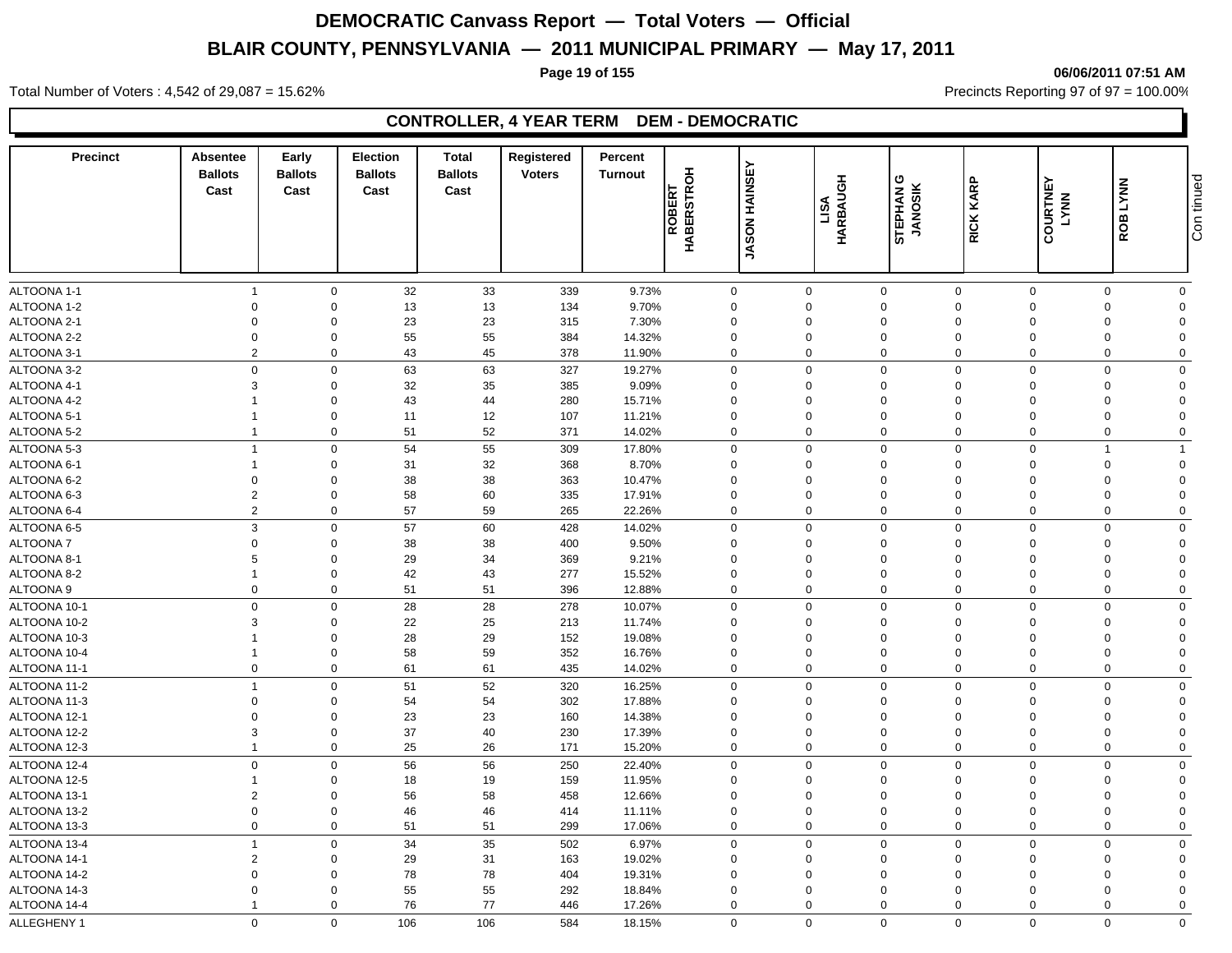**Page 20 of 155 06/06/2011 07:51 AM**

#### Total Number of Voters : 4,542 of 29,087 = 15.62% Precincts Reporting 97 of 97 = 100.00%

| <b>Precinct</b>        | <b>Absentee</b><br><b>Ballots</b><br>Cast | Early<br><b>Ballots</b><br>Cast | <b>Election</b><br><b>Ballots</b><br>Cast | <b>Total</b><br><b>Ballots</b><br>Cast | Registered<br><b>Voters</b> | Percent<br><b>Turnout</b> | <b>ROBERT</b><br>HABERSTROH | <b>HAINSEY</b> | HARBAUGH<br>LISA | STEPHANG<br><b>JANOSIK</b> | RICK KARP                     | COURTNEY<br>LYNN | <b>ROB LYNN</b>            |
|------------------------|-------------------------------------------|---------------------------------|-------------------------------------------|----------------------------------------|-----------------------------|---------------------------|-----------------------------|----------------|------------------|----------------------------|-------------------------------|------------------|----------------------------|
|                        |                                           |                                 |                                           |                                        |                             |                           |                             | <b>NOSAL</b>   |                  |                            |                               |                  |                            |
| <b>ALLEGHENY 2</b>     | $\sqrt{2}$                                | $\mathbf 0$                     | 80                                        | 82                                     | 544                         | 15.07%                    | $\Omega$                    |                | 0                | $\mathbf 0$                | $\mathbf 0$<br>$\mathbf 0$    |                  | $\mathbf 0$<br>$\Omega$    |
| <b>ALLEGHENY 3</b>     | 11                                        | $\mathbf 0$                     | 24                                        | 35                                     | 121                         | 28.93%                    | $\Omega$                    | $\Omega$       |                  | $\mathbf 0$                | $\mathbf 0$<br>$\Omega$       |                  | $\mathbf 0$<br>$\Omega$    |
| ALLEGHENY 4            | $\overline{c}$                            | $\mathbf 0$                     | 39                                        | 41                                     | 295                         | 13.90%                    | $\Omega$                    | $\Omega$       |                  | $\mathbf 0$                | $\Omega$<br>$\Omega$          |                  | $\mathbf 0$<br>$\Omega$    |
| <b>ANTIS TWP 1</b>     | $\mathsf 0$                               | $\mathbf 0$                     | 52                                        | 52                                     | 526                         | 9.89%                     | $\Omega$                    |                | 0                | $\mathbf 0$                | $\mathbf 0$<br>$\mathbf{0}$   |                  | 0<br>$\mathbf 0$           |
| <b>ANTIS TWP 2</b>     | $\mathbf 0$                               | $\mathbf 0$                     | 46                                        | 46                                     | 336                         | 13.69%                    | $\Omega$                    |                | $\mathbf 0$      | $\mathbf 0$                | $\mathbf 0$<br>$\mathbf 0$    |                  | $\mathbf 0$<br>$\mathbf 0$ |
| ANTIS TWP 3            | 1                                         | $\mathbf 0$                     | 56                                        | 57                                     | 450                         | 12.67%                    | $\Omega$                    | $\Omega$       |                  | $\mathbf 0$                | $\Omega$<br>$\Omega$          |                  | $\mathbf 0$<br>$\Omega$    |
| BELLWOOD BORO          |                                           | $\mathbf 0$                     | 42                                        | 43                                     | 372                         | 11.56%                    | $\Omega$                    | $\mathbf 0$    |                  | $\mathbf 0$                | $\Omega$<br>$\mathbf 0$       |                  | $\mathbf 0$<br>$\Omega$    |
| <b>BLAIR - CATFISH</b> | $\mathbf 0$                               | $\mathbf 0$                     | 70                                        | 70                                     | 324                         | 21.60%                    | $\mathbf 0$                 | $\mathbf 0$    |                  | $\mathbf 0$                | $\mathbf 0$<br>$\mathbf 0$    |                  | $\mathbf 0$<br>$\Omega$    |
| <b>BLAIR - E HOLBG</b> | 5                                         | $\mathbf 0$                     | 163                                       | 168                                    | 664                         | 25.30%                    | $\mathbf 0$                 |                | $\mathbf 0$      | $\mathbf 0$                | $\mathbf 0$<br>$\mathbf 0$    |                  | $\mathbf 0$<br>$\mathbf 0$ |
| <b>CATHARINE TWP</b>   | $\mathbf{1}$                              | $\mathbf 0$                     | 22                                        | 23                                     | 121                         | 19.01%                    | $\Omega$                    |                | $\mathbf{0}$     | $\mathsf 0$                | $\mathbf 0$<br>$\mathbf 0$    |                  | $\mathsf 0$<br>$\Omega$    |
| <b>DUNCANSVILLE</b>    | 1                                         | $\mathbf 0$                     | 51                                        | 52                                     | 296                         | 17.57%                    | $\Omega$                    | $\Omega$       |                  | $\mathbf 0$                | $\Omega$<br>$\Omega$          |                  | $\mathbf 0$<br>$\Omega$    |
| <b>FRANKSTOWN TWP1</b> | $\Omega$                                  | $\mathbf 0$                     | 26                                        | 26                                     | 110                         | 23.64%                    | $\Omega$                    | $\Omega$       |                  | $\mathbf 0$                | $\Omega$<br>$\Omega$          |                  | $\mathbf 0$<br>$\Omega$    |
| <b>FRANKSTOWN TWP2</b> | $\overline{2}$                            | $\mathbf 0$                     | 153                                       | 155                                    | 791                         | 19.60%                    | $\mathbf 0$                 | $\mathbf 0$    |                  | $\mathbf 0$                | $\Omega$<br>-1                |                  | 0<br>$\Omega$              |
| <b>FRANKSTOWN TWP3</b> | 5                                         | $\mathbf 0$                     | 145                                       | 150                                    | 797                         | 18.82%                    | $\Omega$                    | $\overline{1}$ |                  | $\mathbf{1}$               | $\mathbf 0$<br>$\mathbf 0$    |                  | 0<br>$\Omega$              |
| FREEDOM TWP 1          | $\mathbf 0$                               | $\mathbf 0$                     | 35                                        | 35                                     | 204                         | 17.16%                    | $\Omega$                    |                | $\mathbf 0$      | $\mathbf 0$                | $\mathbf 0$<br>$\mathbf 0$    |                  | $\mathbf 0$<br>$\mathbf 0$ |
| FREEDOM TWP 2          | $\Omega$                                  | $\mathbf 0$                     | 44                                        | 44                                     | 376                         | 11.70%                    | $\Omega$                    | $\Omega$       |                  | $\mathbf 0$                | $\Omega$<br>$\Omega$          |                  | $\Omega$<br>$\Omega$       |
| <b>GREENFIELD TWP1</b> | $\Omega$                                  | $\mathbf 0$                     | 30                                        | 30                                     | 297                         | 10.10%                    | $\mathbf 0$                 | $\mathbf 0$    |                  | $\mathbf 0$                | $\mathbf 0$<br>$\mathbf 0$    |                  | 0<br>$\Omega$              |
| <b>GREENFIELD TWP2</b> | $\mathbf 0$                               | $\mathbf 0$                     | 8                                         | 8                                      | 40                          | 20.00%                    | $\mathbf 0$                 | $\mathbf 0$    |                  | $\mathbf 0$                | $\mathbf 0$<br>$\overline{0}$ |                  | $\mathbf 0$<br>$\Omega$    |
| <b>GREENFIELD TWP3</b> | $\mathbf 0$                               | $\mathbf 0$                     | 62                                        | 62                                     | 375                         | 16.53%                    | $\mathbf 0$                 |                | 0                | $\mathbf 0$                | $\mathbf 0$<br>$\mathbf 0$    |                  | $\mathbf 0$<br>$\mathbf 0$ |
| <b>HOLLIDAYSBURG 1</b> | $\mathbf 0$                               | $\mathbf 0$                     | 25                                        | 25                                     | 176                         | 14.20%                    | $\Omega$                    | $\Omega$       |                  | $\mathbf{0}$               | $\mathbf 0$<br>$\Omega$       |                  | $\mathbf 0$<br>$\Omega$    |
| <b>HOLLIDAYSBURG 2</b> | 3                                         | $\mathbf 0$                     | 52                                        | 55                                     | 200                         | 27.50%                    | $\Omega$                    | $\Omega$       |                  | $\mathbf 0$                | $\Omega$<br>$\Omega$          |                  | $\mathbf 0$<br>$\Omega$    |
| <b>HOLLIDAYSBURG 3</b> | $\Omega$                                  | $\Omega$                        | 17                                        | 17                                     | 156                         | 10.90%                    | $\Omega$                    | $\Omega$       |                  | $\mathbf 0$                | $\Omega$<br>$\Omega$          |                  | $\mathbf 0$<br>$\Omega$    |
| <b>HOLLIDAYSBURG 4</b> | $\mathbf 0$                               | $\mathbf 0$                     | 60                                        | 60                                     | 222                         | 27.03%                    | $\mathbf 0$                 | $\mathbf 0$    |                  | $\mathbf 0$                | $\Omega$<br>$\mathbf 0$       |                  | 0<br>$\Omega$              |
| <b>HOLLIDAYSBURG 5</b> | $\mathbf{1}$                              | $\mathbf 0$                     | 47                                        | 48                                     | 169                         | 28.40%                    | $\mathbf 0$                 |                | $\mathbf 0$      | $\mathbf 0$                | $\mathbf 0$<br>$\mathbf 0$    |                  | $\mathbf 0$<br>$\mathbf 0$ |
| HOLLIDAYSBURG 6        | 3                                         | $\mathbf 0$                     | 52                                        | 55                                     | 265                         | 20.75%                    | $\Omega$                    |                | $\mathbf 0$      | $\mathbf 0$                | $\mathbf 0$<br>$\mathbf 0$    |                  | $\mathbf 0$<br>$\mathbf 0$ |
| <b>HOLLIDAYSBURG 7</b> | $\mathbf 0$                               | $\mathbf 0$                     | 39                                        | 39                                     | 149                         | 26.17%                    | $\Omega$                    | $\Omega$       |                  | $\mathbf 0$                | $\Omega$<br>$\Omega$          |                  | $\mathbf 0$<br>$\Omega$    |
| <b>HUSTON TWP</b>      | $\mathbf 0$                               | $\mathbf 0$                     | 17                                        | 17                                     | 149                         | 11.41%                    | $\mathbf 0$                 | $\mathbf 0$    |                  | $\mathbf 0$                | $\mathbf 0$<br>$\mathbf 0$    |                  | 0<br>$\Omega$              |
| <b>JUNIATA TWP</b>     | $\mathbf 0$                               | $\mathbf 0$                     | 33                                        | 33                                     | 175                         | 18.86%                    | $\mathbf 0$                 | $\mathbf 0$    |                  | $\mathbf 0$                | $\mathbf 0$<br>$\mathbf 0$    |                  | 0<br>$\Omega$              |
| <b>LOGAN TWP 1</b>     | 3                                         | $\mathbf 0$                     | 86                                        | 89                                     | 490                         | 18.16%                    | $\mathbf 0$                 |                | $\mathbf 0$      | $\mathbf 0$                | $\mathbf 0$<br>$\mathbf 0$    |                  | $\mathbf 0$<br>$\mathbf 0$ |
| <b>LOGAN TWP 2</b>     | $\overline{4}$                            | $\mathbf 0$                     | 101                                       | 105                                    | 599                         | 17.53%                    | $\Omega$                    | $\Omega$       |                  | $\mathbf{0}$               | $\Omega$<br>$\Omega$          |                  | $\mathbf 0$<br>$\Omega$    |
| <b>LOGAN TWP 3</b>     | $\overline{2}$                            | $\mathbf 0$                     | 54                                        | 56                                     | 264                         | 21.21%                    | $\Omega$                    | $\Omega$       |                  | $\mathbf 0$                | $\Omega$<br>$\Omega$          |                  | $\mathbf 0$<br>$\Omega$    |
| <b>LOGAN TWP 4</b>     | $\Omega$                                  | $\mathbf 0$                     | 87                                        | 87                                     | 452                         | 19.25%                    | $\Omega$                    | $\Omega$       |                  | $\mathbf 0$                | $\Omega$<br>$\Omega$          |                  | $\mathbf 0$<br>$\Omega$    |
| <b>LOGAN TWP 5</b>     | 3                                         | $\mathbf 0$                     | 84                                        | 87                                     | 434                         | 20.05%                    |                             | $\mathbf 0$    |                  | $\mathbf 0$                | $\Omega$<br>$\Omega$          |                  | 0<br>$\Omega$              |
| <b>LOGAN TWP 6</b>     | $\mathbf 0$                               | $\mathbf 0$                     | 105                                       | 105                                    | 706                         | 14.87%                    | $\mathbf 0$                 |                | $\mathbf 0$      | $\mathbf 0$                | $\mathbf 0$<br>$\mathbf 0$    |                  | $\mathbf 0$<br>$\Omega$    |
| <b>LOGAN TWP 7</b>     | $\mathbf 0$                               | $\mathbf 0$                     | 44                                        | 44                                     | 235                         | 18.72%                    | $\Omega$                    | $\mathbf 0$    |                  | $\mathbf 0$                | $\Omega$<br>$\mathbf 0$       |                  | $\mathbf 0$<br>$\mathbf 0$ |
| <b>MARTINSBURG 1</b>   | $\Omega$                                  | $\mathbf 0$                     | 34                                        | 34                                     | 137                         | 24.82%                    | $\mathbf 0$                 | $\mathbf 0$    |                  | $\mathbf 0$                | $\mathbf 0$<br>$\mathbf 0$    |                  | 0<br>$\Omega$              |
| <b>MARTINSBURG 2</b>   | $\Omega$                                  | $\mathbf 0$                     | 27                                        | 27                                     | 164                         | 16.46%                    | $\mathbf 0$                 | $\mathbf 0$    |                  | $\mathbf 0$                | $\mathbf 0$<br>$\mathbf 0$    |                  | $\mathbf 0$<br>$\Omega$    |
| NEWRY BORO             | $\mathbf 0$                               | $\mathbf 0$                     | 25                                        | 25                                     | 75                          | 33.33%                    | $\mathbf 0$                 | $\mathbf 0$    |                  | $\mathbf 0$                | $\mathbf 0$                   |                  | 0<br>$\Omega$              |
| NORTH WOODBURY         | $\mathbf 0$                               | $\Omega$                        | 27                                        | 27                                     | 325                         | 8.31%                     | $\mathbf 0$                 | $\mathbf 0$    |                  | $\mathbf 0$                | $\mathbf 0$<br>$\mathbf 0$    |                  | 0<br>$\Omega$              |
|                        | $\overline{1}$                            |                                 |                                           | 9                                      |                             |                           | $\Omega$                    |                |                  |                            |                               |                  |                            |
| ROARING SPG 1          |                                           | $\Omega$                        | 8                                         |                                        | 112                         | 8.04%                     |                             |                | $\mathbf{0}$     | $\mathbf{0}$               | $\mathbf 0$<br>$\mathbf 0$    |                  | $\mathbf 0$<br>$\mathbf 0$ |
| <b>ROARING SPG 2</b>   | $\mathbf 0$                               | $\Omega$                        | 38                                        | 38                                     | 177                         | 21.47%                    | $\Omega$                    |                | $\mathbf 0$      | $\Omega$                   | $\mathbf 0$<br>$\mathbf 0$    |                  | $\mathbf 0$<br>$\Omega$    |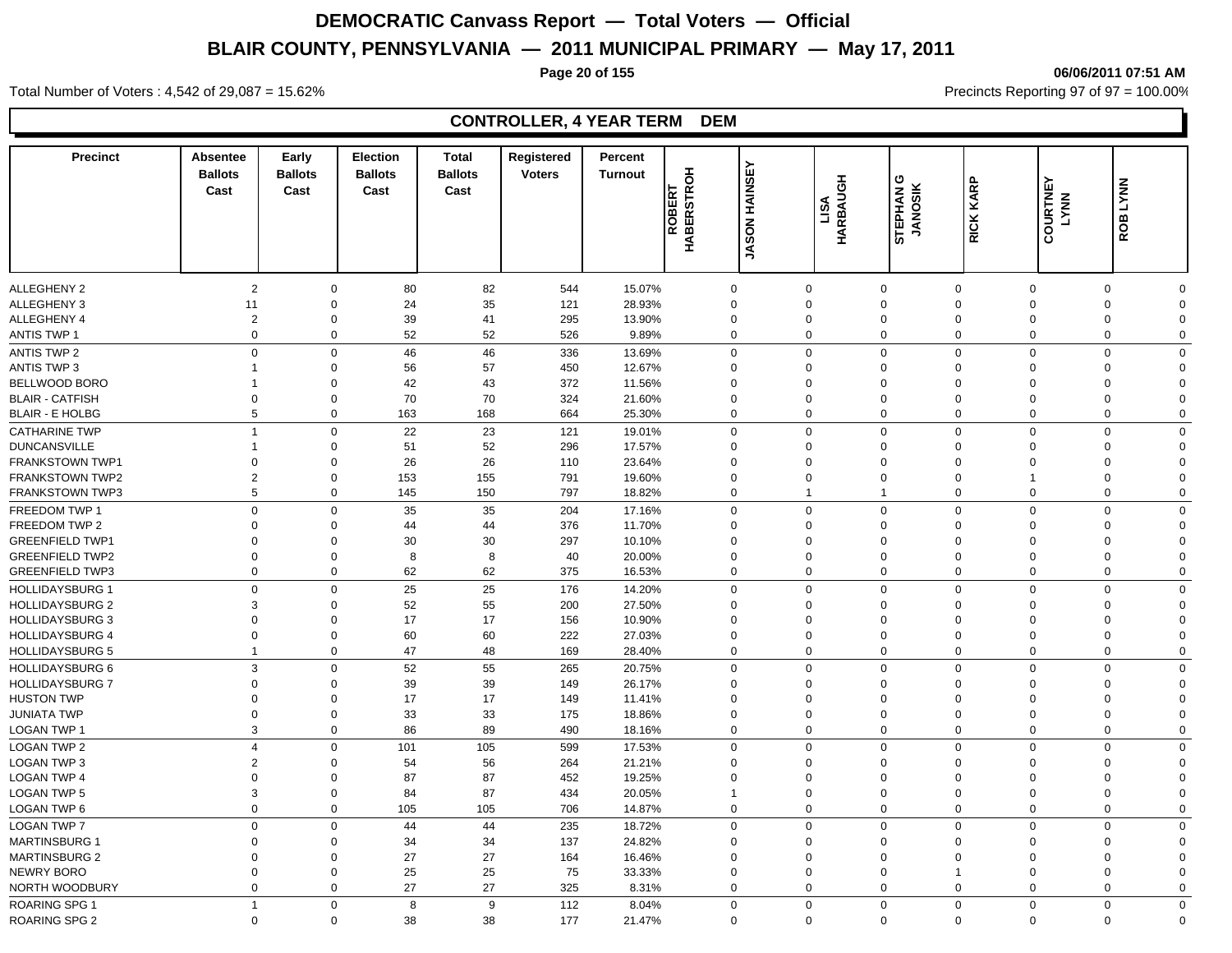**Page 21 of 155 06/06/2011 07:51 AM**

#### Total Number of Voters : 4,542 of 29,087 = 15.62% Precincts Reporting 97 of 97 = 100.00%

| <b>Precinct</b>      | Absentee<br><b>Ballots</b><br>Cast | Early<br><b>Ballots</b><br>Cast | Election<br><b>Ballots</b><br>Cast | <b>Total</b><br><b>Ballots</b><br>Cast | Registered<br><b>Voters</b> | Percent<br>Turnout | 동<br>ROBERT<br>່ທ<br>H | <b>HAINSE</b><br>SON<br>Ŝ | LISA<br>HARBAUGH | STEPHAN G<br>JANOSIK | KARP<br><b>RICK</b> | COURTNEY<br>LYNN | <b>LYNN</b><br>ROB |          |
|----------------------|------------------------------------|---------------------------------|------------------------------------|----------------------------------------|-----------------------------|--------------------|------------------------|---------------------------|------------------|----------------------|---------------------|------------------|--------------------|----------|
| <b>ROARING SPG 3</b> |                                    | $\Omega$                        | 23                                 | 24                                     | 134                         | 17.91%             | $\mathbf 0$            |                           | $\mathbf{0}$     | $\mathbf 0$          |                     | $\Omega$         | $\Omega$           |          |
| SNYDER TWP 1         |                                    | $\Omega$                        | 44                                 | 44                                     | 310                         | 14.19%             |                        |                           | 0                | $\Omega$             |                     | $\Omega$         | $\Omega$           |          |
| SNYDER TWP 2         | 0                                  | $\Omega$                        | 28                                 | 28                                     | 362                         | 7.73%              | $\Omega$               |                           | 0                | $\mathbf 0$          |                     | 0                | $\Omega$           |          |
| <b>TAYLOR TWP</b>    | $\Omega$                           | $\Omega$                        | 40                                 | 40                                     | 375                         | 10.67%             | $\Omega$               |                           | $\mathbf 0$      | $\mathbf 0$          | $\Omega$            | $\Omega$         | $\Omega$           |          |
| <b>TYRONE TWP 1</b>  |                                    | $\Omega$                        | 20                                 | 20                                     | 137                         | 14.60%             |                        |                           | 0                | $\Omega$             |                     |                  |                    |          |
| TYRONE TWP 2         |                                    | $\Omega$                        | 32                                 | 32                                     | 211                         | 15.17%             |                        |                           | 0                | $\Omega$             |                     |                  |                    |          |
| <b>TYRONE BORO 1</b> |                                    | $\Omega$                        | 24                                 | 24                                     | 193                         | 12.44%             |                        |                           | 0                | $\Omega$             |                     |                  |                    |          |
| TYRONE BORO 2        |                                    | $\Omega$                        | 21                                 | 21                                     | 177                         | 11.86%             | $\mathbf 0$            |                           | 0                | $\mathbf 0$          |                     |                  |                    |          |
| <b>TYRONE BORO 3</b> | $\Omega$                           | $\Omega$                        | 14                                 | 14                                     | 171                         | 8.19%              | $\Omega$               |                           | 0                | $\mathbf 0$          | $\Omega$            | $\mathbf 0$      | $\mathbf 0$        | $\Omega$ |
| TYRONE BORO 4        |                                    | ∩                               | 14                                 | 15                                     | 115                         | 13.04%             |                        |                           | $\Omega$         | $\Omega$             |                     |                  |                    |          |
| <b>TYRONE BORO 5</b> |                                    |                                 |                                    |                                        | 103                         | 3.88%              |                        |                           |                  |                      |                     |                  |                    |          |
| TYRONE BORO 6        |                                    |                                 | 36                                 | 37                                     | 186                         | 19.89%             |                        |                           |                  | $\Omega$             |                     |                  |                    |          |
| TYRONE BORO 7        |                                    | $\Omega$                        | 33                                 | 33                                     | 197                         | 16.75%             | $\Omega$               |                           | 0                | $\Omega$             |                     |                  |                    |          |
| WILLIAMSBURG         | $\Omega$                           | $\Omega$                        | 66                                 | 66                                     | 246                         | 26.83%             |                        |                           | $\Omega$         | $\mathbf 0$          |                     | $\Omega$         | $\Omega$           |          |
| WOODBURY TWP         |                                    | $\Omega$                        | 25                                 | 25                                     | 186                         | 13.44%             |                        |                           |                  | $\Omega$             |                     |                  |                    |          |
| <b>Totals</b>        | 95                                 | $\mathbf{0}$                    | 4447                               | 4542                                   | 29087                       |                    |                        |                           |                  |                      |                     |                  |                    |          |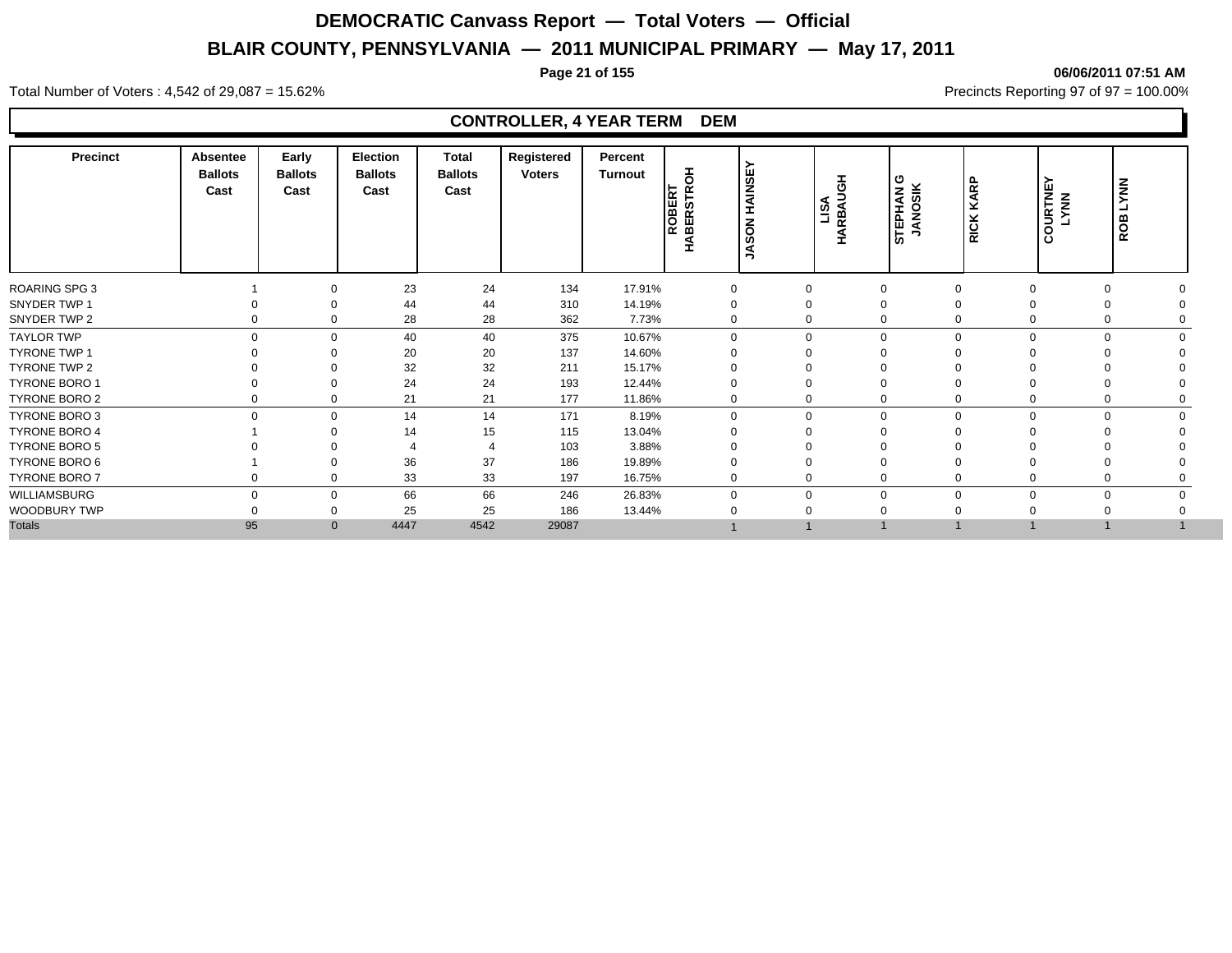#### **Page 22 of 155 06/06/2011 07:51 AM**

Total Number of Voters : 4,542 of 29,087 = 15.62% Precincts Reporting 97 of 97 = 100.00%

### **CONTROLLER, 4 YEAR TERM DEM - DEMOCRATIC**

| <b>Precinct</b> | Absentee<br><b>Ballots</b><br>Cast | Early<br><b>Ballots</b><br>Cast | <b>Election</b><br><b>Ballots</b><br>Cast | <b>Total</b><br><b>Ballots</b><br>Cast | Registered<br><b>Voters</b> | Percent<br><b>Turnout</b> | POTOPA<br><b>STAN</b>   | NICHOLAS<br>PYEATT | <b>SMITH</b><br>GERALD  | <b>DONALD<br/>SWANGER</b>  | <b>JULIAN<br/>FRANCISCUS</b><br>VAUGHN | <b>JOHN W</b><br>WEIDLICH | ш<br><b>MAX YANDL</b>   | Con tinued              |
|-----------------|------------------------------------|---------------------------------|-------------------------------------------|----------------------------------------|-----------------------------|---------------------------|-------------------------|--------------------|-------------------------|----------------------------|----------------------------------------|---------------------------|-------------------------|-------------------------|
|                 |                                    |                                 |                                           |                                        |                             |                           |                         |                    |                         |                            |                                        |                           |                         |                         |
| ALTOONA 1-1     | $\overline{1}$                     | $\mathbf 0$<br>$\Omega$         | 32                                        | 33                                     | 339                         | 9.73%                     | $\mathbf 0$             |                    | $\mathbf 0$<br>$\Omega$ | $\mathbf 0$                | $\mathbf 0$<br>$\Omega$                | -1<br>$\Omega$            | $\mathbf 0$<br>$\Omega$ | $\mathbf 0$<br>$\Omega$ |
| ALTOONA 1-2     | $\mathbf 0$                        | $\Omega$                        | 13                                        | $13$                                   | 134                         | 9.70%                     | $\Omega$                |                    |                         | $\mathbf 0$                |                                        |                           | $\Omega$                |                         |
| ALTOONA 2-1     | $\mathbf 0$                        |                                 | 23                                        | 23                                     | 315                         | 7.30%                     | $\Omega$                |                    | $\Omega$<br>$\Omega$    | $\mathbf 0$                | $\Omega$                               | $\Omega$<br>$\Omega$      | $\Omega$                | $\Omega$<br>$\Omega$    |
| ALTOONA 2-2     | $\mathbf 0$<br>2                   | $\mathbf 0$<br>$\Omega$         | 55                                        | 55                                     | 384                         | 14.32%                    | $\Omega$<br>$\mathbf 0$ |                    | $\Omega$                | $\mathbf 0$<br>$\mathbf 0$ | $\Omega$<br>$\Omega$                   | $\Omega$                  | $\Omega$                |                         |
| ALTOONA 3-1     |                                    |                                 | 43                                        | 45                                     | 378                         | 11.90%                    |                         |                    |                         |                            |                                        |                           |                         |                         |
| ALTOONA 3-2     | $\mathbf 0$                        | $\mathbf 0$                     | 63                                        | 63                                     | 327                         | 19.27%                    | 0                       |                    | $\mathbf 0$             | $\mathbf 0$                | $\mathbf 0$                            | $\mathbf 0$               | $\Omega$                | $\Omega$                |
| ALTOONA 4-1     | 3                                  | $\mathbf 0$                     | 32                                        | 35                                     | 385                         | 9.09%                     | $\Omega$                |                    | $\Omega$                | $\mathbf 0$                | $\Omega$                               | $\Omega$                  | $\Omega$                | $\mathbf 0$             |
| ALTOONA 4-2     |                                    | $\Omega$                        | 43                                        | 44                                     | 280                         | 15.71%                    | $\Omega$                |                    | $\Omega$                | $\mathbf 0$                | $\Omega$                               | $\Omega$                  | $\Omega$                | $\Omega$                |
| ALTOONA 5-1     |                                    | $\mathbf 0$                     | 11                                        | 12                                     | 107                         | 11.21%                    | $\mathbf 0$             |                    | $\mathbf 0$             | $\mathbf 0$                | $\Omega$                               | $\Omega$                  | $\Omega$                | $\Omega$                |
| ALTOONA 5-2     | $\overline{1}$                     | $\mathbf 0$                     | 51                                        | 52                                     | 371                         | 14.02%                    | $\mathbf 0$             |                    | $\Omega$                | $\mathbf 0$                | $\Omega$                               | $\mathbf 0$               | $\Omega$                | $\mathbf 0$             |
| ALTOONA 5-3     | $\overline{1}$                     | $\mathbf 0$                     | 54                                        | 55                                     | 309                         | 17.80%                    | $\mathbf{1}$            |                    | $\mathbf 0$             | $\mathbf 0$                | $\mathbf 0$                            | $\mathbf 0$               | $\Omega$                | $\mathbf 0$             |
| ALTOONA 6-1     | $\overline{1}$                     | $\mathbf 0$                     | 31                                        | 32                                     | 368                         | 8.70%                     | $\mathbf 0$             |                    | $\mathbf 0$             | $\mathbf 0$                | $\mathbf 0$                            | $\Omega$                  | $\Omega$                | $\Omega$                |
| ALTOONA 6-2     | $\mathbf 0$                        | $\Omega$                        | 38                                        | 38                                     | 363                         | 10.47%                    | $\mathbf 0$             |                    | $\Omega$                | $\mathbf 0$                | $\Omega$                               | $\Omega$                  | $\Omega$                | $\Omega$                |
| ALTOONA 6-3     | $\overline{c}$                     | $\mathbf 0$                     | 58                                        | 60                                     | 335                         | 17.91%                    | $\mathbf 0$             |                    | $\mathbf 0$             | $\mathbf 0$                | $\overline{0}$                         | $\Omega$                  | $\Omega$                | $\Omega$                |
| ALTOONA 6-4     | $\overline{2}$                     | $\mathbf 0$                     | 57                                        | 59                                     | 265                         | 22.26%                    | 0                       |                    | $\mathbf 0$             | $\mathbf 0$                | $\mathbf 0$                            | $\Omega$                  | $\Omega$                | $\mathbf 0$             |
| ALTOONA 6-5     | $\mathbf{3}$                       | $\Omega$                        | 57                                        | 60                                     | 428                         | 14.02%                    | $\Omega$                |                    | $\Omega$                | $\mathbf 0$                | $\mathbf 0$                            | $\Omega$                  | $\Omega$                | $\Omega$                |
| ALTOONA 7       | $\mathbf 0$                        | $\Omega$                        | 38                                        | 38                                     | 400                         | 9.50%                     | $\Omega$                |                    | $\Omega$                | $\mathbf 0$                | $\Omega$                               | $\Omega$                  | $\Omega$                | $\Omega$                |
| ALTOONA 8-1     | 5                                  | $\Omega$                        | 29                                        | 34                                     | 369                         | 9.21%                     | $\mathbf 0$             |                    | $\Omega$                | $\mathbf 0$                | $\mathbf 0$                            | $\Omega$                  | $\Omega$                | $\Omega$                |
| ALTOONA 8-2     |                                    | $\mathbf 0$                     | 42                                        | 43                                     | 277                         | 15.52%                    | $\mathbf 0$             |                    | $\mathbf 0$             | $\mathbf 0$                | $\mathbf 0$                            | $\Omega$                  | $\Omega$                | $\overline{0}$          |
| ALTOONA 9       | $\mathbf 0$                        | $\mathbf 0$                     | 51                                        | 51                                     | 396                         | 12.88%                    | $\mathbf 0$             |                    | $\mathbf 0$             | $\mathbf 0$                | $\mathbf 0$                            | $\mathbf 0$               | 1                       | $\overline{0}$          |
| ALTOONA 10-1    | $\mathbf 0$                        | $\mathbf 0$                     | 28                                        | 28                                     | 278                         | 10.07%                    | $\mathbf 0$             |                    | $\mathbf 0$             | $\mathbf 0$                | $\mathbf 0$                            | $\Omega$                  | $\Omega$                | $\mathbf 0$             |
| ALTOONA 10-2    | 3                                  | $\Omega$                        | 22                                        | 25                                     | 213                         | 11.74%                    | $\Omega$                |                    | $\Omega$                | $\mathbf 0$                | $\Omega$                               | $\Omega$                  | $\Omega$                | $\Omega$                |
| ALTOONA 10-3    |                                    | $\mathbf 0$                     | 28                                        | 29                                     | 152                         | 19.08%                    | $\Omega$                |                    | $\Omega$                | $\mathbf 0$                | $\Omega$                               | $\Omega$                  | $\Omega$                | $\Omega$                |
| ALTOONA 10-4    | $\overline{1}$                     | $\mathbf 0$                     | 58                                        | 59                                     | 352                         | 16.76%                    | $\mathbf 0$             |                    | $\mathbf 0$             | $\mathbf 0$                | $\mathbf 0$                            | $\Omega$                  | $\Omega$                | $\Omega$                |
| ALTOONA 11-1    | $\mathbf 0$                        | $\mathbf 0$                     | 61                                        | 61                                     | 435                         | 14.02%                    | 0                       |                    | $\overline{1}$          | $\mathbf 0$                | $\Omega$                               | $\Omega$                  | $\Omega$                | $\Omega$                |
| ALTOONA 11-2    | $\overline{1}$                     | $\Omega$                        | 51                                        | 52                                     | 320                         | 16.25%                    | $\Omega$                |                    | $\mathbf 0$             | $\mathbf 0$                | $\mathbf 0$                            | $\Omega$                  | $\Omega$                | $\Omega$                |
| ALTOONA 11-3    | $\mathbf 0$                        | $\mathbf 0$                     | 54                                        | 54                                     | 302                         | 17.88%                    | $\mathbf 0$             |                    | $\mathbf 0$             | $\mathbf 0$                | $\mathbf 0$                            | $\Omega$                  | $\Omega$                | $\Omega$                |
| ALTOONA 12-1    | $\overline{0}$                     | $\mathbf 0$                     | 23                                        | 23                                     | 160                         | 14.38%                    | $\mathbf 0$             |                    | $\mathbf 0$             | $\mathbf 0$                | $\Omega$                               | $\Omega$                  | $\Omega$                | $\Omega$                |
| ALTOONA 12-2    | 3                                  | $\mathbf 0$                     | 37                                        | 40                                     | 230                         | 17.39%                    | $\mathbf 0$             |                    | $\mathbf 0$             | $\mathbf 0$                | $\overline{0}$                         | $\Omega$                  | $\Omega$                | $\Omega$                |
| ALTOONA 12-3    | $\overline{1}$                     | $\mathbf 0$                     | 25                                        | 26                                     | 171                         | 15.20%                    | $\mathbf 0$             |                    | $\mathbf 0$             | $\mathbf 0$                | $\mathbf 0$                            | $\Omega$                  | $\Omega$                | $\mathbf 0$             |
| ALTOONA 12-4    | $\mathbf 0$                        | $\mathbf 0$                     | 56                                        | 56                                     | 250                         | 22.40%                    | $\mathbf 0$             |                    | $\mathbf 0$             | $\mathbf 0$                | $\mathbf 0$                            | $\Omega$                  | $\Omega$                | $\mathbf 0$             |
| ALTOONA 12-5    |                                    | $\mathbf 0$                     | 18                                        | 19                                     | 159                         | 11.95%                    | $\mathbf 0$             |                    | $\mathbf 0$             | $\mathbf 0$                | $\mathbf 0$                            | $\Omega$                  | $\Omega$                | $\Omega$                |
| ALTOONA 13-1    | $\overline{2}$                     | $\mathbf 0$                     | 56                                        | 58                                     | 458                         | 12.66%                    | $\mathbf 0$             |                    | $\mathbf 0$             | $\mathbf 0$                | $\mathbf 0$                            |                           | $\Omega$                | $\Omega$                |
| ALTOONA 13-2    | $\mathbf 0$                        | $\mathbf 0$                     | 46                                        | 46                                     | 414                         | 11.11%                    | $\mathbf 0$             |                    | $\mathbf 0$             | $\mathbf 0$                | $\mathbf 0$                            | $\Omega$                  | $\mathbf 0$             | $\Omega$                |
| ALTOONA 13-3    | $\mathbf 0$                        | $\mathbf 0$                     | 51                                        | 51                                     | 299                         | 17.06%                    | $\mathbf 0$             |                    | $\mathbf 0$             | $\mathbf 0$                | $\overline{0}$                         | $\Omega$                  | $\Omega$                | $\mathbf 0$             |
| ALTOONA 13-4    | $\overline{1}$                     | $\mathbf 0$                     | 34                                        | 35                                     | 502                         | 6.97%                     | $\mathbf 0$             |                    | $\Omega$                | $\mathbf 0$                | $\mathbf 0$                            | $\Omega$                  | $\Omega$                | $\mathbf 0$             |
| ALTOONA 14-1    | $\overline{2}$                     | $\mathbf 0$                     | 29                                        | 31                                     | 163                         | 19.02%                    | $\Omega$                |                    | $\Omega$                | $\mathbf 0$                | $\Omega$                               | $\Omega$                  | $\Omega$                | $\Omega$                |
| ALTOONA 14-2    | $\mathbf 0$                        | $\mathbf 0$                     | 78                                        | 78                                     | 404                         | 19.31%                    | $\Omega$                |                    | $\Omega$                | $\mathbf 0$                | $\Omega$                               |                           | $\Omega$                | $\Omega$                |
| ALTOONA 14-3    | $\mathbf 0$                        | $\mathbf 0$                     | 55                                        | 55                                     | 292                         | 18.84%                    | $\mathbf 0$             |                    | 0                       | $\mathbf 0$                | $\mathbf 0$                            | $\Omega$                  | $\Omega$                | $\Omega$                |
| ALTOONA 14-4    | $\overline{1}$                     | $\Omega$                        | 76                                        | 77                                     | 446                         | 17.26%                    | $\mathbf 0$             |                    | $\mathbf 0$             | $\mathbf 0$                | $\mathbf 0$                            | $\Omega$                  | $\Omega$                | $\mathbf 0$             |
| ALLEGHENY 1     | $\mathbf 0$                        | $\Omega$                        | 106                                       | 106                                    | 584                         | 18.15%                    | $\Omega$                |                    | $\Omega$                | $\overline{1}$             | $\Omega$                               | $\Omega$                  | $\Omega$                | $\Omega$                |
|                 |                                    |                                 |                                           |                                        |                             |                           |                         |                    |                         |                            |                                        |                           |                         |                         |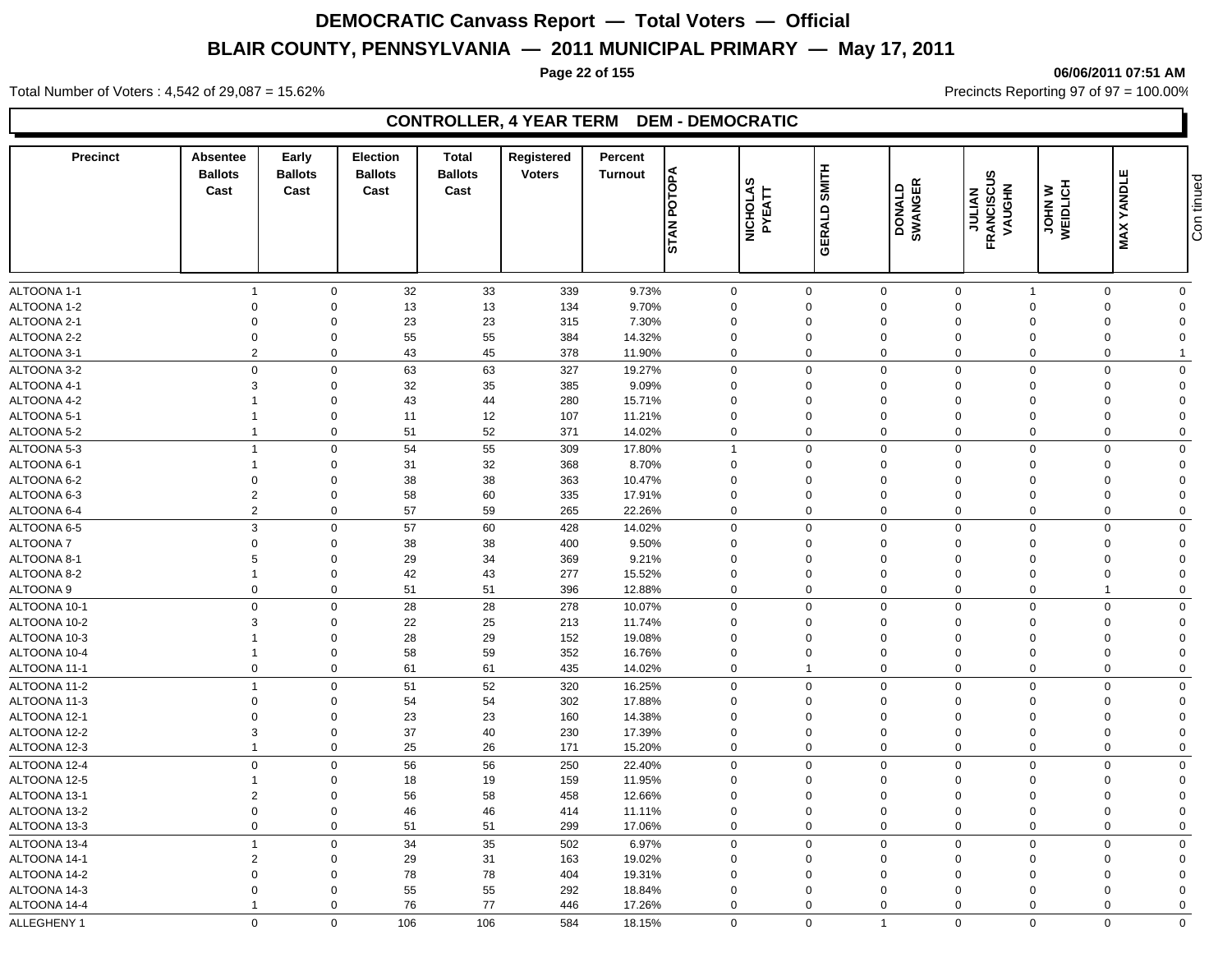**Page 23 of 155 06/06/2011 07:51 AM**

#### Total Number of Voters : 4,542 of 29,087 = 15.62% Precincts Reporting 97 of 97 = 100.00%

| <b>ALLEGHENY 2</b><br>$\overline{2}$<br>80<br>15.07%<br>$\mathbf 0$<br>82<br>544<br>$\Omega$<br>$\mathbf 0$<br>$\mathbf 0$<br>$\mathbf 0$<br>$\mathbf 0$<br>0<br>$\Omega$<br>35<br>ALLEGHENY 3<br>11<br>$\mathbf 0$<br>24<br>121<br>28.93%<br>$\Omega$<br>$\mathbf 0$<br>$\Omega$<br>0<br>$\Omega$<br>$\Omega$<br>$\Omega$<br>ALLEGHENY 4<br>$\overline{c}$<br>$\mathbf 0$<br>39<br>41<br>295<br>13.90%<br>$\mathbf 0$<br>$\mathbf 0$<br>$\mathbf 0$<br>$\mathbf 0$<br>0<br>0<br>$\Omega$<br>$\mathbf 0$<br>$\mathbf 0$<br>52<br>52<br>526<br>$\Omega$<br>$\mathbf 0$<br>$\mathbf 0$<br><b>ANTIS TWP 1</b><br>9.89%<br>$\mathbf 0$<br>$\mathbf 0$<br>0<br>$\mathbf 0$<br>$\mathbf 0$<br>46<br>336<br><b>ANTIS TWP 2</b><br>$\mathbf 0$<br>46<br>13.69%<br>$\mathbf 0$<br>$\mathbf 0$<br>$\mathbf 0$<br>$\mathbf 0$<br>$\mathbf 0$<br>$\mathbf 0$<br><b>ANTIS TWP 3</b><br>56<br>57<br>450<br>12.67%<br>$\Omega$<br>$\mathbf 0$<br>$\mathbf 0$<br>$\mathbf 0$<br>$\mathbf 0$<br>$\Omega$<br>$\Omega$<br>$\Omega$<br>1<br>BELLWOOD BORO<br>$\mathbf 0$<br>42<br>43<br>372<br>11.56%<br>$\mathbf 0$<br>$\mathbf 0$<br>$\Omega$<br>$\Omega$<br>$\Omega$<br>$\Omega$<br>$\Omega$<br>-1<br><b>BLAIR - CATFISH</b><br>70<br>$\Omega$<br>$\mathbf 0$<br>70<br>324<br>21.60%<br>$\Omega$<br>$\mathbf 0$<br>$\Omega$<br>$\Omega$<br>$\Omega$<br>$\Omega$<br>$\Omega$<br>5<br>664<br>$\mathbf 0$<br><b>BLAIR - E HOLBG</b><br>$\mathbf 0$<br>163<br>168<br>25.30%<br>$\Omega$<br>$\mathbf 0$<br>$\mathbf 0$<br>$\mathbf 0$<br>$\mathbf 0$<br><b>CATHARINE TWP</b><br>$\mathbf 0$<br>22<br>23<br>121<br>19.01%<br>$\Omega$<br>$\mathbf 0$<br>$\mathbf 0$<br>$\mathbf 0$<br>$\mathbf 0$<br>$\mathbf 0$<br>$\Omega$<br>$\overline{1}$<br><b>DUNCANSVILLE</b><br>51<br>52<br>296<br>17.57%<br>$\mathbf 0$<br>$\Omega$<br>$\mathbf 0$<br>$\mathbf 0$<br>$\mathbf 0$<br>$\Omega$<br>0<br>$\Omega$<br>-1<br>26<br><b>FRANKSTOWN TWP1</b><br>26<br>23.64%<br>$\Omega$<br>$\mathbf 0$<br>110<br>$\Omega$<br>$\mathbf 0$<br>$\Omega$<br>$\Omega$<br>$\mathbf 0$<br>$\Omega$<br>$\Omega$<br>$\overline{2}$<br><b>FRANKSTOWN TWP2</b><br>$\mathbf 0$<br>153<br>155<br>791<br>19.60%<br>$\mathbf 0$<br>$\mathbf 0$<br>$\Omega$<br>$\Omega$<br>$\Omega$<br>$\Omega$<br>$\Omega$<br>5<br>$\mathbf 0$<br>150<br>797<br>$\Omega$<br>$\mathbf 0$<br>$\mathbf 0$<br>$\mathbf 0$<br><b>FRANKSTOWN TWP3</b><br>145<br>18.82%<br>$\mathbf 0$<br>$\mathbf 0$<br>$\Omega$<br>FREEDOM TWP 1<br>$\mathbf 0$<br>35<br>204<br>17.16%<br>$\mathbf 0$<br>$\mathbf 0$<br>$\mathbf 0$<br>$\mathbf 0$<br>35<br>$\mathbf 0$<br>0<br>$\mathbf 0$<br>FREEDOM TWP 2<br>$\mathbf 0$<br>$\Omega$<br>44<br>44<br>376<br>11.70%<br>$\Omega$<br>$\mathbf 0$<br>$\Omega$<br>$\Omega$<br>0<br>$\Omega$<br>$\Omega$<br>297<br><b>GREENFIELD TWP1</b><br>30<br>30<br>$\mathbf 0$<br>$\Omega$<br>$\Omega$<br>10.10%<br>$\Omega$<br>$\Omega$<br>$\Omega$<br>$\Omega$<br>0<br>$\Omega$<br>40<br><b>GREENFIELD TWP2</b><br>$\mathbf 0$<br>8<br>8<br>20.00%<br>$\Omega$<br>$\mathbf 0$<br>$\Omega$<br>$\Omega$<br>$\mathbf 0$<br>$\Omega$<br>$\Omega$<br>$\Omega$<br>$\mathbf 0$<br>$\mathbf 0$<br>62<br>62<br>375<br>16.53%<br>$\Omega$<br>$\mathbf 0$<br>$\mathbf 0$<br>$\Omega$<br>$\mathbf 0$<br>$\mathbf 0$<br><b>GREENFIELD TWP3</b><br>25<br>25<br>176<br>$\mathbf 0$<br><b>HOLLIDAYSBURG 1</b><br>$\mathbf 0$<br>$\mathbf 0$<br>$\Omega$<br>$\mathbf 0$<br>$\Omega$<br>$\mathbf 0$<br>14.20%<br>0<br>$\Omega$<br><b>HOLLIDAYSBURG 2</b><br>52<br>55<br>200<br>27.50%<br>3<br>$\mathbf 0$<br>$\Omega$<br>$\mathbf 0$<br>$\mathbf 0$<br>$\mathbf 0$<br>$\Omega$<br>$\mathbf 0$<br>$\Omega$<br><b>HOLLIDAYSBURG 3</b><br>17<br>17<br>156<br>$\mathbf 0$<br>$\mathbf 0$<br>$\Omega$<br>10.90%<br>$\Omega$<br>$\Omega$<br>$\Omega$<br>$\Omega$<br>$\Omega$<br>$\Omega$<br><b>HOLLIDAYSBURG 4</b><br>$\mathbf 0$<br>60<br>60<br>222<br>27.03%<br>$\mathbf 0$<br>$\mathbf 0$<br>$\mathbf 0$<br>$\mathbf 0$<br>0<br>$\mathbf 0$<br>$\mathbf 0$<br>$\Omega$<br><b>HOLLIDAYSBURG 5</b><br>$\mathbf 0$<br>47<br>48<br>169<br>$\mathbf 0$<br>$\mathbf 0$<br>$\mathbf 0$<br>$\mathbf 0$<br>28.40%<br>0<br>$\mathbf 0$<br>$\mathbf 0$<br>$\mathbf{1}$<br>$\mathfrak{S}$<br>55<br>HOLLIDAYSBURG 6<br>$\Omega$<br>52<br>265<br>20.75%<br>$\Omega$<br>$\mathbf 0$<br>$\mathbf 0$<br>$\mathbf 0$<br>$\Omega$<br>$\mathbf 0$<br><b>HOLLIDAYSBURG 7</b><br>39<br>39<br>$\Omega$<br>149<br>26.17%<br>$\Omega$<br>$\mathbf 0$<br>$\Omega$<br>0<br>0<br>$\mathbf 0$<br>$\mathbf 0$<br>$\Omega$<br><b>HUSTON TWP</b><br>17<br>17<br>149<br>$\mathbf 0$<br>$\mathbf 0$<br>$\mathbf 0$<br>11.41%<br>$\mathbf 0$<br>$\mathbf 0$<br>$\mathbf 0$<br>$\mathbf 0$<br>0<br>$\Omega$<br>33<br>33<br><b>JUNIATA TWP</b><br>$\mathbf 0$<br>$\mathbf 0$<br>175<br>18.86%<br>$\mathbf 0$<br>$\mathbf 0$<br>$\mathbf 0$<br>$\mathbf 0$<br>$\mathbf 0$<br>0<br>$\Omega$<br>LOGAN TWP 1<br>3<br>86<br>89<br>490<br>$\mathbf 0$<br>$\mathbf 0$<br>$\mathbf 0$<br>$\mathbf 0$<br>$\mathbf 0$<br>$\mathbf 0$<br>$\mathbf 0$<br>18.16%<br><b>LOGAN TWP 2</b><br>$\mathbf 0$<br>105<br>599<br>17.53%<br>$\mathbf 0$<br>$\mathbf 0$<br>$\overline{4}$<br>101<br>$\Omega$<br>$\Omega$<br>$\Omega$<br>$\Omega$<br>$\Omega$<br>LOGAN TWP 3<br>$\overline{2}$<br>56<br>21.21%<br>$\Omega$<br>54<br>264<br>$\Omega$<br>$\mathbf 0$<br>$\Omega$<br>$\mathbf 0$<br>$\Omega$<br>$\Omega$<br>87<br>87<br><b>LOGAN TWP 4</b><br>$\Omega$<br>$\mathbf 0$<br>452<br>19.25%<br>$\Omega$<br>$\Omega$<br>$\mathbf 0$<br>$\Omega$<br>$\Omega$<br>0<br>$\Omega$<br>3<br>87<br>434<br><b>LOGAN TWP 5</b><br>$\mathbf 0$<br>84<br>20.05%<br>$\mathbf 0$<br>$\mathbf 0$<br>$\mathbf 0$<br>$\mathbf 0$<br>$\mathbf 0$<br>0<br>$\mathbf 0$<br>$\mathbf 0$<br>LOGAN TWP 6<br>$\mathbf 0$<br>105<br>105<br>706<br>14.87%<br>$\mathbf 0$<br>0<br>$\mathbf 0$<br>$\mathbf 0$<br>$\mathbf 0$<br>0<br>$\mathbf 0$<br><b>LOGAN TWP 7</b><br>$\Omega$<br>235<br>$\mathbf 0$<br>44<br>18.72%<br>$\Omega$<br>$\Omega$<br>$\mathbf 0$<br>$\Omega$<br>$\Omega$<br>$\mathbf 0$<br>$\Omega$<br>44<br><b>MARTINSBURG 1</b><br>$\mathbf 0$<br>34<br>34<br>137<br>24.82%<br>$\Omega$<br>$\mathbf 0$<br>$\Omega$<br>$\Omega$<br>$\Omega$<br>$\Omega$<br>0<br>$\Omega$<br>27<br>27<br><b>MARTINSBURG 2</b><br>$\Omega$<br>$\mathbf 0$<br>164<br>16.46%<br>$\Omega$<br>$\mathbf 0$<br>0<br>$\Omega$<br>$\Omega$<br>$\Omega$<br>$\Omega$<br>25<br>NEWRY BORO<br>$\mathbf 0$<br>25<br>75<br>33.33%<br>$\Omega$<br>$\mathbf 0$<br>$\Omega$<br>$\mathbf 0$<br>0<br>0<br>$\Omega$<br>$\Omega$<br>27<br>$\mathbf 0$<br>27<br>NORTH WOODBURY<br>$\Omega$<br>325<br>$\Omega$<br>$\Omega$<br>$\mathbf 0$<br>$\Omega$<br>$\Omega$<br>$\mathbf 0$<br>8.31%<br>$\Omega$<br><b>ROARING SPG 1</b><br>$\mathbf 0$<br>8<br>9<br>112<br>8.04%<br>$\Omega$<br>$\mathbf{0}$<br>$\mathbf 0$<br>$\mathbf 0$<br>$\mathbf 0$<br>$\mathbf 0$<br>$\overline{1}$<br>$\mathbf 0$<br>$\Omega$<br>21.47%<br>$\Omega$<br>$\Omega$ | <b>Precinct</b>      | Absentee<br><b>Ballots</b><br>Cast | Early<br><b>Ballots</b><br>Cast | <b>Election</b><br><b>Ballots</b><br>Cast | <b>Total</b><br><b>Ballots</b><br>Cast | Registered<br><b>Voters</b> | Percent<br><b>Turnout</b> | POTOPA<br><b>STAN</b> | NICHOLAS<br>PYEATT | SMITH<br>GERALD | DONALD<br>SWANGER | <b>FRANCISCUS</b><br>FRANCISCUS | <b>JOHN W</b><br>WEIDLICH<br>VAUGHN | <b>MAX YANDLE</b> |  |
|-------------------------------------------------------------------------------------------------------------------------------------------------------------------------------------------------------------------------------------------------------------------------------------------------------------------------------------------------------------------------------------------------------------------------------------------------------------------------------------------------------------------------------------------------------------------------------------------------------------------------------------------------------------------------------------------------------------------------------------------------------------------------------------------------------------------------------------------------------------------------------------------------------------------------------------------------------------------------------------------------------------------------------------------------------------------------------------------------------------------------------------------------------------------------------------------------------------------------------------------------------------------------------------------------------------------------------------------------------------------------------------------------------------------------------------------------------------------------------------------------------------------------------------------------------------------------------------------------------------------------------------------------------------------------------------------------------------------------------------------------------------------------------------------------------------------------------------------------------------------------------------------------------------------------------------------------------------------------------------------------------------------------------------------------------------------------------------------------------------------------------------------------------------------------------------------------------------------------------------------------------------------------------------------------------------------------------------------------------------------------------------------------------------------------------------------------------------------------------------------------------------------------------------------------------------------------------------------------------------------------------------------------------------------------------------------------------------------------------------------------------------------------------------------------------------------------------------------------------------------------------------------------------------------------------------------------------------------------------------------------------------------------------------------------------------------------------------------------------------------------------------------------------------------------------------------------------------------------------------------------------------------------------------------------------------------------------------------------------------------------------------------------------------------------------------------------------------------------------------------------------------------------------------------------------------------------------------------------------------------------------------------------------------------------------------------------------------------------------------------------------------------------------------------------------------------------------------------------------------------------------------------------------------------------------------------------------------------------------------------------------------------------------------------------------------------------------------------------------------------------------------------------------------------------------------------------------------------------------------------------------------------------------------------------------------------------------------------------------------------------------------------------------------------------------------------------------------------------------------------------------------------------------------------------------------------------------------------------------------------------------------------------------------------------------------------------------------------------------------------------------------------------------------------------------------------------------------------------------------------------------------------------------------------------------------------------------------------------------------------------------------------------------------------------------------------------------------------------------------------------------------------------------------------------------------------------------------------------------------------------------------------------------------------------------------------------------------------------------------------------------------------------------------------------------------------------------------------------------------------------------------------------------------------------------------------------------------------------------------------------------------------------------------------------------------------------------------------------------------------------------------------------------------------------------------------------------------------------------------------------------------------------------------------------------------------------------------------------------------------------------------------------------------------------------------------------------------------------------------------------------------------------------------------------------------------------------------------------------------------------------------------------------------------------------------------------------------------------------------------------------------------------------------------------------------------------------------------------------------------------------------------------------------------------------------------------------------------------------------------------------------------------------------------------------------------------------------------------------------------------------------------------------------------------------------------------------------------------------------------------------------------------------------------------------------------------------|----------------------|------------------------------------|---------------------------------|-------------------------------------------|----------------------------------------|-----------------------------|---------------------------|-----------------------|--------------------|-----------------|-------------------|---------------------------------|-------------------------------------|-------------------|--|
| $\mathbf 0$<br>$\mathbf 0$<br>$\mathbf 0$<br>$\mathbf 0$<br>$\mathbf 0$<br>$\mathbf 0$<br>$\mathbf 0$<br>$\Omega$                                                                                                                                                                                                                                                                                                                                                                                                                                                                                                                                                                                                                                                                                                                                                                                                                                                                                                                                                                                                                                                                                                                                                                                                                                                                                                                                                                                                                                                                                                                                                                                                                                                                                                                                                                                                                                                                                                                                                                                                                                                                                                                                                                                                                                                                                                                                                                                                                                                                                                                                                                                                                                                                                                                                                                                                                                                                                                                                                                                                                                                                                                                                                                                                                                                                                                                                                                                                                                                                                                                                                                                                                                                                                                                                                                                                                                                                                                                                                                                                                                                                                                                                                                                                                                                                                                                                                                                                                                                                                                                                                                                                                                                                                                                                                                                                                                                                                                                                                                                                                                                                                                                                                                                                                                                                                                                                                                                                                                                                                                                                                                                                                                                                                                                                                                                                                                                                                                                                                                                                                                                                                                                                                                                                                                                                                                                                                                                                                                                                                                                                                                                                                                                                                                                                                                                                                                     |                      |                                    |                                 |                                           |                                        |                             |                           |                       |                    |                 |                   |                                 |                                     |                   |  |
|                                                                                                                                                                                                                                                                                                                                                                                                                                                                                                                                                                                                                                                                                                                                                                                                                                                                                                                                                                                                                                                                                                                                                                                                                                                                                                                                                                                                                                                                                                                                                                                                                                                                                                                                                                                                                                                                                                                                                                                                                                                                                                                                                                                                                                                                                                                                                                                                                                                                                                                                                                                                                                                                                                                                                                                                                                                                                                                                                                                                                                                                                                                                                                                                                                                                                                                                                                                                                                                                                                                                                                                                                                                                                                                                                                                                                                                                                                                                                                                                                                                                                                                                                                                                                                                                                                                                                                                                                                                                                                                                                                                                                                                                                                                                                                                                                                                                                                                                                                                                                                                                                                                                                                                                                                                                                                                                                                                                                                                                                                                                                                                                                                                                                                                                                                                                                                                                                                                                                                                                                                                                                                                                                                                                                                                                                                                                                                                                                                                                                                                                                                                                                                                                                                                                                                                                                                                                                                                                                       |                      |                                    |                                 |                                           |                                        |                             |                           |                       |                    |                 |                   |                                 |                                     |                   |  |
|                                                                                                                                                                                                                                                                                                                                                                                                                                                                                                                                                                                                                                                                                                                                                                                                                                                                                                                                                                                                                                                                                                                                                                                                                                                                                                                                                                                                                                                                                                                                                                                                                                                                                                                                                                                                                                                                                                                                                                                                                                                                                                                                                                                                                                                                                                                                                                                                                                                                                                                                                                                                                                                                                                                                                                                                                                                                                                                                                                                                                                                                                                                                                                                                                                                                                                                                                                                                                                                                                                                                                                                                                                                                                                                                                                                                                                                                                                                                                                                                                                                                                                                                                                                                                                                                                                                                                                                                                                                                                                                                                                                                                                                                                                                                                                                                                                                                                                                                                                                                                                                                                                                                                                                                                                                                                                                                                                                                                                                                                                                                                                                                                                                                                                                                                                                                                                                                                                                                                                                                                                                                                                                                                                                                                                                                                                                                                                                                                                                                                                                                                                                                                                                                                                                                                                                                                                                                                                                                                       |                      |                                    |                                 |                                           |                                        |                             |                           |                       |                    |                 |                   |                                 |                                     |                   |  |
|                                                                                                                                                                                                                                                                                                                                                                                                                                                                                                                                                                                                                                                                                                                                                                                                                                                                                                                                                                                                                                                                                                                                                                                                                                                                                                                                                                                                                                                                                                                                                                                                                                                                                                                                                                                                                                                                                                                                                                                                                                                                                                                                                                                                                                                                                                                                                                                                                                                                                                                                                                                                                                                                                                                                                                                                                                                                                                                                                                                                                                                                                                                                                                                                                                                                                                                                                                                                                                                                                                                                                                                                                                                                                                                                                                                                                                                                                                                                                                                                                                                                                                                                                                                                                                                                                                                                                                                                                                                                                                                                                                                                                                                                                                                                                                                                                                                                                                                                                                                                                                                                                                                                                                                                                                                                                                                                                                                                                                                                                                                                                                                                                                                                                                                                                                                                                                                                                                                                                                                                                                                                                                                                                                                                                                                                                                                                                                                                                                                                                                                                                                                                                                                                                                                                                                                                                                                                                                                                                       |                      |                                    |                                 |                                           |                                        |                             |                           |                       |                    |                 |                   |                                 |                                     |                   |  |
|                                                                                                                                                                                                                                                                                                                                                                                                                                                                                                                                                                                                                                                                                                                                                                                                                                                                                                                                                                                                                                                                                                                                                                                                                                                                                                                                                                                                                                                                                                                                                                                                                                                                                                                                                                                                                                                                                                                                                                                                                                                                                                                                                                                                                                                                                                                                                                                                                                                                                                                                                                                                                                                                                                                                                                                                                                                                                                                                                                                                                                                                                                                                                                                                                                                                                                                                                                                                                                                                                                                                                                                                                                                                                                                                                                                                                                                                                                                                                                                                                                                                                                                                                                                                                                                                                                                                                                                                                                                                                                                                                                                                                                                                                                                                                                                                                                                                                                                                                                                                                                                                                                                                                                                                                                                                                                                                                                                                                                                                                                                                                                                                                                                                                                                                                                                                                                                                                                                                                                                                                                                                                                                                                                                                                                                                                                                                                                                                                                                                                                                                                                                                                                                                                                                                                                                                                                                                                                                                                       |                      |                                    |                                 |                                           |                                        |                             |                           |                       |                    |                 |                   |                                 |                                     |                   |  |
|                                                                                                                                                                                                                                                                                                                                                                                                                                                                                                                                                                                                                                                                                                                                                                                                                                                                                                                                                                                                                                                                                                                                                                                                                                                                                                                                                                                                                                                                                                                                                                                                                                                                                                                                                                                                                                                                                                                                                                                                                                                                                                                                                                                                                                                                                                                                                                                                                                                                                                                                                                                                                                                                                                                                                                                                                                                                                                                                                                                                                                                                                                                                                                                                                                                                                                                                                                                                                                                                                                                                                                                                                                                                                                                                                                                                                                                                                                                                                                                                                                                                                                                                                                                                                                                                                                                                                                                                                                                                                                                                                                                                                                                                                                                                                                                                                                                                                                                                                                                                                                                                                                                                                                                                                                                                                                                                                                                                                                                                                                                                                                                                                                                                                                                                                                                                                                                                                                                                                                                                                                                                                                                                                                                                                                                                                                                                                                                                                                                                                                                                                                                                                                                                                                                                                                                                                                                                                                                                                       |                      |                                    |                                 |                                           |                                        |                             |                           |                       |                    |                 |                   |                                 |                                     |                   |  |
|                                                                                                                                                                                                                                                                                                                                                                                                                                                                                                                                                                                                                                                                                                                                                                                                                                                                                                                                                                                                                                                                                                                                                                                                                                                                                                                                                                                                                                                                                                                                                                                                                                                                                                                                                                                                                                                                                                                                                                                                                                                                                                                                                                                                                                                                                                                                                                                                                                                                                                                                                                                                                                                                                                                                                                                                                                                                                                                                                                                                                                                                                                                                                                                                                                                                                                                                                                                                                                                                                                                                                                                                                                                                                                                                                                                                                                                                                                                                                                                                                                                                                                                                                                                                                                                                                                                                                                                                                                                                                                                                                                                                                                                                                                                                                                                                                                                                                                                                                                                                                                                                                                                                                                                                                                                                                                                                                                                                                                                                                                                                                                                                                                                                                                                                                                                                                                                                                                                                                                                                                                                                                                                                                                                                                                                                                                                                                                                                                                                                                                                                                                                                                                                                                                                                                                                                                                                                                                                                                       |                      |                                    |                                 |                                           |                                        |                             |                           |                       |                    |                 |                   |                                 |                                     |                   |  |
|                                                                                                                                                                                                                                                                                                                                                                                                                                                                                                                                                                                                                                                                                                                                                                                                                                                                                                                                                                                                                                                                                                                                                                                                                                                                                                                                                                                                                                                                                                                                                                                                                                                                                                                                                                                                                                                                                                                                                                                                                                                                                                                                                                                                                                                                                                                                                                                                                                                                                                                                                                                                                                                                                                                                                                                                                                                                                                                                                                                                                                                                                                                                                                                                                                                                                                                                                                                                                                                                                                                                                                                                                                                                                                                                                                                                                                                                                                                                                                                                                                                                                                                                                                                                                                                                                                                                                                                                                                                                                                                                                                                                                                                                                                                                                                                                                                                                                                                                                                                                                                                                                                                                                                                                                                                                                                                                                                                                                                                                                                                                                                                                                                                                                                                                                                                                                                                                                                                                                                                                                                                                                                                                                                                                                                                                                                                                                                                                                                                                                                                                                                                                                                                                                                                                                                                                                                                                                                                                                       |                      |                                    |                                 |                                           |                                        |                             |                           |                       |                    |                 |                   |                                 |                                     |                   |  |
|                                                                                                                                                                                                                                                                                                                                                                                                                                                                                                                                                                                                                                                                                                                                                                                                                                                                                                                                                                                                                                                                                                                                                                                                                                                                                                                                                                                                                                                                                                                                                                                                                                                                                                                                                                                                                                                                                                                                                                                                                                                                                                                                                                                                                                                                                                                                                                                                                                                                                                                                                                                                                                                                                                                                                                                                                                                                                                                                                                                                                                                                                                                                                                                                                                                                                                                                                                                                                                                                                                                                                                                                                                                                                                                                                                                                                                                                                                                                                                                                                                                                                                                                                                                                                                                                                                                                                                                                                                                                                                                                                                                                                                                                                                                                                                                                                                                                                                                                                                                                                                                                                                                                                                                                                                                                                                                                                                                                                                                                                                                                                                                                                                                                                                                                                                                                                                                                                                                                                                                                                                                                                                                                                                                                                                                                                                                                                                                                                                                                                                                                                                                                                                                                                                                                                                                                                                                                                                                                                       |                      |                                    |                                 |                                           |                                        |                             |                           |                       |                    |                 |                   |                                 |                                     |                   |  |
|                                                                                                                                                                                                                                                                                                                                                                                                                                                                                                                                                                                                                                                                                                                                                                                                                                                                                                                                                                                                                                                                                                                                                                                                                                                                                                                                                                                                                                                                                                                                                                                                                                                                                                                                                                                                                                                                                                                                                                                                                                                                                                                                                                                                                                                                                                                                                                                                                                                                                                                                                                                                                                                                                                                                                                                                                                                                                                                                                                                                                                                                                                                                                                                                                                                                                                                                                                                                                                                                                                                                                                                                                                                                                                                                                                                                                                                                                                                                                                                                                                                                                                                                                                                                                                                                                                                                                                                                                                                                                                                                                                                                                                                                                                                                                                                                                                                                                                                                                                                                                                                                                                                                                                                                                                                                                                                                                                                                                                                                                                                                                                                                                                                                                                                                                                                                                                                                                                                                                                                                                                                                                                                                                                                                                                                                                                                                                                                                                                                                                                                                                                                                                                                                                                                                                                                                                                                                                                                                                       |                      |                                    |                                 |                                           |                                        |                             |                           |                       |                    |                 |                   |                                 |                                     |                   |  |
|                                                                                                                                                                                                                                                                                                                                                                                                                                                                                                                                                                                                                                                                                                                                                                                                                                                                                                                                                                                                                                                                                                                                                                                                                                                                                                                                                                                                                                                                                                                                                                                                                                                                                                                                                                                                                                                                                                                                                                                                                                                                                                                                                                                                                                                                                                                                                                                                                                                                                                                                                                                                                                                                                                                                                                                                                                                                                                                                                                                                                                                                                                                                                                                                                                                                                                                                                                                                                                                                                                                                                                                                                                                                                                                                                                                                                                                                                                                                                                                                                                                                                                                                                                                                                                                                                                                                                                                                                                                                                                                                                                                                                                                                                                                                                                                                                                                                                                                                                                                                                                                                                                                                                                                                                                                                                                                                                                                                                                                                                                                                                                                                                                                                                                                                                                                                                                                                                                                                                                                                                                                                                                                                                                                                                                                                                                                                                                                                                                                                                                                                                                                                                                                                                                                                                                                                                                                                                                                                                       |                      |                                    |                                 |                                           |                                        |                             |                           |                       |                    |                 |                   |                                 |                                     |                   |  |
|                                                                                                                                                                                                                                                                                                                                                                                                                                                                                                                                                                                                                                                                                                                                                                                                                                                                                                                                                                                                                                                                                                                                                                                                                                                                                                                                                                                                                                                                                                                                                                                                                                                                                                                                                                                                                                                                                                                                                                                                                                                                                                                                                                                                                                                                                                                                                                                                                                                                                                                                                                                                                                                                                                                                                                                                                                                                                                                                                                                                                                                                                                                                                                                                                                                                                                                                                                                                                                                                                                                                                                                                                                                                                                                                                                                                                                                                                                                                                                                                                                                                                                                                                                                                                                                                                                                                                                                                                                                                                                                                                                                                                                                                                                                                                                                                                                                                                                                                                                                                                                                                                                                                                                                                                                                                                                                                                                                                                                                                                                                                                                                                                                                                                                                                                                                                                                                                                                                                                                                                                                                                                                                                                                                                                                                                                                                                                                                                                                                                                                                                                                                                                                                                                                                                                                                                                                                                                                                                                       |                      |                                    |                                 |                                           |                                        |                             |                           |                       |                    |                 |                   |                                 |                                     |                   |  |
|                                                                                                                                                                                                                                                                                                                                                                                                                                                                                                                                                                                                                                                                                                                                                                                                                                                                                                                                                                                                                                                                                                                                                                                                                                                                                                                                                                                                                                                                                                                                                                                                                                                                                                                                                                                                                                                                                                                                                                                                                                                                                                                                                                                                                                                                                                                                                                                                                                                                                                                                                                                                                                                                                                                                                                                                                                                                                                                                                                                                                                                                                                                                                                                                                                                                                                                                                                                                                                                                                                                                                                                                                                                                                                                                                                                                                                                                                                                                                                                                                                                                                                                                                                                                                                                                                                                                                                                                                                                                                                                                                                                                                                                                                                                                                                                                                                                                                                                                                                                                                                                                                                                                                                                                                                                                                                                                                                                                                                                                                                                                                                                                                                                                                                                                                                                                                                                                                                                                                                                                                                                                                                                                                                                                                                                                                                                                                                                                                                                                                                                                                                                                                                                                                                                                                                                                                                                                                                                                                       |                      |                                    |                                 |                                           |                                        |                             |                           |                       |                    |                 |                   |                                 |                                     |                   |  |
|                                                                                                                                                                                                                                                                                                                                                                                                                                                                                                                                                                                                                                                                                                                                                                                                                                                                                                                                                                                                                                                                                                                                                                                                                                                                                                                                                                                                                                                                                                                                                                                                                                                                                                                                                                                                                                                                                                                                                                                                                                                                                                                                                                                                                                                                                                                                                                                                                                                                                                                                                                                                                                                                                                                                                                                                                                                                                                                                                                                                                                                                                                                                                                                                                                                                                                                                                                                                                                                                                                                                                                                                                                                                                                                                                                                                                                                                                                                                                                                                                                                                                                                                                                                                                                                                                                                                                                                                                                                                                                                                                                                                                                                                                                                                                                                                                                                                                                                                                                                                                                                                                                                                                                                                                                                                                                                                                                                                                                                                                                                                                                                                                                                                                                                                                                                                                                                                                                                                                                                                                                                                                                                                                                                                                                                                                                                                                                                                                                                                                                                                                                                                                                                                                                                                                                                                                                                                                                                                                       |                      |                                    |                                 |                                           |                                        |                             |                           |                       |                    |                 |                   |                                 |                                     |                   |  |
|                                                                                                                                                                                                                                                                                                                                                                                                                                                                                                                                                                                                                                                                                                                                                                                                                                                                                                                                                                                                                                                                                                                                                                                                                                                                                                                                                                                                                                                                                                                                                                                                                                                                                                                                                                                                                                                                                                                                                                                                                                                                                                                                                                                                                                                                                                                                                                                                                                                                                                                                                                                                                                                                                                                                                                                                                                                                                                                                                                                                                                                                                                                                                                                                                                                                                                                                                                                                                                                                                                                                                                                                                                                                                                                                                                                                                                                                                                                                                                                                                                                                                                                                                                                                                                                                                                                                                                                                                                                                                                                                                                                                                                                                                                                                                                                                                                                                                                                                                                                                                                                                                                                                                                                                                                                                                                                                                                                                                                                                                                                                                                                                                                                                                                                                                                                                                                                                                                                                                                                                                                                                                                                                                                                                                                                                                                                                                                                                                                                                                                                                                                                                                                                                                                                                                                                                                                                                                                                                                       |                      |                                    |                                 |                                           |                                        |                             |                           |                       |                    |                 |                   |                                 |                                     |                   |  |
|                                                                                                                                                                                                                                                                                                                                                                                                                                                                                                                                                                                                                                                                                                                                                                                                                                                                                                                                                                                                                                                                                                                                                                                                                                                                                                                                                                                                                                                                                                                                                                                                                                                                                                                                                                                                                                                                                                                                                                                                                                                                                                                                                                                                                                                                                                                                                                                                                                                                                                                                                                                                                                                                                                                                                                                                                                                                                                                                                                                                                                                                                                                                                                                                                                                                                                                                                                                                                                                                                                                                                                                                                                                                                                                                                                                                                                                                                                                                                                                                                                                                                                                                                                                                                                                                                                                                                                                                                                                                                                                                                                                                                                                                                                                                                                                                                                                                                                                                                                                                                                                                                                                                                                                                                                                                                                                                                                                                                                                                                                                                                                                                                                                                                                                                                                                                                                                                                                                                                                                                                                                                                                                                                                                                                                                                                                                                                                                                                                                                                                                                                                                                                                                                                                                                                                                                                                                                                                                                                       |                      |                                    |                                 |                                           |                                        |                             |                           |                       |                    |                 |                   |                                 |                                     |                   |  |
|                                                                                                                                                                                                                                                                                                                                                                                                                                                                                                                                                                                                                                                                                                                                                                                                                                                                                                                                                                                                                                                                                                                                                                                                                                                                                                                                                                                                                                                                                                                                                                                                                                                                                                                                                                                                                                                                                                                                                                                                                                                                                                                                                                                                                                                                                                                                                                                                                                                                                                                                                                                                                                                                                                                                                                                                                                                                                                                                                                                                                                                                                                                                                                                                                                                                                                                                                                                                                                                                                                                                                                                                                                                                                                                                                                                                                                                                                                                                                                                                                                                                                                                                                                                                                                                                                                                                                                                                                                                                                                                                                                                                                                                                                                                                                                                                                                                                                                                                                                                                                                                                                                                                                                                                                                                                                                                                                                                                                                                                                                                                                                                                                                                                                                                                                                                                                                                                                                                                                                                                                                                                                                                                                                                                                                                                                                                                                                                                                                                                                                                                                                                                                                                                                                                                                                                                                                                                                                                                                       |                      |                                    |                                 |                                           |                                        |                             |                           |                       |                    |                 |                   |                                 |                                     |                   |  |
|                                                                                                                                                                                                                                                                                                                                                                                                                                                                                                                                                                                                                                                                                                                                                                                                                                                                                                                                                                                                                                                                                                                                                                                                                                                                                                                                                                                                                                                                                                                                                                                                                                                                                                                                                                                                                                                                                                                                                                                                                                                                                                                                                                                                                                                                                                                                                                                                                                                                                                                                                                                                                                                                                                                                                                                                                                                                                                                                                                                                                                                                                                                                                                                                                                                                                                                                                                                                                                                                                                                                                                                                                                                                                                                                                                                                                                                                                                                                                                                                                                                                                                                                                                                                                                                                                                                                                                                                                                                                                                                                                                                                                                                                                                                                                                                                                                                                                                                                                                                                                                                                                                                                                                                                                                                                                                                                                                                                                                                                                                                                                                                                                                                                                                                                                                                                                                                                                                                                                                                                                                                                                                                                                                                                                                                                                                                                                                                                                                                                                                                                                                                                                                                                                                                                                                                                                                                                                                                                                       |                      |                                    |                                 |                                           |                                        |                             |                           |                       |                    |                 |                   |                                 |                                     |                   |  |
|                                                                                                                                                                                                                                                                                                                                                                                                                                                                                                                                                                                                                                                                                                                                                                                                                                                                                                                                                                                                                                                                                                                                                                                                                                                                                                                                                                                                                                                                                                                                                                                                                                                                                                                                                                                                                                                                                                                                                                                                                                                                                                                                                                                                                                                                                                                                                                                                                                                                                                                                                                                                                                                                                                                                                                                                                                                                                                                                                                                                                                                                                                                                                                                                                                                                                                                                                                                                                                                                                                                                                                                                                                                                                                                                                                                                                                                                                                                                                                                                                                                                                                                                                                                                                                                                                                                                                                                                                                                                                                                                                                                                                                                                                                                                                                                                                                                                                                                                                                                                                                                                                                                                                                                                                                                                                                                                                                                                                                                                                                                                                                                                                                                                                                                                                                                                                                                                                                                                                                                                                                                                                                                                                                                                                                                                                                                                                                                                                                                                                                                                                                                                                                                                                                                                                                                                                                                                                                                                                       |                      |                                    |                                 |                                           |                                        |                             |                           |                       |                    |                 |                   |                                 |                                     |                   |  |
|                                                                                                                                                                                                                                                                                                                                                                                                                                                                                                                                                                                                                                                                                                                                                                                                                                                                                                                                                                                                                                                                                                                                                                                                                                                                                                                                                                                                                                                                                                                                                                                                                                                                                                                                                                                                                                                                                                                                                                                                                                                                                                                                                                                                                                                                                                                                                                                                                                                                                                                                                                                                                                                                                                                                                                                                                                                                                                                                                                                                                                                                                                                                                                                                                                                                                                                                                                                                                                                                                                                                                                                                                                                                                                                                                                                                                                                                                                                                                                                                                                                                                                                                                                                                                                                                                                                                                                                                                                                                                                                                                                                                                                                                                                                                                                                                                                                                                                                                                                                                                                                                                                                                                                                                                                                                                                                                                                                                                                                                                                                                                                                                                                                                                                                                                                                                                                                                                                                                                                                                                                                                                                                                                                                                                                                                                                                                                                                                                                                                                                                                                                                                                                                                                                                                                                                                                                                                                                                                                       |                      |                                    |                                 |                                           |                                        |                             |                           |                       |                    |                 |                   |                                 |                                     |                   |  |
|                                                                                                                                                                                                                                                                                                                                                                                                                                                                                                                                                                                                                                                                                                                                                                                                                                                                                                                                                                                                                                                                                                                                                                                                                                                                                                                                                                                                                                                                                                                                                                                                                                                                                                                                                                                                                                                                                                                                                                                                                                                                                                                                                                                                                                                                                                                                                                                                                                                                                                                                                                                                                                                                                                                                                                                                                                                                                                                                                                                                                                                                                                                                                                                                                                                                                                                                                                                                                                                                                                                                                                                                                                                                                                                                                                                                                                                                                                                                                                                                                                                                                                                                                                                                                                                                                                                                                                                                                                                                                                                                                                                                                                                                                                                                                                                                                                                                                                                                                                                                                                                                                                                                                                                                                                                                                                                                                                                                                                                                                                                                                                                                                                                                                                                                                                                                                                                                                                                                                                                                                                                                                                                                                                                                                                                                                                                                                                                                                                                                                                                                                                                                                                                                                                                                                                                                                                                                                                                                                       |                      |                                    |                                 |                                           |                                        |                             |                           |                       |                    |                 |                   |                                 |                                     |                   |  |
|                                                                                                                                                                                                                                                                                                                                                                                                                                                                                                                                                                                                                                                                                                                                                                                                                                                                                                                                                                                                                                                                                                                                                                                                                                                                                                                                                                                                                                                                                                                                                                                                                                                                                                                                                                                                                                                                                                                                                                                                                                                                                                                                                                                                                                                                                                                                                                                                                                                                                                                                                                                                                                                                                                                                                                                                                                                                                                                                                                                                                                                                                                                                                                                                                                                                                                                                                                                                                                                                                                                                                                                                                                                                                                                                                                                                                                                                                                                                                                                                                                                                                                                                                                                                                                                                                                                                                                                                                                                                                                                                                                                                                                                                                                                                                                                                                                                                                                                                                                                                                                                                                                                                                                                                                                                                                                                                                                                                                                                                                                                                                                                                                                                                                                                                                                                                                                                                                                                                                                                                                                                                                                                                                                                                                                                                                                                                                                                                                                                                                                                                                                                                                                                                                                                                                                                                                                                                                                                                                       |                      |                                    |                                 |                                           |                                        |                             |                           |                       |                    |                 |                   |                                 |                                     |                   |  |
|                                                                                                                                                                                                                                                                                                                                                                                                                                                                                                                                                                                                                                                                                                                                                                                                                                                                                                                                                                                                                                                                                                                                                                                                                                                                                                                                                                                                                                                                                                                                                                                                                                                                                                                                                                                                                                                                                                                                                                                                                                                                                                                                                                                                                                                                                                                                                                                                                                                                                                                                                                                                                                                                                                                                                                                                                                                                                                                                                                                                                                                                                                                                                                                                                                                                                                                                                                                                                                                                                                                                                                                                                                                                                                                                                                                                                                                                                                                                                                                                                                                                                                                                                                                                                                                                                                                                                                                                                                                                                                                                                                                                                                                                                                                                                                                                                                                                                                                                                                                                                                                                                                                                                                                                                                                                                                                                                                                                                                                                                                                                                                                                                                                                                                                                                                                                                                                                                                                                                                                                                                                                                                                                                                                                                                                                                                                                                                                                                                                                                                                                                                                                                                                                                                                                                                                                                                                                                                                                                       |                      |                                    |                                 |                                           |                                        |                             |                           |                       |                    |                 |                   |                                 |                                     |                   |  |
|                                                                                                                                                                                                                                                                                                                                                                                                                                                                                                                                                                                                                                                                                                                                                                                                                                                                                                                                                                                                                                                                                                                                                                                                                                                                                                                                                                                                                                                                                                                                                                                                                                                                                                                                                                                                                                                                                                                                                                                                                                                                                                                                                                                                                                                                                                                                                                                                                                                                                                                                                                                                                                                                                                                                                                                                                                                                                                                                                                                                                                                                                                                                                                                                                                                                                                                                                                                                                                                                                                                                                                                                                                                                                                                                                                                                                                                                                                                                                                                                                                                                                                                                                                                                                                                                                                                                                                                                                                                                                                                                                                                                                                                                                                                                                                                                                                                                                                                                                                                                                                                                                                                                                                                                                                                                                                                                                                                                                                                                                                                                                                                                                                                                                                                                                                                                                                                                                                                                                                                                                                                                                                                                                                                                                                                                                                                                                                                                                                                                                                                                                                                                                                                                                                                                                                                                                                                                                                                                                       |                      |                                    |                                 |                                           |                                        |                             |                           |                       |                    |                 |                   |                                 |                                     |                   |  |
|                                                                                                                                                                                                                                                                                                                                                                                                                                                                                                                                                                                                                                                                                                                                                                                                                                                                                                                                                                                                                                                                                                                                                                                                                                                                                                                                                                                                                                                                                                                                                                                                                                                                                                                                                                                                                                                                                                                                                                                                                                                                                                                                                                                                                                                                                                                                                                                                                                                                                                                                                                                                                                                                                                                                                                                                                                                                                                                                                                                                                                                                                                                                                                                                                                                                                                                                                                                                                                                                                                                                                                                                                                                                                                                                                                                                                                                                                                                                                                                                                                                                                                                                                                                                                                                                                                                                                                                                                                                                                                                                                                                                                                                                                                                                                                                                                                                                                                                                                                                                                                                                                                                                                                                                                                                                                                                                                                                                                                                                                                                                                                                                                                                                                                                                                                                                                                                                                                                                                                                                                                                                                                                                                                                                                                                                                                                                                                                                                                                                                                                                                                                                                                                                                                                                                                                                                                                                                                                                                       |                      |                                    |                                 |                                           |                                        |                             |                           |                       |                    |                 |                   |                                 |                                     |                   |  |
|                                                                                                                                                                                                                                                                                                                                                                                                                                                                                                                                                                                                                                                                                                                                                                                                                                                                                                                                                                                                                                                                                                                                                                                                                                                                                                                                                                                                                                                                                                                                                                                                                                                                                                                                                                                                                                                                                                                                                                                                                                                                                                                                                                                                                                                                                                                                                                                                                                                                                                                                                                                                                                                                                                                                                                                                                                                                                                                                                                                                                                                                                                                                                                                                                                                                                                                                                                                                                                                                                                                                                                                                                                                                                                                                                                                                                                                                                                                                                                                                                                                                                                                                                                                                                                                                                                                                                                                                                                                                                                                                                                                                                                                                                                                                                                                                                                                                                                                                                                                                                                                                                                                                                                                                                                                                                                                                                                                                                                                                                                                                                                                                                                                                                                                                                                                                                                                                                                                                                                                                                                                                                                                                                                                                                                                                                                                                                                                                                                                                                                                                                                                                                                                                                                                                                                                                                                                                                                                                                       |                      |                                    |                                 |                                           |                                        |                             |                           |                       |                    |                 |                   |                                 |                                     |                   |  |
|                                                                                                                                                                                                                                                                                                                                                                                                                                                                                                                                                                                                                                                                                                                                                                                                                                                                                                                                                                                                                                                                                                                                                                                                                                                                                                                                                                                                                                                                                                                                                                                                                                                                                                                                                                                                                                                                                                                                                                                                                                                                                                                                                                                                                                                                                                                                                                                                                                                                                                                                                                                                                                                                                                                                                                                                                                                                                                                                                                                                                                                                                                                                                                                                                                                                                                                                                                                                                                                                                                                                                                                                                                                                                                                                                                                                                                                                                                                                                                                                                                                                                                                                                                                                                                                                                                                                                                                                                                                                                                                                                                                                                                                                                                                                                                                                                                                                                                                                                                                                                                                                                                                                                                                                                                                                                                                                                                                                                                                                                                                                                                                                                                                                                                                                                                                                                                                                                                                                                                                                                                                                                                                                                                                                                                                                                                                                                                                                                                                                                                                                                                                                                                                                                                                                                                                                                                                                                                                                                       |                      |                                    |                                 |                                           |                                        |                             |                           |                       |                    |                 |                   |                                 |                                     |                   |  |
|                                                                                                                                                                                                                                                                                                                                                                                                                                                                                                                                                                                                                                                                                                                                                                                                                                                                                                                                                                                                                                                                                                                                                                                                                                                                                                                                                                                                                                                                                                                                                                                                                                                                                                                                                                                                                                                                                                                                                                                                                                                                                                                                                                                                                                                                                                                                                                                                                                                                                                                                                                                                                                                                                                                                                                                                                                                                                                                                                                                                                                                                                                                                                                                                                                                                                                                                                                                                                                                                                                                                                                                                                                                                                                                                                                                                                                                                                                                                                                                                                                                                                                                                                                                                                                                                                                                                                                                                                                                                                                                                                                                                                                                                                                                                                                                                                                                                                                                                                                                                                                                                                                                                                                                                                                                                                                                                                                                                                                                                                                                                                                                                                                                                                                                                                                                                                                                                                                                                                                                                                                                                                                                                                                                                                                                                                                                                                                                                                                                                                                                                                                                                                                                                                                                                                                                                                                                                                                                                                       |                      |                                    |                                 |                                           |                                        |                             |                           |                       |                    |                 |                   |                                 |                                     |                   |  |
|                                                                                                                                                                                                                                                                                                                                                                                                                                                                                                                                                                                                                                                                                                                                                                                                                                                                                                                                                                                                                                                                                                                                                                                                                                                                                                                                                                                                                                                                                                                                                                                                                                                                                                                                                                                                                                                                                                                                                                                                                                                                                                                                                                                                                                                                                                                                                                                                                                                                                                                                                                                                                                                                                                                                                                                                                                                                                                                                                                                                                                                                                                                                                                                                                                                                                                                                                                                                                                                                                                                                                                                                                                                                                                                                                                                                                                                                                                                                                                                                                                                                                                                                                                                                                                                                                                                                                                                                                                                                                                                                                                                                                                                                                                                                                                                                                                                                                                                                                                                                                                                                                                                                                                                                                                                                                                                                                                                                                                                                                                                                                                                                                                                                                                                                                                                                                                                                                                                                                                                                                                                                                                                                                                                                                                                                                                                                                                                                                                                                                                                                                                                                                                                                                                                                                                                                                                                                                                                                                       |                      |                                    |                                 |                                           |                                        |                             |                           |                       |                    |                 |                   |                                 |                                     |                   |  |
|                                                                                                                                                                                                                                                                                                                                                                                                                                                                                                                                                                                                                                                                                                                                                                                                                                                                                                                                                                                                                                                                                                                                                                                                                                                                                                                                                                                                                                                                                                                                                                                                                                                                                                                                                                                                                                                                                                                                                                                                                                                                                                                                                                                                                                                                                                                                                                                                                                                                                                                                                                                                                                                                                                                                                                                                                                                                                                                                                                                                                                                                                                                                                                                                                                                                                                                                                                                                                                                                                                                                                                                                                                                                                                                                                                                                                                                                                                                                                                                                                                                                                                                                                                                                                                                                                                                                                                                                                                                                                                                                                                                                                                                                                                                                                                                                                                                                                                                                                                                                                                                                                                                                                                                                                                                                                                                                                                                                                                                                                                                                                                                                                                                                                                                                                                                                                                                                                                                                                                                                                                                                                                                                                                                                                                                                                                                                                                                                                                                                                                                                                                                                                                                                                                                                                                                                                                                                                                                                                       |                      |                                    |                                 |                                           |                                        |                             |                           |                       |                    |                 |                   |                                 |                                     |                   |  |
|                                                                                                                                                                                                                                                                                                                                                                                                                                                                                                                                                                                                                                                                                                                                                                                                                                                                                                                                                                                                                                                                                                                                                                                                                                                                                                                                                                                                                                                                                                                                                                                                                                                                                                                                                                                                                                                                                                                                                                                                                                                                                                                                                                                                                                                                                                                                                                                                                                                                                                                                                                                                                                                                                                                                                                                                                                                                                                                                                                                                                                                                                                                                                                                                                                                                                                                                                                                                                                                                                                                                                                                                                                                                                                                                                                                                                                                                                                                                                                                                                                                                                                                                                                                                                                                                                                                                                                                                                                                                                                                                                                                                                                                                                                                                                                                                                                                                                                                                                                                                                                                                                                                                                                                                                                                                                                                                                                                                                                                                                                                                                                                                                                                                                                                                                                                                                                                                                                                                                                                                                                                                                                                                                                                                                                                                                                                                                                                                                                                                                                                                                                                                                                                                                                                                                                                                                                                                                                                                                       |                      |                                    |                                 |                                           |                                        |                             |                           |                       |                    |                 |                   |                                 |                                     |                   |  |
|                                                                                                                                                                                                                                                                                                                                                                                                                                                                                                                                                                                                                                                                                                                                                                                                                                                                                                                                                                                                                                                                                                                                                                                                                                                                                                                                                                                                                                                                                                                                                                                                                                                                                                                                                                                                                                                                                                                                                                                                                                                                                                                                                                                                                                                                                                                                                                                                                                                                                                                                                                                                                                                                                                                                                                                                                                                                                                                                                                                                                                                                                                                                                                                                                                                                                                                                                                                                                                                                                                                                                                                                                                                                                                                                                                                                                                                                                                                                                                                                                                                                                                                                                                                                                                                                                                                                                                                                                                                                                                                                                                                                                                                                                                                                                                                                                                                                                                                                                                                                                                                                                                                                                                                                                                                                                                                                                                                                                                                                                                                                                                                                                                                                                                                                                                                                                                                                                                                                                                                                                                                                                                                                                                                                                                                                                                                                                                                                                                                                                                                                                                                                                                                                                                                                                                                                                                                                                                                                                       |                      |                                    |                                 |                                           |                                        |                             |                           |                       |                    |                 |                   |                                 |                                     |                   |  |
|                                                                                                                                                                                                                                                                                                                                                                                                                                                                                                                                                                                                                                                                                                                                                                                                                                                                                                                                                                                                                                                                                                                                                                                                                                                                                                                                                                                                                                                                                                                                                                                                                                                                                                                                                                                                                                                                                                                                                                                                                                                                                                                                                                                                                                                                                                                                                                                                                                                                                                                                                                                                                                                                                                                                                                                                                                                                                                                                                                                                                                                                                                                                                                                                                                                                                                                                                                                                                                                                                                                                                                                                                                                                                                                                                                                                                                                                                                                                                                                                                                                                                                                                                                                                                                                                                                                                                                                                                                                                                                                                                                                                                                                                                                                                                                                                                                                                                                                                                                                                                                                                                                                                                                                                                                                                                                                                                                                                                                                                                                                                                                                                                                                                                                                                                                                                                                                                                                                                                                                                                                                                                                                                                                                                                                                                                                                                                                                                                                                                                                                                                                                                                                                                                                                                                                                                                                                                                                                                                       |                      |                                    |                                 |                                           |                                        |                             |                           |                       |                    |                 |                   |                                 |                                     |                   |  |
|                                                                                                                                                                                                                                                                                                                                                                                                                                                                                                                                                                                                                                                                                                                                                                                                                                                                                                                                                                                                                                                                                                                                                                                                                                                                                                                                                                                                                                                                                                                                                                                                                                                                                                                                                                                                                                                                                                                                                                                                                                                                                                                                                                                                                                                                                                                                                                                                                                                                                                                                                                                                                                                                                                                                                                                                                                                                                                                                                                                                                                                                                                                                                                                                                                                                                                                                                                                                                                                                                                                                                                                                                                                                                                                                                                                                                                                                                                                                                                                                                                                                                                                                                                                                                                                                                                                                                                                                                                                                                                                                                                                                                                                                                                                                                                                                                                                                                                                                                                                                                                                                                                                                                                                                                                                                                                                                                                                                                                                                                                                                                                                                                                                                                                                                                                                                                                                                                                                                                                                                                                                                                                                                                                                                                                                                                                                                                                                                                                                                                                                                                                                                                                                                                                                                                                                                                                                                                                                                                       |                      |                                    |                                 |                                           |                                        |                             |                           |                       |                    |                 |                   |                                 |                                     |                   |  |
|                                                                                                                                                                                                                                                                                                                                                                                                                                                                                                                                                                                                                                                                                                                                                                                                                                                                                                                                                                                                                                                                                                                                                                                                                                                                                                                                                                                                                                                                                                                                                                                                                                                                                                                                                                                                                                                                                                                                                                                                                                                                                                                                                                                                                                                                                                                                                                                                                                                                                                                                                                                                                                                                                                                                                                                                                                                                                                                                                                                                                                                                                                                                                                                                                                                                                                                                                                                                                                                                                                                                                                                                                                                                                                                                                                                                                                                                                                                                                                                                                                                                                                                                                                                                                                                                                                                                                                                                                                                                                                                                                                                                                                                                                                                                                                                                                                                                                                                                                                                                                                                                                                                                                                                                                                                                                                                                                                                                                                                                                                                                                                                                                                                                                                                                                                                                                                                                                                                                                                                                                                                                                                                                                                                                                                                                                                                                                                                                                                                                                                                                                                                                                                                                                                                                                                                                                                                                                                                                                       |                      |                                    |                                 |                                           |                                        |                             |                           |                       |                    |                 |                   |                                 |                                     |                   |  |
|                                                                                                                                                                                                                                                                                                                                                                                                                                                                                                                                                                                                                                                                                                                                                                                                                                                                                                                                                                                                                                                                                                                                                                                                                                                                                                                                                                                                                                                                                                                                                                                                                                                                                                                                                                                                                                                                                                                                                                                                                                                                                                                                                                                                                                                                                                                                                                                                                                                                                                                                                                                                                                                                                                                                                                                                                                                                                                                                                                                                                                                                                                                                                                                                                                                                                                                                                                                                                                                                                                                                                                                                                                                                                                                                                                                                                                                                                                                                                                                                                                                                                                                                                                                                                                                                                                                                                                                                                                                                                                                                                                                                                                                                                                                                                                                                                                                                                                                                                                                                                                                                                                                                                                                                                                                                                                                                                                                                                                                                                                                                                                                                                                                                                                                                                                                                                                                                                                                                                                                                                                                                                                                                                                                                                                                                                                                                                                                                                                                                                                                                                                                                                                                                                                                                                                                                                                                                                                                                                       |                      |                                    |                                 |                                           |                                        |                             |                           |                       |                    |                 |                   |                                 |                                     |                   |  |
|                                                                                                                                                                                                                                                                                                                                                                                                                                                                                                                                                                                                                                                                                                                                                                                                                                                                                                                                                                                                                                                                                                                                                                                                                                                                                                                                                                                                                                                                                                                                                                                                                                                                                                                                                                                                                                                                                                                                                                                                                                                                                                                                                                                                                                                                                                                                                                                                                                                                                                                                                                                                                                                                                                                                                                                                                                                                                                                                                                                                                                                                                                                                                                                                                                                                                                                                                                                                                                                                                                                                                                                                                                                                                                                                                                                                                                                                                                                                                                                                                                                                                                                                                                                                                                                                                                                                                                                                                                                                                                                                                                                                                                                                                                                                                                                                                                                                                                                                                                                                                                                                                                                                                                                                                                                                                                                                                                                                                                                                                                                                                                                                                                                                                                                                                                                                                                                                                                                                                                                                                                                                                                                                                                                                                                                                                                                                                                                                                                                                                                                                                                                                                                                                                                                                                                                                                                                                                                                                                       |                      |                                    |                                 |                                           |                                        |                             |                           |                       |                    |                 |                   |                                 |                                     |                   |  |
|                                                                                                                                                                                                                                                                                                                                                                                                                                                                                                                                                                                                                                                                                                                                                                                                                                                                                                                                                                                                                                                                                                                                                                                                                                                                                                                                                                                                                                                                                                                                                                                                                                                                                                                                                                                                                                                                                                                                                                                                                                                                                                                                                                                                                                                                                                                                                                                                                                                                                                                                                                                                                                                                                                                                                                                                                                                                                                                                                                                                                                                                                                                                                                                                                                                                                                                                                                                                                                                                                                                                                                                                                                                                                                                                                                                                                                                                                                                                                                                                                                                                                                                                                                                                                                                                                                                                                                                                                                                                                                                                                                                                                                                                                                                                                                                                                                                                                                                                                                                                                                                                                                                                                                                                                                                                                                                                                                                                                                                                                                                                                                                                                                                                                                                                                                                                                                                                                                                                                                                                                                                                                                                                                                                                                                                                                                                                                                                                                                                                                                                                                                                                                                                                                                                                                                                                                                                                                                                                                       |                      |                                    |                                 |                                           |                                        |                             |                           |                       |                    |                 |                   |                                 |                                     |                   |  |
|                                                                                                                                                                                                                                                                                                                                                                                                                                                                                                                                                                                                                                                                                                                                                                                                                                                                                                                                                                                                                                                                                                                                                                                                                                                                                                                                                                                                                                                                                                                                                                                                                                                                                                                                                                                                                                                                                                                                                                                                                                                                                                                                                                                                                                                                                                                                                                                                                                                                                                                                                                                                                                                                                                                                                                                                                                                                                                                                                                                                                                                                                                                                                                                                                                                                                                                                                                                                                                                                                                                                                                                                                                                                                                                                                                                                                                                                                                                                                                                                                                                                                                                                                                                                                                                                                                                                                                                                                                                                                                                                                                                                                                                                                                                                                                                                                                                                                                                                                                                                                                                                                                                                                                                                                                                                                                                                                                                                                                                                                                                                                                                                                                                                                                                                                                                                                                                                                                                                                                                                                                                                                                                                                                                                                                                                                                                                                                                                                                                                                                                                                                                                                                                                                                                                                                                                                                                                                                                                                       |                      |                                    |                                 |                                           |                                        |                             |                           |                       |                    |                 |                   |                                 |                                     |                   |  |
|                                                                                                                                                                                                                                                                                                                                                                                                                                                                                                                                                                                                                                                                                                                                                                                                                                                                                                                                                                                                                                                                                                                                                                                                                                                                                                                                                                                                                                                                                                                                                                                                                                                                                                                                                                                                                                                                                                                                                                                                                                                                                                                                                                                                                                                                                                                                                                                                                                                                                                                                                                                                                                                                                                                                                                                                                                                                                                                                                                                                                                                                                                                                                                                                                                                                                                                                                                                                                                                                                                                                                                                                                                                                                                                                                                                                                                                                                                                                                                                                                                                                                                                                                                                                                                                                                                                                                                                                                                                                                                                                                                                                                                                                                                                                                                                                                                                                                                                                                                                                                                                                                                                                                                                                                                                                                                                                                                                                                                                                                                                                                                                                                                                                                                                                                                                                                                                                                                                                                                                                                                                                                                                                                                                                                                                                                                                                                                                                                                                                                                                                                                                                                                                                                                                                                                                                                                                                                                                                                       |                      |                                    |                                 |                                           |                                        |                             |                           |                       |                    |                 |                   |                                 |                                     |                   |  |
|                                                                                                                                                                                                                                                                                                                                                                                                                                                                                                                                                                                                                                                                                                                                                                                                                                                                                                                                                                                                                                                                                                                                                                                                                                                                                                                                                                                                                                                                                                                                                                                                                                                                                                                                                                                                                                                                                                                                                                                                                                                                                                                                                                                                                                                                                                                                                                                                                                                                                                                                                                                                                                                                                                                                                                                                                                                                                                                                                                                                                                                                                                                                                                                                                                                                                                                                                                                                                                                                                                                                                                                                                                                                                                                                                                                                                                                                                                                                                                                                                                                                                                                                                                                                                                                                                                                                                                                                                                                                                                                                                                                                                                                                                                                                                                                                                                                                                                                                                                                                                                                                                                                                                                                                                                                                                                                                                                                                                                                                                                                                                                                                                                                                                                                                                                                                                                                                                                                                                                                                                                                                                                                                                                                                                                                                                                                                                                                                                                                                                                                                                                                                                                                                                                                                                                                                                                                                                                                                                       | <b>ROARING SPG 2</b> |                                    |                                 | 38                                        | 38                                     | 177                         |                           |                       |                    | $\mathbf 0$     |                   | $\mathbf 0$                     | $\mathbf 0$                         | $\mathbf 0$       |  |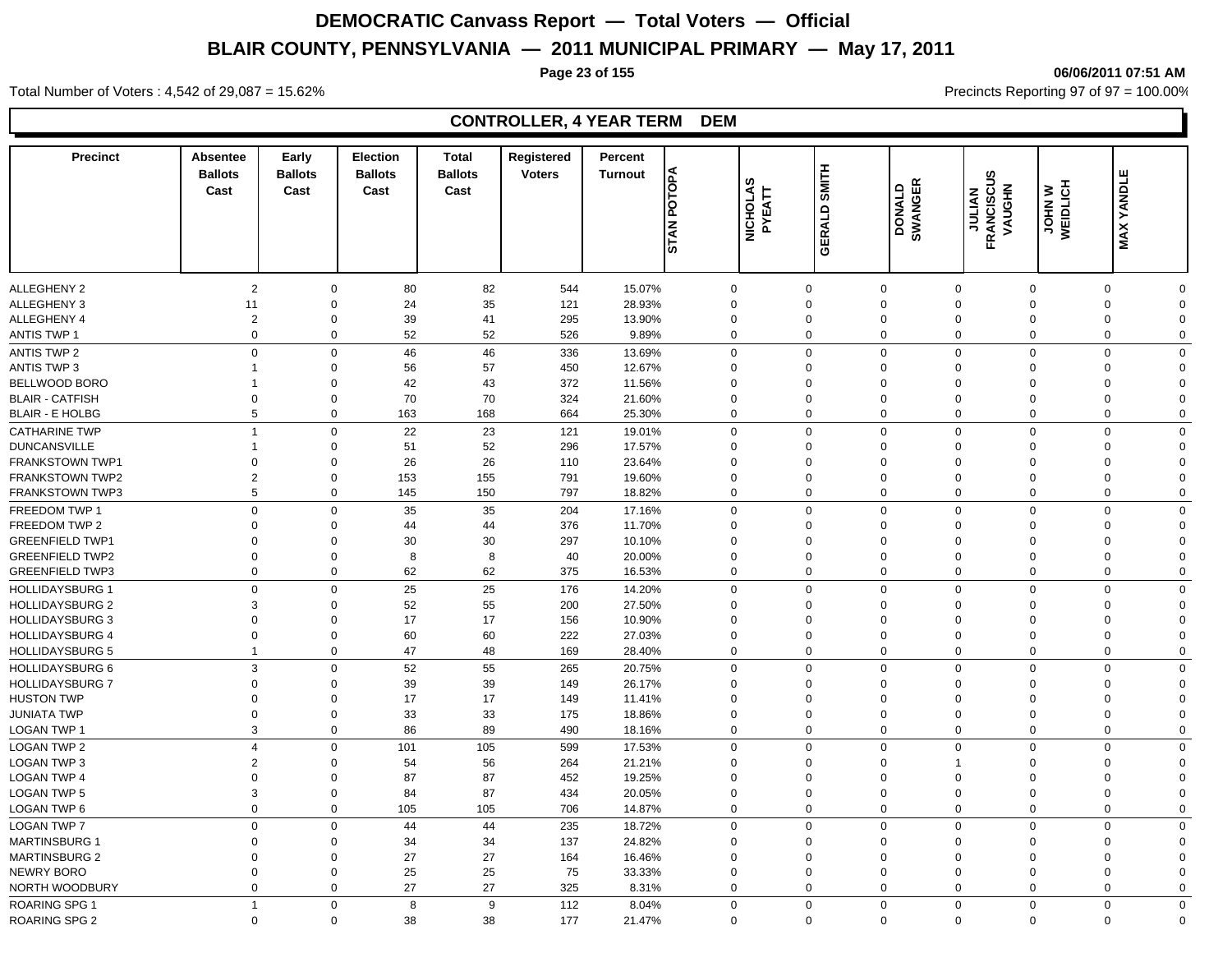#### **Page 24 of 155 06/06/2011 07:51 AM**

Total Number of Voters : 4,542 of 29,087 = 15.62% Precincts Reporting 97 of 97 = 100.00%

| Precinct             | <b>Absentee</b><br><b>Ballots</b><br>Cast | Early<br><b>Ballots</b><br>Cast | <b>Election</b><br><b>Ballots</b><br>Cast | <b>Total</b><br><b>Ballots</b><br>Cast | Registered<br><b>Voters</b> | Percent<br>Turnout | <b>PA</b><br>١٤<br><b>STAN</b> | ທ<br><b>NICHOLAS</b><br>∢<br>ш<br>≿ | <b>SMITH</b><br>GERALD  | <b>DONALD<br/>SWANGER</b> | ဖာ<br><b>VAUGHN</b><br><b>FRANCISCU</b><br>FRANCISCU | JOHN W<br>WEIDLICH | ш<br>YANDLI<br><b>MAX</b> |
|----------------------|-------------------------------------------|---------------------------------|-------------------------------------------|----------------------------------------|-----------------------------|--------------------|--------------------------------|-------------------------------------|-------------------------|---------------------------|------------------------------------------------------|--------------------|---------------------------|
| <b>ROARING SPG 3</b> |                                           | $\Omega$                        | 23                                        | 24                                     | 134                         | 17.91%             | 0                              |                                     | 0<br>$\mathbf 0$        |                           | $\mathbf 0$                                          | $\mathbf 0$        |                           |
| SNYDER TWP 1         |                                           |                                 | 44                                        | 44                                     | 310                         | 14.19%             | 0                              | 0                                   | $\Omega$                |                           |                                                      | $\Omega$           |                           |
| SNYDER TWP 2         |                                           | 0<br>$\Omega$                   | 28                                        | 28                                     | 362                         | 7.73%              | 0                              |                                     | 0<br>$\Omega$           |                           | 0                                                    | 0                  |                           |
| <b>TAYLOR TWP</b>    |                                           | $\Omega$<br>$\Omega$            | 40                                        | 40                                     | 375                         | 10.67%             | $\Omega$                       |                                     | $\mathbf 0$<br>$\Omega$ |                           | $\Omega$                                             | $\Omega$           | $\Omega$                  |
| TYRONE TWP 1         |                                           |                                 | 20                                        | 20                                     | 137                         | 14.60%             |                                |                                     | $\Omega$                |                           |                                                      |                    |                           |
| TYRONE TWP 2         |                                           | $\Omega$                        | 32                                        | 32                                     | 211                         | 15.17%             |                                |                                     | 0                       |                           |                                                      |                    |                           |
| TYRONE BORO 1        |                                           | $\Omega$                        | 24                                        | 24                                     | 193                         | 12.44%             |                                | 0                                   |                         |                           |                                                      |                    |                           |
| TYRONE BORO 2        |                                           | 0<br>0                          | 21                                        | 21                                     | 177                         | 11.86%             | 0                              |                                     | 0<br>$\Omega$           |                           | 0                                                    | 0                  |                           |
| TYRONE BORO 3        |                                           | $\Omega$<br>$\Omega$            | 14                                        | 14                                     | 171                         | 8.19%              | 0                              |                                     | 0<br>$\Omega$           | ∩                         | $\Omega$                                             | $\Omega$           |                           |
| <b>TYRONE BORO 4</b> |                                           | $\Omega$                        | 14                                        | 15                                     | 115                         | 13.04%             |                                |                                     | 0<br>$\Omega$           |                           |                                                      |                    |                           |
| <b>TYRONE BORO 5</b> |                                           |                                 |                                           |                                        | 103                         | 3.88%              |                                |                                     |                         |                           |                                                      |                    |                           |
| TYRONE BORO 6        |                                           |                                 | 36                                        | 37                                     | 186                         | 19.89%             |                                |                                     | 0<br>$\Omega$           |                           |                                                      | $\Omega$           |                           |
| <b>TYRONE BORO 7</b> |                                           | 0                               | 33                                        | 33                                     | 197                         | 16.75%             | $\mathbf 0$                    |                                     | 0<br>$\mathbf 0$        |                           |                                                      | $\mathbf 0$        |                           |
| WILLIAMSBURG         |                                           | $\mathbf 0$<br>$\Omega$         | 66                                        | 66                                     | 246                         | 26.83%             | $\Omega$                       |                                     | $\Omega$<br>0           | $\Omega$                  | $\Omega$                                             | $\mathbf 0$        |                           |
| WOODBURY TWP         |                                           | 0                               | 25                                        | 25                                     | 186                         | 13.44%             |                                | 0                                   |                         |                           |                                                      |                    |                           |
| <b>Totals</b>        | 95                                        | $\mathbf{0}$                    | 4447                                      | 4542                                   | 29087                       |                    |                                |                                     |                         |                           |                                                      |                    |                           |
|                      |                                           |                                 |                                           |                                        |                             |                    |                                |                                     |                         |                           |                                                      |                    |                           |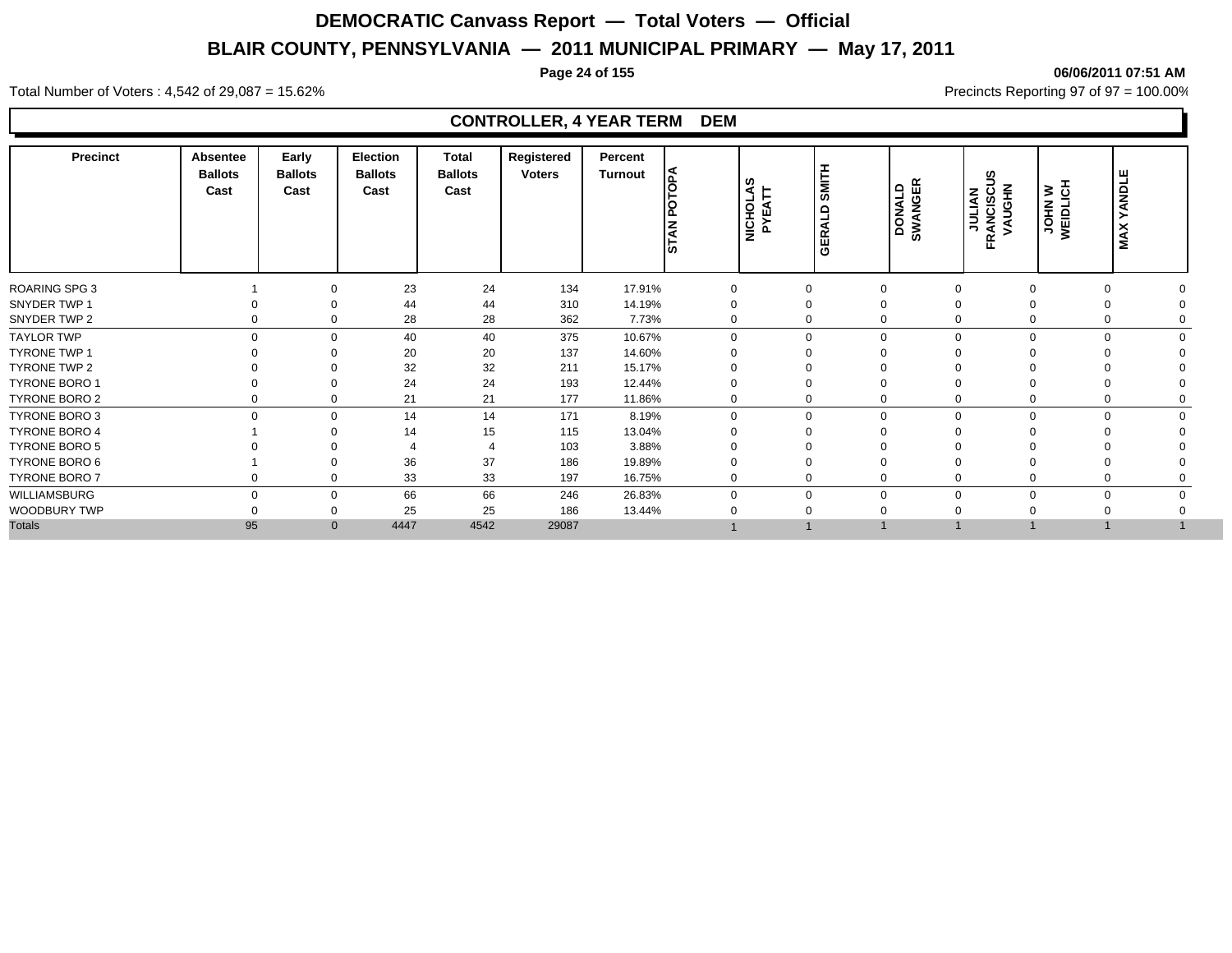**Page 25 of 155 06/06/2011 07:51 AM**

Total Number of Voters : 4,542 of 29,087 = 15.62% Precincts Reporting 97 of 97 = 100.00%

### **CONTROLLER, 4 YEAR TERM DEM - DEMOCRATIC**

| <b>Precinct</b> | <b>Absentee</b><br><b>Ballots</b><br>Cast | Early<br><b>Ballots</b><br>Cast | <b>Election</b><br><b>Ballots</b><br>Cast | <b>Total</b><br><b>Ballots</b><br>Cast | Registered<br><b>Voters</b> | Percent<br><b>Turnout</b> |                           |                |
|-----------------|-------------------------------------------|---------------------------------|-------------------------------------------|----------------------------------------|-----------------------------|---------------------------|---------------------------|----------------|
|                 |                                           |                                 |                                           |                                        |                             |                           | <b>MATTHEW</b><br>YARNELL | Totals         |
| ALTOONA 1-1     | $\mathbf{1}$                              | $\mathbf 0$                     | 32                                        | 33                                     | 339                         | 9.73%                     | $\mathbf 0$               | $\overline{1}$ |
| ALTOONA 1-2     | $\mathsf 0$                               | $\mathbf 0$                     | 13                                        | 13                                     | 134                         | 9.70%                     | $\mathbf 0$               | $\overline{1}$ |
| ALTOONA 2-1     | $\mathsf 0$                               | $\mathbf 0$                     | 23                                        | 23                                     | 315                         | 7.30%                     | $\mathbf 0$               | $\mathbf 0$    |
| ALTOONA 2-2     | $\mathbf 0$                               | $\mathbf 0$                     | 55                                        | 55                                     | 384                         | 14.32%                    | $\mathbf 0$               | $\mathbf 0$    |
| ALTOONA 3-1     | $\sqrt{2}$                                | $\mathsf 0$                     | 43                                        | 45                                     | 378                         | 11.90%                    | $\mathbf 0$               | $\overline{1}$ |
| ALTOONA 3-2     | $\mathbf 0$                               | $\mathbf 0$                     | 63                                        | 63                                     | 327                         | 19.27%                    | $\mathsf 0$               | $\pmb{0}$      |
| ALTOONA 4-1     | 3                                         | $\mathbf 0$                     | 32                                        | 35                                     | 385                         | 9.09%                     | $\mathbf 0$               | $\mathbf{1}$   |
| ALTOONA 4-2     | $\mathbf{1}$                              | $\mathbf 0$                     | 43                                        | 44                                     | 280                         | 15.71%                    | $\Omega$                  | $\mathbf 0$    |
| ALTOONA 5-1     | 1                                         | $\mathbf 0$                     | 11                                        | 12                                     | 107                         | 11.21%                    | $\mathbf 0$               | $\mathbf 0$    |
| ALTOONA 5-2     | $\mathbf{1}$                              | $\mathbf 0$                     | 51                                        | 52                                     | 371                         | 14.02%                    | $\mathbf 0$               | $\pmb{0}$      |
| ALTOONA 5-3     | $\mathbf{1}$                              | $\mathbf 0$                     | 54                                        | 55                                     | 309                         | 17.80%                    | $\mathbf 0$               | $\mathbf{3}$   |
| ALTOONA 6-1     | $\mathbf{1}$                              | $\mathbf 0$                     | 31                                        | 32                                     | 368                         | 8.70%                     | $\Omega$                  | $\mathbf 0$    |
| ALTOONA 6-2     | $\mathbf 0$                               | $\mathbf 0$                     | 38                                        | 38                                     | 363                         | 10.47%                    | $\Omega$                  | $\mathbf 0$    |
| ALTOONA 6-3     | $\sqrt{2}$                                | $\mathsf 0$                     | 58                                        | 60                                     | 335                         | 17.91%                    | $\Omega$                  | $\pmb{0}$      |
| ALTOONA 6-4     | $\overline{2}$                            | $\mathbf 0$                     | 57                                        | 59                                     | 265                         | 22.26%                    | $\boldsymbol{0}$          | $\mathbf 0$    |
| ALTOONA 6-5     | $\ensuremath{\mathsf{3}}$                 | $\mathbf 0$                     | 57                                        | 60                                     | 428                         | 14.02%                    | $\mathbf 0$               | $\mathbf 0$    |
| <b>ALTOONA7</b> | $\mathbf 0$                               | $\mathbf 0$                     | 38                                        | 38                                     | 400                         | 9.50%                     | $\Omega$                  | $\mathbf 0$    |
| ALTOONA 8-1     | $\,$ 5 $\,$                               | $\mathbf 0$                     | 29                                        | 34                                     | 369                         | 9.21%                     | $\Omega$                  | $\mathbf 0$    |
| ALTOONA 8-2     | $\mathbf{1}$                              | $\mathsf 0$                     | 42                                        | 43                                     | 277                         | 15.52%                    | $\mathbf 0$               | $\pmb{0}$      |
| ALTOONA 9       | $\mathbf 0$                               | $\mathsf 0$                     | 51                                        | 51                                     | 396                         | 12.88%                    | $\mathbf 0$               | $\overline{1}$ |
| ALTOONA 10-1    | $\mathbf 0$                               | $\mathsf 0$                     | 28                                        | 28                                     | 278                         | 10.07%                    | $\Omega$                  | $\mathbf 0$    |
| ALTOONA 10-2    | $\mathsf 3$                               | $\mathbf 0$                     | 22                                        | 25                                     | 213                         | 11.74%                    | $\Omega$                  | $\mathbf 0$    |
| ALTOONA 10-3    | $\mathbf{1}$                              | $\mathbf 0$                     | 28                                        | 29                                     | 152                         | 19.08%                    | $\mathbf 0$               | $\mathbf 0$    |
| ALTOONA 10-4    | $\mathbf{1}$                              | $\mathbf 0$                     | 58                                        | 59                                     | 352                         | 16.76%                    | $\mathbf 0$               | $\mathbf 0$    |
| ALTOONA 11-1    | $\mathbf 0$                               | $\mathbf 0$                     | 61                                        | 61                                     | 435                         | 14.02%                    | $\mathbf 0$               | $\mathbf{1}$   |
| ALTOONA 11-2    | $\overline{1}$                            | $\mathbf 0$                     | 51                                        | 52                                     | 320                         | 16.25%                    | $\mathbf 0$               | $\mathbf 0$    |
| ALTOONA 11-3    | $\mathsf 0$                               | $\mathbf 0$                     | 54                                        | 54                                     | 302                         | 17.88%                    | $\mathbf 0$               | $\mathbf 0$    |
| ALTOONA 12-1    | $\mathbf 0$                               | $\mathbf 0$                     | 23                                        | 23                                     | 160                         | 14.38%                    | $\mathbf 0$               | $\pmb{0}$      |
| ALTOONA 12-2    | 3                                         | $\mathsf 0$                     | 37                                        | 40                                     | 230                         | 17.39%                    | $\mathbf 0$               | $\mathbf 0$    |
| ALTOONA 12-3    | $\mathbf{1}$                              | $\mathbf 0$                     | 25                                        | 26                                     | 171                         | 15.20%                    | $\mathbf 0$               | $\pmb{0}$      |
| ALTOONA 12-4    | $\mathbf 0$                               | $\mathbf 0$                     | 56                                        | 56                                     | 250                         | 22.40%                    | $\mathbf 0$               | $\overline{1}$ |
| ALTOONA 12-5    | $\mathbf{1}$                              | $\mathbf 0$                     | 18                                        | 19                                     | 159                         | 11.95%                    | $\mathbf 0$               | $\pmb{0}$      |
| ALTOONA 13-1    | 2                                         | $\mathbf 0$                     | 56                                        | 58                                     | 458                         | 12.66%                    | $\mathbf 0$               | $\mathbf 0$    |
| ALTOONA 13-2    | $\mathsf{O}\xspace$                       | $\mathsf 0$                     | 46                                        | 46                                     | 414                         | 11.11%                    | $\mathbf 0$               | $\overline{2}$ |
| ALTOONA 13-3    | $\pmb{0}$                                 | $\mathsf 0$                     | 51                                        | 51                                     | 299                         | 17.06%                    | 0                         | $\pmb{0}$      |
| ALTOONA 13-4    | $\mathbf{1}$                              | $\mathbf 0$                     | 34                                        | 35                                     | 502                         | 6.97%                     | $\mathbf 0$               | $\mathbf 0$    |
| ALTOONA 14-1    | 2                                         | $\mathbf 0$                     | 29                                        | 31                                     | 163                         | 19.02%                    | $\mathbf 0$               | $\mathbf 0$    |
| ALTOONA 14-2    | $\mathbf 0$                               | $\mathbf 0$                     | 78                                        | 78                                     | 404                         | 19.31%                    | $\mathbf 0$               | $\mathbf 0$    |
| ALTOONA 14-3    | $\mathbf 0$                               | $\mathbf 0$                     | 55                                        | 55                                     | 292                         | 18.84%                    | $\mathbf 0$               | $\mathbf 0$    |
| ALTOONA 14-4    | $\mathbf{1}$                              | $\mathbf 0$                     | 76                                        | 77                                     | 446                         | 17.26%                    | $\mathbf 0$               | $\overline{1}$ |
| ALLEGHENY 1     | $\mathbf 0$                               | $\mathbf 0$                     | 106                                       | 106                                    | 584                         | 18.15%                    | $\mathbf 0$               | $\overline{1}$ |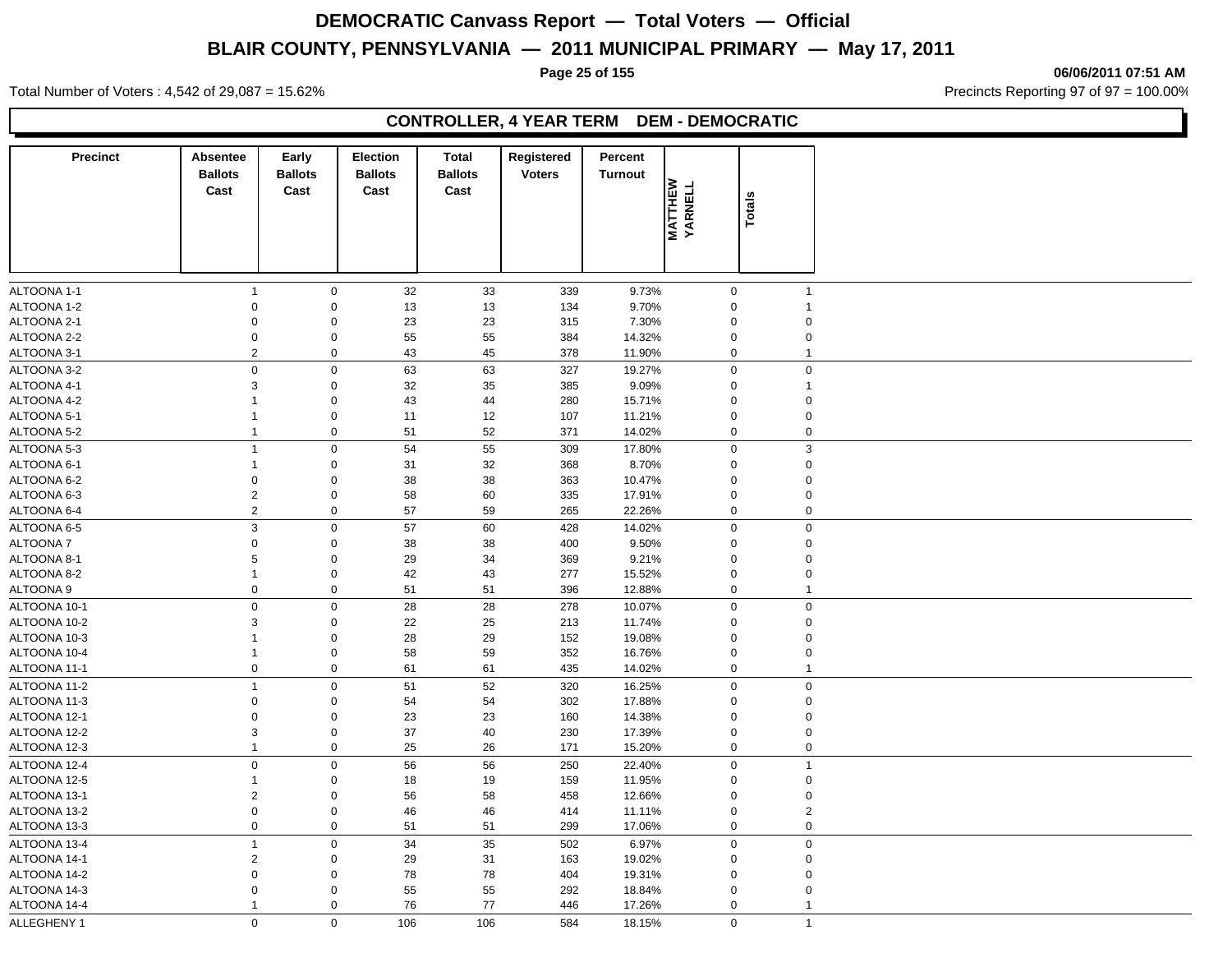**Page 26 of 155 06/06/2011 07:51 AM**

Total Number of Voters : 4,542 of 29,087 = 15.62% Precincts Reporting 97 of 97 = 100.00%

| <b>Precinct</b>        | <b>Absentee</b><br><b>Ballots</b> | Early<br><b>Ballots</b> | <b>Election</b><br><b>Ballots</b> | <b>Total</b><br><b>Ballots</b> | Registered<br><b>Voters</b> | Percent<br><b>Turnout</b> |                           |                         |
|------------------------|-----------------------------------|-------------------------|-----------------------------------|--------------------------------|-----------------------------|---------------------------|---------------------------|-------------------------|
|                        | Cast                              | Cast                    | Cast                              | Cast                           |                             |                           | <b>MATTHEW</b><br>YARNELL |                         |
|                        |                                   |                         |                                   |                                |                             |                           |                           | <b>Totals</b>           |
|                        |                                   |                         |                                   |                                |                             |                           |                           |                         |
|                        |                                   |                         |                                   |                                |                             |                           |                           |                         |
|                        |                                   |                         |                                   |                                |                             |                           |                           |                         |
| <b>ALLEGHENY 2</b>     | $\overline{2}$                    | $\mathbf 0$             | 80                                | 82                             | 544                         | 15.07%                    | $\mathbf 0$               | $\mathbf 0$             |
| ALLEGHENY 3            | 11                                | $\boldsymbol{0}$        | 24                                | 35                             | 121                         | 28.93%                    | $\mathbf 0$               | $\mathbf 0$             |
| ALLEGHENY 4            | 2                                 | $\mathbf 0$             | 39                                | 41                             | 295                         | 13.90%                    | $\mathbf 0$               | $\mathbf 0$             |
| ANTIS TWP 1            | 0                                 | $\mathbf 0$             | 52                                | 52                             | 526                         | 9.89%                     | $\mathbf 0$               | $\overline{1}$          |
| <b>ANTIS TWP 2</b>     | $\pmb{0}$                         | $\pmb{0}$               | 46                                | 46                             | 336                         | 13.69%                    | $\mathbf{1}$              | $\overline{1}$          |
| <b>ANTIS TWP 3</b>     | 1                                 | $\pmb{0}$               | 56                                | 57                             | 450                         | 12.67%                    | $\mathbf 0$               | $\pmb{0}$               |
| BELLWOOD BORO          | 1                                 | $\pmb{0}$               | 42                                | 43                             | 372                         | 11.56%                    | $\mathbf 0$               | $\pmb{0}$               |
| <b>BLAIR - CATFISH</b> | 0                                 | $\pmb{0}$               | 70                                | 70                             | 324                         | 21.60%                    | $\mathbf 0$               | $\pmb{0}$               |
| <b>BLAIR - E HOLBG</b> | 5                                 | $\pmb{0}$               | 163                               | 168                            | 664                         | 25.30%                    | $\mathbf 0$               | $\overline{1}$          |
| <b>CATHARINE TWP</b>   | $\overline{1}$                    | $\mathbf 0$             | 22                                | 23                             | 121                         | 19.01%                    | $\Omega$                  | $\mathbf 0$             |
| <b>DUNCANSVILLE</b>    | 1                                 | $\pmb{0}$               | 51                                | 52                             | 296                         | 17.57%                    | $\Omega$                  | $\mathbf 0$             |
| <b>FRANKSTOWN TWP1</b> | 0                                 | $\pmb{0}$               | 26                                | 26                             | 110                         | 23.64%                    | $\mathbf 0$               | $\mathbf 0$             |
| <b>FRANKSTOWN TWP2</b> | $\mathbf{2}$                      | $\mathbf 0$             | 153                               | 155                            | 791                         | 19.60%                    | 0                         | $\overline{\mathbf{1}}$ |
| <b>FRANKSTOWN TWP3</b> | 5                                 | $\pmb{0}$               | 145                               | 150                            | 797                         | 18.82%                    | $\mathbf 0$               | 3                       |
| FREEDOM TWP 1          | 0                                 | $\mathbf 0$             | 35                                | 35                             | 204                         | 17.16%                    | $\mathbf 0$               | $\pmb{0}$               |
| FREEDOM TWP 2          | 0                                 | $\pmb{0}$               | 44                                | 44                             | 376                         | 11.70%                    | $\mathbf 0$               | $\pmb{0}$               |
| <b>GREENFIELD TWP1</b> | 0                                 | $\pmb{0}$               | 30                                | 30                             | 297                         | 10.10%                    | $\mathbf 0$               | $\overline{1}$          |
| <b>GREENFIELD TWP2</b> | 0                                 | $\mathbf 0$             | 8                                 | 8                              | 40                          | 20.00%                    | $\mathbf 0$               | $\pmb{0}$               |
| <b>GREENFIELD TWP3</b> | 0                                 | $\pmb{0}$               | 62                                | 62                             | 375                         | 16.53%                    | $\mathbf 0$               | $\pmb{0}$               |
| <b>HOLLIDAYSBURG 1</b> | $\pmb{0}$                         | $\mathbf 0$             | 25                                | 25                             | 176                         | 14.20%                    | $\mathbf 0$               | $\mathbf 0$             |
| <b>HOLLIDAYSBURG 2</b> | 3                                 | $\pmb{0}$               | 52                                | 55                             | 200                         | 27.50%                    | $\mathbf 0$               | $\overline{2}$          |
| <b>HOLLIDAYSBURG 3</b> | 0                                 | $\pmb{0}$               | 17                                | 17                             | 156                         | 10.90%                    | $\mathbf 0$               | $\mathbf 0$             |
| <b>HOLLIDAYSBURG 4</b> | 0                                 | $\mathbf 0$             | 60                                | 60                             | 222                         | 27.03%                    | 0                         | $\overline{2}$          |
| <b>HOLLIDAYSBURG 5</b> | $\mathbf{1}$                      | $\mathbf 0$             | 47                                | 48                             | 169                         | 28.40%                    | $\mathbf 0$               | $\mathbf 0$             |
| <b>HOLLIDAYSBURG 6</b> | 3                                 | $\pmb{0}$               | 52                                | 55                             | 265                         | 20.75%                    | $\mathbf 0$               | $\pmb{0}$               |
| <b>HOLLIDAYSBURG 7</b> | 0                                 | $\pmb{0}$               | 39                                | 39                             | 149                         | 26.17%                    | $\mathbf 0$               | $\pmb{0}$               |
| <b>HUSTON TWP</b>      | 0                                 | $\pmb{0}$               | 17                                | 17                             | 149                         | 11.41%                    | $\mathbf 0$               | $\pmb{0}$               |
| <b>JUNIATA TWP</b>     | 0                                 | $\mathbf 0$             | 33                                | 33                             | 175                         | 18.86%                    | $\mathbf 0$               | $\overline{1}$          |
| LOGAN TWP 1            | 3                                 | $\mathbf 0$             | 86                                | 89                             | 490                         | 18.16%                    | $\mathbf 0$               | $\pmb{0}$               |
| <b>LOGAN TWP 2</b>     | $\overline{4}$                    | $\mathbf 0$             | 101                               | 105                            | 599                         | 17.53%                    | $\overline{0}$            | $\overline{1}$          |
| <b>LOGAN TWP 3</b>     | $\mathbf{2}$                      | $\boldsymbol{0}$        | 54                                | 56                             | 264                         | 21.21%                    | $\mathbf 0$               | $\overline{2}$          |
| <b>LOGAN TWP 4</b>     | 0                                 | $\pmb{0}$               | 87                                | 87                             | 452                         | 19.25%                    | $\mathbf 0$               | $\overline{1}$          |
| LOGAN TWP 5            | 3                                 | $\pmb{0}$               | 84                                | 87                             | 434                         | 20.05%                    | 0                         | $\mathbf 1$             |
| <b>LOGAN TWP 6</b>     | 0                                 | $\pmb{0}$               | 105                               | 105                            | 706                         | 14.87%                    | $\mathbf 0$               | $\overline{1}$          |
| <b>LOGAN TWP 7</b>     | 0                                 | $\pmb{0}$               | 44                                | 44                             | 235                         | 18.72%                    | $\mathbf 0$               | $\pmb{0}$               |
| <b>MARTINSBURG 1</b>   | 0                                 | 0                       | 34                                | 34                             | 137                         | 24.82%                    | $\mathbf 0$               | $\pmb{0}$               |
| <b>MARTINSBURG 2</b>   | 0                                 | $\pmb{0}$               | 27                                | 27                             | 164                         | 16.46%                    | $\mathbf 0$               | $\pmb{0}$               |
| <b>NEWRY BORO</b>      | 0                                 | $\mathbf 0$             | 25                                | 25                             | 75                          | 33.33%                    | $\mathbf 0$               | $\overline{1}$          |
| NORTH WOODBURY         | 0                                 | $\pmb{0}$               | 27                                | 27                             | 325                         | 8.31%                     | $\mathbf 0$               | $\overline{1}$          |
| <b>ROARING SPG 1</b>   | $\mathbf{1}$                      | $\mathbf 0$             | 8                                 | 9                              | 112                         | 8.04%                     | $\mathbf 0$               | $\mathbf 0$             |
| ROARING SPG 2          | $\mathbf 0$                       | $\mathbf 0$             | 38                                | 38                             | 177                         | 21.47%                    | $\mathbf 0$               | $\mathbf 0$             |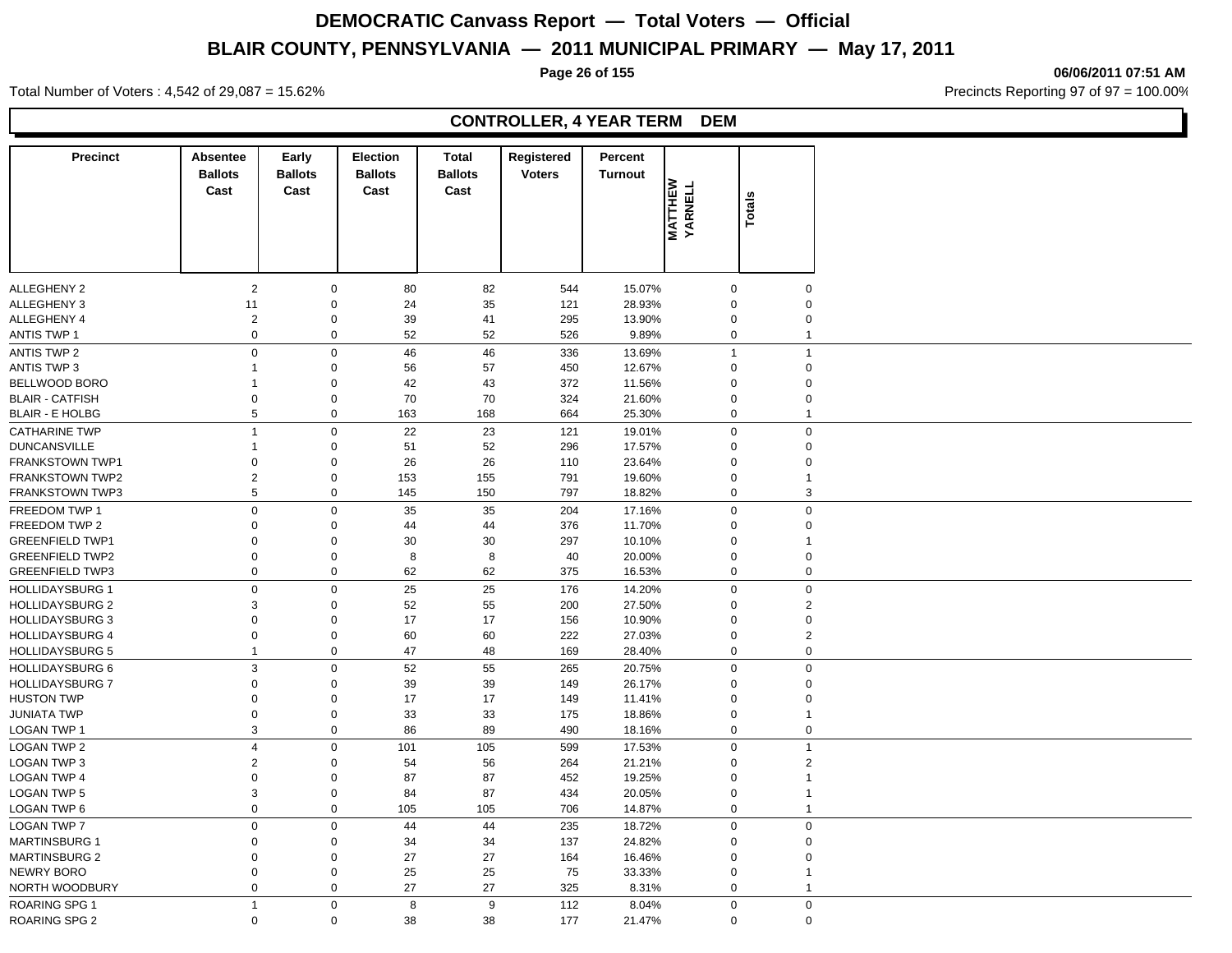**Page 27 of 155 06/06/2011 07:51 AM**

Total Number of Voters : 4,542 of 29,087 = 15.62% Precincts Reporting 97 of 97 = 100.00%

| Precinct             | Absentee<br><b>Ballots</b><br>Cast | Early<br><b>Ballots</b><br>Cast | <b>Election</b><br><b>Ballots</b><br>Cast | Total<br><b>Ballots</b><br>Cast | Registered<br><b>Voters</b> | Percent<br>Turnout | <b>MATTHEW</b><br>YARNELL | <b>Totals</b> |
|----------------------|------------------------------------|---------------------------------|-------------------------------------------|---------------------------------|-----------------------------|--------------------|---------------------------|---------------|
| <b>ROARING SPG 3</b> |                                    | 0                               | 23                                        | 24                              | 134                         | 17.91%             | $\mathbf 0$               |               |
| SNYDER TWP 1         |                                    |                                 | 44                                        | 44                              | 310                         | 14.19%             | $\mathbf 0$               |               |
| SNYDER TWP 2         |                                    |                                 | 28                                        | 28                              | 362                         | 7.73%              | 0                         | $\mathbf 0$   |
| <b>TAYLOR TWP</b>    |                                    | $\Omega$                        | 40                                        | 40                              | 375                         | 10.67%             | $\overline{0}$            | $\mathbf 0$   |
| <b>TYRONE TWP 1</b>  |                                    |                                 | 20                                        | 20                              | 137                         | 14.60%             | 0                         |               |
| TYRONE TWP 2         |                                    |                                 | 32                                        | 32                              | 211                         | 15.17%             | $\mathbf 0$               |               |
| <b>TYRONE BORO 1</b> |                                    |                                 | 24                                        | 24                              | 193                         | 12.44%             | $\mathbf 0$               | $\mathbf 0$   |
| TYRONE BORO 2        |                                    | 0                               | 21                                        | 21                              | 177                         | 11.86%             | 0                         | $\mathbf 0$   |
| TYRONE BORO 3        |                                    | $\mathbf 0$                     | 14                                        | 14                              | 171                         | 8.19%              | $\mathbf 0$               | $\mathbf 0$   |
| <b>TYRONE BORO 4</b> |                                    |                                 | 14                                        | 15                              | 115                         | 13.04%             | $\mathbf 0$               |               |
| <b>TYRONE BORO 5</b> |                                    |                                 |                                           | $\overline{4}$                  | 103                         | 3.88%              | $\mathbf 0$               |               |
| TYRONE BORO 6        |                                    |                                 | 36                                        | 37                              | 186                         | 19.89%             | $\Omega$                  |               |
| <b>TYRONE BORO 7</b> |                                    | 0                               | 33                                        | 33                              | 197                         | 16.75%             | $\mathbf 0$               | $\mathbf 0$   |
| WILLIAMSBURG         |                                    | 0                               | 66                                        | 66                              | 246                         | 26.83%             | $\mathbf 0$               | $\mathbf 0$   |
| WOODBURY TWP         |                                    |                                 | 25                                        | 25                              | 186                         | 13.44%             | $\mathbf 0$               | $\mathbf 0$   |
| <b>Totals</b>        | 95                                 | $\mathbf{0}$                    | 4447                                      | 4542                            | 29087                       |                    |                           | 35            |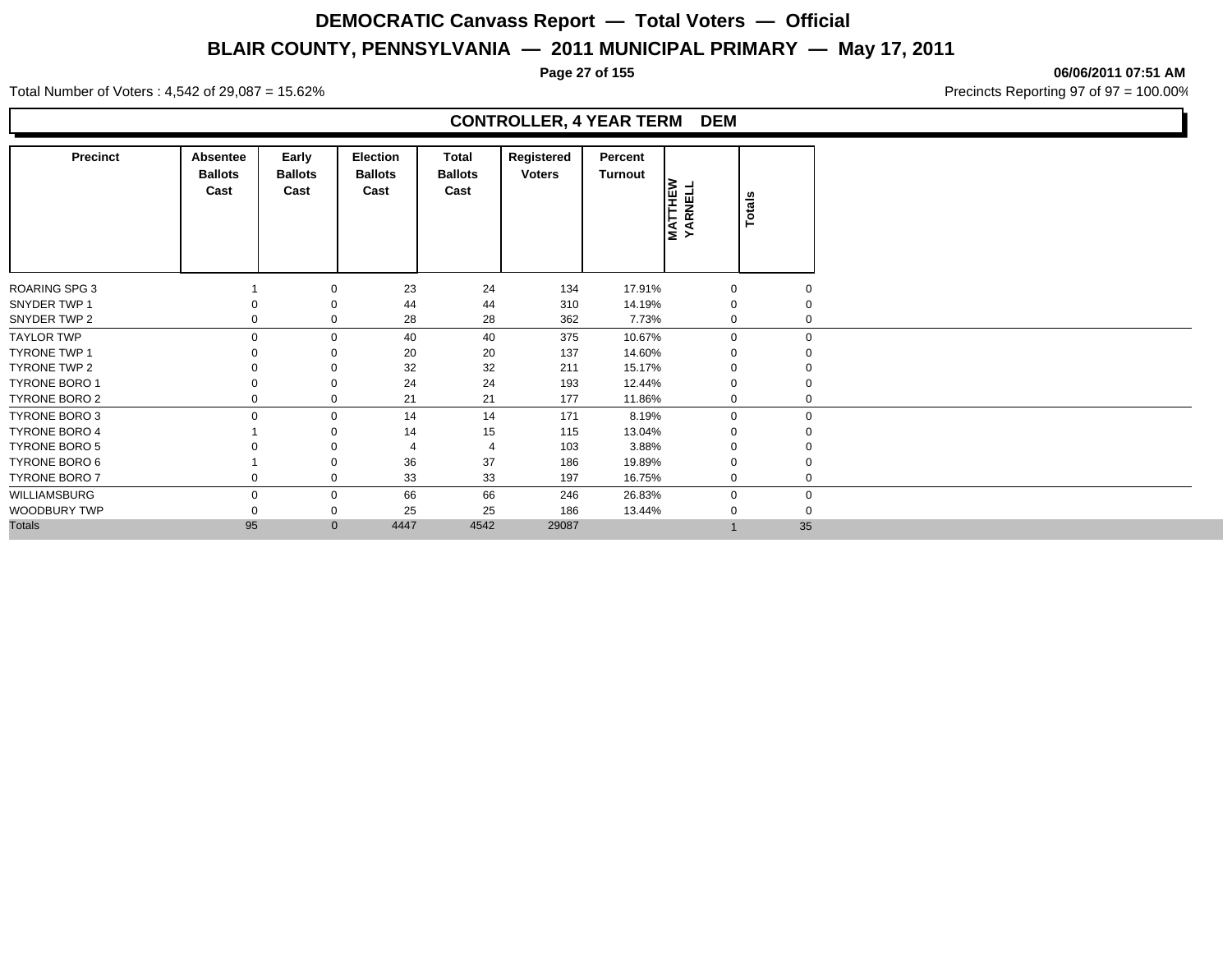#### **Page 28 of 155 06/06/2011 07:51 AM**

Total Number of Voters : 4,542 of 29,087 = 15.62% Precincts Reporting 97 of 97 = 100.00%

### **TREASURER, 4 YEAR TERM DEM - DEMOCRATIC**

| <b>Precinct</b>            | Absentee<br><b>Ballots</b><br>Cast | Early<br><b>Ballots</b><br>Cast | <b>Election</b><br><b>Ballots</b><br>Cast | <b>Total</b><br><b>Ballots</b><br>Cast | Registered<br><b>Voters</b> | Percent<br><b>Turnout</b> | Candidate<br>Filed<br>ے∣   | <b>GLUNT</b><br><b>WILLIAM</b> | <b>JAMESR</b><br>CARTHERS  | <b>BEAM</b><br>ΈD          | <b>BETTWY</b><br><b>STEVE</b> | <b>BLAIR</b><br><b>FRANK</b> | GARY DAVIS  | Con tinued     |
|----------------------------|------------------------------------|---------------------------------|-------------------------------------------|----------------------------------------|-----------------------------|---------------------------|----------------------------|--------------------------------|----------------------------|----------------------------|-------------------------------|------------------------------|-------------|----------------|
|                            |                                    |                                 |                                           |                                        |                             |                           |                            |                                |                            |                            |                               |                              |             |                |
| ALTOONA 1-1                | $\overline{1}$                     | $\mathbf 0$                     | 32                                        | 33                                     | 339                         | 9.73%                     | $\mathbf 0$                |                                | $\mathbf 0$                | $\mathbf 0$                | $\mathbf 0$                   | $\mathbf 0$                  | $\mathbf 0$ | $\mathbf 0$    |
| ALTOONA 1-2                | $\mathbf 0$                        | $\mathbf 0$                     | 13                                        | 13                                     | 134                         | 9.70%                     | 0                          |                                | $\mathbf 0$                | $\mathbf 0$                | $\mathbf 0$                   | $\Omega$                     | $\Omega$    | $\Omega$       |
| ALTOONA 2-1                | $\mathbf 0$                        | $\Omega$                        | 23                                        | 23                                     | 315                         | 7.30%                     | $\mathbf 0$                |                                | $\mathbf 0$                | $\mathbf 0$                | $\Omega$                      | $\Omega$                     | $\Omega$    | $\Omega$       |
| ALTOONA 2-2                | $\mathbf 0$                        | $\mathbf 0$                     | 55                                        | 55                                     | 384                         | 14.32%                    | $\mathbf 0$                |                                | $\mathbf 0$                | $\mathbf 0$                | $\mathbf 0$                   | $\Omega$                     | $\Omega$    | $\Omega$       |
| ALTOONA 3-1                | $\overline{2}$                     | $\mathbf 0$                     | 43                                        | 45                                     | 378                         | 11.90%                    | 0                          |                                | $\mathbf 0$                | $\mathbf 0$                | $\mathbf 0$                   | $\Omega$                     | $\Omega$    | $\Omega$       |
| ALTOONA 3-2                | $\mathbf 0$                        | $\mathbf 0$                     | 63                                        | 63                                     | 327                         | 19.27%                    | 0                          |                                | $\mathbf 0$                | $\mathbf 0$                | $\mathbf 0$                   | $\mathbf 0$                  | $\mathbf 0$ | $\mathbf 0$    |
| ALTOONA 4-1                | 3                                  | $\mathbf 0$                     | 32                                        | 35                                     | 385                         | 9.09%                     | 0                          |                                | $\mathbf 0$                | $\mathbf 0$                | $\mathbf 0$                   | $\Omega$                     | $\Omega$    | $\Omega$       |
| ALTOONA 4-2                |                                    | $\mathbf 0$                     | 43                                        | 44                                     | 280                         | 15.71%                    | $\mathbf 0$                |                                | $\mathbf 0$                | $\mathbf 0$                | $\mathbf 0$                   | $\Omega$                     | $\Omega$    | $\Omega$       |
| ALTOONA 5-1                | -1                                 | $\mathbf 0$                     | 11                                        | 12                                     | 107                         | 11.21%                    | $\mathbf 0$                |                                | $\mathbf 0$                | $\mathbf 0$                | $\mathbf 0$                   | $\Omega$                     | $\Omega$    | $\Omega$       |
| ALTOONA 5-2                | $\overline{1}$                     | $\mathbf 0$                     | 51                                        | 52                                     | 371                         | 14.02%                    | $\mathbf 0$                |                                | $\mathbf 0$                | $\mathbf 0$                | $\mathbf 0$                   | $\Omega$                     | $\Omega$    | $\mathbf 0$    |
| ALTOONA 5-3                | $\overline{1}$                     | $\mathbf 0$                     | 54                                        | 55                                     | 309                         | 17.80%                    | 0                          |                                | $\mathbf 0$                | $\mathbf 0$                | $\mathbf 0$                   | $\mathbf 0$                  | $\Omega$    | $\mathbf 0$    |
| ALTOONA 6-1                | $\overline{1}$                     | $\mathbf 0$                     | 31                                        | 32                                     | 368                         | 8.70%                     | $\mathbf 0$                |                                | $\mathbf 0$                | $\mathbf 0$                | $\mathbf 0$                   | $\Omega$                     | $\Omega$    | $\Omega$       |
| ALTOONA 6-2                | $\mathbf 0$                        | $\mathbf 0$                     | 38                                        | 38                                     | 363                         | 10.47%                    | $\mathbf 0$                |                                | $\Omega$                   | $\mathbf 0$                | $\Omega$                      | $\Omega$                     | $\Omega$    | $\Omega$       |
| ALTOONA 6-3                | $\overline{2}$                     | $\Omega$                        | 58                                        | 60                                     | 335                         | 17.91%                    | $\mathbf 0$                |                                | $\mathbf 0$                | $\mathbf 0$                | $\mathbf 0$                   | $\Omega$                     | $\Omega$    | $\Omega$       |
| ALTOONA 6-4                | $\overline{2}$                     | $\mathbf 0$                     | 57                                        | 59                                     | 265                         | 22.26%                    | $\mathbf 0$                |                                | $\mathbf 0$                | $\mathbf 0$                | $\Omega$                      | $\Omega$                     | $\Omega$    | $\mathbf 0$    |
|                            | $\mathbf{3}$                       | $\mathbf 0$                     |                                           | 60                                     |                             |                           | 0                          |                                |                            | $\mathbf 0$                | $\mathbf 0$                   | $\mathbf 0$                  | $\mathbf 0$ | $\mathbf 0$    |
| ALTOONA 6-5                | $\mathbf 0$                        | $\mathbf 0$                     | 57<br>38                                  | 38                                     | 428                         | 14.02%                    | $\mathbf 0$                |                                | $\mathbf 0$<br>$\mathbf 0$ | $\mathbf 0$                | $\mathbf 0$                   | $\Omega$                     | $\Omega$    | $\Omega$       |
| ALTOONA 7                  | 5                                  | $\Omega$                        |                                           |                                        | 400                         | 9.50%                     |                            |                                | $\Omega$                   |                            | $\mathbf 0$                   | $\Omega$                     | $\Omega$    | $\Omega$       |
| ALTOONA 8-1<br>ALTOONA 8-2 |                                    | $\mathbf 0$                     | 29<br>42                                  | 34<br>43                               | 369<br>277                  | 9.21%<br>15.52%           | $\mathbf 0$<br>$\mathbf 0$ |                                | $\mathbf 0$                | $\mathbf 0$<br>$\mathbf 0$ | $\mathbf 0$                   | $\Omega$                     | $\Omega$    | $\Omega$       |
| ALTOONA 9                  | $\mathbf 0$                        | $\mathbf 0$                     | 51                                        | 51                                     | 396                         | 12.88%                    | 0                          |                                | $\mathbf 0$                | $\mathbf 0$                | $\mathbf 0$                   | $\mathbf 0$                  | $\Omega$    | $\mathbf 0$    |
|                            |                                    |                                 |                                           |                                        |                             |                           |                            |                                |                            |                            |                               |                              |             |                |
| ALTOONA 10-1               | $\mathbf 0$                        | $\mathbf 0$                     | 28                                        | 28                                     | 278                         | 10.07%                    | 0                          |                                | $\mathbf 0$                | $\pmb{0}$                  | $\mathbf 0$                   | $\Omega$                     | $\Omega$    | $\mathbf 0$    |
| ALTOONA 10-2               | 3                                  | $\Omega$                        | 22                                        | 25                                     | 213                         | 11.74%                    | $\mathbf 0$                |                                | $\mathbf 0$                | $\mathbf 0$                | $\mathbf 0$                   | $\Omega$                     | $\Omega$    | $\Omega$       |
| ALTOONA 10-3               |                                    | $\mathbf 0$                     | 28                                        | 29                                     | 152                         | 19.08%                    | $\mathbf 0$                |                                | $\mathbf 0$                | $\mathbf 0$                | $\mathbf 0$                   | $\Omega$                     | $\Omega$    | $\Omega$       |
| ALTOONA 10-4               |                                    | $\mathbf 0$                     | 58                                        | 59                                     | 352                         | 16.76%                    | $\mathbf 0$                |                                | $\mathbf 0$                | $\mathbf 0$                | $\mathbf 0$                   | $\Omega$                     | $\Omega$    | $\Omega$       |
| ALTOONA 11-1               | $\mathbf 0$                        | $\mathbf 0$                     | 61                                        | 61                                     | 435                         | 14.02%                    | 0                          |                                | $\mathbf 0$                | $\mathbf 0$                | $\mathbf 0$                   | $\Omega$                     | $\Omega$    | $\mathbf 0$    |
| ALTOONA 11-2               | $\overline{1}$                     | $\Omega$                        | 51                                        | 52                                     | 320                         | 16.25%                    | $\Omega$                   |                                | $\Omega$                   | $\mathbf 0$                | $\Omega$                      | $\Omega$                     | $\Omega$    | $\Omega$       |
| ALTOONA 11-3               | $\mathbf 0$                        | $\Omega$                        | 54                                        | 54                                     | 302                         | 17.88%                    | 0                          |                                | $\Omega$                   | $\mathbf 0$                | $\Omega$                      | $\Omega$                     | $\Omega$    | $\Omega$       |
| ALTOONA 12-1               | $\overline{0}$                     | $\mathbf 0$                     | 23                                        | 23                                     | 160                         | 14.38%                    | $\mathbf 0$                |                                | $\mathbf 0$                | $\mathbf 0$                | $\mathbf 0$                   | $\Omega$                     | $\Omega$    | $\overline{0}$ |
| ALTOONA 12-2               | 3                                  | $\mathbf 0$                     | 37                                        | 40                                     | 230                         | 17.39%                    | $\mathbf 0$                |                                | $\mathbf 0$                | $\mathbf 0$                | $\mathbf 0$                   | $\Omega$                     | $\mathbf 0$ | $\overline{0}$ |
| ALTOONA 12-3               | $\overline{1}$                     | $\mathbf 0$                     | 25                                        | 26                                     | 171                         | 15.20%                    | $\mathbf 0$                |                                | $\mathbf 0$                | $\mathbf 0$                | $\mathbf 0$                   | $\mathbf 0$                  | $\mathbf 0$ | $\mathbf 0$    |
| ALTOONA 12-4               | $\mathbf 0$                        | $\Omega$                        | 56                                        | 56                                     | 250                         | 22.40%                    | $\Omega$                   |                                | $\Omega$                   | $\mathbf 0$                | $\Omega$                      | $\Omega$                     | $\Omega$    | $\mathbf 0$    |
| ALTOONA 12-5               |                                    | $\mathbf 0$                     | 18                                        | 19                                     | 159                         | 11.95%                    | $\Omega$                   |                                | $\Omega$                   | $\mathbf 0$                | $\Omega$                      | $\Omega$                     | $\Omega$    | $\Omega$       |
| ALTOONA 13-1               | $\overline{2}$                     | $\mathbf 0$                     | 56                                        | 58                                     | 458                         | 12.66%                    | $\mathbf 0$                |                                | $\mathbf 0$                | $\mathbf 0$                | $\mathbf 0$                   |                              | $\Omega$    | $\Omega$       |
| ALTOONA 13-2               | $\mathbf 0$                        | $\mathbf 0$                     | 46                                        | 46                                     | 414                         | 11.11%                    | $\mathbf 0$                |                                | $\mathbf 0$                | $\mathbf{1}$               | $\mathbf 0$                   | $\Omega$                     | $\mathbf 0$ | $\overline{0}$ |
| ALTOONA 13-3               | $\mathbf 0$                        | $\mathbf 0$                     | 51                                        | 51                                     | 299                         | 17.06%                    | $\mathbf 0$                |                                | $\mathbf 0$                | $\mathbf 0$                | $\overline{0}$                | $\Omega$                     | $\Omega$    | $\mathbf 0$    |
| ALTOONA 13-4               | $\overline{1}$                     | $\mathbf 0$                     | 34                                        | 35                                     | 502                         | 6.97%                     | $\Omega$                   |                                | $\Omega$                   | $\mathbf 0$                | $\mathbf 0$                   | $\Omega$                     | $\Omega$    | $\mathbf 0$    |
| ALTOONA 14-1               | $\overline{2}$                     | $\mathbf 0$                     | 29                                        | 31                                     | 163                         | 19.02%                    | $\Omega$                   |                                | $\Omega$                   | $\mathbf 0$                | $\Omega$                      | $\Omega$                     | $\Omega$    | $\Omega$       |
| ALTOONA 14-2               | $\mathbf 0$                        | $\mathbf 0$                     | 78                                        | 78                                     | 404                         | 19.31%                    | $\Omega$                   |                                | 0                          | $\mathbf 0$                | $\Omega$                      | $\Omega$                     | $\Omega$    | $\Omega$       |
| ALTOONA 14-3               | $\mathbf 0$                        | $\mathbf 0$                     | 55                                        | 55                                     | 292                         | 18.84%                    | $\Omega$                   |                                | $\mathbf 0$                | $\mathbf 0$                | $\Omega$                      | $\Omega$                     | $\Omega$    | $\Omega$       |
| ALTOONA 14-4               | $\overline{1}$                     | $\Omega$                        | 76                                        | 77                                     | 446                         | 17.26%                    | $\mathbf 0$                |                                | $\mathbf 0$                | $\mathbf 0$                | $\mathbf 0$                   |                              | $\Omega$    | $\mathbf 0$    |
| ALLEGHENY 1                | $\mathbf 0$                        | $\Omega$                        | 106                                       | 106                                    | 584                         | 18.15%                    | $\Omega$                   |                                | $\Omega$                   | $\Omega$                   | $\Omega$                      | $\Omega$                     | $\Omega$    | $\mathbf 0$    |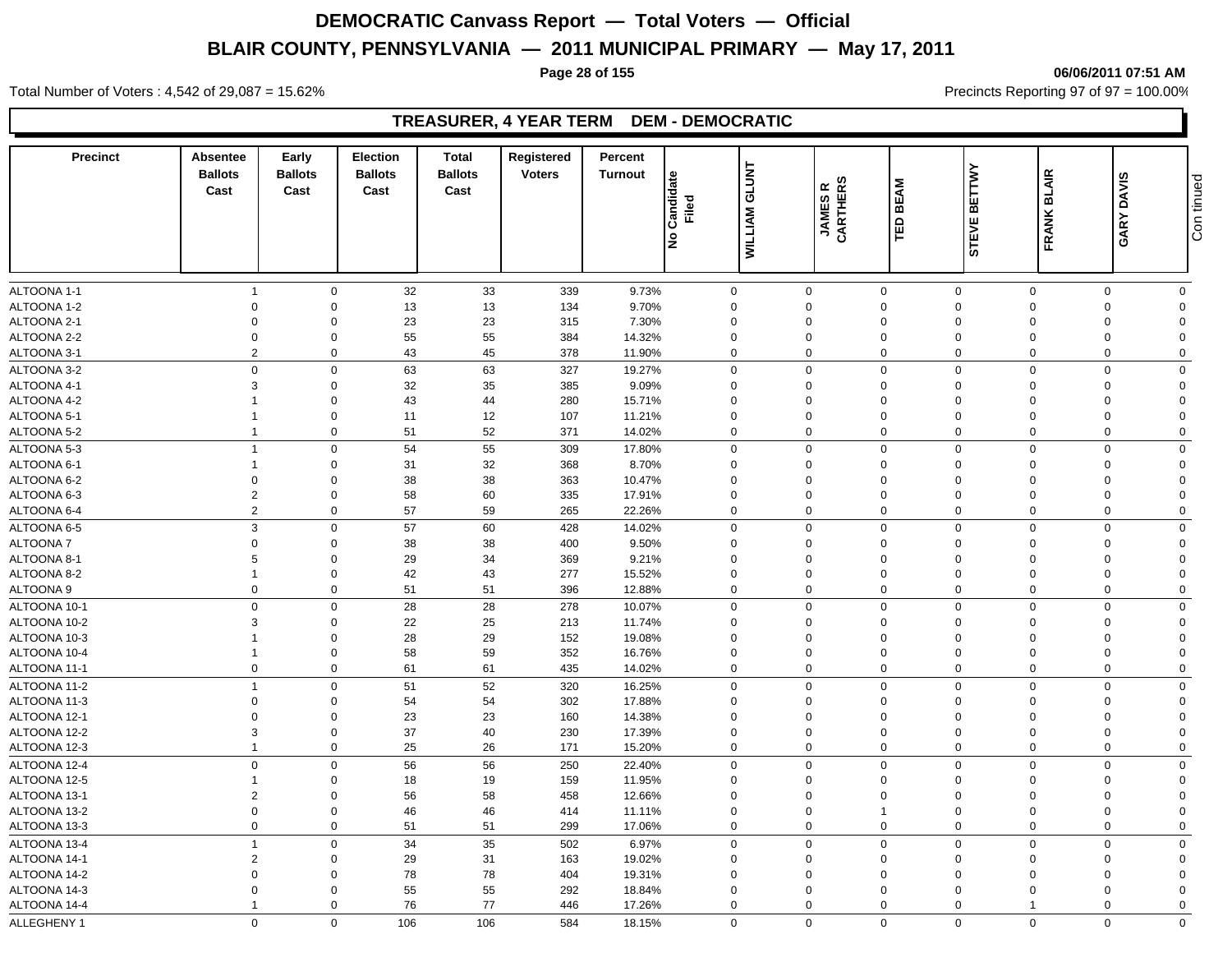**Page 29 of 155 06/06/2011 07:51 AM**

#### Total Number of Voters : 4,542 of 29,087 = 15.62% Precincts Reporting 97 of 97 = 100.00%

#### **TREASURER, 4 YEAR TERM DEM**

| <b>Precinct</b>        | <b>Absentee</b><br><b>Ballots</b><br>Cast | Early<br><b>Ballots</b><br>Cast | Election<br><b>Ballots</b><br>Cast | <b>Total</b><br><b>Ballots</b><br>Cast | Registered<br><b>Voters</b> | Percent<br><b>Turnout</b> | Candidate<br>Filed | <b>GLUNT</b><br><b>WILLIAM</b> | <b>JAMESR</b><br>CARTHERS | <b>BEAM</b><br>ΤĒ                             | <b>BETTWY</b><br>STEVE | FRANK BLAIR | <b>DAVIS</b><br>GARY |
|------------------------|-------------------------------------------|---------------------------------|------------------------------------|----------------------------------------|-----------------------------|---------------------------|--------------------|--------------------------------|---------------------------|-----------------------------------------------|------------------------|-------------|----------------------|
|                        |                                           |                                 |                                    |                                        |                             |                           | ے                  |                                |                           |                                               |                        |             |                      |
| <b>ALLEGHENY 2</b>     | $\overline{2}$                            | $\mathbf 0$                     | 80                                 | 82                                     | 544                         | 15.07%                    | $\mathbf 0$        | $\Omega$                       |                           | $\mathbf 0$<br>$\mathbf 0$                    | $\mathbf 0$            | $\mathbf 0$ | $\Omega$             |
| <b>ALLEGHENY 3</b>     | 11                                        | $\Omega$                        | 24                                 | 35                                     | 121                         | 28.93%                    | $\mathbf 0$        | $\Omega$                       |                           | $\mathbf 0$<br>$\mathbf 0$                    | $\Omega$               | $\mathbf 0$ | $\Omega$             |
| <b>ALLEGHENY 4</b>     | $\overline{2}$                            | $\Omega$                        | 39                                 | 41                                     | 295                         | 13.90%                    | $\Omega$           | $\Omega$                       |                           | $\mathbf 0$<br>$\Omega$                       | $\Omega$               | $\mathbf 0$ | $\Omega$             |
| ANTIS TWP 1            | $\pmb{0}$                                 | 0                               | 52                                 | 52                                     | 526                         | 9.89%                     | $\Omega$           | $\mathbf 0$                    |                           | $\mathbf 0$<br>$\mathbf 0$                    | $\Omega$               | 0           | $\Omega$             |
| <b>ANTIS TWP 2</b>     | $\mathsf 0$                               | $\mathbf 0$                     | 46                                 | 46                                     | 336                         | 13.69%                    | $\mathbf 0$        | 0                              |                           | $\mathbf 0$<br>$\mathbf 0$                    | $\mathbf 0$            | $\mathbf 0$ | $\Omega$             |
| <b>ANTIS TWP 3</b>     | 1                                         | $\Omega$                        | 56                                 | 57                                     | 450                         | 12.67%                    | $\Omega$           | $\Omega$                       |                           | $\mathbf 0$<br>$\Omega$                       | $\Omega$               | $\mathbf 0$ | $\Omega$             |
| BELLWOOD BORO          | 1                                         | $\mathbf 0$                     | 42                                 | 43                                     | 372                         | 11.56%                    | $\Omega$           | $\Omega$                       |                           | $\mathbf 0$<br>$\Omega$                       | $\Omega$               | $\mathbf 0$ | $\Omega$             |
| <b>BLAIR - CATFISH</b> | $\overline{0}$                            | $\mathbf 0$                     | 70                                 | 70                                     | 324                         | 21.60%                    | $\mathbf 0$        | $\mathbf 0$                    |                           | $\mathbf 0$<br>$\mathbf 0$                    | $\overline{0}$         | $\mathbf 0$ | $\Omega$             |
| <b>BLAIR - E HOLBG</b> | 5                                         | 0                               | 163                                | 168                                    | 664                         | 25.30%                    | $\mathbf 0$        | 0                              |                           | $\mathbf 0$<br>$\mathbf 0$                    | $\overline{0}$         | $\mathbf 0$ | $\mathbf 0$          |
| <b>CATHARINE TWP</b>   | $\overline{1}$                            | $\mathbf 0$                     | 22                                 | 23                                     | 121                         | 19.01%                    | $\Omega$           | $\Omega$                       |                           | $\mathsf 0$<br>$\mathbf 0$                    | $\Omega$               | $\mathsf 0$ | $\Omega$             |
| <b>DUNCANSVILLE</b>    | 1                                         | $\Omega$                        | 51                                 | 52                                     | 296                         | 17.57%                    | $\Omega$           | $\Omega$                       |                           | $\mathbf 0$<br>$\Omega$                       | $\Omega$               | $\Omega$    | $\Omega$             |
| <b>FRANKSTOWN TWP1</b> | $\Omega$                                  | $\Omega$                        | 26                                 | 26                                     | 110                         | 23.64%                    | $\Omega$           | $\Omega$                       |                           | $\mathbf 0$<br>$\Omega$                       | $\Omega$               | $\mathbf 0$ | $\Omega$             |
| <b>FRANKSTOWN TWP2</b> | $\overline{2}$                            | 0                               | 153                                | 155                                    | 791                         | 19.60%                    | $\Omega$           | $\mathbf 0$                    |                           | $\mathbf 0$<br>$\Omega$                       | $\mathbf 0$            | 0           | $\Omega$             |
| <b>FRANKSTOWN TWP3</b> | $\,$ 5 $\,$                               | 0                               | 145                                | 150                                    | 797                         | 18.82%                    | $\Omega$           | $\mathbf 0$                    |                           | $\mathbf{0}$<br>$\mathbf 0$                   | $\mathbf 0$            | 0           | $\Omega$             |
| FREEDOM TWP 1          | $\mathbf 0$                               | $\mathbf 0$                     | 35                                 | 35                                     | 204                         | 17.16%                    | $\Omega$           | $\mathbf 0$                    |                           | $\mathbf 0$<br>$\mathbf 0$                    | $\overline{0}$         | $\mathbf 0$ | $\mathbf 0$          |
| FREEDOM TWP 2          | $\Omega$                                  | $\Omega$                        | 44                                 | 44                                     | 376                         | 11.70%                    | $\Omega$           | $\Omega$                       |                           | $\mathbf 0$<br>$\Omega$                       | $\Omega$               | $\Omega$    | $\Omega$             |
| <b>GREENFIELD TWP1</b> | $\mathbf 0$                               | $\mathbf 0$                     | 30                                 | 30                                     | 297                         | 10.10%                    | $\mathbf 0$        | $\mathbf 0$                    |                           | $\mathbf 0$<br>$\Omega$                       | $\mathbf 0$            | 0           | $\Omega$             |
| <b>GREENFIELD TWP2</b> | $\overline{0}$                            | $\mathbf 0$                     | 8                                  | 8                                      | 40                          | 20.00%                    | $\mathbf 0$        | $\mathbf 0$                    |                           | $\mathbf 0$<br>$\Omega$                       | $\overline{0}$         | $\mathbf 0$ | $\Omega$             |
| <b>GREENFIELD TWP3</b> | $\overline{0}$                            | 0                               | 62                                 | 62                                     | 375                         | 16.53%                    | $\mathbf 0$        | $\mathbf 0$                    |                           | $\mathbf 0$<br>$\mathbf 0$                    | $\overline{0}$         | $\mathbf 0$ | $\mathbf 0$          |
| <b>HOLLIDAYSBURG 1</b> | $\mathbf 0$                               | $\mathbf 0$                     | 25                                 | 25                                     | 176                         | 14.20%                    | $\Omega$           | $\Omega$                       |                           | $\mathbf{0}$<br>$\mathbf 0$                   | $\Omega$               | $\mathbf 0$ | $\Omega$             |
| <b>HOLLIDAYSBURG 2</b> | 3                                         | $\Omega$                        | 52                                 | 55                                     | 200                         | 27.50%                    | $\Omega$           | $\Omega$                       |                           | $\mathbf 0$<br>$\Omega$                       | $\Omega$               | $\mathbf 0$ | $\Omega$             |
| <b>HOLLIDAYSBURG 3</b> | $\Omega$                                  | $\Omega$                        | 17                                 | 17                                     | 156                         | 10.90%                    | $\Omega$           | $\Omega$                       |                           | $\mathbf 0$<br>$\Omega$                       | $\Omega$               | $\mathbf 0$ | $\Omega$             |
| <b>HOLLIDAYSBURG 4</b> | $\mathbf 0$                               | 0                               | 60                                 | 60                                     | 222                         | 27.03%                    | $\mathbf 0$        | $\mathbf 0$                    |                           | $\mathbf 0$<br>$\mathbf 0$                    | $\mathbf 0$            | $\mathbf 1$ | $\Omega$             |
|                        | $\overline{1}$                            | $\mathbf 0$                     | 47                                 | 48                                     | 169                         | 28.40%                    | $\mathbf 0$        | $\mathbf 0$                    |                           | $\mathbf 0$<br>$\mathbf{1}$                   | $\overline{0}$         | $\mathbf 0$ | $\mathbf 0$          |
| <b>HOLLIDAYSBURG 5</b> |                                           |                                 |                                    |                                        |                             |                           |                    |                                |                           |                                               |                        |             |                      |
| <b>HOLLIDAYSBURG 6</b> | 3                                         | $\mathbf 0$                     | 52                                 | 55                                     | 265                         | 20.75%                    | $\Omega$           | $\mathbf 0$                    |                           | $\mathbf 0$<br>$\mathbf 0$                    | $\overline{0}$         | $\mathbf 0$ | $\Omega$             |
| <b>HOLLIDAYSBURG 7</b> | $\Omega$                                  | $\Omega$                        | 39                                 | 39                                     | 149                         | 26.17%                    | $\Omega$           | $\Omega$                       |                           | $\mathbf 0$<br>$\Omega$                       | $\Omega$               | $\Omega$    | $\Omega$             |
| <b>HUSTON TWP</b>      | $\mathbf 0$                               | $\mathbf 0$                     | 17                                 | 17                                     | 149                         | 11.41%                    | $\mathbf 0$        | $\mathbf 0$                    |                           | $\mathbf 0$<br>$\Omega$                       | $\mathbf 0$            | 0           | $\Omega$             |
| <b>JUNIATA TWP</b>     | $\mathbf 0$                               | $\mathbf 0$                     | 33                                 | 33                                     | 175                         | 18.86%                    | $\mathbf 0$        | $\mathbf 0$                    |                           | $\mathbf{1}$<br>$\mathbf 0$<br>$\overline{1}$ | $\mathbf 0$            | 0           | $\Omega$             |
| LOGAN TWP 1            | 3                                         | $\mathbf 0$                     | 86                                 | 89                                     | 490                         | 18.16%                    | $\mathbf 0$        | $\mathbf 0$                    |                           | $\mathbf 0$                                   | $\overline{0}$         | $\mathbf 0$ | $\mathbf 0$          |
| <b>LOGAN TWP 2</b>     | $\overline{4}$                            | $\mathbf 0$                     | 101                                | 105                                    | 599                         | 17.53%                    | $\Omega$           | $\Omega$                       |                           | $\mathbf 0$<br>$\mathbf 0$                    | $\Omega$               | $\mathbf 0$ | $\Omega$             |
| <b>LOGAN TWP 3</b>     | $\overline{2}$                            | $\Omega$                        | 54                                 | 56                                     | 264                         | 21.21%                    | $\Omega$           | $\Omega$                       |                           | $\mathbf 0$<br>$\Omega$                       | $\Omega$               | $\mathbf 0$ | $\Omega$             |
| <b>LOGAN TWP 4</b>     | $\overline{0}$                            | $\mathbf 0$                     | 87                                 | 87                                     | 452                         | 19.25%                    | $\Omega$           | $\Omega$                       |                           | $\mathbf 0$<br>$\Omega$                       | $\Omega$               | $\mathbf 0$ |                      |
| <b>LOGAN TWP 5</b>     | 3                                         | 0                               | 84                                 | 87                                     | 434                         | 20.05%                    | $\Omega$           | $\mathbf 0$                    |                           | $\mathbf 0$<br>$\Omega$                       | $\Omega$               | 0           | $\Omega$             |
| LOGAN TWP 6            | $\overline{0}$                            | $\mathbf 0$                     | 105                                | 105                                    | 706                         | 14.87%                    | $\mathbf 0$        | $\mathbf 0$                    |                           | $\mathbf 0$<br>$\mathbf 0$                    | $\Omega$               | $\mathbf 0$ | $\Omega$             |
| <b>LOGAN TWP 7</b>     | $\overline{0}$                            | $\mathbf 0$                     | 44                                 | 44                                     | 235                         | 18.72%                    | $\mathbf 0$        | $\Omega$                       |                           | $\mathbf 0$<br>$\mathbf 0$                    | $\Omega$               | $\mathbf 0$ | $\Omega$             |
| <b>MARTINSBURG 1</b>   | $\mathbf 0$                               | $\mathbf 0$                     | 34                                 | 34                                     | 137                         | 24.82%                    | $\mathbf 0$        | $\mathbf 0$                    |                           | $\mathbf 0$<br>$\Omega$                       | $\mathbf 0$            | 0           | $\Omega$             |
| <b>MARTINSBURG 2</b>   | $\overline{0}$                            | $\mathbf 0$                     | 27                                 | 27                                     | 164                         | 16.46%                    | $\mathbf 0$        | $\mathbf 0$                    |                           | $\mathbf 0$<br>$\Omega$                       | $\mathbf 0$            | $\mathbf 0$ | $\Omega$             |
| NEWRY BORO             | $\mathbf 0$                               | $\mathbf 0$                     | 25                                 | 25                                     | 75                          | 33.33%                    | $\mathbf 0$        | $\mathbf{1}$                   |                           | $\mathbf 0$<br>$\mathbf 0$                    | $\mathbf 0$            | 0           | $\Omega$             |
| NORTH WOODBURY         | $\overline{0}$                            | 0                               | 27                                 | 27                                     | 325                         | 8.31%                     | $\mathbf 0$        | $\mathbf 0$                    |                           | $\mathbf 0$<br>$\mathbf 0$                    | $\mathbf 0$            | 0           | $\Omega$             |
| ROARING SPG 1          | $\overline{1}$                            | $\mathbf 0$                     | 8                                  | 9                                      | 112                         | 8.04%                     | $\Omega$           | $\Omega$                       |                           | $\mathbf 0$<br>$\mathbf 0$                    | $\mathbf 0$            | $\mathbf 0$ | $\Omega$             |
| <b>ROARING SPG 2</b>   | $\mathbf 0$                               | $\Omega$                        | 38                                 | 38                                     | 177                         | 21.47%                    | $\Omega$           | $\mathbf 0$                    |                           | $\Omega$<br>$\mathbf 0$                       | $\mathbf 0$            | $\mathbf 0$ | $\Omega$             |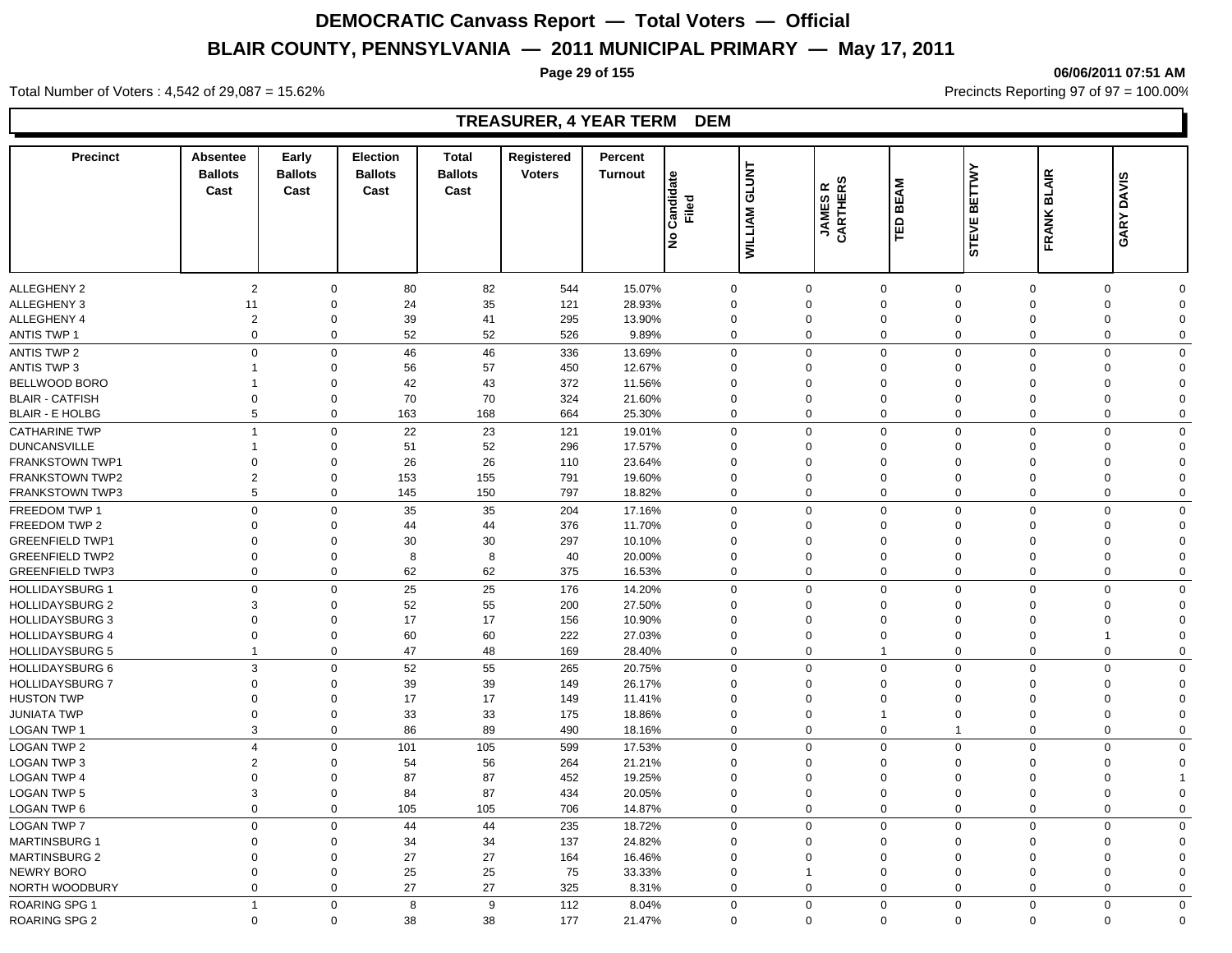**Page 30 of 155 06/06/2011 07:51 AM**

#### Total Number of Voters : 4,542 of 29,087 = 15.62% Precincts Reporting 97 of 97 = 100.00%

### **TREASURER, 4 YEAR TERM DEM**

| 23<br>24<br>134<br>17.91%<br>$\Omega$<br>0<br>$\mathbf 0$<br>$\Omega$<br>$\Omega$<br>$\Omega$<br>310<br>44<br>44<br>14.19%<br>0<br>$\Omega$<br>$\Omega$<br>$\Omega$<br>28<br>28<br>362<br>7.73%<br>$\Omega$<br>0<br>0<br>$\Omega$<br>$\Omega$<br>0<br>$\Omega$<br>40<br>$\Omega$<br>40<br>375<br>10.67%<br>$\mathbf 0$<br>$\Omega$<br>$\Omega$<br>$\Omega$<br>$\Omega$<br>$\Omega$<br>$\Omega$<br>20<br>137<br>20<br>14.60%<br>$\Omega$<br>0<br>32<br>32<br>211<br>15.17%<br>0<br>$\Omega$<br>24<br>24<br>193<br>12.44%<br>0<br>$\Omega$<br>21<br>21<br>177<br>11.86%<br>0<br>0<br>$\mathbf 0$<br>0<br>14<br>14<br>171<br>8.19%<br>$\Omega$<br>$\Omega$<br>$\Omega$<br>$\mathbf 0$<br>$\Omega$<br>$\Omega$<br>$\Omega$<br>$\Omega$<br>15<br>14<br>115<br>13.04%<br>0<br>$\Omega$<br>$\Omega$<br>103<br>3.88%<br>36<br>37<br>186<br>19.89%<br>0<br>$\Omega$<br>$\Omega$<br>33<br>33<br>197<br>16.75%<br>$\mathbf 0$<br>0<br>$\mathbf 0$<br>$\Omega$<br>$\Omega$<br>0<br>0<br>66<br>66<br>246<br>26.83%<br>0<br>$\mathbf 0$<br>0<br>$\Omega$<br>$\Omega$<br>$\Omega$<br>$\Omega$<br>$\mathbf 0$<br>25<br>25<br>186<br>13.44%<br>0<br>$\Omega$<br>$\Omega$<br>95<br>4542<br>$\mathbf{0}$<br>4447<br>29087<br>3<br>$\Omega$ | Precinct             | <b>Absentee</b><br><b>Ballots</b><br>Cast | Early<br><b>Ballots</b><br>Cast | <b>Election</b><br><b>Ballots</b><br>Cast | <b>Total</b><br><b>Ballots</b><br>Cast | Registered<br><b>Voters</b> | Percent<br>Turnout | ¦≗<br>andid<br>Filed<br>$\circ$<br>lŽ | <b>GLUNT</b><br><b>MILLIAM</b> | <b>JAMESR<br/>CARTHERS</b> | ξ<br><b>BE</b><br>ΓÊ | <b>BETTW</b><br><b>STEVE</b> | <b>AIR</b><br>ᇜ<br>FRANK | <b>DAVIS</b><br>GARY |
|-------------------------------------------------------------------------------------------------------------------------------------------------------------------------------------------------------------------------------------------------------------------------------------------------------------------------------------------------------------------------------------------------------------------------------------------------------------------------------------------------------------------------------------------------------------------------------------------------------------------------------------------------------------------------------------------------------------------------------------------------------------------------------------------------------------------------------------------------------------------------------------------------------------------------------------------------------------------------------------------------------------------------------------------------------------------------------------------------------------------------------------------------------------------------------------------------------------------------|----------------------|-------------------------------------------|---------------------------------|-------------------------------------------|----------------------------------------|-----------------------------|--------------------|---------------------------------------|--------------------------------|----------------------------|----------------------|------------------------------|--------------------------|----------------------|
| SNYDER TWP 1<br>SNYDER TWP 2<br><b>TAYLOR TWP</b><br><b>TYRONE TWP 1</b><br><b>TYRONE TWP 2</b><br><b>TYRONE BORO 1</b><br>TYRONE BORO 2<br>TYRONE BORO 3<br><b>TYRONE BORO 4</b><br>TYRONE BORO 5<br>TYRONE BORO 6<br>TYRONE BORO 7<br>WILLIAMSBURG<br>WOODBURY TWP<br><b>Totals</b>                                                                                                                                                                                                                                                                                                                                                                                                                                                                                                                                                                                                                                                                                                                                                                                                                                                                                                                                   | <b>ROARING SPG 3</b> |                                           |                                 |                                           |                                        |                             |                    |                                       |                                |                            |                      |                              |                          |                      |
|                                                                                                                                                                                                                                                                                                                                                                                                                                                                                                                                                                                                                                                                                                                                                                                                                                                                                                                                                                                                                                                                                                                                                                                                                         |                      |                                           |                                 |                                           |                                        |                             |                    |                                       |                                |                            |                      |                              |                          |                      |
|                                                                                                                                                                                                                                                                                                                                                                                                                                                                                                                                                                                                                                                                                                                                                                                                                                                                                                                                                                                                                                                                                                                                                                                                                         |                      |                                           |                                 |                                           |                                        |                             |                    |                                       |                                |                            |                      |                              |                          |                      |
|                                                                                                                                                                                                                                                                                                                                                                                                                                                                                                                                                                                                                                                                                                                                                                                                                                                                                                                                                                                                                                                                                                                                                                                                                         |                      |                                           |                                 |                                           |                                        |                             |                    |                                       |                                |                            |                      |                              |                          |                      |
|                                                                                                                                                                                                                                                                                                                                                                                                                                                                                                                                                                                                                                                                                                                                                                                                                                                                                                                                                                                                                                                                                                                                                                                                                         |                      |                                           |                                 |                                           |                                        |                             |                    |                                       |                                |                            |                      |                              |                          |                      |
|                                                                                                                                                                                                                                                                                                                                                                                                                                                                                                                                                                                                                                                                                                                                                                                                                                                                                                                                                                                                                                                                                                                                                                                                                         |                      |                                           |                                 |                                           |                                        |                             |                    |                                       |                                |                            |                      |                              |                          |                      |
|                                                                                                                                                                                                                                                                                                                                                                                                                                                                                                                                                                                                                                                                                                                                                                                                                                                                                                                                                                                                                                                                                                                                                                                                                         |                      |                                           |                                 |                                           |                                        |                             |                    |                                       |                                |                            |                      |                              |                          |                      |
|                                                                                                                                                                                                                                                                                                                                                                                                                                                                                                                                                                                                                                                                                                                                                                                                                                                                                                                                                                                                                                                                                                                                                                                                                         |                      |                                           |                                 |                                           |                                        |                             |                    |                                       |                                |                            |                      |                              |                          |                      |
|                                                                                                                                                                                                                                                                                                                                                                                                                                                                                                                                                                                                                                                                                                                                                                                                                                                                                                                                                                                                                                                                                                                                                                                                                         |                      |                                           |                                 |                                           |                                        |                             |                    |                                       |                                |                            |                      |                              |                          |                      |
|                                                                                                                                                                                                                                                                                                                                                                                                                                                                                                                                                                                                                                                                                                                                                                                                                                                                                                                                                                                                                                                                                                                                                                                                                         |                      |                                           |                                 |                                           |                                        |                             |                    |                                       |                                |                            |                      |                              |                          |                      |
|                                                                                                                                                                                                                                                                                                                                                                                                                                                                                                                                                                                                                                                                                                                                                                                                                                                                                                                                                                                                                                                                                                                                                                                                                         |                      |                                           |                                 |                                           |                                        |                             |                    |                                       |                                |                            |                      |                              |                          |                      |
|                                                                                                                                                                                                                                                                                                                                                                                                                                                                                                                                                                                                                                                                                                                                                                                                                                                                                                                                                                                                                                                                                                                                                                                                                         |                      |                                           |                                 |                                           |                                        |                             |                    |                                       |                                |                            |                      |                              |                          |                      |
|                                                                                                                                                                                                                                                                                                                                                                                                                                                                                                                                                                                                                                                                                                                                                                                                                                                                                                                                                                                                                                                                                                                                                                                                                         |                      |                                           |                                 |                                           |                                        |                             |                    |                                       |                                |                            |                      |                              |                          |                      |
|                                                                                                                                                                                                                                                                                                                                                                                                                                                                                                                                                                                                                                                                                                                                                                                                                                                                                                                                                                                                                                                                                                                                                                                                                         |                      |                                           |                                 |                                           |                                        |                             |                    |                                       |                                |                            |                      |                              |                          |                      |
|                                                                                                                                                                                                                                                                                                                                                                                                                                                                                                                                                                                                                                                                                                                                                                                                                                                                                                                                                                                                                                                                                                                                                                                                                         |                      |                                           |                                 |                                           |                                        |                             |                    |                                       |                                |                            |                      |                              |                          |                      |
|                                                                                                                                                                                                                                                                                                                                                                                                                                                                                                                                                                                                                                                                                                                                                                                                                                                                                                                                                                                                                                                                                                                                                                                                                         |                      |                                           |                                 |                                           |                                        |                             |                    |                                       |                                |                            |                      |                              |                          |                      |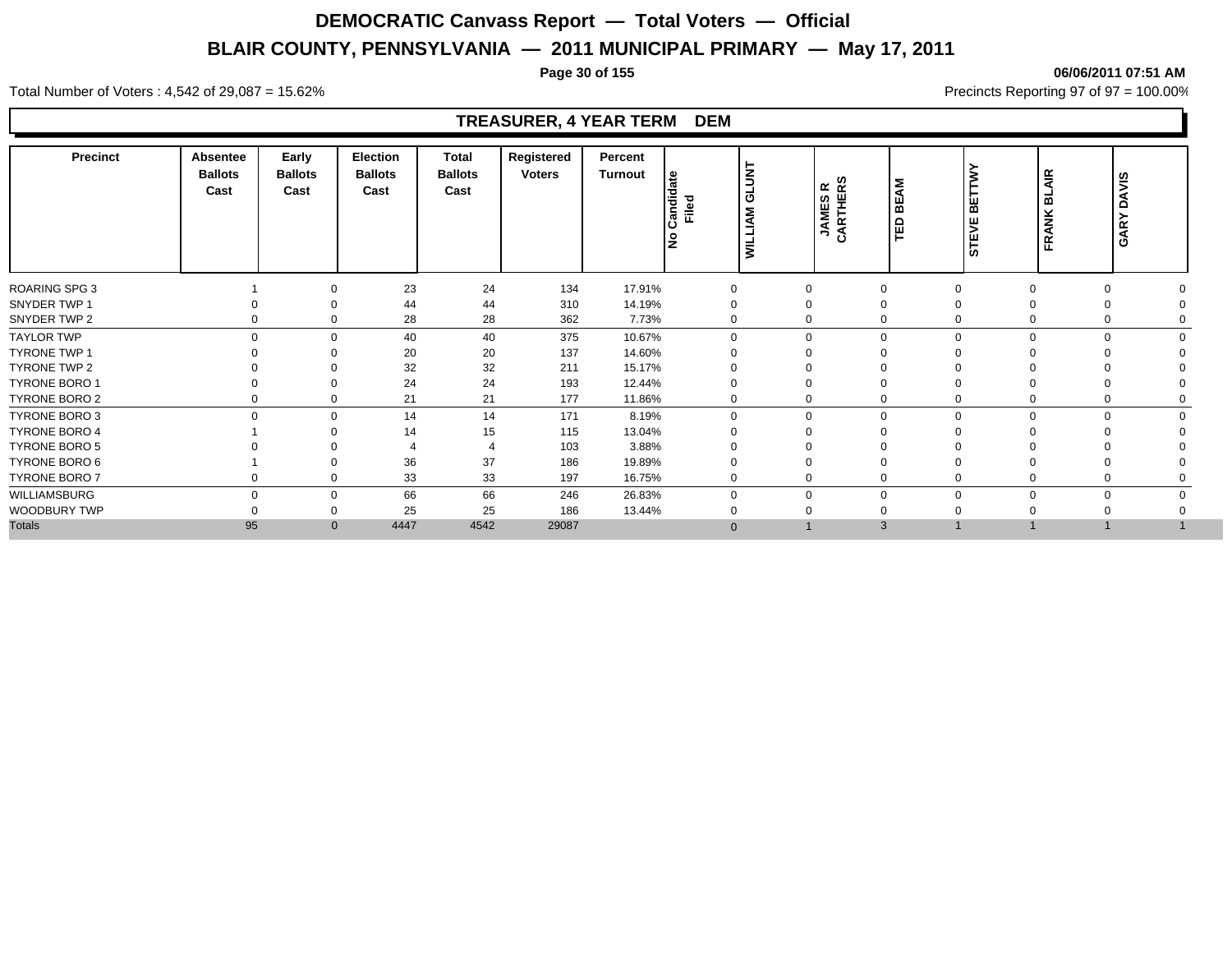#### **Page 31 of 155 06/06/2011 07:51 AM**

Total Number of Voters : 4,542 of 29,087 = 15.62% Precincts Reporting 97 of 97 = 100.00%

### **TREASURER, 4 YEAR TERM DEM - DEMOCRATIC**

| <b>Precinct</b>              | Absentee<br><b>Ballots</b><br>Cast | Early<br><b>Ballots</b><br>Cast | <b>Election</b><br><b>Ballots</b><br>Cast | Total<br><b>Ballots</b><br>Cast | Registered<br><b>Voters</b> | Percent<br><b>Turnout</b> | <b>MARK R</b><br>DESTEFANO | RON DIFRANGO | <b>NADINE</b><br>FERGUSON | <b>BRAD FERRIS</b>         | HARBAUGH<br>LISA | <b>TIMOTHY<br/>HAZENSTAB</b> | RICK KARP               | Con tinued     |
|------------------------------|------------------------------------|---------------------------------|-------------------------------------------|---------------------------------|-----------------------------|---------------------------|----------------------------|--------------|---------------------------|----------------------------|------------------|------------------------------|-------------------------|----------------|
|                              |                                    |                                 |                                           |                                 |                             |                           |                            |              |                           |                            |                  |                              |                         |                |
| ALTOONA 1-1                  | $\overline{1}$                     | $\mathbf 0$                     | 32                                        | 33                              | 339                         | 9.73%                     | $\mathbf 0$                |              | $\mathbf 0$               | $\mathbf 0$                | $\overline{1}$   | $\mathbf 0$                  | $\mathbf 0$             | $\mathbf 0$    |
| ALTOONA 1-2                  | $\mathbf 0$                        | $\mathbf 0$                     | 13                                        | 13                              | 134                         | 9.70%                     | $\mathbf{1}$               |              | $\mathbf 0$               | $\mathbf 0$                | $\overline{0}$   | $\Omega$                     | $\Omega$                | $\mathbf 0$    |
| ALTOONA 2-1                  | $\mathbf 0$                        | $\Omega$                        | 23                                        | 23                              | 315                         | 7.30%                     | $\Omega$                   |              | $\Omega$                  | $\mathbf 0$                | $\Omega$         | $\Omega$                     | $\Omega$                | $\Omega$       |
| ALTOONA 2-2                  | $\mathbf 0$                        | $\Omega$                        | 55                                        | 55                              | 384                         | 14.32%                    | $\mathbf 0$                |              | $\mathbf 0$               | $\mathbf 0$                | $\mathbf 0$      | $\Omega$                     | $\Omega$                | $\Omega$       |
| ALTOONA 3-1                  | $\overline{2}$                     | $\mathbf 0$                     | 43                                        | 45                              | 378                         | 11.90%                    | 0                          |              | $\mathbf 0$               | $\mathbf{1}$               | $\mathbf 0$      | $\Omega$                     | $\Omega$                | $\Omega$       |
| ALTOONA 3-2                  | $\mathbf 0$                        | $\mathbf 0$                     | 63                                        | 63                              | 327                         | 19.27%                    | 0                          |              | $\mathbf 0$               | $\mathbf 0$                | $\mathbf 0$      | $\Omega$                     | $\Omega$                | $\mathbf 0$    |
| ALTOONA 4-1                  | 3                                  | $\mathbf 0$                     | 32                                        | 35                              | 385                         | 9.09%                     | $\mathbf 0$                |              | $\mathbf 0$               | $\mathbf 0$                | $\mathbf 0$      | $\Omega$                     | $\Omega$                | $\Omega$       |
| ALTOONA 4-2                  |                                    | $\mathbf 0$                     | 43                                        | 44                              | 280                         | 15.71%                    | $\mathbf 0$                |              | $\Omega$                  | $\mathbf 0$                | $\mathbf 0$      | $\Omega$                     | $\Omega$                | $\Omega$       |
| ALTOONA 5-1                  |                                    | $\mathbf 0$                     | 11                                        | 12                              | 107                         | 11.21%                    | $\mathbf 0$                |              | $\mathbf 0$               | $\mathbf 0$                | $\mathbf 0$      | $\Omega$                     | $\Omega$                | $\Omega$       |
| ALTOONA 5-2                  | $\overline{1}$                     | $\mathbf 0$                     | 51                                        | 52                              | 371                         | 14.02%                    | $\Omega$                   |              | $\mathbf 0$               | $\mathbf 0$                | $\mathbf 0$      | $\Omega$                     | $\Omega$                | $\Omega$       |
| ALTOONA 5-3                  | $\overline{1}$                     | $\mathbf 0$                     | 54                                        | 55                              | 309                         | 17.80%                    | 0                          |              | $\mathbf 0$               | $\mathbf 0$                | $\mathbf 0$      | $\mathbf 0$                  | $\Omega$                | $\mathbf 0$    |
| ALTOONA 6-1                  |                                    | $\mathbf 0$                     | 31                                        | 32                              | 368                         | 8.70%                     | $\mathbf 0$                |              | $\mathbf 0$               | $\mathbf 0$                | $\mathbf 0$      | $\Omega$                     | $\Omega$                | $\Omega$       |
| ALTOONA 6-2                  | $\mathbf 0$                        | $\mathbf 0$                     | 38                                        | 38                              | 363                         | 10.47%                    | $\mathbf 0$                |              | $\Omega$                  | $\mathbf 0$                | $\Omega$         | $\Omega$                     | $\Omega$                | $\Omega$       |
| ALTOONA 6-3                  | $\overline{2}$                     | $\mathbf 0$                     | 58                                        | 60                              | 335                         | 17.91%                    | $\mathbf 0$                |              | $\Omega$                  | $\mathbf 0$                | $\mathbf 0$      | $\Omega$                     | $\Omega$                | $\Omega$       |
| ALTOONA 6-4                  | $\overline{2}$                     | $\mathbf 0$                     | 57                                        | 59                              | 265                         | 22.26%                    | 0                          |              | $\mathbf 0$               | $\mathbf 0$                | $\mathbf 0$      | $\Omega$                     | $\Omega$                | $\mathbf 0$    |
| ALTOONA 6-5                  | $\mathbf{3}$                       | $\Omega$                        | 57                                        | 60                              | 428                         | 14.02%                    | $\Omega$                   |              | $\Omega$                  | $\mathbf 0$                | $\mathbf 0$      | $\Omega$                     | $\Omega$                | $\Omega$       |
| ALTOONA 7                    | $\Omega$                           | $\Omega$                        | 38                                        | 38                              | 400                         | 9.50%                     | $\Omega$                   |              | $\Omega$                  | $\mathbf 0$                | $\Omega$         | $\Omega$                     | $\Omega$                | $\Omega$       |
| ALTOONA 8-1                  | 5                                  | $\Omega$                        | 29                                        | 34                              | 369                         | 9.21%                     | 0                          |              | $\Omega$                  | $\mathbf 0$                | $\mathbf 0$      |                              | $\Omega$                | $\Omega$       |
| ALTOONA 8-2                  |                                    | $\mathbf 0$                     | 42                                        | 43                              | 277                         | 15.52%                    | $\mathbf 0$                |              | $\mathbf 0$               | $\mathbf 0$                | $\mathbf 0$      | $\Omega$                     | $\Omega$                | $\overline{0}$ |
| ALTOONA 9                    | $\mathbf 0$                        | $\mathbf 0$                     | 51                                        | 51                              | 396                         | 12.88%                    | $\mathbf 0$                |              | $\mathbf 0$               | $\mathbf 0$                | $\mathbf 0$      | $\Omega$                     | $\mathbf 0$             | $\mathbf 0$    |
| ALTOONA 10-1                 | $\mathbf 0$                        | $\mathbf 0$                     | 28                                        | 28                              | 278                         |                           | $\mathbf{0}$               |              | $\Omega$                  | $\mathbf 0$                | $\mathbf 0$      | $\Omega$                     | $\Omega$                | $\mathbf 0$    |
|                              |                                    | $\Omega$                        |                                           |                                 |                             | 10.07%                    |                            |              | $\Omega$                  |                            | $\Omega$         | $\Omega$                     | $\Omega$                | $\Omega$       |
| ALTOONA 10-2                 | 3                                  | $\mathbf 0$                     | 22                                        | 25                              | 213                         | 11.74%                    | $\Omega$<br>$\mathbf 0$    |              | $\mathbf 0$               | $\mathbf 0$<br>$\mathbf 0$ | $\mathbf 0$      | $\Omega$                     | $\Omega$                | $\Omega$       |
| ALTOONA 10-3                 | $\overline{1}$                     | $\mathbf 0$                     | 28                                        | 29                              | 152                         | 19.08%                    | $\mathbf 0$                |              | $\mathbf 0$               | $\mathbf 0$                | $\mathbf 0$      | $\Omega$                     | $\mathbf 0$             | $\Omega$       |
| ALTOONA 10-4<br>ALTOONA 11-1 | $\mathbf 0$                        | $\mathbf 0$                     | 58<br>61                                  | 59<br>61                        | 352<br>435                  | 16.76%<br>14.02%          | 0                          |              | $\mathbf 0$               | $\mathbf 0$                | $\mathbf 0$      | $\mathbf 0$                  | $\mathbf 0$             | $\mathbf 0$    |
|                              |                                    |                                 |                                           |                                 |                             |                           |                            |              |                           |                            |                  |                              |                         |                |
| ALTOONA 11-2                 | $\overline{1}$                     | $\Omega$                        | 51                                        | 52                              | 320                         | 16.25%                    | $\Omega$                   |              | $\Omega$                  | $\mathbf 0$                | $\Omega$         | $\Omega$                     | $\Omega$                | $\Omega$       |
| ALTOONA 11-3                 | $\mathbf{0}$                       | $\mathbf 0$                     | 54                                        | 54                              | 302                         | 17.88%                    | $\Omega$                   |              | $\Omega$                  | $\mathbf 0$                | $\Omega$         | $\Omega$                     | $\Omega$                | $\Omega$       |
| ALTOONA 12-1                 | $\Omega$                           | $\mathbf 0$                     | 23                                        | 23                              | 160                         | 14.38%                    | $\Omega$                   |              | $\Omega$                  | $\mathbf 0$                | $\Omega$         | $\Omega$                     | $\Omega$                | $\Omega$       |
| ALTOONA 12-2                 | $\mathbf{3}$<br>$\overline{1}$     | $\mathbf 0$                     | 37                                        | 40                              | 230                         | 17.39%                    | $\mathbf 0$                |              | $\mathbf 0$               | $\pmb{0}$                  | $\mathbf 0$      | $\Omega$                     | $\mathbf 0$<br>$\Omega$ | $\Omega$       |
| ALTOONA 12-3                 |                                    | $\mathbf 0$                     | 25                                        | 26                              | 171                         | 15.20%                    | $\mathbf 0$                |              | $\mathbf 0$               | $\mathbf 0$                | $\mathbf 0$      | $\mathbf 0$                  |                         | $\mathbf 0$    |
| ALTOONA 12-4                 | $\mathbf 0$                        | $\mathbf 0$                     | 56                                        | 56                              | 250                         | 22.40%                    | $\mathbf 0$                |              | $\mathbf 0$               | $\mathbf 0$                | $\Omega$         | $\Omega$                     | $\Omega$                | $\mathbf 0$    |
| ALTOONA 12-5                 | $\overline{1}$                     | $\mathbf 0$                     | 18                                        | 19                              | 159                         | 11.95%                    | $\Omega$                   |              | $\mathbf 0$               | $\mathbf 0$                | $\Omega$         | $\Omega$                     | $\Omega$                | $\Omega$       |
| ALTOONA 13-1                 | $\overline{2}$                     | $\mathbf 0$                     | 56                                        | 58                              | 458                         | 12.66%                    | $\mathbf 0$                |              | 0                         | $\mathbf 0$                | $\Omega$         | $\Omega$                     | $\Omega$                | $\Omega$       |
| ALTOONA 13-2                 | $\boldsymbol{0}$                   | $\pmb{0}$                       | 46                                        | 46                              | 414                         | 11.11%                    | $\Omega$                   |              | 0                         | $\pmb{0}$                  | $\mathbf 0$      | $\Omega$                     | $\Omega$                | $\Omega$       |
| ALTOONA 13-3                 | $\mathbf 0$                        | $\mathbf 0$                     | 51                                        | 51                              | 299                         | 17.06%                    | $\mathbf 0$                |              | $\mathbf 0$               | $\mathbf 0$                | $\mathbf 0$      | $\Omega$                     | $\Omega$                | $\mathbf 0$    |
| ALTOONA 13-4                 | $\overline{1}$                     | $\mathbf 0$                     | 34                                        | 35                              | 502                         | 6.97%                     | $\mathbf 0$                |              | $\mathbf 0$               | $\mathsf 0$                | $\mathbf 0$      | $\Omega$                     | $\Omega$                | $\mathbf 0$    |
| ALTOONA 14-1                 | $\overline{2}$                     | $\mathbf 0$                     | 29                                        | 31                              | 163                         | 19.02%                    | $\mathbf 0$                |              | $\mathbf 0$               | $\mathbf 0$                | $\Omega$         | $\Omega$                     | $\Omega$                | $\Omega$       |
| ALTOONA 14-2                 | $\mathbf 0$                        | $\mathbf 0$                     | 78                                        | 78                              | 404                         | 19.31%                    | $\Omega$                   |              | $\Omega$                  | $\mathbf 0$                | $\Omega$         | $\Omega$                     | $\Omega$                | $\Omega$       |
| ALTOONA 14-3                 | $\Omega$                           | $\Omega$                        | 55                                        | 55                              | 292                         | 18.84%                    | $\mathbf 0$                |              | $\mathbf 0$               | $\mathbf 0$                | $\Omega$         |                              | $\Omega$                | $\Omega$       |
| ALTOONA 14-4                 | $\overline{1}$                     | $\Omega$                        | 76                                        | 77                              | 446                         | 17.26%                    | $\mathbf 0$                |              | $\mathbf 0$               | $\mathbf 0$                | $\mathbf 0$      | $\Omega$                     | $\Omega$                | $\mathbf 0$    |
| ALLEGHENY 1                  | $\mathbf 0$                        | $\Omega$                        | 106                                       | 106                             | 584                         | 18.15%                    | $\mathbf{0}$               |              | $\Omega$                  | $\Omega$                   | $\mathbf 0$      | $\Omega$                     | $\Omega$                | $\mathbf 0$    |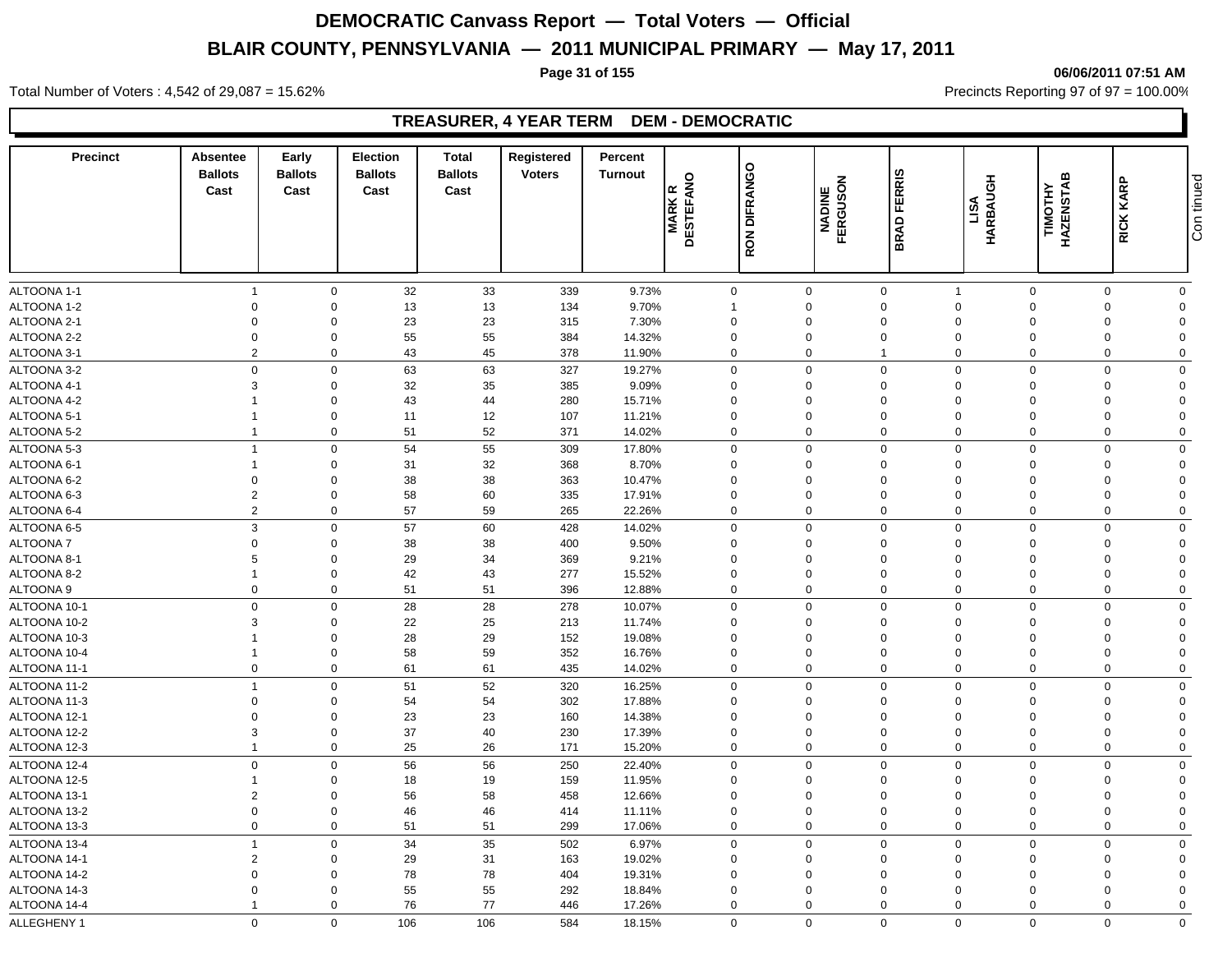**Page 32 of 155 06/06/2011 07:51 AM**

#### **Precinct Absentee Ballots Cast Cast Early Ballots Election Ballots**  Cast **Cast Total Registered Ballots**  EXERISTING **RON DIFRANGO**<br>
Cast<br> **CAST BRADINE FERGUSON**<br>
BESTEFANG BRAD FERRIS<br> **EXAD FERGUSON**<br> **EXAD FERBAUGH**<br> **EXAD FERRISTAB**<br> **EXADEL BRADINE HARBAUGH**<br> **EXADEL BRADINE HARBAUGH**<br> **EXADEL BRADINE HARBAUGH Turnout Percent MARK R<br>DESTEFANO<br>RON DIFRANGO<br>MADINE<br>FERGUSON** ALLEGHENY 2 2 0 80 82 544 15.07% 0 0 0 0 0 0 0 ALLEGHENY 3 11 0 24 35 121 28.93% 0 0 0 0 0 0 0 ALLEGHENY 4 2 0 39 41 295 13.90% 0 0 0 0 0 0 0 ANTIS TWP 1 0 0 52 52 526 9.89% 0 0 0 0 0 0 0 ANTIS TWP 2 0 46 46 336 13.69% 0 0 0 0 0 0 ANTIS TWP 3 1 0 56 57 450 12.67% 0 0 0 0 0 0 0 BELLWOOD BORO 1 0 42 43 372 11.56% 0 0 0 0 0 0 0 BLAIR - CATFISH 0 0 70 70 324 21.60% 0 0 0 0 0 0 0 BLAIR - E HOLBG 5 0 163 168 664 25.30% 0 0 0 0 0 0 CATHARINE TWP 1 0 22 23 121 19.01% 0 0 0 0 0 0 0 DUNCANSVILLE 1 0 51 52 296 17.57% 0 0 0 0 0 0 0 FRANKSTOWN TWP1 0 0 26 26 110 23.64% 0 0 0 0 0 0 0 FRANKSTOWN TWP2 2 0 153 155 791 19.60% 0 0 0 0 0 0 1 FRANKSTOWN TWP3 5 0 145 150 797 18.82% 0 0 0 0 0 FREEDOM TWP 1 0 0 35 35 204 17.16% 0 0 0 0 0 0 0 FREEDOM TWP 2 0 0 44 44 376 11.70% 0 0 0 0 0 1 0 GREENFIELD TWP1 0 0 30 30 297 10.10% 0 0 0 0 0 0 0 GREENFIELD TWP2 0 0 8 8 40 20.00% 0 0 0 0 0 0 0 GREENFIELD TWP3 0 0 62 62 375 16.53% 0 0 0 0 0 0 0 HOLLIDAYSBURG 1 0 0 25 25 176 14.20% 0 0 0 0 0 0 HOLLIDAYSBURG 2 3 0 52 55 200 27.50% 0 0 0 0 0 0 HOLLIDAYSBURG 3 0 0 17 156 10.90% 0 0 0 0 0 0 HOLLIDAYSBURG 4 0 0 60 60 222 27.03% 0 0 0 0 0 0 HOLLIDAYSBURG 5 1 0 47 48 169 28.40% 0 0 0 0 0 0 0 HOLLIDAYSBURG 6 3 0 52 55 265 20.75% 0 0 0 0 0 0 0 HOLLIDAYSBURG 7 0 0 39 39 149 26.17% 0 0 0 0 0 0 0 HUSTON TWP 0 0 17 149 11.41% 0 0 0 0 0 0 JUNIATA TWP 0 0 33 33 175 18.86% 0 0 0 0 0 0 LOGAN TWP 1 3 0 86 89 490 18.16% 0 0 0 0 0 0 0 LOGAN TWP 2 4 0 101 105 599 17.53% 0 0 0 0 0 0 0 LOGAN TWP 3 2 0 54 56 264 21.21% 0 0 0 0 0 0 0 LOGAN TWP 4 0 0 87 452 19.25% 0 1 0 0 0 0 LOGAN TWP 5 3 0 84 87 434 20.05% 0 0 0 0 0 0 0 LOGAN TWP 6 0 0 105 105 706 14.87% 0 0 0 0 0 0 0 LOGAN TWP 7 0 0 44 44 235 18.72% 0 0 0 0 0 0 MARTINSBURG 1 0 0 34 34 137 24.82% 0 0 0 0 0 0 0 MARTINSBURG 2 0 0 27 164 16.46% 0 0 0 0 0 NEWRY BORO 0 0 25 25 75 33.33% 0 0 0 0 0 0 0

NORTH WOODBURY 0 0 27 27 325 8.31% 0 0 0 0 0 0 0 ROARING SPG 1 1 0 8 9 112 8.04% 0 0 0 0 0 0 0

ROARING SPG 2 0 0 38 38 177 21.47% 0 0 0 0 0 0 0

Total Number of Voters : 4,542 of 29,087 = 15.62% Precincts Reporting 97 of 97 = 100.00%

#### **TREASURER, 4 YEAR TERM DEM**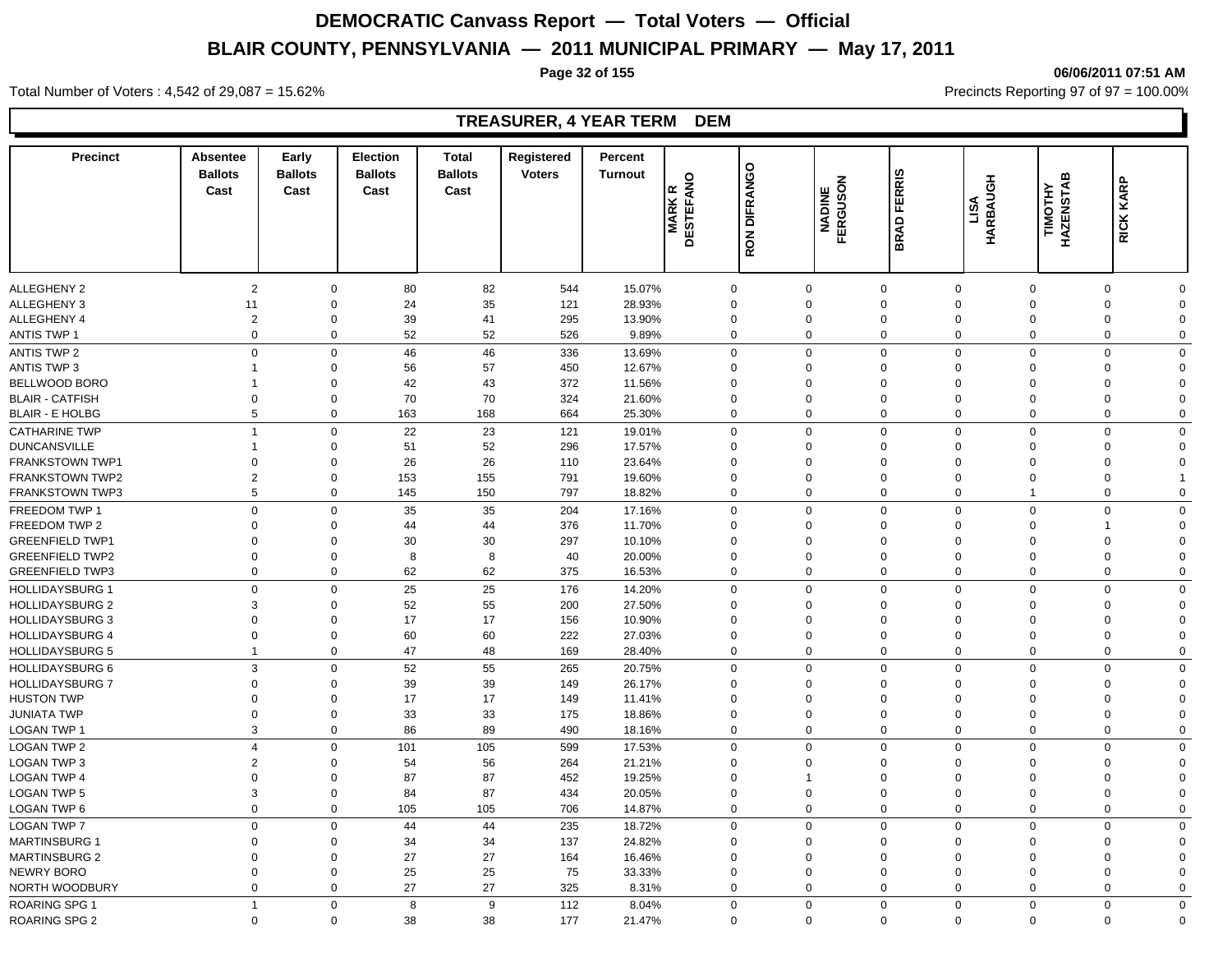**Page 33 of 155 06/06/2011 07:51 AM**

#### Total Number of Voters : 4,542 of 29,087 = 15.62% Precincts Reporting 97 of 97 = 100.00%

#### **TREASURER, 4 YEAR TERM DEM**

| <b>Precinct</b><br><b>Absentee</b><br><b>Ballots</b><br>Cast |             | Early<br><b>Ballots</b><br>Cast | <b>Election</b><br><b>Ballots</b><br>Cast | <b>Total</b><br><b>Ballots</b><br>Cast | Registered<br><b>Voters</b> | Percent<br>Turnout | $\circ$<br>l≃<br><b>MARK<br/>DESTEFA</b> | <b>DIFRANGO</b><br><b>RON</b> | <b>NADINE</b><br>FERGUSON | <b>FERRIS</b><br>$\Omega$<br>ৰ<br>옶 | $rac{1}{2}$<br><b>LISA</b><br>ARBAU<br>H | <b>TIMOTHY<br/>HAZENSTAB</b> | KARP<br><b>RICK</b>     |  |
|--------------------------------------------------------------|-------------|---------------------------------|-------------------------------------------|----------------------------------------|-----------------------------|--------------------|------------------------------------------|-------------------------------|---------------------------|-------------------------------------|------------------------------------------|------------------------------|-------------------------|--|
| <b>ROARING SPG 3</b>                                         |             | $\Omega$                        | 23                                        | 24                                     | 134                         | 17.91%             | $\mathbf 0$                              |                               | $\mathbf 0$               | $\mathbf 0$                         | $\Omega$                                 |                              | $\Omega$                |  |
| SNYDER TWP 1                                                 |             | $\Omega$                        | 44                                        | 44                                     | 310                         | 14.19%             | 0                                        | 0                             |                           | $\Omega$                            |                                          |                              | $\Omega$                |  |
| SNYDER TWP 2                                                 | 0           | $\mathbf 0$                     | 28                                        | 28                                     | 362                         | 7.73%              | 0                                        |                               | 0                         | $\Omega$                            | $\Omega$                                 |                              | $\Omega$                |  |
| <b>TAYLOR TWP</b>                                            | $\Omega$    | $\Omega$                        | 40                                        | 40                                     | 375                         | 10.67%             | $\Omega$                                 |                               | $\mathbf 0$               | $\Omega$<br>$\Omega$                |                                          | $\Omega$                     | $\Omega$                |  |
| <b>TYRONE TWP 1</b>                                          |             | $\Omega$                        | 20                                        | 20                                     | 137                         | 14.60%             |                                          |                               | 0                         |                                     |                                          |                              |                         |  |
| TYRONE TWP 2                                                 |             | $\Omega$                        | 32                                        | 32                                     | 211                         | 15.17%             |                                          |                               | 0                         | $\Omega$                            |                                          |                              |                         |  |
| <b>TYRONE BORO 1</b>                                         |             | $\Omega$                        | 24                                        | 24                                     | 193                         | 12.44%             |                                          | 0                             |                           | $\Omega$                            |                                          |                              |                         |  |
| TYRONE BORO 2                                                |             | $\Omega$                        | 21                                        | 21                                     | 177                         | 11.86%             | 0                                        |                               | 0                         | $\mathbf 0$                         |                                          |                              | 0                       |  |
| TYRONE BORO 3                                                | $\mathbf 0$ | $\mathbf 0$                     | 14                                        | 14                                     | 171                         | 8.19%              | $\Omega$                                 |                               | 0                         | $\mathbf 0$<br>$\Omega$             |                                          | $\mathbf 0$                  | $\mathbf 0$<br>$\Omega$ |  |
| <b>TYRONE BORO 4</b>                                         |             | $\Omega$                        | 14                                        | 15                                     | 115                         | 13.04%             |                                          | $\Omega$                      |                           | $\Omega$                            |                                          |                              |                         |  |
| <b>TYRONE BORO 5</b>                                         |             |                                 |                                           |                                        | 103                         | 3.88%              |                                          |                               |                           |                                     |                                          |                              |                         |  |
| TYRONE BORO 6                                                |             | $\Omega$                        | 36                                        | 37                                     | 186                         | 19.89%             |                                          |                               | $\Omega$                  | $\Omega$                            |                                          |                              | $\Omega$                |  |
| TYRONE BORO 7                                                |             | $\mathbf 0$                     | 33                                        | 33                                     | 197                         | 16.75%             | $\Omega$                                 |                               | 0                         | $\Omega$                            |                                          |                              | $\Omega$                |  |
| <b>WILLIAMSBURG</b>                                          | $\Omega$    | $\Omega$                        | 66                                        | 66                                     | 246                         | 26.83%             | $\Omega$                                 |                               | $\mathbf 0$               | $\Omega$                            | $\Omega$                                 |                              | $\Omega$                |  |
| WOODBURY TWP                                                 |             | $\Omega$                        | 25                                        | 25                                     | 186                         | 13.44%             |                                          |                               |                           |                                     |                                          |                              |                         |  |
| <b>Totals</b>                                                | 95          | $\Omega$                        | 4447                                      | 4542                                   | 29087                       |                    |                                          |                               |                           |                                     |                                          |                              |                         |  |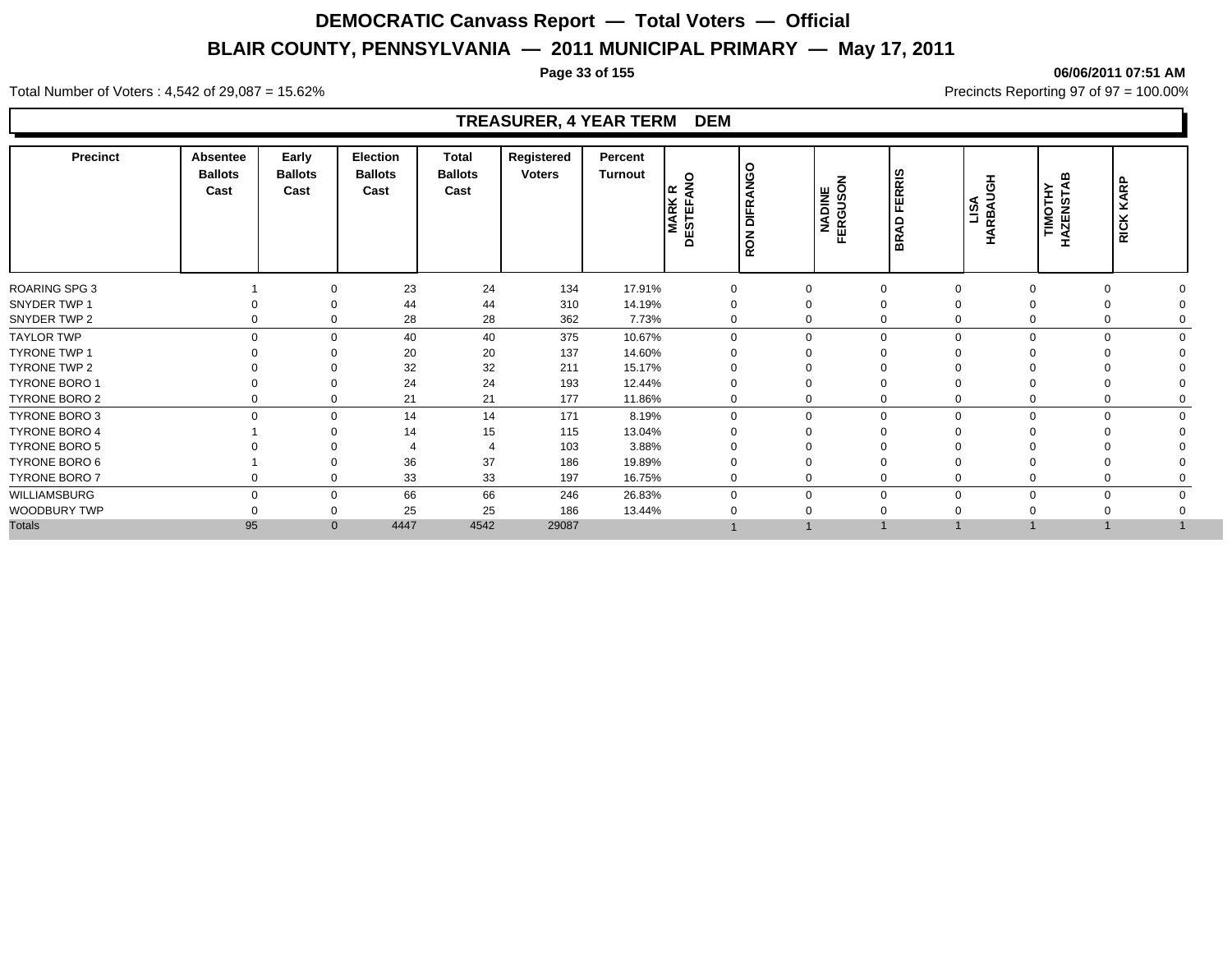**Page 34 of 155 06/06/2011 07:51 AM**

Total Number of Voters : 4,542 of 29,087 = 15.62% Precincts Reporting 97 of 97 = 100.00%

### **TREASURER, 4 YEAR TERM DEM - DEMOCRATIC**

| <b>Precinct</b>              | Absentee<br><b>Ballots</b><br>Cast | Early<br><b>Ballots</b><br>Cast | <b>Election</b><br><b>Ballots</b><br>Cast | <b>Total</b><br><b>Ballots</b><br>Cast | Registered<br><b>Voters</b> | Percent<br><b>Turnout</b> |                         | POTOPA      | <b>PYEATT</b>              | DIFRANGO<br>RONALD         |                         | <b>JOHN W</b><br>WEIDLICH |               | Con tinued              |
|------------------------------|------------------------------------|---------------------------------|-------------------------------------------|----------------------------------------|-----------------------------|---------------------------|-------------------------|-------------|----------------------------|----------------------------|-------------------------|---------------------------|---------------|-------------------------|
|                              |                                    |                                 |                                           |                                        |                             |                           | COURTNE<br><b>LYNN</b>  | <b>STAN</b> | <b>TRISTA</b>              |                            | GREGORY<br>SMITH        |                           | SHANE WILKINS |                         |
| ALTOONA 1-1                  | $\overline{1}$                     | $\mathbf 0$                     | 32                                        | 33                                     | 339                         | 9.73%                     | $\mathbf{0}$            |             | $\mathsf 0$                | $\mathbf 0$                | $\overline{0}$          | $\mathbf 0$               | $\mathbf{0}$  | $\mathbf 0$             |
| ALTOONA 1-2                  | $\mathbf 0$                        | $\mathbf 0$                     | 13                                        | $13$                                   | 134                         | 9.70%                     | $\Omega$                |             | $\mathbf 0$                | $\mathbf 0$                | $\Omega$                | $\Omega$                  | $\Omega$      | $\Omega$                |
| ALTOONA 2-1                  | $\mathbf 0$                        | $\Omega$                        | 23                                        | 23                                     | 315                         | 7.30%                     | $\mathbf 0$             |             | $\mathbf 0$                | $\mathbf 0$                | $\mathbf 0$             | $\Omega$                  | $\Omega$      | $\Omega$                |
| ALTOONA 2-2                  | $\mathbf 0$                        | $\mathbf 0$                     | 55                                        | 55                                     | 384                         | 14.32%                    | $\mathbf 0$             |             | $\mathbf 0$                | $\mathbf 0$                | $\mathbf 0$             | $\Omega$                  | $\Omega$      | $\Omega$                |
| ALTOONA 3-1                  | $\overline{2}$                     | $\mathbf 0$                     | 43                                        | 45                                     | 378                         | 11.90%                    | 0                       |             | $\mathbf 0$                | $\mathbf 0$                | $\mathbf 0$             | $\Omega$                  | $\Omega$      | $\Omega$                |
| ALTOONA 3-2                  | $\mathbf 0$                        | $\mathsf 0$                     | 63                                        | 63                                     | 327                         | 19.27%                    | $\mathbf 0$             |             | $\mathbf 0$                | $\mathbf 0$                | $\mathbf 0$             | $\Omega$                  | $\Omega$      | $\mathbf 0$             |
| ALTOONA 4-1                  | $\mathbf{3}$                       | $\mathbf 0$                     | 32                                        | 35                                     | 385                         | 9.09%                     | $\mathbf 0$             |             | $\mathbf 0$                | $\mathbf 0$                | $\mathbf 0$             | $\Omega$                  | $\Omega$      | $\mathbf 0$             |
| ALTOONA 4-2                  |                                    | $\Omega$                        | 43                                        | 44                                     | 280                         | 15.71%                    | $\mathbf 0$             |             | $\Omega$                   | $\mathbf 0$                | $\mathbf 0$             | $\Omega$                  | $\Omega$      | $\Omega$                |
| ALTOONA 5-1                  |                                    | $\mathbf 0$                     | 11                                        | 12                                     | 107                         | 11.21%                    | $\mathbf 0$             |             | $\mathbf 0$                | $\mathbf 0$                | $\mathbf 0$             | $\Omega$                  | $\Omega$      | $\Omega$                |
| ALTOONA 5-2                  | $\overline{1}$                     | $\mathbf 0$                     | 51                                        | 52                                     | 371                         | 14.02%                    | $\Omega$                |             | $\Omega$                   | $\mathbf 0$                | $\mathbf 0$             | $\mathbf 0$               | $\Omega$      | $\mathbf 0$             |
| ALTOONA 5-3                  | $\overline{1}$                     | $\mathbf 0$                     | 54                                        | 55                                     | 309                         | 17.80%                    | $\overline{2}$          |             | $\overline{1}$             | $\mathbf 0$                | $\mathbf 0$             | $\mathbf 0$               | $\Omega$      | $\mathbf 0$             |
| ALTOONA 6-1                  | $\overline{1}$                     | $\mathbf 0$                     | 31                                        | 32                                     | 368                         | 8.70%                     | $\mathbf 0$             |             | $\mathbf 0$                | $\mathbf 0$                | $\mathbf 0$             | $\Omega$                  | $\Omega$      | $\mathbf 0$             |
| ALTOONA 6-2                  | $\mathbf 0$                        | $\mathbf 0$                     | 38                                        | 38                                     | 363                         | 10.47%                    | $\mathbf 0$             |             | $\mathbf 0$                | $\mathbf 0$                | $\Omega$                | $\Omega$                  | $\Omega$      | $\Omega$                |
| ALTOONA 6-3                  | $\overline{2}$                     | $\mathbf 0$                     | 58                                        | 60                                     | 335                         | 17.91%                    | $\Omega$                |             | $\Omega$                   | $\mathbf 0$                | $\mathbf 0$             | $\Omega$                  | $\Omega$      | $\Omega$                |
| ALTOONA 6-4                  | $\overline{2}$                     | $\mathbf 0$                     | 57                                        | 59                                     | 265                         | 22.26%                    | 0                       |             | $\mathbf 0$                | $\mathbf 0$                | $\Omega$                | $\Omega$                  | $\Omega$      | $\mathbf 0$             |
| ALTOONA 6-5                  | $\mathbf{3}$                       | $\mathbf 0$                     | 57                                        | 60                                     | 428                         | 14.02%                    | $\mathbf 0$             |             | $\mathbf 0$                | $\mathsf 0$                | $\mathbf 0$             | $\Omega$                  | $\mathbf 0$   | $\mathbf 0$             |
| ALTOONA 7                    | $\overline{0}$                     | $\Omega$                        | 38                                        | 38                                     | 400                         | 9.50%                     | $\mathbf 0$             |             | $\mathbf 0$                | $\mathbf 0$                | $\Omega$                | $\Omega$                  | $\Omega$      | $\Omega$                |
| ALTOONA 8-1                  | 5                                  | $\Omega$                        | 29                                        | 34                                     | 369                         | 9.21%                     | $\Omega$                |             | $\Omega$                   | $\mathbf 0$                | $\Omega$                | $\Omega$                  | $\Omega$      |                         |
| ALTOONA 8-2                  | $\overline{1}$                     | $\mathbf 0$                     | 42                                        | 43                                     | 277                         | 15.52%                    | $\mathbf 0$             |             | $\mathbf 0$                | $\pmb{0}$                  | $\overline{0}$          | $\Omega$                  | $\Omega$      | $\Omega$                |
| ALTOONA 9                    | $\mathbf 0$                        | $\mathbf 0$                     | 51                                        | 51                                     | 396                         | 12.88%                    | $\mathbf 0$             |             | $\mathbf 0$                | $\mathbf 0$                | $\mathbf 0$             | $\Omega$                  | $\mathbf 1$   | $\mathbf 0$             |
| ALTOONA 10-1                 | $\mathbf 0$                        | $\mathbf 0$                     | 28                                        | 28                                     | 278                         | 10.07%                    | 0                       |             | $\mathbf 0$                | $\mathsf 0$                | $\mathbf 0$             | $\Omega$                  | $\Omega$      | $\mathbf 0$             |
| ALTOONA 10-2                 | 3                                  | $\mathbf 0$                     | 22                                        | 25                                     | 213                         | 11.74%                    | $\Omega$                |             | $\Omega$                   | $\mathbf 0$                | $\Omega$                | $\Omega$                  | $\Omega$      | $\Omega$                |
| ALTOONA 10-3                 |                                    | $\mathbf 0$                     | 28                                        | 29                                     | 152                         | 19.08%                    | $\mathbf 0$             |             | $\mathbf 0$                | $\mathbf 0$                | $\mathbf 0$             | $\Omega$                  | $\Omega$      | $\Omega$                |
| ALTOONA 10-4                 | $\overline{1}$                     | $\mathbf 0$                     | 58                                        | 59                                     | 352                         | 16.76%                    | $\Omega$                |             | 0                          | $\mathbf 0$                | $\mathbf 0$             | $\Omega$                  | $\Omega$      | $\mathbf 0$             |
| ALTOONA 11-1                 | $\mathbf 0$                        | $\mathbf 0$                     | 61                                        | 61                                     | 435                         | 14.02%                    | $\mathbf 0$             |             | $\boldsymbol{0}$           | $\overline{1}$             | $\mathbf 0$             | $\Omega$                  | $\Omega$      | $\mathbf 0$             |
| ALTOONA 11-2                 | $\overline{1}$                     | $\mathbf 0$                     | 51                                        | 52                                     | 320                         | 16.25%                    | $\Omega$                |             | $\Omega$                   | $\mathbf 0$                | $\Omega$                | $\Omega$                  | $\Omega$      | $\overline{1}$          |
| ALTOONA 11-3                 | $\mathbf 0$                        | $\mathbf 0$                     | 54                                        | 54                                     | 302                         | 17.88%                    | $\mathbf 0$             |             | $\mathbf 0$                | $\mathbf 0$                | $\Omega$                | $\Omega$                  | $\Omega$      | $\Omega$                |
| ALTOONA 12-1                 | $\mathbf 0$                        | $\mathbf 0$                     | 23                                        | 23                                     | 160                         | 14.38%                    | $\Omega$                |             | $\Omega$                   | $\mathbf 0$                | $\Omega$                | $\Omega$                  | $\Omega$      | $\Omega$                |
| ALTOONA 12-2                 | $\mathbf{3}$                       | $\mathbf 0$                     | 37                                        | 40                                     | 230                         | 17.39%                    | $\mathbf 0$             |             | $\mathbf 0$                | $\pmb{0}$                  | $\overline{0}$          | $\Omega$                  | $\Omega$      | $\Omega$                |
| ALTOONA 12-3                 | $\overline{1}$                     | $\mathbf 0$                     | 25                                        | 26                                     | 171                         | 15.20%                    | $\Omega$                |             | $\mathbf 0$                | $\mathbf 0$                | $\mathbf 0$             | $\mathbf 0$               | $\Omega$      | $\mathbf 0$             |
| ALTOONA 12-4                 | $\mathbf 0$                        | $\mathbf 0$                     | 56                                        | 56                                     | 250                         | 22.40%                    | $\mathsf{O}$            |             | $\mathbf 0$                | $\mathbf 0$                | $\overline{0}$          | $\Omega$                  | $\Omega$      | $\mathbf 0$             |
| ALTOONA 12-5                 | $\overline{1}$                     | $\mathbf 0$                     | 18                                        | 19                                     | 159                         | 11.95%                    | $\Omega$                |             | $\Omega$                   | $\mathbf 0$                | $\Omega$                | $\Omega$                  | $\Omega$      | $\mathbf 0$             |
| ALTOONA 13-1                 | $\overline{2}$                     | $\mathbf 0$                     | 56                                        | 58                                     | 458                         | 12.66%                    | $\mathbf 0$             |             | 0                          | $\mathbf 0$                | $\mathbf 0$             | $\Omega$                  | $\Omega$      | $\mathbf 0$             |
| ALTOONA 13-2                 | $\mathbf 0$                        | $\mathbf 0$                     | 46                                        | 46                                     | 414                         | 11.11%                    | $\mathbf 0$             |             | $\mathbf 0$                | $\mathbf 0$                | $\mathbf 0$             | $\Omega$                  | $\mathbf 0$   | $\overline{0}$          |
| ALTOONA 13-3                 | $\mathbf 0$                        | $\mathbf 0$                     | 51                                        | 51                                     | 299                         | 17.06%                    | 0                       |             | $\mathbf 0$                | $\mathbf 0$                | $\mathbf 0$             | $\mathbf 0$               | $\mathbf 0$   | $\mathbf 0$             |
|                              | $\overline{1}$                     | $\mathbf 0$                     |                                           | 35                                     |                             |                           | $\mathbf 0$             |             | $\mathbf 0$                | $\mathbf 0$                | $\mathbf 0$             | $\Omega$                  | $\mathbf 0$   |                         |
| ALTOONA 13-4                 |                                    |                                 | 34                                        |                                        | 502                         | 6.97%                     |                         |             |                            |                            |                         | $\Omega$                  | $\Omega$      | $\mathbf 0$<br>$\Omega$ |
| ALTOONA 14-1<br>ALTOONA 14-2 | $\overline{2}$<br>$\mathbf 0$      | $\mathbf 0$<br>$\mathbf 0$      | 29                                        | 31<br>78                               | 163                         | 19.02%                    | $\mathbf 0$<br>$\Omega$ |             | $\mathbf 0$<br>$\mathbf 0$ | $\mathbf 0$<br>$\mathbf 0$ | $\mathbf 0$<br>$\Omega$ | $\Omega$                  | $\Omega$      | $\Omega$                |
| ALTOONA 14-3                 | $\mathbf 0$                        | $\mathbf 0$                     | 78                                        | 55                                     | 404<br>292                  | 19.31%                    | $\mathbf 0$             |             | $\mathbf 0$                | $\mathbf 0$                | $\Omega$                | $\Omega$                  | $\Omega$      | $\Omega$                |
| ALTOONA 14-4                 | $\overline{1}$                     | $\mathbf 0$                     | 55<br>76                                  | 77                                     | 446                         | 18.84%<br>17.26%          | $\mathbf 0$             |             | $\mathbf 0$                | $\mathbf 0$                | $\Omega$                | $\Omega$                  | $\Omega$      | $\mathbf 0$             |
|                              |                                    |                                 |                                           |                                        |                             |                           |                         |             |                            |                            |                         |                           |               |                         |
| ALLEGHENY 1                  | $\Omega$                           | $\Omega$                        | 106                                       | 106                                    | 584                         | 18.15%                    | $\Omega$                |             | $\mathbf 0$                | $\mathbf 0$                | $\Omega$                | $\mathbf{1}$              | $\Omega$      | $\mathbf 0$             |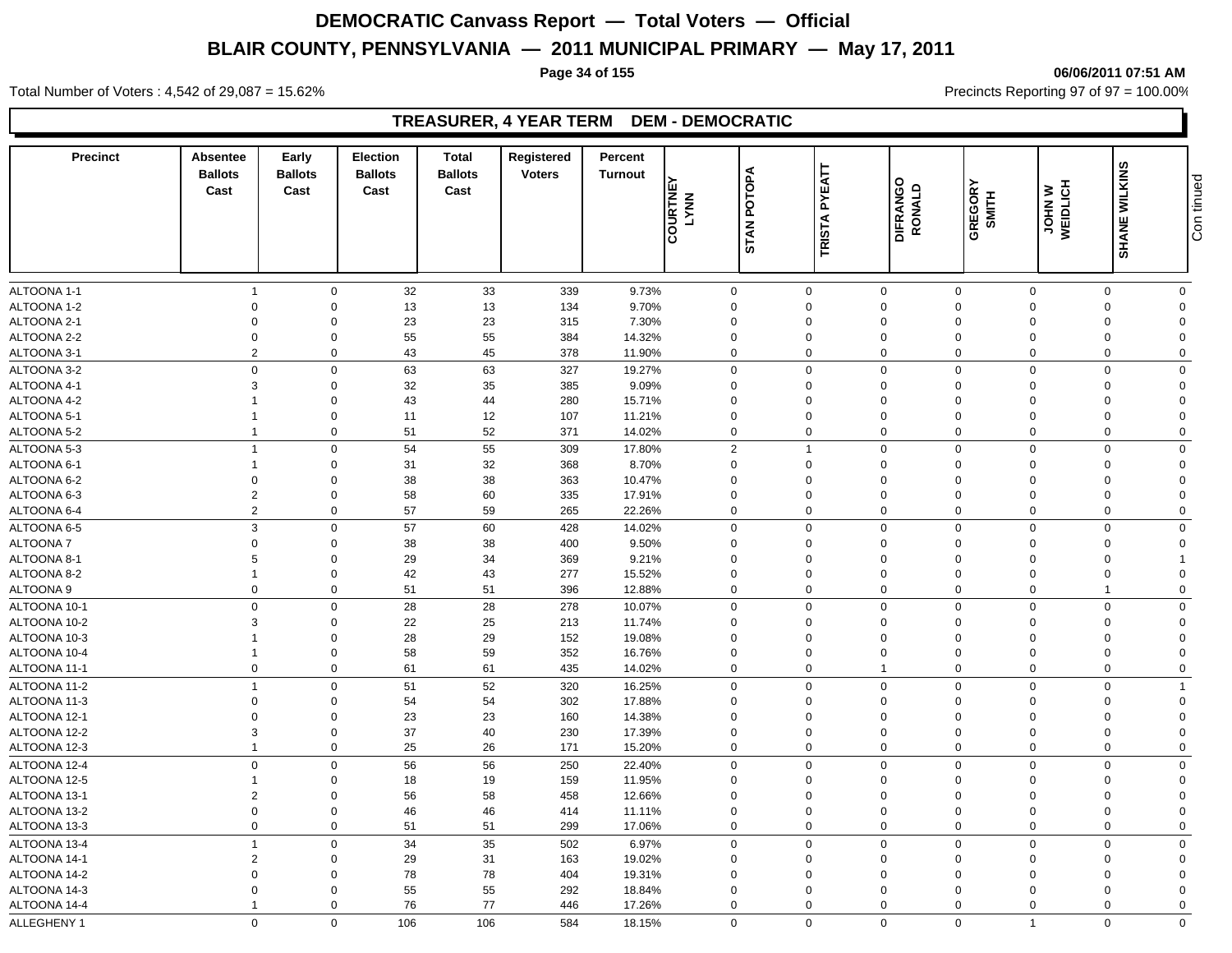**Page 35 of 155 06/06/2011 07:51 AM**

#### **Precinct Absentee Ballots Cast Cast Early Ballots Election Ballots**  Cast **Cast Total Registered Ballots Cast**<br>
Cast<br>
Cast<br>
COURTNEY<br>
COURTNEY<br>
COURTNEY<br>
COURTNEY<br>
COURTNEY<br>
COURTNEY<br>
COURTNEY<br>
COURTNEY<br>
COURTNEY<br>
COURTNEY<br>
COURTNEY<br>
COURTNEY<br>
COURTNEY<br>
COURTNEY<br>
COURTNEY<br>
COURTNEY<br>
COURTNEY<br>
COURTNEY<br>
COURTNEY<br>
COURTNEY<br>
CO **Turnout Percent COURTNEY<br>LYNN<br>STAN POTOPA<br>TRISTA PYEATT** ALLEGHENY 2 2 0 80 82 544 15.07% 0 0 0 0 0 0 0 ALLEGHENY 3 11 0 24 35 121 28.93% 0 0 0 0 0 0 0 ALLEGHENY 4 2 0 39 41 295 13.90% 0 0 0 0 0 0 0 ANTIS TWP 1 0 0 52 52 526 9.89% 0 0 0 0 0 0 0 ANTIS TWP 2 0 46 46 336 13.69% 0 0 0 0 0 0 ANTIS TWP 3 1 0 56 57 450 12.67% 0 0 0 0 0 0 0 BELLWOOD BORO 1 0 42 43 372 11.56% 0 0 0 0 0 0 0 BLAIR - CATFISH 0 0 70 70 324 21.60% 0 0 0 0 0 0 0 BLAIR - E HOLBG 5 0 163 168 664 25.30% 0 0 0 0 0 0 CATHARINE TWP 1 0 22 23 121 19.01% 0 0 0 0 0 0 0 DUNCANSVILLE 1 0 51 52 296 17.57% 0 0 0 0 0 0 0 FRANKSTOWN TWP1 0 0 26 26 110 23.64% 0 0 0 0 0 0 0 FRANKSTOWN TWP2 2 0 153 155 791 19.60% 0 0 0 0 0 0 FRANKSTOWN TWP3 5 0 145 150 797 18.82% 0 0 0 0 0 0 FREEDOM TWP 1 0 0 35 35 204 17.16% 0 0 0 0 0 0 0 FREEDOM TWP 2 0 0 44 44 376 11.70% 0 0 0 0 0 0 GREENFIELD TWP1 0 0 30 30 297 10.10% 0 0 0 0 0 0 0 GREENFIELD TWP2 0 0 8 8 40 20.00% 0 0 0 0 0 0 0 GREENFIELD TWP3 0 0 62 62 375 16.53% 0 0 0 0 0 0 0 HOLLIDAYSBURG 1 0 0 25 25 176 14.20% 0 0 0 0 0 0 HOLLIDAYSBURG 2 3 0 52 55 200 27.50% 0 0 0 0 0 0 HOLLIDAYSBURG 3 0 0 17 156 10.90% 0 0 0 0 0 0 HOLLIDAYSBURG 4 0 0 60 60 222 27.03% 0 0 0 0 0 0 HOLLIDAYSBURG 5 1 0 47 48 169 28.40% 0 0 0 0 0 0 0 HOLLIDAYSBURG 6 3 0 52 55 265 20.75% 0 0 0 0 0 0 0 HOLLIDAYSBURG 7 0 0 39 39 149 26.17% 0 0 0 0 0 0 0 HUSTON TWP 0 0 17 149 11.41% 0 0 0 0 0 0 JUNIATA TWP 0 0 33 33 175 18.86% 0 0 0 0 0 0 LOGAN TWP 1 3 0 86 89 490 18.16% 0 0 0 0 0 0 0 LOGAN TWP 2 4 0 101 105 599 17.53% 0 0 0 0 0 0 0 LOGAN TWP 3 2 0 54 56 264 21.21% 0 0 0 1 0 0 0 0 LOGAN TWP 4 0 0 87 87 452 19.25% 0 0 0 0 0 0 0 LOGAN TWP 5 3 0 84 87 434 20.05% 0 0 0 0 0 0 0 LOGAN TWP 6 0 0 105 105 706 14.87% 0 0 0 0 0 0 0 LOGAN TWP 7 0 0 44 44 235 18.72% 0 0 0 0 0 0 0 MARTINSBURG 1 0 0 34 34 137 24.82% 0 0 0 0 0 0 0 MARTINSBURG 2 0 0 27 164 16.46% 0 0 0 0 0 NEWRY BORO 0 0 25 25 75 33.33% 0 0 0 0 0 0 0 NORTH WOODBURY 0 0 27 27 325 8.31% 0 0 0 0 0 0 0

ROARING SPG 1 1 0 8 9 112 8.04% 0 0 0 0 0 0 0

ROARING SPG 2 0 0 38 38 177 21.47% 0 0 0 0 0 0 0

Total Number of Voters : 4,542 of 29,087 = 15.62% Precincts Reporting 97 of 97 = 100.00%

### **TREASURER, 4 YEAR TERM DEM**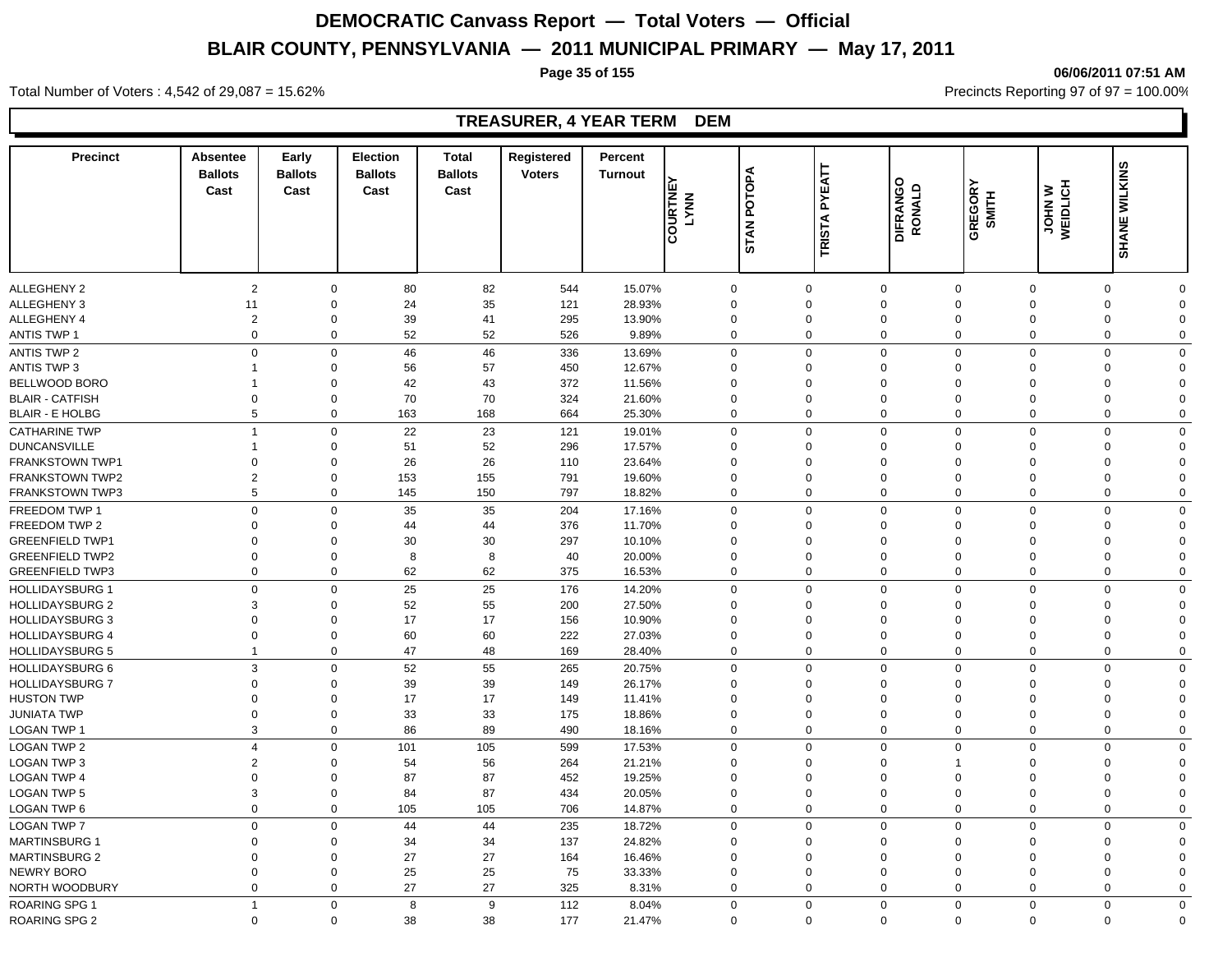#### **Page 36 of 155 06/06/2011 07:51 AM**

Total Number of Voters : 4,542 of 29,087 = 15.62% Precincts Reporting 97 of 97 = 100.00%

#### **TREASURER, 4 YEAR TERM DEM**

| <b>Precinct</b>      | Absentee<br><b>Ballots</b><br>Cast | Early<br><b>Ballots</b><br>Cast | Election<br><b>Ballots</b><br>Cast | <b>Total</b><br><b>Ballots</b><br>Cast | Registered<br><b>Voters</b> | Percent<br>Turnout | <b>COURTNE</b> | ⋖<br>POTOP<br><b>STAN</b> | YEATT<br>௨<br>⋖<br>$\overline{\text{TRIST}}$ | <b>DIFRANGO</b><br>RONALD | <b>GREGORY</b><br>SMITH | <b>JOHN W</b><br>WEIDLICH | <b>WILKINS</b><br><b>SHANE</b> |  |
|----------------------|------------------------------------|---------------------------------|------------------------------------|----------------------------------------|-----------------------------|--------------------|----------------|---------------------------|----------------------------------------------|---------------------------|-------------------------|---------------------------|--------------------------------|--|
| <b>ROARING SPG 3</b> |                                    | $\Omega$                        | 23                                 | 24                                     | 134                         | 17.91%             | $\mathbf 0$    |                           | 0                                            | $\mathbf{0}$              | $\Omega$                |                           | 0                              |  |
| SNYDER TWP 1         |                                    | $\Omega$                        | 44                                 | 44                                     | 310                         | 14.19%             | 0              |                           | 0                                            | $\mathbf 0$               | $\Omega$                |                           | $\Omega$                       |  |
| SNYDER TWP 2         | $\Omega$                           | $\Omega$                        | 28                                 | 28                                     | 362                         | 7.73%              | $\Omega$       |                           | 0                                            | $\Omega$                  | $\Omega$                |                           | $\Omega$                       |  |
| <b>TAYLOR TWP</b>    |                                    | $\Omega$<br>$\Omega$            | 40                                 | 40                                     | 375                         | 10.67%             | $\Omega$       |                           | $\mathbf 0$                                  | $\mathbf 0$<br>$\Omega$   | $\Omega$                |                           | $\Omega$                       |  |
| <b>TYRONE TWP 1</b>  |                                    | ∩                               | 20                                 | 20                                     | 137                         | 14.60%             |                |                           | 0                                            | $\Omega$                  |                         |                           |                                |  |
| TYRONE TWP 2         |                                    | $\Omega$                        | 32                                 | 32                                     | 211                         | 15.17%             |                |                           | 0                                            | $\Omega$                  |                         |                           |                                |  |
| <b>TYRONE BORO 1</b> |                                    | $\Omega$                        | 24                                 | 24                                     | 193                         | 12.44%             |                |                           | 0                                            | $\mathbf 0$               |                         |                           |                                |  |
| TYRONE BORO 2        |                                    | 0                               | 21                                 | 21                                     | 177                         | 11.86%             | $\mathbf 0$    |                           | 0                                            | $\mathbf 0$               |                         |                           |                                |  |
| TYRONE BORO 3        | $\Omega$                           | $\Omega$                        | 14                                 | 14                                     | 171                         | 8.19%              | $\Omega$       |                           | $\mathbf 0$                                  | $\mathbf 0$<br>$\Omega$   | $\Omega$                |                           | $\Omega$<br>$\Omega$           |  |
| <b>TYRONE BORO 4</b> |                                    | $\Omega$                        | 14                                 | 15                                     | 115                         | 13.04%             |                |                           | $\mathbf 0$                                  | $\mathbf 0$               |                         |                           |                                |  |
| TYRONE BORO 5        |                                    |                                 |                                    |                                        | 103                         | 3.88%              |                |                           |                                              | $\mathbf 0$               |                         |                           |                                |  |
| TYRONE BORO 6        |                                    | $\Omega$                        | 36                                 | 37                                     | 186                         | 19.89%             |                |                           | 0                                            | $\mathbf 0$               |                         |                           |                                |  |
| TYRONE BORO 7        |                                    | $\Omega$                        | 33                                 | 33                                     | 197                         | 16.75%             | $\mathbf 0$    |                           | 0                                            | $\mathbf{0}$              | $\Omega$                |                           | $\Omega$                       |  |
| WILLIAMSBURG         | $\Omega$                           | $\mathbf 0$                     | 66                                 | 66                                     | 246                         | 26.83%             | $\mathbf 0$    |                           | 0                                            | $\mathbf 0$<br>$\Omega$   | $\Omega$                |                           | $\mathbf 0$<br>$\Omega$        |  |
| WOODBURY TWP         |                                    | $\Omega$                        | 25                                 | 25                                     | 186                         | 13.44%             |                |                           | 0                                            | $\mathbf 0$               |                         |                           |                                |  |
| <b>Totals</b>        | 95                                 | $\mathbf{0}$                    | 4447                               | 4542                                   | 29087                       |                    | 2              |                           |                                              |                           |                         |                           | 2                              |  |
|                      |                                    |                                 |                                    |                                        |                             |                    |                |                           |                                              |                           |                         |                           |                                |  |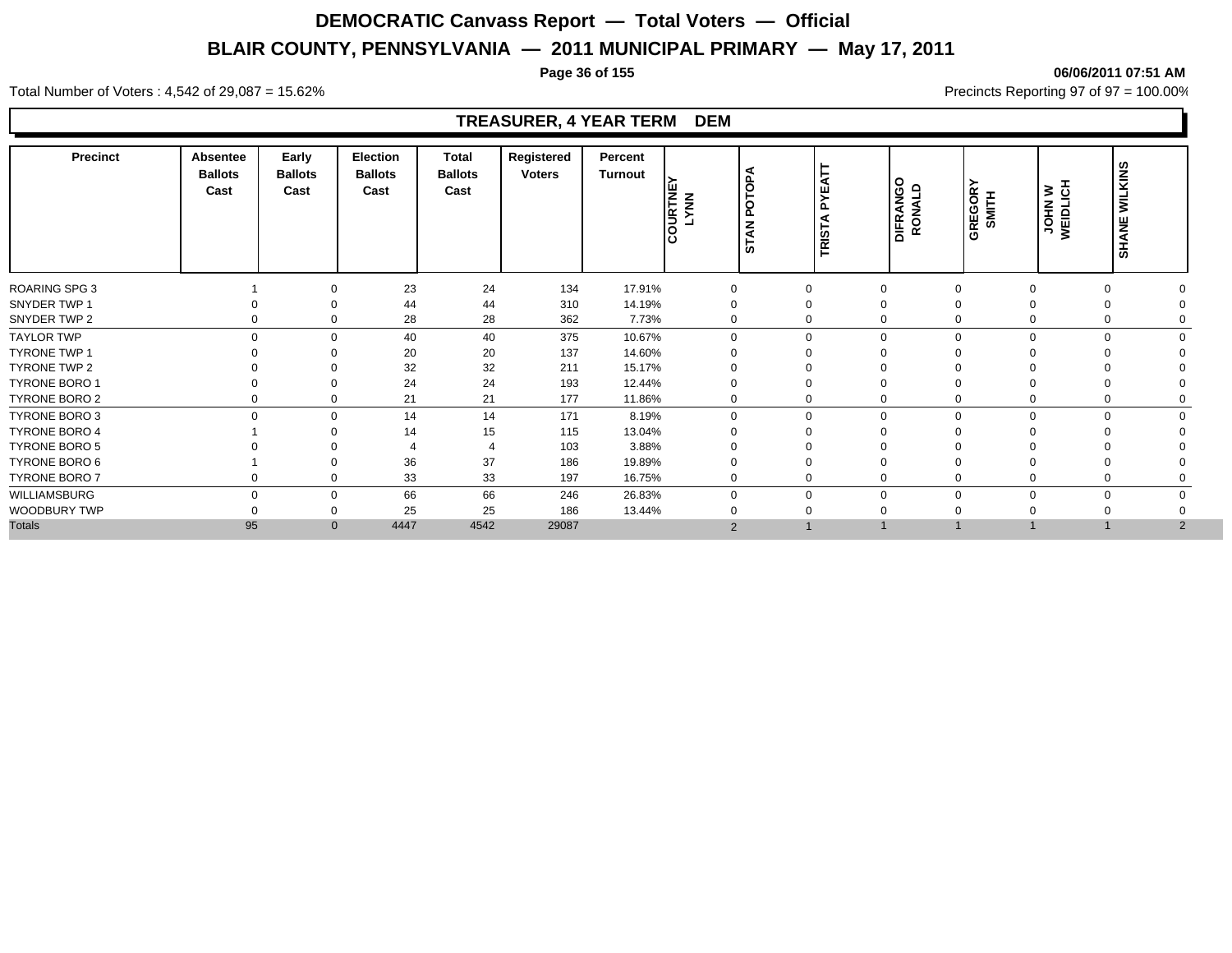**Page 37 of 155 06/06/2011 07:51 AM**

Total Number of Voters : 4,542 of 29,087 = 15.62% Precincts Reporting 97 of 97 = 100.00%

#### **TREASURER, 4 YEAR TERM DEM - DEMOCRATIC**

| 32<br>33<br>9.73%<br>$\mathbf 0$<br>339<br>$\mathbf 0$<br>$\mathbf 0$<br>$\mathbf{1}$<br>$\mathbf{1}$<br>ALTOONA 1-2<br>9.70%<br>$\mathbf 0$<br>$\mathbf 0$<br>13<br>13<br>134<br>$\mathbf 0$<br>$\mathbf 0$<br>ALTOONA 2-1<br>$\mathbf 0$<br>23<br>23<br>315<br>$\mathbf 0$<br>7.30%<br>$\Omega$<br>$\mathbf 0$<br>$\Omega$<br>ALTOONA 2-2<br>$\mathbf 0$<br>$\mathbf 0$<br>55<br>55<br>384<br>14.32%<br>$\pmb{0}$<br>$\Omega$<br>$\Omega$<br>ALTOONA 3-1<br>$\overline{2}$<br>$\mathbf 0$<br>43<br>45<br>378<br>11.90%<br>$\mathbf 0$<br>$\pmb{0}$<br>$\overline{1}$<br>63<br>0<br>$\mathbf 0$<br>63<br>327<br>19.27%<br>$\boldsymbol{0}$<br>$\mathbf 0$<br>$\Omega$<br>3<br>$\mathbf 0$<br>32<br>385<br>9.09%<br>35<br>$\mathbf 0$<br>$\mathbf 0$<br>$\mathbf 0$<br>$\mathbf 0$<br>280<br>43<br>44<br>15.71%<br>$\Omega$<br>$\mathbf 0$<br>$\Omega$<br>1<br>$\mathbf 0$<br>11<br>12<br>107<br>11.21%<br>$\pmb{0}$<br>$\mathbf 0$<br>$\mathbf 0$<br>$\mathbf 1$<br>$\mathbf 0$<br>51<br>52<br>371<br>14.02%<br>$\mathbf 0$<br>$\mathbf 0$<br>$\mathbf 0$<br>$\mathbf{1}$<br>$\overline{1}$<br>$\pmb{0}$<br>54<br>55<br>309<br>$\mathbf 0$<br>17.80%<br>$\overline{4}$<br>$\mathbf 1$<br>$\mathbf 0$<br>32<br>8.70%<br>31<br>368<br>$\mathbf 0$<br>$\mathbf{1}$<br>$\Omega$<br>$\Omega$<br>$\mathbf 0$<br>$\mathbf 0$<br>38<br>38<br>363<br>10.47%<br>$\mathbf 0$<br>$\mathbf 0$<br>$\mathbf 0$<br>$\overline{2}$<br>$\mathbf 0$<br>58<br>60<br>335<br>17.91%<br>$\mathbf 0$<br>$\pmb{0}$<br>$\Omega$<br>2<br>$\mathbf 0$<br>57<br>$\pmb{0}$<br>59<br>265<br>22.26%<br>$\mathbf 0$<br>$\mathbf 0$<br>$\mathbf{3}$<br>$\pmb{0}$<br>57<br>60<br>428<br>$\mathbf 0$<br>$\mathbf 0$<br>14.02%<br>$\mathbf 0$<br>$\mathbf 0$<br>$\mathsf 0$<br>38<br>38<br>9.50%<br>400<br>$\Omega$<br>$\mathbf 0$<br>$\Omega$<br>5<br>$\mathbf 0$<br>29<br>369<br>9.21%<br>$\mathbf 0$<br>34<br>$\Omega$<br>$\mathbf 0$<br>42<br>43<br>$\mathbf 0$<br>277<br>15.52%<br>$\mathbf 0$<br>$\mathbf 0$<br>$\mathbf 1$<br>$\mathsf 0$<br>51<br>$\pmb{0}$<br>$\mathbf 0$<br>51<br>396<br>12.88%<br>$\mathbf 0$<br>$\mathbf{1}$<br>ALTOONA 10-1<br>$\mathbf 0$<br>$\mathbf 0$<br>28<br>28<br>278<br>$\mathbf 0$<br>$\mathbf 0$<br>10.07%<br>$\mathbf 0$<br>3<br>$\mathbf 0$<br>22<br>25<br>213<br>$\mathbf 0$<br>ALTOONA 10-2<br>11.74%<br>$\mathbf 0$<br>$\Omega$<br>29<br>ALTOONA 10-3<br>$\mathbf 0$<br>28<br>152<br>19.08%<br>$\mathbf 0$<br>$\mathbf 0$<br>$\mathbf 1$<br>$\Omega$<br>$\mathbf 0$<br>ALTOONA 10-4<br>58<br>59<br>352<br>16.76%<br>$\mathbf 0$<br>$\mathbf{1}$<br>0<br>$\Omega$<br>$\mathbf 0$<br>$\mathbf 0$<br>61<br>61<br>$\mathbf 0$<br>ALTOONA 11-1<br>435<br>14.02%<br>$\mathbf 0$<br>$\mathbf{1}$<br>ALTOONA 11-2<br>$\overline{1}$<br>$\mathbf 0$<br>51<br>52<br>320<br>16.25%<br>$\mathbf 0$<br>$\mathbf 0$<br>$\overline{1}$<br>ALTOONA 11-3<br>$\mathsf 0$<br>$\mathbf 0$<br>54<br>54<br>302<br>17.88%<br>$\mathbf 0$<br>$\pmb{0}$<br>$\mathbf 0$<br>ALTOONA 12-1<br>$\mathbf 0$<br>$\mathbf 0$<br>23<br>23<br>160<br>14.38%<br>$\mathbf 0$<br>$\mathbf 0$<br>$\Omega$<br>$\mathbf 0$<br>ALTOONA 12-2<br>3<br>37<br>40<br>230<br>17.39%<br>$\mathbf 0$<br>0<br>$\Omega$<br>$\mathbf 0$<br>25<br>26<br>171<br>$\mathbf 0$<br>$\boldsymbol{0}$<br>ALTOONA 12-3<br>$\mathbf{1}$<br>15.20%<br>$\mathbf 0$<br>$\mathbf 0$<br>$\mathbf 0$<br>56<br>56<br>$\mathbf 0$<br>$\mathbf 0$<br>ALTOONA 12-4<br>250<br>22.40%<br>$\mathbf 0$<br>ALTOONA 12-5<br>$\mathbf 0$<br>18<br>19<br>159<br>11.95%<br>$\mathbf 0$<br>$\mathbf{1}$<br>$\mathbf 0$<br>$\Omega$<br>ALTOONA 13-1<br>2<br>$\mathbf 0$<br>56<br>58<br>458<br>12.66%<br>$\mathbf 0$<br>$\mathbf 0$<br>$\Omega$<br>$\mathsf{O}\xspace$<br>$\mathsf 0$<br>$\boldsymbol{0}$<br>ALTOONA 13-2<br>46<br>46<br>414<br>11.11%<br>$\mathbf 0$<br>-1<br>$\mathbf 0$<br>$\mathbf 0$<br>$\mathbf 0$<br>ALTOONA 13-3<br>51<br>51<br>299<br>17.06%<br>$\Omega$<br>$\mathbf 0$<br>ALTOONA 13-4<br>$\mathbf{1}$<br>$\mathbf 0$<br>34<br>35<br>502<br>6.97%<br>$\mathbf 0$<br>$\mathbf 0$<br>$\mathbf 0$<br>ALTOONA 14-1<br>2<br>$\mathbf 0$<br>29<br>31<br>163<br>19.02%<br>$\pmb{0}$<br>$\mathbf 0$<br>$\mathbf 0$<br>ALTOONA 14-2<br>$\mathbf 0$<br>$\mathbf 0$<br>78<br>78<br>404<br>$\mathbf 0$<br>19.31%<br>$\mathbf 0$<br>$\Omega$<br>ALTOONA 14-3<br>$\mathsf 0$<br>$\mathbf 0$<br>55<br>55<br>292<br>18.84%<br>$\Omega$<br>$\pmb{0}$<br>$\Omega$<br>ALTOONA 14-4<br>$\mathbf 0$<br>76<br>77<br>$\pmb{0}$<br>$\mathbf{1}$<br>446<br>17.26%<br>$\mathbf 0$<br>$\mathbf{1}$<br>$\mathbf 0$<br>$\mathbf 0$<br>$\Omega$<br>$\Omega$<br>$\mathbf{1}$ | <b>Precinct</b> | Absentee<br><b>Ballots</b><br>Cast | Early<br><b>Ballots</b><br>Cast | <b>Election</b><br><b>Ballots</b><br>Cast | <b>Total</b><br><b>Ballots</b><br>Cast | Registered<br><b>Voters</b> | Percent<br><b>Turnout</b> | <b>CHARLES</b><br>SKELY | <b>CHRISTINA</b><br>BLAKE | Totals |  |
|--------------------------------------------------------------------------------------------------------------------------------------------------------------------------------------------------------------------------------------------------------------------------------------------------------------------------------------------------------------------------------------------------------------------------------------------------------------------------------------------------------------------------------------------------------------------------------------------------------------------------------------------------------------------------------------------------------------------------------------------------------------------------------------------------------------------------------------------------------------------------------------------------------------------------------------------------------------------------------------------------------------------------------------------------------------------------------------------------------------------------------------------------------------------------------------------------------------------------------------------------------------------------------------------------------------------------------------------------------------------------------------------------------------------------------------------------------------------------------------------------------------------------------------------------------------------------------------------------------------------------------------------------------------------------------------------------------------------------------------------------------------------------------------------------------------------------------------------------------------------------------------------------------------------------------------------------------------------------------------------------------------------------------------------------------------------------------------------------------------------------------------------------------------------------------------------------------------------------------------------------------------------------------------------------------------------------------------------------------------------------------------------------------------------------------------------------------------------------------------------------------------------------------------------------------------------------------------------------------------------------------------------------------------------------------------------------------------------------------------------------------------------------------------------------------------------------------------------------------------------------------------------------------------------------------------------------------------------------------------------------------------------------------------------------------------------------------------------------------------------------------------------------------------------------------------------------------------------------------------------------------------------------------------------------------------------------------------------------------------------------------------------------------------------------------------------------------------------------------------------------------------------------------------------------------------------------------------------------------------------------------------------------------------------------------------------------------------------------------------------------------------------------------------------------------------------------------------------------------------------------------------------------------------------------------------------------------------------------------------------------------------------------------------------------------------------------------------------------------------------------------------------------------------------------------------------------------------------------------------------------------------------------------------------------------------------------------------------------------------------------------------------------------------------------------------------------------------------------------------------------------------------------------------------------------------------------------------------|-----------------|------------------------------------|---------------------------------|-------------------------------------------|----------------------------------------|-----------------------------|---------------------------|-------------------------|---------------------------|--------|--|
|                                                                                                                                                                                                                                                                                                                                                                                                                                                                                                                                                                                                                                                                                                                                                                                                                                                                                                                                                                                                                                                                                                                                                                                                                                                                                                                                                                                                                                                                                                                                                                                                                                                                                                                                                                                                                                                                                                                                                                                                                                                                                                                                                                                                                                                                                                                                                                                                                                                                                                                                                                                                                                                                                                                                                                                                                                                                                                                                                                                                                                                                                                                                                                                                                                                                                                                                                                                                                                                                                                                                                                                                                                                                                                                                                                                                                                                                                                                                                                                                                                                                                                                                                                                                                                                                                                                                                                                                                                                                                                                                                                                            |                 |                                    |                                 |                                           |                                        |                             |                           |                         |                           |        |  |
|                                                                                                                                                                                                                                                                                                                                                                                                                                                                                                                                                                                                                                                                                                                                                                                                                                                                                                                                                                                                                                                                                                                                                                                                                                                                                                                                                                                                                                                                                                                                                                                                                                                                                                                                                                                                                                                                                                                                                                                                                                                                                                                                                                                                                                                                                                                                                                                                                                                                                                                                                                                                                                                                                                                                                                                                                                                                                                                                                                                                                                                                                                                                                                                                                                                                                                                                                                                                                                                                                                                                                                                                                                                                                                                                                                                                                                                                                                                                                                                                                                                                                                                                                                                                                                                                                                                                                                                                                                                                                                                                                                                            | ALTOONA 1-1     |                                    |                                 |                                           |                                        |                             |                           |                         |                           |        |  |
|                                                                                                                                                                                                                                                                                                                                                                                                                                                                                                                                                                                                                                                                                                                                                                                                                                                                                                                                                                                                                                                                                                                                                                                                                                                                                                                                                                                                                                                                                                                                                                                                                                                                                                                                                                                                                                                                                                                                                                                                                                                                                                                                                                                                                                                                                                                                                                                                                                                                                                                                                                                                                                                                                                                                                                                                                                                                                                                                                                                                                                                                                                                                                                                                                                                                                                                                                                                                                                                                                                                                                                                                                                                                                                                                                                                                                                                                                                                                                                                                                                                                                                                                                                                                                                                                                                                                                                                                                                                                                                                                                                                            |                 |                                    |                                 |                                           |                                        |                             |                           |                         |                           |        |  |
|                                                                                                                                                                                                                                                                                                                                                                                                                                                                                                                                                                                                                                                                                                                                                                                                                                                                                                                                                                                                                                                                                                                                                                                                                                                                                                                                                                                                                                                                                                                                                                                                                                                                                                                                                                                                                                                                                                                                                                                                                                                                                                                                                                                                                                                                                                                                                                                                                                                                                                                                                                                                                                                                                                                                                                                                                                                                                                                                                                                                                                                                                                                                                                                                                                                                                                                                                                                                                                                                                                                                                                                                                                                                                                                                                                                                                                                                                                                                                                                                                                                                                                                                                                                                                                                                                                                                                                                                                                                                                                                                                                                            |                 |                                    |                                 |                                           |                                        |                             |                           |                         |                           |        |  |
|                                                                                                                                                                                                                                                                                                                                                                                                                                                                                                                                                                                                                                                                                                                                                                                                                                                                                                                                                                                                                                                                                                                                                                                                                                                                                                                                                                                                                                                                                                                                                                                                                                                                                                                                                                                                                                                                                                                                                                                                                                                                                                                                                                                                                                                                                                                                                                                                                                                                                                                                                                                                                                                                                                                                                                                                                                                                                                                                                                                                                                                                                                                                                                                                                                                                                                                                                                                                                                                                                                                                                                                                                                                                                                                                                                                                                                                                                                                                                                                                                                                                                                                                                                                                                                                                                                                                                                                                                                                                                                                                                                                            |                 |                                    |                                 |                                           |                                        |                             |                           |                         |                           |        |  |
|                                                                                                                                                                                                                                                                                                                                                                                                                                                                                                                                                                                                                                                                                                                                                                                                                                                                                                                                                                                                                                                                                                                                                                                                                                                                                                                                                                                                                                                                                                                                                                                                                                                                                                                                                                                                                                                                                                                                                                                                                                                                                                                                                                                                                                                                                                                                                                                                                                                                                                                                                                                                                                                                                                                                                                                                                                                                                                                                                                                                                                                                                                                                                                                                                                                                                                                                                                                                                                                                                                                                                                                                                                                                                                                                                                                                                                                                                                                                                                                                                                                                                                                                                                                                                                                                                                                                                                                                                                                                                                                                                                                            |                 |                                    |                                 |                                           |                                        |                             |                           |                         |                           |        |  |
|                                                                                                                                                                                                                                                                                                                                                                                                                                                                                                                                                                                                                                                                                                                                                                                                                                                                                                                                                                                                                                                                                                                                                                                                                                                                                                                                                                                                                                                                                                                                                                                                                                                                                                                                                                                                                                                                                                                                                                                                                                                                                                                                                                                                                                                                                                                                                                                                                                                                                                                                                                                                                                                                                                                                                                                                                                                                                                                                                                                                                                                                                                                                                                                                                                                                                                                                                                                                                                                                                                                                                                                                                                                                                                                                                                                                                                                                                                                                                                                                                                                                                                                                                                                                                                                                                                                                                                                                                                                                                                                                                                                            | ALTOONA 3-2     |                                    |                                 |                                           |                                        |                             |                           |                         |                           |        |  |
|                                                                                                                                                                                                                                                                                                                                                                                                                                                                                                                                                                                                                                                                                                                                                                                                                                                                                                                                                                                                                                                                                                                                                                                                                                                                                                                                                                                                                                                                                                                                                                                                                                                                                                                                                                                                                                                                                                                                                                                                                                                                                                                                                                                                                                                                                                                                                                                                                                                                                                                                                                                                                                                                                                                                                                                                                                                                                                                                                                                                                                                                                                                                                                                                                                                                                                                                                                                                                                                                                                                                                                                                                                                                                                                                                                                                                                                                                                                                                                                                                                                                                                                                                                                                                                                                                                                                                                                                                                                                                                                                                                                            | ALTOONA 4-1     |                                    |                                 |                                           |                                        |                             |                           |                         |                           |        |  |
|                                                                                                                                                                                                                                                                                                                                                                                                                                                                                                                                                                                                                                                                                                                                                                                                                                                                                                                                                                                                                                                                                                                                                                                                                                                                                                                                                                                                                                                                                                                                                                                                                                                                                                                                                                                                                                                                                                                                                                                                                                                                                                                                                                                                                                                                                                                                                                                                                                                                                                                                                                                                                                                                                                                                                                                                                                                                                                                                                                                                                                                                                                                                                                                                                                                                                                                                                                                                                                                                                                                                                                                                                                                                                                                                                                                                                                                                                                                                                                                                                                                                                                                                                                                                                                                                                                                                                                                                                                                                                                                                                                                            | ALTOONA 4-2     |                                    |                                 |                                           |                                        |                             |                           |                         |                           |        |  |
|                                                                                                                                                                                                                                                                                                                                                                                                                                                                                                                                                                                                                                                                                                                                                                                                                                                                                                                                                                                                                                                                                                                                                                                                                                                                                                                                                                                                                                                                                                                                                                                                                                                                                                                                                                                                                                                                                                                                                                                                                                                                                                                                                                                                                                                                                                                                                                                                                                                                                                                                                                                                                                                                                                                                                                                                                                                                                                                                                                                                                                                                                                                                                                                                                                                                                                                                                                                                                                                                                                                                                                                                                                                                                                                                                                                                                                                                                                                                                                                                                                                                                                                                                                                                                                                                                                                                                                                                                                                                                                                                                                                            | ALTOONA 5-1     |                                    |                                 |                                           |                                        |                             |                           |                         |                           |        |  |
|                                                                                                                                                                                                                                                                                                                                                                                                                                                                                                                                                                                                                                                                                                                                                                                                                                                                                                                                                                                                                                                                                                                                                                                                                                                                                                                                                                                                                                                                                                                                                                                                                                                                                                                                                                                                                                                                                                                                                                                                                                                                                                                                                                                                                                                                                                                                                                                                                                                                                                                                                                                                                                                                                                                                                                                                                                                                                                                                                                                                                                                                                                                                                                                                                                                                                                                                                                                                                                                                                                                                                                                                                                                                                                                                                                                                                                                                                                                                                                                                                                                                                                                                                                                                                                                                                                                                                                                                                                                                                                                                                                                            | ALTOONA 5-2     |                                    |                                 |                                           |                                        |                             |                           |                         |                           |        |  |
|                                                                                                                                                                                                                                                                                                                                                                                                                                                                                                                                                                                                                                                                                                                                                                                                                                                                                                                                                                                                                                                                                                                                                                                                                                                                                                                                                                                                                                                                                                                                                                                                                                                                                                                                                                                                                                                                                                                                                                                                                                                                                                                                                                                                                                                                                                                                                                                                                                                                                                                                                                                                                                                                                                                                                                                                                                                                                                                                                                                                                                                                                                                                                                                                                                                                                                                                                                                                                                                                                                                                                                                                                                                                                                                                                                                                                                                                                                                                                                                                                                                                                                                                                                                                                                                                                                                                                                                                                                                                                                                                                                                            | ALTOONA 5-3     |                                    |                                 |                                           |                                        |                             |                           |                         |                           |        |  |
|                                                                                                                                                                                                                                                                                                                                                                                                                                                                                                                                                                                                                                                                                                                                                                                                                                                                                                                                                                                                                                                                                                                                                                                                                                                                                                                                                                                                                                                                                                                                                                                                                                                                                                                                                                                                                                                                                                                                                                                                                                                                                                                                                                                                                                                                                                                                                                                                                                                                                                                                                                                                                                                                                                                                                                                                                                                                                                                                                                                                                                                                                                                                                                                                                                                                                                                                                                                                                                                                                                                                                                                                                                                                                                                                                                                                                                                                                                                                                                                                                                                                                                                                                                                                                                                                                                                                                                                                                                                                                                                                                                                            | ALTOONA 6-1     |                                    |                                 |                                           |                                        |                             |                           |                         |                           |        |  |
|                                                                                                                                                                                                                                                                                                                                                                                                                                                                                                                                                                                                                                                                                                                                                                                                                                                                                                                                                                                                                                                                                                                                                                                                                                                                                                                                                                                                                                                                                                                                                                                                                                                                                                                                                                                                                                                                                                                                                                                                                                                                                                                                                                                                                                                                                                                                                                                                                                                                                                                                                                                                                                                                                                                                                                                                                                                                                                                                                                                                                                                                                                                                                                                                                                                                                                                                                                                                                                                                                                                                                                                                                                                                                                                                                                                                                                                                                                                                                                                                                                                                                                                                                                                                                                                                                                                                                                                                                                                                                                                                                                                            | ALTOONA 6-2     |                                    |                                 |                                           |                                        |                             |                           |                         |                           |        |  |
|                                                                                                                                                                                                                                                                                                                                                                                                                                                                                                                                                                                                                                                                                                                                                                                                                                                                                                                                                                                                                                                                                                                                                                                                                                                                                                                                                                                                                                                                                                                                                                                                                                                                                                                                                                                                                                                                                                                                                                                                                                                                                                                                                                                                                                                                                                                                                                                                                                                                                                                                                                                                                                                                                                                                                                                                                                                                                                                                                                                                                                                                                                                                                                                                                                                                                                                                                                                                                                                                                                                                                                                                                                                                                                                                                                                                                                                                                                                                                                                                                                                                                                                                                                                                                                                                                                                                                                                                                                                                                                                                                                                            | ALTOONA 6-3     |                                    |                                 |                                           |                                        |                             |                           |                         |                           |        |  |
|                                                                                                                                                                                                                                                                                                                                                                                                                                                                                                                                                                                                                                                                                                                                                                                                                                                                                                                                                                                                                                                                                                                                                                                                                                                                                                                                                                                                                                                                                                                                                                                                                                                                                                                                                                                                                                                                                                                                                                                                                                                                                                                                                                                                                                                                                                                                                                                                                                                                                                                                                                                                                                                                                                                                                                                                                                                                                                                                                                                                                                                                                                                                                                                                                                                                                                                                                                                                                                                                                                                                                                                                                                                                                                                                                                                                                                                                                                                                                                                                                                                                                                                                                                                                                                                                                                                                                                                                                                                                                                                                                                                            | ALTOONA 6-4     |                                    |                                 |                                           |                                        |                             |                           |                         |                           |        |  |
|                                                                                                                                                                                                                                                                                                                                                                                                                                                                                                                                                                                                                                                                                                                                                                                                                                                                                                                                                                                                                                                                                                                                                                                                                                                                                                                                                                                                                                                                                                                                                                                                                                                                                                                                                                                                                                                                                                                                                                                                                                                                                                                                                                                                                                                                                                                                                                                                                                                                                                                                                                                                                                                                                                                                                                                                                                                                                                                                                                                                                                                                                                                                                                                                                                                                                                                                                                                                                                                                                                                                                                                                                                                                                                                                                                                                                                                                                                                                                                                                                                                                                                                                                                                                                                                                                                                                                                                                                                                                                                                                                                                            | ALTOONA 6-5     |                                    |                                 |                                           |                                        |                             |                           |                         |                           |        |  |
|                                                                                                                                                                                                                                                                                                                                                                                                                                                                                                                                                                                                                                                                                                                                                                                                                                                                                                                                                                                                                                                                                                                                                                                                                                                                                                                                                                                                                                                                                                                                                                                                                                                                                                                                                                                                                                                                                                                                                                                                                                                                                                                                                                                                                                                                                                                                                                                                                                                                                                                                                                                                                                                                                                                                                                                                                                                                                                                                                                                                                                                                                                                                                                                                                                                                                                                                                                                                                                                                                                                                                                                                                                                                                                                                                                                                                                                                                                                                                                                                                                                                                                                                                                                                                                                                                                                                                                                                                                                                                                                                                                                            | ALTOONA 7       |                                    |                                 |                                           |                                        |                             |                           |                         |                           |        |  |
|                                                                                                                                                                                                                                                                                                                                                                                                                                                                                                                                                                                                                                                                                                                                                                                                                                                                                                                                                                                                                                                                                                                                                                                                                                                                                                                                                                                                                                                                                                                                                                                                                                                                                                                                                                                                                                                                                                                                                                                                                                                                                                                                                                                                                                                                                                                                                                                                                                                                                                                                                                                                                                                                                                                                                                                                                                                                                                                                                                                                                                                                                                                                                                                                                                                                                                                                                                                                                                                                                                                                                                                                                                                                                                                                                                                                                                                                                                                                                                                                                                                                                                                                                                                                                                                                                                                                                                                                                                                                                                                                                                                            | ALTOONA 8-1     |                                    |                                 |                                           |                                        |                             |                           |                         |                           |        |  |
|                                                                                                                                                                                                                                                                                                                                                                                                                                                                                                                                                                                                                                                                                                                                                                                                                                                                                                                                                                                                                                                                                                                                                                                                                                                                                                                                                                                                                                                                                                                                                                                                                                                                                                                                                                                                                                                                                                                                                                                                                                                                                                                                                                                                                                                                                                                                                                                                                                                                                                                                                                                                                                                                                                                                                                                                                                                                                                                                                                                                                                                                                                                                                                                                                                                                                                                                                                                                                                                                                                                                                                                                                                                                                                                                                                                                                                                                                                                                                                                                                                                                                                                                                                                                                                                                                                                                                                                                                                                                                                                                                                                            | ALTOONA 8-2     |                                    |                                 |                                           |                                        |                             |                           |                         |                           |        |  |
|                                                                                                                                                                                                                                                                                                                                                                                                                                                                                                                                                                                                                                                                                                                                                                                                                                                                                                                                                                                                                                                                                                                                                                                                                                                                                                                                                                                                                                                                                                                                                                                                                                                                                                                                                                                                                                                                                                                                                                                                                                                                                                                                                                                                                                                                                                                                                                                                                                                                                                                                                                                                                                                                                                                                                                                                                                                                                                                                                                                                                                                                                                                                                                                                                                                                                                                                                                                                                                                                                                                                                                                                                                                                                                                                                                                                                                                                                                                                                                                                                                                                                                                                                                                                                                                                                                                                                                                                                                                                                                                                                                                            | ALTOONA 9       |                                    |                                 |                                           |                                        |                             |                           |                         |                           |        |  |
|                                                                                                                                                                                                                                                                                                                                                                                                                                                                                                                                                                                                                                                                                                                                                                                                                                                                                                                                                                                                                                                                                                                                                                                                                                                                                                                                                                                                                                                                                                                                                                                                                                                                                                                                                                                                                                                                                                                                                                                                                                                                                                                                                                                                                                                                                                                                                                                                                                                                                                                                                                                                                                                                                                                                                                                                                                                                                                                                                                                                                                                                                                                                                                                                                                                                                                                                                                                                                                                                                                                                                                                                                                                                                                                                                                                                                                                                                                                                                                                                                                                                                                                                                                                                                                                                                                                                                                                                                                                                                                                                                                                            |                 |                                    |                                 |                                           |                                        |                             |                           |                         |                           |        |  |
|                                                                                                                                                                                                                                                                                                                                                                                                                                                                                                                                                                                                                                                                                                                                                                                                                                                                                                                                                                                                                                                                                                                                                                                                                                                                                                                                                                                                                                                                                                                                                                                                                                                                                                                                                                                                                                                                                                                                                                                                                                                                                                                                                                                                                                                                                                                                                                                                                                                                                                                                                                                                                                                                                                                                                                                                                                                                                                                                                                                                                                                                                                                                                                                                                                                                                                                                                                                                                                                                                                                                                                                                                                                                                                                                                                                                                                                                                                                                                                                                                                                                                                                                                                                                                                                                                                                                                                                                                                                                                                                                                                                            |                 |                                    |                                 |                                           |                                        |                             |                           |                         |                           |        |  |
|                                                                                                                                                                                                                                                                                                                                                                                                                                                                                                                                                                                                                                                                                                                                                                                                                                                                                                                                                                                                                                                                                                                                                                                                                                                                                                                                                                                                                                                                                                                                                                                                                                                                                                                                                                                                                                                                                                                                                                                                                                                                                                                                                                                                                                                                                                                                                                                                                                                                                                                                                                                                                                                                                                                                                                                                                                                                                                                                                                                                                                                                                                                                                                                                                                                                                                                                                                                                                                                                                                                                                                                                                                                                                                                                                                                                                                                                                                                                                                                                                                                                                                                                                                                                                                                                                                                                                                                                                                                                                                                                                                                            |                 |                                    |                                 |                                           |                                        |                             |                           |                         |                           |        |  |
|                                                                                                                                                                                                                                                                                                                                                                                                                                                                                                                                                                                                                                                                                                                                                                                                                                                                                                                                                                                                                                                                                                                                                                                                                                                                                                                                                                                                                                                                                                                                                                                                                                                                                                                                                                                                                                                                                                                                                                                                                                                                                                                                                                                                                                                                                                                                                                                                                                                                                                                                                                                                                                                                                                                                                                                                                                                                                                                                                                                                                                                                                                                                                                                                                                                                                                                                                                                                                                                                                                                                                                                                                                                                                                                                                                                                                                                                                                                                                                                                                                                                                                                                                                                                                                                                                                                                                                                                                                                                                                                                                                                            |                 |                                    |                                 |                                           |                                        |                             |                           |                         |                           |        |  |
|                                                                                                                                                                                                                                                                                                                                                                                                                                                                                                                                                                                                                                                                                                                                                                                                                                                                                                                                                                                                                                                                                                                                                                                                                                                                                                                                                                                                                                                                                                                                                                                                                                                                                                                                                                                                                                                                                                                                                                                                                                                                                                                                                                                                                                                                                                                                                                                                                                                                                                                                                                                                                                                                                                                                                                                                                                                                                                                                                                                                                                                                                                                                                                                                                                                                                                                                                                                                                                                                                                                                                                                                                                                                                                                                                                                                                                                                                                                                                                                                                                                                                                                                                                                                                                                                                                                                                                                                                                                                                                                                                                                            |                 |                                    |                                 |                                           |                                        |                             |                           |                         |                           |        |  |
|                                                                                                                                                                                                                                                                                                                                                                                                                                                                                                                                                                                                                                                                                                                                                                                                                                                                                                                                                                                                                                                                                                                                                                                                                                                                                                                                                                                                                                                                                                                                                                                                                                                                                                                                                                                                                                                                                                                                                                                                                                                                                                                                                                                                                                                                                                                                                                                                                                                                                                                                                                                                                                                                                                                                                                                                                                                                                                                                                                                                                                                                                                                                                                                                                                                                                                                                                                                                                                                                                                                                                                                                                                                                                                                                                                                                                                                                                                                                                                                                                                                                                                                                                                                                                                                                                                                                                                                                                                                                                                                                                                                            |                 |                                    |                                 |                                           |                                        |                             |                           |                         |                           |        |  |
|                                                                                                                                                                                                                                                                                                                                                                                                                                                                                                                                                                                                                                                                                                                                                                                                                                                                                                                                                                                                                                                                                                                                                                                                                                                                                                                                                                                                                                                                                                                                                                                                                                                                                                                                                                                                                                                                                                                                                                                                                                                                                                                                                                                                                                                                                                                                                                                                                                                                                                                                                                                                                                                                                                                                                                                                                                                                                                                                                                                                                                                                                                                                                                                                                                                                                                                                                                                                                                                                                                                                                                                                                                                                                                                                                                                                                                                                                                                                                                                                                                                                                                                                                                                                                                                                                                                                                                                                                                                                                                                                                                                            |                 |                                    |                                 |                                           |                                        |                             |                           |                         |                           |        |  |
|                                                                                                                                                                                                                                                                                                                                                                                                                                                                                                                                                                                                                                                                                                                                                                                                                                                                                                                                                                                                                                                                                                                                                                                                                                                                                                                                                                                                                                                                                                                                                                                                                                                                                                                                                                                                                                                                                                                                                                                                                                                                                                                                                                                                                                                                                                                                                                                                                                                                                                                                                                                                                                                                                                                                                                                                                                                                                                                                                                                                                                                                                                                                                                                                                                                                                                                                                                                                                                                                                                                                                                                                                                                                                                                                                                                                                                                                                                                                                                                                                                                                                                                                                                                                                                                                                                                                                                                                                                                                                                                                                                                            |                 |                                    |                                 |                                           |                                        |                             |                           |                         |                           |        |  |
|                                                                                                                                                                                                                                                                                                                                                                                                                                                                                                                                                                                                                                                                                                                                                                                                                                                                                                                                                                                                                                                                                                                                                                                                                                                                                                                                                                                                                                                                                                                                                                                                                                                                                                                                                                                                                                                                                                                                                                                                                                                                                                                                                                                                                                                                                                                                                                                                                                                                                                                                                                                                                                                                                                                                                                                                                                                                                                                                                                                                                                                                                                                                                                                                                                                                                                                                                                                                                                                                                                                                                                                                                                                                                                                                                                                                                                                                                                                                                                                                                                                                                                                                                                                                                                                                                                                                                                                                                                                                                                                                                                                            |                 |                                    |                                 |                                           |                                        |                             |                           |                         |                           |        |  |
|                                                                                                                                                                                                                                                                                                                                                                                                                                                                                                                                                                                                                                                                                                                                                                                                                                                                                                                                                                                                                                                                                                                                                                                                                                                                                                                                                                                                                                                                                                                                                                                                                                                                                                                                                                                                                                                                                                                                                                                                                                                                                                                                                                                                                                                                                                                                                                                                                                                                                                                                                                                                                                                                                                                                                                                                                                                                                                                                                                                                                                                                                                                                                                                                                                                                                                                                                                                                                                                                                                                                                                                                                                                                                                                                                                                                                                                                                                                                                                                                                                                                                                                                                                                                                                                                                                                                                                                                                                                                                                                                                                                            |                 |                                    |                                 |                                           |                                        |                             |                           |                         |                           |        |  |
|                                                                                                                                                                                                                                                                                                                                                                                                                                                                                                                                                                                                                                                                                                                                                                                                                                                                                                                                                                                                                                                                                                                                                                                                                                                                                                                                                                                                                                                                                                                                                                                                                                                                                                                                                                                                                                                                                                                                                                                                                                                                                                                                                                                                                                                                                                                                                                                                                                                                                                                                                                                                                                                                                                                                                                                                                                                                                                                                                                                                                                                                                                                                                                                                                                                                                                                                                                                                                                                                                                                                                                                                                                                                                                                                                                                                                                                                                                                                                                                                                                                                                                                                                                                                                                                                                                                                                                                                                                                                                                                                                                                            |                 |                                    |                                 |                                           |                                        |                             |                           |                         |                           |        |  |
|                                                                                                                                                                                                                                                                                                                                                                                                                                                                                                                                                                                                                                                                                                                                                                                                                                                                                                                                                                                                                                                                                                                                                                                                                                                                                                                                                                                                                                                                                                                                                                                                                                                                                                                                                                                                                                                                                                                                                                                                                                                                                                                                                                                                                                                                                                                                                                                                                                                                                                                                                                                                                                                                                                                                                                                                                                                                                                                                                                                                                                                                                                                                                                                                                                                                                                                                                                                                                                                                                                                                                                                                                                                                                                                                                                                                                                                                                                                                                                                                                                                                                                                                                                                                                                                                                                                                                                                                                                                                                                                                                                                            |                 |                                    |                                 |                                           |                                        |                             |                           |                         |                           |        |  |
|                                                                                                                                                                                                                                                                                                                                                                                                                                                                                                                                                                                                                                                                                                                                                                                                                                                                                                                                                                                                                                                                                                                                                                                                                                                                                                                                                                                                                                                                                                                                                                                                                                                                                                                                                                                                                                                                                                                                                                                                                                                                                                                                                                                                                                                                                                                                                                                                                                                                                                                                                                                                                                                                                                                                                                                                                                                                                                                                                                                                                                                                                                                                                                                                                                                                                                                                                                                                                                                                                                                                                                                                                                                                                                                                                                                                                                                                                                                                                                                                                                                                                                                                                                                                                                                                                                                                                                                                                                                                                                                                                                                            |                 |                                    |                                 |                                           |                                        |                             |                           |                         |                           |        |  |
|                                                                                                                                                                                                                                                                                                                                                                                                                                                                                                                                                                                                                                                                                                                                                                                                                                                                                                                                                                                                                                                                                                                                                                                                                                                                                                                                                                                                                                                                                                                                                                                                                                                                                                                                                                                                                                                                                                                                                                                                                                                                                                                                                                                                                                                                                                                                                                                                                                                                                                                                                                                                                                                                                                                                                                                                                                                                                                                                                                                                                                                                                                                                                                                                                                                                                                                                                                                                                                                                                                                                                                                                                                                                                                                                                                                                                                                                                                                                                                                                                                                                                                                                                                                                                                                                                                                                                                                                                                                                                                                                                                                            |                 |                                    |                                 |                                           |                                        |                             |                           |                         |                           |        |  |
|                                                                                                                                                                                                                                                                                                                                                                                                                                                                                                                                                                                                                                                                                                                                                                                                                                                                                                                                                                                                                                                                                                                                                                                                                                                                                                                                                                                                                                                                                                                                                                                                                                                                                                                                                                                                                                                                                                                                                                                                                                                                                                                                                                                                                                                                                                                                                                                                                                                                                                                                                                                                                                                                                                                                                                                                                                                                                                                                                                                                                                                                                                                                                                                                                                                                                                                                                                                                                                                                                                                                                                                                                                                                                                                                                                                                                                                                                                                                                                                                                                                                                                                                                                                                                                                                                                                                                                                                                                                                                                                                                                                            |                 |                                    |                                 |                                           |                                        |                             |                           |                         |                           |        |  |
|                                                                                                                                                                                                                                                                                                                                                                                                                                                                                                                                                                                                                                                                                                                                                                                                                                                                                                                                                                                                                                                                                                                                                                                                                                                                                                                                                                                                                                                                                                                                                                                                                                                                                                                                                                                                                                                                                                                                                                                                                                                                                                                                                                                                                                                                                                                                                                                                                                                                                                                                                                                                                                                                                                                                                                                                                                                                                                                                                                                                                                                                                                                                                                                                                                                                                                                                                                                                                                                                                                                                                                                                                                                                                                                                                                                                                                                                                                                                                                                                                                                                                                                                                                                                                                                                                                                                                                                                                                                                                                                                                                                            |                 |                                    |                                 |                                           |                                        |                             |                           |                         |                           |        |  |
|                                                                                                                                                                                                                                                                                                                                                                                                                                                                                                                                                                                                                                                                                                                                                                                                                                                                                                                                                                                                                                                                                                                                                                                                                                                                                                                                                                                                                                                                                                                                                                                                                                                                                                                                                                                                                                                                                                                                                                                                                                                                                                                                                                                                                                                                                                                                                                                                                                                                                                                                                                                                                                                                                                                                                                                                                                                                                                                                                                                                                                                                                                                                                                                                                                                                                                                                                                                                                                                                                                                                                                                                                                                                                                                                                                                                                                                                                                                                                                                                                                                                                                                                                                                                                                                                                                                                                                                                                                                                                                                                                                                            |                 |                                    |                                 |                                           |                                        |                             |                           |                         |                           |        |  |
|                                                                                                                                                                                                                                                                                                                                                                                                                                                                                                                                                                                                                                                                                                                                                                                                                                                                                                                                                                                                                                                                                                                                                                                                                                                                                                                                                                                                                                                                                                                                                                                                                                                                                                                                                                                                                                                                                                                                                                                                                                                                                                                                                                                                                                                                                                                                                                                                                                                                                                                                                                                                                                                                                                                                                                                                                                                                                                                                                                                                                                                                                                                                                                                                                                                                                                                                                                                                                                                                                                                                                                                                                                                                                                                                                                                                                                                                                                                                                                                                                                                                                                                                                                                                                                                                                                                                                                                                                                                                                                                                                                                            |                 |                                    |                                 |                                           |                                        |                             |                           |                         |                           |        |  |
|                                                                                                                                                                                                                                                                                                                                                                                                                                                                                                                                                                                                                                                                                                                                                                                                                                                                                                                                                                                                                                                                                                                                                                                                                                                                                                                                                                                                                                                                                                                                                                                                                                                                                                                                                                                                                                                                                                                                                                                                                                                                                                                                                                                                                                                                                                                                                                                                                                                                                                                                                                                                                                                                                                                                                                                                                                                                                                                                                                                                                                                                                                                                                                                                                                                                                                                                                                                                                                                                                                                                                                                                                                                                                                                                                                                                                                                                                                                                                                                                                                                                                                                                                                                                                                                                                                                                                                                                                                                                                                                                                                                            |                 |                                    |                                 |                                           |                                        |                             |                           |                         |                           |        |  |
|                                                                                                                                                                                                                                                                                                                                                                                                                                                                                                                                                                                                                                                                                                                                                                                                                                                                                                                                                                                                                                                                                                                                                                                                                                                                                                                                                                                                                                                                                                                                                                                                                                                                                                                                                                                                                                                                                                                                                                                                                                                                                                                                                                                                                                                                                                                                                                                                                                                                                                                                                                                                                                                                                                                                                                                                                                                                                                                                                                                                                                                                                                                                                                                                                                                                                                                                                                                                                                                                                                                                                                                                                                                                                                                                                                                                                                                                                                                                                                                                                                                                                                                                                                                                                                                                                                                                                                                                                                                                                                                                                                                            |                 |                                    |                                 |                                           |                                        |                             |                           |                         |                           |        |  |
|                                                                                                                                                                                                                                                                                                                                                                                                                                                                                                                                                                                                                                                                                                                                                                                                                                                                                                                                                                                                                                                                                                                                                                                                                                                                                                                                                                                                                                                                                                                                                                                                                                                                                                                                                                                                                                                                                                                                                                                                                                                                                                                                                                                                                                                                                                                                                                                                                                                                                                                                                                                                                                                                                                                                                                                                                                                                                                                                                                                                                                                                                                                                                                                                                                                                                                                                                                                                                                                                                                                                                                                                                                                                                                                                                                                                                                                                                                                                                                                                                                                                                                                                                                                                                                                                                                                                                                                                                                                                                                                                                                                            | ALLEGHENY 1     |                                    |                                 | 106                                       | 106                                    | 584                         | 18.15%                    |                         |                           |        |  |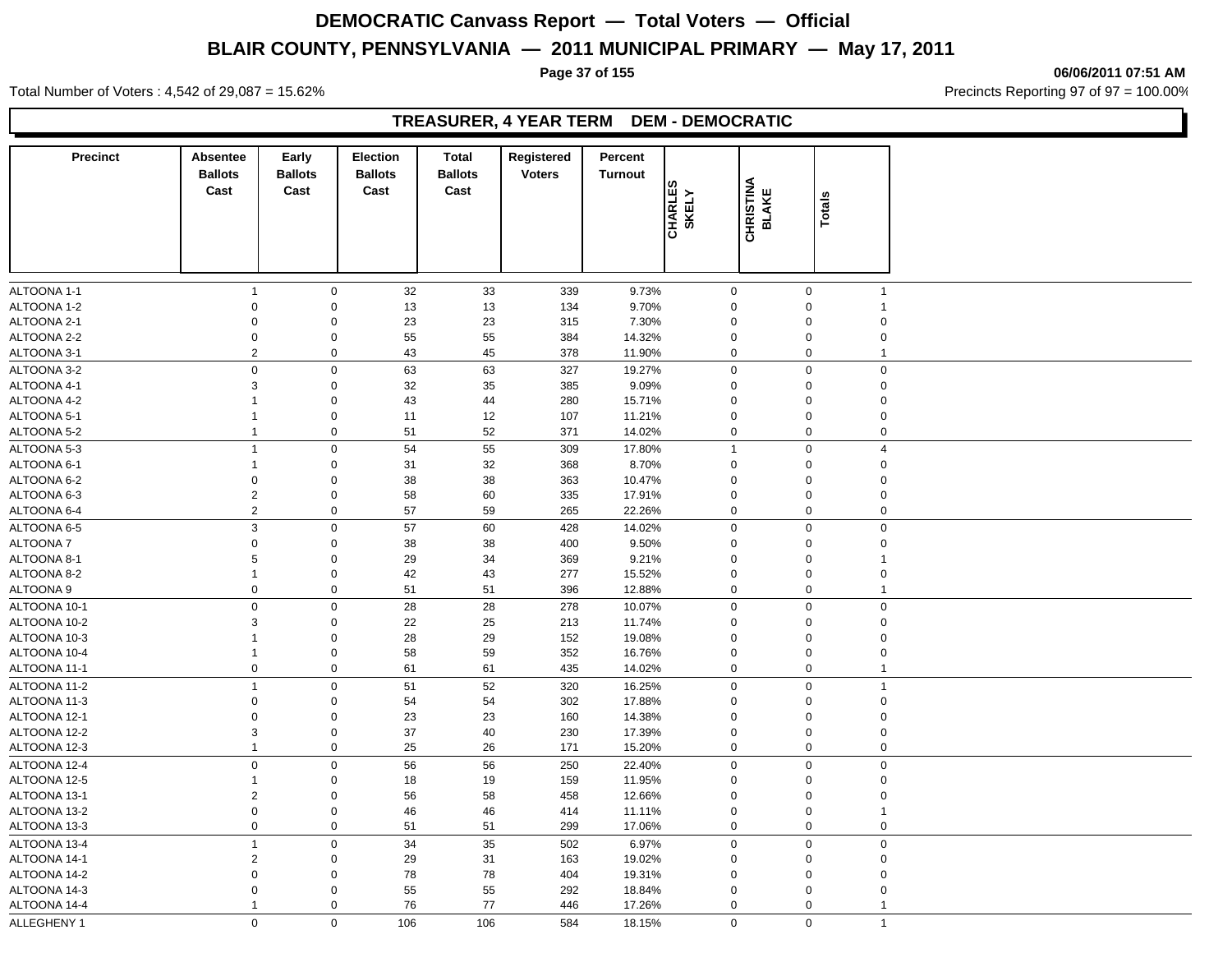**Page 38 of 155 06/06/2011 07:51 AM**

Total Number of Voters : 4,542 of 29,087 = 15.62% Precincts Reporting 97 of 97 = 100.00%

#### **TREASURER, 4 YEAR TERM DEM**

| <b>Precinct</b>        | Absentee<br><b>Ballots</b><br>Cast | Early<br><b>Ballots</b><br>Cast | <b>Election</b><br><b>Ballots</b><br>Cast | <b>Total</b><br><b>Ballots</b><br>Cast | Registered<br><b>Voters</b> | Percent<br><b>Turnout</b> |                         |                                  |                |                |
|------------------------|------------------------------------|---------------------------------|-------------------------------------------|----------------------------------------|-----------------------------|---------------------------|-------------------------|----------------------------------|----------------|----------------|
|                        |                                    |                                 |                                           |                                        |                             |                           | <b>CHARLES</b><br>SKELY | <b>CHRISTINA</b><br><b>BLAKE</b> | Totals         |                |
| <b>ALLEGHENY 2</b>     | $\overline{2}$                     | $\mathbf 0$                     | 80                                        | 82                                     | 544                         | 15.07%                    |                         | $\mathbf 0$                      | $\mathbf 0$    | $\mathbf 0$    |
| ALLEGHENY 3            | 11                                 | $\mathbf 0$                     | 24                                        | 35                                     | 121                         | 28.93%                    |                         | $\mathbf 0$                      | $\mathbf 0$    | $\Omega$       |
| ALLEGHENY 4            | $\overline{2}$                     | $\boldsymbol{0}$                | 39                                        | 41                                     | 295                         | 13.90%                    |                         | $\mathbf 0$                      | $\mathbf 0$    | $\Omega$       |
| <b>ANTIS TWP 1</b>     | $\mathbf 0$                        | $\mathbf 0$                     | 52                                        | 52                                     | 526                         | 9.89%                     |                         | $\mathbf 0$                      | $\mathbf 0$    | $\mathbf 0$    |
| ANTIS TWP 2            | $\mathbf 0$                        | $\boldsymbol{0}$                | 46                                        | 46                                     | 336                         | 13.69%                    |                         | $\mathbf 0$                      | $\pmb{0}$      | $\mathbf 0$    |
| <b>ANTIS TWP 3</b>     | 1                                  | $\mathbf 0$                     | 56                                        | 57                                     | 450                         | 12.67%                    |                         | $\mathbf 0$                      | $\mathbf 0$    | $\Omega$       |
| BELLWOOD BORO          |                                    | $\mathbf 0$                     | 42                                        | 43                                     | 372                         | 11.56%                    |                         | $\mathbf 0$                      | $\mathbf 0$    | $\Omega$       |
| <b>BLAIR - CATFISH</b> | 0                                  | $\mathbf 0$                     | 70                                        | 70                                     | 324                         | 21.60%                    |                         | $\mathbf 0$                      | $\mathbf 0$    | $\Omega$       |
| <b>BLAIR - E HOLBG</b> | 5                                  | $\mathbf 0$                     | 163                                       | 168                                    | 664                         | 25.30%                    |                         | $\mathbf 0$                      | $\mathbf 0$    | $\mathbf 0$    |
| <b>CATHARINE TWP</b>   | $\overline{1}$                     | $\mathbf 0$                     | 22                                        | 23                                     | 121                         | 19.01%                    |                         | $\mathbf 0$                      | $\mathbf 0$    | $\mathbf 0$    |
| <b>DUNCANSVILLE</b>    | 1                                  | $\mathbf 0$                     | 51                                        | 52                                     | 296                         | 17.57%                    |                         | $\mathbf 0$                      | $\mathbf 0$    | $\Omega$       |
| <b>FRANKSTOWN TWP1</b> | 0                                  | $\mathbf 0$                     | 26                                        | 26                                     | 110                         | 23.64%                    |                         | $\mathbf 0$                      | $\mathbf 0$    | $\Omega$       |
| <b>FRANKSTOWN TWP2</b> | $\overline{2}$                     | 0                               | 153                                       | 155                                    | 791                         | 19.60%                    |                         | $\mathbf 0$                      | $\mathbf 0$    |                |
| <b>FRANKSTOWN TWP3</b> | 5                                  | $\mathbf 0$                     | 145                                       | 150                                    | 797                         | 18.82%                    |                         | $\mathbf 0$                      | $\mathbf 0$    | $\mathbf{1}$   |
| FREEDOM TWP 1          | $\mathsf 0$                        | $\mathbf 0$                     | 35                                        | 35                                     | 204                         | 17.16%                    |                         | $\mathbf 0$                      | $\mathbf 0$    | $\mathbf 0$    |
| FREEDOM TWP 2          | $\Omega$                           | $\mathbf 0$                     | 44                                        | 44                                     | 376                         | 11.70%                    |                         | $\mathbf 0$                      | $\mathbf 0$    | $\mathbf{1}$   |
| <b>GREENFIELD TWP1</b> | $\Omega$                           | $\mathbf 0$                     | 30                                        | 30                                     | 297                         | 10.10%                    |                         | 0                                | $\mathbf 0$    | $\Omega$       |
| <b>GREENFIELD TWP2</b> | 0                                  | $\boldsymbol{0}$                | 8                                         | 8                                      | 40                          | 20.00%                    |                         | $\mathbf 0$                      | $\mathbf 0$    | $\Omega$       |
| <b>GREENFIELD TWP3</b> | $\mathbf 0$                        | $\boldsymbol{0}$                | 62                                        | 62                                     | 375                         | 16.53%                    |                         | $\mathbf 0$                      | $\pmb{0}$      | $\mathbf 0$    |
| <b>HOLLIDAYSBURG 1</b> | $\mathsf 0$                        | $\mathbf 0$                     | 25                                        | 25                                     | 176                         | 14.20%                    |                         | $\mathbf 0$                      | $\mathbf 0$    | $\mathbf 0$    |
| <b>HOLLIDAYSBURG 2</b> | 3                                  | $\mathbf 0$                     | 52                                        | 55                                     | 200                         | 27.50%                    |                         | $\mathbf 0$                      | $\mathbf 0$    | $\mathbf 0$    |
| <b>HOLLIDAYSBURG 3</b> | 0                                  | $\boldsymbol{0}$                | 17                                        | 17                                     | 156                         | 10.90%                    |                         | $\mathbf 0$                      | $\mathbf 0$    | $\mathbf 0$    |
| <b>HOLLIDAYSBURG 4</b> | 0                                  | $\mathbf 0$                     | 60                                        | 60                                     | 222                         | 27.03%                    |                         | $\mathbf 0$                      | $\mathbf 0$    |                |
| <b>HOLLIDAYSBURG 5</b> | 1                                  | $\mathsf{O}\xspace$             | 47                                        | 48                                     | 169                         | 28.40%                    |                         | $\mathbf 0$                      | $\pmb{0}$      | $\mathbf{1}$   |
| <b>HOLLIDAYSBURG 6</b> | 3                                  | $\mathbf 0$                     | 52                                        | 55                                     | 265                         | 20.75%                    |                         | $\mathbf 0$                      | $\mathbf 0$    | $\mathbf 0$    |
| <b>HOLLIDAYSBURG 7</b> | $\mathbf 0$                        | $\mathbf 0$                     | 39                                        | 39                                     | 149                         | 26.17%                    |                         | $\mathbf 0$                      | $\mathbf 0$    | $\mathbf 0$    |
| <b>HUSTON TWP</b>      | 0                                  | $\boldsymbol{0}$                | 17                                        | 17                                     | 149                         | 11.41%                    |                         | $\mathbf 0$                      | $\mathbf 0$    | $\mathbf 0$    |
| <b>JUNIATA TWP</b>     | 0                                  | $\boldsymbol{0}$                | 33                                        | 33                                     | 175                         | 18.86%                    |                         | $\mathbf 0$                      | $\mathbf 0$    | -1             |
| LOGAN TWP 1            | 3                                  | $\boldsymbol{0}$                | 86                                        | 89                                     | 490                         | 18.16%                    |                         | $\mathbf 0$                      | $\overline{1}$ | $\overline{2}$ |
| <b>LOGAN TWP 2</b>     | $\overline{\mathbf{4}}$            | $\mathbf 0$                     | 101                                       | 105                                    | 599                         | 17.53%                    |                         | $\mathbf 0$                      | $\mathbf 0$    | $\overline{0}$ |
| <b>LOGAN TWP 3</b>     | 2                                  | $\mathbf 0$                     | 54                                        | 56                                     | 264                         | 21.21%                    |                         | $\mathbf 0$                      | $\mathbf 0$    | $\mathbf{1}$   |
| <b>LOGAN TWP 4</b>     | $\mathbf 0$                        | $\mathbf 0$                     | 87                                        | 87                                     | 452                         | 19.25%                    |                         | $\mathbf 0$                      | $\mathbf 0$    | $\overline{2}$ |
| <b>LOGAN TWP 5</b>     | 3                                  | $\boldsymbol{0}$                | 84                                        | 87                                     | 434                         | 20.05%                    |                         | $\mathbf 0$                      | $\overline{1}$ |                |
| LOGAN TWP 6            | $\mathbf 0$                        | $\boldsymbol{0}$                | 105                                       | 105                                    | 706                         | 14.87%                    |                         | $\mathbf 0$                      | $\pmb{0}$      | $\mathbf 0$    |
| <b>LOGAN TWP 7</b>     | $\mathbf 0$                        | $\mathbf 0$                     | 44                                        | 44                                     | 235                         | 18.72%                    |                         | $\mathbf 0$                      | $\overline{1}$ | $\overline{1}$ |
| <b>MARTINSBURG 1</b>   | 0                                  | $\mathbf 0$                     | 34                                        | 34                                     | 137                         | 24.82%                    |                         | $\mathbf 0$                      | $\mathbf 0$    | $\mathbf 0$    |
| <b>MARTINSBURG 2</b>   | $\mathbf 0$                        | $\mathbf 0$                     | 27                                        | 27                                     | 164                         | 16.46%                    |                         | $\mathbf 0$                      | $\mathbf 0$    | $\mathbf 0$    |
| <b>NEWRY BORO</b>      | 0                                  | $\mathbf 0$                     | 25                                        | 25                                     | 75                          | 33.33%                    |                         | $\Omega$                         | $\mathbf 0$    |                |
| NORTH WOODBURY         | $\mathbf 0$                        | $\mathbf 0$                     | 27                                        | 27                                     | 325                         | 8.31%                     |                         | $\mathbf 0$                      | $\mathbf 0$    | $\mathbf 0$    |
| <b>ROARING SPG 1</b>   | $\overline{1}$                     | $\mathbf 0$                     | 8                                         | 9                                      | 112                         | 8.04%                     |                         | $\Omega$                         | $\mathbf 0$    | $\mathbf 0$    |
| <b>ROARING SPG 2</b>   | $\mathbf 0$                        | $\mathbf 0$                     | 38                                        | 38                                     | 177                         | 21.47%                    |                         | $\Omega$                         | $\mathbf 0$    | $\mathbf 0$    |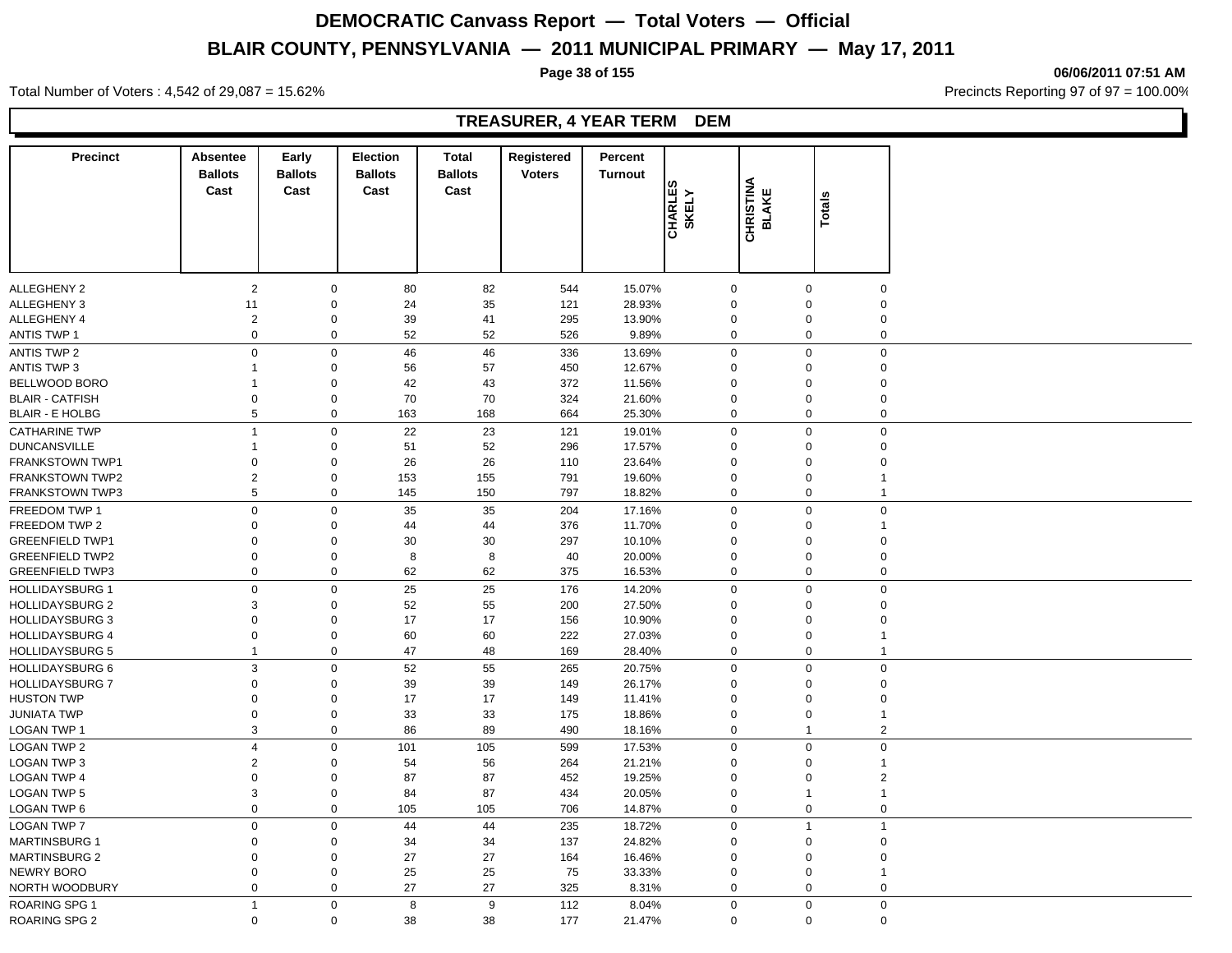**Page 39 of 155 06/06/2011 07:51 AM**

Total Number of Voters : 4,542 of 29,087 = 15.62% Precincts Reporting 97 of 97 = 100.00%

#### **TREASURER, 4 YEAR TERM DEM**

| <b>Precinct</b>      | Absentee<br><b>Ballots</b><br>Cast | Early<br><b>Ballots</b><br>Cast | <b>Election</b><br><b>Ballots</b><br>Cast | Total<br><b>Ballots</b><br>Cast | Registered<br><b>Voters</b> | Percent<br>Turnout | <b>CHARLES</b><br>SKELY | <b>CHRISTINA</b><br>BLAKE | Totals       |             |
|----------------------|------------------------------------|---------------------------------|-------------------------------------------|---------------------------------|-----------------------------|--------------------|-------------------------|---------------------------|--------------|-------------|
| <b>ROARING SPG 3</b> |                                    | $\mathbf 0$                     | 23                                        | 24                              | 134                         | 17.91%             | 0                       |                           | 0            | 0           |
| SNYDER TWP 1         |                                    | 0                               | 44                                        | 44                              | 310                         | 14.19%             | $\mathbf 0$             |                           | 0            | 0           |
| SNYDER TWP 2         | 0                                  | 0                               | 28                                        | 28                              | 362                         | 7.73%              | 0                       |                           | 0            | 0           |
| <b>TAYLOR TWP</b>    | $\Omega$                           | $\mathbf 0$                     | 40                                        | 40                              | 375                         | 10.67%             | $\mathbf 0$             |                           | $\mathbf{0}$ | $\Omega$    |
| <b>TYRONE TWP 1</b>  |                                    | 0                               | 20                                        | 20                              | 137                         | 14.60%             | 0                       |                           | 0            | 0           |
| TYRONE TWP 2         |                                    | 0                               | 32                                        | 32                              | 211                         | 15.17%             | $\Omega$                |                           | 0            | 0           |
| <b>TYRONE BORO 1</b> |                                    | 0                               | 24                                        | 24                              | 193                         | 12.44%             | 0                       |                           | 0            | 0           |
| TYRONE BORO 2        | 0                                  | 0                               | 21                                        | 21                              | 177                         | 11.86%             | $\mathbf 0$             |                           | 0            | 0           |
| TYRONE BORO 3        | 0                                  | $\mathbf 0$                     | 14                                        | 14                              | 171                         | 8.19%              | $\mathbf 0$             |                           | $\mathbf{0}$ | $\mathbf 0$ |
| <b>TYRONE BORO 4</b> |                                    | $\Omega$                        | 14                                        | 15                              | 115                         | 13.04%             | 0                       |                           |              |             |
| <b>TYRONE BORO 5</b> |                                    | $\Omega$                        |                                           | $\overline{4}$                  | 103                         | 3.88%              | $\Omega$                |                           |              | $\Omega$    |
| TYRONE BORO 6        |                                    | $\Omega$                        | 36                                        | 37                              | 186                         | 19.89%             | $\Omega$                |                           | 0            | 0           |
| <b>TYRONE BORO 7</b> | 0                                  | $\mathbf 0$                     | 33                                        | 33                              | 197                         | 16.75%             | $\mathbf 0$             |                           | $\mathbf{0}$ | $\mathbf 0$ |
| WILLIAMSBURG         | $\Omega$                           | $\mathbf 0$                     | 66                                        | 66                              | 246                         | 26.83%             | $\mathbf 0$             |                           | 0            | $\mathbf 0$ |
| WOODBURY TWP         |                                    | 0                               | 25                                        | 25                              | 186                         | 13.44%             |                         |                           | 0            | $\Omega$    |
| <b>Totals</b>        | 95                                 | $\mathbf{0}$                    | 4447                                      | 4542                            | 29087                       |                    |                         |                           | 28<br>3      |             |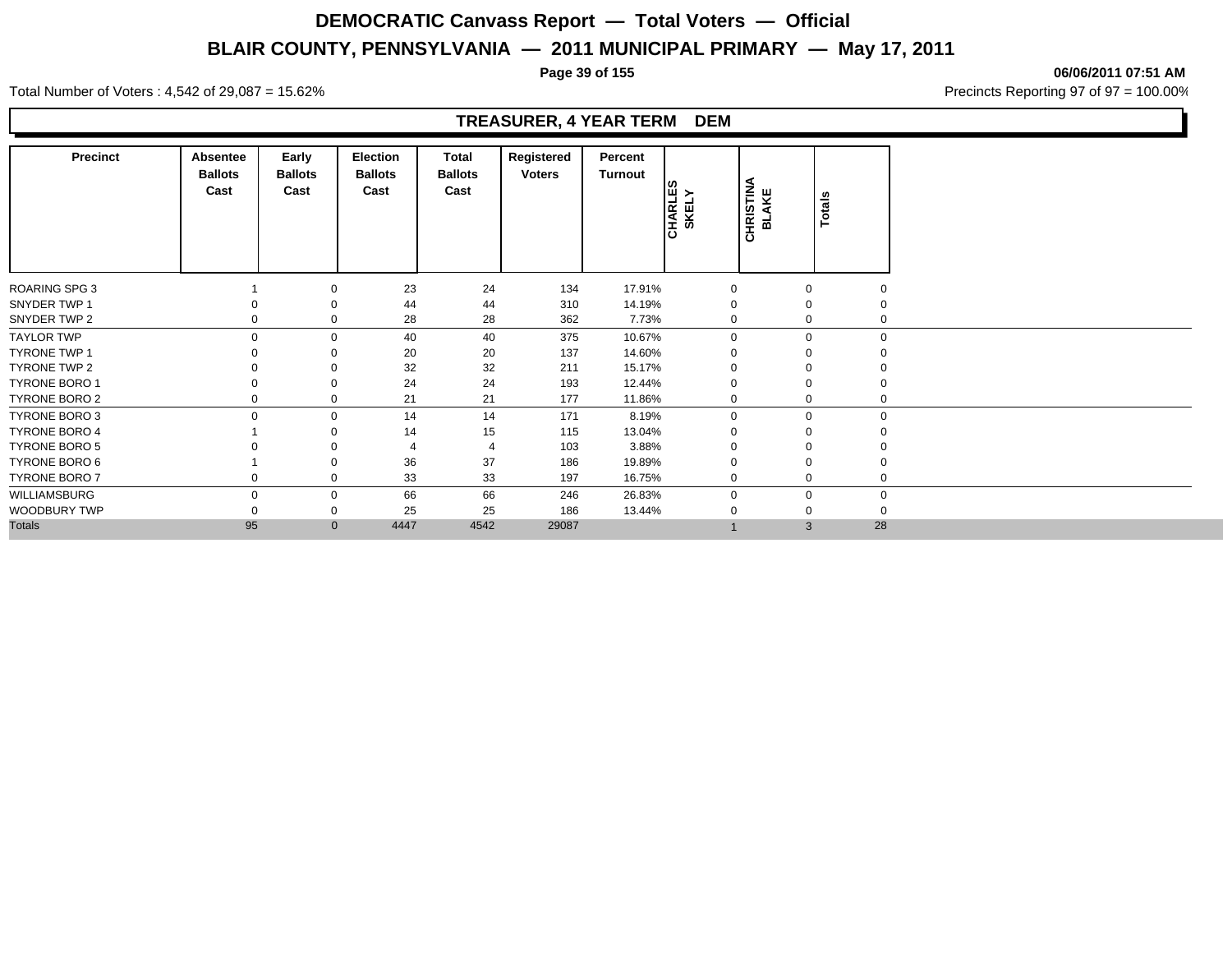#### **Page 40 of 155 06/06/2011 07:51 AM**

Total Number of Voters : 4,542 of 29,087 = 15.62% 10.00% Precincts Reporting 97 of 97 = 100.00%

#### **REGISTER OF WILLS & RECORDER OF DEEDS, 4 YEAR TERM DEM - DEMOCRATIC**

| <b>Precinct</b> | <b>Absentee</b><br><b>Ballots</b><br>Cast | Early<br><b>Ballots</b><br>Cast | <b>Election</b><br><b>Ballots</b><br>Cast | <b>Total</b><br><b>Ballots</b><br>Cast | Registered<br><b>Voters</b> | Percent<br><b>Turnout</b> | Candidate<br>Filed<br>Ιş | <b>MARY ANN<br/>BENNIS</b> | <b>AUNGST</b><br>DEBBIE | <b>AUTY</b><br><b>MICHAEL</b> | <b>BETTWY</b><br><b>STEVE</b> | <b>JOHN MC</b><br>CLELLAN | <b>DAVIS</b><br>GARY | Con tinued     |
|-----------------|-------------------------------------------|---------------------------------|-------------------------------------------|----------------------------------------|-----------------------------|---------------------------|--------------------------|----------------------------|-------------------------|-------------------------------|-------------------------------|---------------------------|----------------------|----------------|
| ALTOONA 1-1     | $\overline{1}$                            | $\mathbf 0$                     | 32                                        | 33                                     | 339                         | 9.73%                     |                          | 0                          | $\mathbf 0$             | $\mathsf 0$                   | $\mathbf 0$                   | $\Omega$                  | $\Omega$             | $\mathbf 0$    |
| ALTOONA 1-2     | $\mathbf 0$                               | $\mathbf 0$                     | 13                                        | 13                                     | 134                         | 9.70%                     |                          | $\mathbf 0$                | $\mathbf 0$             | $\mathbf 0$                   | $\mathbf 0$                   | $\Omega$                  | $\Omega$             | $\overline{0}$ |
| ALTOONA 2-1     | $\overline{0}$                            | $\mathbf 0$                     | 23                                        | 23                                     | 315                         | 7.30%                     |                          | $\mathbf 0$                | $\mathbf 0$             | $\mathbf 0$                   | $\mathbf 0$                   |                           | $\Omega$             | $\Omega$       |
| ALTOONA 2-2     | $\mathbf 0$                               | $\mathbf 0$                     | 55                                        | 55                                     | 384                         | 14.32%                    |                          | $\mathbf 0$                | $\mathbf 0$             | $\mathbf 0$                   | $\mathbf 0$                   | $\Omega$                  | $\mathbf 0$          | $\Omega$       |
| ALTOONA 3-1     | $\overline{2}$                            | $\mathbf 0$                     | 43                                        | 45                                     | 378                         | 11.90%                    |                          | $\mathbf 0$                | $\mathbf 0$             | $\mathbf 0$                   | $\mathbf 0$                   | $\Omega$                  | $\Omega$             | $\mathbf 0$    |
| ALTOONA 3-2     | $\mathbf 0$                               | $\mathbf 0$                     | 63                                        | 63                                     | 327                         | 19.27%                    |                          | 0                          | $\Omega$                | $\mathbf 0$                   | $\mathbf 0$                   | $\Omega$                  | $\Omega$             | $\mathbf 0$    |
| ALTOONA 4-1     | 3                                         | $\mathbf 0$                     | 32                                        | 35                                     | 385                         | 9.09%                     |                          | $\mathbf 0$                | $\mathbf 0$             | $\mathbf 0$                   | $\mathbf 0$                   | $\Omega$                  | $\Omega$             | $\overline{0}$ |
| ALTOONA 4-2     |                                           | $\mathbf 0$                     | 43                                        | 44                                     | 280                         | 15.71%                    |                          | $\mathbf 0$                | $\mathbf 0$             | $\mathbf 0$                   | $\mathbf 0$                   | $\Omega$                  | $\Omega$             | $\Omega$       |
| ALTOONA 5-1     | $\overline{1}$                            | $\mathbf 0$                     | 11                                        | 12                                     | 107                         | 11.21%                    |                          | $\mathbf 0$                | $\mathbf 0$             | $\mathbf 0$                   | $\mathbf 0$                   | $\Omega$                  | $\Omega$             | $\Omega$       |
| ALTOONA 5-2     | $\overline{1}$                            | $\mathbf 0$                     | 51                                        | 52                                     | 371                         | 14.02%                    |                          | $\mathbf 0$                | $\mathbf 0$             | $\mathbf 0$                   | $\mathbf 0$                   | $\Omega$                  | $\Omega$             | $\mathbf 0$    |
| ALTOONA 5-3     | $\overline{1}$                            | $\mathbf 0$                     | 54                                        | 55                                     | 309                         | 17.80%                    |                          | 0                          | $\Omega$                | $\mathbf 0$                   | $\Omega$                      | $\Omega$                  | $\Omega$             | $\mathbf 0$    |
| ALTOONA 6-1     | $\overline{1}$                            | $\mathbf 0$                     | 31                                        | 32                                     | 368                         | 8.70%                     |                          | $\mathbf 0$                | $\mathbf 0$             | $\mathbf 0$                   | $\mathbf 0$                   | $\Omega$                  | $\mathbf 0$          | $\overline{0}$ |
| ALTOONA 6-2     | $\mathbf 0$                               | $\mathbf 0$                     | 38                                        | 38                                     | 363                         | 10.47%                    |                          | $\mathbf 0$                | $\mathbf 0$             | $\mathbf 0$                   | $\mathbf 0$                   | $\Omega$                  | $\Omega$             | $\Omega$       |
| ALTOONA 6-3     | $\overline{2}$                            | $\mathbf 0$                     | 58                                        | 60                                     | 335                         | 17.91%                    |                          | $\mathbf 0$                | $\mathbf 0$             | $\mathbf 0$                   | $\mathbf 0$                   | $\Omega$                  | $\Omega$             | $\Omega$       |
| ALTOONA 6-4     | $\overline{2}$                            | $\mathbf 0$                     | 57                                        | 59                                     | 265                         | 22.26%                    |                          | $\Omega$                   | $\Omega$                | $\mathbf 0$                   | $\Omega$                      | $\Omega$                  | $\Omega$             | $\mathbf 0$    |
| ALTOONA 6-5     | $\mathbf{3}$                              | $\mathbf 0$                     | 57                                        | 60                                     | 428                         | 14.02%                    |                          | 0                          | $\Omega$                | $\mathbf 0$                   | $\mathbf 0$                   | $\Omega$                  | $\Omega$             | $\mathbf 0$    |
| ALTOONA 7       | $\mathbf 0$                               | $\mathbf 0$                     | 38                                        | 38                                     | 400                         | 9.50%                     |                          | $\mathbf 0$                | $\mathbf 0$             | $\mathbf 0$                   | $\mathbf 0$                   | $\Omega$                  | $\Omega$             | $\Omega$       |
| ALTOONA 8-1     | 5                                         | $\mathbf 0$                     | 29                                        | 34                                     | 369                         | 9.21%                     |                          | $\mathbf 0$                | $\mathbf 0$             | $\mathbf 0$                   | $\mathbf 0$                   | $\Omega$                  | $\Omega$             | $\Omega$       |
| ALTOONA 8-2     | $\overline{1}$                            | $\mathbf 0$                     | 42                                        | 43                                     | 277                         | 15.52%                    |                          | $\mathbf 0$                | 0                       | $\mathbf 0$                   | $\mathbf 0$                   | $\Omega$                  | $\Omega$             | $\Omega$       |
| ALTOONA 9       | $\mathbf 0$                               | $\mathbf 0$                     | 51                                        | 51                                     | 396                         | 12.88%                    |                          | 0                          | $\mathbf 0$             | $\mathbf 0$                   | $\mathbf 0$                   | $\mathbf 0$               | $\mathbf 0$          | $\mathbf 0$    |
| ALTOONA 10-1    | $\mathbf 0$                               | $\mathbf 0$                     | 28                                        | 28                                     | 278                         | 10.07%                    |                          | 0                          | $\mathbf 0$             | $\mathbf 0$                   | $\mathbf 0$                   | $\Omega$                  | $\Omega$             | $\mathbf 0$    |
| ALTOONA 10-2    | 3                                         | $\mathbf 0$                     | 22                                        | 25                                     | 213                         | 11.74%                    |                          | $\mathbf 0$                | $\mathbf 0$             | $\mathbf 0$                   | $\mathbf 0$                   | $\Omega$                  | $\Omega$             | $\mathbf 0$    |
| ALTOONA 10-3    |                                           | $\mathbf 0$                     | 28                                        | 29                                     | 152                         | 19.08%                    |                          | $\mathbf 0$                | 0                       | $\mathbf 0$                   | $\mathbf 0$                   | $\Omega$                  | $\Omega$             | $\Omega$       |
| ALTOONA 10-4    | $\overline{1}$                            | $\mathbf 0$                     | 58                                        | 59                                     | 352                         | 16.76%                    |                          | 0                          | $\mathbf 0$             | $\mathbf 0$                   | $\mathbf 0$                   | $\Omega$                  | $\mathbf 0$          | $\overline{0}$ |
| ALTOONA 11-1    | $\mathbf 0$                               | $\mathbf 0$                     | 61                                        | 61                                     | 435                         | 14.02%                    |                          | 0                          | $\mathbf 0$             | $\mathbf 0$                   | $\mathbf 0$                   | $\mathbf 0$               | $\mathbf 0$          | $\mathbf 0$    |
| ALTOONA 11-2    | $\overline{1}$                            | $\mathbf 0$                     | 51                                        | 52                                     | 320                         | 16.25%                    |                          | $\mathbf 0$                | $\mathbf 0$             | $\mathbf 0$                   | $\mathbf 0$                   | $\Omega$                  | $\mathbf 0$          | $\mathbf 0$    |
| ALTOONA 11-3    | $\mathbf 0$                               | $\mathbf 0$                     | 54                                        | 54                                     | 302                         | 17.88%                    |                          | $\mathbf 0$                | 0                       | $\mathbf 0$                   | $\mathbf 0$                   | $\Omega$                  | $\Omega$             | $\Omega$       |
| ALTOONA 12-1    | $\mathbf 0$                               | $\mathbf 0$                     | 23                                        | 23                                     | 160                         | 14.38%                    |                          | $\mathbf 0$                | $\mathbf 0$             | $\mathbf 0$                   | $\mathbf 0$                   | $\Omega$                  | $\Omega$             | $\Omega$       |
| ALTOONA 12-2    | $\mathbf{3}$                              | $\mathbf 0$                     | 37                                        | 40                                     | 230                         | 17.39%                    |                          | $\mathbf 0$                | $\mathbf 0$             | $\mathbf 0$                   | $\mathbf 0$                   | $\Omega$                  | $\Omega$             | $\Omega$       |
| ALTOONA 12-3    | $\overline{1}$                            | $\mathbf 0$                     | 25                                        | 26                                     | 171                         | 15.20%                    |                          | 0                          | $\mathbf 0$             | $\mathbf 0$                   | $\mathbf 0$                   | $\mathbf 0$               | $\Omega$             | $\mathbf 0$    |
| ALTOONA 12-4    | $\mathbf 0$                               | $\mathbf 0$                     | 56                                        | 56                                     | 250                         | 22.40%                    |                          | $\Omega$                   | $\mathbf 0$             | $\mathbf 0$                   | $\mathbf 0$                   | $\Omega$                  | $\Omega$             | $\mathbf 0$    |
| ALTOONA 12-5    | $\overline{1}$                            | $\mathbf 0$                     | 18                                        | 19                                     | 159                         | 11.95%                    |                          | 0                          | $\mathbf 0$             | $\mathbf 0$                   | $\mathbf 0$                   | $\Omega$                  | $\Omega$             | $\mathbf 0$    |
| ALTOONA 13-1    | $\overline{2}$                            | $\mathbf 0$                     | 56                                        | 58                                     | 458                         | 12.66%                    |                          | $\mathbf 0$                | $\mathbf 0$             | $\mathbf 0$                   | $\mathbf 0$                   | $\Omega$                  | $\Omega$             | $\overline{0}$ |
| ALTOONA 13-2    | $\mathbf 0$                               | $\mathbf 0$                     | 46                                        | 46                                     | 414                         | 11.11%                    |                          | $\mathbf 0$                | $\mathbf 0$             | $\mathbf 0$                   | $\mathbf 0$                   | $\Omega$                  | $\Omega$             | $\mathbf 0$    |
| ALTOONA 13-3    | $\mathbf 0$                               | $\mathbf 0$                     | 51                                        | 51                                     | 299                         | 17.06%                    |                          | 0                          | $\mathbf 0$             | $\mathbf 0$                   | $\mathbf 0$                   | $\Omega$                  | $\Omega$             | $\mathbf 0$    |
| ALTOONA 13-4    | $\overline{1}$                            | $\mathbf 0$                     | 34                                        | 35                                     | 502                         | 6.97%                     |                          | 0                          | $\mathbf 0$             | $\mathbf 0$                   | $\Omega$                      | $\Omega$                  | $\Omega$             | $\mathbf 0$    |
| ALTOONA 14-1    | $\overline{2}$                            | $\mathbf 0$                     | 29                                        | 31                                     | 163                         | 19.02%                    |                          | $\mathbf 0$                | $\mathbf 0$             | $\mathbf 0$                   | $\Omega$                      | $\Omega$                  | $\Omega$             | $\Omega$       |
| ALTOONA 14-2    | $\mathbf 0$                               | $\mathbf 0$                     | 78                                        | 78                                     | 404                         | 19.31%                    |                          | $\mathbf 0$                | $\mathbf 0$             | $\mathbf 0$                   | $\Omega$                      | $\Omega$                  | $\Omega$             | $\Omega$       |
| ALTOONA 14-3    | $\mathbf 0$                               | $\Omega$                        | 55                                        | 55                                     | 292                         | 18.84%                    |                          | $\mathbf 0$                | $\Omega$                | $\mathbf 0$                   | $\Omega$                      |                           | $\Omega$             | $\Omega$       |
| ALTOONA 14-4    |                                           | $\Omega$                        | 76                                        | 77                                     | 446                         | 17.26%                    |                          | $\mathbf 0$                | $\mathbf 0$             | $\mathbf 0$                   | $\mathbf 0$                   |                           | $\Omega$             | $\Omega$       |
|                 | $\mathbf 0$                               | $\mathbf 0$                     |                                           | 106                                    |                             |                           |                          | $\mathbf 0$                | $\mathbf 0$             | $\overline{1}$                | $\mathbf 0$                   | $\mathbf 0$               | $\mathbf 0$          | $\mathbf 0$    |
| ALLEGHENY 1     |                                           |                                 | 106                                       |                                        | 584                         | 18.15%                    |                          |                            |                         |                               |                               |                           |                      |                |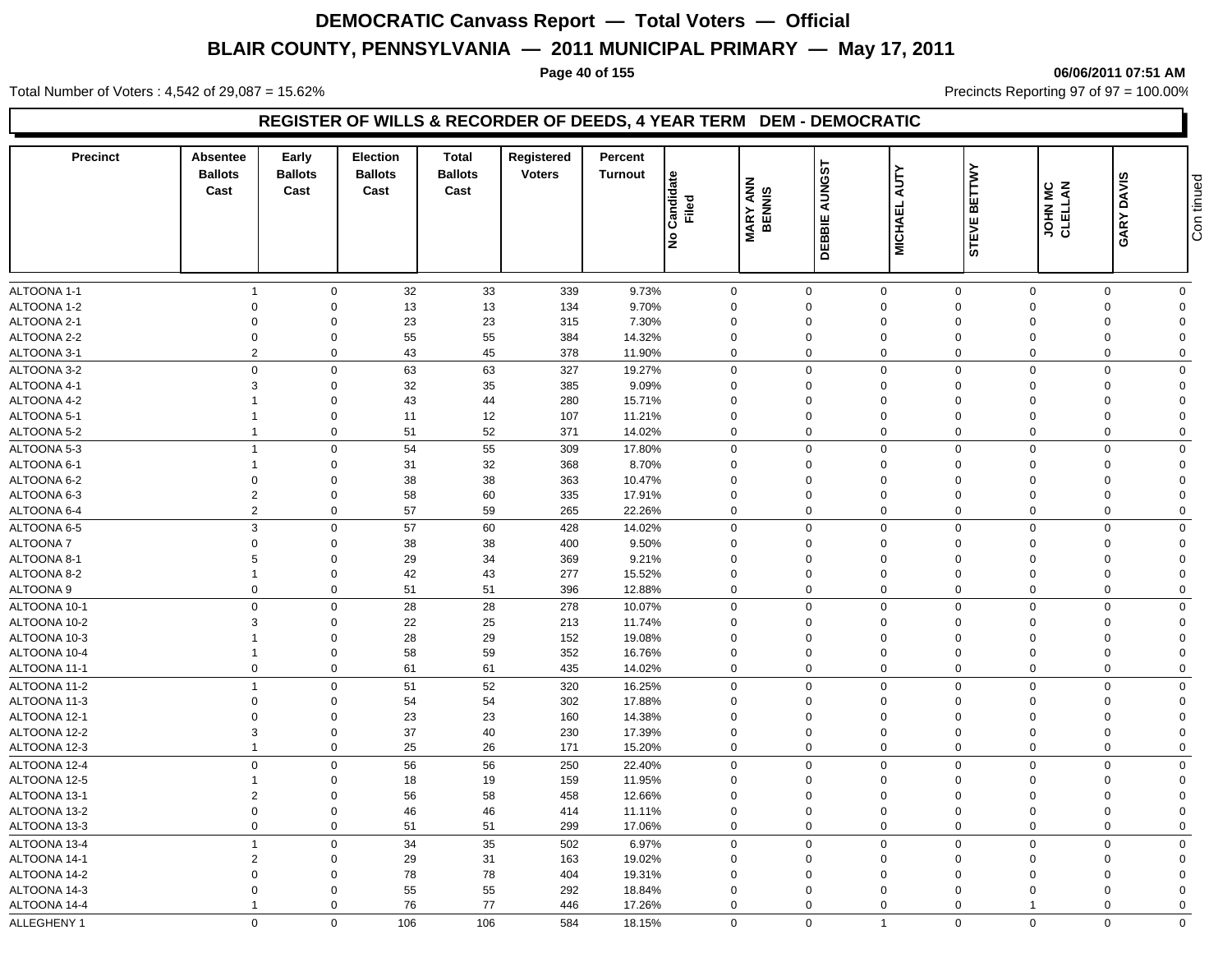**Page 41 of 155 06/06/2011 07:51 AM**

Total Number of Voters : 4,542 of 29,087 = 15.62% Precincts Reporting 97 of 97 = 100.00%

### **REGISTER OF WILLS & RECORDER OF DEEDS, 4 YEAR TERM DEM**

| <b>Precinct</b>                      | <b>Absentee</b><br><b>Ballots</b><br>Cast | Early<br><b>Ballots</b><br>Cast | <b>Election</b><br><b>Ballots</b><br>Cast | <b>Total</b><br><b>Ballots</b><br>Cast | Registered<br><b>Voters</b> | Percent<br><b>Turnout</b> | Candidate<br>Filed<br>lջ | <b>MARY ANN</b><br>BENNIS | AUNGST<br>DEBBIE           | <b>AUTY</b><br><b>MICHAEL</b> | <b>BETTWY</b><br><b>STEVE</b> | JOHN MC<br>CLELLAN         | <b>DAVIS</b><br>GARY |             |
|--------------------------------------|-------------------------------------------|---------------------------------|-------------------------------------------|----------------------------------------|-----------------------------|---------------------------|--------------------------|---------------------------|----------------------------|-------------------------------|-------------------------------|----------------------------|----------------------|-------------|
| ALLEGHENY 2                          |                                           | $\overline{2}$<br>$\mathbf 0$   | 80                                        | 82                                     | 544                         | 15.07%                    | $\Omega$                 |                           | $\mathbf 1$                | $\mathbf 0$                   | $\mathbf{0}$                  | $\mathbf 0$                | 0                    | $\Omega$    |
| <b>ALLEGHENY 3</b>                   | 11                                        | $\mathbf 0$                     | 24                                        | 35                                     | 121                         | 28.93%                    | $\Omega$                 |                           | $\Omega$                   | $\mathbf 0$                   | $\mathbf 0$                   | $\Omega$                   | $\mathbf 0$          | $\Omega$    |
| ALLEGHENY 4                          | $\overline{2}$                            | $\mathbf 0$                     | 39                                        | 41                                     | 295                         | 13.90%                    | $\mathbf 0$              |                           | 0                          | $\mathbf 0$                   | $\mathbf 0$                   | $\mathbf 0$                | 0                    | $\Omega$    |
| <b>ANTIS TWP 1</b>                   |                                           | $\mathbf 0$<br>$\mathbf 0$      | 52                                        | 52                                     | 526                         | 9.89%                     | $\Omega$                 |                           | $\mathbf{0}$               | $\mathbf 0$                   | $\mathbf 0$                   | $\mathbf 0$                | $\mathbf 0$          | $\Omega$    |
| ANTIS TWP 2                          |                                           | $\mathbf 0$<br>$\mathbf 0$      | 46                                        | 46                                     | 336                         | 13.69%                    | $\mathbf 0$              |                           | 0                          | $\mathbf 0$                   | $\mathbf 0$                   | $\mathbf 0$                | 0                    | $\mathbf 0$ |
| <b>ANTIS TWP 3</b>                   | 1                                         | $\mathbf 0$                     | 56                                        | 57                                     | 450                         | 12.67%                    | $\Omega$                 |                           | $\Omega$                   | $\mathbf 0$                   | $\mathbf 0$                   | $\Omega$                   | 0                    | $\Omega$    |
| BELLWOOD BORO                        | -1                                        | $\mathbf 0$                     | 42                                        | 43                                     | 372                         | 11.56%                    | $\mathbf 0$              |                           | 0                          | $\mathbf 0$                   | 0                             | $\mathbf 0$                | 0                    | $\mathbf 0$ |
| <b>BLAIR - CATFISH</b>               | $\mathbf 0$                               | $\mathbf 0$                     | 70                                        | 70                                     | 324                         | 21.60%                    | $\Omega$                 |                           | $\Omega$                   | $\mathbf 0$                   | $\Omega$                      | $\Omega$                   | 0                    | $\Omega$    |
| <b>BLAIR - E HOLBG</b>               |                                           | 5<br>$\mathbf 0$                | 163                                       | 168                                    | 664                         | 25.30%                    | $\Omega$                 |                           | $\mathbf 0$                | $\mathbf 0$                   | $\mathbf 0$                   | $\mathbf{0}$               | $\mathbf 0$          | $\Omega$    |
| <b>CATHARINE TWP</b>                 | $\overline{1}$                            | $\mathbf 0$                     | 22                                        | 23                                     | 121                         | 19.01%                    | $\Omega$                 |                           | $\mathbf 0$                | $\mathbf 0$                   | $\mathbf 0$                   | $\mathbf 0$                | $\mathbf 0$          | $\mathbf 0$ |
| <b>DUNCANSVILLE</b>                  | $\mathbf{1}$                              | $\mathbf 0$                     | 51                                        | 52                                     | 296                         | 17.57%                    | $\mathbf 0$              |                           | $\mathbf 0$                | $\mathbf 0$                   | $\Omega$                      | $\mathbf 0$                | 0                    | $\Omega$    |
| <b>FRANKSTOWN TWP1</b>               | $\mathbf 0$                               | $\mathbf 0$                     | 26                                        | 26                                     | 110                         | 23.64%                    | $\mathbf 0$              |                           | 0                          | $\mathbf 0$                   | $\Omega$                      | $\mathbf 0$                | 0                    | $\Omega$    |
| <b>FRANKSTOWN TWP2</b>               | $\overline{2}$                            | $\mathbf 0$                     | 153                                       | 155                                    | 791                         | 19.60%                    | $\mathbf 0$              |                           | $\overline{1}$             | $\mathbf 0$                   | $\Omega$                      | $\mathbf 0$                | 0                    | $\Omega$    |
| <b>FRANKSTOWN TWP3</b>               | 5                                         | $\mathbf 0$                     | 145                                       | 150                                    | 797                         | 18.82%                    | $\Omega$                 |                           | $\overline{1}$             | $\mathbf 0$                   | $\mathbf 0$                   | $\mathbf 0$                | $\mathbf 0$          | $\Omega$    |
| FREEDOM TWP 1                        | $\Omega$                                  | $\mathbf 0$                     | 35                                        | 35                                     | 204                         | 17.16%                    | $\Omega$                 |                           | $\mathbf 0$                | $\mathbf 0$                   | $\mathbf 0$                   | $\mathbf 0$                | $\mathbf 0$          | $\Omega$    |
| FREEDOM TWP 2                        | $\mathbf 0$                               | $\mathbf 0$                     | 44                                        | 44                                     | 376                         | 11.70%                    | $\Omega$                 |                           | $\mathbf 0$                | $\mathbf 0$                   | $\Omega$                      | $\Omega$                   | 0                    | $\Omega$    |
| <b>GREENFIELD TWP1</b>               | $\mathbf 0$                               | $\mathbf 0$                     | 30                                        | 30                                     | 297                         | 10.10%                    | $\mathbf 0$              |                           | $\mathbf 0$                | $\mathbf 0$                   | $\Omega$                      | $\mathbf 0$                | 0                    | $\Omega$    |
| <b>GREENFIELD TWP2</b>               | $\mathbf 0$                               | $\mathbf 0$                     | 8                                         | 8                                      | 40                          | 20.00%                    | $\mathbf 0$              |                           | $\mathbf 0$                | $\mathbf 0$                   | $\mathbf 0$                   | $\mathbf 0$                | $\mathbf 0$          | $\Omega$    |
| <b>GREENFIELD TWP3</b>               | $\Omega$                                  | $\mathbf 0$                     | 62                                        | 62                                     | 375                         | 16.53%                    | $\Omega$                 |                           | $\mathbf 0$                | $\mathbf 0$                   | $\mathbf 0$                   | $\mathbf 0$                | $\mathbf 0$          | $\Omega$    |
| <b>HOLLIDAYSBURG 1</b>               |                                           | $\mathbf 0$<br>$\mathbf 0$      | 25                                        | 25                                     | 176                         | 14.20%                    | $\Omega$                 |                           | $\mathbf 0$                | $\mathbf 0$                   | $\mathbf 0$                   | $\mathbf 0$                | 0                    | $\mathbf 0$ |
| <b>HOLLIDAYSBURG 2</b>               | 3                                         | 0                               | 52                                        | 55                                     | 200                         | 27.50%                    | $\Omega$                 |                           | 0                          | $\mathbf 0$                   |                               | $\Omega$                   | $\mathbf 0$          | $\Omega$    |
| <b>HOLLIDAYSBURG 3</b>               | $\mathbf 0$                               | $\mathbf 0$                     | 17                                        | 17                                     | 156                         | 10.90%                    | $\Omega$                 |                           | $\Omega$                   | $\mathbf 0$                   | $\mathbf 0$                   | $\Omega$                   | $\mathbf 0$          | $\Omega$    |
| <b>HOLLIDAYSBURG 4</b>               | $\mathbf 0$                               | 0                               | 60                                        | 60                                     | 222                         | 27.03%                    | $\mathbf 0$              |                           | 0                          | $\mathbf 0$                   | $\mathbf 0$                   | $\mathbf 0$                | 0                    | $\Omega$    |
| <b>HOLLIDAYSBURG 5</b>               | $\overline{1}$                            | $\mathbf 0$                     | 47                                        | 48                                     | 169                         | 28.40%                    | $\Omega$                 |                           | $\mathbf 0$                | $\mathbf 0$                   | $\mathbf 0$                   | $\mathbf 0$                | $\mathbf 0$          | $\Omega$    |
|                                      | 3                                         |                                 |                                           |                                        |                             |                           | $\Omega$                 |                           |                            |                               |                               |                            |                      | $\Omega$    |
| HOLLIDAYSBURG 6                      | $\Omega$                                  | $\mathbf 0$                     | 52                                        | 55                                     | 265                         | 20.75%                    | $\Omega$                 |                           | $\mathbf 0$<br>$\Omega$    | $\mathbf 0$                   | $\mathbf 0$<br>$\Omega$       | $\mathbf 0$<br>$\Omega$    | $\mathbf 0$          | $\Omega$    |
| HOLLIDAYSBURG 7<br><b>HUSTON TWP</b> | $\Omega$                                  | $\mathbf 0$<br>$\mathbf 0$      | 39<br>17                                  | 39<br>17                               | 149<br>149                  | 26.17%<br>11.41%          | $\Omega$                 |                           | $\Omega$                   | $\mathbf 0$<br>$\mathbf 0$    | $\Omega$                      | $\Omega$                   | 0<br>0               | $\Omega$    |
| <b>JUNIATA TWP</b>                   | $\mathbf 0$                               | $\mathbf 0$                     | 33                                        | 33                                     | 175                         | 18.86%                    | $\Omega$                 |                           | $\mathbf 1$                | $\mathbf 0$                   | $\mathbf 0$                   | $\Omega$                   | 0                    | $\Omega$    |
| LOGAN TWP 1                          | 3                                         | $\Omega$                        | 86                                        | 89                                     | 490                         | 18.16%                    | $\Omega$                 |                           | $\Omega$                   | $\mathsf{O}\xspace$           | $\Omega$                      | $\mathbf{0}$               | $\mathbf 0$          | $\Omega$    |
|                                      |                                           |                                 |                                           |                                        |                             |                           | $\Omega$                 |                           |                            |                               |                               |                            | $\overline{1}$       |             |
| <b>LOGAN TWP 2</b>                   | $\overline{4}$                            | $\mathbf 0$                     | 101                                       | 105                                    | 599                         | 17.53%                    | $\mathbf 0$              |                           | $\mathbf 0$<br>$\mathbf 0$ | $\mathbf 0$                   | $\mathbf 0$<br>$\mathbf 0$    | $\mathbf 0$<br>$\mathbf 0$ |                      | $\mathbf 0$ |
| <b>LOGAN TWP 3</b>                   | $\overline{2}$<br>$\mathbf 0$             | $\mathbf 0$<br>$\mathbf 0$      | 54<br>87                                  | 56<br>87                               | 264                         | 21.21%                    | $\mathbf 0$              |                           | $\mathbf 0$                | $\mathbf 0$                   | $\mathbf 0$                   | $\mathbf 0$                | 0                    | $\mathbf 0$ |
| <b>LOGAN TWP 4</b>                   | 3                                         | $\mathbf 0$                     |                                           | 87                                     | 452                         | 19.25%                    | $\mathbf 0$              |                           | $\mathbf{1}$               | $\mathbf 0$                   | $\mathbf 0$                   | $\mathbf 0$                | 0                    | $\Omega$    |
| <b>LOGAN TWP 5</b><br>LOGAN TWP 6    |                                           | $\mathbf 0$<br>$\mathbf 0$      | 84<br>105                                 | 105                                    | 434<br>706                  | 20.05%<br>14.87%          | $\Omega$                 |                           | $\mathbf 0$                | $\mathbf 0$<br>$\mathbf 0$    | $\mathbf 0$                   | $\mathbf 0$                | 0<br>$\mathbf 0$     | $\Omega$    |
|                                      |                                           |                                 |                                           |                                        |                             |                           |                          |                           |                            |                               |                               |                            |                      |             |
| <b>LOGAN TWP 7</b>                   |                                           | $\mathbf 0$<br>$\mathbf 0$      | 44                                        | 44                                     | 235                         | 18.72%                    | $\mathbf 0$              |                           | $\overline{1}$             | $\mathbf 0$                   | $\mathbf 0$                   | $\mathbf 0$                | $\mathbf 0$          | $\mathbf 0$ |
| <b>MARTINSBURG 1</b>                 | $\mathbf 0$                               | $\mathbf 0$                     | 34                                        | 34                                     | 137                         | 24.82%                    | $\mathbf 0$              |                           | $\mathbf 0$                | $\mathbf 0$                   | $\Omega$                      | $\mathbf 0$                | 0                    | $\mathbf 0$ |
| <b>MARTINSBURG 2</b>                 | $\mathbf 0$                               | $\mathbf 0$                     | 27                                        | 27                                     | 164                         | 16.46%                    | $\mathbf 0$              |                           | $\mathbf 0$                | $\mathbf 0$                   | $\Omega$                      | $\mathbf 0$                | 0                    | $\Omega$    |
| <b>NEWRY BORO</b>                    | $\mathbf 0$                               | $\mathbf 0$                     | 25                                        | 25                                     | 75                          | 33.33%                    | $\mathbf 0$              |                           | $\mathbf 0$                | $\mathbf 0$                   | $\mathbf 0$                   | $\mathbf 0$                | 0                    | $\Omega$    |
| NORTH WOODBURY                       | $\mathbf 0$                               | $\Omega$                        | 27                                        | 27                                     | 325                         | 8.31%                     | $\mathbf 0$              |                           | $\mathbf 0$                | $\mathbf 0$                   | $\Omega$                      | $\mathbf 0$                | 0                    | $\mathbf 0$ |
| <b>ROARING SPG 1</b>                 | $\overline{1}$                            | $\mathbf 0$                     | 8                                         | 9                                      | 112                         | 8.04%                     | $\Omega$                 |                           | $\mathbf 0$                | $\mathbf 0$                   | $\mathbf 0$                   | $\mathbf 0$                | $\mathbf 0$          | $\mathbf 0$ |
| <b>ROARING SPG 2</b>                 |                                           | $\mathbf 0$<br>$\Omega$         | 38                                        | 38                                     | 177                         | 21.47%                    | $\mathbf 0$              |                           | $\mathbf 0$                | $\mathbf 0$                   | $\mathbf 0$                   | $\mathbf 0$                | $\mathbf 0$          | $\Omega$    |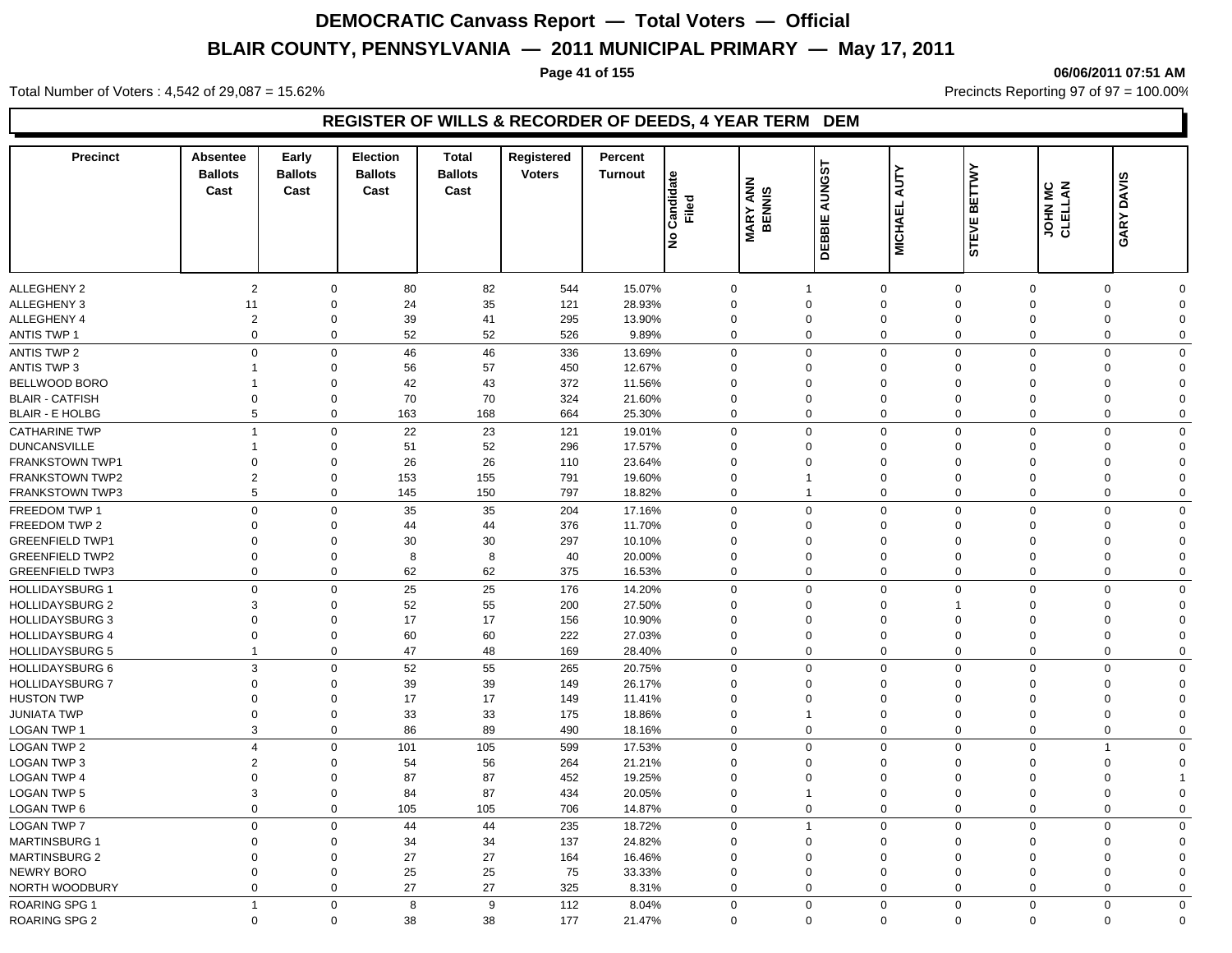#### **Page 42 of 155 06/06/2011 07:51 AM**

Total Number of Voters : 4,542 of 29,087 = 15.62% Precincts Reporting 97 of 97 = 100.00%

#### **REGISTER OF WILLS & RECORDER OF DEEDS, 4 YEAR TERM DEM**

| <b>Precinct</b>      | <b>Absentee</b><br><b>Ballots</b><br>Cast | Early<br><b>Ballots</b><br>Cast | <b>Election</b><br><b>Ballots</b><br>Cast | Total<br><b>Ballots</b><br>Cast | Registered<br><b>Voters</b> | Percent<br>Turnout | le<br>andida<br>Filed<br>ے | <b>MARY ANN</b><br>BENNIS | AUNGS <sup>-</sup><br>DEBBIE | 5<br>북<br><b>MICH)</b> | <b>BETTW</b><br><b>STEVE</b> |          | JOHN MC<br>CLELLAN | <b>DAVIS</b><br>GARY |  |
|----------------------|-------------------------------------------|---------------------------------|-------------------------------------------|---------------------------------|-----------------------------|--------------------|----------------------------|---------------------------|------------------------------|------------------------|------------------------------|----------|--------------------|----------------------|--|
| ROARING SPG 3        |                                           | $\Omega$                        | 23                                        | 24                              | 134                         | 17.91%             |                            |                           | 0                            | $\Omega$               |                              | $\Omega$ | $\Omega$           |                      |  |
| SNYDER TWP 1         |                                           | $\Omega$                        | 44                                        | 44                              | 310                         | 14.19%             |                            |                           | 0                            | $\Omega$               |                              |          | $\Omega$           |                      |  |
| SNYDER TWP 2         | 0                                         | $\mathbf 0$                     | 28                                        | 28                              | 362                         | 7.73%              | 0                          |                           | 0                            | $\Omega$               |                              |          | 0                  |                      |  |
| <b>TAYLOR TWP</b>    | $\mathbf 0$                               | $\mathbf 0$                     | 40                                        | 40                              | 375                         | 10.67%             | $\Omega$                   |                           | $\mathbf 0$                  | $\mathbf 0$            | $\Omega$                     | $\Omega$ | $\mathbf 0$        | $\Omega$             |  |
| <b>TYRONE TWP 1</b>  |                                           | $\Omega$                        | 20                                        | 20                              | 137                         | 14.60%             |                            |                           | $\Omega$                     | $\Omega$               |                              |          |                    |                      |  |
| TYRONE TWP 2         |                                           |                                 | 32                                        | 32                              | 211                         | 15.17%             |                            |                           | 0                            | $\mathbf 0$            |                              |          |                    |                      |  |
| <b>TYRONE BORO 1</b> |                                           | 0                               | 24                                        | 24                              | 193                         | 12.44%             |                            |                           | 0                            | $\mathbf 0$            |                              |          |                    |                      |  |
| TYRONE BORO 2        |                                           | $\mathbf 0$                     | 21                                        | 21                              | 177                         | 11.86%             |                            |                           | 0                            | $\Omega$               |                              |          |                    |                      |  |
| <b>TYRONE BORO 3</b> | $\mathbf 0$                               | $\mathbf 0$                     | 14                                        | 14                              | 171                         | 8.19%              | 0                          |                           | 0                            | $\mathbf 0$            | $\Omega$                     | $\Omega$ | $\mathbf 0$        |                      |  |
| <b>TYRONE BORO 4</b> |                                           |                                 | 14                                        | 15                              | 115                         | 13.04%             |                            |                           |                              | $\Omega$               |                              |          |                    |                      |  |
| <b>TYRONE BORO 5</b> |                                           |                                 |                                           |                                 | 103                         | 3.88%              |                            |                           |                              |                        |                              |          |                    |                      |  |
| TYRONE BORO 6        |                                           |                                 | 36                                        | 37                              | 186                         | 19.89%             |                            |                           |                              |                        |                              |          |                    |                      |  |
| <b>TYRONE BORO 7</b> | 0                                         | $\Omega$                        | 33                                        | 33                              | 197                         | 16.75%             | 0                          |                           | $\mathbf 0$                  | $\Omega$               |                              |          | $\Omega$           |                      |  |
| WILLIAMSBURG         | $\Omega$                                  | $\mathbf 0$                     | 66                                        | 66                              | 246                         | 26.83%             | $\Omega$                   |                           | 0                            | $\Omega$               | O                            | $\Omega$ | $\mathbf 0$        |                      |  |
| WOODBURY TWP         |                                           | $\Omega$                        | 25                                        | 25                              | 186                         | 13.44%             |                            |                           | 0                            |                        |                              |          |                    |                      |  |
| <b>Totals</b>        | 95                                        | $\mathbf{0}$                    | 4447                                      | 4542                            | 29087                       |                    | $\Omega$                   |                           | $6\overline{6}$              |                        |                              |          |                    |                      |  |
|                      |                                           |                                 |                                           |                                 |                             |                    |                            |                           |                              |                        |                              |          |                    |                      |  |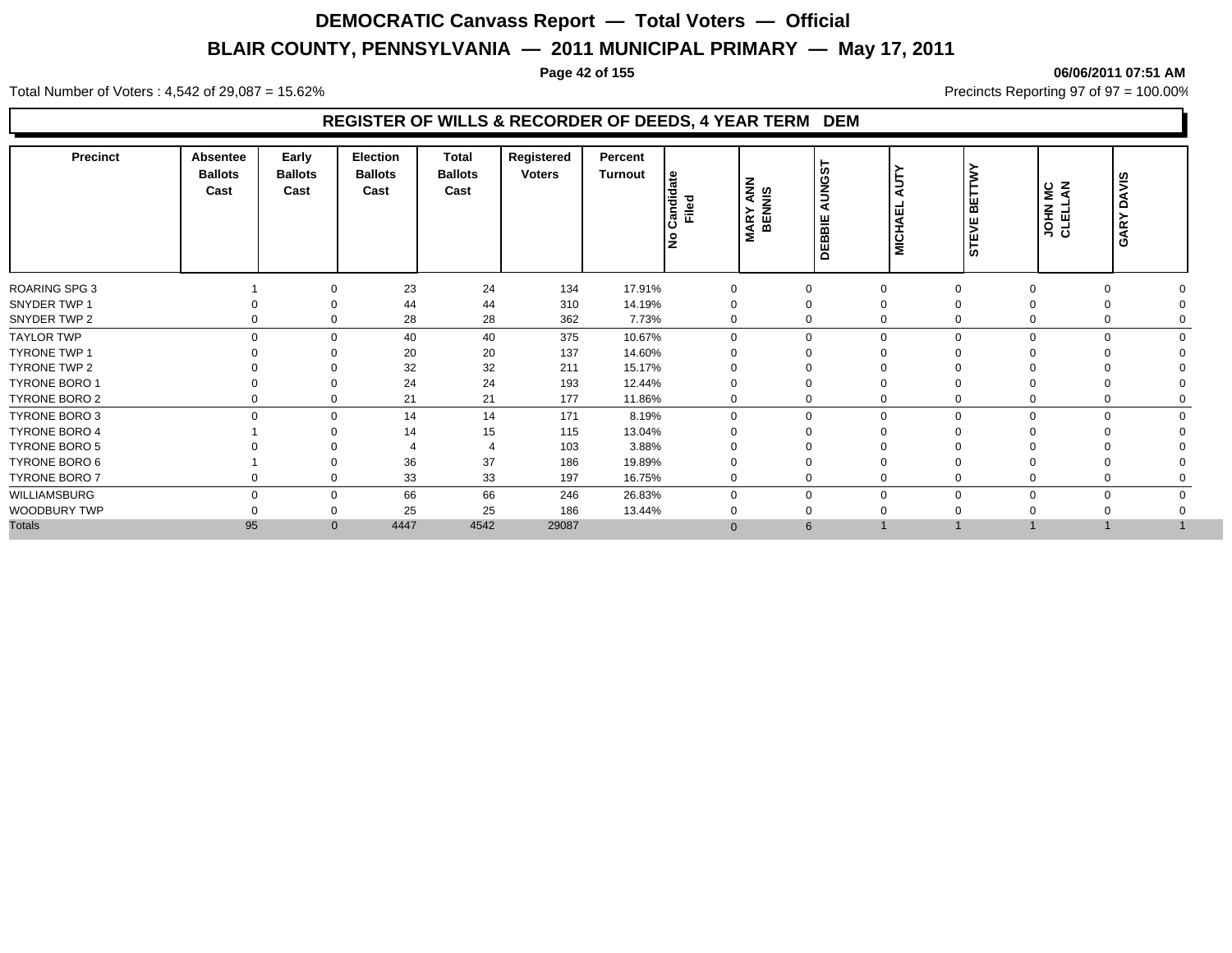**Page 43 of 155 06/06/2011 07:51 AM**

Total Number of Voters : 4,542 of 29,087 = 15.62% 10.00% Precincts Reporting 97 of 97 = 100.00%

#### **REGISTER OF WILLS & RECORDER OF DEEDS, 4 YEAR TERM DEM - DEMOCRATIC**

| <b>Precinct</b> | <b>Absentee</b><br><b>Ballots</b><br>Cast | Early<br><b>Ballots</b><br>Cast | <b>Election</b><br><b>Ballots</b><br>Cast | <b>Total</b><br><b>Ballots</b><br>Cast | Registered<br><b>Voters</b> | Percent<br><b>Turnout</b> | <b>MARKR</b><br>DESTEFANO | <b>TERRY ARTHUR<br/>VALKO ESQ</b> | NADINE<br>FERGUSON | <b>LYNN</b><br>ROB | STAN POTOPA    | <b>ROSS</b><br><b>PATRICIA</b> | <b>SWANGER</b><br><b>NOQ</b> | Con tinued     |
|-----------------|-------------------------------------------|---------------------------------|-------------------------------------------|----------------------------------------|-----------------------------|---------------------------|---------------------------|-----------------------------------|--------------------|--------------------|----------------|--------------------------------|------------------------------|----------------|
| ALTOONA 1-1     | $\overline{1}$                            | $\mathbf 0$                     | 32                                        | 33                                     | 339                         | 9.73%                     |                           | 0                                 | $\overline{1}$     | $\mathbf 0$        | $\mathbf 0$    | $\Omega$                       | $\Omega$                     | $\mathbf 0$    |
| ALTOONA 1-2     | $\mathbf 0$                               | $\mathbf 0$                     | 13                                        | 13                                     | 134                         | 9.70%                     | $\mathbf{1}$              |                                   | $\mathbf 0$        | $\mathbf 0$        | $\mathbf 0$    | $\Omega$                       | $\Omega$                     | $\overline{0}$ |
| ALTOONA 2-1     | $\overline{0}$                            | $\mathbf 0$                     | 23                                        | 23                                     | 315                         | 7.30%                     |                           | $\mathbf 0$                       | $\mathbf 0$        | $\mathbf 0$        | $\mathbf 0$    |                                | $\Omega$                     | $\Omega$       |
| ALTOONA 2-2     | $\mathbf 0$                               | $\mathbf 0$                     | 55                                        | 55                                     | 384                         | 14.32%                    |                           | $\mathbf 0$                       | $\mathbf 0$        | $\mathbf 0$        | $\mathbf 0$    | $\Omega$                       | $\mathbf 0$                  | $\Omega$       |
| ALTOONA 3-1     | $\overline{2}$                            | $\mathbf 0$                     | 43                                        | 45                                     | 378                         | 11.90%                    |                           | $\mathbf 0$                       | $\mathbf 0$        | $\overline{1}$     | $\mathbf 0$    | $\Omega$                       | $\Omega$                     | $\mathbf 0$    |
| ALTOONA 3-2     | $\mathbf 0$                               | $\mathbf 0$                     | 63                                        | 63                                     | 327                         | 19.27%                    |                           | 0                                 | $\Omega$           | $\mathbf 0$        | $\mathbf 0$    | $\Omega$                       | $\Omega$                     | $\mathbf 0$    |
| ALTOONA 4-1     | 3                                         | $\mathbf 0$                     | 32                                        | 35                                     | 385                         | 9.09%                     |                           | $\mathbf 0$                       | $\mathbf 0$        | $\mathbf 0$        | $\mathbf 0$    | $\Omega$                       | $\mathbf 0$                  | $\overline{0}$ |
| ALTOONA 4-2     |                                           | $\mathbf 0$                     | 43                                        | 44                                     | 280                         | 15.71%                    |                           | $\mathbf 0$                       | $\mathbf 0$        | $\mathbf 0$        | $\mathbf 0$    | $\Omega$                       | $\Omega$                     | $\Omega$       |
| ALTOONA 5-1     | $\overline{1}$                            | $\mathbf 0$                     | 11                                        | 12                                     | 107                         | 11.21%                    |                           | $\mathbf 0$                       | $\mathbf 0$        | $\mathbf 0$        | $\overline{0}$ | $\Omega$                       | $\Omega$                     | $\Omega$       |
| ALTOONA 5-2     | $\overline{1}$                            | $\mathbf 0$                     | 51                                        | 52                                     | 371                         | 14.02%                    |                           | $\mathbf 0$                       | $\mathbf 0$        | $\mathbf 0$        | $\mathbf 0$    | $\Omega$                       | $\Omega$                     | $\mathbf 0$    |
| ALTOONA 5-3     | $\overline{1}$                            | $\mathbf 0$                     | 54                                        | 55                                     | 309                         | 17.80%                    |                           | 0                                 | $\Omega$           | $\mathbf 0$        | $\overline{1}$ |                                | $\Omega$                     | $\mathbf 0$    |
| ALTOONA 6-1     | $\overline{1}$                            | $\mathbf 0$                     | 31                                        | 32                                     | 368                         | 8.70%                     |                           | $\mathbf 0$                       | $\mathbf 0$        | $\mathbf 0$        | $\mathbf 0$    | $\Omega$                       | $\mathbf 0$                  | $\overline{0}$ |
| ALTOONA 6-2     | $\mathbf 0$                               | $\mathbf 0$                     | 38                                        | 38                                     | 363                         | 10.47%                    |                           | $\mathbf 0$                       | $\mathbf 0$        | $\mathbf 0$        | $\mathbf 0$    | $\Omega$                       | $\Omega$                     | $\mathbf 0$    |
| ALTOONA 6-3     | $\overline{2}$                            | $\mathbf 0$                     | 58                                        | 60                                     | 335                         | 17.91%                    |                           | $\mathbf 0$                       | $\mathbf 0$        | $\mathbf 0$        | $\mathbf 0$    | $\Omega$                       | $\Omega$                     | $\Omega$       |
| ALTOONA 6-4     | $\overline{2}$                            | $\mathbf 0$                     | 57                                        | 59                                     | 265                         | 22.26%                    |                           | $\Omega$                          | $\Omega$           | $\mathbf 0$        | $\Omega$       | $\Omega$                       | $\Omega$                     | $\mathbf 0$    |
| ALTOONA 6-5     | $\mathbf{3}$                              | $\mathbf 0$                     | 57                                        | 60                                     | 428                         | 14.02%                    |                           | 0                                 | $\Omega$           | $\mathbf 0$        | $\mathbf 0$    | $\Omega$                       | $\Omega$                     | $\mathbf 0$    |
| ALTOONA 7       | $\mathbf 0$                               | $\mathbf 0$                     | 38                                        | 38                                     | 400                         | 9.50%                     |                           | $\mathbf 0$                       | 0                  | $\mathbf 0$        | $\mathbf 0$    | $\Omega$                       | $\Omega$                     | $\Omega$       |
| ALTOONA 8-1     | 5                                         | $\mathbf 0$                     | 29                                        | 34                                     | 369                         | 9.21%                     |                           | $\mathbf 0$                       | $\mathbf 0$        | $\mathbf 0$        | $\mathbf 0$    | $\Omega$                       | $\Omega$                     | $\Omega$       |
| ALTOONA 8-2     | $\overline{1}$                            | $\mathbf 0$                     | 42                                        | 43                                     | 277                         | 15.52%                    |                           | $\mathbf 0$                       | 0                  | $\mathbf 0$        | $\mathbf 0$    | $\Omega$                       | $\Omega$                     | $\Omega$       |
| ALTOONA 9       | $\mathbf 0$                               | $\mathbf 0$                     | 51                                        | 51                                     | 396                         | 12.88%                    |                           | 0                                 | $\mathbf 0$        | $\mathbf 0$        | $\mathbf 0$    | $\mathbf 0$                    | $\mathbf 0$                  | $\mathbf 0$    |
| ALTOONA 10-1    | $\mathbf 0$                               | $\mathbf 0$                     | 28                                        | 28                                     | 278                         | 10.07%                    |                           | 0                                 | $\mathbf 0$        | $\mathbf 0$        | $\mathbf 0$    | $\Omega$                       | $\Omega$                     | $\mathbf 0$    |
| ALTOONA 10-2    | 3                                         | $\mathbf 0$                     | 22                                        | 25                                     | 213                         | 11.74%                    |                           | $\mathbf 0$                       | $\mathbf 0$        | $\mathbf 0$        | $\mathbf 0$    | $\Omega$                       | $\Omega$                     | $\mathbf{0}$   |
| ALTOONA 10-3    |                                           | $\mathbf 0$                     | 28                                        | 29                                     | 152                         | 19.08%                    |                           | $\mathbf 0$                       | 0                  | $\mathbf 0$        | $\mathbf 0$    | $\Omega$                       | $\Omega$                     | $\Omega$       |
| ALTOONA 10-4    | $\overline{1}$                            | $\mathbf 0$                     | 58                                        | 59                                     | 352                         | 16.76%                    |                           | 0                                 | $\mathbf 0$        | $\mathbf 0$        | $\mathbf 0$    | $\Omega$                       | $\mathbf 0$                  | $\overline{0}$ |
| ALTOONA 11-1    | $\mathbf 0$                               | $\mathbf 0$                     | 61                                        | 61                                     | 435                         | 14.02%                    |                           | 0                                 | $\mathbf 0$        | $\mathbf 0$        | $\mathbf 0$    | $\mathbf 0$                    | $\mathbf 0$                  | $\mathbf 0$    |
| ALTOONA 11-2    | $\overline{1}$                            | $\mathbf 0$                     | 51                                        | 52                                     | 320                         | 16.25%                    |                           | $\mathbf 0$                       | $\mathbf 0$        | $\mathbf 0$        | $\mathbf 0$    | $\Omega$                       | $\mathbf 0$                  | $\mathbf 0$    |
| ALTOONA 11-3    | $\mathbf 0$                               | $\mathbf 0$                     | 54                                        | 54                                     | 302                         | 17.88%                    |                           | $\mathbf 0$                       | 0                  | $\mathbf 0$        | $\mathbf 0$    | $\Omega$                       | $\Omega$                     | $\Omega$       |
| ALTOONA 12-1    | $\mathbf 0$                               | $\mathbf 0$                     | 23                                        | 23                                     | 160                         | 14.38%                    |                           | $\mathbf 0$                       | $\mathbf 0$        | $\mathbf 0$        | $\mathbf 0$    | $\Omega$                       | $\Omega$                     | $\overline{0}$ |
| ALTOONA 12-2    | $\mathbf{3}$                              | $\mathbf 0$                     | 37                                        | 40                                     | 230                         | 17.39%                    |                           | $\mathbf 0$                       | $\mathbf 0$        | $\mathbf 0$        | $\mathbf 0$    | $\Omega$                       | $\Omega$                     | $\Omega$       |
| ALTOONA 12-3    | $\overline{1}$                            | $\mathbf 0$                     | 25                                        | 26                                     | 171                         | 15.20%                    |                           | 0                                 | $\mathbf 0$        | $\mathbf 0$        | $\mathbf 0$    | $\mathbf 0$                    | $\Omega$                     | $\mathbf 0$    |
| ALTOONA 12-4    | $\mathbf 0$                               | $\mathbf 0$                     | 56                                        | 56                                     | 250                         | 22.40%                    |                           | $\Omega$                          | $\mathbf 0$        | $\mathbf 0$        | $\mathbf 0$    | $\Omega$                       | $\Omega$                     | $\mathbf 0$    |
| ALTOONA 12-5    | $\overline{1}$                            | $\mathbf 0$                     | 18                                        | 19                                     | 159                         | 11.95%                    |                           | 0                                 | $\mathbf 0$        | $\mathbf 0$        | $\mathbf 0$    | $\Omega$                       | $\Omega$                     | $\mathbf 0$    |
| ALTOONA 13-1    | $\overline{2}$                            | $\mathbf 0$                     | 56                                        | 58                                     | 458                         | 12.66%                    |                           | $\mathbf 0$                       | $\mathbf 0$        | $\mathbf 0$        | $\mathbf 0$    | $\Omega$                       | $\Omega$                     | $\overline{0}$ |
| ALTOONA 13-2    | $\mathbf 0$                               | $\mathbf 0$                     | 46                                        | 46                                     | 414                         | 11.11%                    |                           | $\mathbf 0$                       | $\mathbf 0$        | $\mathbf 0$        | $\mathbf 0$    | $\Omega$                       | $\Omega$                     | $\mathbf{0}$   |
| ALTOONA 13-3    | $\mathbf 0$                               | $\mathbf 0$                     | 51                                        | 51                                     | 299                         | 17.06%                    |                           | 0                                 | $\mathbf 0$        | $\mathbf 0$        | $\mathbf 0$    | $\mathbf 0$                    | $\Omega$                     | $\mathbf 0$    |
| ALTOONA 13-4    | $\overline{1}$                            | $\mathbf 0$                     | 34                                        | 35                                     | 502                         | 6.97%                     |                           | 0                                 | $\mathbf 0$        | $\mathbf 0$        | $\Omega$       | $\Omega$                       | $\Omega$                     | $\mathbf 0$    |
| ALTOONA 14-1    | $\overline{2}$                            | $\mathbf 0$                     | 29                                        | 31                                     | 163                         | 19.02%                    |                           | $\mathbf 0$                       | $\mathbf 0$        | $\mathbf 0$        | $\Omega$       | $\Omega$                       | $\Omega$                     | $\Omega$       |
| ALTOONA 14-2    | $\mathbf 0$                               | $\mathbf 0$                     | 78                                        | 78                                     | 404                         | 19.31%                    |                           | $\mathbf 0$                       | $\mathbf 0$        | $\mathbf 0$        | $\Omega$       | $\Omega$                       | $\Omega$                     | $\Omega$       |
| ALTOONA 14-3    | $\mathbf 0$                               | $\Omega$                        | 55                                        | 55                                     | 292                         | 18.84%                    |                           | $\mathbf 0$                       | $\Omega$           | $\mathbf 0$        | $\Omega$       | $\Omega$                       | $\Omega$                     | $\Omega$       |
| ALTOONA 14-4    |                                           | $\Omega$                        | 76                                        | 77                                     | 446                         | 17.26%                    |                           | $\mathbf 0$                       | $\mathbf 0$        | $\mathbf 0$        | $\mathbf 0$    | $\Omega$                       | $\Omega$                     | $\Omega$       |
| ALLEGHENY 1     | $\mathbf 0$                               | $\mathbf 0$                     | 106                                       | 106                                    | 584                         | 18.15%                    |                           | $\mathbf 0$                       | $\mathbf 0$        | $\mathbf 0$        | $\mathbf 0$    | $\mathbf 0$                    | $\mathbf 0$                  | $\mathbf 0$    |
|                 |                                           |                                 |                                           |                                        |                             |                           |                           |                                   |                    |                    |                |                                |                              |                |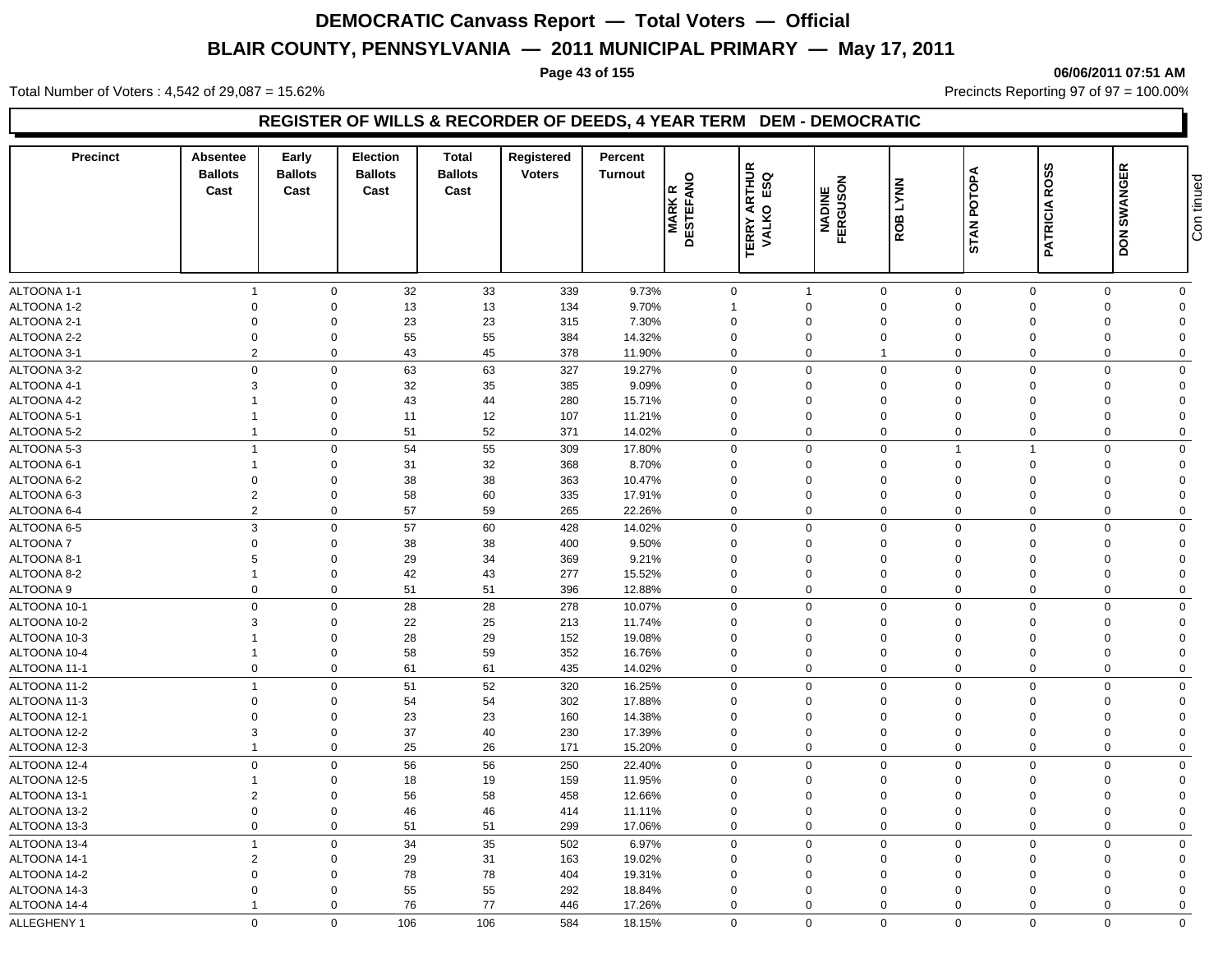#### **Page 44 of 155 06/06/2011 07:51 AM**

Total Number of Voters : 4,542 of 29,087 = 15.62% Precincts Reporting 97 of 97 = 100.00%

#### **REGISTER OF WILLS & RECORDER OF DEEDS, 4 YEAR TERM DEM**

| <b>Precinct</b>        | Absentee<br><b>Ballots</b><br>Cast | Early<br><b>Ballots</b><br>Cast | <b>Election</b><br><b>Ballots</b><br>Cast | <b>Total</b><br><b>Ballots</b><br>Cast | Registered<br><b>Voters</b> | Percent<br><b>Turnout</b> | $\circ$<br><b>DESTEFAN</b><br>l∝<br><b>MARK</b> | ARTHUR<br>σ<br>63<br>$\circ$<br>VALKO<br>VALKO | <b>NADINE<br/>FERGUSON</b> | <b>LYNN</b><br>ROB         | <b>STAN POTOPA</b>         | <b>PATRICIA ROSS</b>       | DON SWANGER                |                         |
|------------------------|------------------------------------|---------------------------------|-------------------------------------------|----------------------------------------|-----------------------------|---------------------------|-------------------------------------------------|------------------------------------------------|----------------------------|----------------------------|----------------------------|----------------------------|----------------------------|-------------------------|
|                        |                                    |                                 |                                           |                                        |                             |                           |                                                 |                                                |                            |                            |                            |                            |                            |                         |
| ALLEGHENY 2            | $\overline{2}$                     | $\mathbf 0$                     | 80                                        | 82                                     | 544                         | 15.07%                    |                                                 | $\Omega$                                       | $\mathbf 0$                | $\mathbf 0$                | $\mathbf 0$                | $\Omega$                   | $\mathbf 0$                | $\Omega$                |
| ALLEGHENY 3            | 11                                 | $\mathbf 0$                     | 24                                        | 35                                     | 121                         | 28.93%                    |                                                 | $\mathbf 0$                                    | $\mathbf 0$                | $\mathbf 0$                | $\mathbf 0$                | $\Omega$                   | $\mathbf 0$                | $\Omega$                |
| ALLEGHENY 4            | $\overline{2}$<br>0                | $\mathbf 0$<br>$\mathbf 0$      | 39<br>52                                  | 41<br>52                               | 295                         | 13.90%<br>9.89%           |                                                 | $\mathbf 0$<br>$\mathbf 0$                     | 0<br>$\mathbf 0$           | $\mathbf 0$<br>$\mathbf 0$ | $\mathbf 0$<br>$\mathbf 0$ | $\mathbf 0$<br>$\mathbf 0$ | $\mathbf 0$<br>$\mathbf 0$ | $\Omega$<br>$\mathbf 0$ |
| <b>ANTIS TWP 1</b>     |                                    |                                 |                                           |                                        | 526                         |                           |                                                 |                                                |                            |                            |                            |                            |                            |                         |
| <b>ANTIS TWP 2</b>     | $\mathbf 0$                        | $\mathbf 0$                     | 46                                        | 46                                     | 336                         | 13.69%                    |                                                 | $\Omega$                                       | $\mathbf 0$                | $\mathbf 0$                | $\mathbf 0$                | $\Omega$                   | $\mathbf 0$                | $\Omega$                |
| <b>ANTIS TWP 3</b>     | $\mathbf{1}$                       | $\mathbf{0}$                    | 56                                        | 57                                     | 450                         | 12.67%                    |                                                 | $\Omega$                                       | $\Omega$                   | $\Omega$                   | $\Omega$                   | $\Omega$                   | $\mathbf 0$                | $\Omega$                |
| BELLWOOD BORO          | $\mathbf{1}$                       | $\mathbf{0}$                    | 42                                        | 43                                     | 372                         | 11.56%                    |                                                 | $\Omega$                                       | $\Omega$                   | $\Omega$                   | $\Omega$                   | $\Omega$                   | 0                          | $\Omega$                |
| <b>BLAIR - CATFISH</b> | $\mathbf 0$                        | $\mathbf 0$                     | 70                                        | 70                                     | 324                         | 21.60%                    |                                                 | $\mathbf 0$                                    | 0                          | $\mathbf 0$                | $\mathbf 0$                | $\Omega$                   | 0                          | $\Omega$                |
| <b>BLAIR - E HOLBG</b> | 5                                  | $\mathbf 0$                     | 163                                       | 168                                    | 664                         | 25.30%                    |                                                 | $\Omega$                                       | $\mathbf 0$                | $\mathbf 0$                | $\Omega$                   | $\Omega$                   | $\mathbf 0$                | $\Omega$                |
| <b>CATHARINE TWP</b>   | $\mathbf{1}$                       | $\mathbf 0$                     | 22                                        | 23                                     | 121                         | 19.01%                    |                                                 | $\mathbf 0$                                    | $\mathbf 0$                | $\mathbf 0$                | $\mathbf 0$                | $\mathbf 0$                | $\mathbf 0$                | $\mathbf 0$             |
| <b>DUNCANSVILLE</b>    | $\mathbf{1}$                       | $\mathbf 0$                     | 51                                        | 52                                     | 296                         | 17.57%                    |                                                 | 0                                              | 0                          | $\mathbf 0$                | $\Omega$                   | $\mathbf 0$                | 0                          | $\Omega$                |
| <b>FRANKSTOWN TWP1</b> | $\Omega$                           | $\mathbf 0$                     | 26                                        | 26                                     | 110                         | 23.64%                    |                                                 | $\Omega$                                       | $\Omega$                   | $\Omega$                   | $\Omega$                   | $\Omega$                   | 0                          | $\Omega$                |
| <b>FRANKSTOWN TWP2</b> | $\overline{2}$                     | $\mathbf 0$                     | 153                                       | 155                                    | 791                         | 19.60%                    |                                                 | $\Omega$                                       | $\mathbf 0$                | $\mathbf 0$                | $\Omega$                   | $\Omega$                   | $\mathbf 0$                | $\Omega$                |
| <b>FRANKSTOWN TWP3</b> | 5                                  | $\mathbf 0$                     | 145                                       | 150                                    | 797                         | 18.82%                    |                                                 | $\Omega$                                       | 0                          | $\mathbf 0$                | $\Omega$                   | $\Omega$                   | $\mathbf 0$                | $\Omega$                |
| FREEDOM TWP 1          | $\mathbf 0$                        | $\mathbf 0$                     | 35                                        | 35                                     | 204                         | 17.16%                    |                                                 | $\overline{0}$                                 | $\mathbf 0$                | $\mathbf 0$                | $\Omega$                   | $\overline{0}$             | $\mathbf 0$                | $\Omega$                |
| FREEDOM TWP 2          | $\Omega$                           | $\mathbf 0$                     | 44                                        | 44                                     | 376                         | 11.70%                    |                                                 | 0                                              | $\mathbf 0$                | $\Omega$                   | $\Omega$                   | $\Omega$                   | 0                          | $\Omega$                |
| <b>GREENFIELD TWP1</b> | $\mathbf 0$                        | $\mathbf 0$                     | 30                                        | 30                                     | 297                         | 10.10%                    |                                                 | $\overline{0}$                                 | $\mathbf 0$                | $\mathbf 0$                | $\mathbf 0$                | $\mathbf 0$                | $\mathbf 0$                | $\Omega$                |
| <b>GREENFIELD TWP2</b> | $\mathbf 0$                        | $\mathbf 0$                     | 8                                         | 8                                      | 40                          | 20.00%                    |                                                 | $\mathbf 0$                                    | $\mathbf 0$                | $\mathbf 0$                | $\mathbf 0$                | $\mathbf 0$                | $\mathbf 0$                | $\Omega$                |
| <b>GREENFIELD TWP3</b> | 0                                  | $\mathbf 0$                     | 62                                        | 62                                     | 375                         | 16.53%                    |                                                 | $\mathbf 0$                                    | 0                          | $\mathbf 0$                | $\mathbf 0$                | $\mathbf 0$                | 0                          | $\Omega$                |
| <b>HOLLIDAYSBURG 1</b> | $\mathbf 0$                        | $\mathbf 0$                     | 25                                        | 25                                     | 176                         | 14.20%                    |                                                 | $\overline{0}$                                 | $\mathbf 0$                | $\mathbf 0$                | $\Omega$                   | $\Omega$                   | $\mathbf 0$                | $\mathbf 0$             |
| <b>HOLLIDAYSBURG 2</b> | 3                                  | $\mathbf 0$                     | 52                                        | 55                                     | 200                         | 27.50%                    |                                                 | $\Omega$                                       | $\mathbf 0$                | $\mathbf 0$                | $\Omega$                   | $\Omega$                   | $\mathbf 0$                | $\Omega$                |
| <b>HOLLIDAYSBURG 3</b> | $\Omega$                           | $\mathbf 0$                     | 17                                        | 17                                     | 156                         | 10.90%                    |                                                 | $\Omega$                                       | $\Omega$                   | $\Omega$                   | $\Omega$                   | $\Omega$                   | $\mathbf 0$                | $\Omega$                |
| <b>HOLLIDAYSBURG 4</b> | $\mathbf 0$                        | $\mathbf 0$                     | 60                                        | 60                                     | 222                         | 27.03%                    |                                                 | $\mathbf 0$                                    | $\mathbf 0$                | $\mathbf 0$                | $\mathbf 0$                | $\mathbf 0$                | $\mathbf 0$                | $\Omega$                |
| <b>HOLLIDAYSBURG 5</b> | $\overline{1}$                     | $\mathbf 0$                     | 47                                        | 48                                     | 169                         | 28.40%                    |                                                 | $\mathbf 0$                                    | $\mathbf 0$                | $\mathbf 0$                | $\mathbf 0$                | $\mathbf 0$                | $\mathbf{1}$               | $\mathbf 0$             |
| <b>HOLLIDAYSBURG 6</b> | 3                                  | $\mathbf 0$                     | 52                                        | 55                                     | 265                         | 20.75%                    |                                                 | $\Omega$                                       | $\mathbf 0$                | $\mathbf 0$                | $\Omega$                   | $\Omega$                   | $\mathbf 0$                | $\Omega$                |
| <b>HOLLIDAYSBURG 7</b> | $\Omega$                           | $\mathbf 0$                     | 39                                        | 39                                     | 149                         | 26.17%                    |                                                 | $\Omega$                                       | $\Omega$                   | $\Omega$                   | $\Omega$                   | $\Omega$                   | $\mathbf 0$                | $\Omega$                |
| <b>HUSTON TWP</b>      | $\Omega$                           | $\mathbf 0$                     | 17                                        | 17                                     | 149                         | 11.41%                    |                                                 | $\Omega$                                       | $\Omega$                   | $\Omega$                   | $\Omega$                   | $\Omega$                   | $\mathbf 0$                | $\Omega$                |
| <b>JUNIATA TWP</b>     | $\mathbf 0$                        | $\mathbf 0$                     | 33                                        | 33                                     | 175                         | 18.86%                    |                                                 | $\mathbf 0$                                    | $\mathbf 0$                | $\mathbf 0$                | $\mathbf 0$                | $\Omega$                   | $\mathbf 0$                | $\Omega$                |
| <b>LOGAN TWP 1</b>     | 3                                  | $\mathbf 0$                     | 86                                        | 89                                     | 490                         | 18.16%                    |                                                 | $\Omega$                                       | $\mathbf 0$                | $\mathbf 0$                | $\mathbf 0$                | $\mathbf 0$                | $\mathbf 0$                | $\Omega$                |
| LOGAN TWP 2            | $\overline{4}$                     | $\mathbf 0$                     | 101                                       | 105                                    | 599                         | 17.53%                    |                                                 | $\Omega$                                       | $\mathbf 0$                | $\mathbf 0$                | $\Omega$                   | $\Omega$                   | $\mathbf 0$                | $\mathbf 0$             |
| LOGAN TWP 3            | $\overline{\mathbf{c}}$            | $\mathbf{0}$                    | 54                                        | 56                                     | 264                         | 21.21%                    |                                                 | $\Omega$                                       | $\Omega$                   | $\mathbf 0$                | $\Omega$                   | $\Omega$                   | 0                          |                         |
| <b>LOGAN TWP 4</b>     | $\Omega$                           | $\mathbf{0}$                    | 87                                        | 87                                     | 452                         | 19.25%                    |                                                 | $\Omega$                                       | $\Omega$                   | $\Omega$                   | $\Omega$                   | $\Omega$                   | $\mathbf 0$                | $\Omega$                |
| LOGAN TWP 5            | 3                                  | $\mathbf 0$                     | 84                                        | 87                                     | 434                         | 20.05%                    |                                                 | $\Omega$                                       | $\mathbf 0$                | $\mathbf 0$                | $\Omega$                   | $\Omega$                   | $\mathbf 0$                | $\Omega$                |
| LOGAN TWP 6            | $\mathbf 0$                        | $\mathbf 0$                     | 105                                       | 105                                    | 706                         | 14.87%                    |                                                 | $\Omega$                                       | 0                          | $\mathbf 0$                | $\mathbf 0$                | $\mathbf 0$                | $\mathbf 0$                | $\mathbf 0$             |
| LOGAN TWP 7            | $\mathbf 0$                        | $\mathbf 0$                     | 44                                        | 44                                     | 235                         | 18.72%                    |                                                 | $\overline{0}$                                 | $\mathbf 0$                | $\mathbf 0$                | $\Omega$                   | $\overline{0}$             | $\mathbf 0$                | $\mathbf 0$             |
| <b>MARTINSBURG 1</b>   | $\Omega$                           | $\mathbf 0$                     | 34                                        | 34                                     | 137                         | 24.82%                    |                                                 | 0                                              | $\mathbf 0$                | $\mathbf 0$                | $\Omega$                   | $\mathbf 0$                | 0                          | $\Omega$                |
| <b>MARTINSBURG 2</b>   | $\Omega$                           | $\mathbf 0$                     | 27                                        | 27                                     | 164                         | 16.46%                    |                                                 | 0                                              | $\mathbf 0$                | $\mathbf 0$                | $\Omega$                   | $\mathbf 0$                | 0                          | $\Omega$                |
| <b>NEWRY BORO</b>      | $\Omega$                           | $\mathbf 0$                     | 25                                        | 25                                     | 75                          | 33.33%                    |                                                 | $\Omega$                                       | 0                          | $\mathbf 0$                | $\Omega$                   | $\Omega$                   | $\mathbf 0$                | $\Omega$                |
| NORTH WOODBURY         | 0                                  | $\mathbf 0$                     | 27                                        | 27                                     | 325                         | 8.31%                     |                                                 | $\Omega$                                       | 0                          | $\mathbf 0$                | $\Omega$                   | $\Omega$                   | 0                          | $\Omega$                |
| ROARING SPG 1          | $\mathbf{1}$                       | $\mathbf 0$                     | 8                                         | 9                                      | 112                         | 8.04%                     |                                                 | $\Omega$                                       | $\mathbf 0$                | $\mathbf 0$                | $\mathbf 0$                | $\Omega$                   | $\mathbf 0$                | $\mathbf 0$             |
| <b>ROARING SPG 2</b>   | $\mathbf 0$                        | $\mathbf 0$                     | 38                                        | 38                                     | 177                         | 21.47%                    |                                                 | $\Omega$                                       | $\mathbf 0$                | $\mathbf 0$                | $\mathbf 0$                | $\mathbf 0$                | $\mathbf 0$                | $\Omega$                |
|                        |                                    |                                 |                                           |                                        |                             |                           |                                                 |                                                |                            |                            |                            |                            |                            |                         |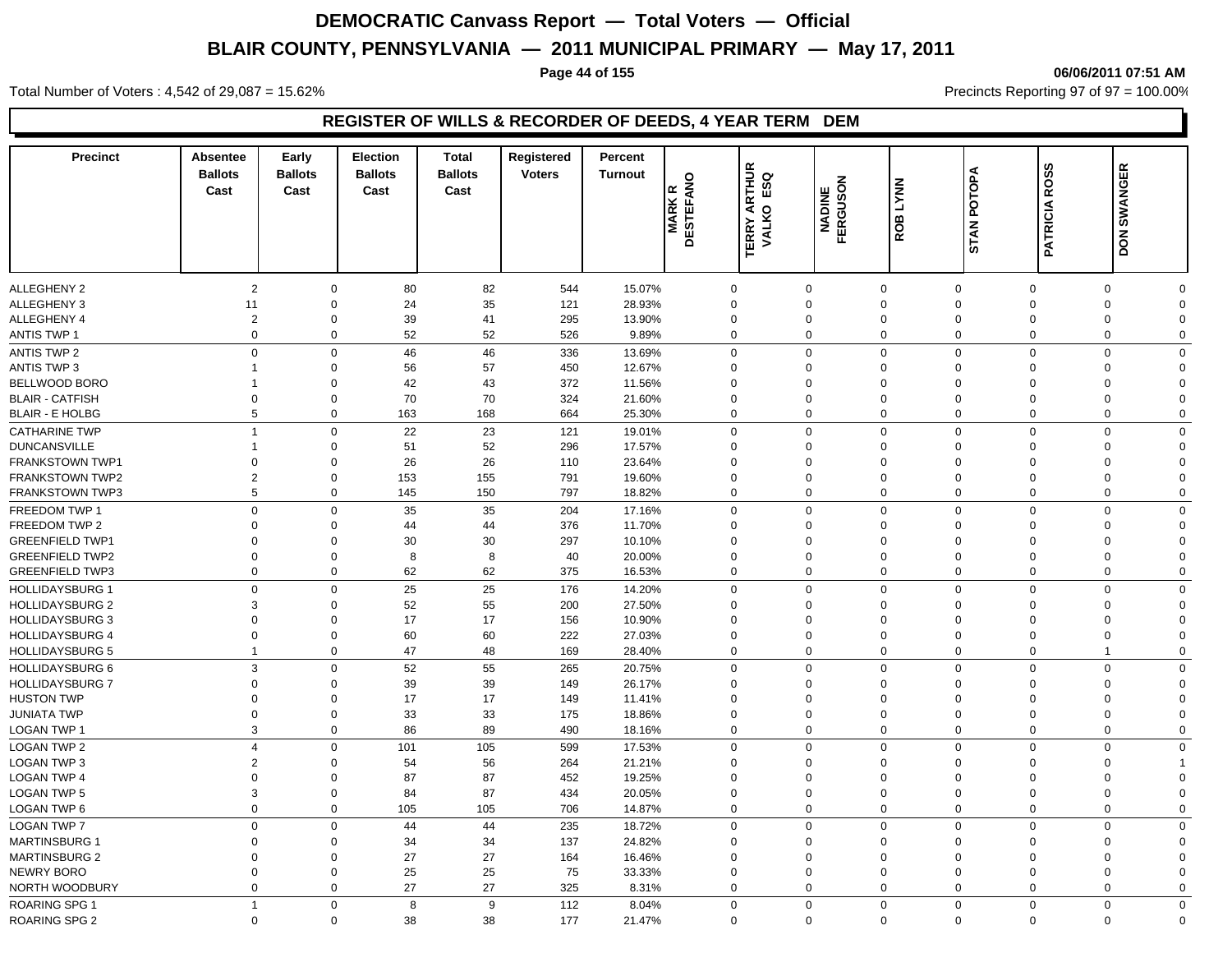#### **Page 45 of 155 06/06/2011 07:51 AM**

Total Number of Voters : 4,542 of 29,087 = 15.62% Precincts Reporting 97 of 97 = 100.00%

#### **REGISTER OF WILLS & RECORDER OF DEEDS, 4 YEAR TERM DEM**

|                   | Precinct             | <b>Absentee</b><br><b>Ballots</b><br>Cast | Early<br><b>Ballots</b><br>Cast | <b>Election</b><br><b>Ballots</b><br>Cast | Total<br><b>Ballots</b><br>Cast | Registered<br><b>Voters</b> | Percent<br>Turnout | $\circ$<br>١œ<br><b>MARK</b><br>DESTEFA | ARTHUR<br>O ESQ<br>o<br><b>ERRY</b><br>VALK | NADINE<br>FERGUSON | <b>NNX</b><br>⊐<br>ROB | <b>STAN POTOPA</b> | ဖာ<br>ဖာ<br>ğ<br><b>PATRICIA</b> | <b>DON SWANGER</b> |  |
|-------------------|----------------------|-------------------------------------------|---------------------------------|-------------------------------------------|---------------------------------|-----------------------------|--------------------|-----------------------------------------|---------------------------------------------|--------------------|------------------------|--------------------|----------------------------------|--------------------|--|
|                   | ROARING SPG 3        |                                           | $\Omega$                        | 23                                        | 24                              | 134                         | 17.91%             |                                         |                                             | 0                  | $\Omega$               |                    | $\Omega$                         | $\Omega$           |  |
|                   | SNYDER TWP 1         |                                           | $\Omega$                        | 44                                        | 44                              | 310                         | 14.19%             |                                         |                                             | 0                  | $\Omega$               |                    |                                  | $\Omega$           |  |
|                   | SNYDER TWP 2         | 0                                         | $\mathbf 0$                     | 28                                        | 28                              | 362                         | 7.73%              | 0                                       |                                             | 0                  | $\Omega$               |                    |                                  | 0                  |  |
| <b>TAYLOR TWP</b> |                      | $\mathbf 0$                               | $\mathbf 0$                     | 40                                        | 40                              | 375                         | 10.67%             | $\Omega$                                |                                             | $\mathbf 0$        | $\mathbf 0$            | $\Omega$           | $\Omega$                         | $\mathbf 0$        |  |
|                   | <b>TYRONE TWP 1</b>  |                                           | $\Omega$                        | 20                                        | 20                              | 137                         | 14.60%             |                                         |                                             | $\Omega$           | $\Omega$               |                    |                                  |                    |  |
|                   | TYRONE TWP 2         |                                           |                                 | 32                                        | 32                              | 211                         | 15.17%             |                                         |                                             | 0                  | $\Omega$               |                    |                                  |                    |  |
|                   | <b>TYRONE BORO 1</b> |                                           | 0                               | 24                                        | 24                              | 193                         | 12.44%             | 0                                       |                                             | 0                  | $\mathbf 0$            |                    |                                  |                    |  |
|                   | TYRONE BORO 2        |                                           | $\mathbf 0$                     | 21                                        | 21                              | 177                         | 11.86%             |                                         |                                             | 0                  | $\Omega$               |                    |                                  |                    |  |
|                   | <b>TYRONE BORO 3</b> | $\mathbf 0$                               | $\mathbf 0$                     | 14                                        | 14                              | 171                         | 8.19%              | 0                                       |                                             | 0                  | $\mathbf 0$            | $\Omega$           | $\Omega$                         | $\mathbf 0$        |  |
|                   | <b>TYRONE BORO 4</b> |                                           |                                 | 14                                        | 15                              | 115                         | 13.04%             |                                         |                                             |                    | $\Omega$               |                    |                                  |                    |  |
|                   | <b>TYRONE BORO 5</b> |                                           |                                 |                                           |                                 | 103                         | 3.88%              |                                         |                                             |                    |                        |                    |                                  |                    |  |
|                   | TYRONE BORO 6        |                                           |                                 | 36                                        | 37                              | 186                         | 19.89%             |                                         |                                             |                    |                        |                    |                                  |                    |  |
|                   | <b>TYRONE BORO 7</b> | 0                                         | $\Omega$                        | 33                                        | 33                              | 197                         | 16.75%             | $\Omega$                                |                                             | $\mathbf 0$        | $\Omega$               |                    |                                  | $\Omega$           |  |
|                   | WILLIAMSBURG         | $\Omega$                                  | $\mathbf 0$                     | 66                                        | 66                              | 246                         | 26.83%             | $\Omega$                                |                                             | $\mathbf 0$        | $\Omega$               | O                  | $\Omega$                         | $\mathbf 0$        |  |
|                   | WOODBURY TWP         |                                           | $\Omega$                        | 25                                        | 25                              | 186                         | 13.44%             |                                         |                                             | 0                  |                        |                    |                                  |                    |  |
| <b>Totals</b>     |                      | 95                                        | $\Omega$                        | 4447                                      | 4542                            | 29087                       |                    |                                         |                                             |                    |                        |                    |                                  |                    |  |
|                   |                      |                                           |                                 |                                           |                                 |                             |                    |                                         |                                             |                    |                        |                    |                                  |                    |  |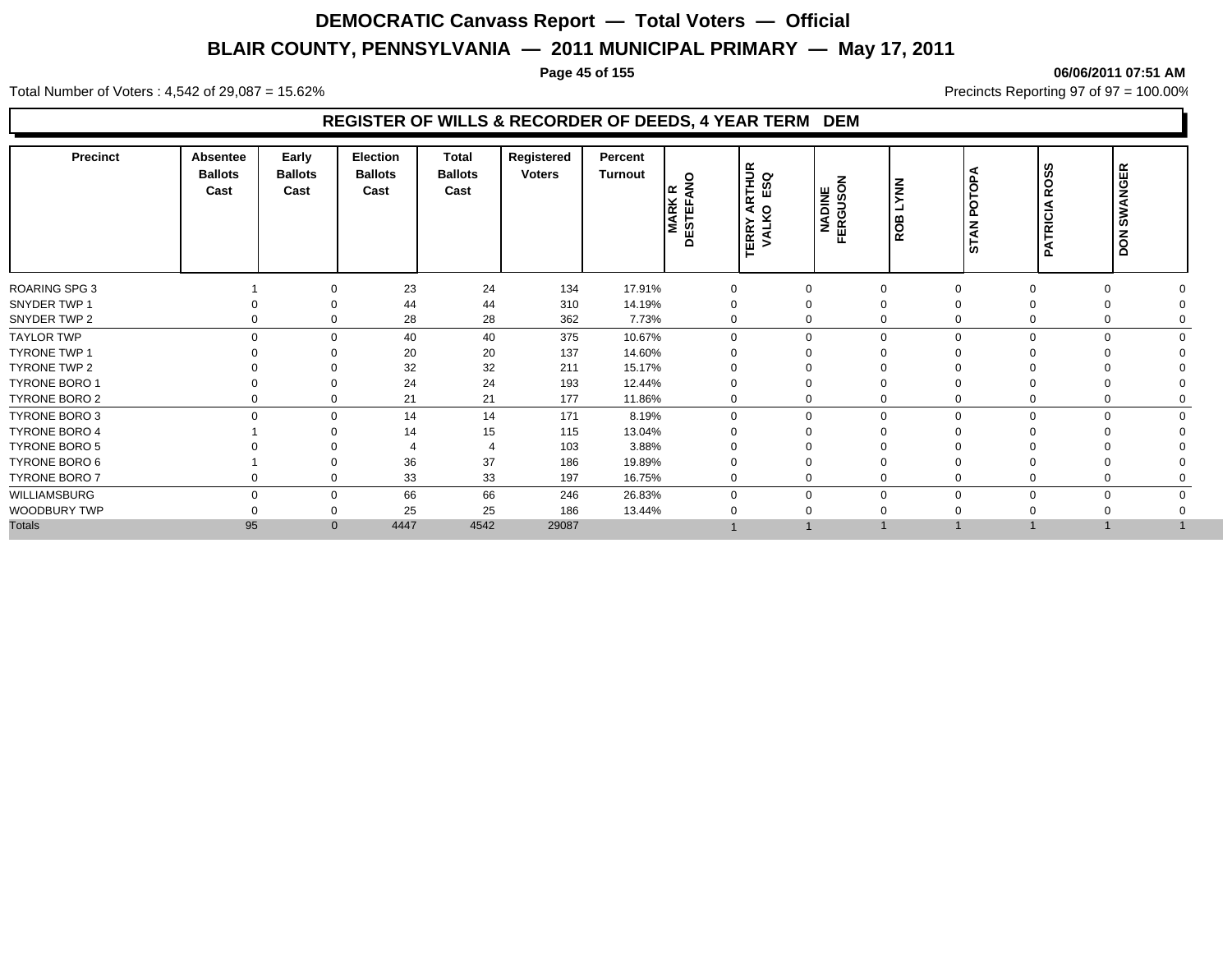**Page 46 of 155 06/06/2011 07:51 AM**

Total Number of Voters : 4,542 of 29,087 = 15.62% Precincts Reporting 97 of 97 = 100.00%

#### **REGISTER OF WILLS & RECORDER OF DEEDS, 4 YEAR TERM DEM - DEMOCRATIC**

| <b>Precinct</b>              | Absentee<br><b>Ballots</b><br>Cast | Early<br><b>Ballots</b><br>Cast         | <b>Election</b><br><b>Ballots</b><br>Cast | <b>Total</b><br><b>Ballots</b><br>Cast | Registered<br><b>Voters</b> | Percent<br>Turnout | <b>MILSON</b> | Totals                     |                            |
|------------------------------|------------------------------------|-----------------------------------------|-------------------------------------------|----------------------------------------|-----------------------------|--------------------|---------------|----------------------------|----------------------------|
|                              |                                    |                                         |                                           |                                        |                             |                    | ß             |                            |                            |
| ALTOONA 1-1                  | 1                                  | $\mathbf 0$                             | 32                                        | 33                                     | 339                         | 9.73%              |               | $\mathbf 0$                | $\mathbf{1}$               |
| ALTOONA 1-2                  | $\mathbf 0$                        | $\mathbf 0$                             | 13                                        | 13                                     | 134                         | 9.70%              |               | $\mathbf 0$                | $\mathbf{1}$               |
| ALTOONA 2-1                  | $\mathbf 0$                        | $\mathbf 0$                             | 23                                        | 23                                     | 315                         | 7.30%              |               | $\mathbf 0$                | $\mathbf 0$                |
| ALTOONA 2-2                  | $\pmb{0}$                          | $\boldsymbol{0}$                        | 55                                        | 55                                     | 384                         | 14.32%             |               | $\mathbf 0$                | $\mathbf 0$                |
| ALTOONA 3-1                  | $\boldsymbol{2}$                   | $\boldsymbol{0}$                        | 43                                        | 45                                     | 378                         | 11.90%             |               | $\mathbf 0$                | $\overline{1}$             |
| ALTOONA 3-2                  | $\mathbf 0$                        | $\mathbf 0$                             | 63                                        | 63                                     | 327                         | 19.27%             |               | $\mathbf 0$                | $\mathsf 0$                |
| ALTOONA 4-1                  | 3                                  | $\mathbf 0$                             | 32                                        | 35                                     | 385                         | 9.09%              |               | $\mathbf 0$                | $\mathbf 0$                |
| ALTOONA 4-2                  | 1                                  | $\mathbf 0$                             | 43                                        | 44                                     | 280                         | 15.71%             |               | $\mathbf 0$                | $\mathbf 0$                |
| ALTOONA 5-1                  | 1                                  | $\pmb{0}$                               | 11                                        | 12                                     | 107                         | 11.21%             |               | $\mathbf 0$                | $\mathbf 0$                |
| ALTOONA 5-2                  | 1                                  | $\boldsymbol{0}$                        | 51                                        | 52                                     | 371                         | 14.02%             |               | $\pmb{0}$                  | $\mathbf 0$                |
| ALTOONA 5-3                  | $\mathbf{1}$                       | $\mathbf 0$                             | 54                                        | 55                                     | 309                         | 17.80%             |               | $\mathbf 0$                | $\sqrt{2}$                 |
| ALTOONA 6-1                  | 1                                  | $\boldsymbol{0}$                        | 31                                        | 32                                     | 368                         | 8.70%              |               | $\mathbf 0$                | $\mathbf 0$                |
| ALTOONA 6-2                  | 0                                  | $\boldsymbol{0}$                        | 38                                        | 38                                     | 363                         | 10.47%             |               | $\mathbf 0$                | $\mathbf 0$                |
| ALTOONA 6-3                  | $\overline{2}$                     | $\mathsf{O}\xspace$                     | 58                                        | 60                                     | 335                         | 17.91%             |               | $\mathbf 0$                | $\mathbf 0$                |
| ALTOONA 6-4                  | 2                                  | $\mathbf 0$                             | 57                                        | 59                                     | 265                         | 22.26%             |               | $\mathbf 0$                | $\mathbf 0$                |
| ALTOONA 6-5                  | $\mathsf 3$                        | $\boldsymbol{0}$                        | 57                                        | 60                                     | 428                         | 14.02%             |               | $\mathbf 0$                | $\mathbf 0$                |
| ALTOONA 7                    | $\pmb{0}$                          | $\mathbf 0$                             | 38                                        | 38                                     | 400                         | 9.50%              |               | 0                          | $\mathbf 0$                |
| ALTOONA 8-1                  | 5                                  | $\boldsymbol{0}$                        | 29                                        | 34                                     | 369                         | 9.21%              |               | $\mathbf 0$                | $\mathbf 0$                |
| ALTOONA 8-2                  | 1                                  | $\boldsymbol{0}$                        | 42                                        | 43                                     | 277                         | 15.52%             |               | $\mathbf 0$                | $\mathbf 0$                |
| ALTOONA 9                    | $\boldsymbol{0}$                   | $\mathbf 0$                             | 51                                        | 51                                     | 396                         | 12.88%             |               | $\mathbf 0$                | $\mathbf 0$                |
| ALTOONA 10-1                 | $\boldsymbol{0}$                   | $\mathbf 0$                             | 28                                        | 28                                     | 278                         | 10.07%             |               | $\mathbf 0$                | $\mathbf 0$                |
| ALTOONA 10-2                 | 3                                  | $\mathbf 0$                             | 22                                        | 25                                     | 213                         | 11.74%             |               | $\mathbf 0$                | $\mathbf 0$                |
| ALTOONA 10-3                 | 1                                  | $\mathbf 0$                             | 28                                        | 29                                     | 152                         | 19.08%             |               | $\mathbf 0$                | $\mathbf 0$                |
| ALTOONA 10-4                 | 1                                  | $\mathbf 0$                             | 58                                        | 59                                     | 352                         | 16.76%             |               | $\mathbf 0$                | $\mathsf 0$                |
| ALTOONA 11-1                 | $\mathbf 0$                        | $\mathbf 0$                             | 61                                        | 61                                     | 435                         | 14.02%             |               | $\mathbf{1}$               | $\mathbf{1}$               |
|                              |                                    |                                         |                                           |                                        |                             |                    |               |                            |                            |
| ALTOONA 11-2                 | $\mathbf{1}$                       | $\mathbf 0$                             | 51                                        | 52                                     | 320                         | 16.25%             |               | $\mathbf 0$                | $\mathbf 0$                |
| ALTOONA 11-3<br>ALTOONA 12-1 | $\mathbf 0$<br>$\boldsymbol{0}$    | $\boldsymbol{0}$<br>$\mathsf{O}\xspace$ | 54<br>23                                  | 54<br>23                               | 302<br>160                  | 17.88%<br>14.38%   |               | $\mathbf 0$<br>$\mathbf 0$ | $\mathbf 0$<br>$\mathbf 0$ |
| ALTOONA 12-2                 | $\mathsf 3$                        | $\mathsf{O}\xspace$                     | 37                                        |                                        | 230                         |                    |               | $\Omega$                   | $\mathbf 0$                |
|                              | $\mathbf{1}$                       | $\mathbf 0$                             | 25                                        | 40                                     | 171                         | 17.39%             |               | $\mathbf 0$                | $\mathbf 0$                |
| ALTOONA 12-3                 |                                    |                                         |                                           | 26                                     |                             | 15.20%             |               |                            |                            |
| ALTOONA 12-4                 | $\mathbf 0$                        | $\mathbf 0$                             | 56                                        | 56                                     | 250                         | 22.40%             |               | $\mathbf 0$                | $\pmb{0}$                  |
| ALTOONA 12-5                 | 1                                  | $\boldsymbol{0}$                        | 18                                        | 19                                     | 159                         | 11.95%             |               | 0                          | $\mathbf 0$                |
| ALTOONA 13-1                 | $\sqrt{2}$                         | $\boldsymbol{0}$                        | 56                                        | 58                                     | 458                         | 12.66%             |               | $\mathbf 0$                | $\mathbf 0$                |
| ALTOONA 13-2                 | $\pmb{0}$                          | $\boldsymbol{0}$                        | 46                                        | 46                                     | 414                         | 11.11%             |               | $\mathbf 0$                | $\mathbf 0$                |
| ALTOONA 13-3                 | $\mathbf 0$                        | $\boldsymbol{0}$                        | 51                                        | 51                                     | 299                         | 17.06%             |               | $\mathbf 0$                | $\mathbf 0$                |
| ALTOONA 13-4                 | $\mathbf{1}$                       | $\mathbf 0$                             | 34                                        | 35                                     | 502                         | 6.97%              |               | $\mathbf 0$                | $\mathsf 0$                |
| ALTOONA 14-1                 | $\boldsymbol{2}$                   | $\mathbf 0$                             | 29                                        | 31                                     | 163                         | 19.02%             |               | $\mathbf 0$                | $\mathbf 0$                |
| ALTOONA 14-2                 | $\mathbf 0$                        | $\mathbf 0$                             | 78                                        | 78                                     | 404                         | 19.31%             |               | $\Omega$                   | $\mathsf 0$                |
| ALTOONA 14-3                 | $\mathbf 0$                        | $\mathbf 0$                             | 55                                        | 55                                     | 292                         | 18.84%             |               | $\mathbf 0$                | $\mathbf 0$                |
| ALTOONA 14-4                 | $\mathbf{1}$                       | $\mathbf 0$                             | 76                                        | 77                                     | 446                         | 17.26%             |               | $\mathbf 0$                | $\mathbf{1}$               |
| ALLEGHENY 1                  | $\Omega$                           | $\mathbf 0$                             | 106                                       | 106                                    | 584                         | 18.15%             |               | $\mathbf 0$                | $\mathbf{1}$               |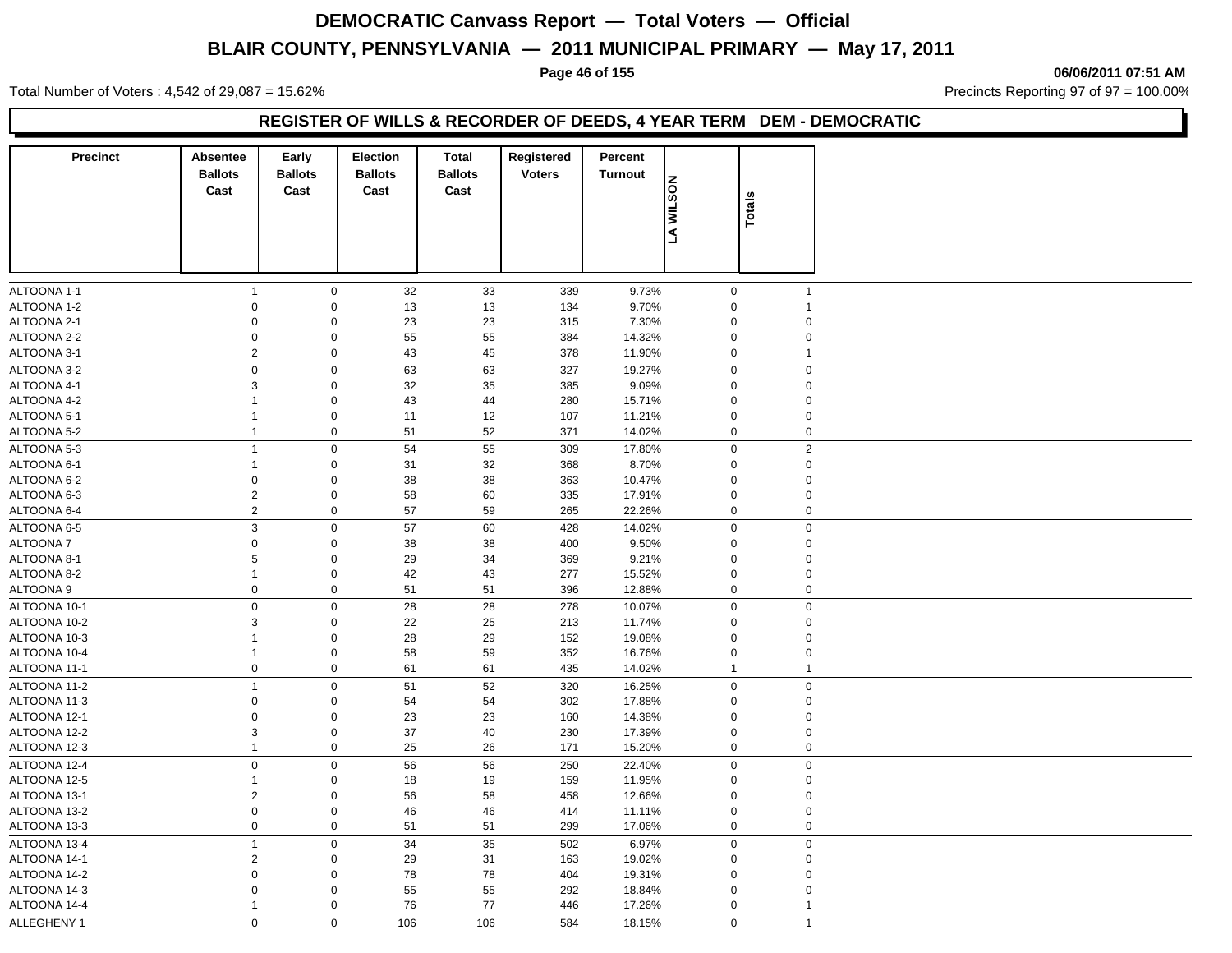**Page 47 of 155 06/06/2011 07:51 AM**

Total Number of Voters : 4,542 of 29,087 = 15.62% Precincts Reporting 97 of 97 = 100.00%

### **REGISTER OF WILLS & RECORDER OF DEEDS, 4 YEAR TERM DEM**

| <b>Precinct</b>                             | <b>Absentee</b><br><b>Ballots</b><br>Cast | Early<br><b>Ballots</b><br>Cast | <b>Election</b><br><b>Ballots</b><br>Cast | <b>Total</b><br><b>Ballots</b><br>Cast | Registered<br><b>Voters</b> | Percent<br><b>Turnout</b> | <b>MILSON</b><br>Ł | Totals      |                            |
|---------------------------------------------|-------------------------------------------|---------------------------------|-------------------------------------------|----------------------------------------|-----------------------------|---------------------------|--------------------|-------------|----------------------------|
| <b>ALLEGHENY 2</b>                          | $\overline{2}$                            | $\mathbf 0$                     | 80                                        | 82                                     | 544                         | 15.07%                    |                    | $\mathbf 0$ | $\mathbf 1$                |
| <b>ALLEGHENY 3</b>                          | 11                                        | $\boldsymbol{0}$                | 24                                        | 35                                     | 121                         | 28.93%                    |                    | $\mathbf 0$ | $\mathbf 0$                |
| <b>ALLEGHENY 4</b>                          | $\overline{2}$                            | $\mathbf 0$                     | 39                                        | 41                                     | 295                         | 13.90%                    |                    | $\mathbf 0$ | $\mathbf 0$                |
| <b>ANTIS TWP 1</b>                          | $\pmb{0}$                                 | $\mathbf 0$                     | 52                                        | 52                                     | 526                         | 9.89%                     |                    | $\mathbf 0$ | $\mathbf 0$                |
| <b>ANTIS TWP 2</b>                          | $\mathbf 0$                               | $\mathbf 0$                     | 46                                        | 46                                     | 336                         | 13.69%                    |                    | $\mathbf 0$ | $\mathsf 0$                |
| <b>ANTIS TWP 3</b>                          | $\mathbf{1}$                              | $\mathbf 0$                     | 56                                        | 57                                     | 450                         | 12.67%                    |                    | $\mathbf 0$ | $\mathsf 0$                |
| BELLWOOD BORO                               | 1                                         | $\mathbf 0$                     | 42                                        | 43                                     | 372                         | 11.56%                    |                    | $\Omega$    | $\mathsf 0$                |
| <b>BLAIR - CATFISH</b>                      | $\pmb{0}$                                 | $\mathbf 0$                     | 70                                        | 70                                     | 324                         | 21.60%                    |                    | $\mathbf 0$ | $\mathbf 0$                |
| <b>BLAIR - E HOLBG</b>                      | 5                                         | $\mathbf 0$                     | 163                                       | 168                                    | 664                         | 25.30%                    |                    | $\mathbf 0$ | $\mathsf 0$                |
| <b>CATHARINE TWP</b>                        | $\mathbf{1}$                              | $\mathbf 0$                     | 22                                        | 23                                     | 121                         | 19.01%                    |                    | $\mathbf 0$ | $\mathsf 0$                |
| <b>DUNCANSVILLE</b>                         | 1                                         | $\mathbf 0$                     | 51                                        | 52                                     | 296                         | 17.57%                    |                    | $\Omega$    | $\mathsf 0$                |
| <b>FRANKSTOWN TWP1</b>                      | $\mathbf 0$                               | $\mathbf 0$                     | 26                                        | 26                                     | 110                         | 23.64%                    |                    | $\mathbf 0$ | $\mathbf 0$                |
| <b>FRANKSTOWN TWP2</b>                      | $\overline{2}$                            | $\mathbf 0$                     | 153                                       | 155                                    | 791                         | 19.60%                    |                    | $\mathbf 0$ | $\overline{1}$             |
| <b>FRANKSTOWN TWP3</b>                      | 5                                         | $\mathbf 0$                     | 145                                       | 150                                    | 797                         | 18.82%                    |                    | $\mathbf 0$ | $\mathbf{1}$               |
| FREEDOM TWP 1                               | $\mathbf 0$                               | $\mathbf 0$                     | 35                                        | 35                                     | 204                         | 17.16%                    |                    | $\mathbf 0$ | $\mathbf 0$                |
| FREEDOM TWP 2                               | $\Omega$                                  | $\mathbf 0$                     | 44                                        | 44                                     | 376                         | 11.70%                    |                    | $\mathbf 0$ | $\mathsf 0$                |
| <b>GREENFIELD TWP1</b>                      | $\Omega$                                  | $\mathbf 0$                     | 30                                        | 30                                     | 297                         | 10.10%                    |                    | $\mathbf 0$ | $\mathsf 0$                |
| <b>GREENFIELD TWP2</b>                      | $\mathbf 0$                               | $\mathbf 0$                     | 8                                         | 8                                      | 40                          | 20.00%                    |                    | $\mathbf 0$ | $\mathbf 0$                |
| <b>GREENFIELD TWP3</b>                      | $\boldsymbol{0}$                          | $\mathbf 0$                     | 62                                        | 62                                     | 375                         | 16.53%                    |                    | $\mathbf 0$ | $\mathsf 0$                |
| <b>HOLLIDAYSBURG 1</b>                      | $\boldsymbol{0}$                          | $\mathbf 0$                     | 25                                        | 25                                     | 176                         | 14.20%                    |                    | $\mathbf 0$ | $\mathsf 0$                |
| <b>HOLLIDAYSBURG 2</b>                      | 3                                         | $\mathbf 0$                     | 52                                        | 55                                     | 200                         | 27.50%                    |                    | $\Omega$    | $\overline{1}$             |
| <b>HOLLIDAYSBURG 3</b>                      | 0                                         | $\mathbf 0$                     | 17                                        | 17                                     | 156                         | 10.90%                    |                    | $\mathbf 0$ | $\mathsf 0$                |
| <b>HOLLIDAYSBURG 4</b>                      | 0                                         | $\mathbf 0$                     | 60                                        | 60                                     | 222                         | 27.03%                    |                    | $\mathbf 0$ | $\mathbf 0$                |
| <b>HOLLIDAYSBURG 5</b>                      | 1                                         | $\mathbf 0$                     | 47                                        | 48                                     | 169                         | 28.40%                    |                    | $\mathbf 0$ | $\overline{1}$             |
| <b>HOLLIDAYSBURG 6</b>                      |                                           | $\mathbf 0$                     |                                           |                                        | 265                         | 20.75%                    |                    | $\mathbf 0$ | $\mathsf 0$                |
|                                             | $\mathsf 3$<br>$\Omega$                   |                                 | 52                                        | 55                                     |                             |                           |                    | $\mathbf 0$ |                            |
| <b>HOLLIDAYSBURG 7</b><br><b>HUSTON TWP</b> | $\Omega$                                  | $\mathbf 0$<br>$\mathbf 0$      | 39<br>17                                  | 39<br>17                               | 149<br>149                  | 26.17%<br>11.41%          |                    | $\Omega$    | $\mathsf 0$<br>$\mathbf 0$ |
| <b>JUNIATA TWP</b>                          | $\Omega$                                  | $\mathbf 0$                     | 33                                        | 33                                     | 175                         | 18.86%                    |                    | $\mathbf 0$ | $\mathbf{1}$               |
| LOGAN TWP 1                                 | $\mathsf 3$                               | $\mathbf 0$                     | 86                                        | 89                                     | 490                         | 18.16%                    |                    | $\mathbf 0$ | $\mathbf 0$                |
|                                             |                                           |                                 |                                           |                                        |                             |                           |                    |             |                            |
| <b>LOGAN TWP 2</b>                          | $\overline{\mathbf{4}}$                   | $\mathbf 0$                     | 101                                       | 105                                    | 599                         | 17.53%                    |                    | $\mathbf 0$ | $\mathbf{1}$               |
| LOGAN TWP 3                                 | 2                                         | $\mathbf 0$                     | 54                                        | 56                                     | 264                         | 21.21%                    |                    | $\Omega$    | $\overline{1}$             |
| <b>LOGAN TWP 4</b>                          | $\mathbf 0$                               | $\mathbf 0$                     | 87                                        | 87                                     | 452                         | 19.25%                    |                    | $\Omega$    | $\overline{1}$             |
| <b>LOGAN TWP 5</b>                          | 3                                         | $\mathbf 0$                     | 84                                        | 87                                     | 434                         | 20.05%                    |                    | $\mathbf 0$ | $\mathbf{1}$               |
| LOGAN TWP 6                                 | $\pmb{0}$                                 | $\mathbf 0$                     | 105                                       | 105                                    | 706                         | 14.87%                    |                    | $\mathbf 0$ | $\mathbf 0$                |
| <b>LOGAN TWP 7</b>                          | $\pmb{0}$                                 | $\mathbf 0$                     | 44                                        | 44                                     | 235                         | 18.72%                    |                    | $\mathbf 0$ | $\mathbf{1}$               |
| <b>MARTINSBURG 1</b>                        | $\Omega$                                  | $\mathbf 0$                     | 34                                        | 34                                     | 137                         | 24.82%                    |                    | $\mathbf 0$ | $\mathbf 0$                |
| <b>MARTINSBURG 2</b>                        | $\Omega$                                  | $\mathbf 0$                     | 27                                        | 27                                     | 164                         | 16.46%                    |                    | $\mathbf 0$ | $\mathbf 0$                |
| <b>NEWRY BORO</b>                           | $\Omega$                                  | $\mathbf 0$                     | 25                                        | 25                                     | 75                          | 33.33%                    |                    | $\mathbf 0$ | $\mathbf 0$                |
| NORTH WOODBURY                              | $\mathbf 0$                               | $\mathbf 0$                     | 27                                        | 27                                     | 325                         | 8.31%                     |                    | $\mathbf 0$ | $\mathbf 0$                |
| <b>ROARING SPG 1</b>                        | $\mathbf{1}$                              | $\mathbf 0$                     | 8                                         | $\boldsymbol{9}$                       | 112                         | 8.04%                     |                    | $\mathbf 0$ | $\mathbf 0$                |
| ROARING SPG 2                               | $\mathbf 0$                               | $\mathbf 0$                     | 38                                        | 38                                     | 177                         | 21.47%                    |                    | $\Omega$    | $\mathbf 0$                |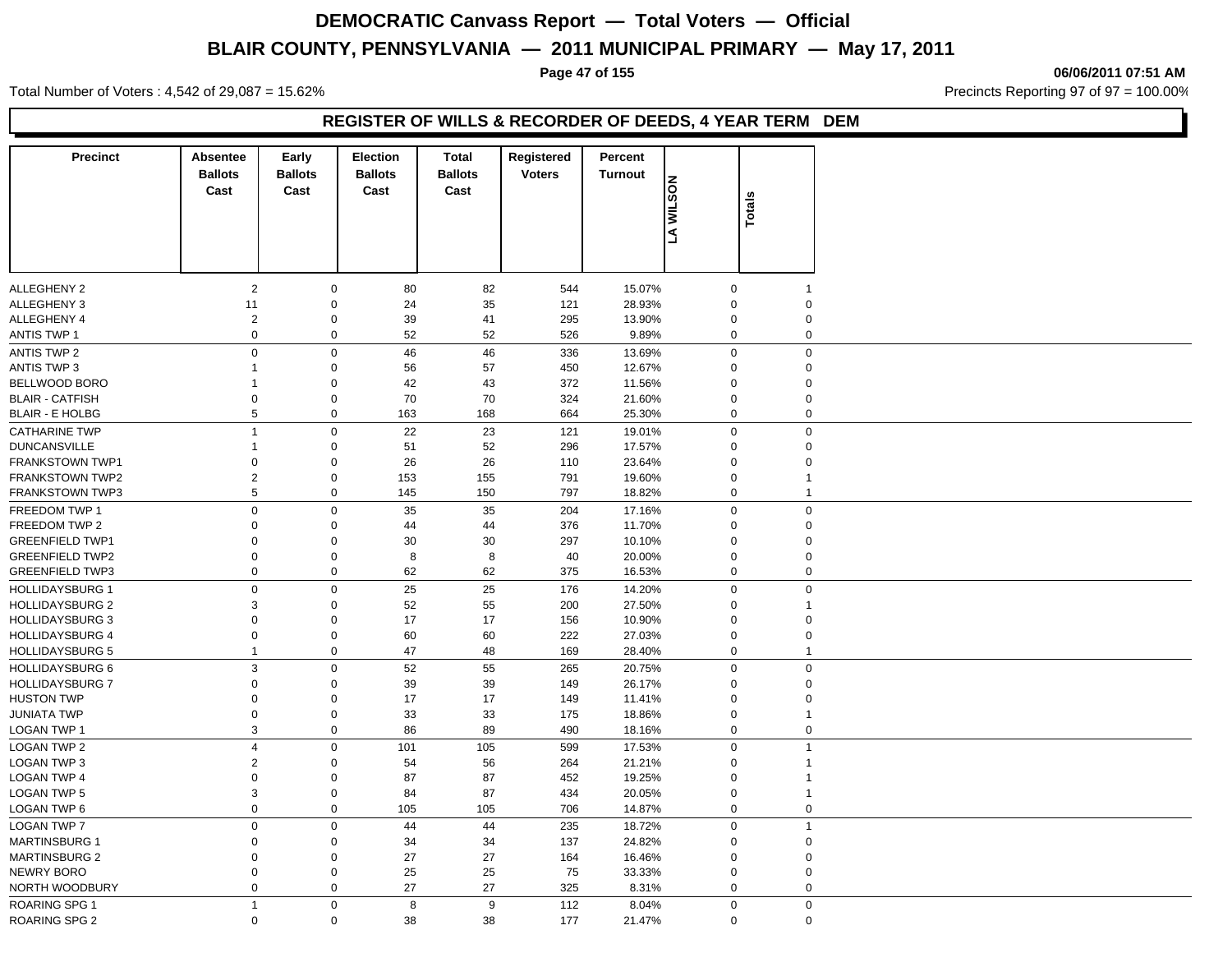**Page 48 of 155 06/06/2011 07:51 AM**

Total Number of Voters : 4,542 of 29,087 = 15.62% Precincts Reporting 97 of 97 = 100.00%

#### **REGISTER OF WILLS & RECORDER OF DEEDS, 4 YEAR TERM DEM**

| <b>Precinct</b>      | Absentee<br><b>Ballots</b><br>Cast | Early<br><b>Ballots</b><br>Cast | <b>Election</b><br><b>Ballots</b><br>Cast | Total<br><b>Ballots</b><br>Cast | Registered<br><b>Voters</b> | Percent<br>Turnout | <b>NUSON</b><br>l ef | Totals      |
|----------------------|------------------------------------|---------------------------------|-------------------------------------------|---------------------------------|-----------------------------|--------------------|----------------------|-------------|
| <b>ROARING SPG 3</b> |                                    | 0                               | 23                                        | 24                              | 134                         | 17.91%             | $\mathbf 0$          |             |
| SNYDER TWP 1         |                                    | 0                               | 44                                        | 44                              | 310                         | 14.19%             | $\Omega$             |             |
| SNYDER TWP 2         |                                    | 0                               | 28                                        | 28                              | 362                         | 7.73%              | $\Omega$             | $\mathbf 0$ |
| <b>TAYLOR TWP</b>    | 0                                  | 0                               | 40                                        | 40                              | 375                         | 10.67%             | $\Omega$             | $\mathbf 0$ |
| <b>TYRONE TWP 1</b>  |                                    | 0                               | 20                                        | 20                              | 137                         | 14.60%             |                      |             |
| TYRONE TWP 2         |                                    | $\Omega$                        | 32                                        | 32                              | 211                         | 15.17%             |                      |             |
| <b>TYRONE BORO 1</b> |                                    | 0                               | 24                                        | 24                              | 193                         | 12.44%             |                      |             |
| <b>TYRONE BORO 2</b> |                                    | 0                               | 21                                        | 21                              | 177                         | 11.86%             |                      | $\mathbf 0$ |
| TYRONE BORO 3        | $\Omega$                           | $\mathbf 0$                     | 14                                        | 14                              | 171                         | 8.19%              | $\mathbf 0$          | $\mathbf 0$ |
| <b>TYRONE BORO 4</b> |                                    | 0                               | 14                                        | 15                              | 115                         | 13.04%             | 0                    |             |
| <b>TYRONE BORO 5</b> |                                    | $\Omega$                        |                                           | $\overline{4}$                  | 103                         | 3.88%              |                      |             |
| TYRONE BORO 6        |                                    | $\Omega$                        | 36                                        | 37                              | 186                         | 19.89%             |                      |             |
| TYRONE BORO 7        | 0                                  | 0                               | 33                                        | 33                              | 197                         | 16.75%             | $\Omega$             | $\mathbf 0$ |
| WILLIAMSBURG         | $\Omega$                           | 0                               | 66                                        | 66                              | 246                         | 26.83%             | $\Omega$             | 0           |
| WOODBURY TWP         |                                    | 0                               | 25                                        | 25                              | 186                         | 13.44%             |                      | $\mathbf 0$ |
| <b>Totals</b>        | 95                                 | $\mathbf{0}$                    | 4447                                      | 4542                            | 29087                       |                    |                      | 19          |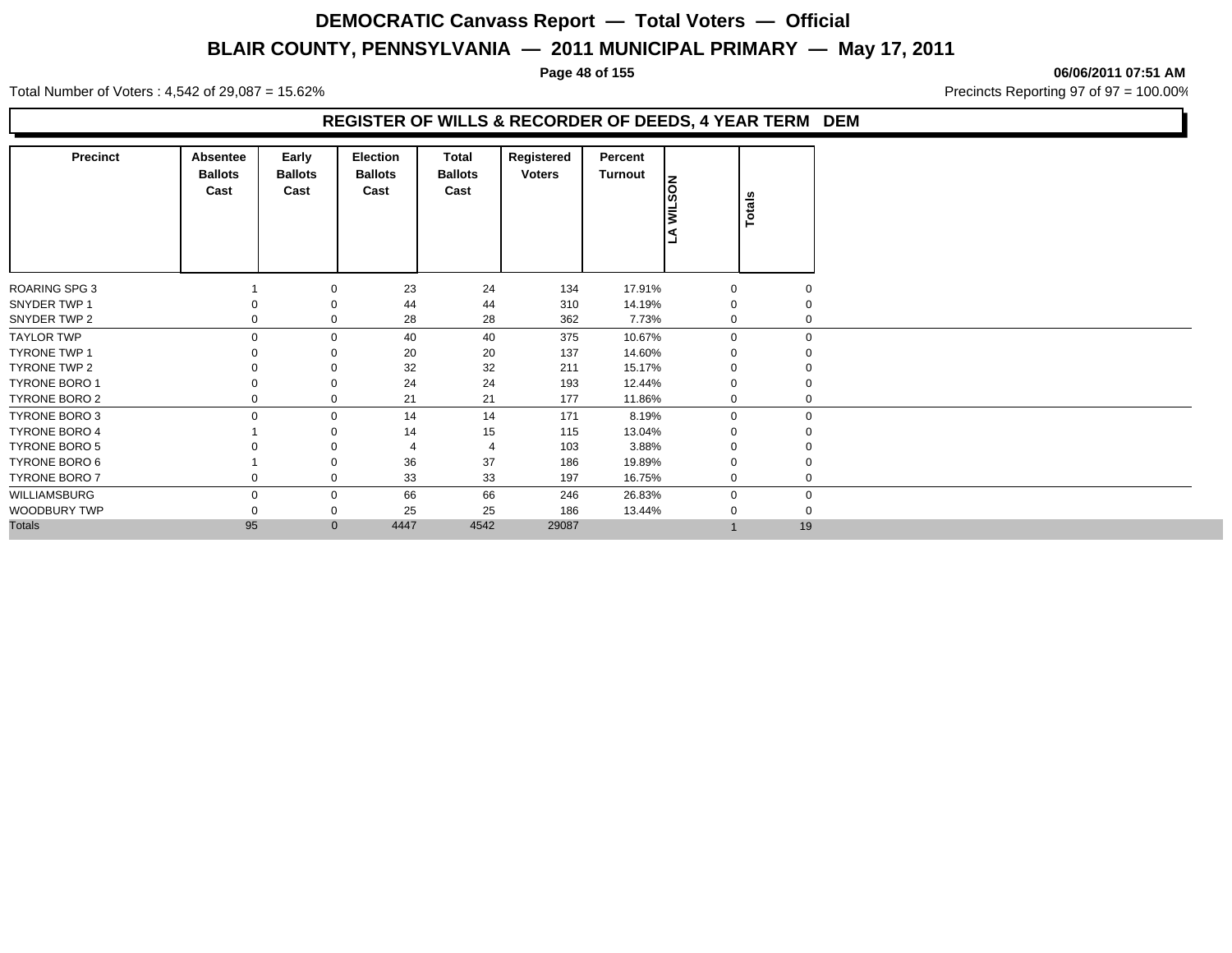**Page 49 of 155 06/06/2011 07:51 AM**

Total Number of Voters : 4,542 of 29,087 = 15.62% Precincts Reporting 97 of 97 = 100.00%

### **CORONER, 4 YEAR TERM DEM - DEMOCRATIC**

| <b>Precinct</b>            | <b>Absentee</b><br><b>Ballots</b><br>Cast | Early<br><b>Ballots</b><br>Cast | <b>Election</b><br><b>Ballots</b><br>Cast | <b>Total</b><br><b>Ballots</b><br>Cast | Registered<br><b>Voters</b> | Percent<br><b>Turnout</b> | Candidate<br>Filed<br>١ş | <b>ROSS</b><br><b>PATRICIA</b> | <b>MARKR</b><br>DESTEFANO     | <b>GUYER</b><br>肯           | <b>JASON HAINSEY</b>       | TOM IRWIN JR            | CHARLES<br>KELLY        | Con tinued              |
|----------------------------|-------------------------------------------|---------------------------------|-------------------------------------------|----------------------------------------|-----------------------------|---------------------------|--------------------------|--------------------------------|-------------------------------|-----------------------------|----------------------------|-------------------------|-------------------------|-------------------------|
|                            |                                           |                                 |                                           |                                        |                             |                           |                          |                                |                               |                             |                            |                         |                         |                         |
|                            |                                           |                                 |                                           |                                        |                             |                           |                          |                                |                               |                             |                            |                         |                         |                         |
| ALTOONA 1-1<br>ALTOONA 1-2 | $\overline{1}$<br>$\mathbf 0$             | $\mathbf 0$<br>$\mathbf 0$      | 32<br>13                                  | 33<br>13                               | 339<br>134                  | 9.73%<br>9.70%            | 0<br>$\Omega$            |                                | $\overline{1}$<br>$\mathbf 0$ | $\mathbf 0$<br>$\mathbf{1}$ | $\mathbf 0$<br>$\Omega$    | $\mathbf 0$<br>$\Omega$ | $\mathbf 0$<br>$\Omega$ | $\mathbf 0$<br>$\Omega$ |
| ALTOONA 2-1                | $\overline{0}$                            | $\Omega$                        | 23                                        | 23                                     | 315                         | 7.30%                     | $\Omega$                 |                                | $\Omega$                      | $\mathbf 0$                 | $\Omega$                   | $\Omega$                | $\Omega$                | $\Omega$                |
| ALTOONA 2-2                | $\mathbf 0$                               | $\mathbf 0$                     | 55                                        | 55                                     | 384                         | 14.32%                    | $\Omega$                 |                                | $\mathbf 0$                   | $\mathbf 0$                 | $\Omega$                   | $\Omega$                | $\Omega$                | $\Omega$                |
| ALTOONA 3-1                | $\overline{2}$                            | $\mathbf 0$                     | 43                                        | 45                                     | 378                         | 11.90%                    | 0                        |                                | $\overline{2}$                | $\mathbf 0$                 | $\mathbf 0$                | $\Omega$                | $\Omega$                | $\mathbf 0$             |
| ALTOONA 3-2                | $\mathbf 0$                               | $\mathbf 0$                     | 63                                        | 63                                     | 327                         | 19.27%                    | $\mathbf 0$              |                                | $\mathbf 0$                   | $\mathbf 0$                 | $\mathbf 0$                | $\mathbf 0$             | $\mathbf 0$             | $\mathbf 0$             |
| ALTOONA 4-1                | $\mathbf{3}$                              | $\mathbf 0$                     | 32                                        | 35                                     | 385                         | 9.09%                     | $\Omega$                 |                                | $\Omega$                      | $\mathbf 0$                 | $\Omega$                   | $\Omega$                | $\Omega$                | $\mathbf 0$             |
| ALTOONA 4-2                |                                           | $\mathbf 0$                     | 43                                        | 44                                     | 280                         | 15.71%                    | $\mathbf 0$              |                                | $\mathbf 0$                   | $\mathbf 0$                 | $\mathbf 0$                | $\Omega$                | $\Omega$                | $\Omega$                |
| ALTOONA 5-1                | $\overline{1}$                            | $\mathbf 0$                     | 11                                        | 12                                     | 107                         | 11.21%                    | $\mathbf 0$              |                                | $\mathbf 0$                   | $\mathbf 0$                 | $\mathbf 0$                | $\Omega$                | $\Omega$                | $\mathbf 0$             |
| ALTOONA 5-2                | $\overline{1}$                            | $\mathbf 0$                     | 51                                        | 52                                     | 371                         | 14.02%                    | $\mathbf 0$              |                                | $\mathbf 0$                   | $\mathbf 0$                 | $\mathbf 0$                | $\Omega$                | $\Omega$                | $\mathbf 0$             |
|                            |                                           |                                 |                                           |                                        |                             |                           |                          |                                |                               |                             |                            |                         |                         |                         |
| ALTOONA 5-3<br>ALTOONA 6-1 | $\overline{1}$<br>$\overline{1}$          | $\mathbf 0$<br>$\mathbf 0$      | 54<br>31                                  | 55<br>32                               | 309<br>368                  | 17.80%<br>8.70%           | 0<br>$\mathbf 0$         |                                | $\mathbf 0$<br>$\overline{1}$ | $\mathbf 0$<br>$\mathbf 0$  | $\mathbf 0$<br>$\mathbf 0$ | $\mathbf 0$<br>$\Omega$ | $\Omega$<br>$\Omega$    | $\mathbf 1$<br>$\Omega$ |
| ALTOONA 6-2                | $\mathbf 0$                               | $\mathbf 0$                     | 38                                        | 38                                     | 363                         | 10.47%                    | $\mathbf 0$              |                                | $\Omega$                      | $\mathbf 0$                 | $\Omega$                   | $\Omega$                | $\Omega$                | $\Omega$                |
| ALTOONA 6-3                |                                           | $\Omega$                        |                                           |                                        | 335                         | 17.91%                    | $\Omega$                 |                                | $\Omega$                      | $\mathbf 0$                 | $\overline{0}$             | $\Omega$                | $\Omega$                | $\Omega$                |
| ALTOONA 6-4                | $\overline{c}$<br>$\overline{2}$          | $\Omega$                        | 58<br>57                                  | 60<br>59                               | 265                         | 22.26%                    | $\mathbf 0$              |                                | $\overline{1}$                | $\mathbf 0$                 | $\Omega$                   | $\Omega$                | $\Omega$                | $\mathbf 0$             |
|                            |                                           |                                 |                                           |                                        |                             |                           |                          |                                |                               |                             |                            |                         |                         | $\Omega$                |
| ALTOONA 6-5                | 3                                         | $\mathbf 0$                     | 57                                        | 60                                     | 428                         | 14.02%                    | 0                        |                                | $\overline{1}$                | $\mathbf 0$                 | $\mathbf 0$                | $\mathbf 0$             | $\Omega$<br>$\Omega$    | $\Omega$                |
| <b>ALTOONA7</b>            | $\mathbf 0$                               | $\mathbf 0$                     | 38                                        | 38                                     | 400                         | 9.50%                     | $\Omega$                 |                                | -1                            | $\mathbf 0$                 | $\Omega$                   | $\Omega$                |                         |                         |
| ALTOONA 8-1                | $\sqrt{5}$                                | $\Omega$                        | 29                                        | 34                                     | 369                         | 9.21%                     | $\Omega$                 |                                | -1                            | $\mathbf 0$                 | $\Omega$                   | $\Omega$                | $\Omega$                | $\Omega$                |
| ALTOONA 8-2                |                                           | $\mathbf 0$                     | 42                                        | 43                                     | 277                         | 15.52%                    | $\mathbf 0$              |                                | $\mathbf 0$                   | $\mathbf 0$                 | $\Omega$                   | $\Omega$                | $\Omega$                | $\Omega$                |
| ALTOONA 9                  | $\mathbf 0$                               | $\mathbf 0$                     | 51                                        | 51                                     | 396                         | 12.88%                    | $\mathbf 0$              |                                | $\overline{2}$                | $\mathbf 0$                 | $\mathbf 0$                | $\mathbf 0$             | $\mathbf 0$             | $\overline{0}$          |
| ALTOONA 10-1               | $\mathbf{0}$                              | $\mathbf 0$                     | 28                                        | 28                                     | 278                         | 10.07%                    | $\mathbf 0$              |                                | $\Omega$                      | $\mathbf 0$                 | $\mathbf 0$                | $\Omega$                | $\Omega$                | $\mathbf 0$             |
| ALTOONA 10-2               | 3                                         | $\mathbf 0$                     | 22                                        | 25                                     | 213                         | 11.74%                    | $\mathbf 0$              |                                | $\Omega$                      | $\mathbf 0$                 | $\mathbf 0$                | $\Omega$                | $\Omega$                | $\Omega$                |
| ALTOONA 10-3               |                                           | $\mathbf 0$                     | 28                                        | 29                                     | 152                         | 19.08%                    | $\mathbf 0$              |                                | $\mathbf 0$                   | $\mathbf 0$                 | $\mathbf 0$                | $\Omega$                | $\Omega$                | $\overline{0}$          |
| ALTOONA 10-4               | $\overline{1}$                            | $\mathbf 0$                     | 58                                        | 59                                     | 352                         | 16.76%                    | $\mathbf 0$              |                                | $\mathbf 0$                   | $\mathbf 0$                 | $\mathbf 0$                | $\Omega$                | $\mathbf 0$             | $\Omega$                |
| ALTOONA 11-1               | $\mathbf 0$                               | $\mathbf 0$                     | 61                                        | 61                                     | 435                         | 14.02%                    | 0                        |                                | $\mathbf 0$                   | $\mathbf 0$                 | $\mathbf 0$                | $\mathbf 0$             | $\Omega$                | $\mathbf 0$             |
| ALTOONA 11-2               | $\overline{1}$                            | $\mathbf 0$                     | 51                                        | 52                                     | 320                         | 16.25%                    | $\mathbf 0$              |                                | $\overline{1}$                | $\mathsf 0$                 | $\mathbf 0$                | $\Omega$                | $\Omega$                | $\Omega$                |
| ALTOONA 11-3               | $\mathbf 0$                               | $\mathbf 0$                     | 54                                        | 54                                     | 302                         | 17.88%                    | $\mathbf 0$              |                                | 3                             | $\mathbf 0$                 | $\mathbf 0$                | $\Omega$                | $\Omega$                | $\Omega$                |
| ALTOONA 12-1               | $\overline{0}$                            | $\mathbf 0$                     | 23                                        | 23                                     | 160                         | 14.38%                    | $\mathbf 0$              |                                | $\mathbf 0$                   | $\mathbf 0$                 | $\mathbf 0$                | $\Omega$                | $\Omega$                | $\Omega$                |
| ALTOONA 12-2               | 3                                         | $\mathbf 0$                     | 37                                        | $40\,$                                 | 230                         | 17.39%                    | $\mathbf 0$              |                                | $\mathbf 0$                   | $\mathbf 0$                 | $\overline{0}$             | $\Omega$                | $\Omega$                | $\Omega$                |
| ALTOONA 12-3               | $\overline{1}$                            | $\mathsf 0$                     | 25                                        | 26                                     | 171                         | 15.20%                    | $\Omega$                 |                                | $\mathbf 0$                   | $\mathsf 0$                 | $\mathbf 0$                | $\Omega$                | $\Omega$                | $\mathbf 0$             |
| ALTOONA 12-4               | $\mathbf 0$                               | $\mathbf 0$                     | 56                                        | 56                                     | 250                         | 22.40%                    | 0                        |                                | $\overline{1}$                | $\mathsf 0$                 | $\overline{0}$             | $\Omega$                | $\Omega$                | $\mathbf 0$             |
| ALTOONA 12-5               | $\overline{1}$                            | $\mathbf 0$                     | 18                                        | 19                                     | 159                         | 11.95%                    | $\Omega$                 |                                | $\mathbf 0$                   | $\mathbf 0$                 | -1                         | $\Omega$                | $\Omega$                | $\mathbf 0$             |
| ALTOONA 13-1               | $\overline{2}$                            | $\mathbf 0$                     | 56                                        | 58                                     | 458                         | 12.66%                    | $\Omega$                 |                                | 0                             | $\mathbf 0$                 | $\mathbf 0$                | $\Omega$                | $\Omega$                | $\mathbf 0$             |
| ALTOONA 13-2               | $\boldsymbol{0}$                          | $\boldsymbol{0}$                | 46                                        | 46                                     | 414                         | 11.11%                    | $\mathbf 0$              |                                | $\overline{c}$                | $\pmb{0}$                   | $\mathbf 0$                | $\Omega$                | $\mathbf 0$             | $\overline{0}$          |
| ALTOONA 13-3               | $\mathbf 0$                               | $\mathbf 0$                     | 51                                        | 51                                     | 299                         | 17.06%                    | 0                        |                                | $\mathbf 0$                   | $\mathbf 0$                 | $\mathbf 0$                | $\mathbf 0$             | $\mathbf 0$             | $\mathbf 0$             |
| ALTOONA 13-4               | $\overline{1}$                            | $\mathbf 0$                     | 34                                        | 35                                     | 502                         | 6.97%                     | $\Omega$                 |                                | $\mathbf 0$                   | $\mathbf 0$                 | $\mathbf 0$                | $\Omega$                | $\Omega$                | $\mathbf 0$             |
| ALTOONA 14-1               | $\overline{2}$                            | $\mathbf 0$                     | 29                                        | 31                                     | 163                         | 19.02%                    | $\mathbf 0$              |                                | 0                             | $\mathbf 0$                 | $\mathbf 0$                | $\Omega$                | $\Omega$                | $\Omega$                |
| ALTOONA 14-2               | $\mathbf 0$                               | $\mathbf 0$                     | 78                                        | 78                                     | 404                         | 19.31%                    | $\Omega$                 |                                | -1                            | $\mathbf 0$                 | $\Omega$                   | $\Omega$                | $\Omega$                | $\Omega$                |
| ALTOONA 14-3               | $\mathbf 0$                               | $\mathbf 0$                     | 55                                        | 55                                     | 292                         | 18.84%                    | $\mathbf 0$              |                                | $\mathbf 0$                   | $\mathbf 0$                 | $\Omega$                   | $\Omega$                | $\Omega$                | $\Omega$                |
| ALTOONA 14-4               | $\overline{1}$                            | $\mathbf 0$                     | 76                                        | 77                                     | 446                         | 17.26%                    | $\mathbf 0$              |                                | $\mathbf 0$                   | $\mathbf 0$                 | $\Omega$                   | $\Omega$                | 1                       | $\Omega$                |
| ALLEGHENY 1                | $\Omega$                                  | $\Omega$                        | 106                                       | 106                                    | 584                         | 18.15%                    | $\Omega$                 |                                | $\mathbf 0$                   | $\mathbf 0$                 | $\Omega$                   | $\Omega$                | $\Omega$                | $\mathbf 0$             |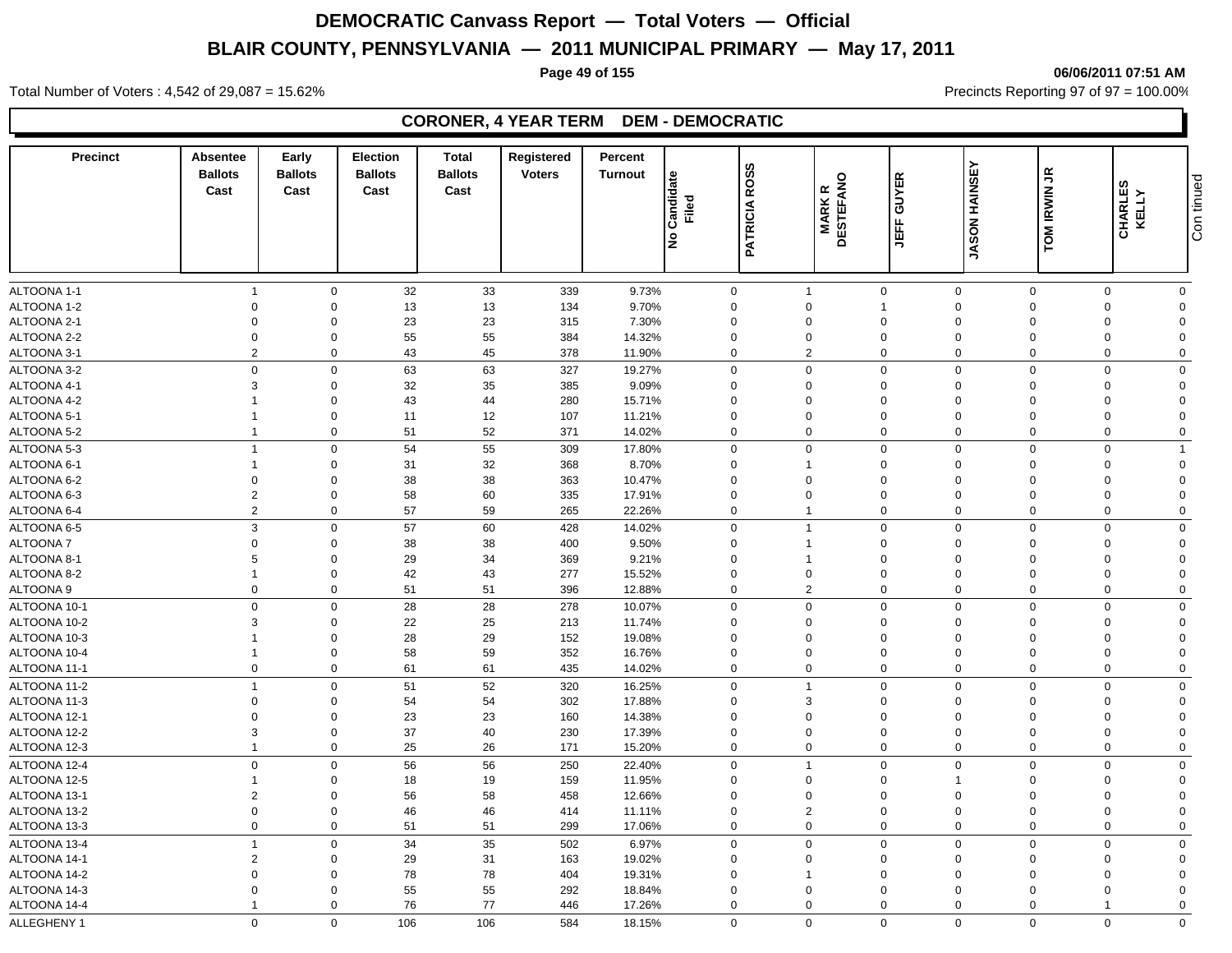**Page 50 of 155 06/06/2011 07:51 AM**

#### **Precinct Absentee Ballots Cast Cast Early Ballots Election Ballots**  Cast **Cast Total Registered Ballots Cast**<br> **Cast**<br> **Cast**<br> **Cast**<br> **PATRICIA ROSS**<br> **PATRICIA ROSS**<br> **DESTEFANO**<br> **JASON HAINSEY**<br> **CHARLES Turnout Percent Tiled<br>Filed<br>PATRICIA ROSS<br>MARK R<br>DESTEFANO** ALLEGHENY 2 2 0 80 82 544 15.07% 0 0 0 0 0 0 0 ALLEGHENY 3 11 0 24 35 121 28.93% 0 0 0 0 0 0 0 ALLEGHENY 4 2 0 39 41 295 13.90% 0 2 0 0 0 0 ANTIS TWP 1 0 0 52 52 526 9.89% 0 0 0 0 0 0 0 ANTIS TWP 2 0 46 46 336 13.69% 0 1 0 0 0 0 0 ANTIS TWP 3 1 0 56 57 450 12.67% 0 0 0 0 0 0 0 BELLWOOD BORO 1 0 42 43 372 11.56% 0 0 0 0 0 0 0 BLAIR - CATFISH 0 0 70 70 324 21.60% 0 0 0 0 0 0 0 BLAIR - E HOLBG 5 0 163 168 664 25.30% 0 0 0 0 0 0 CATHARINE TWP 1 0 22 23 121 19.01% 0 0 0 0 0 0 0 DUNCANSVILLE 1 0 51 52 296 17.57% 0 0 0 0 0 0 0 FRANKSTOWN TWP1 0 0 26 26 110 23.64% 0 0 0 0 0 0 0 FRANKSTOWN TWP2 2 0 153 155 791 19.60% 0 1 0 0 0 0 0 FRANKSTOWN TWP3 5 0 145 150 797 18.82% 0 3 0 0 0 0 0 FREEDOM TWP 1 0 0 35 35 204 17.16% 0 0 0 0 0 0 0 FREEDOM TWP 2 0 0 44 44 376 11.70% 0 0 0 0 0 0 GREENFIELD TWP1 0 0 30 30 297 10.10% 0 1 0 0 0 0 0 GREENFIELD TWP2 0 0 8 8 40 20.00% 0 0 0 0 0 0 0 GREENFIELD TWP3 0 0 62 62 375 16.53% 0 1 0 0 0 0 0 HOLLIDAYSBURG 1 0 0 25 25 176 14.20% 0 0 0 0 0 0 HOLLIDAYSBURG 2 3 0 52 55 200 27.50% 0 0 0 0 0 0 HOLLIDAYSBURG 3 0 0 17 156 10.90% 0 0 0 0 0 0 HOLLIDAYSBURG 4 0 0 60 60 222 27.03% 0 1 0 0 0 0 0 HOLLIDAYSBURG 5 1 0 47 48 169 28.40% 0 2 0 0 0 0 0 HOLLIDAYSBURG 6 3 0 52 55 265 20.75% 0 0 0 0 0 0 0 HOLLIDAYSBURG 7 0 0 39 39 149 26.17% 0 0 0 0 0 HUSTON TWP 0 0 17 149 11.41% 0 0 0 0 0 0 JUNIATA TWP 0 33 175 18.86% 0 1 0 0 0 0 LOGAN TWP 1 3 0 86 89 490 18.16% 0 3 0 0 0 0 0 LOGAN TWP 2 4 0 101 105 599 17.53% 0 3 0 0 0 0 0 LOGAN TWP 3 2 0 54 56 264 21.21% 0 2 0 0 0 0 0 LOGAN TWP 4 0 0 87 452 19.25% 0 1 0 0 0 0 LOGAN TWP 5 3 0 84 87 434 20.05% 0 0 0 0 0 0 0 LOGAN TWP 6 0 0 105 105 706 14.87% 0 1 0 0 0 0 0 LOGAN TWP 7 0 0 44 44 235 18.72% 0 3 0 0 0 0 0 MARTINSBURG 1 0 0 34 34 137 24.82% 0 0 0 0 0 0 0 MARTINSBURG 2 0 0 27 164 16.46% 0 1 0 0 0 0 NEWRY BORO 0 0 25 25 75 33.33% 0 1 0 0 0 0 0 NORTH WOODBURY 0 0 27 325 8.31% 0 1 0 0 0 0 0 ROARING SPG 1 1 0 8 9 112 8.04% 0 0 0 0 0 0 0

ROARING SPG 2 0 0 38 38 177 21.47% 0 0 0 0 0 0 0

Total Number of Voters : 4,542 of 29,087 = 15.62% Precincts Reporting 97 of 97 = 100.00%

#### **CORONER, 4 YEAR TERM DEM**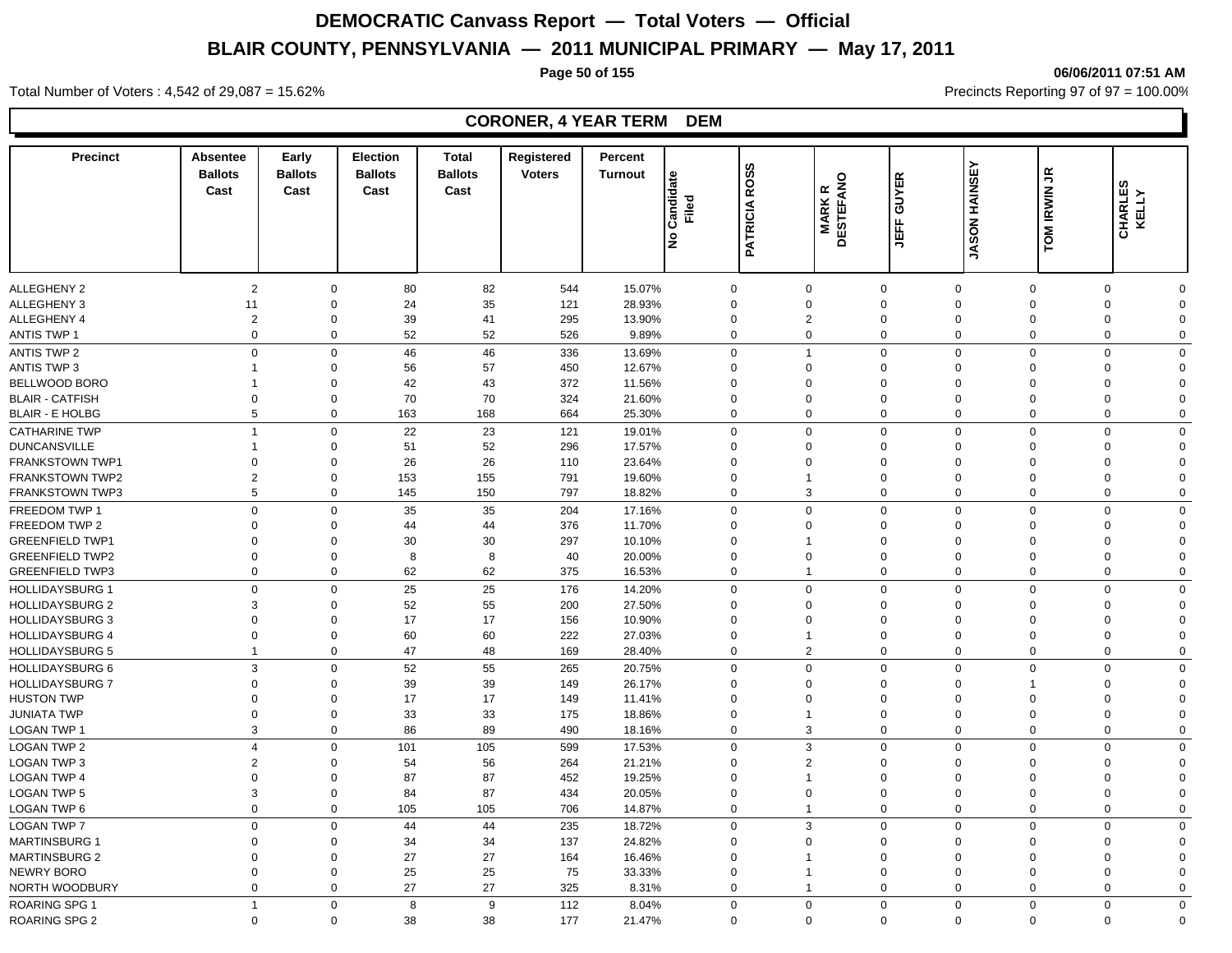**Page 51 of 155 06/06/2011 07:51 AM**

#### **Precinct Absentee Ballots Cast Early Ballots Cast Election Ballots**  Cast **Cast Total Registered Ballots Cast**<br> **Cast**<br> **Cast**<br> **Cast**<br> **PATRICIA ROSS**<br> **PATRICIA ROSS**<br> **DESTEFANO**<br> **JASON HAINSEY**<br> **CHARLES Turnout Percent Tried<br>Filed<br>PATRICIA ROSS<br>MARK R<br>DESTEFANO** ROARING SPG 3 1 0 23 24 134 17.91% 0 0 0 0 0 0 0 SNYDER TWP 1 0 0 44 44 310 14.19% 0 0 0 0 0 0 0 SNYDER TWP 2 0 0 28 28 362 7.73% 0 0 0 0 0 0 TAYLOR TWP 0 0 40 40 375 10.67% 0 0 0 0 0 0 TYRONE TWP 1 0 0 20 20 137 14.60% 0 0 0 0 0 0 0 TYRONE TWP 2 0 0 32 32 211 15.17% 0 1 0 0 0 0 0 TYRONE BORO 1 0 0 24 24 193 12.44% 0 1 0 0 0 0 0 TYRONE BORO 2 0 0 21 177 11.86% 0 1 0 0 0 TYRONE BORO 3 0 0 14 14 171 8.19% 0 0 0 0 0 0 0 TYRONE BORO 4 1 0 14 15 115 13.04% 0 1 0 0 0 0 0 TYRONE BORO 5 0 0 4 4 103 3.88% 0 0 0 TYRONE BORO 6 1 0 36 37 186 19.89% 0 0 0 0 0 0 0 TYRONE BORO 7 0 0 33 33 197 16.75% 0 0 0 0 0 0 0 WILLIAMSBURG 0 66 66 246 26.83% 0 0 0 0 0 0 WOODBURY TWP 0 0 25 25 186 13.44% 0 0 0 0 0 0 0 Totals 95 0 4447 4542 29087 0 51 1 1 1 1 1

Total Number of Voters : 4,542 of 29,087 = 15.62% Precincts Reporting 97 of 97 = 100.00%

#### **CORONER, 4 YEAR TERM DEM**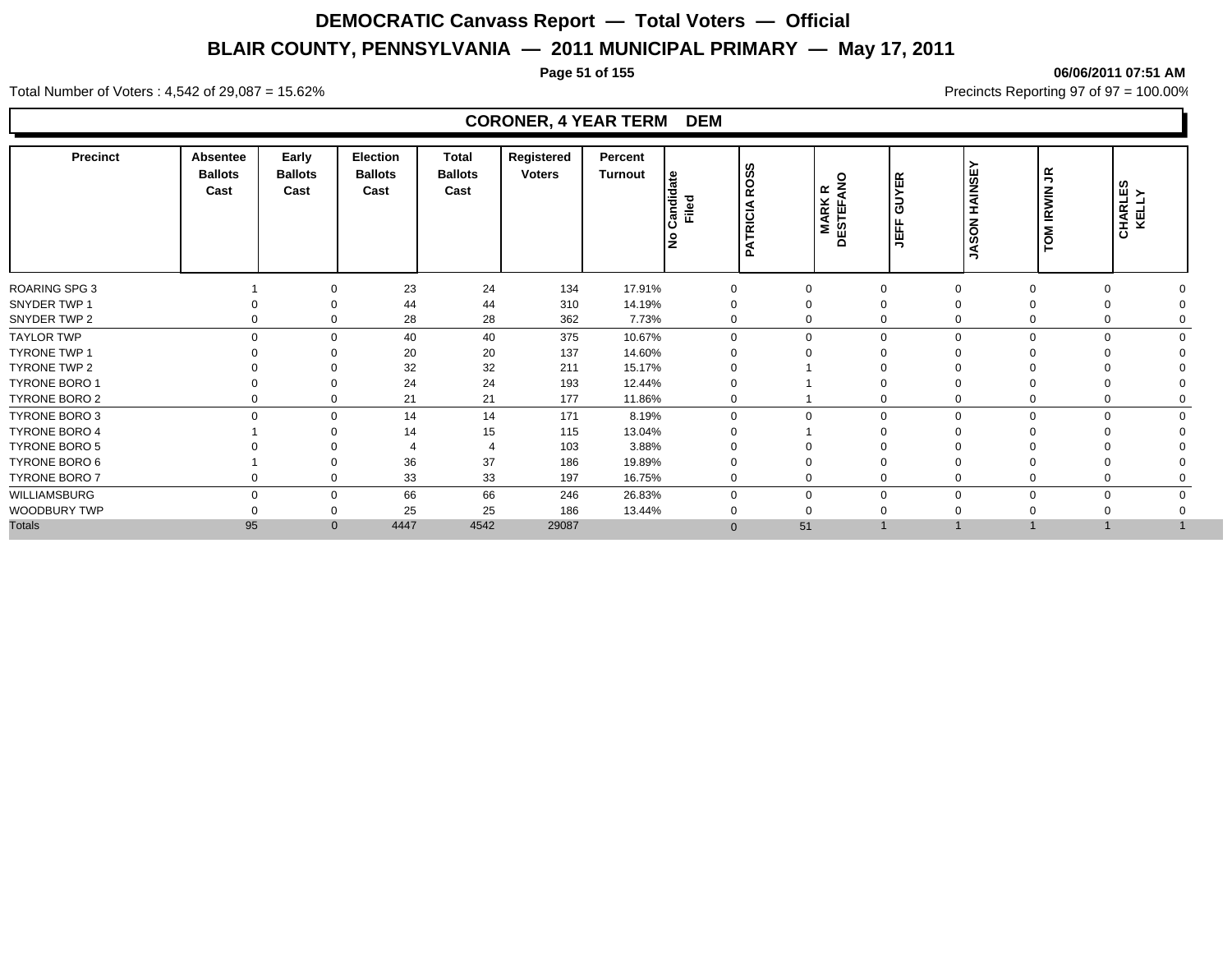**Page 52 of 155 06/06/2011 07:51 AM**

Total Number of Voters : 4,542 of 29,087 = 15.62% Precincts Reporting 97 of 97 = 100.00%

### **CORONER, 4 YEAR TERM DEM - DEMOCRATIC**

| <b>Precinct</b>            | <b>Absentee</b><br><b>Ballots</b><br>Cast | Early<br><b>Ballots</b><br>Cast | <b>Election</b><br><b>Ballots</b><br>Cast | <b>Total</b><br><b>Ballots</b><br>Cast | Registered<br><b>Voters</b> | Percent<br><b>Turnout</b> | <b>JANETTE</b><br>KOEHLE | <b>STEPHANIE</b><br>LYNCH | JOSH PATT                  | STAN POTOPA                | NICHOLAS<br>ROWLAND     | ELLEN SMITH    | ш<br><b>MAX YANDL</b> | Con tinued              |
|----------------------------|-------------------------------------------|---------------------------------|-------------------------------------------|----------------------------------------|-----------------------------|---------------------------|--------------------------|---------------------------|----------------------------|----------------------------|-------------------------|----------------|-----------------------|-------------------------|
|                            |                                           |                                 |                                           |                                        |                             |                           |                          |                           |                            |                            |                         |                |                       |                         |
|                            | $\overline{1}$                            |                                 |                                           |                                        |                             |                           |                          |                           |                            |                            |                         | $\mathbf 0$    | $\mathbf 0$           | $\mathbf 0$             |
| ALTOONA 1-1<br>ALTOONA 1-2 | $\mathbf{0}$                              | $\mathbf 0$<br>$\mathbf 0$      | 32<br>13                                  | 33<br>13                               | 339<br>134                  | 9.73%<br>9.70%            |                          | 0<br>$\Omega$             | $\mathbf 0$<br>$\mathbf 0$ | $\mathbf 0$<br>$\mathbf 0$ | $\mathbf 0$<br>$\Omega$ | $\Omega$       | $\Omega$              | $\Omega$                |
| ALTOONA 2-1                | $\overline{0}$                            | $\Omega$                        | 23                                        | 23                                     | 315                         | 7.30%                     |                          | $\Omega$                  | $\Omega$                   | $\mathbf 0$                | $\Omega$                | $\Omega$       | $\Omega$              | $\Omega$                |
| ALTOONA 2-2                | $\mathbf 0$                               | $\mathbf 0$                     | 55                                        | 55                                     | 384                         | 14.32%                    |                          | $\Omega$                  | 0                          | $\mathbf 0$                | $\Omega$                | $\Omega$       | $\Omega$              | $\Omega$                |
| ALTOONA 3-1                | $\overline{2}$                            | $\mathbf 0$                     | 43                                        | 45                                     | 378                         | 11.90%                    |                          | 0                         | $\mathbf 0$                | $\mathbf 0$                | $\mathbf 0$             | $\Omega$       | $\Omega$              |                         |
| ALTOONA 3-2                | $\mathbf 0$                               | $\mathbf 0$                     | 63                                        | 63                                     | 327                         | 19.27%                    |                          | $\mathbf 0$               | $\mathbf 0$                | $\mathbf 0$                | $\mathbf 0$             | $\mathbf 0$    | $\mathbf 0$           | $\mathbf 0$             |
| ALTOONA 4-1                | $\mathbf{3}$                              | $\mathbf 0$                     | 32                                        | 35                                     | 385                         | 9.09%                     |                          | 0                         | $\Omega$                   | $\mathbf 0$                | $\Omega$                | $\Omega$       | $\Omega$              | $\mathbf 0$             |
| ALTOONA 4-2                |                                           | $\mathbf 0$                     | 43                                        | 44                                     | 280                         | 15.71%                    |                          | $\mathbf 0$               | $\mathbf 0$                | $\mathbf 0$                | $\mathbf 0$             | $\Omega$       | $\Omega$              | $\overline{0}$          |
| ALTOONA 5-1                | $\overline{1}$                            | $\mathbf 0$                     | 11                                        | 12                                     | 107                         | 11.21%                    |                          | $\mathbf 0$               | $\mathbf 0$                | $\mathbf 0$                | $\mathbf 0$             | $\Omega$       | $\mathbf 0$           | $\mathbf 0$             |
| ALTOONA 5-2                | $\overline{1}$                            | $\mathbf 0$                     | 51                                        | 52                                     | 371                         | 14.02%                    |                          | $\mathbf 0$               | $\mathbf 0$                | $\mathbf 0$                | $\mathbf 0$             | $\Omega$       | $\Omega$              | $\mathbf 0$             |
|                            | $\overline{1}$                            |                                 |                                           |                                        |                             |                           |                          |                           | $\mathbf 0$                |                            | $\mathbf{1}$            | $\mathbf 0$    | $\Omega$              |                         |
| ALTOONA 5-3<br>ALTOONA 6-1 | $\overline{1}$                            | $\mathbf 0$<br>$\mathbf 0$      | 54<br>31                                  | 55<br>32                               | 309<br>368                  | 17.80%<br>8.70%           |                          | 0<br>$\mathbf 0$          | $\mathbf 0$                | $\mathbf 0$<br>$\mathbf 0$ | $\mathbf 0$             | $\Omega$       | $\Omega$              | $\mathbf 0$<br>$\Omega$ |
| ALTOONA 6-2                | $\mathbf 0$                               | $\mathbf 0$                     | 38                                        | 38                                     | 363                         | 10.47%                    |                          | $\mathbf 0$               | $\Omega$                   | $\mathbf 0$                | $\Omega$                | $\Omega$       | $\Omega$              | $\Omega$                |
| ALTOONA 6-3                | $\overline{c}$                            | $\Omega$                        | 58                                        | 60                                     | 335                         | 17.91%                    |                          | $\mathbf 0$               | $\Omega$                   | $\mathbf 0$                | $\mathbf 0$             | $\Omega$       | $\Omega$              | $\Omega$                |
| ALTOONA 6-4                | 2                                         | $\Omega$                        | 57                                        | 59                                     | 265                         | 22.26%                    |                          | $\mathbf 0$               | $\Omega$                   | $\mathbf 0$                | $\Omega$                | $\Omega$       | $\Omega$              | $\mathbf 0$             |
|                            |                                           |                                 |                                           |                                        |                             |                           |                          |                           |                            |                            |                         |                |                       |                         |
| ALTOONA 6-5                | 3                                         | $\mathbf 0$                     | 57                                        | 60                                     | 428                         | 14.02%                    |                          | 0                         | $\mathbf 0$                | $\mathbf 0$                | $\mathbf 0$             | $\mathbf 0$    | $\Omega$<br>$\Omega$  | $\Omega$<br>$\Omega$    |
| <b>ALTOONA7</b>            | $\mathbf 0$                               | $\mathbf 0$<br>$\Omega$         | 38                                        | 38                                     | 400                         | 9.50%                     |                          | $\Omega$                  | $\Omega$                   | $\mathbf 0$                | $\Omega$                | $\Omega$       |                       |                         |
| ALTOONA 8-1                | $\sqrt{5}$                                |                                 | 29                                        | 34                                     | 369                         | 9.21%                     |                          | $\Omega$                  | $\Omega$                   | $\mathbf 0$                | $\Omega$                | $\Omega$       | $\Omega$              | $\Omega$                |
| ALTOONA 8-2                |                                           | $\mathbf 0$                     | 42                                        | 43                                     | 277                         | 15.52%                    |                          | $\mathbf 0$               | $\mathbf 0$<br>$\mathbf 0$ | $\mathbf 0$                | $\Omega$<br>$\mathbf 0$ | $\Omega$       | $\Omega$              | $\Omega$                |
| ALTOONA 9                  | $\mathbf 0$                               | $\mathbf 0$                     | 51                                        | 51                                     | 396                         | 12.88%                    |                          | $\mathbf 0$               |                            | $\mathbf 0$                |                         | $\mathbf 0$    | $\mathbf 0$           | $\mathbf 0$             |
| ALTOONA 10-1               | $\mathbf 0$                               | $\mathbf 0$                     | 28                                        | 28                                     | 278                         | 10.07%                    |                          | $\mathbf 0$               | $\Omega$                   | $\mathbf 0$                | $\mathbf 0$             | $\Omega$       | $\Omega$              | $\mathbf 0$             |
| ALTOONA 10-2               | 3                                         | $\mathbf 0$                     | 22                                        | 25                                     | 213                         | 11.74%                    |                          | $\mathbf 0$               | $\Omega$                   | $\mathbf 0$                | $\mathbf 0$             | $\Omega$       | $\Omega$              | $\Omega$                |
| ALTOONA 10-3               |                                           | $\mathbf 0$                     | 28                                        | 29                                     | 152                         | 19.08%                    |                          | $\mathbf 0$               | $\mathbf 0$                | $\mathbf 0$                | $\mathbf 0$             | $\Omega$       | $\Omega$              | $\overline{0}$          |
| ALTOONA 10-4               | $\overline{1}$                            | $\mathbf 0$                     | 58                                        | 59                                     | 352                         | 16.76%                    |                          | $\mathbf 0$               | $\mathbf 0$                | $\mathbf 0$                | $\mathbf 0$             | $\Omega$       | $\mathbf 0$           | $\Omega$                |
| ALTOONA 11-1               | $\mathbf 0$                               | $\mathbf 0$                     | 61                                        | 61                                     | 435                         | 14.02%                    |                          | 0                         | $\mathbf 0$                | $\mathbf 0$                | $\mathbf 0$             | $\overline{1}$ | $\Omega$              | $\mathbf 0$             |
| ALTOONA 11-2               | $\overline{1}$                            | $\mathbf 0$                     | 51                                        | 52                                     | 320                         | 16.25%                    |                          | $\mathbf 0$               | $\mathbf 0$                | $\mathsf 0$                | $\mathbf 0$             | $\Omega$       | $\Omega$              | $\Omega$                |
| ALTOONA 11-3               | $\mathbf 0$                               | $\mathbf 0$                     | 54                                        | 54                                     | 302                         | 17.88%                    |                          | $\mathbf 0$               | $\mathbf 0$                | $\mathbf 0$                | $\mathbf 0$             | $\Omega$       | $\Omega$              | $\Omega$                |
| ALTOONA 12-1               | $\overline{0}$                            | $\mathbf 0$                     | 23                                        | 23                                     | 160                         | 14.38%                    |                          | $\mathbf 0$               | $\mathbf 0$                | $\mathbf 0$                | $\mathbf 0$             | $\Omega$       | $\Omega$              | $\Omega$                |
| ALTOONA 12-2               | 3                                         | $\mathbf 0$                     | 37                                        | $40\,$                                 | 230                         | 17.39%                    |                          | $\mathbf 0$               | $\mathbf 0$                | $\mathbf 0$                | $\overline{0}$          | $\Omega$       | $\Omega$              | $\Omega$                |
| ALTOONA 12-3               | $\overline{1}$                            | $\mathsf 0$                     | 25                                        | 26                                     | 171                         | 15.20%                    |                          | $\Omega$                  | $\mathbf 0$                | $\mathbf 0$                | $\mathbf 0$             | $\Omega$       | $\Omega$              | $\mathbf 0$             |
| ALTOONA 12-4               | $\mathbf 0$                               | $\mathbf 0$                     | 56                                        | 56                                     | 250                         | 22.40%                    |                          | 0                         | $\mathbf 0$                | $\mathbf 0$                | $\mathbf 0$             | $\Omega$       | $\Omega$              | $\mathbf 0$             |
| ALTOONA 12-5               | $\overline{1}$                            | $\mathbf 0$                     | 18                                        | 19                                     | 159                         | 11.95%                    |                          | $\Omega$                  | $\mathbf 0$                | $\mathbf 0$                | $\mathbf 0$             | $\Omega$       | $\Omega$              | $\mathbf 0$             |
| ALTOONA 13-1               | $\overline{2}$                            | $\mathbf 0$                     | 56                                        | 58                                     | 458                         | 12.66%                    |                          | $\Omega$                  | 0                          | $\mathbf 0$                | $\mathbf 0$             | $\Omega$       | $\Omega$              | $\mathbf 0$             |
| ALTOONA 13-2               | $\boldsymbol{0}$                          | $\boldsymbol{0}$                | 46                                        | 46                                     | 414                         | 11.11%                    |                          | $\mathbf 0$               | $\mathbf 0$                | $\pmb{0}$                  | $\mathbf 0$             | $\Omega$       | 1                     | $\overline{0}$          |
| ALTOONA 13-3               | $\mathbf 0$                               | $\mathbf 0$                     | 51                                        | 51                                     | 299                         | 17.06%                    |                          | 0                         | $\mathbf 0$                | $\mathbf 0$                | $\mathbf 0$             | $\mathbf 0$    | $\mathbf 0$           | $\mathbf 0$             |
| ALTOONA 13-4               | $\overline{1}$                            | $\mathbf 0$                     | 34                                        | 35                                     | 502                         | 6.97%                     |                          | $\Omega$                  | $\overline{2}$             | $\mathbf 0$                | $\mathbf 0$             | $\Omega$       | $\Omega$              | $\mathbf 0$             |
| ALTOONA 14-1               | $\overline{2}$                            | $\mathbf 0$                     | 29                                        | 31                                     | 163                         | 19.02%                    |                          | $\mathbf 0$               | $\mathbf 0$                | $\mathbf 0$                | $\mathbf 0$             | $\Omega$       | $\Omega$              | $\Omega$                |
| ALTOONA 14-2               | $\mathbf 0$                               | $\mathbf 0$                     | 78                                        | 78                                     | 404                         | 19.31%                    |                          | $\Omega$                  | $\mathbf 0$                | $\mathbf 0$                | $\Omega$                | $\Omega$       | $\Omega$              | $\Omega$                |
| ALTOONA 14-3               | $\mathbf 0$                               | $\mathbf 0$                     | 55                                        | 55                                     | 292                         | 18.84%                    |                          | $\mathbf 0$               | $\mathbf 0$                | $\mathbf 0$                | $\Omega$                | $\Omega$       | $\Omega$              | $\Omega$                |
| ALTOONA 14-4               | $\overline{1}$                            | $\mathbf 0$                     | 76                                        | 77                                     | 446                         | 17.26%                    |                          | 0                         | $\mathbf 0$                | $\mathbf 0$                | $\Omega$                | $\Omega$       | $\Omega$              | $\mathbf 0$             |
| <b>ALLEGHENY 1</b>         | $\Omega$                                  | $\Omega$                        | 106                                       | 106                                    | 584                         | 18.15%                    |                          | $\mathbf{1}$              | $\mathbf 0$                | $\mathbf 0$                | $\Omega$                | $\Omega$       | $\Omega$              | $\mathbf 0$             |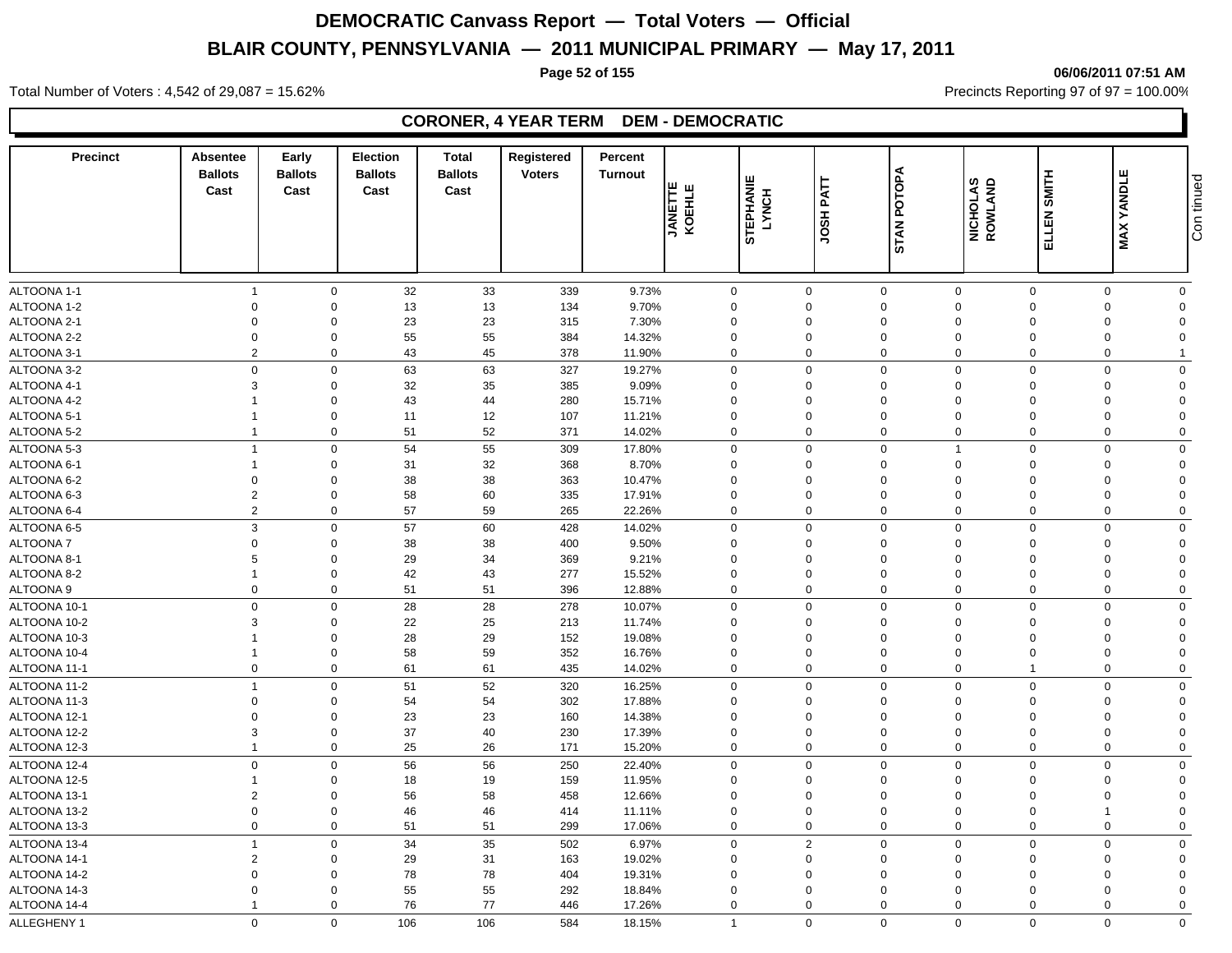**Page 53 of 155 06/06/2011 07:51 AM**

#### **Precinct Absentee Ballots Cast Cast Early Ballots Election Ballots**  Cast **Cast Total Registered Ballots**  Voters<br>
Cast<br>
Cast<br>
Cast<br>
Cast<br>
Cast<br>
Cast<br>
Cast<br>
Cast<br>
Cast<br>
Cast<br>
Cast<br>
Cast<br>
Cast<br>
Cast<br>
Cast<br>
CALCHLE<br>
CALCHLE<br>
CALCH<br>
CODOD<br>
DODDOD<br>
DODDOD<br>
DODDOD<br>
DODDOD<br>
DODDOD<br>
DODDOD<br>
DODDOD<br>
DODDOD<br>
DODDOD<br>
DODDOD<br>
DODDOD<br>
DODD **Turnout Percent TANETTE<br>KOEHLE<br>STEPHANIE<br>LYNCH<br>JOSH PATT** ALLEGHENY 2 2 0 80 82 544 15.07% 0 0 0 0 0 0 0 ALLEGHENY 3 11 0 24 35 121 28.93% 0 0 0 0 0 0 0 ALLEGHENY 4 2 0 39 41 295 13.90% 0 0 0 0 0 0 0 ANTIS TWP 1 0 0 52 52 526 9.89% 0 0 0 0 0 0 0 ANTIS TWP 2 0 46 46 336 13.69% 0 0 0 0 0 0 ANTIS TWP 3 1 0 56 57 450 12.67% 0 0 0 0 0 0 0 BELLWOOD BORO 1 0 42 43 372 11.56% 0 0 0 0 0 0 0 BLAIR - CATFISH 0 0 70 70 324 21.60% 0 0 0 0 0 0 0 BLAIR - E HOLBG 5 0 163 168 664 25.30% 0 0 0 0 0 0 CATHARINE TWP 1 0 22 23 121 19.01% 0 0 0 0 0 0 0 DUNCANSVILLE 1 0 51 52 296 17.57% 0 0 0 0 0 0 0 FRANKSTOWN TWP1 0 0 26 26 110 23.64% 0 0 0 0 0 0 0 FRANKSTOWN TWP2 2 0 153 155 791 19.60% 0 0 0 0 0 0 FRANKSTOWN TWP3 5 0 145 150 797 18.82% 0 1 0 0 0 0 FREEDOM TWP 1 0 0 35 35 204 17.16% 0 0 0 0 0 0 0 FREEDOM TWP 2 0 0 44 44 376 11.70% 0 0 0 0 0 0 GREENFIELD TWP1 0 0 30 30 297 10.10% 0 0 0 0 0 0 0 GREENFIELD TWP2 0 0 8 8 40 20.00% 0 0 0 0 0 0 0 GREENFIELD TWP3 0 0 62 62 375 16.53% 0 0 0 0 0 0 0 HOLLIDAYSBURG 1 0 0 25 25 176 14.20% 0 0 0 0 0 0 HOLLIDAYSBURG 2 3 0 52 55 200 27.50% 0 0 0 0 0 0 0 HOLLIDAYSBURG 3 0 0 17 156 10.90% 0 0 0 0 0 0 HOLLIDAYSBURG 4 0 0 60 60 222 27.03% 0 0 0 0 0 0 HOLLIDAYSBURG 5 1 0 47 48 169 28.40% 0 0 0 0 0 0 0 HOLLIDAYSBURG 6 3 0 52 55 265 20.75% 0 0 0 0 0 0 0 HOLLIDAYSBURG 7 0 0 39 39 149 26.17% 0 0 0 0 0 0 0 HUSTON TWP 0 0 17 149 11.41% 0 0 0 0 0 0 JUNIATA TWP 0 0 33 33 175 18.86% 0 0 0 0 0 0 LOGAN TWP 1 3 0 86 89 490 18.16% 0 0 0 0 0 0 0 LOGAN TWP 2 4 0 101 105 599 17.53% 0 0 0 0 0 0 0 LOGAN TWP 3 2 0 54 56 264 21.21% 0 0 0 0 0 0 0 LOGAN TWP 4 0 0 87 87 452 19.25% 0 0 0 0 0 0 0 LOGAN TWP 5 3 0 84 87 434 20.05% 0 0 0 0 0 0 0 LOGAN TWP 6 0 0 105 105 706 14.87% 0 0 0 0 0 0 0 LOGAN TWP 7 0 0 44 44 235 18.72% 0 0 0 0 0 0 0 MARTINSBURG 1 0 0 34 34 137 24.82% 0 0 0 0 0 0 0 MARTINSBURG 2 0 0 27 164 16.46% 0 0 0 0 0 NEWRY BORO 0 0 25 25 75 33.33% 0 0 0 0 0 0 0 NORTH WOODBURY 0 0 27 27 325 8.31% 0 0 0 0 0 0 0 ROARING SPG 1 1 0 8 9 112 8.04% 0 0 0 0 0 0 0

ROARING SPG 2 0 0 38 38 177 21.47% 0 0 0 0 0 0 0

Total Number of Voters : 4,542 of 29,087 = 15.62% Precincts Reporting 97 of 97 = 100.00%

#### **CORONER, 4 YEAR TERM DEM**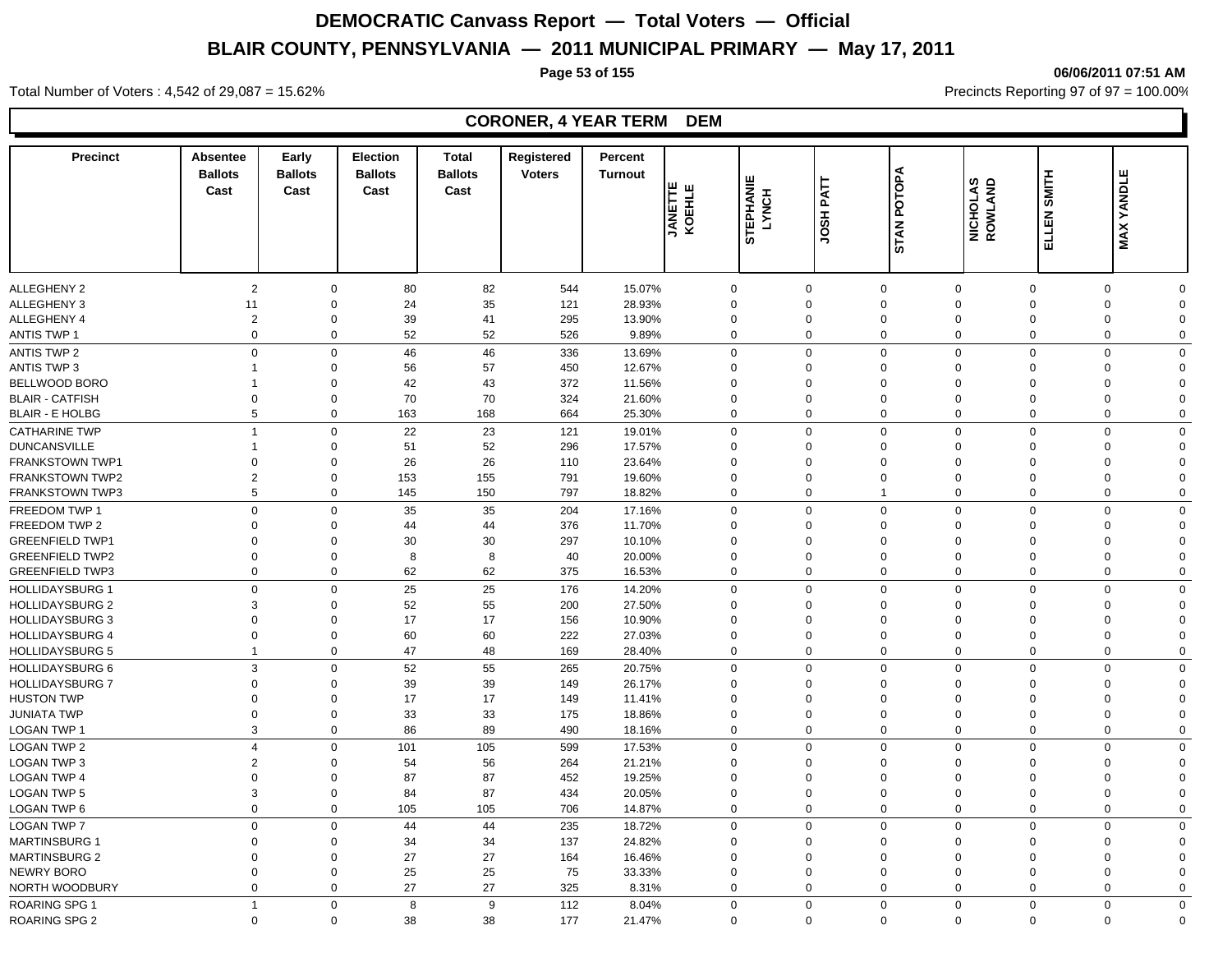#### **Page 54 of 155 06/06/2011 07:51 AM**

Total Number of Voters : 4,542 of 29,087 = 15.62% Precincts Reporting 97 of 97 = 100.00%

#### **CORONER, 4 YEAR TERM DEM**

| <b>Precinct</b>      | Absentee<br><b>Ballots</b><br>Cast | Early<br><b>Ballots</b><br>Cast | Election<br><b>Ballots</b><br>Cast | <b>Total</b><br><b>Ballots</b><br>Cast | Registered<br><b>Voters</b> | Percent<br><b>Turnout</b> | ש ש∣<br><b>JANETT</b><br>KOEHL | <b>EPHANIE</b><br>YNCH<br>۵O | <b>TAF</b><br>HSOL          | <b>OTOPA</b><br>௳<br><b>STAN</b> | NICHOLAS<br>ROWLAND | <b>SMITH</b><br>孟<br>긆     | YANDLE<br><b>MAX</b> |
|----------------------|------------------------------------|---------------------------------|------------------------------------|----------------------------------------|-----------------------------|---------------------------|--------------------------------|------------------------------|-----------------------------|----------------------------------|---------------------|----------------------------|----------------------|
| ROARING SPG 3        |                                    | $\Omega$                        | 23                                 | 24                                     | 134                         | 17.91%                    | $\Omega$                       | $\Omega$                     | $\Omega$                    |                                  | $\Omega$            | $\Omega$                   |                      |
| SNYDER TWP 1         |                                    | ∩                               | 44                                 | 44                                     | 310                         | 14.19%                    |                                | 0                            | $\Omega$                    |                                  |                     |                            |                      |
| SNYDER TWP 2         | 0                                  | $\Omega$                        | 28                                 | 28                                     | 362                         | 7.73%                     | $\Omega$                       |                              | 0<br>$\Omega$               |                                  | $\Omega$            |                            |                      |
| <b>TAYLOR TWP</b>    |                                    | $\Omega$<br>$\Omega$            | 40                                 | 40                                     | 375                         | 10.67%                    | $\Omega$                       |                              | $\mathbf 0$                 | $\Omega$                         | U                   | $\Omega$<br>$\Omega$       |                      |
| <b>TYRONE TWP 1</b>  |                                    | $\Omega$                        | 20                                 | 20                                     | 137                         | 14.60%                    |                                | 0                            | $\Omega$                    |                                  |                     |                            |                      |
| TYRONE TWP 2         |                                    | $\Omega$                        | 32                                 | 32                                     | 211                         | 15.17%                    |                                | 0                            | $\Omega$                    |                                  |                     |                            |                      |
| TYRONE BORO 1        |                                    | $\Omega$                        | 24                                 | 24                                     | 193                         | 12.44%                    |                                | 0                            | $\Omega$                    |                                  |                     |                            |                      |
| TYRONE BORO 2        |                                    | 0                               | 21                                 | 21                                     | 177                         | 11.86%                    | 0                              |                              | 0<br>$\mathbf 0$            |                                  | 0                   | 0                          |                      |
| <b>TYRONE BORO 3</b> | $\mathbf 0$                        | $\Omega$                        | 14                                 | 14                                     | 171                         | 8.19%                     | $\Omega$                       |                              | 0                           | $\mathbf 0$<br>$\Omega$          |                     | $\mathbf 0$<br>$\mathbf 0$ | $\Omega$             |
| <b>TYRONE BORO 4</b> |                                    | ∩                               | 14                                 | 15                                     | 115                         | 13.04%                    |                                | $\Omega$                     | $\Omega$                    |                                  |                     |                            |                      |
| TYRONE BORO 5        |                                    |                                 |                                    |                                        | 103                         | 3.88%                     |                                |                              |                             |                                  |                     |                            |                      |
| TYRONE BORO 6        |                                    | $\Omega$                        | 36                                 | 37                                     | 186                         | 19.89%                    | 0                              | $\Omega$                     | $\mathbf 0$                 |                                  |                     |                            |                      |
| TYRONE BORO 7        |                                    | $\Omega$                        | 33                                 | 33                                     | 197                         | 16.75%                    | $\Omega$                       | 0                            | $\Omega$                    |                                  |                     |                            |                      |
| WILLIAMSBURG         | $\Omega$                           | $\Omega$                        | 66                                 | 66                                     | 246                         | 26.83%                    | $\Omega$                       |                              | $\mathbf 0$<br>$\mathbf{0}$ |                                  | $\Omega$            | $\Omega$                   |                      |
| WOODBURY TWP         |                                    | $\Omega$                        | 25                                 | 25                                     | 186                         | 13.44%                    |                                | 0                            | $\Omega$                    |                                  |                     |                            |                      |
| <b>Totals</b>        | 95                                 | $\mathbf{0}$                    | 4447                               | 4542                                   | 29087                       |                           |                                |                              | $\overline{2}$              |                                  |                     |                            |                      |
|                      |                                    |                                 |                                    |                                        |                             |                           |                                |                              |                             |                                  |                     |                            |                      |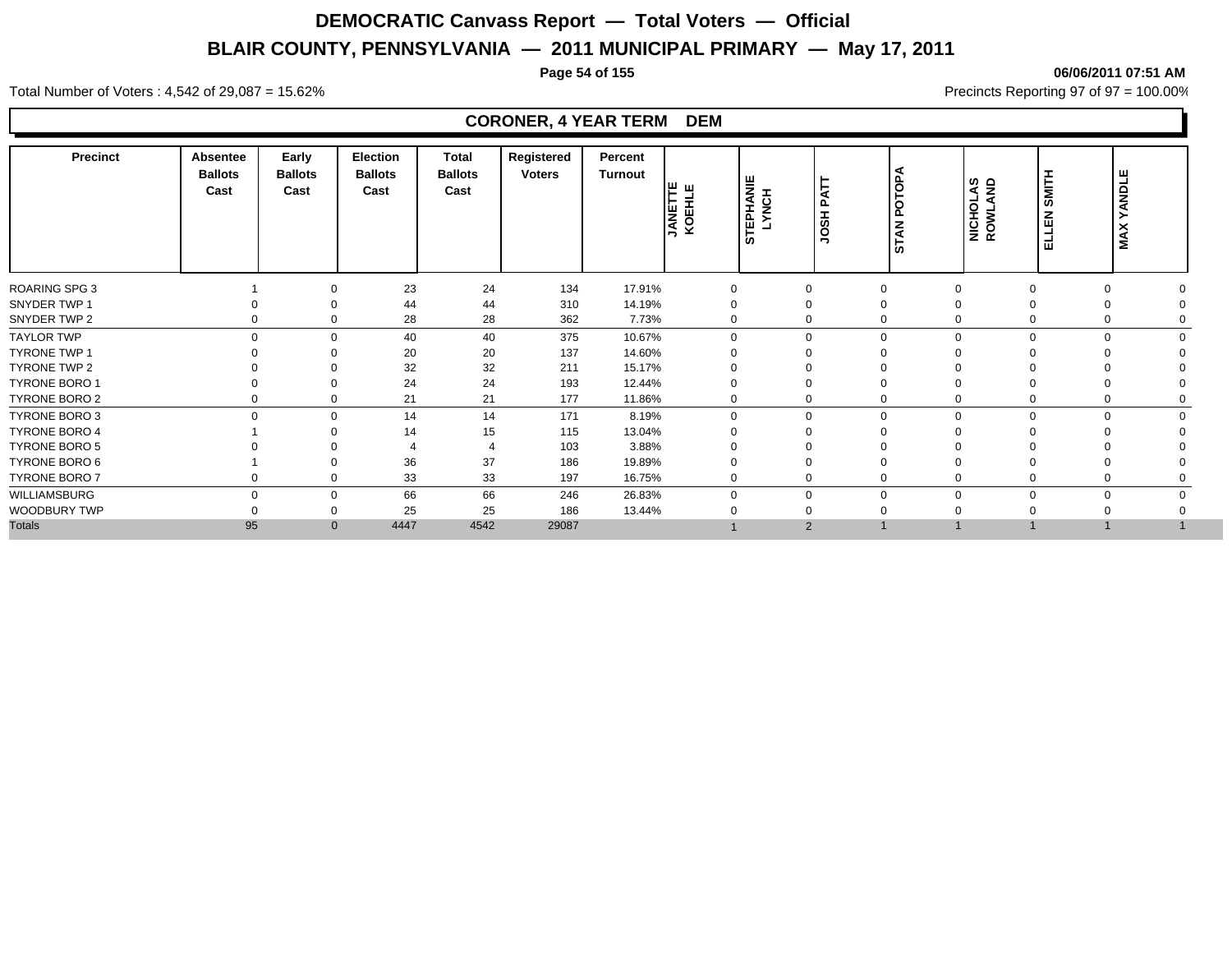Total Number of Voters : 4,542 of 29,087 = 15.62% Precincts Reporting 97 of 97 = 100.00%

#### **CORONER, 4 YEAR TERM DEM - DEMOCRATIC**

| <b>Precinct</b> | <b>Absentee</b>           | Early                  | <b>Election</b>        | <b>Total</b>           | Registered    | Percent          |                |
|-----------------|---------------------------|------------------------|------------------------|------------------------|---------------|------------------|----------------|
|                 | <b>Ballots</b><br>Cast    | <b>Ballots</b><br>Cast | <b>Ballots</b><br>Cast | <b>Ballots</b><br>Cast | <b>Voters</b> | Turnout          |                |
|                 |                           |                        |                        |                        |               |                  | Totals         |
|                 |                           |                        |                        |                        |               |                  |                |
|                 |                           |                        |                        |                        |               |                  |                |
|                 |                           |                        |                        |                        |               |                  |                |
| ALTOONA 1-1     | $\overline{1}$            | $\mathsf 0$            |                        |                        |               | 9.73%            | $\overline{1}$ |
| ALTOONA 1-2     | $\mathbf 0$               | $\mathbf 0$            | 32<br>13               | 33<br>13               | 339<br>134    | 9.70%            | $\overline{1}$ |
| ALTOONA 2-1     | $\mathbf 0$               | $\mathbf 0$            | 23                     | 23                     | 315           | 7.30%            | $\mathbf 0$    |
| ALTOONA 2-2     | $\mathbf 0$               | $\mathsf 0$            | 55                     | 55                     | 384           | 14.32%           | $\mathbf 0$    |
| ALTOONA 3-1     | $\overline{2}$            | $\mathsf 0$            | 43                     | 45                     | 378           | 11.90%           | 3              |
| ALTOONA 3-2     | $\mathbf 0$               | $\mathsf 0$            | 63                     | 63                     | 327           | 19.27%           | 0              |
| ALTOONA 4-1     | $\mathsf 3$               | $\mathbf 0$            | 32                     | 35                     | 385           | 9.09%            | $\mathbf 0$    |
| ALTOONA 4-2     | $\mathbf{1}$              | $\mathbf 0$            | 43                     | 44                     | 280           | 15.71%           | $\mathbf 0$    |
| ALTOONA 5-1     | $\mathbf{1}$              | $\mathbf 0$            | 11                     | 12                     | 107           | 11.21%           | $\mathbf 0$    |
| ALTOONA 5-2     | $\mathbf{1}$              | $\mathbf 0$            | 51                     | 52                     | 371           | 14.02%           | 0              |
| ALTOONA 5-3     | $\mathbf{1}$              | $\mathsf 0$            | 54                     |                        | 309           |                  | $\sqrt{2}$     |
| ALTOONA 6-1     | $\mathbf{1}$              | $\mathbf 0$            | 31                     | 55                     | 368           | 17.80%<br>8.70%  | $\mathbf{1}$   |
| ALTOONA 6-2     | $\mathbf 0$               | $\mathbf 0$            | 38                     | 32                     |               | 10.47%           | $\mathbf 0$    |
|                 | $\overline{2}$            | $\mathsf 0$            |                        | 38                     | 363<br>335    |                  | $\mathbf 0$    |
| ALTOONA 6-3     | $\overline{2}$            | $\mathbf 0$            | 58<br>57               | 60                     | 265           | 17.91%<br>22.26% | $\mathbf{1}$   |
| ALTOONA 6-4     |                           |                        |                        | 59                     |               |                  |                |
| ALTOONA 6-5     | $\ensuremath{\mathsf{3}}$ | $\mathsf 0$            | 57                     | 60                     | 428           | 14.02%           | $\mathbf{1}$   |
| ALTOONA 7       | $\mathbf 0$               | $\mathbf 0$            | 38                     | 38                     | 400           | 9.50%            | $\mathbf{1}$   |
| ALTOONA 8-1     | 5                         | $\mathbf 0$            | 29                     | 34                     | 369           | 9.21%            | $\mathbf{1}$   |
| ALTOONA 8-2     | $\mathbf{1}$              | $\mathbf 0$            | 42                     | 43                     | 277           | 15.52%           | $\pmb{0}$      |
| ALTOONA 9       | $\mathbf 0$               | $\mathbf 0$            | 51                     | 51                     | 396           | 12.88%           | $\overline{2}$ |
| ALTOONA 10-1    | $\mathbf 0$               | $\mathbf 0$            | 28                     | 28                     | 278           | 10.07%           | 0              |
| ALTOONA 10-2    | 3                         | $\mathbf 0$            | 22                     | 25                     | 213           | 11.74%           | 0              |
| ALTOONA 10-3    | $\mathbf{1}$              | $\mathbf 0$            | 28                     | 29                     | 152           | 19.08%           | $\mathbf 0$    |
| ALTOONA 10-4    | $\mathbf{1}$              | $\mathbf 0$            | 58                     | 59                     | 352           | 16.76%           | 0              |
| ALTOONA 11-1    | $\mathsf{O}\xspace$       | $\mathsf 0$            | 61                     | 61                     | 435           | 14.02%           | $\mathbf{1}$   |
| ALTOONA 11-2    | $\overline{1}$            | $\mathbf 0$            | 51                     | 52                     | 320           | 16.25%           | $\mathbf{1}$   |
| ALTOONA 11-3    | $\mathbf 0$               | $\mathbf 0$            | 54                     | 54                     | 302           | 17.88%           | $\sqrt{3}$     |
| ALTOONA 12-1    | $\mathbf 0$               | $\mathbf 0$            | 23                     | 23                     | 160           | 14.38%           | $\mathbf 0$    |
| ALTOONA 12-2    | 3                         | $\mathbf 0$            | 37                     | 40                     | 230           | 17.39%           | $\mathbf 0$    |
| ALTOONA 12-3    | $\mathbf{1}$              | $\mathsf 0$            | 25                     | 26                     | 171           | 15.20%           | 0              |
| ALTOONA 12-4    | $\mathbf 0$               | $\mathbf 0$            | 56                     | 56                     | 250           | 22.40%           | $\mathbf{1}$   |
| ALTOONA 12-5    | 1                         | $\mathbf 0$            | 18                     | 19                     | 159           | 11.95%           | $\mathbf{1}$   |
| ALTOONA 13-1    | $\overline{2}$            | $\mathbf 0$            | 56                     | 58                     | 458           | 12.66%           | $\mathbf 0$    |
| ALTOONA 13-2    | $\mathbf 0$               | $\mathbf 0$            | 46                     | 46                     | 414           | 11.11%           | 3              |
| ALTOONA 13-3    | $\mathbf 0$               | $\mathbf 0$            | 51                     | 51                     | 299           | 17.06%           | $\pmb{0}$      |
| ALTOONA 13-4    | $\mathbf{1}$              | $\mathbf 0$            | 34                     | 35                     | 502           | 6.97%            | $\overline{2}$ |
| ALTOONA 14-1    | $\overline{2}$            | $\mathbf 0$            | 29                     | 31                     | 163           | 19.02%           | 0              |
| ALTOONA 14-2    | $\mathbf 0$               | $\mathbf 0$            | 78                     | 78                     | 404           | 19.31%           | $\mathbf{1}$   |
| ALTOONA 14-3    | $\mathbf 0$               | $\mathbf 0$            | 55                     | 55                     | 292           | 18.84%           | $\mathbf 0$    |
| ALTOONA 14-4    | $\mathbf{1}$              | $\mathbf 0$            | 76                     | 77                     | 446           | 17.26%           | $\mathbf{1}$   |
| ALLEGHENY 1     | $\mathbf 0$               | $\mathbf 0$            | 106                    | 106                    | 584           | 18.15%           | $\overline{1}$ |

#### **Page 55 of 155 06/06/2011 07:51 AM**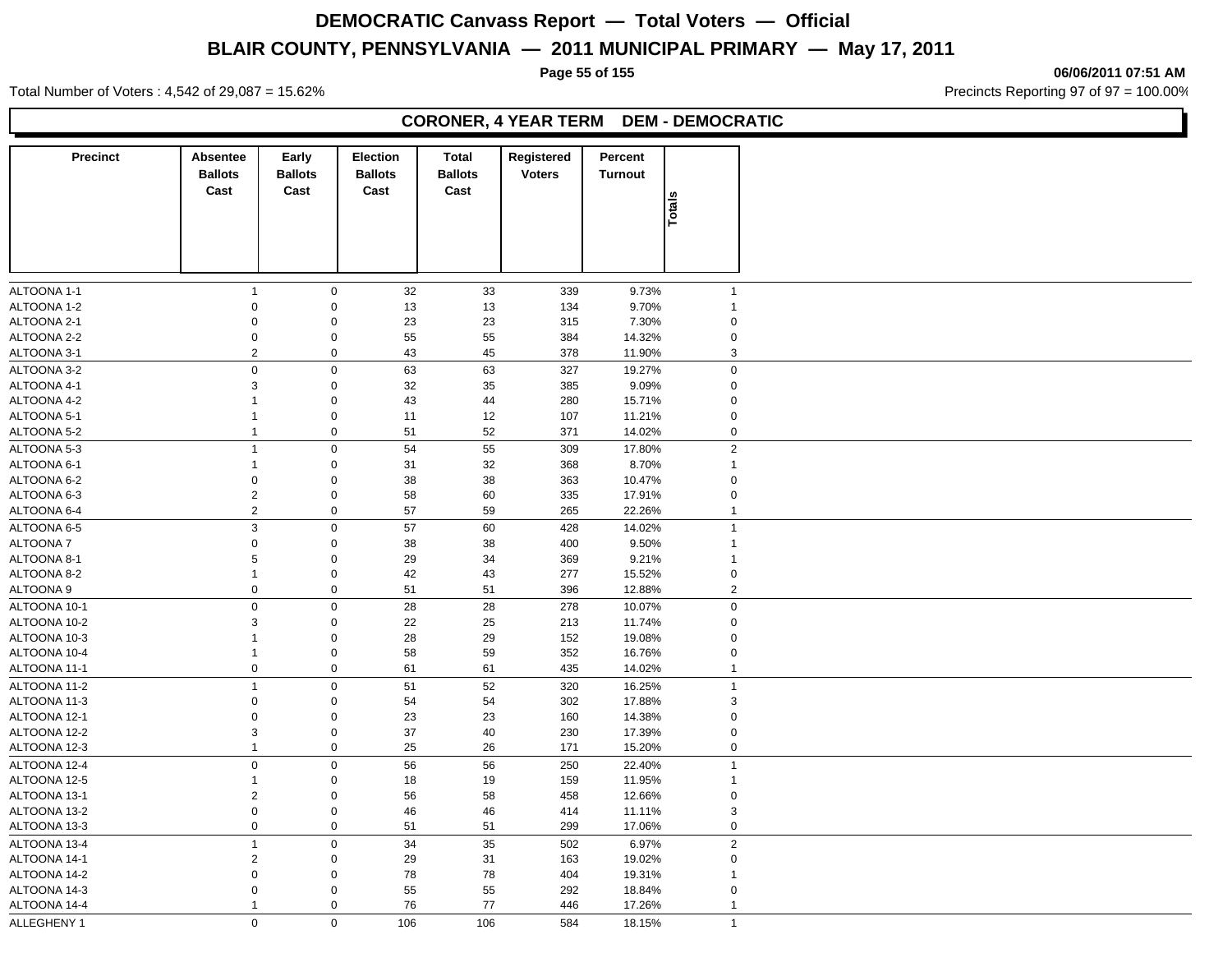**Page 56 of 155 06/06/2011 07:51 AM**

Total Number of Voters : 4,542 of 29,087 = 15.62% Precincts Reporting 97 of 97 = 100.00%

|                        |                                    |                                 |                                           |                                 | <b>CORONER, 4 YEAR TERM</b> |                           | <b>DEM</b>              |
|------------------------|------------------------------------|---------------------------------|-------------------------------------------|---------------------------------|-----------------------------|---------------------------|-------------------------|
| <b>Precinct</b>        | Absentee<br><b>Ballots</b><br>Cast | Early<br><b>Ballots</b><br>Cast | <b>Election</b><br><b>Ballots</b><br>Cast | Total<br><b>Ballots</b><br>Cast | Registered<br><b>Voters</b> | Percent<br><b>Turnout</b> | Total                   |
|                        |                                    |                                 |                                           |                                 |                             |                           |                         |
| <b>ALLEGHENY 2</b>     | 2                                  | $\mathbf 0$                     | 80                                        | 82                              | 544                         | 15.07%                    | $\mathbf 0$             |
| <b>ALLEGHENY 3</b>     | 11                                 | $\mathbf 0$                     | 24                                        | 35                              | 121                         | 28.93%                    | $\Omega$                |
| <b>ALLEGHENY 4</b>     | $\overline{\mathbf{c}}$            | $\pmb{0}$                       | 39                                        | 41                              | 295                         | 13.90%                    | $\overline{\mathbf{c}}$ |
| <b>ANTIS TWP 1</b>     | 0                                  | $\mathbf 0$                     | 52                                        | 52                              | 526                         | 9.89%                     | $\mathbf 0$             |
| <b>ANTIS TWP 2</b>     | 0                                  | $\mathbf 0$                     | 46                                        | 46                              | 336                         | 13.69%                    | $\mathbf{1}$            |
| ANTIS TWP 3            | 1                                  | $\mathbf 0$                     | 56                                        | 57                              | 450                         | 12.67%                    | $\mathbf 0$             |
|                        |                                    |                                 |                                           |                                 |                             |                           |                         |
| <b>BELLWOOD BORO</b>   | 1                                  | $\mathbf 0$                     | 42                                        | 43                              | 372                         | 11.56%                    | $\mathbf 0$             |
| <b>BLAIR - CATFISH</b> | 0                                  | $\pmb{0}$                       | 70                                        | 70                              | 324                         | 21.60%                    | $\Omega$                |
| <b>BLAIR - E HOLBG</b> | 5                                  | $\pmb{0}$                       | 163                                       | 168                             | 664                         | 25.30%                    | 0                       |
| <b>CATHARINE TWP</b>   | 1                                  | $\mathbf{0}$                    | 22                                        | 23                              | 121                         | 19.01%                    | $\Omega$                |
| <b>DUNCANSVILLE</b>    | 1                                  | $\pmb{0}$                       | 51                                        | 52                              | 296                         | 17.57%                    | $\mathbf 0$             |
| FRANKSTOWN TWP1        | 0                                  | $\mathbf 0$                     | 26                                        | 26                              | 110                         | 23.64%                    | $\mathbf 0$             |
| <b>FRANKSTOWN TWP2</b> | $\overline{c}$                     | $\mathbf 0$                     | 153                                       | 155                             | 791                         | 19.60%                    |                         |
| <b>FRANKSTOWN TWP3</b> | 5                                  | $\mathbf 0$                     | 145                                       | 150                             | 797                         | 18.82%                    | $\overline{4}$          |
| FREEDOM TWP 1          | $\pmb{0}$                          | $\mathbf 0$                     | 35                                        | 35                              | 204                         | 17.16%                    | $\boldsymbol{0}$        |
|                        |                                    |                                 |                                           |                                 |                             |                           |                         |
| FREEDOM TWP 2          | 0                                  | $\pmb{0}$                       | 44                                        | 44                              | 376                         | 11.70%                    | $\Omega$                |
| <b>GREENFIELD TWP1</b> | 0                                  | $\pmb{0}$                       | 30                                        | 30                              | 297                         | 10.10%                    |                         |
| <b>GREENFIELD TWP2</b> | 0                                  | $\mathbf 0$                     | 8                                         | 8                               | 40                          | 20.00%                    | $\mathbf 0$             |
| <b>GREENFIELD TWP3</b> | 0                                  | $\mathbf 0$                     | 62                                        | 62                              | 375                         | 16.53%                    | -1                      |
| <b>HOLLIDAYSBURG 1</b> | $\mathbf 0$                        | $\mathbf 0$                     | 25                                        | 25                              | 176                         | 14.20%                    | $\mathsf 0$             |
| <b>HOLLIDAYSBURG 2</b> | 3                                  | $\mathbf 0$                     | 52                                        | 55                              | 200                         | 27.50%                    | $\mathbf 0$             |
| <b>HOLLIDAYSBURG 3</b> | $\Omega$                           | $\pmb{0}$                       | 17                                        | 17                              | 156                         | 10.90%                    | $\Omega$                |
| <b>HOLLIDAYSBURG 4</b> | 0                                  | $\pmb{0}$                       | 60                                        | 60                              | 222                         | 27.03%                    | 1                       |
| <b>HOLLIDAYSBURG 5</b> | $\mathbf{1}$                       | $\mathbf 0$                     | 47                                        | 48                              | 169                         | 28.40%                    | $\overline{c}$          |
|                        |                                    |                                 |                                           |                                 |                             |                           |                         |
| <b>HOLLIDAYSBURG 6</b> | 3                                  | $\mathbf 0$                     | 52                                        | 55                              | 265                         | 20.75%                    | $\boldsymbol{0}$        |
| <b>HOLLIDAYSBURG 7</b> | 0                                  | $\mathbf 0$                     | 39                                        | 39                              | 149                         | 26.17%                    | $\mathbf{1}$            |
| <b>HUSTON TWP</b>      | $\Omega$                           | $\mathbf 0$                     | 17                                        | 17                              | 149                         | 11.41%                    | $\Omega$                |
| <b>JUNIATA TWP</b>     | 0                                  | $\mathbf 0$                     | 33                                        | 33                              | 175                         | 18.86%                    | -1                      |
| <b>LOGAN TWP 1</b>     | 3                                  | $\mathbf 0$                     | 86                                        | 89                              | 490                         | 18.16%                    | 3                       |
| LOGAN TWP 2            | $\overline{4}$                     | $\pmb{0}$                       | 101                                       | 105                             | 599                         | 17.53%                    | 3                       |
| LOGAN TWP 3            | $\overline{c}$                     | $\mathbf 0$                     | 54                                        | 56                              | 264                         | 21.21%                    | $\overline{c}$          |
|                        | $\mathbf 0$                        |                                 |                                           |                                 |                             |                           |                         |
| LOGAN TWP 4            |                                    | $\mathbf 0$                     | 87                                        | 87                              | 452                         | 19.25%                    | -1                      |
| LOGAN TWP 5            | 3                                  | $\mathbf{0}$                    | 84                                        | 87                              | 434                         | 20.05%                    | $\Omega$                |
| LOGAN TWP 6            | 0                                  | $\mathbf 0$                     | 105                                       | 105                             | 706                         | 14.87%                    | $\mathbf{1}$            |
| <b>LOGAN TWP 7</b>     | $\boldsymbol{0}$                   | $\mathbf{0}$                    | 44                                        | 44                              | 235                         | 18.72%                    | 3                       |
| <b>MARTINSBURG 1</b>   | $\Omega$                           | $\mathbf 0$                     | 34                                        | 34                              | 137                         | 24.82%                    | $\Omega$                |
| <b>MARTINSBURG 2</b>   | 0                                  | $\mathbf 0$                     | 27                                        | 27                              | 164                         | 16.46%                    |                         |
| NEWRY BORO             | 0                                  | $\mathbf 0$                     | 25                                        | 25                              | 75                          | 33.33%                    |                         |
| NORTH WOODBURY         | 0                                  | $\pmb{0}$                       | 27                                        | 27                              | 325                         | 8.31%                     | -1                      |
|                        | $\overline{1}$                     | $\mathbf 0$                     | 8                                         | 9                               | 112                         | 8.04%                     | $\Omega$                |
| ROARING SPG 1          |                                    |                                 |                                           |                                 |                             |                           |                         |

ROARING SPG 2 0 0 38 38 177 21.47% 0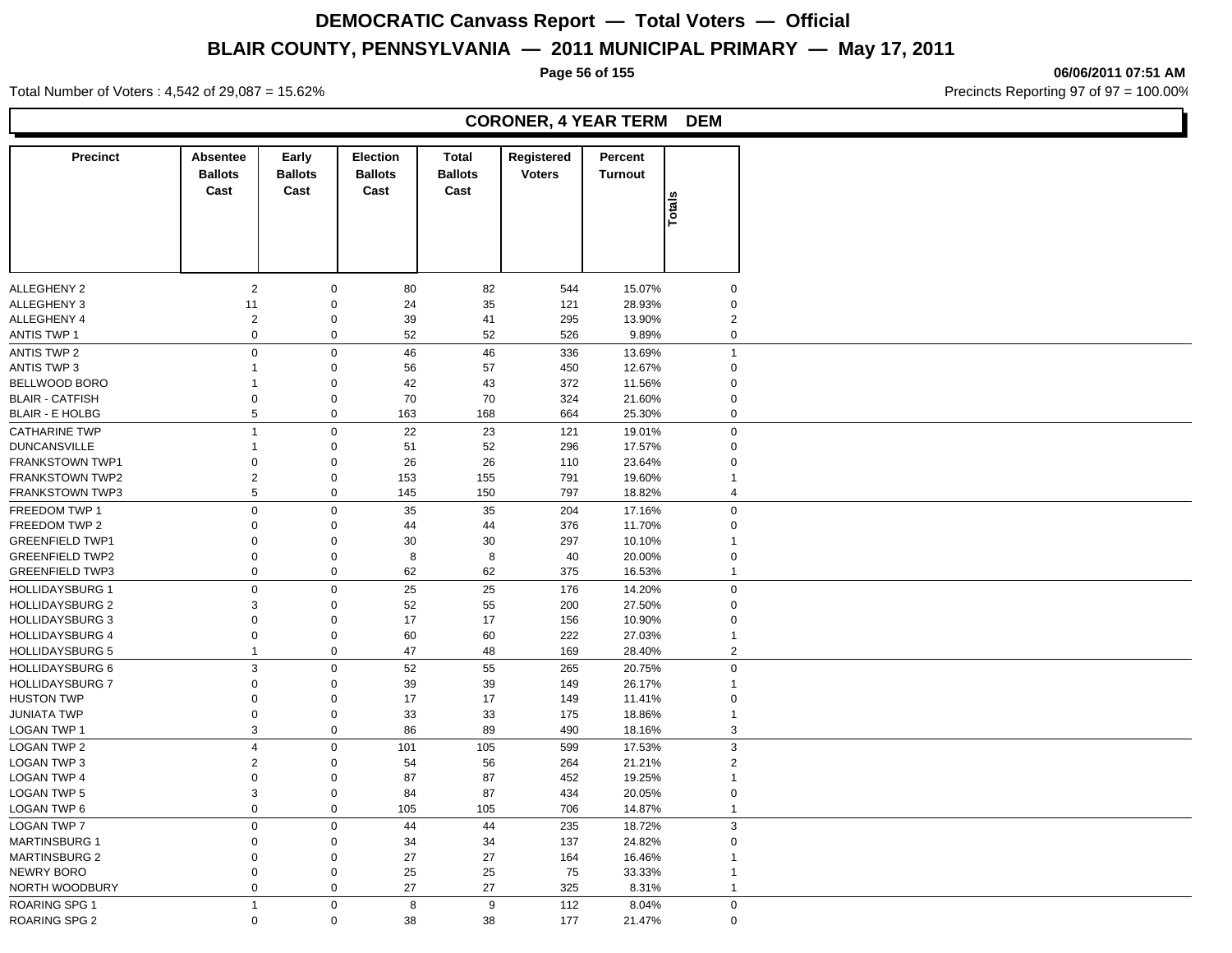**Page 57 of 155 06/06/2011 07:51 AM**

|                      |                                    |                                 |                                    |                                 | <b>CORONER, 4 YEAR TERM DEM</b> |                    |             |
|----------------------|------------------------------------|---------------------------------|------------------------------------|---------------------------------|---------------------------------|--------------------|-------------|
| <b>Precinct</b>      | Absentee<br><b>Ballots</b><br>Cast | Early<br><b>Ballots</b><br>Cast | Election<br><b>Ballots</b><br>Cast | Total<br><b>Ballots</b><br>Cast | Registered<br><b>Voters</b>     | Percent<br>Turnout | otals       |
| ROARING SPG 3        |                                    | $\Omega$                        | 23                                 | 24                              | 134                             | 17.91%             |             |
| SNYDER TWP 1         |                                    | $\Omega$                        | 44                                 | 44                              | 310                             | 14.19%             | 0           |
| SNYDER TWP 2         |                                    | $\mathbf 0$                     | 28                                 | 28                              | 362                             | 7.73%              |             |
| <b>TAYLOR TWP</b>    | $\Omega$                           | $\Omega$                        | 40                                 | 40                              | 375                             | 10.67%             | $\mathbf 0$ |
| <b>TYRONE TWP 1</b>  |                                    |                                 | 20                                 | 20                              | 137                             | 14.60%             |             |
| TYRONE TWP 2         |                                    |                                 | 32                                 | 32                              | 211                             | 15.17%             |             |
| <b>TYRONE BORO 1</b> |                                    | $\Omega$                        | 24                                 | 24                              | 193                             | 12.44%             |             |
| TYRONE BORO 2        |                                    | $\mathbf 0$                     | 21                                 | 21                              | 177                             | 11.86%             |             |
| TYRONE BORO 3        |                                    | $\mathbf 0$                     | 14                                 | 14                              | 171                             | 8.19%              | $\Omega$    |
| <b>TYRONE BORO 4</b> |                                    |                                 | 14                                 | 15                              | 115                             | 13.04%             |             |
| <b>TYRONE BORO 5</b> |                                    |                                 |                                    |                                 | 103                             | 3.88%              |             |
| TYRONE BORO 6        |                                    | $\Omega$                        | 36                                 | 37                              | 186                             | 19.89%             | $\Omega$    |
| TYRONE BORO 7        |                                    | $\mathbf 0$                     | 33                                 | 33                              | 197                             | 16.75%             | 0           |
| WILLIAMSBURG         | 0                                  | $\mathbf 0$                     | 66                                 | 66                              | 246                             | 26.83%             | $\mathbf 0$ |
| WOODBURY TWP         |                                    | $\Omega$                        | 25                                 | 25                              | 186                             | 13.44%             | $\Omega$    |
| <b>Totals</b>        | 95                                 | $\mathbf 0$                     | 4447                               | 4542                            | 29087                           |                    | 64          |

Total Number of Voters : 4,542 of 29,087 = 15.62% Precincts Reporting 97 of 97 = 100.00%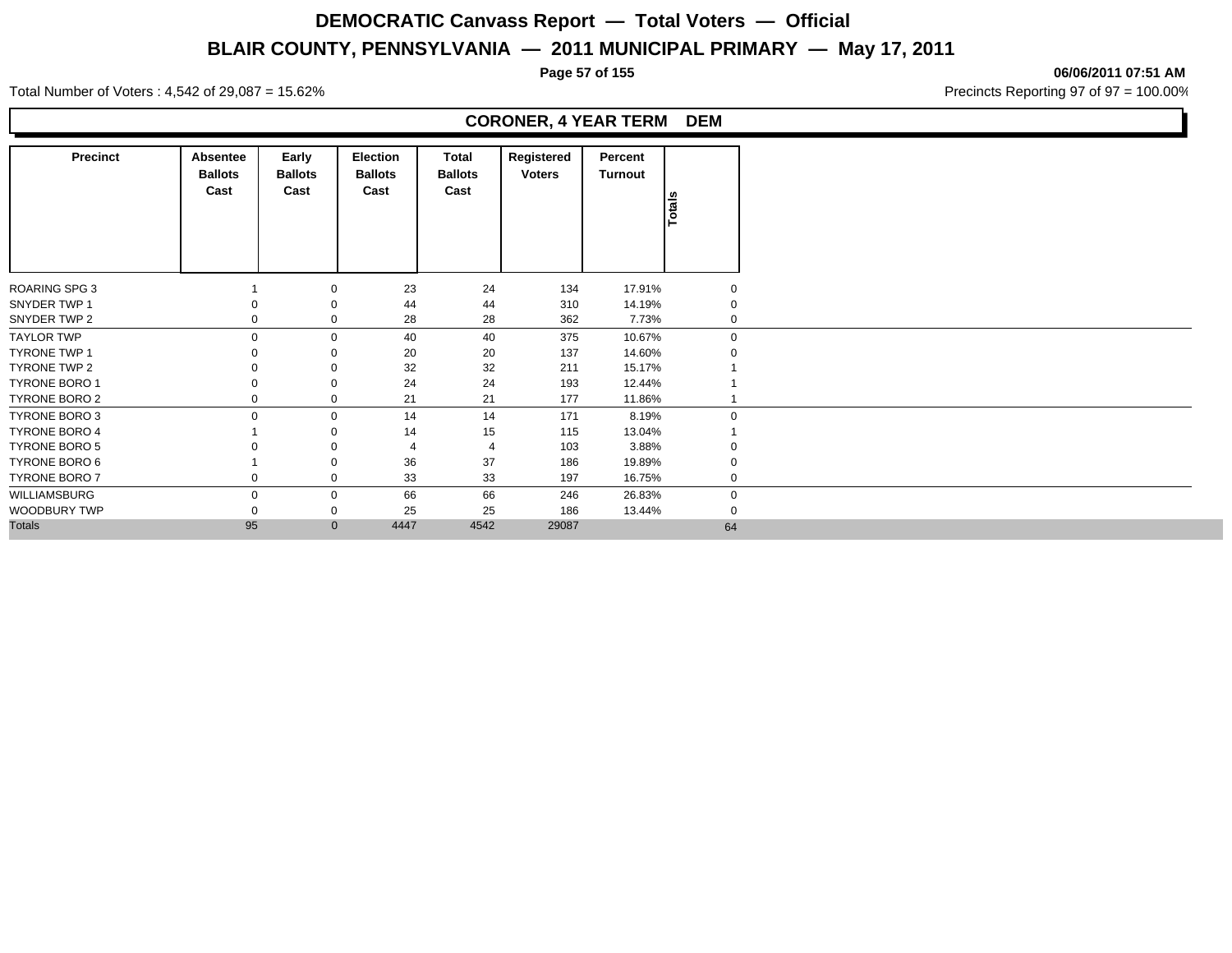Total Number of Voters : 4,542 of 29,087 = 15.62% Precincts Reporting 97 of 97 = 100.00%

**Page 58 of 155 06/06/2011 07:51 AM**

### **MAGISTERIAL DISTRICT JUDGE, DISTRICT 24-1-02, 6 YEAR TERM DEM - DEMOCRATIC**

| <b>Precinct</b> | <b>Absentee</b><br><b>Ballots</b><br>Cast | Early<br><b>Ballots</b><br>Cast | <b>Election</b><br><b>Ballots</b><br>Cast | Total<br><b>Ballots</b><br>Cast | Registered<br><b>Voters</b> | Percent<br>Turnout | KELLY<br>TODD F. | Totals |
|-----------------|-------------------------------------------|---------------------------------|-------------------------------------------|---------------------------------|-----------------------------|--------------------|------------------|--------|
| ALTOONA 3-1     | $\overline{2}$                            | $\mathbf 0$                     | 43                                        | 45                              | 378                         | 11.90%             | 39               | 39     |
| ALTOONA 3-2     |                                           | $\mathbf 0$                     | 63                                        | 63                              | 327                         | 19.27%             | 60               | 60     |
| ALTOONA 4-1     |                                           | $\mathbf 0$                     | 32                                        | 35                              | 385                         | 9.09%              | 31               | 31     |
| ALTOONA 4-2     |                                           | 0                               | 43                                        | 44                              | 280                         | 15.71%             | 38               | 38     |
| ALTOONA 5-1     |                                           | $\mathbf 0$                     | 11                                        | 12                              | 107                         | 11.21%             | 11               | 11     |
| ALTOONA 5-2     |                                           | $\mathbf 0$                     | 51                                        | 52                              | 371                         | 14.02%             | 47               | 47     |
| ALTOONA 5-3     |                                           | 0                               | 54                                        | 55                              | 309                         | 17.80%             | 47               | 47     |
| ALTOONA 6-1     |                                           | $\mathbf 0$                     | 31                                        | 32                              | 368                         | 8.70%              | 31               | 31     |
| ALTOONA 6-2     |                                           | $\mathbf 0$                     | 38                                        | 38                              | 363                         | 10.47%             | 35               | 35     |
| ALTOONA 6-3     | $\overline{2}$                            | $\mathbf 0$                     | 58                                        | 60                              | 335                         | 17.91%             | 57               | 57     |
| ALTOONA 6-4     | $\overline{2}$                            | $\mathbf 0$                     | 57                                        | 59                              | 265                         | 22.26%             | 52               | 52     |
| ALTOONA 6-5     |                                           | 0                               | 57                                        | 60                              | 428                         | 14.02%             | 53               | 53     |
| ALTOONA 9       |                                           | 0                               | 51                                        | 51                              | 396                         | 12.88%             | 44               | 44     |
| ALTOONA 12-1    |                                           | 0                               | 23                                        | 23                              | 160                         | 14.38%             | 20               | 20     |
| ALTOONA 12-2    | 3                                         | $\mathbf 0$                     | 37                                        | 40                              | 230                         | 17.39%             | 36               | 36     |
| ALTOONA 12-3    |                                           | $\mathbf 0$                     | 25                                        | 26                              | 171                         | 15.20%             | 22               | 22     |
| ALTOONA 12-4    |                                           | 0                               | 56                                        | 56                              | 250                         | 22.40%             | 44               | 44     |
| ALTOONA 12-5    |                                           | $\mathbf 0$                     | 18                                        | 19                              | 159                         | 11.95%             | 19               | 19     |
| ALTOONA 14-1    |                                           | $\mathbf 0$                     | 29                                        | 31                              | 163                         | 19.02%             | 28               | 28     |
| ALTOONA 14-2    | 0                                         | $\mathbf 0$                     | 78                                        | 78                              | 404                         | 19.31%             | 68               | 68     |
| ALTOONA 14-3    | $\mathbf 0$                               | $\mathbf 0$                     | 55                                        | 55                              | 292                         | 18.84%             | 55               | 55     |
| ALTOONA 14-4    |                                           | $\mathbf 0$                     | 76                                        | 77                              | 446                         | 17.26%             | 65               | 65     |
| <b>Totals</b>   | 25                                        | $\mathbf{0}$                    | 986                                       | 1011                            | 6587                        |                    | 902              | 902    |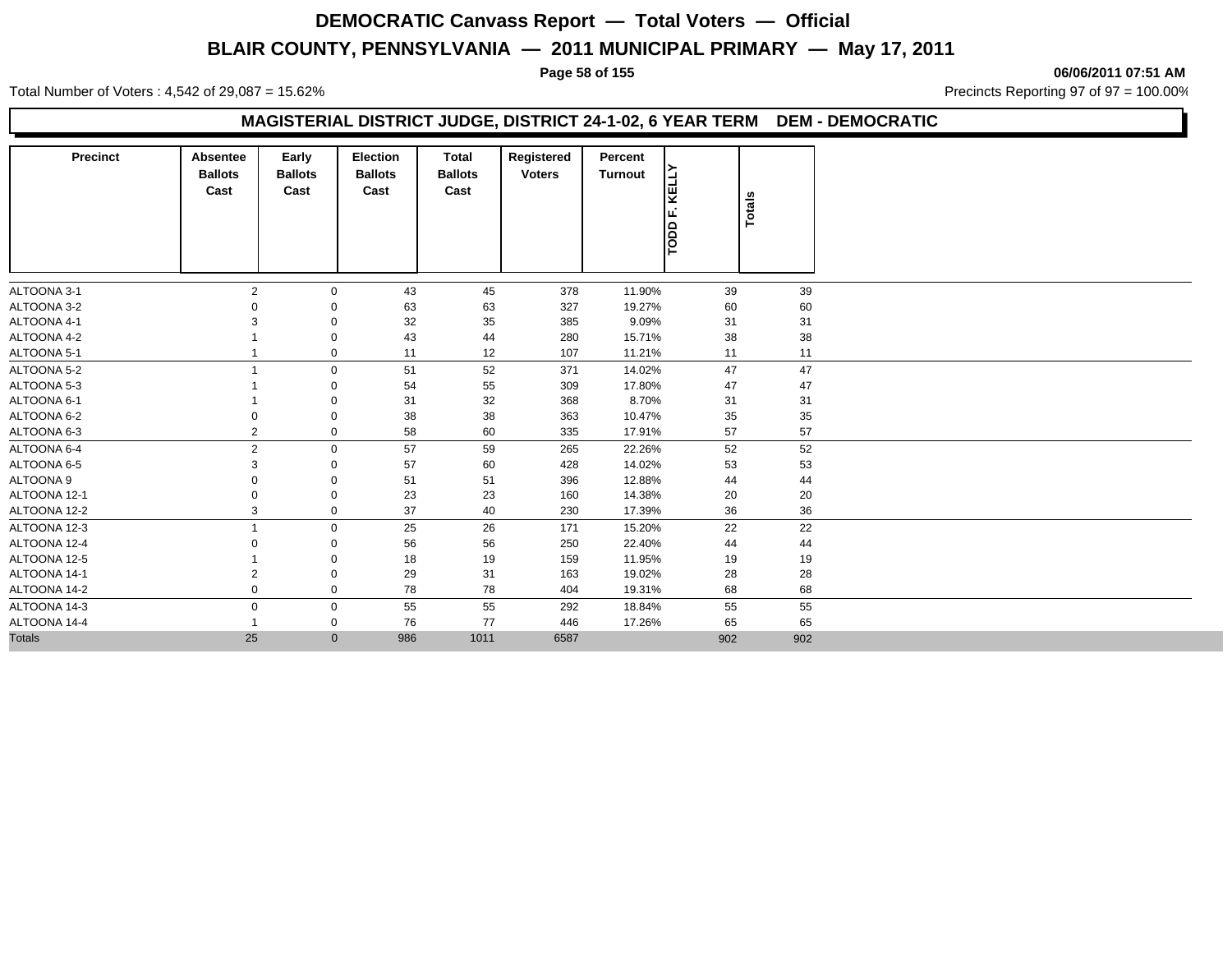**Page 59 of 155 06/06/2011 07:51 AM**

Total Number of Voters : 4,542 of 29,087 = 15.62% Precincts Reporting 97 of 97 = 100.00%

### **MAGISTERIAL DISTRICT JUDGE, DISTRICT 24-1-03, 6 YEAR TERM DEM - DEMOCRATIC**

| <b>Precinct</b> | Absentee<br><b>Ballots</b><br>Cast | Early<br><b>Ballots</b><br>Cast | Election<br><b>Ballots</b><br>Cast | Total<br><b>Ballots</b><br>Cast | Registered<br><b>Voters</b> | Percent<br>Turnout | <b>JEFFREY</b><br>AUKER | GLE<br>non<br><b>STIENBU</b> | Totals |  |
|-----------------|------------------------------------|---------------------------------|------------------------------------|---------------------------------|-----------------------------|--------------------|-------------------------|------------------------------|--------|--|
| ALTOONA 1-1     |                                    | 0                               | 32                                 | 33                              | 339                         | 9.73%              | 29                      | $\mathbf 0$                  | 29     |  |
| ALTOONA 1-2     |                                    |                                 | 13                                 | 13                              | 134                         | 9.70%              | 10                      | $\Omega$                     | 10     |  |
| ALTOONA 2-1     |                                    |                                 | 23                                 | 23                              | 315                         | 7.30%              | 20                      | $\Omega$                     | 20     |  |
| ALTOONA 2-2     |                                    | 0                               | 55                                 | 55                              | 384                         | 14.32%             | 45                      |                              | 45     |  |
| ALTOONA 7       |                                    | 0                               | 38                                 | 38                              | 400                         | 9.50%              | 34                      | $\mathbf 0$                  | 34     |  |
| ALTOONA 8-1     | 5                                  | $\mathbf{0}$                    | 29                                 | 34                              | 369                         | 9.21%              | 31                      | $\mathbf 0$                  | 31     |  |
| ALTOONA 8-2     |                                    |                                 | 42                                 | 43                              | 277                         | 15.52%             | 38                      |                              | 38     |  |
| ALTOONA 10-1    |                                    |                                 | 28                                 | 28                              | 278                         | 10.07%             | 24                      |                              | 24     |  |
| ALTOONA 10-2    |                                    | 0                               | 22                                 | 25                              | 213                         | 11.74%             | 19                      |                              | 20     |  |
| ALTOONA 10-3    |                                    | 0                               | 28                                 | 29                              | 152                         | 19.08%             | 24                      | $\mathbf 0$                  | 24     |  |
| ALTOONA 10-4    |                                    | $\mathbf{0}$                    | 58                                 | 59                              | 352                         | 16.76%             | 50                      | $\mathbf 0$                  | 50     |  |
| ALTOONA 11-1    |                                    |                                 | 61                                 | 61                              | 435                         | 14.02%             | 55                      | $\mathbf 0$                  | 55     |  |
| ALTOONA 11-2    |                                    | 0                               | 51                                 | 52                              | 320                         | 16.25%             | 44                      | $\mathbf 0$                  | 44     |  |
| ALTOONA 11-3    |                                    | 0                               | 54                                 | 54                              | 302                         | 17.88%             | 48                      | 0                            | 48     |  |
| ALTOONA 13-1    | 2                                  | $\mathbf{0}$                    | 56                                 | 58                              | 458                         | 12.66%             | 52                      | $\mathbf 0$                  | 52     |  |
| ALTOONA 13-2    | 0                                  | 0                               | 46                                 | 46                              | 414                         | 11.11%             | 39                      | $\mathbf 0$                  | 39     |  |
| ALTOONA 13-3    |                                    | 0                               | 51                                 | 51                              | 299                         | 17.06%             | 46                      | 0                            | 46     |  |
| ALTOONA 13-4    |                                    | 0                               | 34                                 | 35                              | 502                         | 6.97%              | 33                      | $\mathbf 0$                  | 33     |  |
| <b>Totals</b>   | 16                                 | $\mathbf{0}$                    | 721                                | 737                             | 5943                        |                    | 641                     | $\overline{1}$               | 642    |  |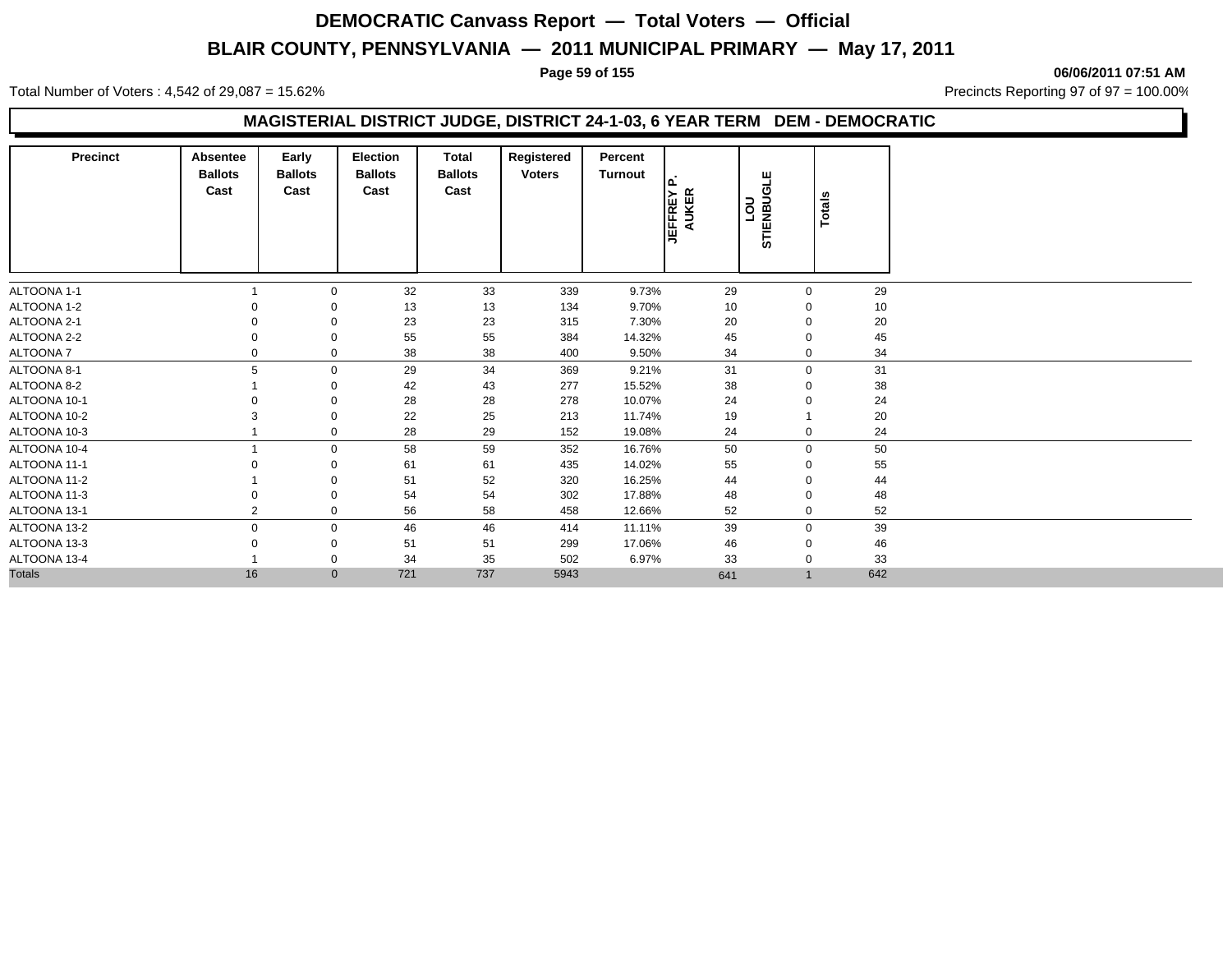**Page 60 of 155 06/06/2011 07:51 AM**

Total Number of Voters : 4,542 of 29,087 = 15.62% Precincts Reporting 97 of 97 = 100.00%

### **MAGISTERIAL DISTRICT JUDGE, DISTRICT 24-3-03, 6 YEAR TERM DEM - DEMOCRATIC**

| <b>Precinct</b>        | <b>Absentee</b><br><b>Ballots</b><br>Cast | Early<br><b>Ballots</b><br>Cast | <b>Election</b><br><b>Ballots</b><br>Cast | Total<br><b>Ballots</b><br>Cast | Registered<br><b>Voters</b> | Percent<br>Turnout | <b>PAULA M.<br/>AIGNER</b> | <b>Totals</b> |     |
|------------------------|-------------------------------------------|---------------------------------|-------------------------------------------|---------------------------------|-----------------------------|--------------------|----------------------------|---------------|-----|
| <b>BLAIR - CATFISH</b> |                                           | 0                               | 70                                        | 70                              | 324                         | 21.60%             | 53                         |               | 53  |
| <b>BLAIR - E HOLBG</b> |                                           |                                 | 163                                       | 168                             | 664                         | 25.30%             | 144                        |               | 144 |
| <b>CATHARINE TWP</b>   |                                           |                                 | 22                                        | 23                              | 121                         | 19.01%             | 16                         |               | 16  |
| <b>FRANKSTOWN TWP1</b> |                                           | 0                               | 26                                        | 26                              | 110                         | 23.64%             | 24                         |               | 24  |
| <b>FRANKSTOWN TWP2</b> | 2                                         | 0                               | 153                                       | 155                             | 791                         | 19.60%             | 135                        |               | 135 |
| <b>FRANKSTOWN TWP3</b> | 5                                         | 0                               | 145                                       | 150                             | 797                         | 18.82%             | 129                        |               | 129 |
| <b>HOLLIDAYSBURG 1</b> |                                           | 0                               | 25                                        | 25                              | 176                         | 14.20%             | 21                         |               | 21  |
| <b>HOLLIDAYSBURG 2</b> |                                           |                                 | 52                                        | 55                              | 200                         | 27.50%             | 49                         |               | 49  |
| <b>HOLLIDAYSBURG 3</b> |                                           | 0                               | 17                                        | 17                              | 156                         | 10.90%             | 16                         |               | 16  |
| <b>HOLLIDAYSBURG 4</b> |                                           | 0                               | 60                                        | 60                              | 222                         | 27.03%             | 50                         |               | 50  |
| <b>HOLLIDAYSBURG 5</b> |                                           | $\Omega$                        | 47                                        | 48                              | 169                         | 28.40%             | 39                         |               | 39  |
| <b>HOLLIDAYSBURG 6</b> |                                           |                                 | 52                                        | 55                              | 265                         | 20.75%             | 45                         |               | 45  |
| <b>HOLLIDAYSBURG 7</b> |                                           |                                 | 39                                        | 39                              | 149                         | 26.17%             | 31                         |               | 31  |
| NEWRY BORO             |                                           | 0                               | 25                                        | 25                              | 75                          | 33.33%             | 23                         |               | 23  |
| <b>WILLIAMSBURG</b>    |                                           | 0                               | 66                                        | 66                              | 246                         | 26.83%             | 59                         |               | 59  |
| <b>WOODBURY TWP</b>    | $\Omega$                                  | $\mathbf{0}$                    | 25                                        | 25                              | 186                         | 13.44%             | 23                         |               | 23  |
| <b>Totals</b>          | 20                                        | $\mathbf{0}$                    | 987                                       | 1007                            | 4651                        |                    | 857                        |               | 857 |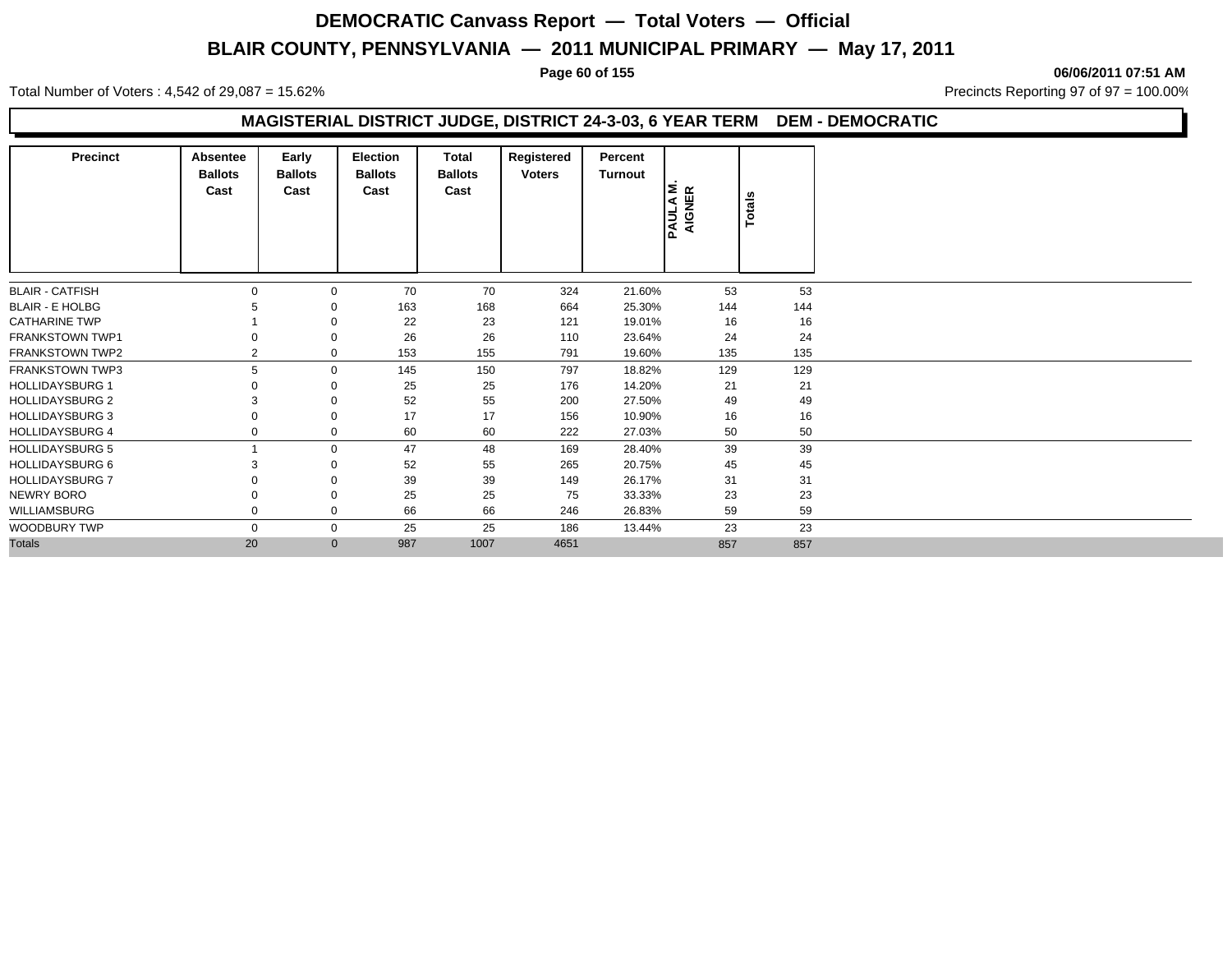**Page 61 of 155 06/06/2011 07:51 AM**

Total Number of Voters : 4,542 of 29,087 = 15.62% Precincts Reporting 97 of 97 = 100.00%

### **MAGISTERIAL DISTRICT JUDGE, DISTRICT 24-3-04, 6 YEAR TERM DEM - DEMOCRATIC**

| <b>Precinct</b>        | Absentee<br><b>Ballots</b><br>Cast | Early<br><b>Ballots</b><br>Cast | <b>Election</b><br><b>Ballots</b><br>Cast | Total<br><b>Ballots</b><br>Cast | Registered<br><b>Voters</b> | Percent<br>Turnout | CRAIG E.<br>ORMSBY | Totals |
|------------------------|------------------------------------|---------------------------------|-------------------------------------------|---------------------------------|-----------------------------|--------------------|--------------------|--------|
| FREEDOM TWP 1          | $\Omega$                           | $\mathbf{0}$                    | 35                                        | 35                              | 204                         | 17.16%             | 32                 | 32     |
| FREEDOM TWP 2          |                                    | $\mathbf 0$                     | 44                                        | 44                              | 376                         | 11.70%             | 38                 | 38     |
| <b>GREENFIELD TWP1</b> |                                    | $\Omega$                        | 30                                        | 30                              | 297                         | 10.10%             | 27                 | 27     |
| <b>GREENFIELD TWP2</b> |                                    | $\mathbf 0$                     | 8                                         | 8                               | 40                          | 20.00%             | 8                  | 8      |
| <b>GREENFIELD TWP3</b> |                                    | 0                               | 62                                        | 62                              | 375                         | 16.53%             | 50                 | 50     |
| <b>HUSTON TWP</b>      | $\Omega$                           | $\mathbf{0}$                    | 17                                        | 17                              | 149                         | 11.41%             | 16                 | 16     |
| <b>JUNIATA TWP</b>     |                                    | $\mathbf 0$                     | 33                                        | 33                              | 175                         | 18.86%             | 26                 | 26     |
| <b>MARTINSBURG 1</b>   |                                    | $\Omega$                        | 34                                        | 34                              | 137                         | 24.82%             | 31                 | 31     |
| <b>MARTINSBURG 2</b>   |                                    | $\mathbf 0$                     | 27                                        | 27                              | 164                         | 16.46%             | 26                 | 26     |
| NORTH WOODBURY         |                                    | $\mathbf 0$                     | 27                                        | 27                              | 325                         | 8.31%              | 25                 | 25     |
| <b>ROARING SPG 1</b>   |                                    | $\mathbf 0$                     | 8                                         | 9                               | 112                         | 8.04%              | 9                  | 9      |
| <b>ROARING SPG 2</b>   |                                    | 0                               | 38                                        | 38                              | 177                         | 21.47%             | 35                 | 35     |
| <b>ROARING SPG 3</b>   |                                    | $\mathbf 0$                     | 23                                        | 24                              | 134                         | 17.91%             | 17                 | 17     |
| <b>TAYLOR TWP</b>      |                                    | $\mathbf 0$                     | 40                                        | 40                              | 375                         | 10.67%             | 38                 | 38     |
| <b>Totals</b>          | 2                                  | $\mathbf{0}$                    | 426                                       | 428                             | 3040                        |                    | 378                | 378    |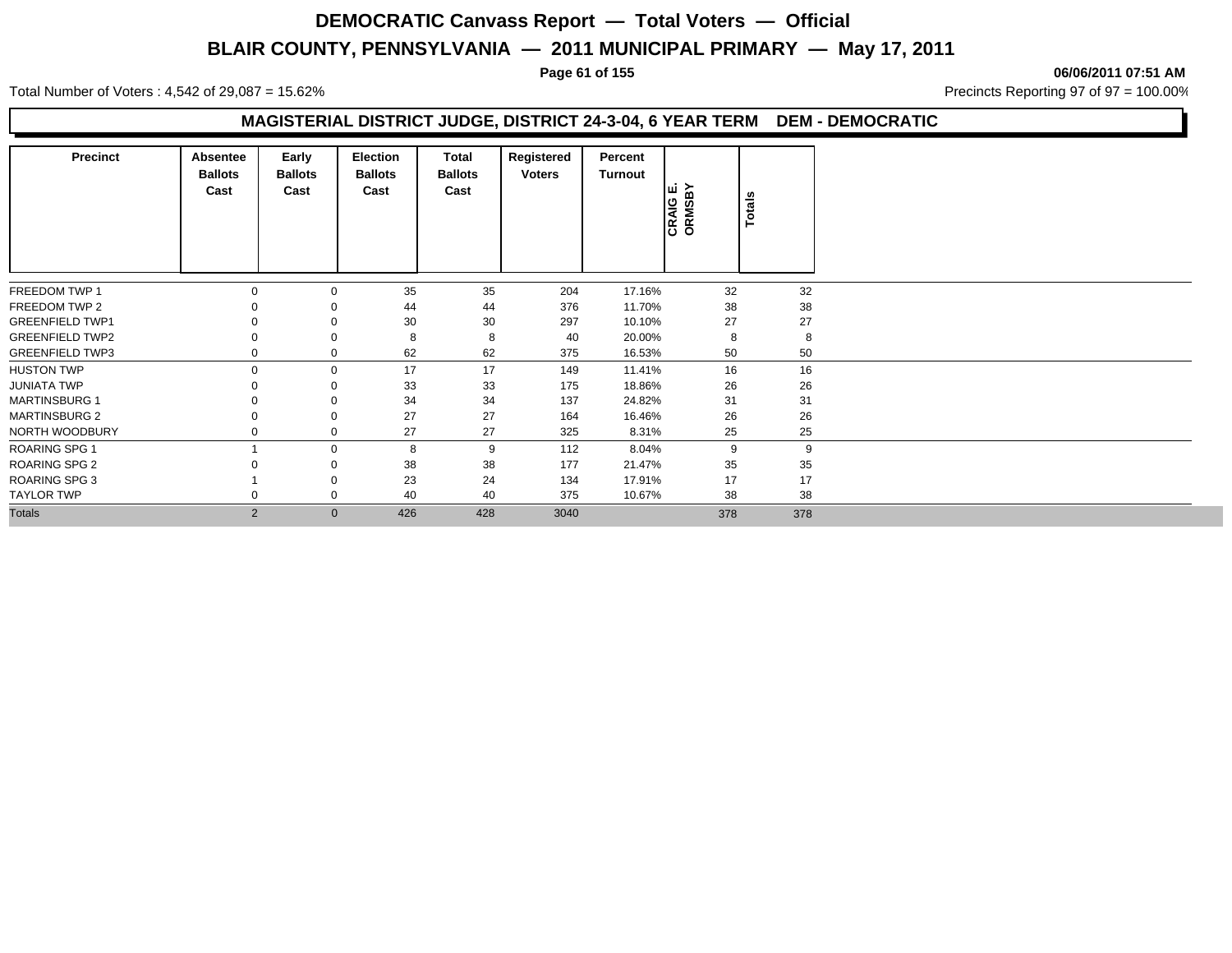#### **Page 62 of 155 06/06/2011 07:51 AM**

Total Number of Voters : 4,542 of 29,087 = 15.62% Precincts Reporting 97 of 97 = 100.00%

### **CITY COUNCIL, 4 YEAR TERM ALTOONA DEM - DEMOCRATIC**

| <b>Precinct</b> | <b>Absentee</b><br><b>Ballots</b><br>Cast | Early<br><b>Ballots</b><br>Cast | <b>Election</b><br><b>Ballots</b><br>Cast | <b>Total</b><br><b>Ballots</b><br>Cast | Registered<br><b>Voters</b> | Percent<br><b>Turnout</b> | <b>BWAN</b><br>ه ا<br><b>JAMES</b> | <b>BETTWY</b><br><b>STEVE</b> | E<br><b>TERRY</b><br>TOMASET | 띥<br><b>WILLIAM</b><br>NEUGEBAUE | KELLEY<br><b>BRUCE</b> | ပ<br><b>MICHAEL</b><br>HAIRE | ш<br>CAGLI<br>$\overline{\phantom{a}}$<br>ERIK | Con tinued   |
|-----------------|-------------------------------------------|---------------------------------|-------------------------------------------|----------------------------------------|-----------------------------|---------------------------|------------------------------------|-------------------------------|------------------------------|----------------------------------|------------------------|------------------------------|------------------------------------------------|--------------|
| ALTOONA 1-1     | $\overline{1}$                            | $\mathbf 0$                     | 32                                        | 33                                     | 339                         | 9.73%                     | 30                                 | $\mathbf 0$                   | $\mathbf 0$                  | $\mathbf 0$                      | $\Omega$               |                              | $\Omega$                                       | $\mathbf 0$  |
| ALTOONA 1-2     | $\mathbf 0$                               | $\mathbf 0$                     | 13                                        | 13                                     | 134                         | 9.70%                     | 10                                 | $\mathbf 0$                   | $\mathbf 0$                  | $\mathbf 0$                      | $\Omega$               |                              | $\Omega$                                       | $\mathbf 0$  |
| ALTOONA 2-1     | $\mathbf 0$                               | $\mathbf 0$                     | 23                                        | 23                                     | 315                         | 7.30%                     | 18                                 | $\mathbf 0$                   | $\mathbf 0$                  | $\mathbf 0$                      | $\Omega$               |                              | $\Omega$<br>$\Omega$                           |              |
| ALTOONA 2-2     | $\mathbf 0$                               | $\mathbf 0$                     | 55                                        | 55                                     | 384                         | 14.32%                    | 45                                 | 1                             | $\mathbf 0$                  | $\mathbf 0$                      | $\Omega$               |                              | $\mathbf 0$<br>$\Omega$                        |              |
| ALTOONA 3-1     | $\overline{2}$                            | $\mathbf 0$                     | 43                                        | 45                                     | 378                         | 11.90%                    | 41                                 | $\pmb{0}$                     | $\mathbf 0$                  | $\mathbf 0$                      | $\Omega$               |                              | $\Omega$                                       | $\mathbf 0$  |
| ALTOONA 3-2     | $\mathbf 0$                               | $\mathbf 0$                     | 63                                        | 63                                     | 327                         | 19.27%                    | 53                                 | 3                             | $\mathbf 0$                  | $\Omega$                         | $\Omega$               |                              | $\Omega$                                       | $\mathbf 0$  |
| ALTOONA 4-1     | 3                                         | $\mathbf 0$                     | 32                                        | 35                                     | 385                         | 9.09%                     | 24                                 | 1                             | $\mathbf 0$                  | $\mathbf 0$                      | $\Omega$               |                              | $\mathbf 0$<br>$\overline{0}$                  |              |
| ALTOONA 4-2     | $\overline{1}$                            | $\mathbf 0$                     | 43                                        | 44                                     | 280                         | 15.71%                    | 34                                 | $\mathbf{1}$                  | $\mathbf 0$                  | $\mathbf 0$                      | $\Omega$               |                              | $\mathbf 0$<br>$\Omega$                        |              |
| ALTOONA 5-1     | -1                                        | $\mathbf 0$                     | 11                                        | 12                                     | 107                         | 11.21%                    | 10                                 | $\mathbf 0$                   | $\mathbf 0$                  | $\overline{0}$                   | $\Omega$               |                              | $\mathbf 0$                                    | $\Omega$     |
| ALTOONA 5-2     | $\overline{1}$                            | $\mathbf 0$                     | 51                                        | 52                                     | 371                         | 14.02%                    | 45                                 | $\mathbf 0$                   | $\mathbf 0$                  | $\mathbf 0$                      | $\mathbf 0$            |                              | $\overline{2}$                                 | $\mathbf 0$  |
| ALTOONA 5-3     | $\overline{1}$                            | $\mathbf 0$                     | 54                                        | 55                                     | 309                         | 17.80%                    | 48                                 | $\Omega$                      | $\mathbf 0$                  | $\Omega$                         | $\Omega$               |                              | $\Omega$                                       | $\mathbf 0$  |
| ALTOONA 6-1     | $\overline{1}$                            | $\mathbf 0$                     | 31                                        | 32                                     | 368                         | 8.70%                     | 29                                 | $\mathbf 0$                   | $\mathbf 0$                  | $\mathbf 0$                      | $\Omega$               |                              | $\mathbf 0$<br>$\overline{0}$                  |              |
| ALTOONA 6-2     | $\mathbf 0$                               | $\mathbf 0$                     | 38                                        | 38                                     | 363                         | 10.47%                    | 28                                 | 0                             | $\mathbf 0$                  | $\mathbf 0$                      | $\Omega$               |                              | $\Omega$                                       | $\mathbf 0$  |
| ALTOONA 6-3     | $\overline{2}$                            | $\mathbf 0$                     | 58                                        | 60                                     | 335                         | 17.91%                    | 48                                 | 1                             | $\mathbf 0$                  | $\mathbf 0$                      | $\Omega$               |                              | $\mathbf 0$<br>$\Omega$                        |              |
| ALTOONA 6-4     | $\overline{2}$                            | $\mathbf 0$                     | 57                                        | 59                                     | 265                         | 22.26%                    | 46                                 | $\overline{4}$                | $\mathbf 0$                  | $\Omega$                         | $\Omega$               |                              | $\Omega$                                       | $\mathbf 0$  |
| ALTOONA 6-5     | 3                                         | $\mathbf 0$                     | 57                                        | 60                                     | 428                         | 14.02%                    | 44                                 | $\mathbf 0$                   | $\mathbf 0$                  | $\Omega$                         | $\Omega$               |                              | $\Omega$                                       | $\mathbf 0$  |
| <b>ALTOONA7</b> | $\mathbf 0$                               | $\mathbf 0$                     | 38                                        | 38                                     | 400                         | 9.50%                     | 32                                 | $\mathbf 0$                   | $\mathbf 0$                  | $\mathbf 0$                      | $\Omega$               |                              | $\Omega$                                       | $\Omega$     |
| ALTOONA 8-1     | 5                                         | $\mathbf 0$                     | 29                                        | 34                                     | 369                         | 9.21%                     | 31                                 | $\mathbf 0$                   | $\mathbf 0$                  | $\mathbf 0$                      | $\Omega$               |                              | $\Omega$<br>$\Omega$                           |              |
| ALTOONA 8-2     | $\mathbf{1}$                              | $\mathbf 0$                     | 42                                        | 43                                     | 277                         | 15.52%                    | 40                                 | 3                             | $\mathbf 0$                  | $\Omega$                         | $\Omega$               |                              | $\Omega$<br>$\Omega$                           |              |
| ALTOONA 9       | $\mathbf 0$                               | $\mathbf 0$                     | 51                                        | 51                                     | 396                         | 12.88%                    | 42                                 | $\mathbf 0$                   | $\mathbf 0$                  | $\Omega$                         | $\mathbf 0$            |                              | $\mathbf 0$                                    | $\mathbf 0$  |
| ALTOONA 10-1    | $\Omega$                                  | $\mathbf 0$                     | 28                                        | 28                                     | 278                         | 10.07%                    | 23                                 | $\mathbf 0$                   | $\mathbf 0$                  | $\mathbf 0$                      | $\Omega$               |                              | $\Omega$                                       | $\mathbf 0$  |
| ALTOONA 10-2    | 3                                         | $\mathbf 0$                     | 22                                        | 25                                     | 213                         | 11.74%                    | 22                                 | $\mathbf 0$                   | $\mathbf 0$                  | $\mathbf 0$                      | $\Omega$               |                              | $\Omega$                                       | $\mathbf{0}$ |
| ALTOONA 10-3    |                                           | $\mathbf 0$                     | 28                                        | 29                                     | 152                         | 19.08%                    | 26                                 | 1                             | $\mathbf 0$                  | $\mathbf 0$                      | $\Omega$               |                              | $\Omega$<br>$\overline{0}$                     |              |
| ALTOONA 10-4    | -1                                        | $\mathbf 0$                     | 58                                        | 59                                     | 352                         | 16.76%                    | 52                                 | $\mathbf 0$                   | $\mathbf 0$                  | $\mathbf 0$                      | $\Omega$               |                              | $\overline{0}$<br>1                            |              |
| ALTOONA 11-1    | $\mathbf 0$                               | $\mathbf 0$                     | 61                                        | 61                                     | 435                         | 14.02%                    | 47                                 | $\overline{1}$                | $\mathbf 0$                  | $\mathbf 0$                      | $\mathbf 0$            |                              | $\mathbf 0$                                    | $\mathbf 0$  |
| ALTOONA 11-2    | $\overline{1}$                            | $\mathbf 0$                     | 51                                        | 52                                     | 320                         | 16.25%                    | 42                                 | $\mathbf 0$                   | $\mathbf 0$                  | $\mathbf 0$                      | $\Omega$               |                              | $\mathbf 0$                                    | $\mathbf 0$  |
| ALTOONA 11-3    | $\mathbf 0$                               | $\mathbf 0$                     | 54                                        | 54                                     | 302                         | 17.88%                    | 42                                 | $\mathbf{1}$                  | $\mathbf 0$                  | $\overline{1}$                   |                        |                              | $\overline{0}$<br>$\mathbf 0$                  |              |
| ALTOONA 12-1    | $\mathbf 0$                               | $\mathbf 0$                     | 23                                        | 23                                     | 160                         | 14.38%                    | 15                                 | $\mathbf 0$                   | $\mathbf 0$                  | $\Omega$                         | $\Omega$               |                              | $\overline{0}$<br>$\Omega$                     |              |
| ALTOONA 12-2    | 3                                         | $\mathbf 0$                     | 37                                        | 40                                     | 230                         | 17.39%                    | 34                                 | $\mathbf 0$                   | $\mathbf 0$                  | $\mathbf 0$                      | $\Omega$               |                              | $\Omega$<br>$\Omega$                           |              |
| ALTOONA 12-3    | $\overline{1}$                            | $\mathbf 0$                     | 25                                        | 26                                     | 171                         | 15.20%                    | 16                                 | 3                             | $\mathbf 0$                  | $\mathbf 0$                      | $\mathbf 0$            |                              | $\Omega$                                       | $\mathbf 0$  |
| ALTOONA 12-4    | $\mathbf 0$                               | $\mathbf 0$                     | 56                                        | 56                                     | 250                         | 22.40%                    | 42                                 | $\ensuremath{\mathsf{3}}$     | $\mathbf 0$                  | $\Omega$                         | $\Omega$               |                              | $\Omega$                                       | $\mathbf 0$  |
| ALTOONA 12-5    | -1                                        | $\mathbf 0$                     | 18                                        | 19                                     | 159                         | 11.95%                    | 18                                 | $\mathbf 0$                   | $\overline{1}$               | $\mathbf 0$                      | $\Omega$               |                              | $\Omega$                                       | $\mathbf 0$  |
| ALTOONA 13-1    | $\overline{2}$                            | $\mathbf 0$                     | 56                                        | 58                                     | 458                         | 12.66%                    | 50                                 | $\mathbf 0$                   | $\mathbf 0$                  | $\Omega$                         | $\Omega$               |                              | 1                                              | $\mathbf 0$  |
| ALTOONA 13-2    | $\mathbf 0$                               | $\mathbf 0$                     | 46                                        | 46                                     | 414                         | 11.11%                    | 37                                 | $\mathbf 0$                   | $\mathbf 0$                  | -1                               |                        |                              | $\overline{2}$<br>$\mathbf 0$                  |              |
| ALTOONA 13-3    | $\mathbf 0$                               | $\mathbf 0$                     | 51                                        | 51                                     | 299                         | 17.06%                    | 35                                 | $\overline{2}$                | $\mathbf 0$                  | 1                                |                        |                              | $\Omega$<br>$\overline{1}$                     |              |
| ALTOONA 13-4    | $\overline{1}$                            | $\mathbf 0$                     | 34                                        | 35                                     | 502                         | 6.97%                     | 30                                 | $\sqrt{2}$                    | $\mathbf 0$                  | $\mathbf 0$                      | $\Omega$               |                              | $\Omega$                                       | $\mathbf 0$  |
| ALTOONA 14-1    | $\overline{2}$                            | $\mathbf 0$                     | 29                                        | 31                                     | 163                         | 19.02%                    | 24                                 | $\mathbf 0$                   | $\mathbf 0$                  | $\Omega$                         | $\Omega$               |                              | $\Omega$<br>$\Omega$                           |              |
| ALTOONA 14-2    | $\mathbf 0$                               | $\mathbf 0$                     | 78                                        | 78                                     | 404                         | 19.31%                    | 55                                 | 5                             | $\mathbf 0$                  | -1                               | $\Omega$               |                              | 1                                              |              |
| ALTOONA 14-3    | $\Omega$                                  | $\Omega$                        | 55                                        | 55                                     | 292                         | 18.84%                    | 46                                 | 6                             | $\Omega$                     | $\Omega$                         | $\Omega$               |                              | $\overline{2}$<br>$\Omega$                     |              |
| ALTOONA 14-4    | -1                                        | $\mathbf 0$                     | 76                                        | 77                                     | 446                         | 17.26%                    | 56                                 | 20                            | $\overline{1}$               |                                  | $\Omega$               |                              | $\Omega$                                       | $\mathbf 0$  |
| <b>Totals</b>   | 41                                        | $\Omega$                        | 1707                                      | 1748                                   | 12530                       |                           | 1410                               | 58                            | $\overline{2}$               | 5                                | $\mathbf{3}$           |                              | $\overline{7}$<br>$\overline{4}$               |              |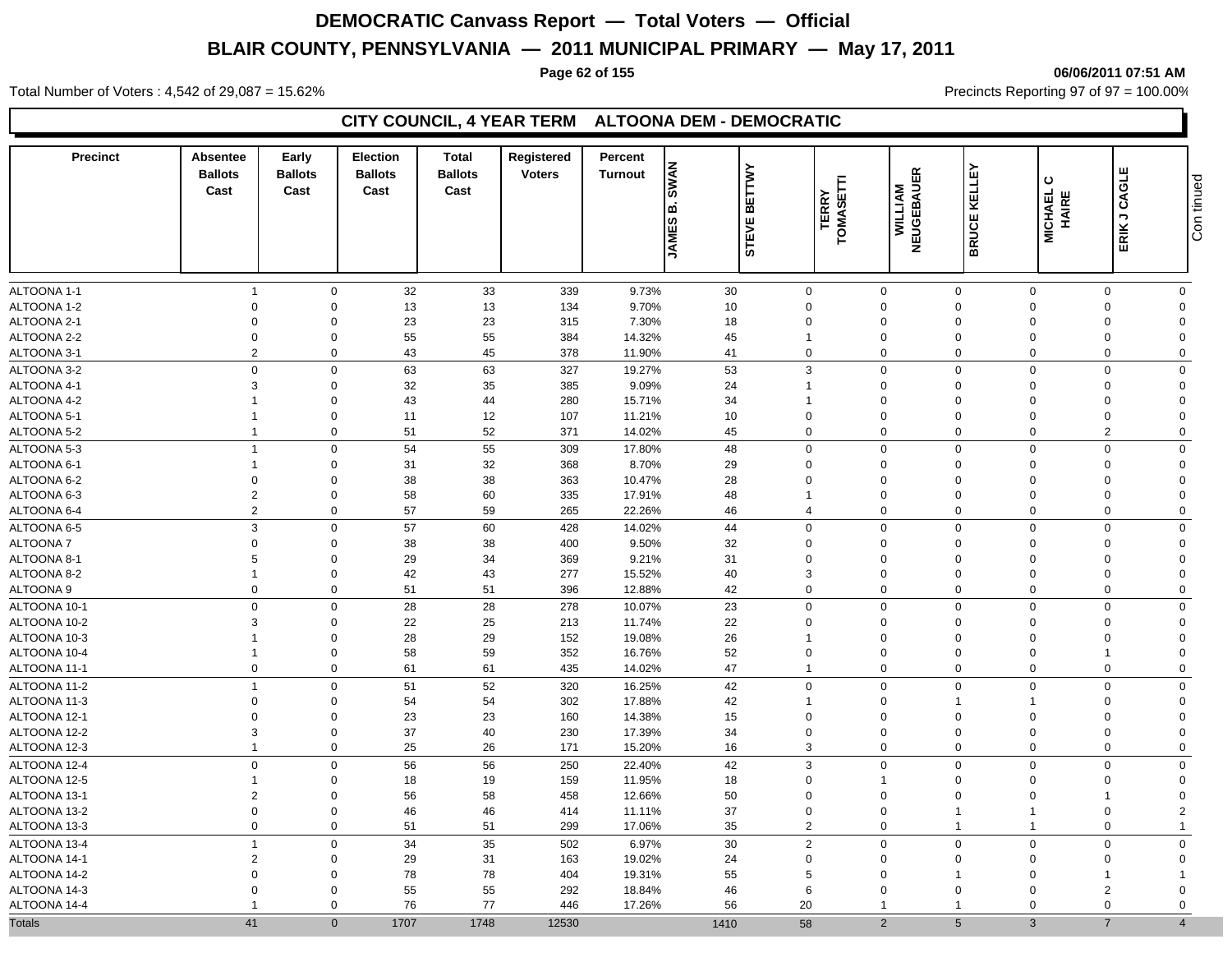#### **Page 63 of 155 06/06/2011 07:51 AM**

Total Number of Voters : 4,542 of 29,087 = 15.62% Precincts Reporting 97 of 97 = 100.00%

### **CITY COUNCIL, 4 YEAR TERM ALTOONA DEM - DEMOCRATIC**

| <b>Precinct</b> | Absentee<br><b>Ballots</b><br>Cast | Early<br><b>Ballots</b><br>Cast | <b>Election</b><br><b>Ballots</b><br>Cast | Total<br><b>Ballots</b><br>Cast | Registered<br><b>Voters</b> | Percent<br><b>Turnout</b> | È<br>Ιm<br>ш | <b>MARK R<br/>DESTEFANO</b> | TOM IRWIN JR     | KELY                | <b>TARA PAIGE<br/>KIFER</b> | ROB LYNN    | <b>MAKENZIE WILT</b> | Con tinued     |
|-----------------|------------------------------------|---------------------------------|-------------------------------------------|---------------------------------|-----------------------------|---------------------------|--------------|-----------------------------|------------------|---------------------|-----------------------------|-------------|----------------------|----------------|
|                 |                                    |                                 |                                           |                                 |                             |                           | <b>STEVI</b> |                             |                  | <b>CHARLES</b>      |                             |             |                      |                |
| ALTOONA 1-1     | $\overline{1}$                     | $\mathbf 0$                     | 32                                        | 33                              | 339                         | 9.73%                     | 0            |                             | $\mathbf 0$      | $\mathbf 0$         | $\mathbf 0$                 | $\mathbf 0$ | $\Omega$             | $\mathbf 0$    |
| ALTOONA 1-2     | $\mathbf 0$                        | $\mathbf 0$                     | 13                                        | 13                              | 134                         | 9.70%                     | $\Omega$     |                             | $\mathbf 1$      | $\mathbf 0$         | $\Omega$                    | $\Omega$    | $\Omega$             | $\Omega$       |
| ALTOONA 2-1     | $\mathbf 0$                        | $\mathbf 0$                     | 23                                        | 23                              | 315                         | 7.30%                     | $\Omega$     |                             | $\Omega$         | $\mathbf 0$         | $\Omega$                    | $\Omega$    | $\Omega$             | $\Omega$       |
| ALTOONA 2-2     | $\mathbf 0$                        | $\mathbf 0$                     | 55                                        | 55                              | 384                         | 14.32%                    | $\mathbf 0$  |                             | $\mathbf 0$      | $\mathbf 0$         | $\Omega$                    | $\Omega$    | $\Omega$             | $\Omega$       |
| ALTOONA 3-1     | $\overline{2}$                     | $\mathbf 0$                     | 43                                        | 45                              | 378                         | 11.90%                    | $\Omega$     |                             | $\mathbf 0$      | $\mathbf 0$         | $\mathbf 0$                 | $\Omega$    | $\Omega$             | $\mathbf 0$    |
| ALTOONA 3-2     | $\mathbf 0$                        | $\mathbf 0$                     | 63                                        | 63                              | 327                         | 19.27%                    | $\Omega$     |                             | $\Omega$         | $\mathbf 0$         | $\Omega$                    | $\Omega$    | $\Omega$             | $\Omega$       |
| ALTOONA 4-1     | 3                                  | $\mathbf 0$                     | 32                                        | $35\,$                          | 385                         | 9.09%                     | $\Omega$     |                             | $\Omega$         | $\mathbf 0$         | $\Omega$                    | $\Omega$    | $\Omega$             | $\Omega$       |
| ALTOONA 4-2     |                                    | $\mathbf 0$                     | 43                                        | 44                              | 280                         | 15.71%                    | $\Omega$     |                             | $\Omega$         | $\mathbf 0$         | $\Omega$                    | $\Omega$    | $\Omega$             | $\Omega$       |
| ALTOONA 5-1     | $\overline{1}$                     | $\mathbf 0$                     | 11                                        | 12                              | 107                         | 11.21%                    | $\mathbf 0$  |                             | $\mathbf 0$      | $\mathbf 0$         | $\mathbf 0$                 | $\Omega$    | $\Omega$             | $\Omega$       |
| ALTOONA 5-2     | $\overline{1}$                     | $\mathbf 0$                     | 51                                        | 52                              | 371                         | 14.02%                    | $\mathbf 0$  |                             | $\mathbf 0$      | $\mathbf 0$         | $\mathbf 0$                 | $\Omega$    | $\Omega$             | $\mathbf 0$    |
| ALTOONA 5-3     | $\overline{1}$                     | $\mathbf 0$                     | 54                                        | 55                              | 309                         | 17.80%                    | $\mathbf{0}$ |                             | $\mathbf 0$      | $\mathbf 0$         | $\overline{1}$              | $\Omega$    | 1                    | $\mathbf 0$    |
| ALTOONA 6-1     | $\overline{1}$                     | $\mathbf 0$                     | 31                                        | 32                              | 368                         | 8.70%                     | $\Omega$     |                             | $\Omega$         | $\mathbf 0$         | $\Omega$                    | $\Omega$    | $\Omega$             | $\Omega$       |
| ALTOONA 6-2     | $\mathbf 0$                        | $\mathbf 0$                     | 38                                        | 38                              | 363                         | 10.47%                    | $\mathbf 0$  |                             | 0                | $\mathbf 0$         | $\mathbf 0$                 | $\Omega$    | $\Omega$             | $\mathbf{0}$   |
| ALTOONA 6-3     | $\overline{2}$                     | $\mathbf 0$                     | 58                                        | 60                              | 335                         | 17.91%                    | $\mathbf 0$  |                             | $\mathbf 0$      | $\mathbf 0$         | $\mathbf 0$                 | $\Omega$    | $\mathbf 0$          | $\Omega$       |
| ALTOONA 6-4     | $\overline{2}$                     | $\mathbf 0$                     | 57                                        | 59                              | 265                         | 22.26%                    | $\Omega$     |                             | $\mathbf 0$      | $\mathbf 0$         | $\Omega$                    | $\Omega$    | $\Omega$             | $\mathbf 0$    |
| ALTOONA 6-5     | $\mathbf{3}$                       | $\mathbf 0$                     | 57                                        | 60                              | 428                         | 14.02%                    | 0            |                             | $\Omega$         | $\mathbf 0$         | $\Omega$                    | $\Omega$    | $\Omega$             | $\mathbf 0$    |
| ALTOONA 7       | $\mathbf 0$                        | $\mathbf 0$                     | 38                                        | 38                              | 400                         | 9.50%                     | $\mathbf 0$  |                             | $\mathbf 0$      | $\mathbf 0$         | $\mathbf 0$                 | $\Omega$    | $\Omega$             | $\Omega$       |
| ALTOONA 8-1     | 5                                  | $\mathbf 0$                     | 29                                        | 34                              | 369                         | 9.21%                     | $\mathbf 0$  |                             | $\mathbf 0$      | $\mathbf 0$         | $\mathbf 0$                 | $\Omega$    | $\Omega$             | $\Omega$       |
| ALTOONA 8-2     | $\overline{1}$                     | $\mathbf 0$                     | 42                                        | 43                              | 277                         | 15.52%                    | $\mathbf 0$  |                             | $\mathbf 0$      | $\mathbf 0$         | $\mathbf 0$                 | $\Omega$    | $\Omega$             | $\Omega$       |
| ALTOONA 9       | $\mathbf 0$                        | $\mathbf 0$                     | 51                                        | 51                              | 396                         | 12.88%                    | 0            |                             | $\mathbf 0$      | $\mathbf 0$         | $\mathbf 0$                 | $\mathbf 0$ | $\mathbf 0$          | $\mathbf 0$    |
| ALTOONA 10-1    | $\mathbf 0$                        | $\mathbf 0$                     | 28                                        | 28                              | 278                         | 10.07%                    | 0            |                             | $\mathbf 0$      | $\pmb{0}$           | $\mathbf 0$                 | $\Omega$    | $\Omega$             | $\mathbf 0$    |
| ALTOONA 10-2    | $\mathbf{3}$                       | $\mathbf 0$                     | 22                                        | 25                              | 213                         | 11.74%                    | $\mathbf 0$  |                             | $\mathbf 0$      | $\mathbf 0$         | $\mathbf 0$                 | $\Omega$    | $\Omega$             | $\Omega$       |
| ALTOONA 10-3    |                                    | $\mathbf 0$                     | 28                                        | 29                              | 152                         | 19.08%                    | $\mathbf 0$  |                             | $\mathbf 0$      | $\mathbf 0$         | $\mathbf 0$                 | $\Omega$    | $\Omega$             | $\Omega$       |
| ALTOONA 10-4    | $\overline{1}$                     | $\mathbf 0$                     | 58                                        | 59                              | 352                         | 16.76%                    | $\mathbf 0$  |                             | $\mathbf 0$      | $\mathbf 0$         | $\mathbf 0$                 | $\Omega$    | $\Omega$             | $\Omega$       |
| ALTOONA 11-1    | $\mathbf 0$                        | $\mathbf 0$                     | 61                                        | 61                              | 435                         | 14.02%                    | 0            |                             | $\boldsymbol{0}$ | $\mathsf{O}\xspace$ | $\mathbf 0$                 | $\mathbf 0$ | $\mathbf 0$          | $\mathbf 0$    |
| ALTOONA 11-2    | $\overline{1}$                     | $\Omega$                        | 51                                        | 52                              | 320                         | 16.25%                    | $\mathbf 0$  |                             | $\mathbf 0$      | $\mathsf 0$         | $\mathbf 0$                 | $\Omega$    | $\Omega$             | $\mathbf 0$    |
| ALTOONA 11-3    | $\overline{0}$                     | $\mathbf 0$                     | 54                                        | 54                              | 302                         | 17.88%                    | $\mathbf 0$  |                             | $\mathbf 0$      | $\mathbf 0$         | $\mathbf 0$                 | $\Omega$    | $\Omega$             | $\Omega$       |
| ALTOONA 12-1    | $\mathbf 0$                        | $\mathbf 0$                     | 23                                        | 23                              | 160                         | 14.38%                    | $\Omega$     |                             | $\mathbf 0$      | $\mathbf 0$         | $\Omega$                    | $\Omega$    | $\Omega$             | $\Omega$       |
| ALTOONA 12-2    | 3                                  | $\mathbf 0$                     | 37                                        | 40                              | 230                         | 17.39%                    | $\Omega$     |                             | $\mathbf 0$      | $\mathbf 0$         | $\Omega$                    | $\Omega$    | $\Omega$             | $\Omega$       |
| ALTOONA 12-3    | $\overline{1}$                     | $\mathbf 0$                     | 25                                        | 26                              | 171                         | 15.20%                    | 0            |                             | $\mathbf 0$      | $\mathbf 0$         | $\mathbf 0$                 | $\Omega$    | $\Omega$             | $\mathbf 0$    |
| ALTOONA 12-4    | $\mathbf 0$                        | $\mathbf 0$                     | 56                                        | 56                              | 250                         | 22.40%                    | $\mathbf 0$  |                             | $\mathbf 0$      | $\mathbf 0$         | $\mathbf 0$                 | $\mathbf 0$ | $\mathbf 0$          | $\mathbf 0$    |
| ALTOONA 12-5    | $\mathbf 1$                        | $\mathbf 0$                     | 18                                        | 19                              | 159                         | 11.95%                    | $\Omega$     |                             | $\mathbf 0$      | $\mathbf 0$         | $\Omega$                    | $\Omega$    | $\Omega$             | $\Omega$       |
| ALTOONA 13-1    | $\overline{2}$                     | $\mathbf 0$                     | 56                                        | 58                              | 458                         | 12.66%                    | $\Omega$     |                             | $\mathbf 0$      | $\mathbf 0$         | $\Omega$                    | $\Omega$    | $\Omega$             | $\Omega$       |
| ALTOONA 13-2    | $\mathbf 0$                        | $\mathbf 0$                     | 46                                        | 46                              | 414                         | 11.11%                    | $\Omega$     |                             | $\Omega$         | $\mathbf 0$         | $\Omega$                    | $\Omega$    | $\Omega$             | $\Omega$       |
| ALTOONA 13-3    | $\mathbf 0$                        | $\mathbf 0$                     | 51                                        | 51                              | 299                         | 17.06%                    | $\mathbf 0$  |                             | $\mathbf 0$      | $\mathbf 0$         | $\mathbf 0$                 | $\Omega$    | $\Omega$             | $\mathbf 0$    |
| ALTOONA 13-4    | $\overline{1}$                     | $\mathbf 0$                     | 34                                        | 35                              | 502                         | 6.97%                     | $\mathbf{0}$ |                             | $\mathbf 0$      | $\mathbf 0$         | $\Omega$                    | -1          | $\mathbf 0$          | $\mathbf 0$    |
| ALTOONA 14-1    | $\overline{2}$                     | $\mathbf 0$                     | 29                                        | 31                              | 163                         | 19.02%                    | $\Omega$     |                             | $\Omega$         | $\mathbf 0$         | $\Omega$                    | $\Omega$    | $\Omega$             | $\mathbf 0$    |
| ALTOONA 14-2    | $\mathbf 0$                        | $\Omega$                        | 78                                        | 78                              | 404                         | 19.31%                    | $\Omega$     |                             | $\Omega$         | $\mathbf 0$         | $\Omega$                    | $\Omega$    | $\Omega$             | $\Omega$       |
| ALTOONA 14-3    | $\Omega$                           | $\mathbf 0$                     | 55                                        | 55                              | 292                         | 18.84%                    | $\mathbf 0$  |                             | $\Omega$         | $\mathbf 0$         | $\Omega$                    | $\Omega$    | $\Omega$             | $\Omega$       |
| ALTOONA 14-4    |                                    | $\mathbf 0$                     | 76                                        | 77                              | 446                         | 17.26%                    | $\mathbf{1}$ |                             | $\mathbf 0$      | $\overline{1}$      | $\mathbf 0$                 | $\Omega$    | $\Omega$             | $\overline{2}$ |
| <b>Totals</b>   | 41                                 | $\mathbf 0$                     | 1707                                      | 1748                            | 12530                       |                           | $\mathbf{1}$ |                             | $\overline{1}$   | $\overline{1}$      | $\overline{1}$              |             | $\overline{1}$       | $\overline{2}$ |
|                 |                                    |                                 |                                           |                                 |                             |                           |              |                             |                  |                     |                             |             |                      |                |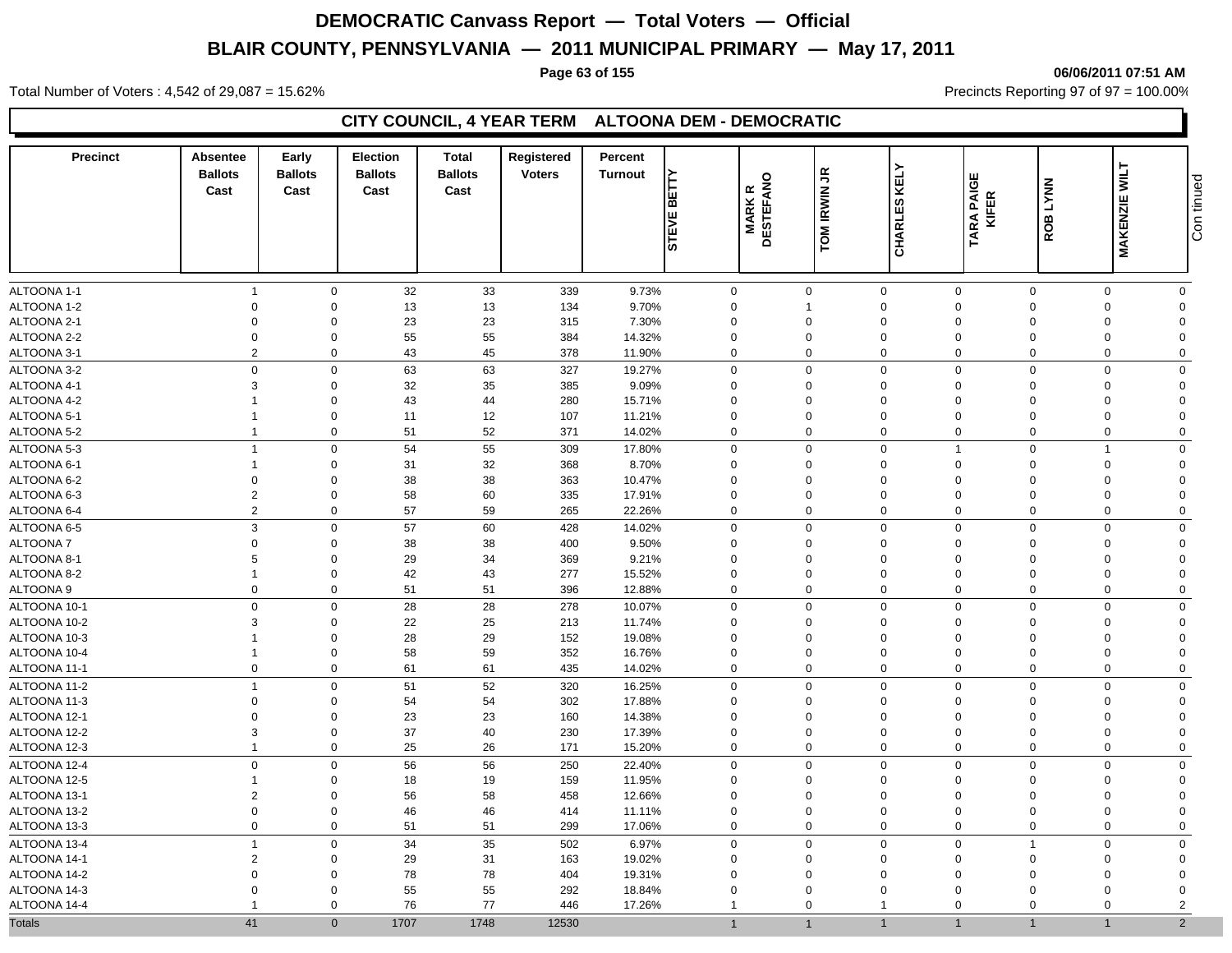**Page 64 of 155 06/06/2011 07:51 AM**

Total Number of Voters : 4,542 of 29,087 = 15.62% Precincts Reporting 97 of 97 = 100.00%

### **CITY COUNCIL, 4 YEAR TERM ALTOONA DEM - DEMOCRATIC**

| <b>Precinct</b> | Absentee<br><b>Ballots</b><br>Cast | Early<br><b>Ballots</b><br>Cast | <b>Election</b><br><b>Ballots</b><br>Cast | <b>Total</b><br><b>Ballots</b><br>Cast | Registered<br><b>Voters</b> | Percent<br><b>Turnout</b> |               |
|-----------------|------------------------------------|---------------------------------|-------------------------------------------|----------------------------------------|-----------------------------|---------------------------|---------------|
|                 |                                    |                                 |                                           |                                        |                             |                           | <b>Totals</b> |
|                 |                                    |                                 |                                           |                                        |                             |                           |               |
| ALTOONA 1-1     | $\mathbf{1}$                       | $\mathbf 0$                     | 32                                        | 33                                     | 339                         | 9.73%                     | 30            |
| ALTOONA 1-2     | 0                                  | $\mathbf 0$                     | 13                                        | 13                                     | 134                         | 9.70%                     | 11            |
| ALTOONA 2-1     | 0                                  | $\mathbf 0$                     | 23                                        | 23                                     | 315                         | 7.30%                     | 18            |
| ALTOONA 2-2     | $\mathbf 0$                        | $\mathbf 0$                     | 55                                        | 55                                     | 384                         | 14.32%                    | 46            |
| ALTOONA 3-1     | $\overline{2}$                     | $\mathbf 0$                     | 43                                        | 45                                     | 378                         | 11.90%                    | 41            |
| ALTOONA 3-2     | $\mathbf 0$                        | $\mathbf 0$                     | 63                                        | 63                                     | 327                         | 19.27%                    | 56            |
| ALTOONA 4-1     | 3                                  | $\mathbf 0$                     | 32                                        | 35                                     | 385                         | 9.09%                     | 25            |
| ALTOONA 4-2     | $\mathbf{1}$                       | $\mathbf 0$                     | 43                                        | 44                                     | 280                         | 15.71%                    | 35            |
| ALTOONA 5-1     | $\mathbf{1}$                       | $\mathbf 0$                     | 11                                        | 12                                     | 107                         | 11.21%                    | 10            |
| ALTOONA 5-2     | $\mathbf{1}$                       | $\mathbf 0$                     | 51                                        | 52                                     | 371                         | 14.02%                    | 47            |
| ALTOONA 5-3     | $\mathbf{1}$                       | $\mathbf 0$                     | 54                                        | 55                                     | 309                         | 17.80%                    | 50            |
| ALTOONA 6-1     | $\mathbf{1}$                       | $\mathbf 0$                     | 31                                        | 32                                     | 368                         | 8.70%                     | 29            |
| ALTOONA 6-2     | $\mathbf 0$                        | $\mathbf 0$                     | 38                                        | 38                                     | 363                         | 10.47%                    | 28            |
| ALTOONA 6-3     | $\overline{2}$                     | $\mathbf 0$                     | 58                                        | 60                                     | 335                         | 17.91%                    | 49            |
| ALTOONA 6-4     | $\overline{2}$                     | $\mathbf 0$                     | 57                                        | 59                                     | 265                         | 22.26%                    | 50            |
| ALTOONA 6-5     | $\ensuremath{\mathsf{3}}$          | $\mathbf 0$                     | 57                                        | 60                                     | 428                         | 14.02%                    | 44            |
| <b>ALTOONA7</b> | $\pmb{0}$                          | $\mathbf 0$                     | 38                                        | 38                                     | 400                         | 9.50%                     | 32            |
| ALTOONA 8-1     | 5                                  | $\mathbf 0$                     | 29                                        | 34                                     | 369                         | 9.21%                     | 31            |
| ALTOONA 8-2     | $\mathbf{1}$                       | $\mathbf 0$                     | 42                                        | 43                                     | 277                         | 15.52%                    | 43            |
| ALTOONA 9       | $\mathbf 0$                        | $\mathbf 0$                     | 51                                        | 51                                     | 396                         | 12.88%                    | 42            |
| ALTOONA 10-1    | $\pmb{0}$                          | $\mathsf 0$                     | 28                                        | 28                                     | 278                         | 10.07%                    | 23            |
| ALTOONA 10-2    | 3                                  | $\mathbf 0$                     | 22                                        | 25                                     | 213                         | 11.74%                    | 22            |
| ALTOONA 10-3    | $\mathbf{1}$                       | $\mathbf 0$                     | 28                                        | 29                                     | 152                         | 19.08%                    | 27            |
| ALTOONA 10-4    | $\mathbf{1}$                       | $\mathbf 0$                     | 58                                        | 59                                     | 352                         | 16.76%                    | 53            |
| ALTOONA 11-1    | $\mathbf 0$                        | $\mathbf 0$                     | 61                                        | 61                                     | 435                         | 14.02%                    | 48            |
| ALTOONA 11-2    | $\mathbf{1}$                       | $\pmb{0}$                       | 51                                        | 52                                     | 320                         | 16.25%                    | 42            |
| ALTOONA 11-3    | $\pmb{0}$                          | $\mathbf 0$                     | 54                                        | 54                                     | 302                         | 17.88%                    | 45            |
| ALTOONA 12-1    | $\mathsf 0$                        | $\mathsf 0$                     | 23                                        | 23                                     | 160                         | 14.38%                    | 15            |
| ALTOONA 12-2    | $\mathsf 3$                        | $\mathbf 0$                     | 37                                        | 40                                     | 230                         | 17.39%                    | 34            |
| ALTOONA 12-3    | $\mathbf{1}$                       | $\mathbf 0$                     | 25                                        | 26                                     | 171                         | 15.20%                    | 19            |
| ALTOONA 12-4    | $\pmb{0}$                          | $\pmb{0}$                       | 56                                        | 56                                     | 250                         | 22.40%                    | 45            |
| ALTOONA 12-5    | $\mathbf{1}$                       | $\mathbf 0$                     | 18                                        | 19                                     | 159                         | 11.95%                    | 19            |
| ALTOONA 13-1    | $\overline{2}$                     | $\mathbf 0$                     | 56                                        | 58                                     | 458                         | 12.66%                    |               |
| ALTOONA 13-2    | $\mathbf 0$                        | $\mathbf 0$                     | 46                                        | 46                                     | 414                         | 11.11%                    | 51<br>41      |
| ALTOONA 13-3    | $\mathbf 0$                        | $\mathbf 0$                     | 51                                        | 51                                     | 299                         | 17.06%                    | 40            |
|                 |                                    |                                 |                                           |                                        |                             |                           |               |
| ALTOONA 13-4    | $\mathbf{1}$                       | $\pmb{0}$                       | 34                                        | 35                                     | 502                         | 6.97%                     | 33            |
| ALTOONA 14-1    | $\overline{c}$                     | $\mathbf 0$                     | 29                                        | 31                                     | 163                         | 19.02%                    | 24            |
| ALTOONA 14-2    | $\mathsf 0$                        | $\mathsf 0$                     | 78                                        | 78                                     | 404                         | 19.31%                    | 63            |
| ALTOONA 14-3    | $\mathbf 0$                        | $\mathbf 0$                     | 55                                        | 55                                     | 292                         | 18.84%                    | 54            |
| ALTOONA 14-4    | $\mathbf{1}$                       | $\mathbf 0$                     | 76                                        | 77                                     | 446                         | 17.26%                    | 82            |
| <b>Totals</b>   | 41                                 | $\mathbf 0$                     | 1707                                      | 1748                                   | 12530                       |                           | 1497          |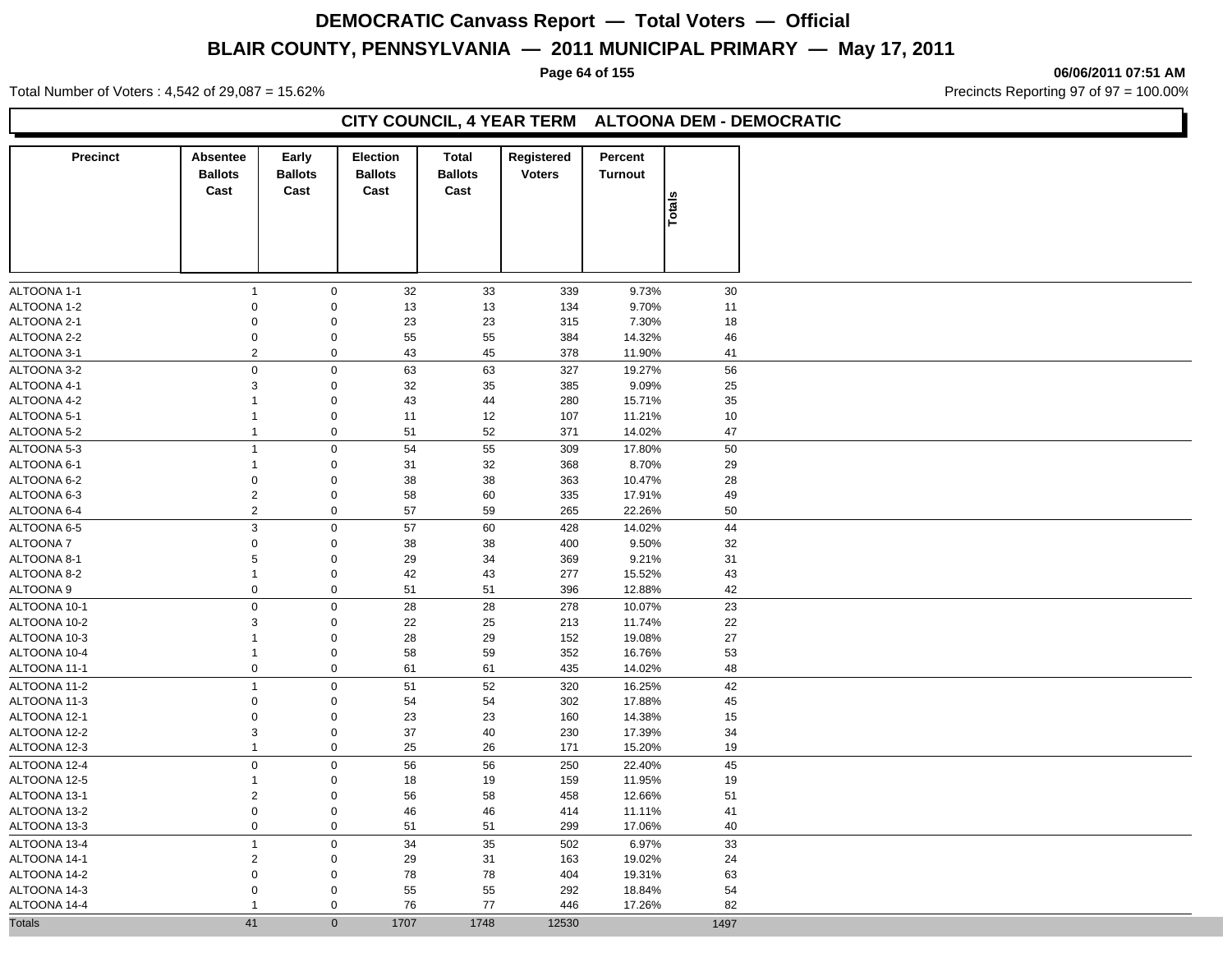#### **Page 65 of 155 06/06/2011 07:51 AM**

Total Number of Voters : 4,542 of 29,087 = 15.62% Precincts Reporting 97 of 97 = 100.00%

### **CITY COUNCIL, 2 YEAR UNEXPIRED TERM ALTOONA DEM - DEMOCRATIC**

| <b>Precinct</b>            | <b>Absentee</b><br><b>Ballots</b><br>Cast | Early<br><b>Ballots</b><br>Cast | <b>Election</b><br><b>Ballots</b><br>Cast | <b>Total</b><br><b>Ballots</b><br>Cast | Registered<br><b>Voters</b> | Percent<br><b>Turnout</b> | <b>SWAN</b><br>نم ا<br><b>JAMES</b> | <b>BETTWY</b><br><b>BETTY</b><br><b>STEVE</b><br><b>STEVE</b> |                            | <b>SHARON I</b><br>BREAM<br><b>DAVE</b> | <b>BUTTERBAUGH</b><br><b>SWAN</b><br><b>AY</b> | Totals                     |          |
|----------------------------|-------------------------------------------|---------------------------------|-------------------------------------------|----------------------------------------|-----------------------------|---------------------------|-------------------------------------|---------------------------------------------------------------|----------------------------|-----------------------------------------|------------------------------------------------|----------------------------|----------|
|                            |                                           |                                 |                                           |                                        |                             |                           |                                     |                                                               |                            |                                         |                                                |                            |          |
| ALTOONA 1-1                | $\mathbf{1}$                              | $\mathbf 0$                     | 32                                        | 33                                     | 339                         | 9.73%                     | 27                                  | $\mathbf 0$                                                   | $\mathbf 0$<br>$\mathbf 0$ | $\Omega$<br>$\mathbf 0$                 | $\mathbf 0$                                    | $\mathbf 0$                | 27       |
| ALTOONA 1-2                | $\mathbf 0$                               | $\mathbf 0$                     | 13                                        | 13                                     | 134                         | 9.70%                     | 11                                  | 0                                                             |                            |                                         | $\mathbf 0$                                    | $\mathbf 0$                | 11       |
| ALTOONA 2-1<br>ALTOONA 2-2 | $\mathbf 0$<br>$\mathbf 0$                | $\mathbf 0$<br>$\mathbf 0$      | 23<br>55                                  | 23<br>55                               | 315<br>384                  | 7.30%<br>14.32%           | 20<br>40                            | $\mathbf 0$<br>$\mathbf 0$                                    | $\mathbf 0$<br>$\mathbf 0$ | $\mathbf 0$<br>$\mathbf 0$              | $\mathbf 0$<br>$\mathbf 0$                     | $\mathbf 0$<br>$\mathbf 0$ | 20<br>40 |
| ALTOONA 3-1                | $\overline{2}$                            | $\mathbf 0$                     | 43                                        | 45                                     | 378                         | 11.90%                    | 35                                  | 0                                                             | $\mathbf 0$                | $\mathbf 0$                             | $\mathbf 0$                                    | 0                          | 35       |
|                            | $\Omega$                                  |                                 |                                           |                                        |                             |                           |                                     |                                                               |                            |                                         |                                                |                            |          |
| ALTOONA 3-2                | 3                                         | $\mathbf 0$                     | 63                                        | 63                                     | 327                         | 19.27%                    | 49                                  | 3                                                             | $\mathbf 0$<br>$\mathbf 0$ | $\mathbf 0$                             | $\Omega$                                       | $\mathbf 0$                | 52       |
| ALTOONA 4-1<br>ALTOONA 4-2 | $\mathbf{1}$                              | $\mathbf 0$<br>$\mathbf 0$      | 32<br>43                                  | 35<br>44                               | 385<br>280                  | 9.09%<br>15.71%           | 26<br>34                            | 0<br>$\mathbf 0$                                              | $\mathbf 0$                | $\mathbf 0$                             | $\mathbf 0$<br>$\mathbf 0$                     | $\mathbf 0$<br>0           | 27<br>34 |
| ALTOONA 5-1                | $\mathbf{1}$                              | $\mathbf 0$                     | 11                                        | 12                                     | 107                         | 11.21%                    | 10                                  | 0                                                             | $\mathbf 0$                | $\mathbf 0$                             | $\mathbf 0$                                    | 0                          | 10       |
| ALTOONA 5-2                | $\overline{1}$                            | $\mathbf 0$                     | 51                                        | 52                                     | 371                         | 14.02%                    | 41                                  | 0                                                             | $\mathbf 0$                | $\mathbf 0$                             | $\mathbf 0$                                    | $\mathbf 0$                | 41       |
| ALTOONA 5-3                | $\mathbf{1}$                              | $\mathbf 0$                     | 54                                        | 55                                     | 309                         | 17.80%                    | 39                                  | $\mathbf 0$                                                   | $\mathbf 0$                | $\Omega$                                | $\Omega$                                       | $\mathbf 0$                | 39       |
| ALTOONA 6-1                | $\mathbf{1}$                              | $\mathbf 0$                     | 31                                        | 32                                     | 368                         | 8.70%                     | 26                                  | $\mathbf 0$                                                   | $\mathbf 0$                | $\mathbf 0$                             | $\mathbf 0$                                    | 0                          | 26       |
| ALTOONA 6-2                | $\mathbf 0$                               | $\mathbf 0$                     | 38                                        | 38                                     | 363                         | 10.47%                    | 25                                  | $\mathbf 0$                                                   | $\mathbf 0$                | $\mathbf 0$                             | $\mathbf 0$                                    | 0                          | 25       |
| ALTOONA 6-3                | $\overline{2}$                            | $\mathbf 0$                     | 58                                        | 60                                     | 335                         | 17.91%                    | 48                                  | $\overline{1}$                                                | $\mathbf 0$                | $\mathbf 0$                             | $\mathbf 0$                                    | $\mathbf 0$                | 49       |
| ALTOONA 6-4                | $\overline{2}$                            | $\mathbf 0$                     | 57                                        | 59                                     | 265                         | 22.26%                    | 44                                  | 3                                                             | $\mathbf 0$                | $\mathbf 0$                             | $\mathbf 0$                                    | $\mathbf 0$                | 47       |
| ALTOONA 6-5                | 3                                         | $\mathbf 0$                     | 57                                        | 60                                     | 428                         | 14.02%                    | 43                                  | $\mathbf 0$                                                   | $\mathbf 0$                | $\mathbf 0$                             | $\mathbf 0$                                    | $\mathbf 0$                | 43       |
| <b>ALTOONA7</b>            | $\mathbf 0$                               | $\mathbf 0$                     | 38                                        | 38                                     | 400                         | 9.50%                     | 30                                  | 0                                                             | $\mathbf 0$                | $\mathbf 0$                             | $\mathbf 0$                                    | 0                          | 30       |
| ALTOONA 8-1                | 5                                         | $\mathbf 0$                     | 29                                        | 34                                     | 369                         | 9.21%                     | 29                                  | $\mathbf 0$                                                   | $\mathbf 0$                | $\Omega$                                | $\mathbf 0$                                    | 0                          | 29       |
| ALTOONA 8-2                | $\mathbf{1}$                              | $\mathbf 0$                     | 42                                        | 43                                     | 277                         | 15.52%                    | 38                                  | $\overline{2}$                                                | $\mathbf 0$                | $\Omega$                                | $\mathbf 0$                                    | 0                          | 40       |
| <b>ALTOONA 9</b>           | $\mathbf 0$                               | $\mathbf 0$                     | 51                                        | 51                                     | 396                         | 12.88%                    | 42                                  | $\mathbf 0$                                                   | $\mathbf 0$                | $\mathbf 0$                             | $\mathbf 0$                                    | $\mathbf 0$                | 42       |
| ALTOONA 10-1               | $\Omega$                                  | $\mathbf 0$                     | 28                                        | 28                                     | 278                         | 10.07%                    | 22                                  | 0                                                             | $\mathbf 0$                | $\Omega$                                | $\Omega$                                       | 0                          | 22       |
| ALTOONA 10-2               | 3                                         | $\mathbf 0$                     | 22                                        | 25                                     | 213                         | 11.74%                    | 21                                  | 0                                                             | $\mathbf 0$                | $\mathbf 0$                             | $\mathbf 0$                                    | 0                          | 21       |
| ALTOONA 10-3               | $\mathbf{1}$                              | $\mathbf 0$                     | 28                                        | 29                                     | 152                         | 19.08%                    | 22                                  | $\mathbf 1$                                                   | $\mathbf 0$                | $\Omega$                                | $\mathbf 0$                                    | 0                          | 23       |
| ALTOONA 10-4               | $\mathbf{1}$                              | $\mathbf 0$                     | 58                                        | 59                                     | 352                         | 16.76%                    | 41                                  | $\mathbf 0$                                                   | $\mathbf 0$                | $\mathbf 0$                             | $\mathbf 0$                                    | $\mathbf 0$                | 41       |
| ALTOONA 11-1               | $\mathbf 0$                               | $\mathbf 0$                     | 61                                        | 61                                     | 435                         | 14.02%                    | 51                                  | $\overline{1}$                                                | $\mathbf 0$                | $\mathbf 0$                             | $\mathbf 0$                                    | $\mathbf 0$                | 52       |
| ALTOONA 11-2               | $\mathbf{1}$                              | $\mathbf 0$                     | 51                                        | 52                                     | 320                         | 16.25%                    | 41                                  | $\mathbf 0$                                                   | $\mathbf 0$                | $\mathbf 0$                             | $\mathbf 0$                                    | $\mathbf 0$                | 41       |
| ALTOONA 11-3               | $\mathbf 0$                               | $\mathbf 0$                     | 54                                        | 54                                     | 302                         | 17.88%                    | 38                                  | $\mathbf{1}$                                                  | $\mathbf 0$                | $\mathbf 0$                             | $\mathbf 0$                                    | 0                          | 39       |
| ALTOONA 12-1               | $\mathbf 0$                               | $\mathbf 0$                     | 23                                        | 23                                     | 160                         | 14.38%                    | 14                                  | $\mathbf 0$                                                   | $\mathbf 0$                | $\mathbf 0$                             | $\mathbf 0$                                    | $\mathbf 0$                | 14       |
| ALTOONA 12-2               | 3                                         | $\mathbf 0$                     | 37                                        | 40                                     | 230                         | 17.39%                    | 32                                  | $\mathbf 0$                                                   | $\mathbf 0$                | $\mathbf 0$                             | $\mathbf 0$                                    | $\mathbf 0$                | 32       |
| ALTOONA 12-3               | $\overline{1}$                            | $\mathbf 0$                     | 25                                        | 26                                     | 171                         | 15.20%                    | 16                                  | $\overline{1}$                                                | $\mathbf 0$                | $\mathbf 0$                             | $\mathbf 0$                                    | $\mathbf 0$                | 17       |
| ALTOONA 12-4               | 0                                         | $\mathbf 0$                     | 56                                        | 56                                     | 250                         | 22.40%                    | 38                                  | $\mathbf 0$                                                   | $\mathbf 0$                | $\mathbf 0$                             | $\Omega$                                       | $\mathbf 0$                | 38       |
| ALTOONA 12-5               | $\mathbf{1}$                              | $\mathbf 0$                     | 18                                        | 19                                     | 159                         | 11.95%                    | 16                                  | 0                                                             | $\mathbf 0$                | $\mathbf 0$                             | $\overline{1}$                                 | $\mathbf 0$                | 17       |
| ALTOONA 13-1               | $\overline{2}$                            | $\mathbf 0$                     | 56                                        | 58                                     | 458                         | 12.66%                    | 49                                  | 0                                                             | $\mathbf 0$                | $\mathbf 0$                             | $\mathbf 0$                                    | $\mathbf 0$                | 49       |
| ALTOONA 13-2               | $\mathbf 0$                               | $\mathbf 0$                     | 46                                        | 46                                     | 414                         | 11.11%                    | 35                                  | 0                                                             | $\mathbf 0$                | $\mathbf 0$                             | $\mathbf 0$                                    | $\mathbf 0$                | 35       |
| ALTOONA 13-3               | 0                                         | $\mathbf 0$                     | 51                                        | 51                                     | 299                         | 17.06%                    | 33                                  | $\overline{2}$                                                | $\mathbf 0$                | $\Omega$                                | $\mathbf 0$                                    | $\mathbf{1}$               | 36       |
| ALTOONA 13-4               | $\mathbf{1}$                              | $\mathbf 0$                     | 34                                        | 35                                     | 502                         | 6.97%                     | 28                                  | $\overline{1}$                                                | $\mathbf{1}$               | $\mathbf 0$                             | $\mathbf 0$                                    | $\mathbf 0$                | 30       |
| ALTOONA 14-1               | $\overline{2}$                            | $\mathbf 0$                     | 29                                        | 31                                     | 163                         | 19.02%                    | 22                                  | $\mathbf 0$                                                   | $\mathbf 0$                | $\Omega$                                | $\mathbf 0$                                    | $\mathbf 0$                | 22       |
| ALTOONA 14-2               | $\mathbf 0$                               | $\mathbf 0$                     | 78                                        | 78                                     | 404                         | 19.31%                    | 54                                  | $\overline{4}$                                                | $\mathbf 0$                | $\Omega$                                | $\mathbf 0$                                    | 0                          | 58       |
| ALTOONA 14-3               | $\Omega$                                  | $\mathbf{0}$                    | 55                                        | 55                                     | 292                         | 18.84%                    | 40                                  | 5                                                             | $\Omega$                   | $\Omega$                                | $\Omega$                                       | $\mathbf 0$                | 45       |
| ALTOONA 14-4               | $\mathbf{1}$                              | $\Omega$                        | 76                                        | 77                                     | 446                         | 17.26%                    | 45                                  | 15                                                            | $\mathbf 0$                | $\Omega$                                | 0                                              | $\mathbf 0$                | 60       |
| <b>Totals</b>              | 41                                        | $\mathbf{0}$                    | 1707                                      | 1748                                   | 12530                       |                           | 1315                                | 40                                                            | $\overline{1}$             | $\overline{1}$                          | $\overline{1}$                                 | $\overline{1}$             | 1359     |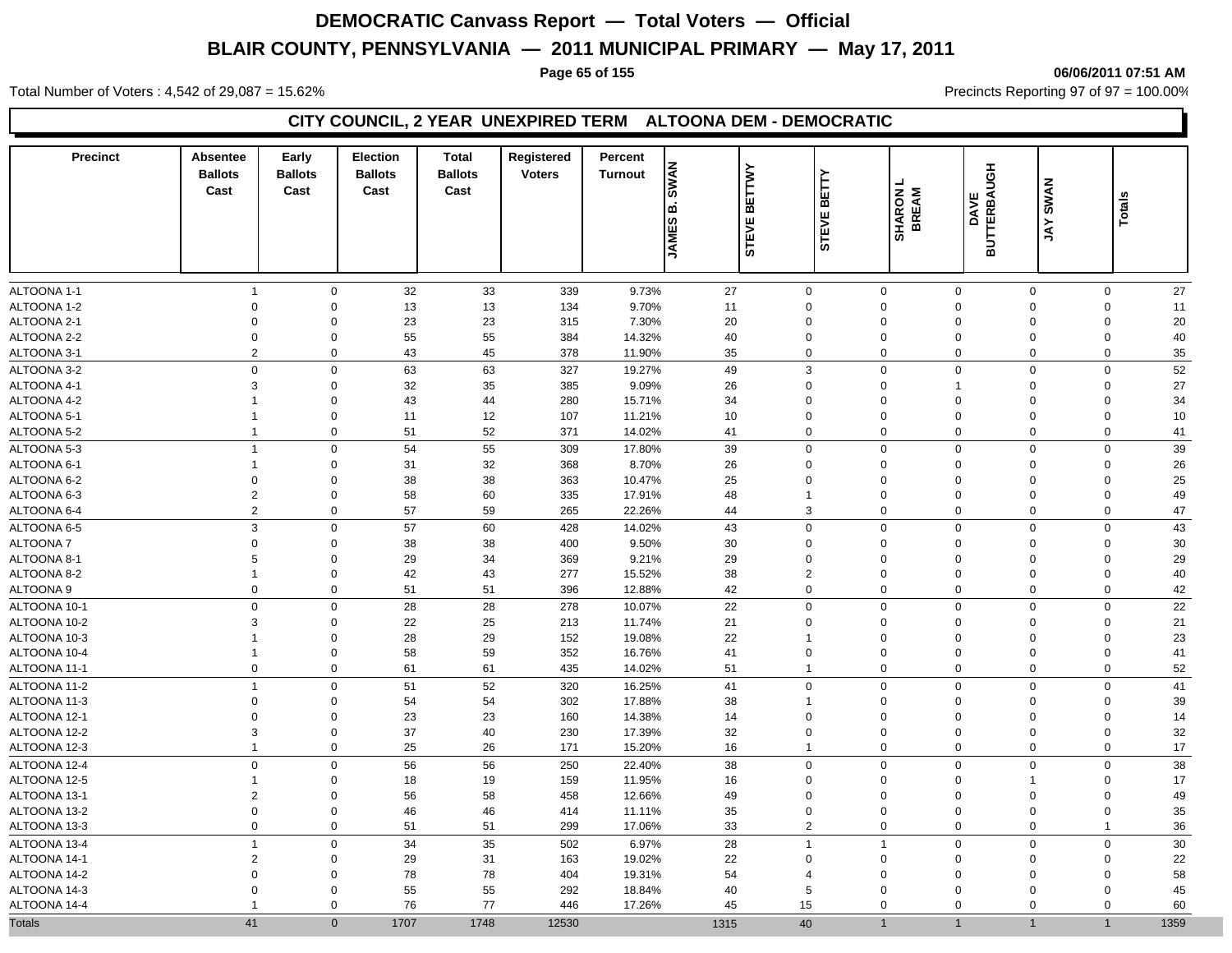#### **Page 66 of 155 06/06/2011 07:51 AM**

Total Number of Voters : 4,542 of 29,087 = 15.62% Precincts Reporting 97 of 97 = 100.00%

### **SUPERVISOR, 6 YEAR TERM ALLEGHENY DEM - DEMOCRATIC**

| <b>Precinct</b> | Absentee<br><b>Ballots</b><br>Cast | Early<br><b>Ballots</b><br>Cast | Election<br><b>Ballots</b><br>Cast | Total<br><b>Ballots</b><br>Cast | Registered<br><b>Voters</b> | Percent<br>Turnout | ீ<br>andied<br>Filed | $\frac{1}{100}$<br><b>JOEL</b> | នឹ<br>ਠ  |             |  |
|-----------------|------------------------------------|---------------------------------|------------------------------------|---------------------------------|-----------------------------|--------------------|----------------------|--------------------------------|----------|-------------|--|
| ALLEGHENY 1     | $\Omega$                           | $\mathbf 0$                     | 106                                | 106                             | 584                         | 18.15%             | $\Omega$             |                                |          |             |  |
| ALLEGHENY 2     |                                    |                                 | 80                                 | 82                              | 544                         | 15.07%             | $\Omega$             |                                |          | $\mathbf 0$ |  |
| ALLEGHENY 3     | 11                                 |                                 | 24                                 | 35                              | 121                         | 28.93%             | $\Omega$             |                                | $\Omega$ | 0           |  |
| ALLEGHENY 4     | $\sim$                             |                                 | 36                                 | 38                              | 295                         | 12.88%             | $\Omega$             |                                |          | 0           |  |
| <b>Totals</b>   | 15                                 | $\mathbf{0}$                    | 246                                | 261                             | 1544                        |                    | $\Omega$             |                                |          |             |  |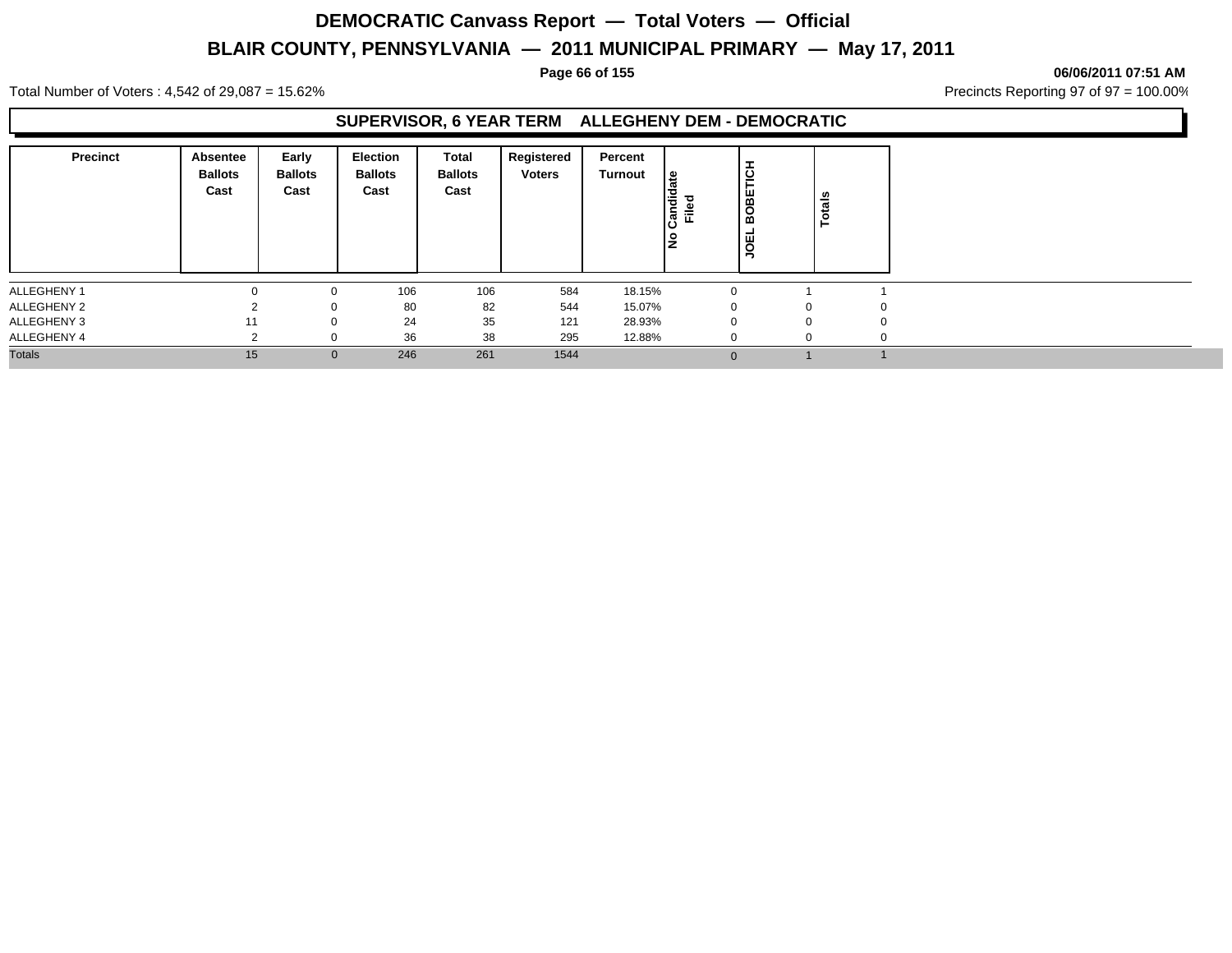#### **Page 67 of 155 06/06/2011 07:51 AM**

Total Number of Voters : 4,542 of 29,087 = 15.62% Precincts Reporting 97 of 97 = 100.00%

### **AUDITOR, 6 YEAR TERM ALLEGHENY DEM - DEMOCRATIC**

| <b>Precinct</b> | Absentee<br><b>Ballots</b><br>Cast | Early<br><b>Ballots</b><br>Cast | Election<br><b>Ballots</b><br>Cast | Total<br><b>Ballots</b><br>Cast | Registered<br><b>Voters</b> | Percent<br><b>Turnout</b> | 茴<br>-<br><b>DEBI</b><br>KENAW | <b>Totals</b> |
|-----------------|------------------------------------|---------------------------------|------------------------------------|---------------------------------|-----------------------------|---------------------------|--------------------------------|---------------|
| ALLEGHENY 1     | $\Omega$                           | $\mathbf{0}$                    | 106                                | 106                             | 584                         | 18.15%                    | 90                             | 90            |
| ALLEGHENY 2     |                                    | $\mathbf 0$                     | 80                                 | 82                              | 544                         | 15.07%                    | 69                             | 69            |
| ALLEGHENY 3     | 11                                 | $\mathbf{0}$                    | 24                                 | 35                              | 121                         | 28.93%                    | 30                             | 30            |
| ALLEGHENY 4     | $\sim$                             | 0                               | 36                                 | 38                              | 295                         | 12.88%                    | 36                             | 36            |
| <b>Totals</b>   | 15                                 | $\mathbf 0$                     | 246                                | 261                             | 1544                        |                           | 225                            | 225           |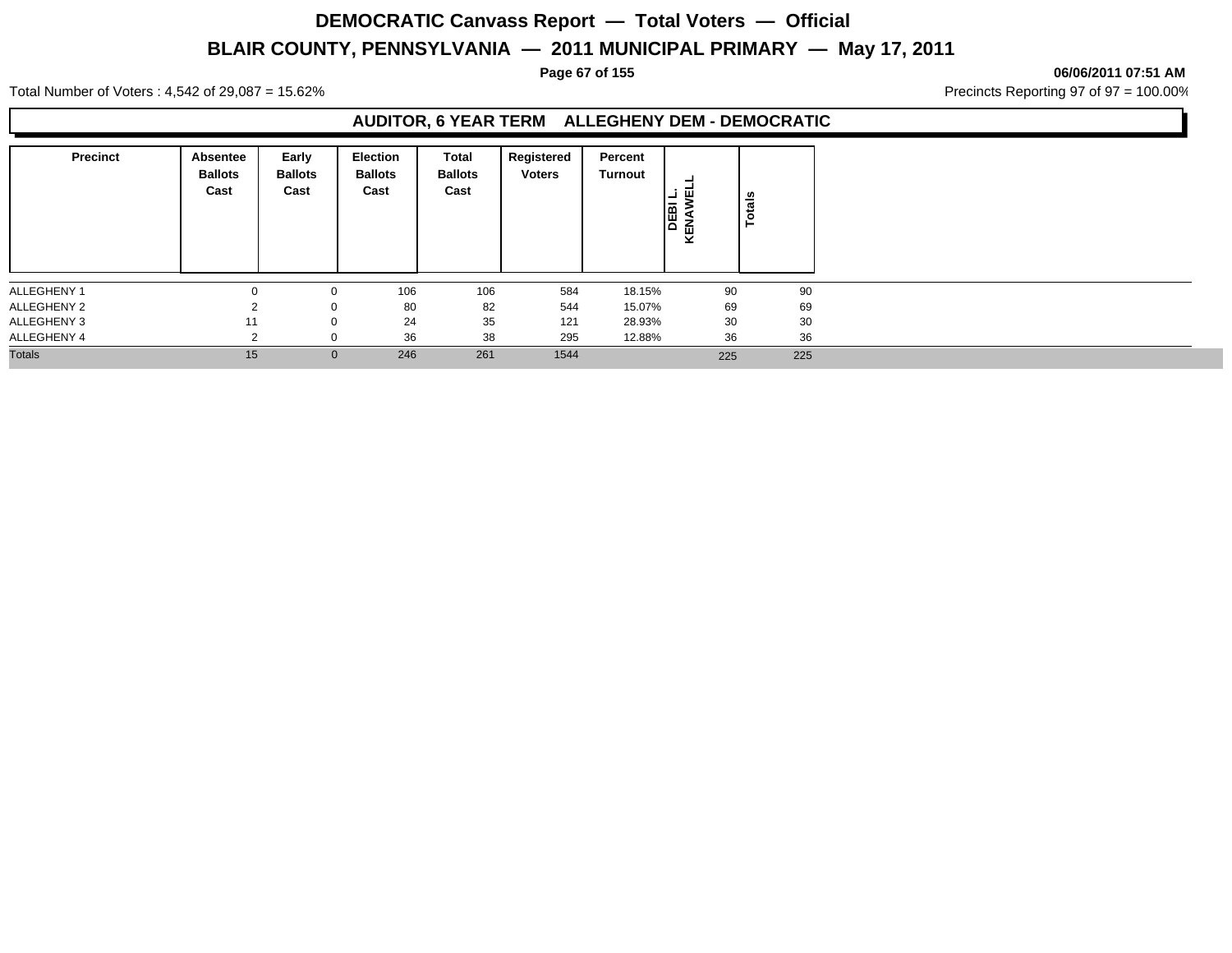#### **Page 68 of 155 06/06/2011 07:51 AM**

Total Number of Voters : 4,542 of 29,087 = 15.62% Precincts Reporting 97 of 97 = 100.00%

### **COUNCIL, 4 YEAR TERM ALLEGHENY 4 THB DEM - DEMOCRATIC**

| <b>Precinct</b> | Absentee<br><b>Ballots</b><br>Cast | Early<br><b>Ballots</b><br>Cast | Election<br><b>Ballots</b><br>Cast | <b>Total</b><br><b>Ballots</b><br>Cast | <b>Registered</b><br><b>Voters</b> | Percent<br>Turnout | E<br>lê | BEM<br>-<br>JOSEPI | <b>ADDEI</b><br>►<br>╭<br>TON | tais |  |
|-----------------|------------------------------------|---------------------------------|------------------------------------|----------------------------------------|------------------------------------|--------------------|---------|--------------------|-------------------------------|------|--|
| ALLEGHENY 4     | $\Omega$                           |                                 |                                    |                                        |                                    | 00.00%             |         | 3                  |                               |      |  |
| <b>Totals</b>   | ∩                                  |                                 | 0<br>3                             |                                        |                                    |                    |         |                    | ર                             |      |  |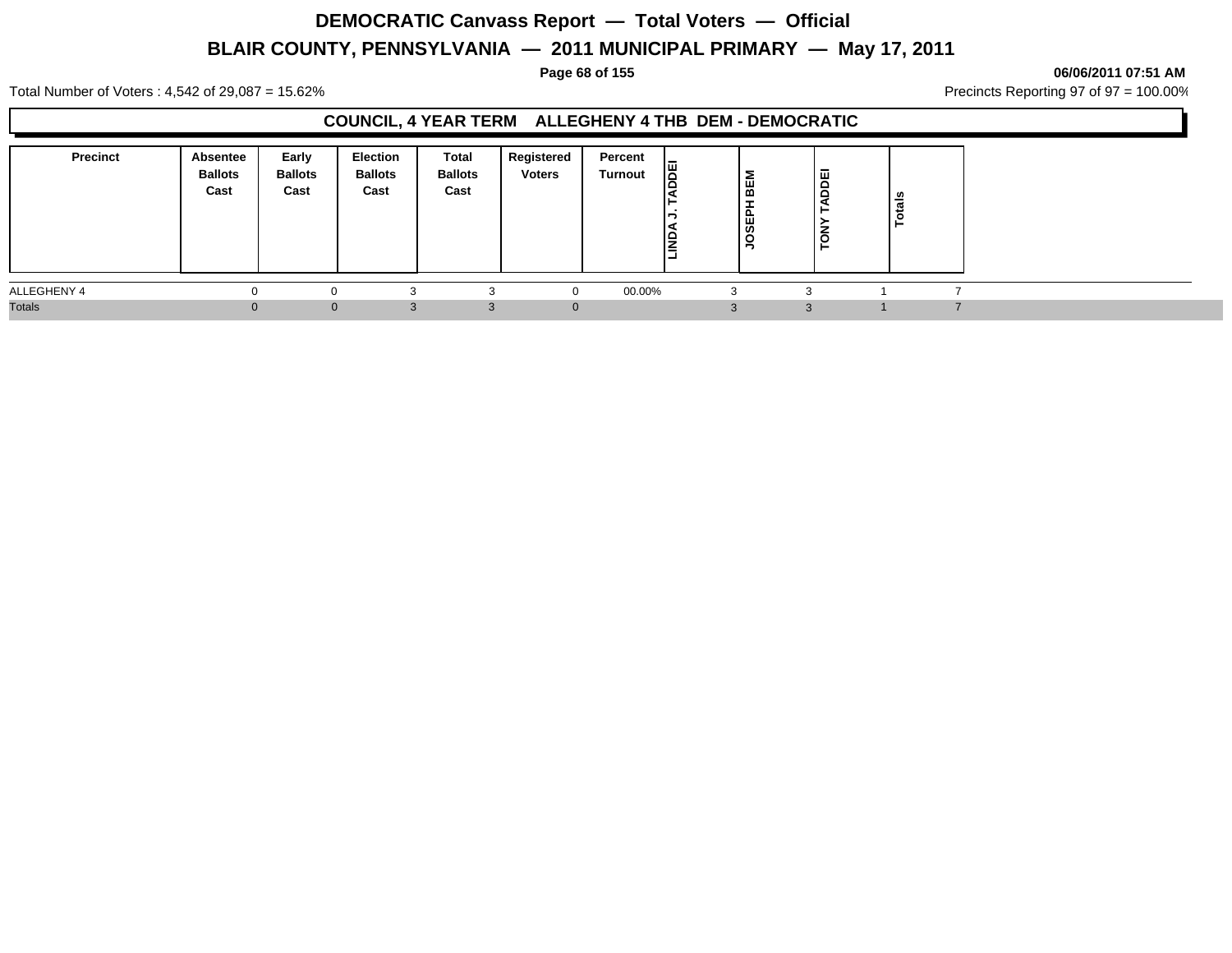#### **Page 69 of 155 06/06/2011 07:51 AM**

Total Number of Voters : 4,542 of 29,087 = 15.62% Precincts Reporting 97 of 97 = 100.00%

### **SUPERVISOR, 6 YEAR TERM ANTIS DEM - DEMOCRATIC**

| <b>Precinct</b> | Absentee<br><b>Ballots</b><br>Cast | Early<br><b>Ballots</b><br>Cast | Election<br><b>Ballots</b><br>Cast | Total<br><b>Ballots</b><br>Cast | Registered<br><b>Voters</b> | Percent<br><b>Turnout</b> | ி<br>ಕ<br>١÷<br>. តី ដី | ш<br>ş<br>ч<br>2<br>$\alpha$ | ≃        | ∣ш<br>) 일<br>이 드<br>$\circ$<br>œ | ه ا<br>∣≃ | $\mathbf{Q}$<br>့8<br>Σ<br>$\vec{z}$ | ≃<br>ш<br>-<br>Ē<br>-<br>ᅩ | ס י<br>Φ<br>$\overline{\phantom{0}}$<br>ŀΞ<br>ΙO |
|-----------------|------------------------------------|---------------------------------|------------------------------------|---------------------------------|-----------------------------|---------------------------|-------------------------|------------------------------|----------|----------------------------------|-----------|--------------------------------------|----------------------------|--------------------------------------------------|
| ANTIS TWP 1     |                                    |                                 | 52                                 | 52                              | 526                         | 9.89%                     |                         | $\Omega$                     | ົ        |                                  |           |                                      |                            |                                                  |
| ANTIS TWP 2     |                                    |                                 | 46                                 | 46                              | 336                         | 13.69%                    |                         | $\Omega$                     |          |                                  |           |                                      |                            |                                                  |
| ANTIS TWP 3     |                                    |                                 | 56                                 | 57                              | 450                         | 12.67%                    |                         | $\Omega$                     |          | -0                               |           |                                      |                            |                                                  |
| <b>Totals</b>   |                                    | $\Omega$                        | 154                                | 155                             | 1312                        |                           |                         |                              | $\Omega$ |                                  |           |                                      |                            |                                                  |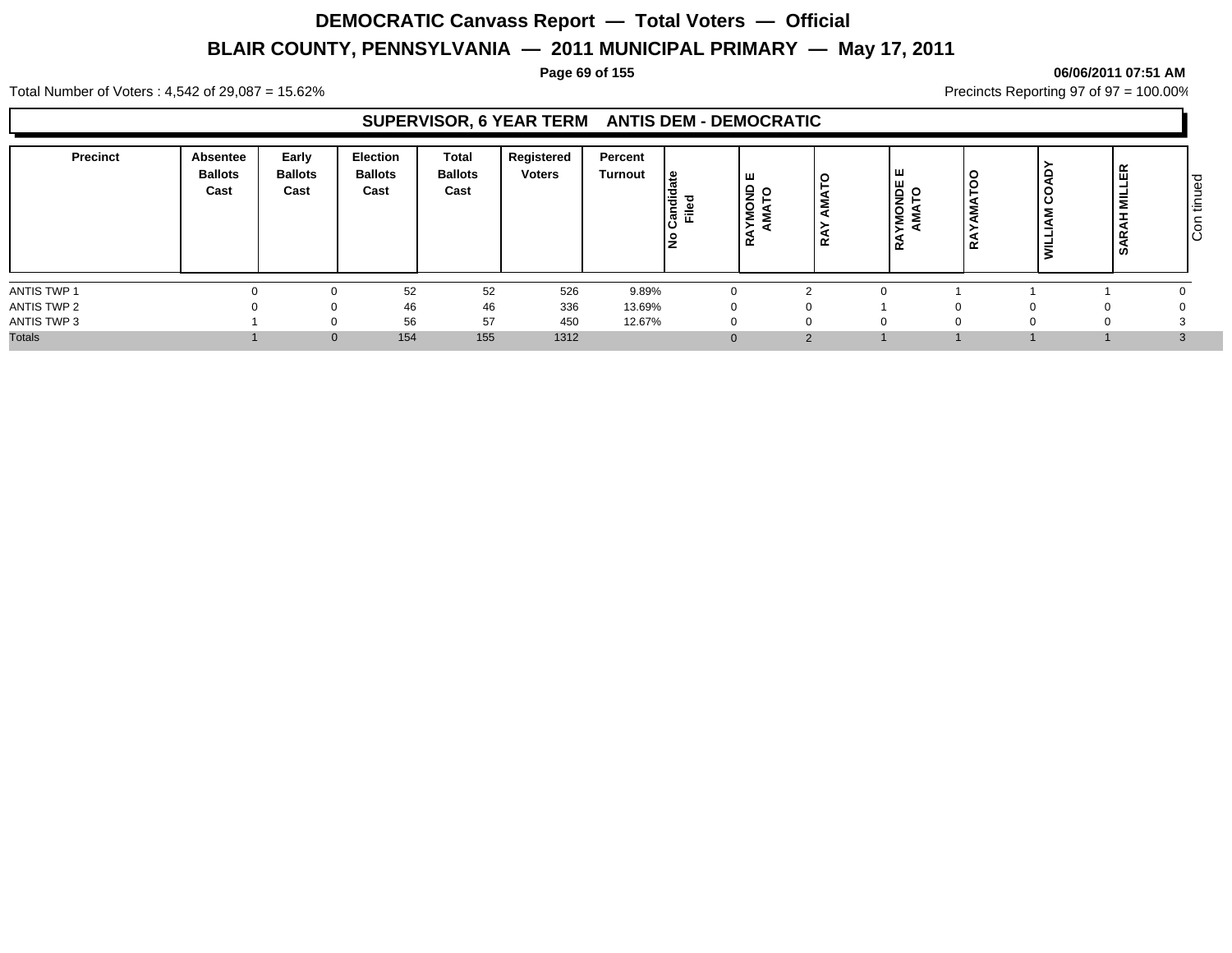#### **Page 70 of 155 06/06/2011 07:51 AM**

Total Number of Voters : 4,542 of 29,087 = 15.62% Precincts Reporting 97 of 97 = 100.00%

### **SUPERVISOR, 6 YEAR TERM ANTIS DEM - DEMOCRATIC**

| <b>Precinct</b> | Absentee<br><b>Ballots</b><br>Cast | Early<br><b>Ballots</b><br>Cast | Election<br><b>Ballots</b><br>Cast | Total<br><b>Ballots</b><br>Cast | Registered<br><b>Voters</b> | Percent<br><b>Turnout</b> | otals |
|-----------------|------------------------------------|---------------------------------|------------------------------------|---------------------------------|-----------------------------|---------------------------|-------|
| ANTIS TWP 1     |                                    |                                 | 52                                 | 52                              | 526                         | 9.89%                     | 5     |
| ANTIS TWP 2     | $\Omega$                           | $\Omega$                        | 46                                 | 46                              | 336                         | 13.69%                    |       |
| ANTIS TWP 3     |                                    |                                 | 56                                 | 57                              | 450                         | 12.67%                    | 3     |
| <b>Totals</b>   |                                    | $\mathbf{0}$                    | 154                                | 155                             | 1312                        |                           | 9     |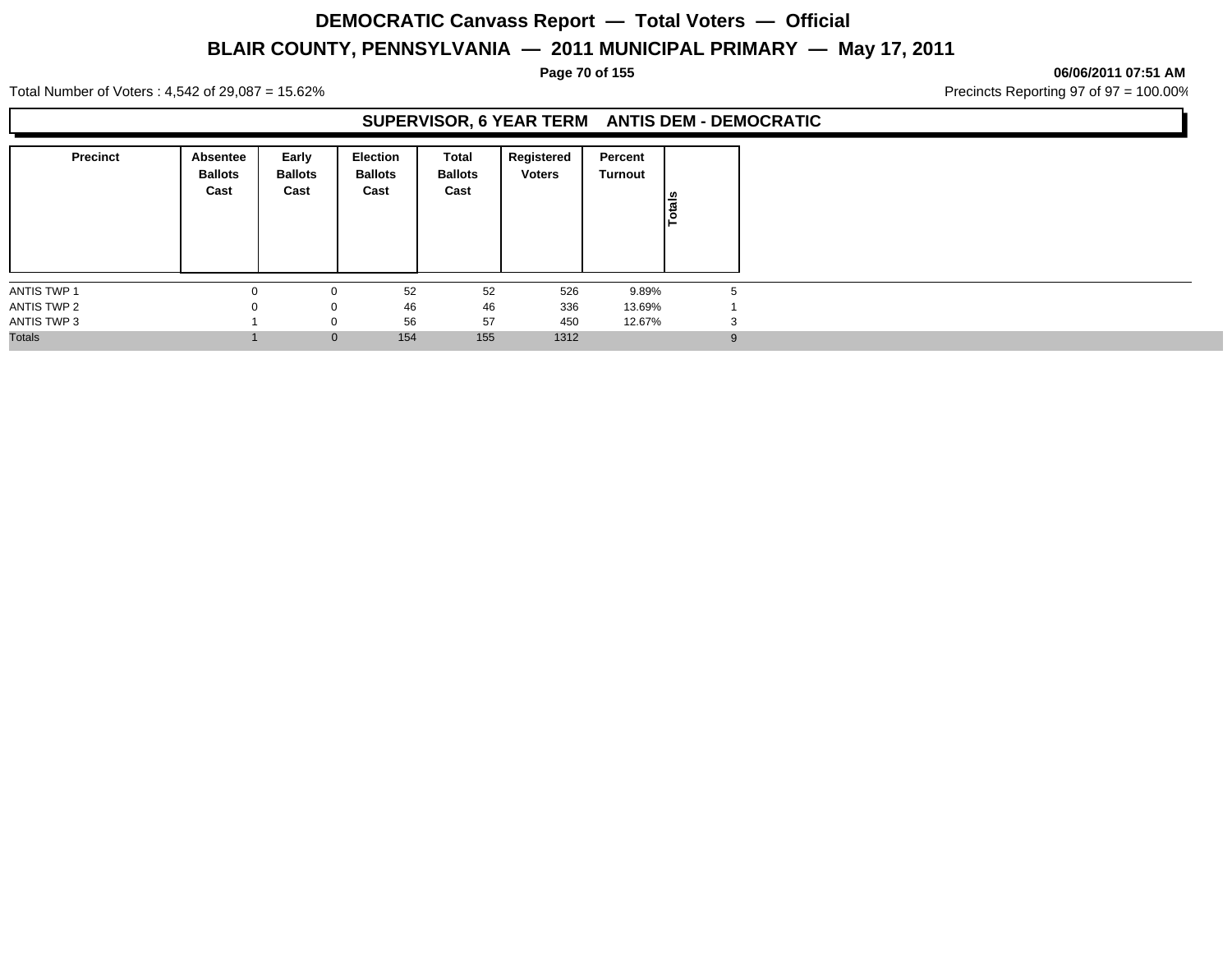**Page 71 of 155 06/06/2011 07:51 AM**

Total Number of Voters : 4,542 of 29,087 = 15.62% Precincts Reporting 97 of 97 = 100.00%

### **AUDITOR, 6 YEAR TERM ANTIS DEM - DEMOCRATIC**

| <b>Precinct</b>    | <b>Absentee</b><br><b>Ballots</b><br>Cast | Early<br><b>Ballots</b><br>Cast | <b>Election</b><br><b>Ballots</b><br>Cast | Total<br><b>Ballots</b><br>Cast | Registered<br><b>Voters</b> | Percent<br>Turnout | ீ<br>andid<br>Filed<br>l是 | KER<br>∣≃<br>z<br>  წ | otals<br>►  |          |
|--------------------|-------------------------------------------|---------------------------------|-------------------------------------------|---------------------------------|-----------------------------|--------------------|---------------------------|-----------------------|-------------|----------|
| <b>ANTIS TWP 1</b> |                                           | 0                               | 52                                        | 52                              | 526                         | 9.89%              |                           |                       | $\Omega$    |          |
| ANTIS TWP 2        | $\Omega$                                  | $\Omega$                        | 46                                        | 46                              | 336                         | 13.69%             | $\Omega$                  |                       |             |          |
| ANTIS TWP 3        |                                           | 0                               | 56                                        | 57                              | 450                         | 12.67%             | $\mathbf 0$               |                       | $\mathbf 0$ | $\Omega$ |
| <b>Totals</b>      |                                           | $\mathbf{0}$                    | 154                                       | 155                             | 1312                        |                    | $\Omega$                  |                       |             |          |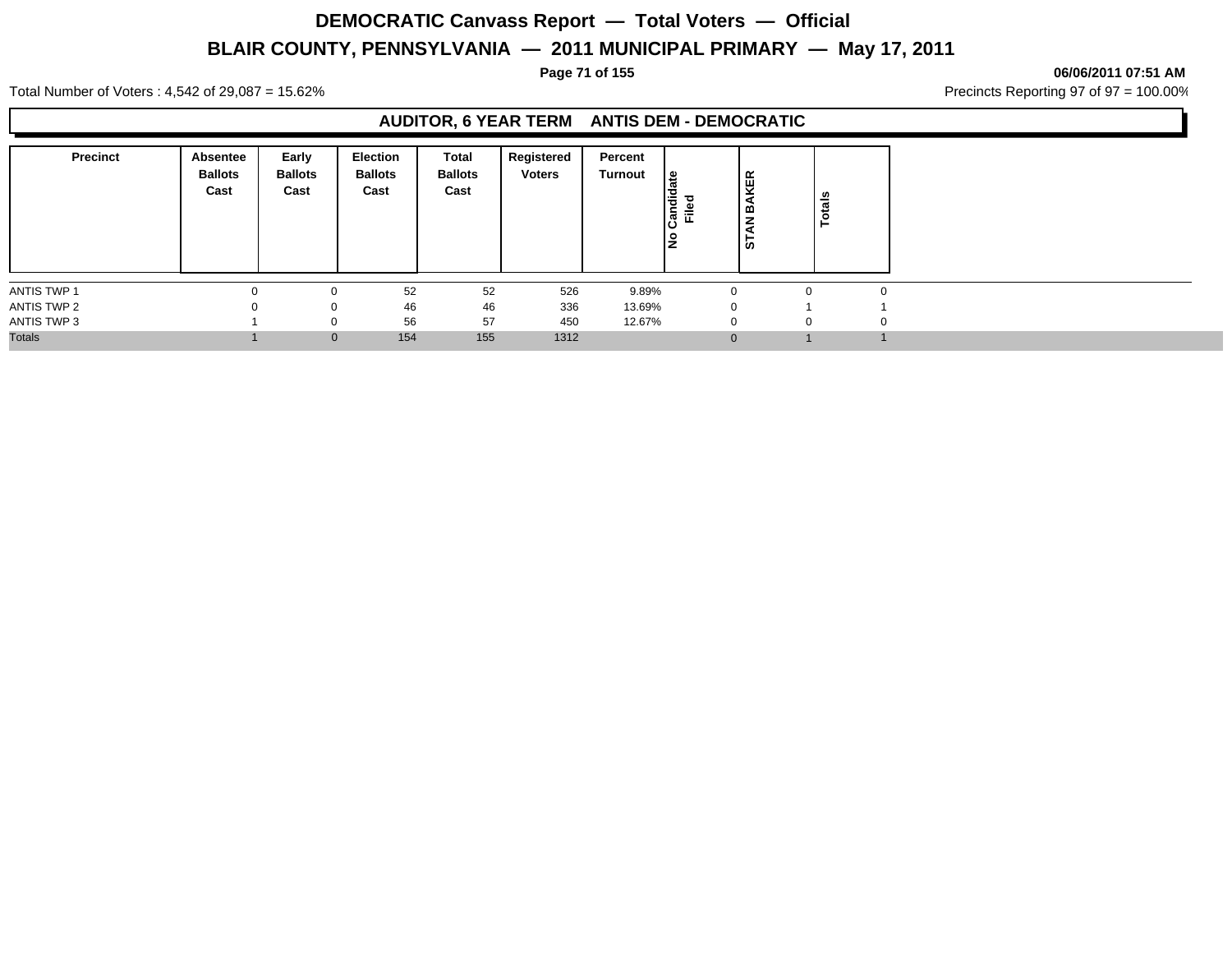#### **Page 72 of 155 06/06/2011 07:51 AM**

Total Number of Voters : 4,542 of 29,087 = 15.62% Precincts Reporting 97 of 97 = 100.00%

### **COUNCIL, 4 YEAR TERM BELLWOOD DEM - DEMOCRATIC**

| <b>Precinct</b> | Absentee<br><b>Ballots</b><br>Cast | Early<br><b>Ballots</b><br>Cast | Election<br><b>Ballots</b><br>Cast | <b>Total</b><br><b>Ballots</b><br>Cast | Registered<br><b>Voters</b> | Percent<br><b>Turnout</b> | ∣≗<br>۱ã<br>ြွှန်<br>Ē. | ∟ ഗ<br><b>BURTON</b><br>HOPKINS<br>ੂ | $\circ$<br>및 ભ<br>EILEI<br>IEWB | ∝<br>GE<br>KRIE<br>z<br>ᆂ | ≝ |   |  |
|-----------------|------------------------------------|---------------------------------|------------------------------------|----------------------------------------|-----------------------------|---------------------------|-------------------------|--------------------------------------|---------------------------------|---------------------------|---|---|--|
| BELLWOOD BORO   |                                    |                                 | 42                                 | 43                                     | 372                         | 11.56%                    |                         | $\Omega$                             |                                 |                           |   |   |  |
| <b>Totals</b>   |                                    |                                 | 42<br>$\Omega$                     | 43                                     | 372                         |                           |                         | $\Omega$                             |                                 |                           |   | 8 |  |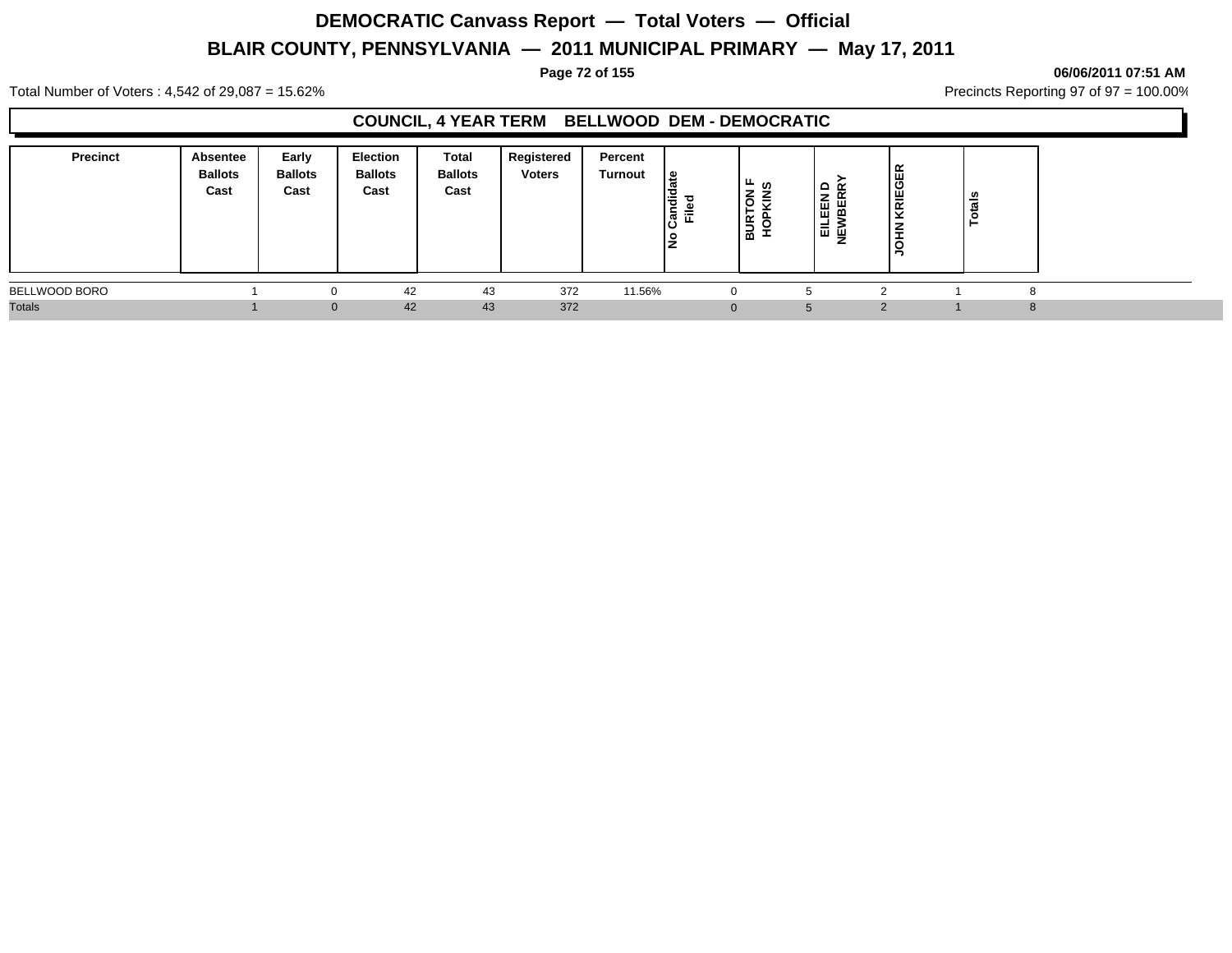#### **Page 73 of 155 06/06/2011 07:51 AM**

Total Number of Voters : 4,542 of 29,087 = 15.62% Precincts Reporting 97 of 97 = 100.00%

### **COUNCIL, 2 YEAR UNEXPIRED TERM BELLWOOD DEM - DEMOCRATIC**

| <b>Precinct</b> | <b>Absentee</b><br><b>Ballots</b><br>Cast | Early<br><b>Ballots</b><br>Cast | <b>Election</b><br><b>Ballots</b><br>Cast | Total<br><b>Ballots</b><br>Cast | Registered<br><b>Voters</b> | Percent<br>Turnout | ا ≅<br>Candie<br>Filed | ∣≞ ഗ<br>$\overline{6}$<br>≂<br>−<br>BUR <sup>-</sup> | n<br>្ថិ<br>Ö |  |
|-----------------|-------------------------------------------|---------------------------------|-------------------------------------------|---------------------------------|-----------------------------|--------------------|------------------------|------------------------------------------------------|---------------|--|
| BELLWOOD BORO   |                                           | 0                               | 42                                        | 43                              | 372                         | 11.56%             |                        |                                                      | 3             |  |
| <b>Totals</b>   |                                           | $\Omega$                        | 42                                        | 43                              | 372                         |                    |                        |                                                      | 3             |  |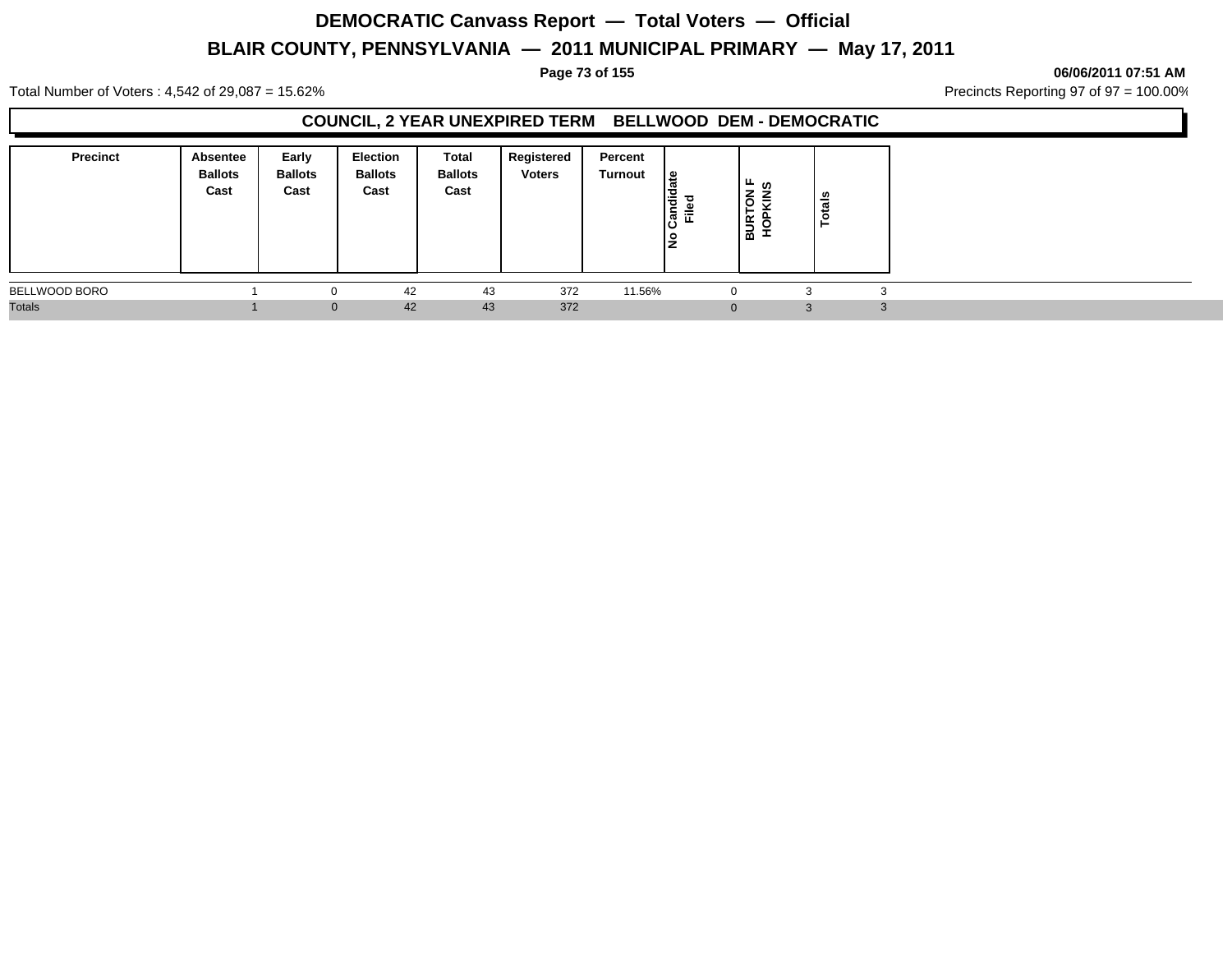#### **Page 74 of 155 06/06/2011 07:51 AM**

Total Number of Voters : 4,542 of 29,087 = 15.62% Precincts Reporting 97 of 97 = 100.00%

## **SUPERVISOR, 6 YEAR TERM BLAIR DEM - DEMOCRATIC**

| <b>Precinct</b>        | Absentee<br><b>Ballots</b><br>Cast | Early<br><b>Ballots</b><br>Cast | <b>Election</b><br><b>Ballots</b><br>Cast | Total<br><b>Ballots</b><br>Cast | Registered<br><b>Voters</b> | Percent<br><b>Turnout</b> | ا ≅<br>andic<br>Filed | ₩<br><b>Q</b><br><b>RICH</b> | <b>HSUB</b><br><b>HE</b><br>ᇎ | <b>NELL</b><br>WELL<br>⋖<br>$\overline{5}$ $\overline{2}$ | Totals |
|------------------------|------------------------------------|---------------------------------|-------------------------------------------|---------------------------------|-----------------------------|---------------------------|-----------------------|------------------------------|-------------------------------|-----------------------------------------------------------|--------|
| <b>BLAIR - CATFISH</b> | 0                                  | 0                               | 70                                        | 70                              | 324                         | 21.60%                    | $\mathbf 0$           |                              |                               |                                                           | 11     |
| <b>BLAIR - E HOLBG</b> |                                    | 0                               | 163                                       | 168                             | 664                         | 25.30%                    | $\Omega$              |                              |                               | $\Omega$                                                  | 11     |
| <b>Totals</b>          |                                    | $\mathbf{0}$                    | 233                                       | 238                             | 988                         |                           | $\Omega$              | 15                           | 6                             |                                                           | 22     |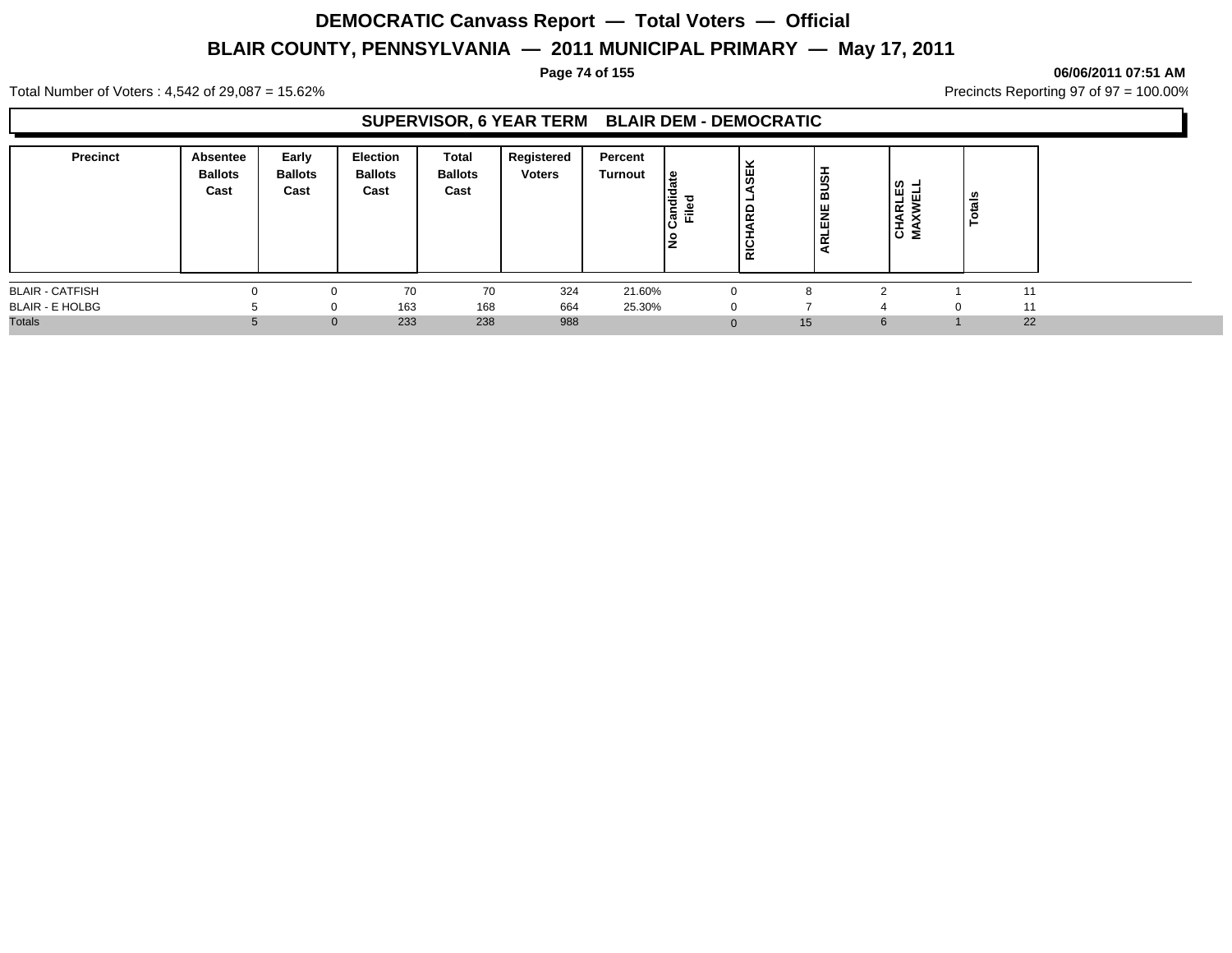#### **Page 75 of 155 06/06/2011 07:51 AM**

Total Number of Voters : 4,542 of 29,087 = 15.62% Precincts Reporting 97 of 97 = 100.00%

## **TAX COLLECTOR, 2 YEAR UNEXPIRED TERM BLAIR DEM - DEMOCRATIC**

| <b>Precinct</b>        | Absentee<br><b>Ballots</b><br>Cast | Early<br><b>Ballots</b><br>Cast | Election<br><b>Ballots</b><br>Cast | Total<br><b>Ballots</b><br>Cast | Registered<br><b>Voters</b> | Percent<br>Turnout | l≌<br>ω<br>Candi<br><u>ី</u><br>١是 | ASHLEY<br>AMPBEL<br>ن | otals    |  |
|------------------------|------------------------------------|---------------------------------|------------------------------------|---------------------------------|-----------------------------|--------------------|------------------------------------|-----------------------|----------|--|
| <b>BLAIR - CATFISH</b> |                                    |                                 | 70                                 | 70                              | 324                         | 21.60%             |                                    | $\Omega$              |          |  |
| <b>BLAIR - E HOLBG</b> |                                    | $\Omega$                        | 163                                | 168                             | 664                         | 25.30%             |                                    | $\Omega$              | $\Omega$ |  |
| <b>Totals</b>          |                                    | $\mathbf{0}$                    | 233                                | 238                             | 988                         |                    |                                    | $\Omega$              |          |  |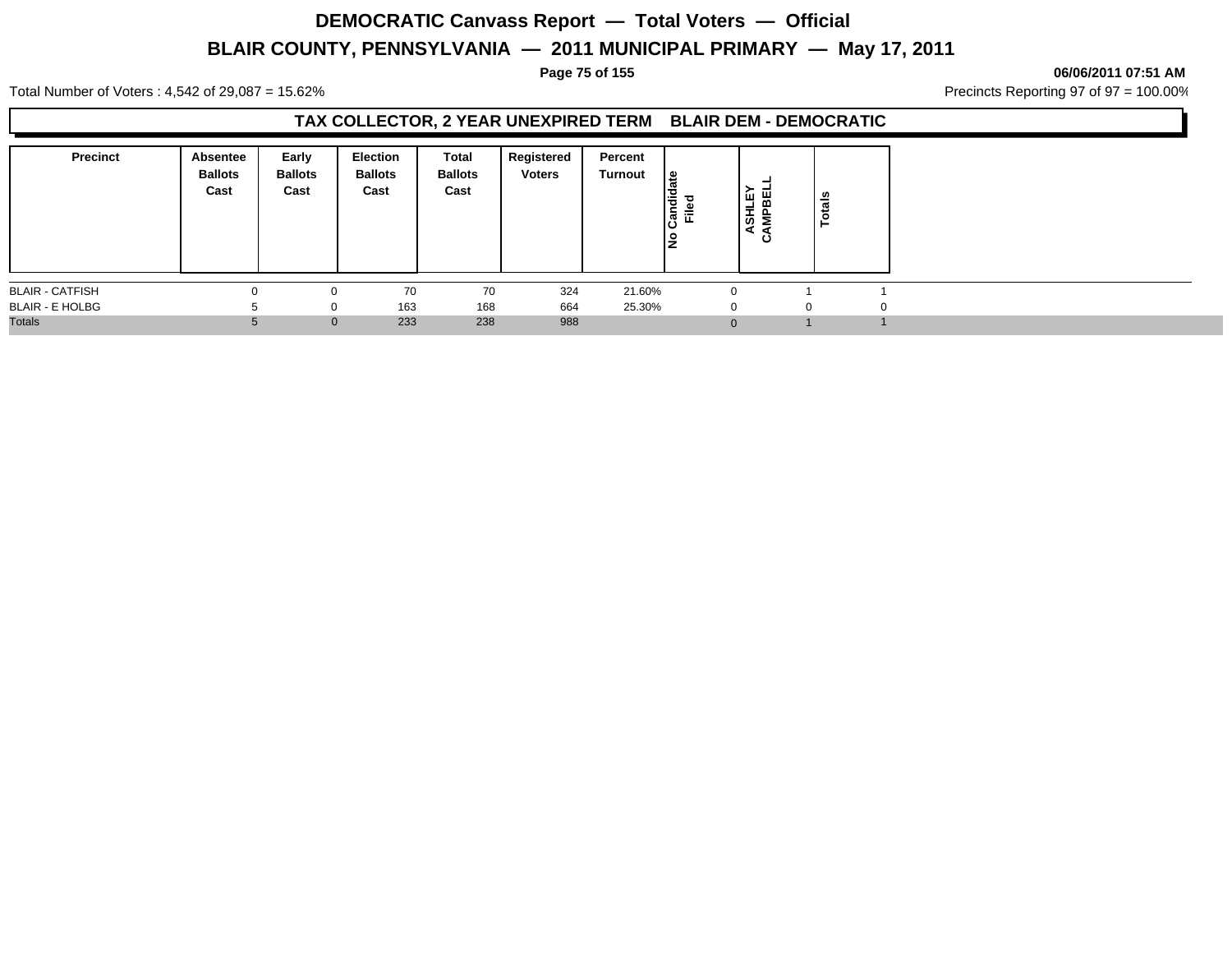#### **Page 76 of 155 06/06/2011 07:51 AM**

Total Number of Voters : 4,542 of 29,087 = 15.62% Precincts Reporting 97 of 97 = 100.00%

## **AUDITOR, 6 YEAR TERM BLAIR DEM - DEMOCRATIC**

| <b>Precinct</b>        | Absentee<br><b>Ballots</b><br>Cast | Early<br><b>Ballots</b><br>Cast | <b>Election</b><br><b>Ballots</b><br>Cast | Total<br><b>Ballots</b><br>Cast | Registered<br><b>Voters</b> | Percent<br>Turnout | ீ<br>iandid<br>Filed<br>ن١<br>١是 | Έ<br>$\circ$<br>$\overline{a}$<br>ᅩ<br>⇁<br>$\Omega$ | U<br>otai<br>► |  |
|------------------------|------------------------------------|---------------------------------|-------------------------------------------|---------------------------------|-----------------------------|--------------------|----------------------------------|------------------------------------------------------|----------------|--|
| <b>BLAIR - CATFISH</b> |                                    |                                 | 70                                        | 70                              | 324                         | 21.60%             | $\Omega$                         |                                                      | ∩              |  |
| <b>BLAIR - E HOLBG</b> |                                    | $\Omega$                        | 163                                       | 168                             | 664                         | 25.30%             | $\Omega$                         |                                                      |                |  |
| <b>Totals</b>          |                                    | $\mathbf{0}$                    | 233                                       | 238                             | 988                         |                    | $\Omega$                         |                                                      |                |  |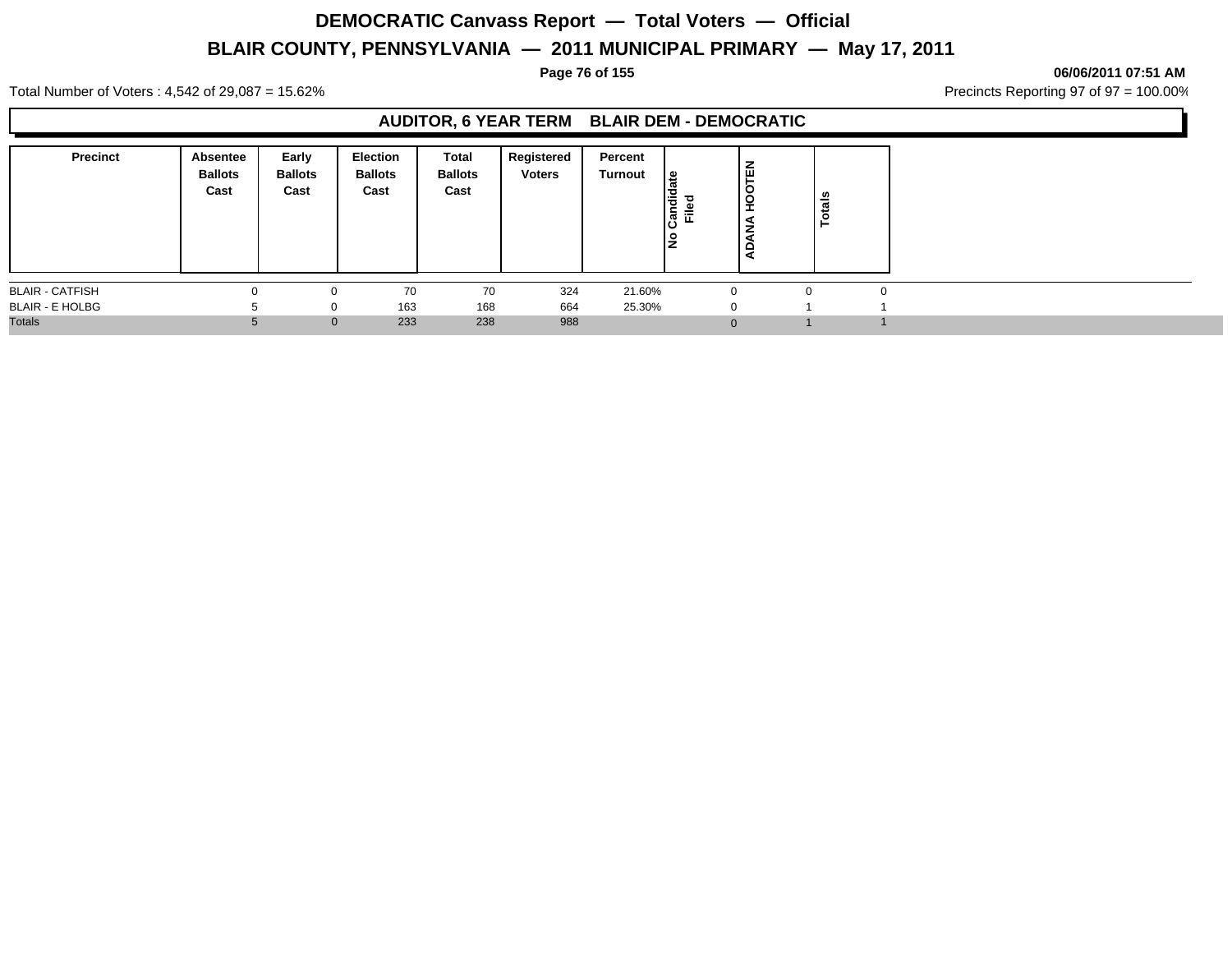#### **Page 77 of 155 06/06/2011 07:51 AM**

Total Number of Voters : 4,542 of 29,087 = 15.62% Precincts Reporting 97 of 97 = 100.00%

## **SUPERVISOR, 6 YEAR TERM CATHARINE DEM - DEMOCRATIC**

| <b>Precinct</b>      | Absentee<br><b>Ballots</b><br>Cast | Early<br><b>Ballots</b><br>Cast | Election<br><b>Ballots</b><br>Cast | Total<br><b>Ballots</b><br>Cast | Registered<br><b>Voters</b> | Percent<br>Turnout | ہ  <br>۱ā<br>ے قا | ہ ∡ ا<br><b>RRIE</b><br>YLANI<br>⋖<br>۱m | υ<br>ဥ<br>ш<br>œ<br>៲ឨៜ | s,<br>∸<br>ಥ |  |
|----------------------|------------------------------------|---------------------------------|------------------------------------|---------------------------------|-----------------------------|--------------------|-------------------|------------------------------------------|-------------------------|--------------|--|
| <b>CATHARINE TWP</b> |                                    | 0                               | 22                                 | 23                              | 121                         | 19.01%             |                   |                                          |                         |              |  |
| <b>Totals</b>        |                                    | $\mathbf{0}$                    | 22                                 | 23                              | 121                         |                    |                   |                                          |                         |              |  |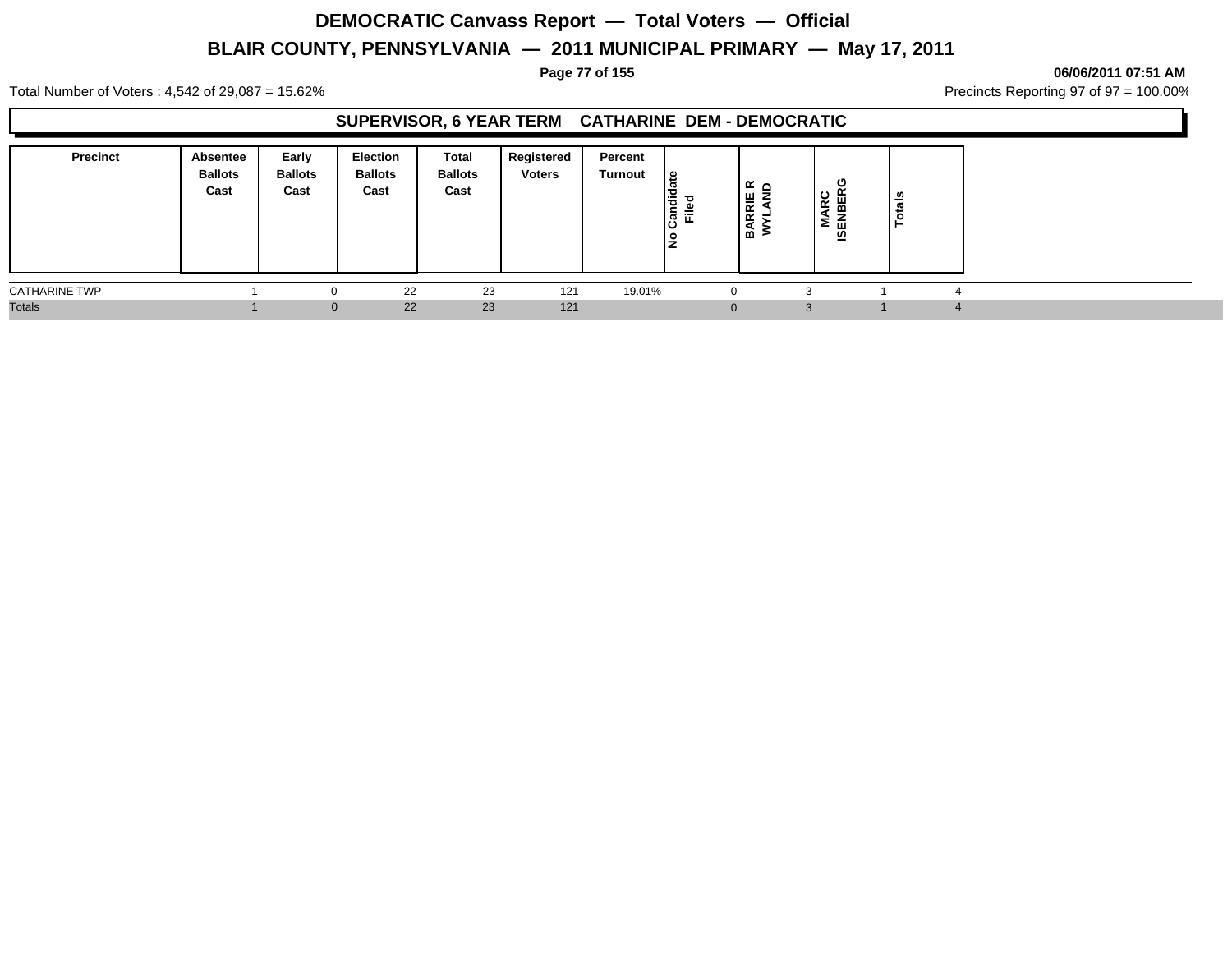#### **Page 78 of 155 06/06/2011 07:51 AM**

Total Number of Voters : 4,542 of 29,087 = 15.62% Precincts Reporting 97 of 97 = 100.00%

## **AUDITOR, 6 YEAR TERM CATHARINE DEM - DEMOCRATIC**

| <b>Precinct</b>      | <b>Absentee</b><br><b>Ballots</b><br>Cast | Early<br><b>Ballots</b><br>Cast | Election<br><b>Ballots</b><br>Cast | Total<br><b>Ballots</b><br>Cast | Registered<br><b>Voters</b> | Percent<br><b>Turnout</b> | <sub>සි</sub><br>l≝.<br>$\overline{\phantom{a}}$<br>פי<br>É<br>ခြ<br>ę | otals<br>- |
|----------------------|-------------------------------------------|---------------------------------|------------------------------------|---------------------------------|-----------------------------|---------------------------|------------------------------------------------------------------------|------------|
| <b>CATHARINE TWP</b> |                                           | u                               | 22                                 | 23                              | 121                         | 19.01%                    | 0                                                                      | 0          |
| <b>Totals</b>        |                                           | $\mathbf{0}$                    | 22                                 | 23                              | 121                         |                           | $\Omega$                                                               | O          |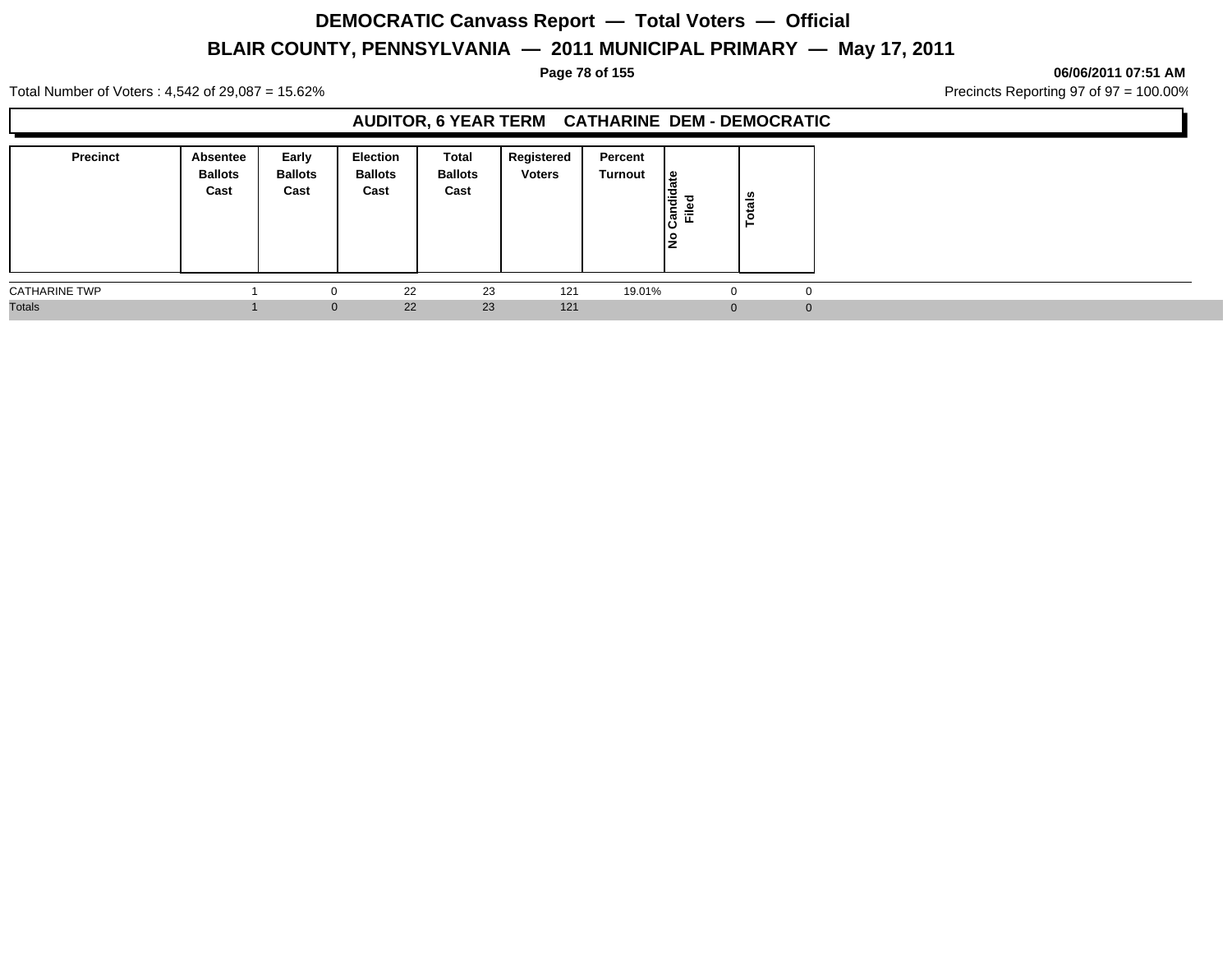#### **Page 79 of 155 06/06/2011 07:51 AM**

Total Number of Voters : 4,542 of 29,087 = 15.62% Precincts Reporting 97 of 97 = 100.00%

### **AUDITOR 4 YEAR UNEXPIRED TERM CATHARINE DEM - DEMOCRATIC**

| <b>Precinct</b>      | Absentee<br><b>Ballots</b><br>Cast | Early<br><b>Ballots</b><br>Cast | Election<br><b>Ballots</b><br>Cast | Total<br><b>Ballots</b><br>Cast | Registered<br><b>Voters</b> | Percent<br>Turnout | . ≅ا<br>ω<br>$\overline{\overline{\overline{a}}}$<br><u>ដ</u> ី<br>$\boldsymbol{\varpi}$<br>ιω<br>١ž | tals<br><u>م</u> |  |
|----------------------|------------------------------------|---------------------------------|------------------------------------|---------------------------------|-----------------------------|--------------------|------------------------------------------------------------------------------------------------------|------------------|--|
| <b>CATHARINE TWP</b> |                                    |                                 | 22                                 | 23                              | 121                         | 19.01%             | $\Omega$                                                                                             | $\Omega$         |  |
| <b>Totals</b>        |                                    | $\Omega$                        | 22                                 | 23                              | 121                         |                    | $\Omega$                                                                                             | $\Omega$         |  |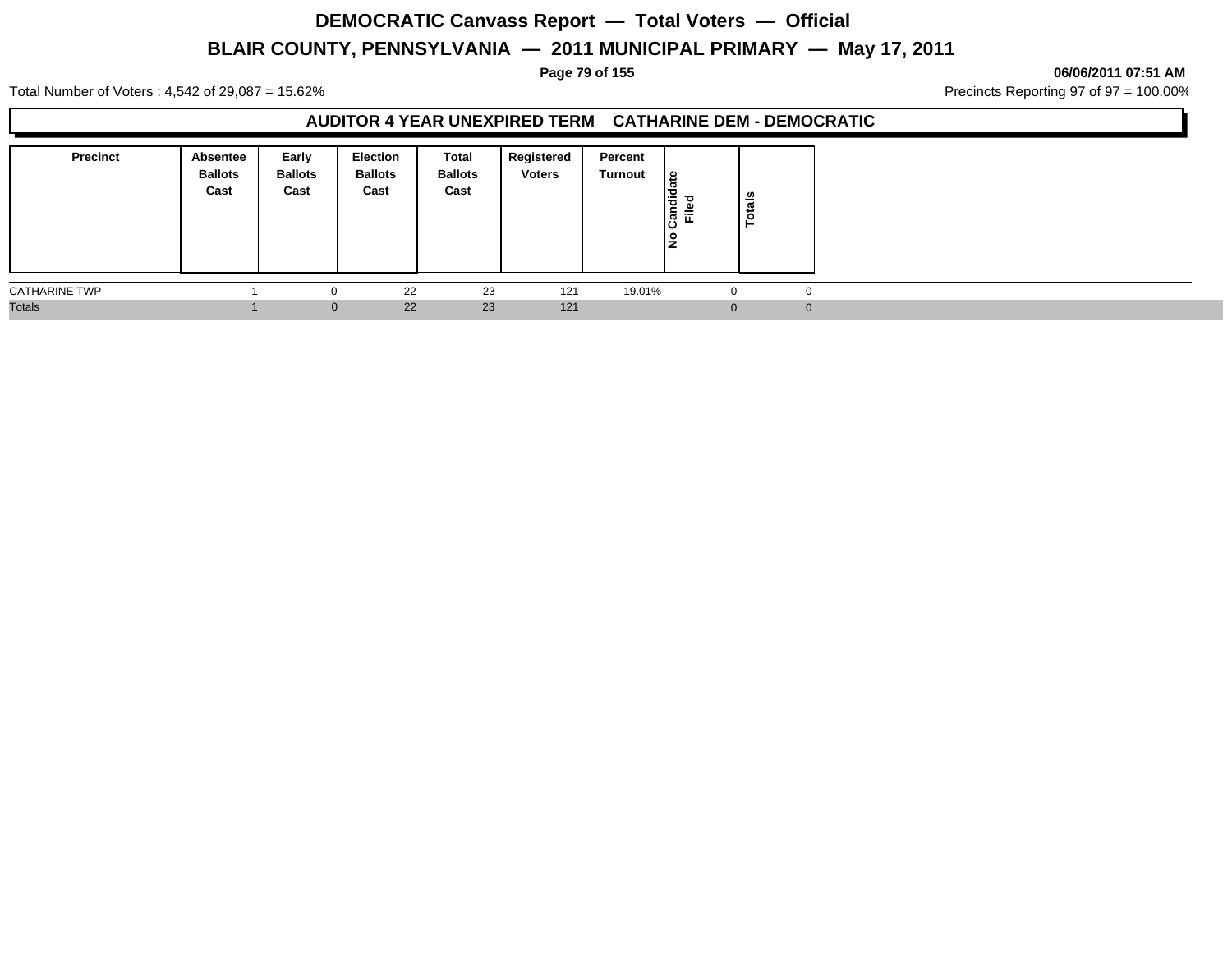#### **Page 80 of 155 06/06/2011 07:51 AM**

Total Number of Voters : 4,542 of 29,087 = 15.62% Precincts Reporting 97 of 97 = 100.00%

### **AUDITOR, 2 YEAR UNEXPIRED TERM CATHARINE DEM - DEMOCRATIC**

| <b>Precinct</b>      | Absentee<br><b>Ballots</b><br>Cast | Early<br><b>Ballots</b><br>Cast | Election<br><b>Ballots</b><br>Cast | Total<br><b>Ballots</b><br>Cast | Registered<br><b>Voters</b> | Percent<br>Turnout | ا≅<br>ο<br>Candied<br>Filed | tals<br>ě |  |
|----------------------|------------------------------------|---------------------------------|------------------------------------|---------------------------------|-----------------------------|--------------------|-----------------------------|-----------|--|
| <b>CATHARINE TWP</b> |                                    | $\Omega$                        | 22                                 | 23                              | 121                         | 19.01%             | 0                           |           |  |
| <b>Totals</b>        |                                    | $\mathbf{0}$                    | 22                                 | 23                              | 121                         |                    |                             | 0         |  |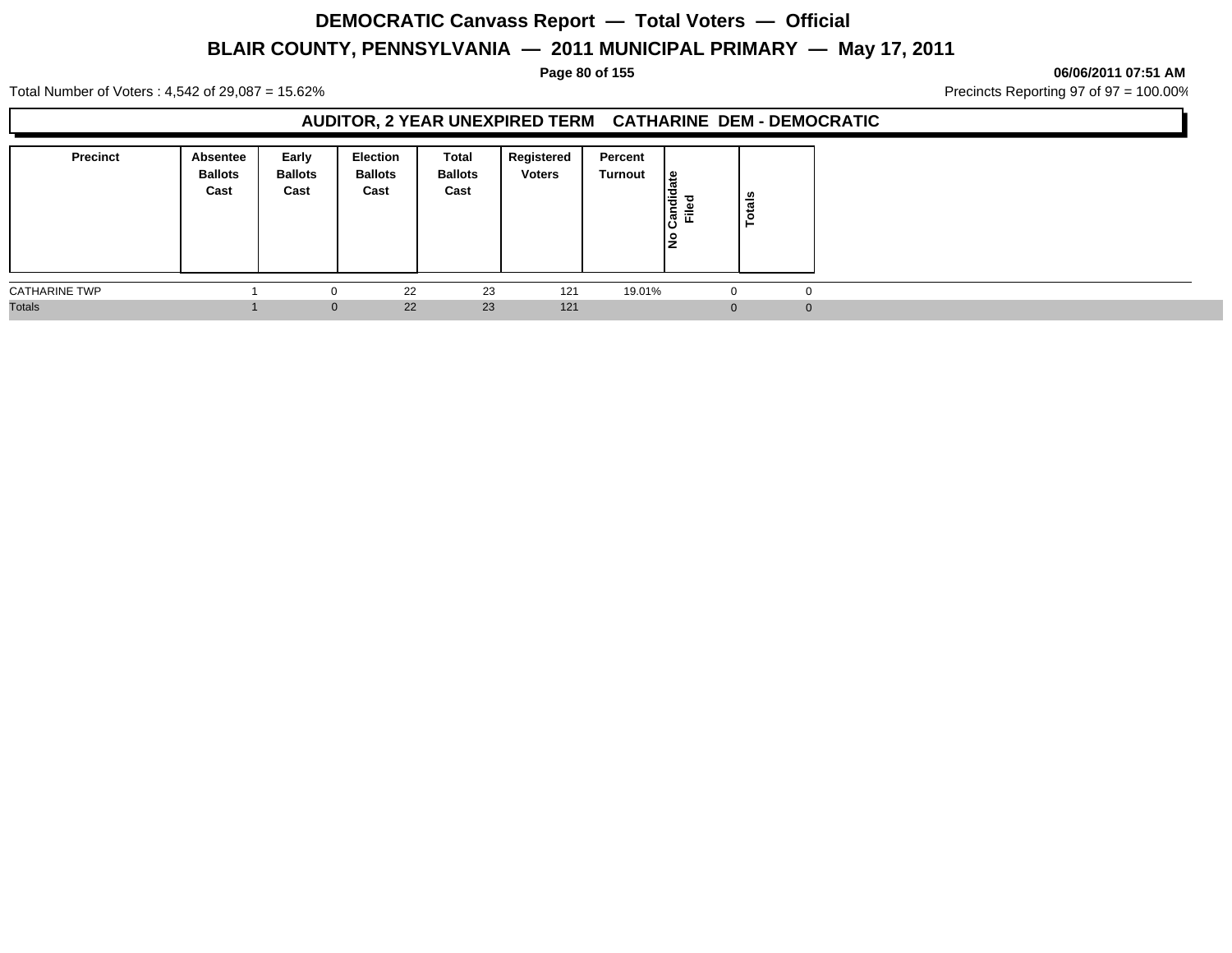#### **Page 81 of 155 06/06/2011 07:51 AM**

Total Number of Voters : 4,542 of 29,087 = 15.62% Precincts Reporting 97 of 97 = 100.00%

## **MAYOR, 4 YEAR TERM DUNCANSVILLE DEM - DEMOCRATIC**

| <b>Precinct</b>     | Absentee<br><b>Ballots</b><br>Cast | Early<br><b>Ballots</b><br>Cast | <b>Election</b><br><b>Ballots</b><br>Cast | Total<br><b>Ballots</b><br>Cast | <b>Registered</b><br><b>Voters</b> | Percent<br>Turnout | ∣ْ ع<br>ē<br>ъ<br>Ē<br>ြီ<br>o | ၑၟႍ<br>≏<br>−<br>粤<br>≒<br>KEN | ⊢<br>►<br>Š<br>ັ | នឹ |  |
|---------------------|------------------------------------|---------------------------------|-------------------------------------------|---------------------------------|------------------------------------|--------------------|--------------------------------|--------------------------------|------------------|----|--|
| <b>DUNCANSVILLE</b> |                                    |                                 | 51                                        | 52                              | 296                                | 17.57%             |                                |                                |                  |    |  |
| <b>Totals</b>       |                                    | 0                               | 51                                        | 52                              | 296                                |                    |                                |                                |                  |    |  |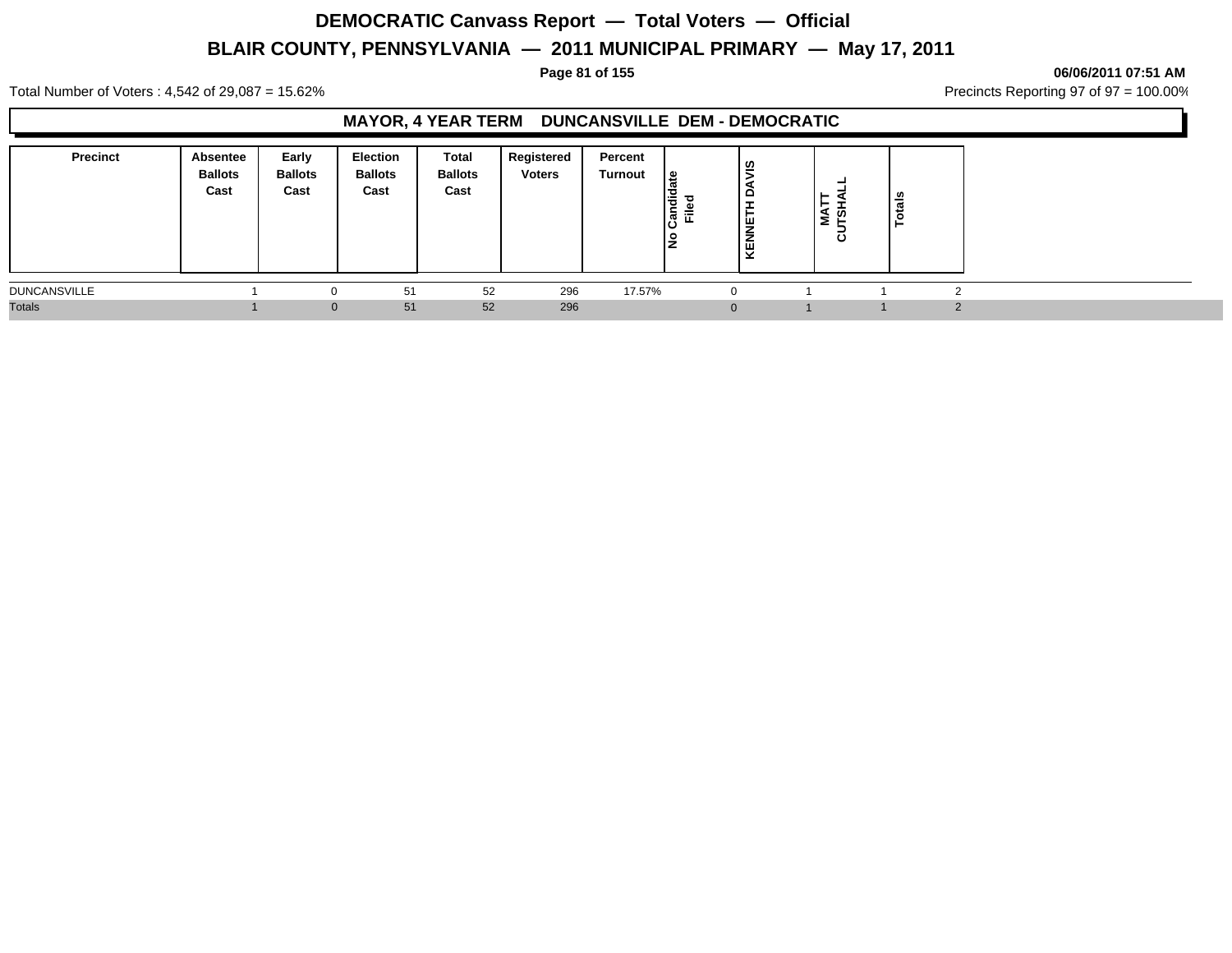#### **Page 82 of 155 06/06/2011 07:51 AM**

Total Number of Voters : 4,542 of 29,087 = 15.62% Precincts Reporting 97 of 97 = 100.00%

## **COUNCIL, 4 YEAR TERM DUNCANSVILLE DEM - DEMOCRATIC**

| <b>Precinct</b>     | Absentee<br><b>Ballots</b><br>Cast | Early<br><b>Ballots</b><br>Cast | <b>Election</b><br><b>Ballots</b><br>Cast | <b>Total</b><br><b>Ballots</b><br>Cast | Registered<br><b>Voters</b> | Percent<br>Turnout | ಠ<br>ı۵<br>∣\$<br><b>STEVE</b> | -<br>⋖<br>ш<br><u>មិ ក្ន</u><br>DONA<br>RABEN | <b>KERNS</b><br>л.<br>DEBBIE | otals |    |  |
|---------------------|------------------------------------|---------------------------------|-------------------------------------------|----------------------------------------|-----------------------------|--------------------|--------------------------------|-----------------------------------------------|------------------------------|-------|----|--|
| <b>DUNCANSVILLE</b> |                                    |                                 | 51                                        | 52                                     | 296                         | 17.57%             |                                | 37                                            |                              |       | 39 |  |
| <b>Totals</b>       |                                    |                                 | 51<br>$\Omega$                            | 52                                     | 296                         |                    |                                | 37                                            |                              |       | 39 |  |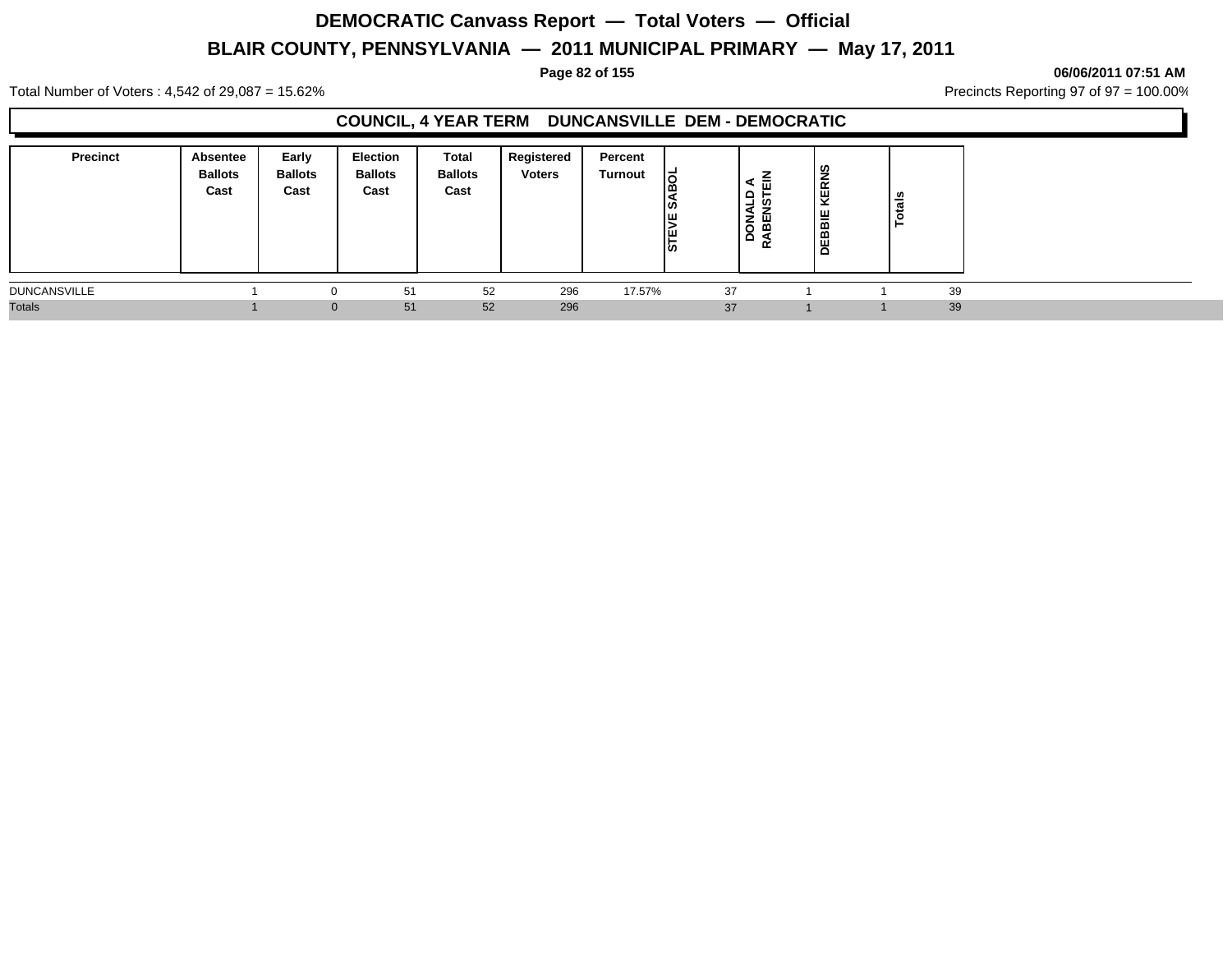#### **Page 83 of 155 06/06/2011 07:51 AM**

Total Number of Voters : 4,542 of 29,087 = 15.62% Precincts Reporting 97 of 97 = 100.00%

### **COUNCIL, 2 YEAR UNEXPIRED TERM DUNCANSIVLLE DEM - DEMOCRATIC**

| <b>Precinct</b>     | Absentee<br><b>Ballots</b><br>Cast | Early<br><b>Ballots</b><br>Cast | Election<br><b>Ballots</b><br>Cast | <b>Total</b><br><b>Ballots</b><br>Cast | Registered<br><b>Voters</b> | Percent<br>Turnout | ا ≅<br>Candi<br>Filed<br>١ş | -<br>⋖<br>ш<br>$\frac{1}{2}$<br><b>in</b><br>⋖<br>DON<br>RABEI | tals<br>c<br>► |  |
|---------------------|------------------------------------|---------------------------------|------------------------------------|----------------------------------------|-----------------------------|--------------------|-----------------------------|----------------------------------------------------------------|----------------|--|
| <b>DUNCANSVILLE</b> |                                    |                                 | 51                                 | 52                                     | 296                         | 17.57%             |                             | $\Omega$                                                       |                |  |
| <b>Totals</b>       |                                    | $\Omega$                        | 51                                 | 52                                     | 296                         |                    |                             | $\Omega$                                                       |                |  |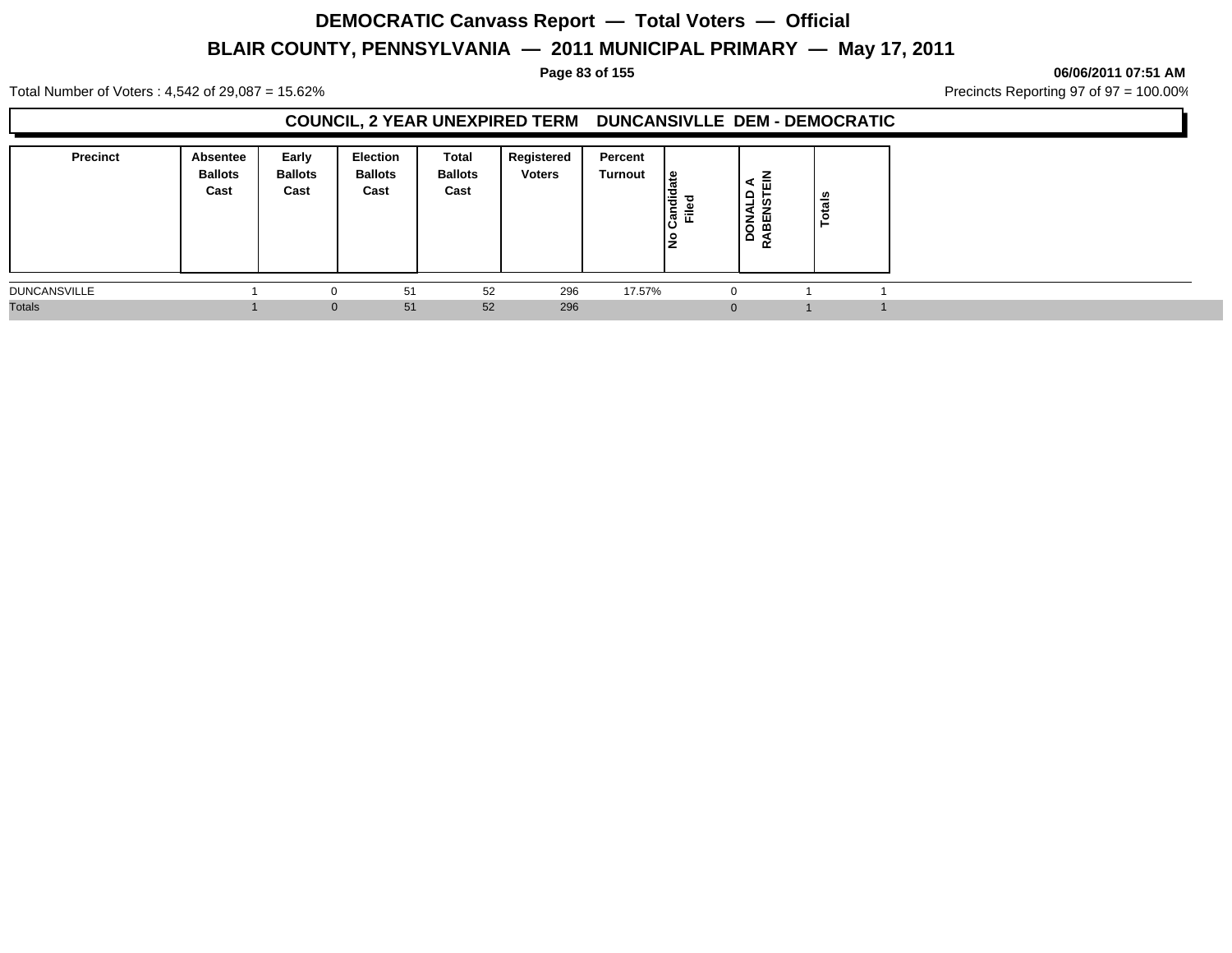#### **Page 84 of 155 06/06/2011 07:51 AM**

Total Number of Voters : 4,542 of 29,087 = 15.62% Precincts Reporting 97 of 97 = 100.00%

## **SUPERVISOR, 6 YEAR TERM FRANKSTOWN DEM - DEMOCRATIC**

| <b>Precinct</b>        | Absentee<br><b>Ballots</b><br>Cast | Early<br><b>Ballots</b><br>Cast | <b>Election</b><br><b>Ballots</b><br>Cast | <b>Total</b><br><b>Ballots</b><br>Cast | Registered<br><b>Voters</b> | Percent<br>Turnout | ഉ<br>੶ਜ਼<br>≂<br>ω | ၊ ဟ<br>×<br>-<br>$\circ$<br>≃<br>◡<br>$\alpha$ | '∝ F<br><b>REGOF<br/>WERS</b> | ய<br>၊ ဖာ<br>- 11 | l ස | ۰<br>-<br>ź<br>O<br>ΓÊ | =<br>Σ<br>ш<br>≃ | Φ<br>-<br>-<br>ŀΞ<br>o<br>ΙÖ |
|------------------------|------------------------------------|---------------------------------|-------------------------------------------|----------------------------------------|-----------------------------|--------------------|--------------------|------------------------------------------------|-------------------------------|-------------------|-----|------------------------|------------------|------------------------------|
| <b>FRANKSTOWN TWP1</b> |                                    |                                 | 26                                        | 26                                     | 110                         | 23.64%             | $\Omega$           |                                                |                               |                   |     |                        |                  |                              |
| <b>FRANKSTOWN TWP2</b> |                                    |                                 | 153                                       | 155                                    | 791                         | 19.60%             | $\mathbf{0}$       |                                                | 14                            | a                 |     |                        |                  |                              |
| <b>FRANKSTOWN TWP3</b> |                                    |                                 | 145                                       | 150                                    | 797                         | 18.82%             | $\Omega$           |                                                | ◠                             | C                 |     |                        |                  |                              |
| <b>Totals</b>          |                                    | $\Omega$                        | 324                                       | 331                                    | 1698                        |                    |                    |                                                | 18                            | 18                |     |                        |                  |                              |
|                        |                                    |                                 |                                           |                                        |                             |                    |                    |                                                |                               |                   |     |                        |                  |                              |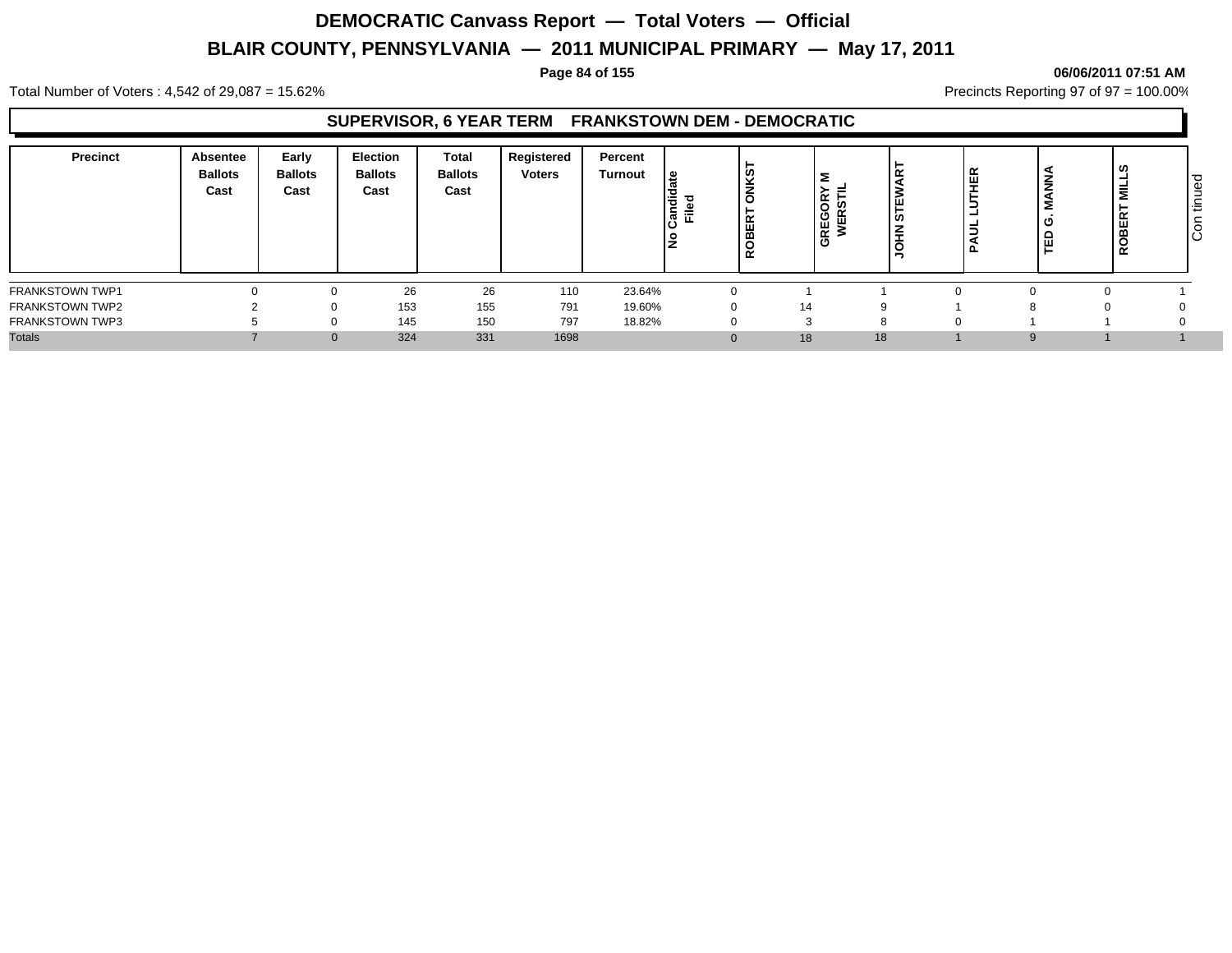#### **Page 85 of 155 06/06/2011 07:51 AM**

Total Number of Voters : 4,542 of 29,087 = 15.62% Precincts Reporting 97 of 97 = 100.00%

### **SUPERVISOR, 6 YEAR TERM FRANKSTOWN DEM - DEMOCRATIC**

| <b>Precinct</b>        | Absentee<br><b>Ballots</b><br>Cast | Early<br><b>Ballots</b><br>Cast | <b>Election</b><br><b>Ballots</b><br>Cast | Total<br><b>Ballots</b><br>Cast | Registered<br><b>Voters</b> | Percent<br>Turnout | CRAIG<br>SCHREIBER | otals<br>⊢ |    |
|------------------------|------------------------------------|---------------------------------|-------------------------------------------|---------------------------------|-----------------------------|--------------------|--------------------|------------|----|
| <b>FRANKSTOWN TWP1</b> |                                    | $\Omega$                        | 26                                        | 26                              | 110                         | 23.64%             |                    |            |    |
| <b>FRANKSTOWN TWP2</b> |                                    | 0                               | 153                                       | 155                             | 791                         | 19.60%             | 0                  |            | 32 |
| <b>FRANKSTOWN TWP3</b> |                                    | $\mathbf 0$                     | 145                                       | 150                             | 797                         | 18.82%             |                    |            | 14 |
| <b>Totals</b>          |                                    | $\mathbf{0}$                    | 324                                       | 331                             | 1698                        |                    |                    |            | 49 |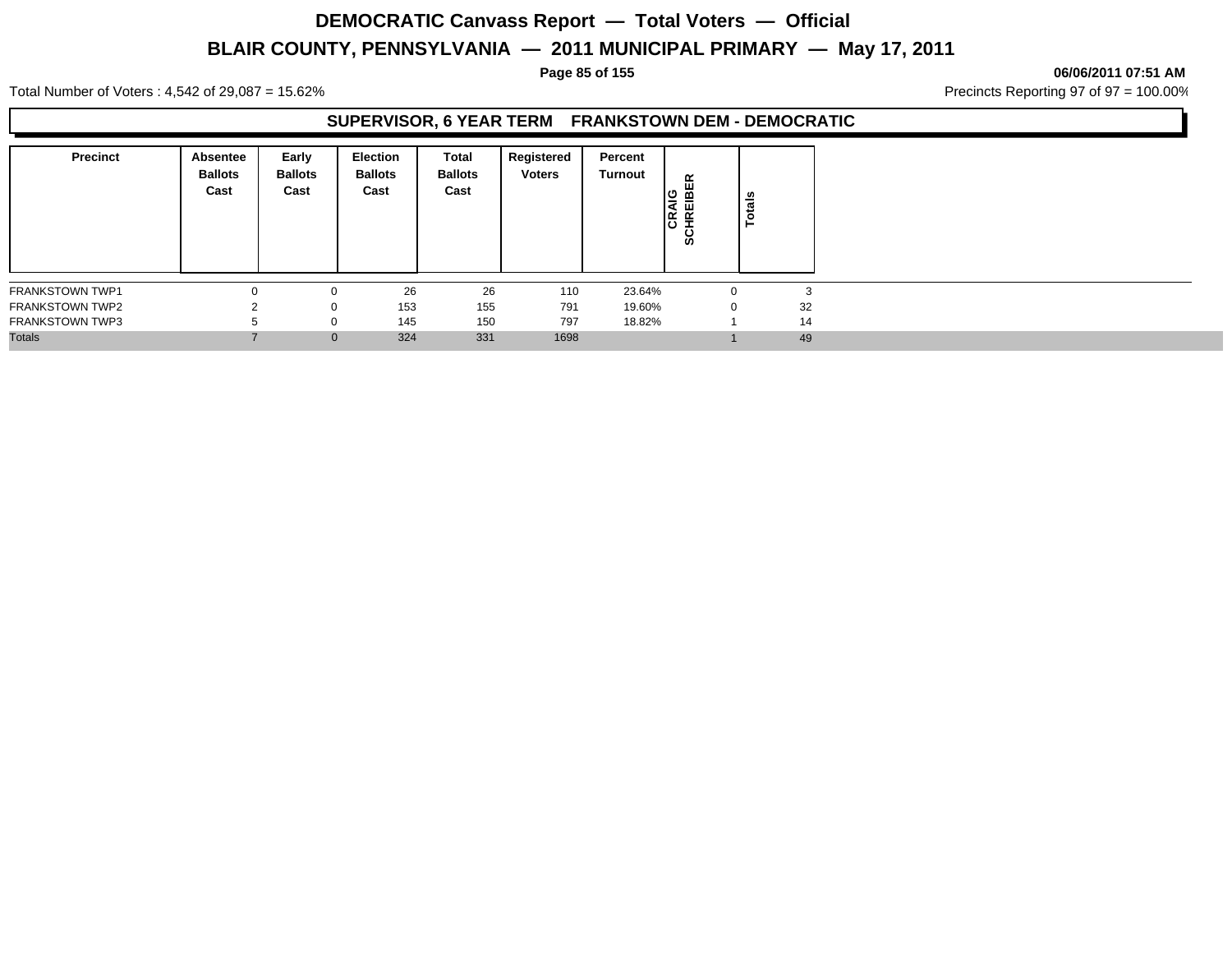#### **Page 86 of 155 06/06/2011 07:51 AM**

Total Number of Voters : 4,542 of 29,087 = 15.62% Precincts Reporting 97 of 97 = 100.00%

## **AUDITOR, 6 YEAR TERM FRANKSTOWN DEM - DEMOCRATIC**

| <b>Precinct</b>        | Absentee<br><b>Ballots</b><br>Cast | Early<br><b>Ballots</b><br>Cast | Election<br><b>Ballots</b><br>Cast | <b>Total</b><br><b>Ballots</b><br>Cast | Registered<br><b>Voters</b> | Percent<br>Turnout | ீ<br>andie<br>Filed | RINE<br>O<br><b>THAI</b><br>⊻ | otals    |  |
|------------------------|------------------------------------|---------------------------------|------------------------------------|----------------------------------------|-----------------------------|--------------------|---------------------|-------------------------------|----------|--|
| <b>FRANKSTOWN TWP1</b> | $\Omega$                           | $\Omega$                        | 26                                 | 26                                     | 110                         | 23.64%             |                     | -0                            | $\Omega$ |  |
| <b>FRANKSTOWN TWP2</b> |                                    | 0                               | 153                                | 155                                    | 791                         | 19.60%             |                     | $\Omega$                      |          |  |
| <b>FRANKSTOWN TWP3</b> |                                    | $\Omega$                        | 145                                | 150                                    | 797                         | 18.82%             |                     |                               | $\Omega$ |  |
| <b>Totals</b>          |                                    | $\mathbf{0}$                    | 324                                | 331                                    | 1698                        |                    |                     | $\Omega$                      |          |  |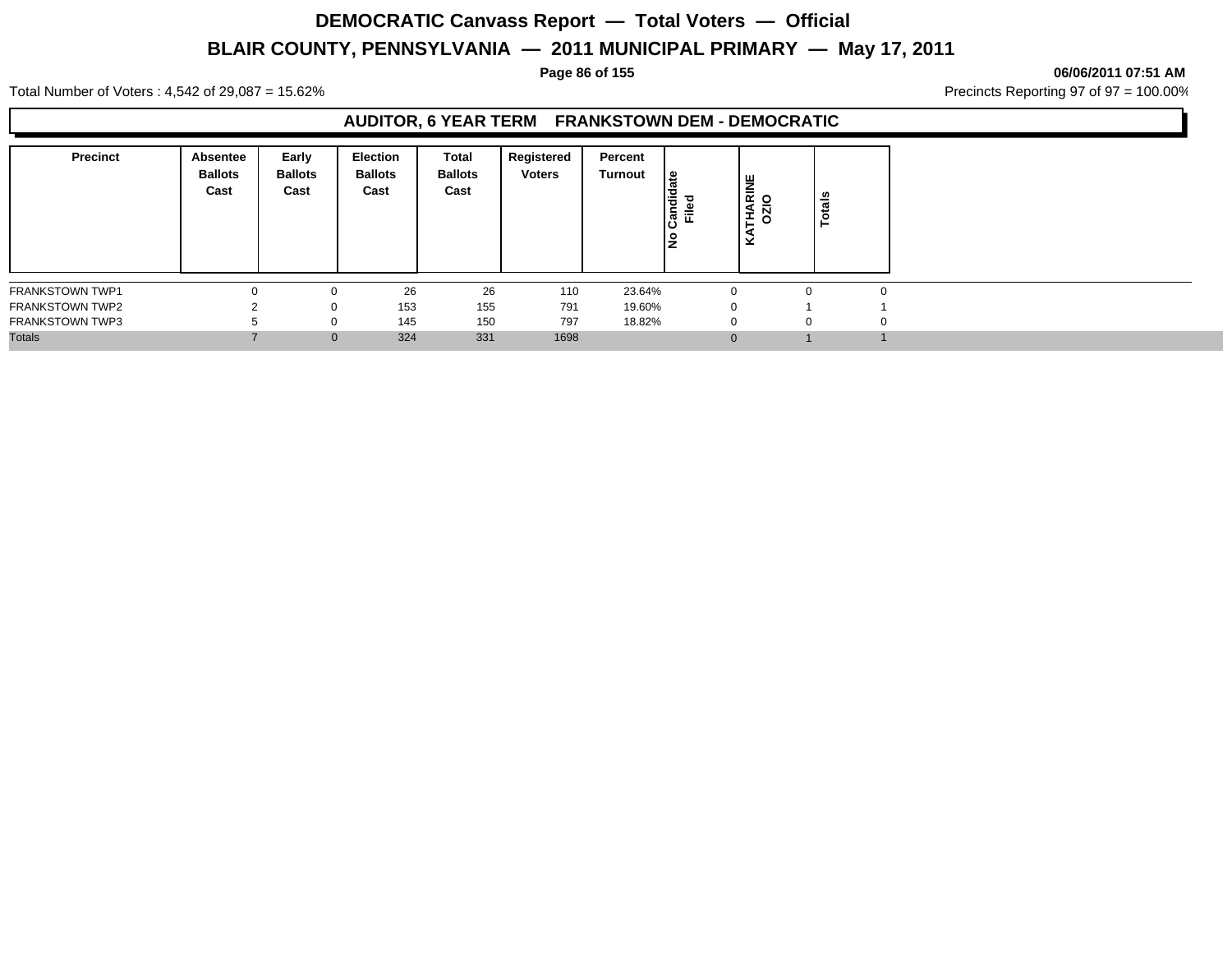#### **Page 87 of 155 06/06/2011 07:51 AM**

Total Number of Voters : 4,542 of 29,087 = 15.62% Precincts Reporting 97 of 97 = 100.00%

#### **SUPERVISOR, 6 YEAR TERM FREEDOM DEM - DEMOCRATIC**

| <b>Precinct</b> | <b>Absentee</b><br><b>Ballots</b><br>Cast | Early<br><b>Ballots</b><br>Cast | <b>Election</b><br><b>Ballots</b><br>Cast | Total<br><b>Ballots</b><br>Cast | Registered<br><b>Voters</b> | Percent<br>Turnout | ⊕<br>Candi<br>Ě | ≃<br>٩<br>ဖာ<br>DONA<br>円<br>I | œ<br>ືອ໋∝<br><b>NIEL</b><br>$\Omega$ | នឹ<br>تت |  |
|-----------------|-------------------------------------------|---------------------------------|-------------------------------------------|---------------------------------|-----------------------------|--------------------|-----------------|--------------------------------|--------------------------------------|----------|--|
| FREEDOM TWP 1   |                                           |                                 | 35                                        | 35                              | 204                         | 17.16%             | $\Omega$        |                                | n                                    |          |  |
| FREEDOM TWP 2   |                                           |                                 | 44                                        | 44                              | 376                         | 11.70%             | $\Omega$        |                                |                                      |          |  |
| <b>Totals</b>   |                                           | $\Omega$                        | 79                                        | 79                              | 580                         |                    | $\Omega$        |                                |                                      |          |  |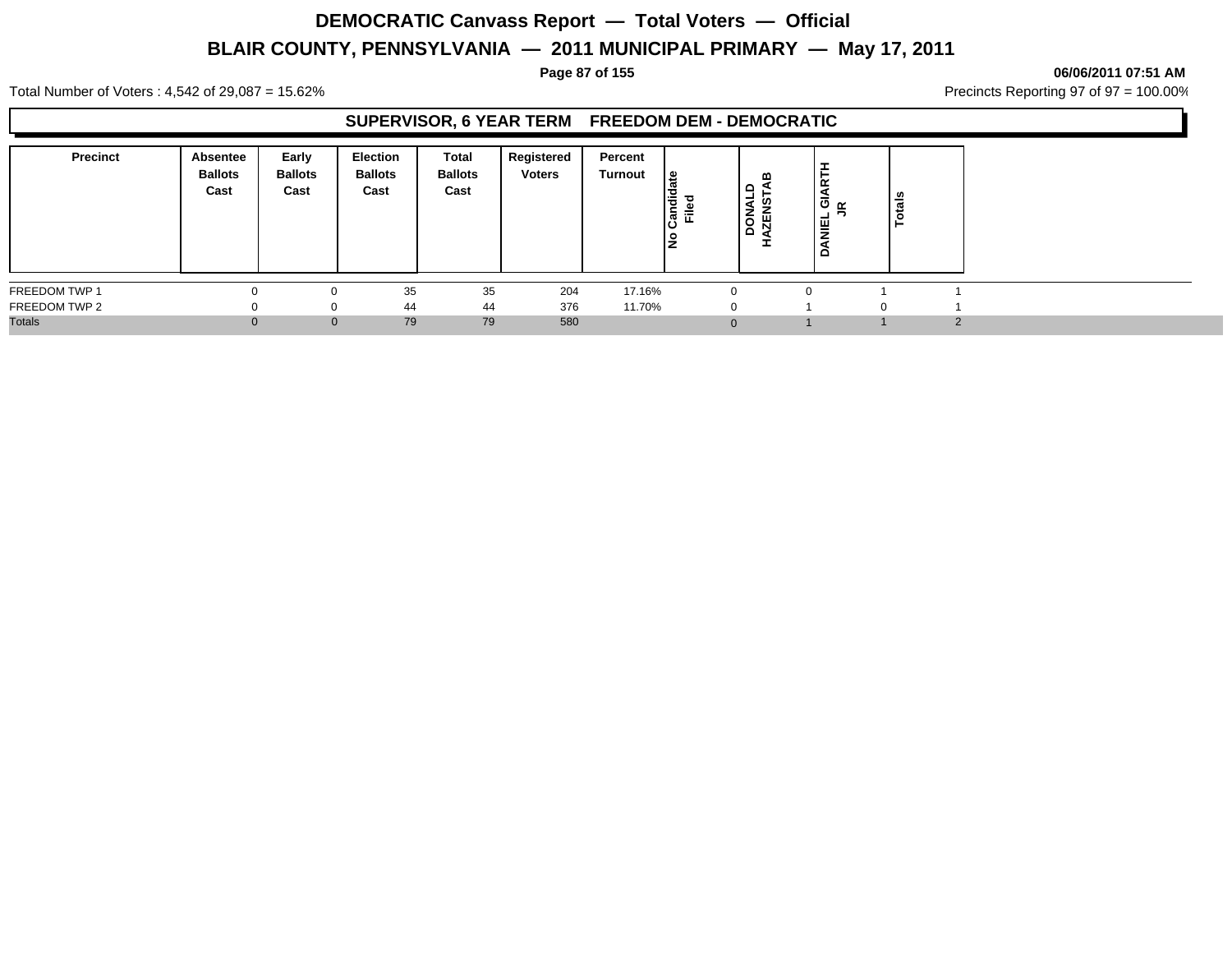#### **Page 88 of 155 06/06/2011 07:51 AM**

Total Number of Voters : 4,542 of 29,087 = 15.62% Precincts Reporting 97 of 97 = 100.00%

## **AUDITOR, 6 YEAR TERM FREEDOM DEM - DEMOCRATIC**

| <b>Precinct</b> | Absentee<br><b>Ballots</b><br>Cast | Early<br><b>Ballots</b><br>Cast | <b>Election</b><br><b>Ballots</b><br>Cast | Total<br><b>Ballots</b><br>Cast | Registered<br><b>Voters</b> | Percent<br><b>Turnout</b> | ∣≗<br>Candi<br>Filed | <b>otals</b><br>- |
|-----------------|------------------------------------|---------------------------------|-------------------------------------------|---------------------------------|-----------------------------|---------------------------|----------------------|-------------------|
| FREEDOM TWP 1   |                                    |                                 | 35                                        | 35                              | 204                         | 17.16%                    | 0                    |                   |
| FREEDOM TWP 2   | 0                                  | 0                               | 44                                        | 44                              | 376                         | 11.70%                    | $\mathbf{0}$         |                   |
| <b>Totals</b>   | 0                                  | $\mathbf 0$                     | 79                                        | 79                              | 580                         |                           | $\mathbf{0}$         |                   |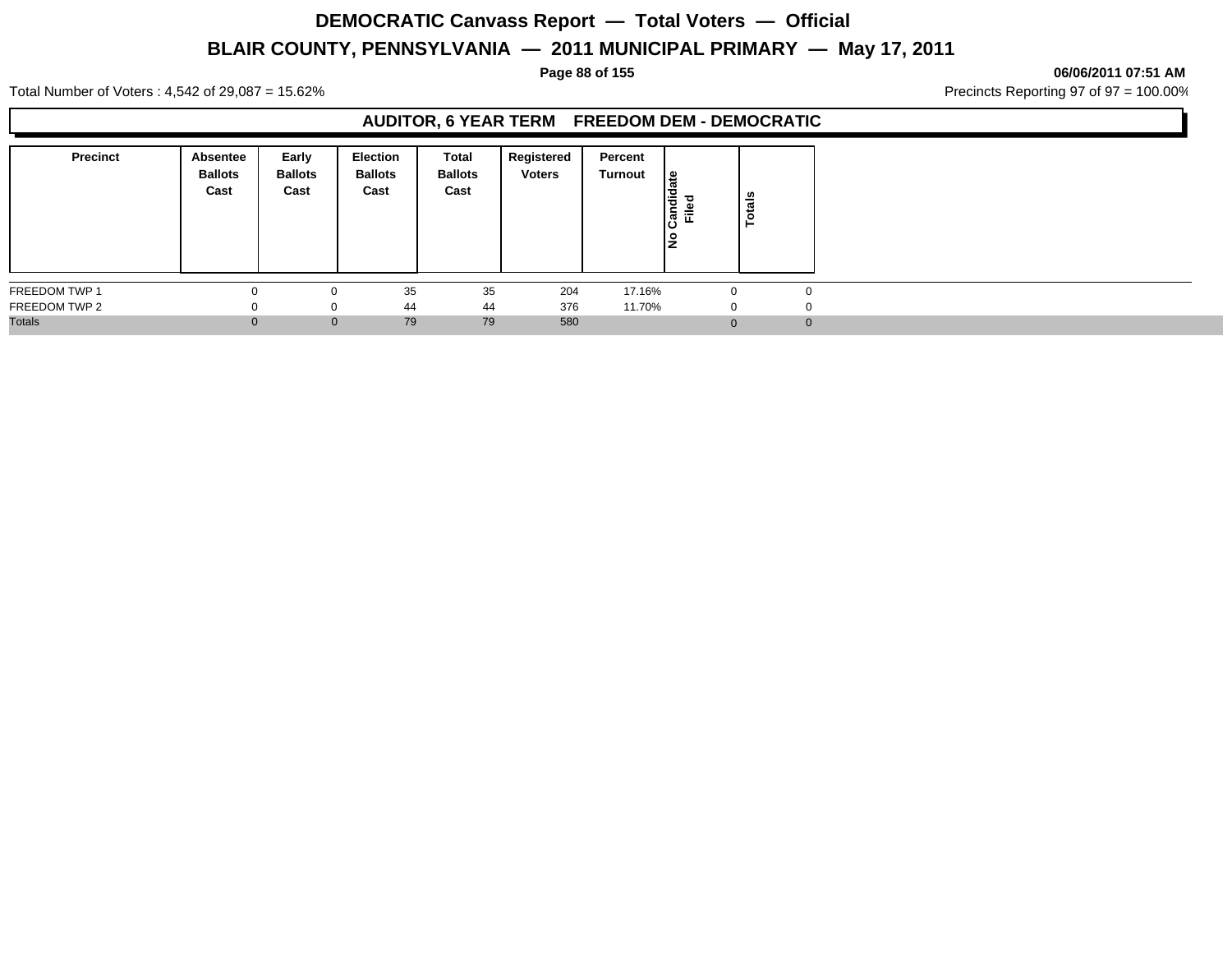#### **Page 89 of 155 06/06/2011 07:51 AM**

Total Number of Voters : 4,542 of 29,087 = 15.62% Precincts Reporting 97 of 97 = 100.00%

### **SUPERVISOR, 6 YEAR TERM GREENFIELD DEM - DEMOCRATIC**

| <b>Precinct</b>        | <b>Absentee</b><br><b>Ballots</b><br>Cast | Early<br><b>Ballots</b><br>Cast | <b>Election</b><br><b>Ballots</b><br>Cast | <b>Total</b><br><b>Ballots</b><br>Cast | Registered<br><b>Voters</b> | Percent<br>Turnout | <b>OSEPI</b><br>CLAA | otals<br>⊢ |
|------------------------|-------------------------------------------|---------------------------------|-------------------------------------------|----------------------------------------|-----------------------------|--------------------|----------------------|------------|
| <b>GREENFIELD TWP1</b> |                                           | $\Omega$                        | 30                                        | 30                                     | 297                         | 10.10%             | 27                   | 27         |
| <b>GREENFIELD TWP2</b> |                                           | 0                               | 8                                         | 8                                      | 40                          | 20.00%             | 8                    | 8          |
| <b>GREENFIELD TWP3</b> |                                           | 0                               | 62                                        | 62                                     | 375                         | 16.53%             | 54                   | 54         |
| <b>Totals</b>          | $\Omega$                                  | $\mathbf 0$                     | 100                                       | 100                                    | 712                         |                    | 89                   | 89         |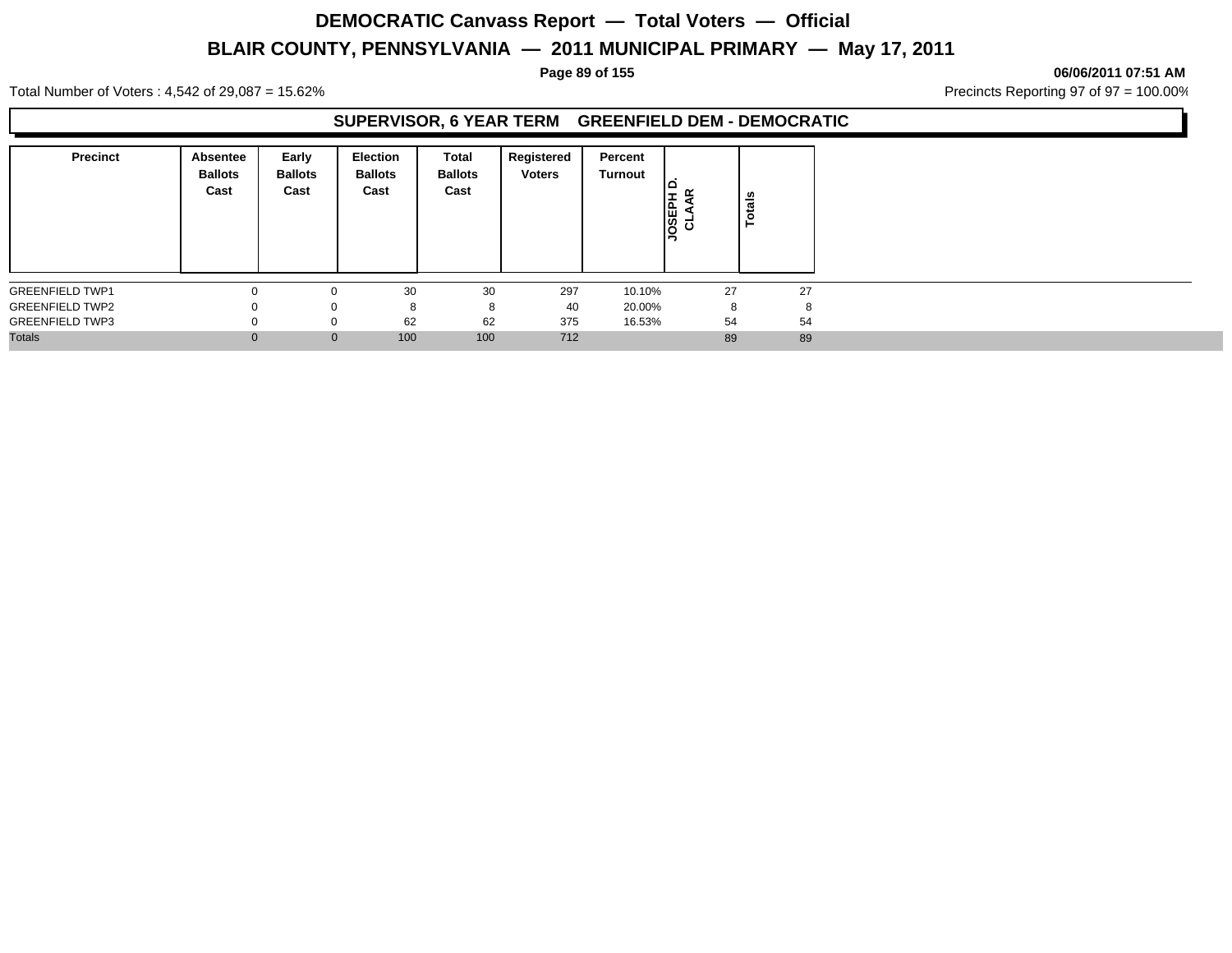#### **Page 90 of 155 06/06/2011 07:51 AM**

Total Number of Voters : 4,542 of 29,087 = 15.62% Precincts Reporting 97 of 97 = 100.00%

#### **SUPERVISOR, 2 YEAR UNEXPIRED TERM GREENFIELD DEM - DEMOCRATIC**

| <b>Precinct</b>        | Absentee<br><b>Ballots</b><br>Cast | Early<br><b>Ballots</b><br>Cast | Election<br><b>Ballots</b><br>Cast | Total<br><b>Ballots</b><br>Cast | Registered<br><b>Voters</b> | Percent<br>Turnout | ၊ဖာ<br>AME:<br>BETA | န္တ<br>핑<br>₹<br>쁮 | Totals |    |
|------------------------|------------------------------------|---------------------------------|------------------------------------|---------------------------------|-----------------------------|--------------------|---------------------|--------------------|--------|----|
| <b>GREENFIELD TWP1</b> | 0                                  |                                 | 30                                 | 30                              | 297                         | 10.10%             | 26                  |                    |        | 27 |
| <b>GREENFIELD TWP2</b> | $\Omega$                           |                                 | 8                                  | 8                               | 40                          | 20.00%             | 6                   |                    | 0      | 6  |
| <b>GREENFIELD TWP3</b> | $\Omega$                           |                                 | 62                                 | 62                              | 375                         | 16.53%             | 47                  |                    |        | 47 |
| <b>Totals</b>          | $\Omega$                           | $\mathbf{0}$                    | 100                                | 100                             | 712                         |                    | 79                  |                    |        | 80 |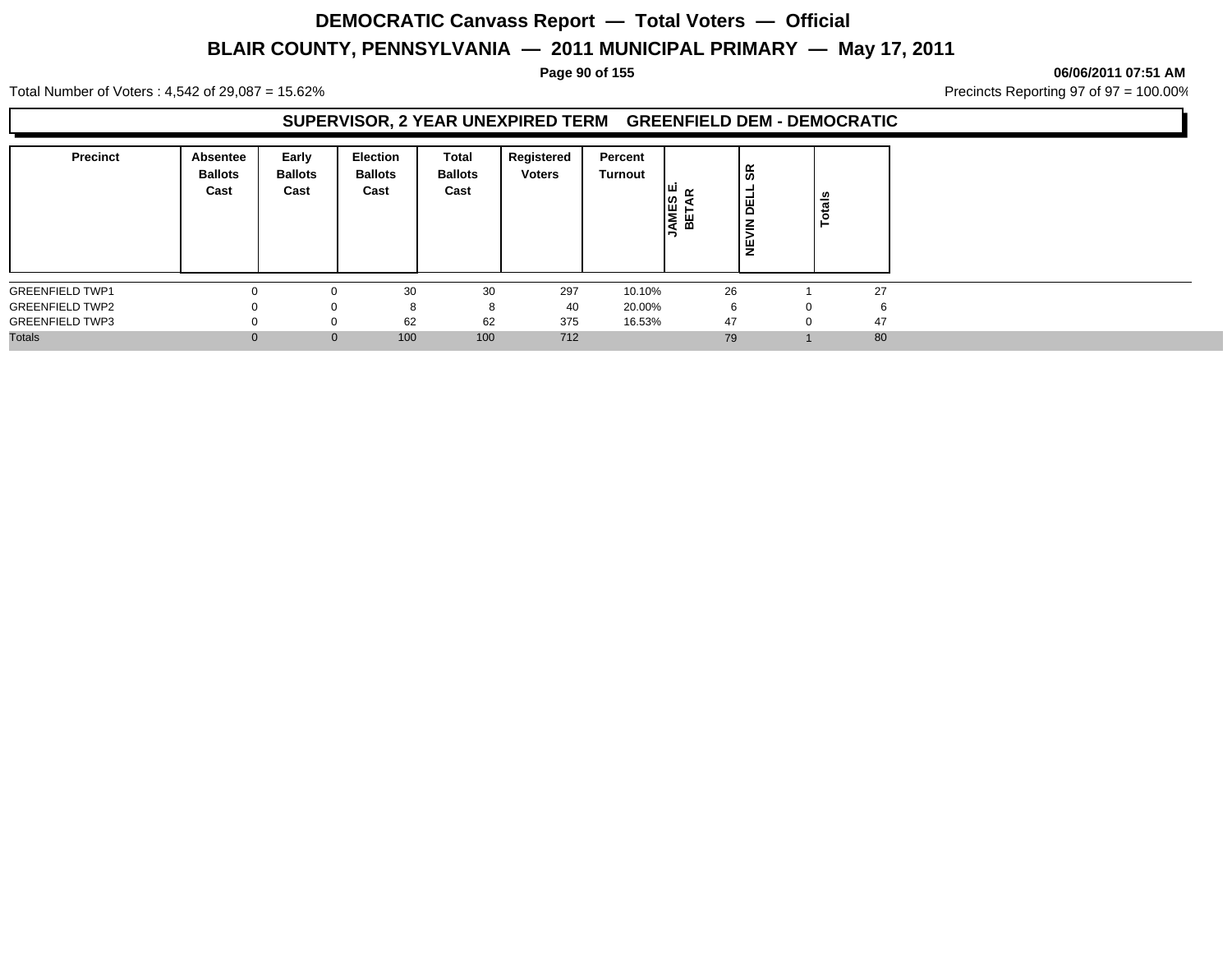#### **Page 91 of 155 06/06/2011 07:51 AM**

Total Number of Voters : 4,542 of 29,087 = 15.62% Precincts Reporting 97 of 97 = 100.00%

### **AUDITOR, 6 YEAR TERM GREENFIELD DEM - DEMOCRATIC**

| <b>Precinct</b>        | Absentee<br><b>Ballots</b><br>Cast | Early<br><b>Ballots</b><br>Cast | <b>Election</b><br><b>Ballots</b><br>Cast | Total<br><b>Ballots</b><br>Cast | Registered<br><b>Voters</b> | Percent<br><b>Turnout</b> | ≗<br>andid<br>Filed | otals<br>- |
|------------------------|------------------------------------|---------------------------------|-------------------------------------------|---------------------------------|-----------------------------|---------------------------|---------------------|------------|
| <b>GREENFIELD TWP1</b> |                                    | $\Omega$                        | 30                                        | 30                              | 297                         | 10.10%                    | $\Omega$            |            |
| <b>GREENFIELD TWP2</b> |                                    | 0                               | 8                                         | 8                               | 40                          | 20.00%                    | 0                   |            |
| <b>GREENFIELD TWP3</b> |                                    | 0                               | 62                                        | 62                              | 375                         | 16.53%                    | 0                   |            |
| <b>Totals</b>          | $\Omega$                           | $\mathbf 0$                     | 100                                       | 100                             | 712                         |                           | $\Omega$            |            |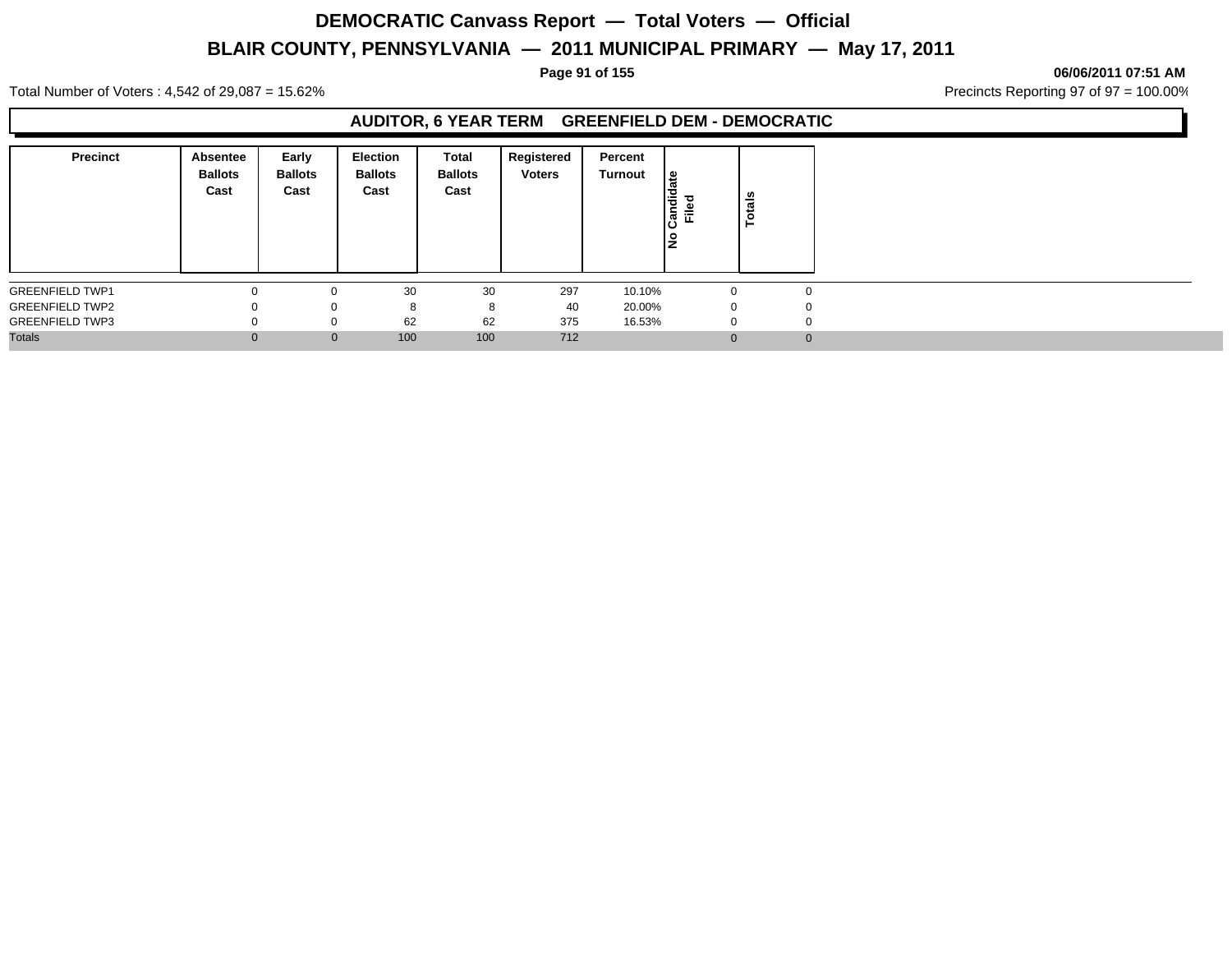#### **Page 92 of 155 06/06/2011 07:51 AM**

Total Number of Voters : 4,542 of 29,087 = 15.62% Precincts Reporting 97 of 97 = 100.00%

### **COUNCIL, WARD 1, 4 YEAR TERM HOLLIDAYSBURG WD 1 DEM - DEMOCRATIC**

| <b>Precinct</b>        | Absentee<br><b>Ballots</b><br>Cast | Early<br><b>Ballots</b><br>Cast | <b>Election</b><br><b>Ballots</b><br>Cast | Total<br><b>Ballots</b><br>Cast | Registered<br><b>Voters</b> | Percent<br>Turnout | ∣≗<br>ω<br>Ιä<br>ခြံ<br>Ě<br>l是 | ន់<br>Tot |          |
|------------------------|------------------------------------|---------------------------------|-------------------------------------------|---------------------------------|-----------------------------|--------------------|---------------------------------|-----------|----------|
| <b>HOLLIDAYSBURG 1</b> |                                    |                                 | 25                                        | 25                              | 176                         | 14.20%             | $\Omega$                        |           | $\Omega$ |
| <b>Totals</b>          |                                    | $\mathbf{0}$                    | 25                                        | 25                              | 176                         |                    | $\Omega$                        |           | $\Omega$ |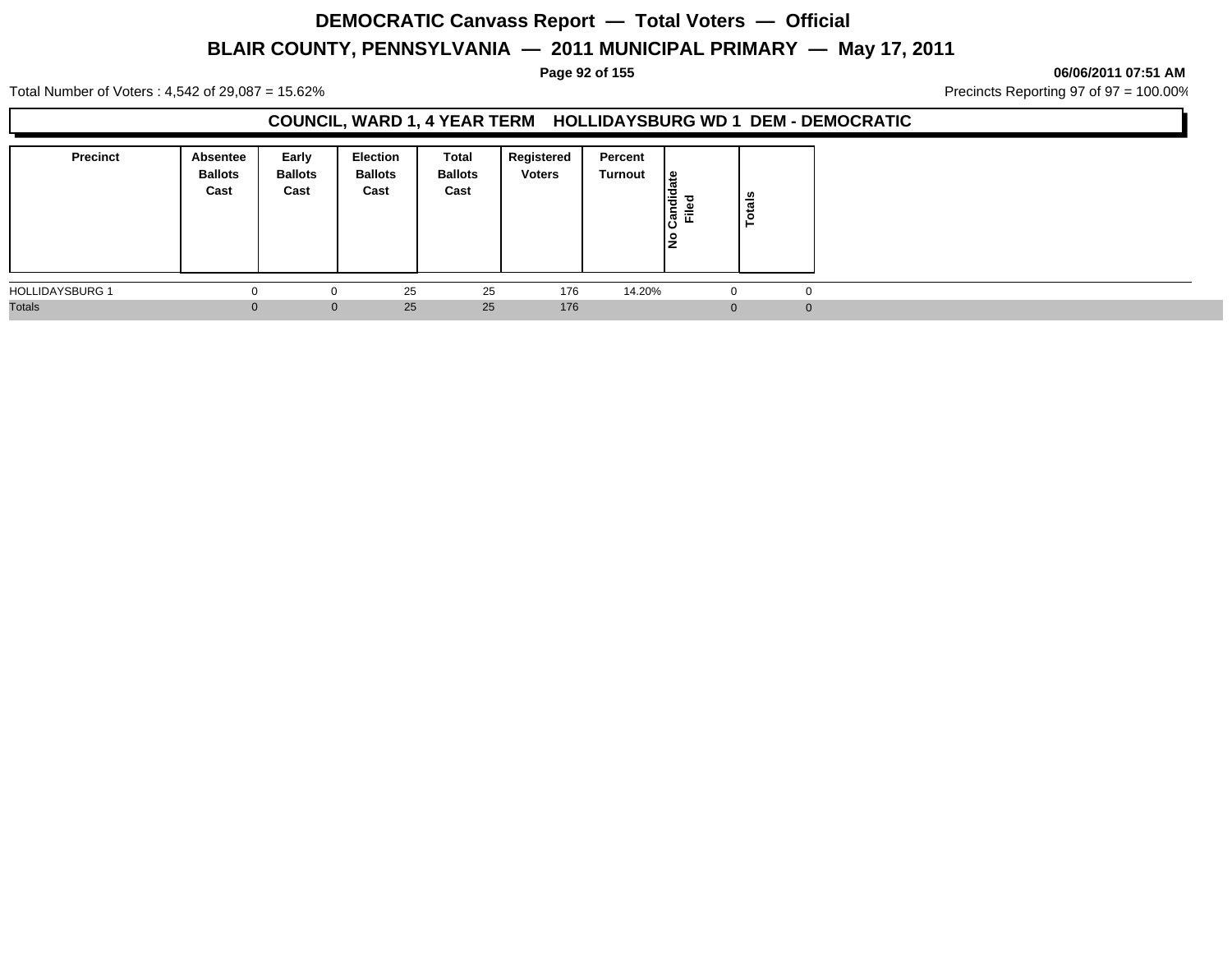#### **Page 93 of 155 06/06/2011 07:51 AM**

Total Number of Voters : 4,542 of 29,087 = 15.62% Precincts Reporting 97 of 97 = 100.00%

### **COUNCIL, WARD 3, 4 YEAR TERM HOLLIDAYSBURG WD 3 DEM - DEMOCRATIC**

| <b>Precinct</b>        | <b>Absentee</b><br><b>Ballots</b><br>Cast | Early<br><b>Ballots</b><br>Cast | Election<br><b>Ballots</b><br>Cast | Total<br><b>Ballots</b><br>Cast | Registered<br><b>Voters</b> | Percent<br>Turnout | ہ  <br>ja<br>ъ<br>⋍<br>∼<br><b>. m</b><br>ட | ີ<br>⌒<br>$\sim$<br>. Z W<br>l s<br>血<br><b>BR</b> | ٠.<br><b>BERESN</b><br>Σ<br>- | u<br>ਛ |  |
|------------------------|-------------------------------------------|---------------------------------|------------------------------------|---------------------------------|-----------------------------|--------------------|---------------------------------------------|----------------------------------------------------|-------------------------------|--------|--|
| <b>HOLLIDAYSBURG 3</b> |                                           |                                 | 17                                 | 17                              | 156                         | 10.90%             |                                             |                                                    |                               |        |  |
| <b>Totals</b>          |                                           | $\Omega$                        | 17                                 | 17                              | 156                         |                    |                                             |                                                    |                               |        |  |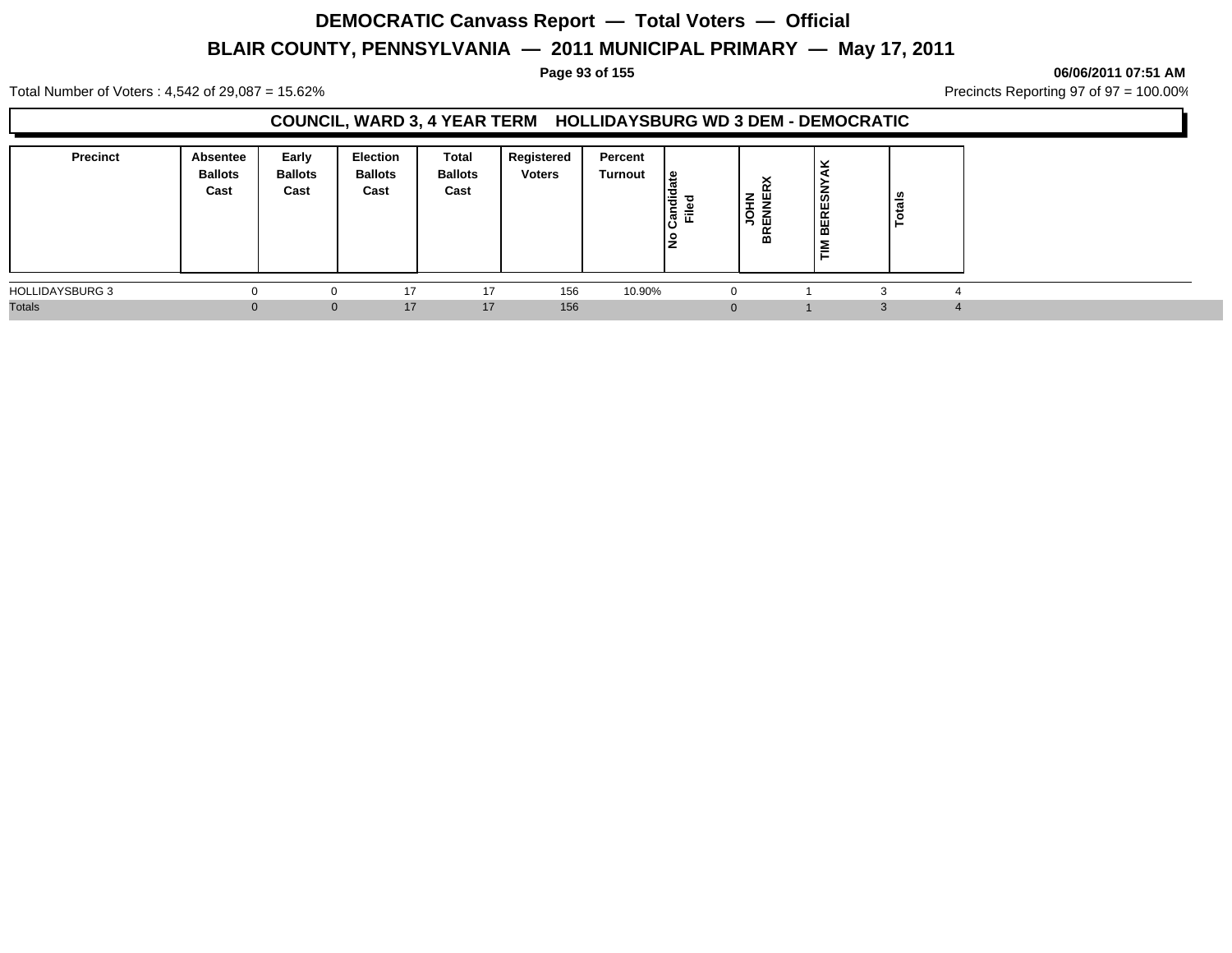**Page 94 of 155 06/06/2011 07:51 AM**

Total Number of Voters : 4,542 of 29,087 = 15.62% Precincts Reporting 97 of 97 = 100.00%

### **COUNCIL, WARD 5, 4 YEAR TERM HOLLIDAYSBURG WD 5 DEM - DEMOCRATIC**

| <b>Precinct</b>        | Absentee<br><b>Ballots</b><br>Cast | Early<br><b>Ballots</b><br>Cast | Election<br><b>Ballots</b><br>Cast | Total<br><b>Ballots</b><br>Cast | Registered<br><b>Voters</b> | Percent<br>Turnout | ا ≅<br>Candi<br>۴Ë<br>١ş | ᆜ<br>்ப<br>$\frac{1}{2}$ $\frac{1}{2}$<br>а<br>'≅ ਛੋ | <b>S</b><br>ថ្មី |    |  |
|------------------------|------------------------------------|---------------------------------|------------------------------------|---------------------------------|-----------------------------|--------------------|--------------------------|------------------------------------------------------|------------------|----|--|
| <b>HOLLIDAYSBURG 5</b> |                                    |                                 | 47                                 | 48                              | 169                         | 28.40%             | 0                        |                                                      | 15               | 15 |  |
| <b>Totals</b>          |                                    | $\Omega$                        | 47                                 | 48                              | 169                         |                    |                          |                                                      | 15               | 15 |  |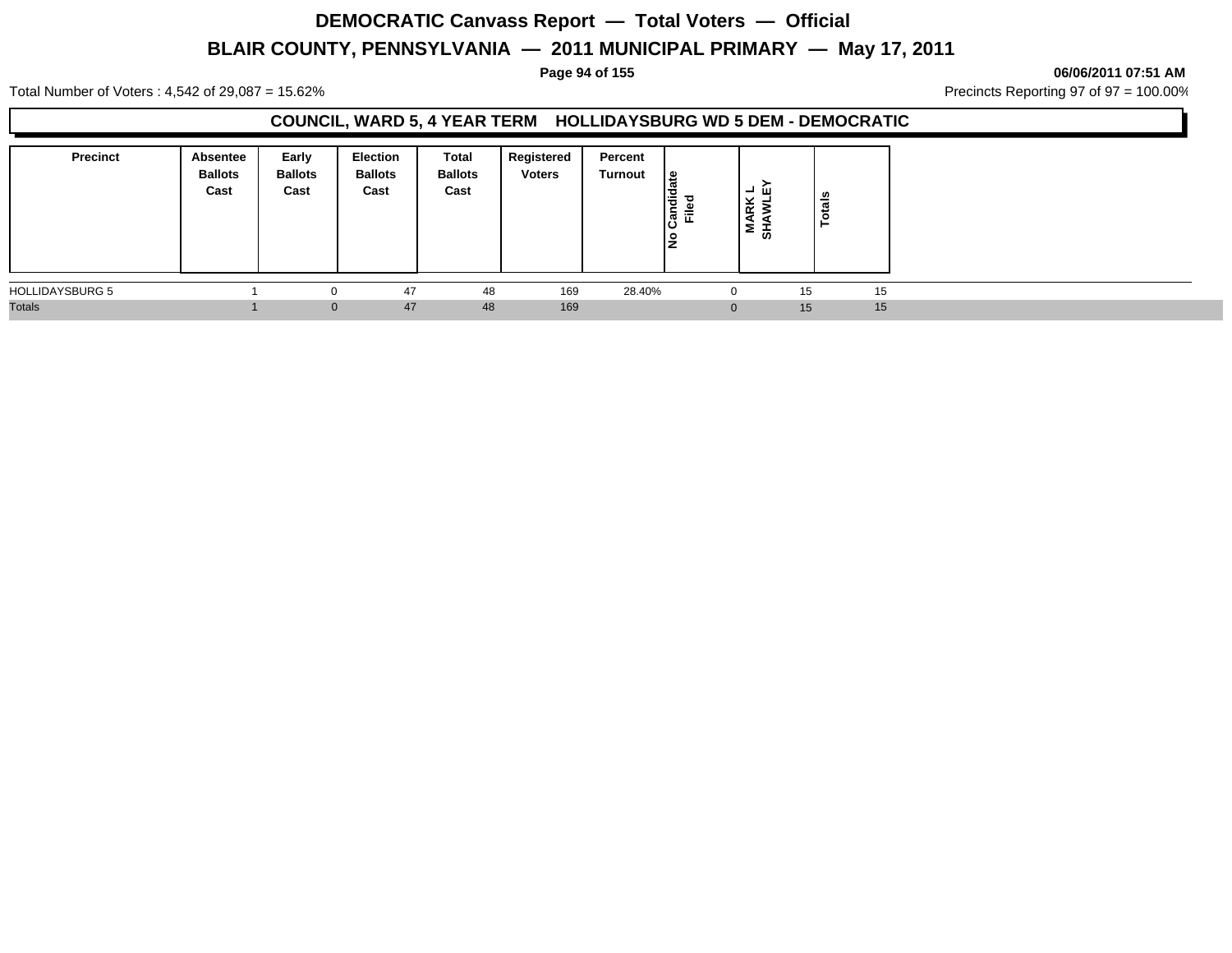#### **Page 95 of 155 06/06/2011 07:51 AM**

Total Number of Voters : 4,542 of 29,087 = 15.62% Precincts Reporting 97 of 97 = 100.00%

### **COUNCIL, WARD 7, 4 YEAR TERM HOLLIDAYSBURG WD 7 DEM - DEMOCRATIC**

| <b>Precinct</b>        | Absentee<br><b>Ballots</b><br>Cast | Early<br><b>Ballots</b><br>Cast | <b>Election</b><br><b>Ballots</b><br>Cast | Total<br><b>Ballots</b><br>Cast | Registered<br><b>Voters</b> | Percent<br>Turnout | . م<br>I÷<br>ခြံ<br>Ē. | š<br>۳<br>C<br>-<br>ន្ល<br><b>DICK</b> | otals<br>► |  |
|------------------------|------------------------------------|---------------------------------|-------------------------------------------|---------------------------------|-----------------------------|--------------------|------------------------|----------------------------------------|------------|--|
| <b>HOLLIDAYSBURG 7</b> |                                    |                                 | 39                                        | 39                              | 149                         | 26.17%             | $\Omega$               |                                        |            |  |
| <b>Totals</b>          |                                    | $\Omega$                        | 39                                        | 39                              | 149                         |                    | $\Omega$               |                                        |            |  |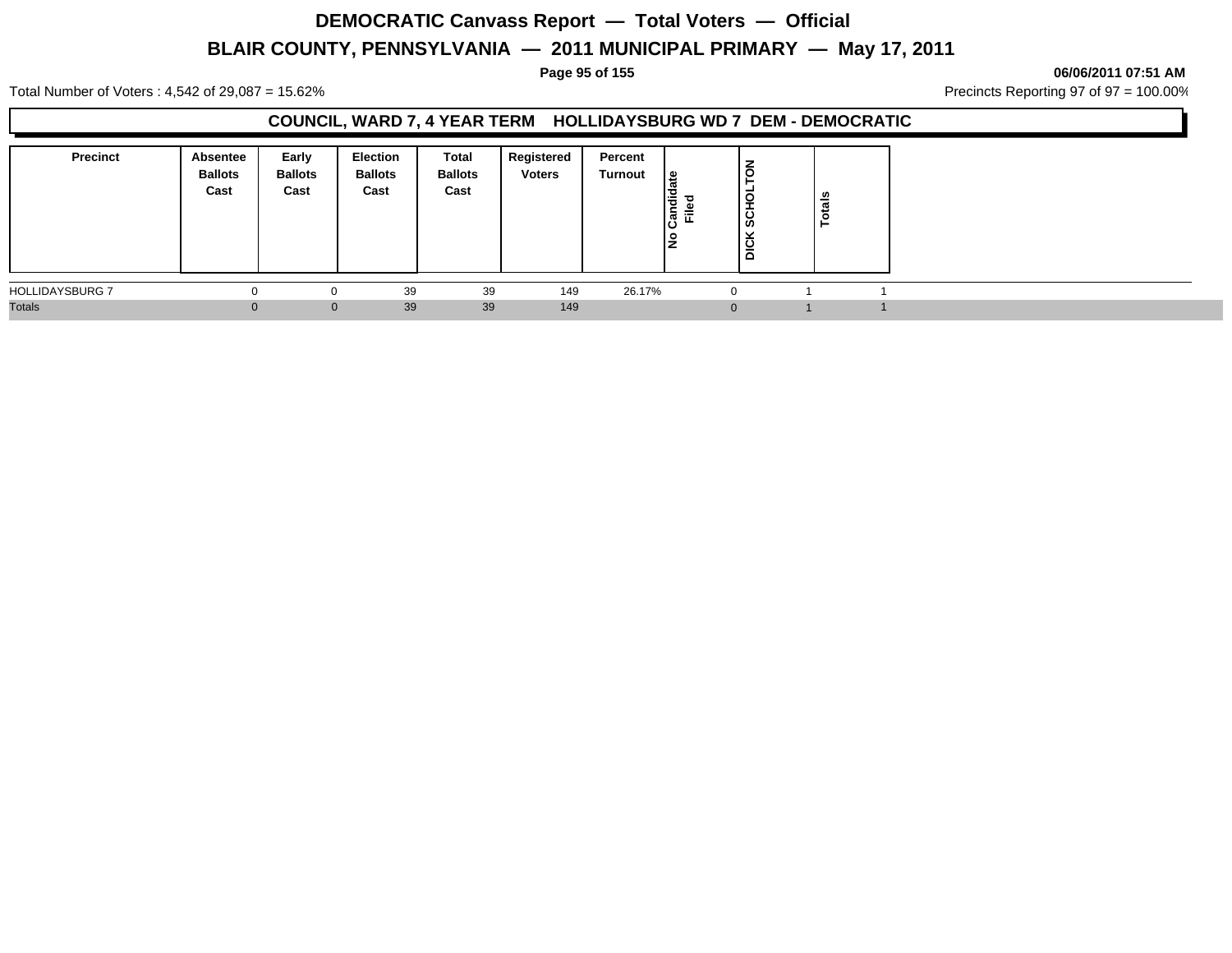#### **Page 96 of 155 06/06/2011 07:51 AM**

Total Number of Voters : 4,542 of 29,087 = 15.62% Precincts Reporting 97 of 97 = 100.00%

### **SUPERVISOR, 6 YEAR TERM HUSTON DEM - DEMOCRATIC**

| <b>Precinct</b>   | Absentee<br><b>Ballots</b><br>Cast | Early<br><b>Ballots</b><br>Cast | <b>Election</b><br><b>Ballots</b><br>Cast | <b>Total</b><br><b>Ballots</b><br>Cast | Registered<br><b>Voters</b> | Percent<br><b>Turnout</b> | <sub>≋</sub><br>I÷<br>Ѣ<br>⋍<br>ႜႍ<br>ட<br>∣o | otals<br>- |  |
|-------------------|------------------------------------|---------------------------------|-------------------------------------------|----------------------------------------|-----------------------------|---------------------------|-----------------------------------------------|------------|--|
| <b>HUSTON TWP</b> |                                    |                                 | 17                                        | 17                                     | 149                         | 11.41%                    | 0                                             | 0          |  |
| <b>Totals</b>     | $\Omega$                           | $\mathbf{0}$                    | 17                                        | 17                                     | 149                         |                           | $\Omega$                                      | 0          |  |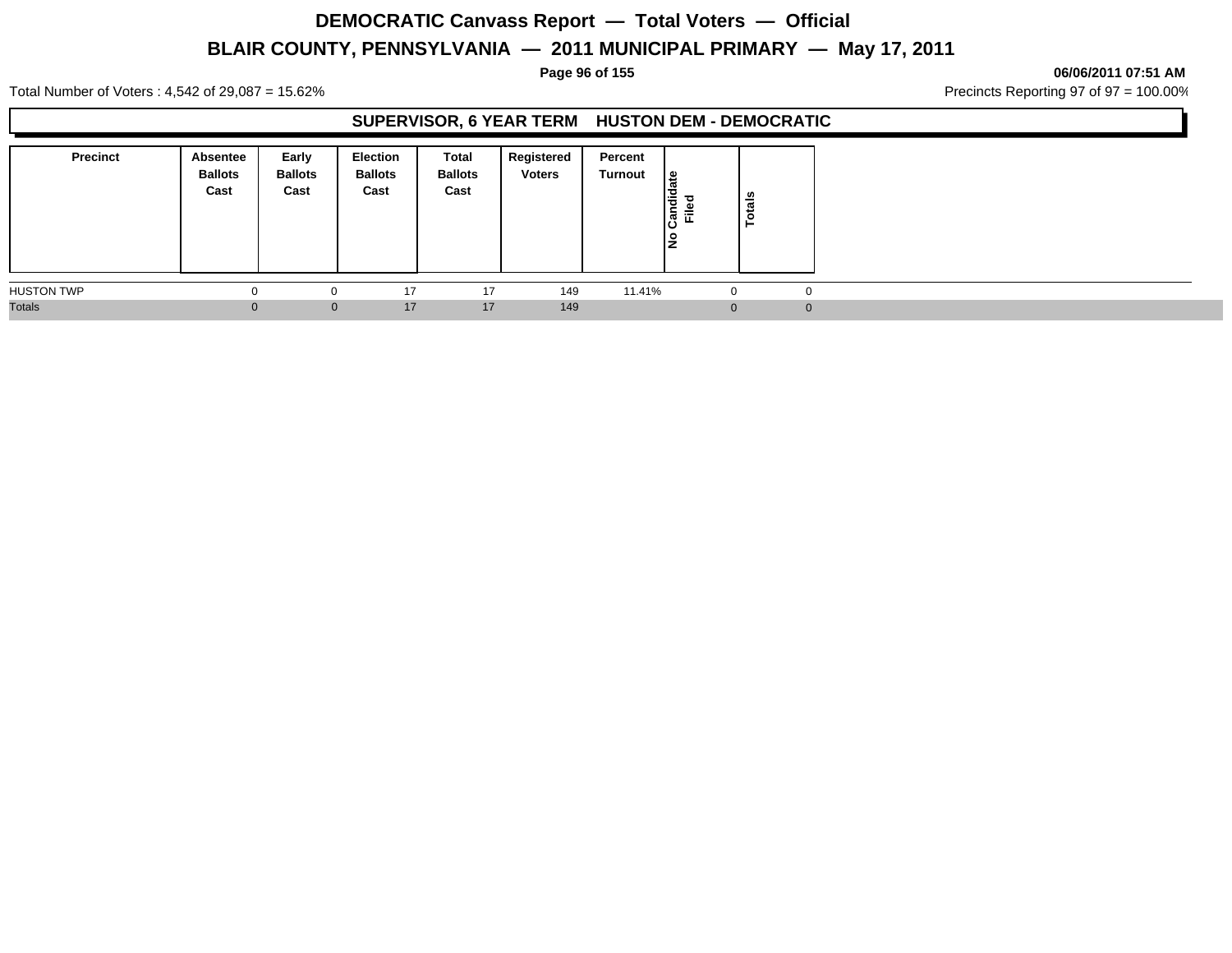#### **Page 97 of 155 06/06/2011 07:51 AM**

Total Number of Voters : 4,542 of 29,087 = 15.62% Precincts Reporting 97 of 97 = 100.00%

## **AUDITOR, 6 YEAR TERM HUSTON DEM - DEMOCRATIC**

| <b>Precinct</b>   | Absentee<br><b>Ballots</b><br>Cast | Early<br><b>Ballots</b><br>Cast | <b>Election</b><br><b>Ballots</b><br>Cast | Total<br><b>Ballots</b><br>Cast | Registered<br><b>Voters</b> | Percent<br><b>Turnout</b> | ┙<br>DARREI<br>SMITH<br>lဟ | otals<br>- |
|-------------------|------------------------------------|---------------------------------|-------------------------------------------|---------------------------------|-----------------------------|---------------------------|----------------------------|------------|
| <b>HUSTON TWP</b> |                                    |                                 | 17                                        | 17                              | 149                         | 11.41%                    | 17                         | 17         |
| <b>Totals</b>     |                                    |                                 | 17<br>$\mathbf{0}$                        | 17                              | 149                         |                           | 17                         | 17         |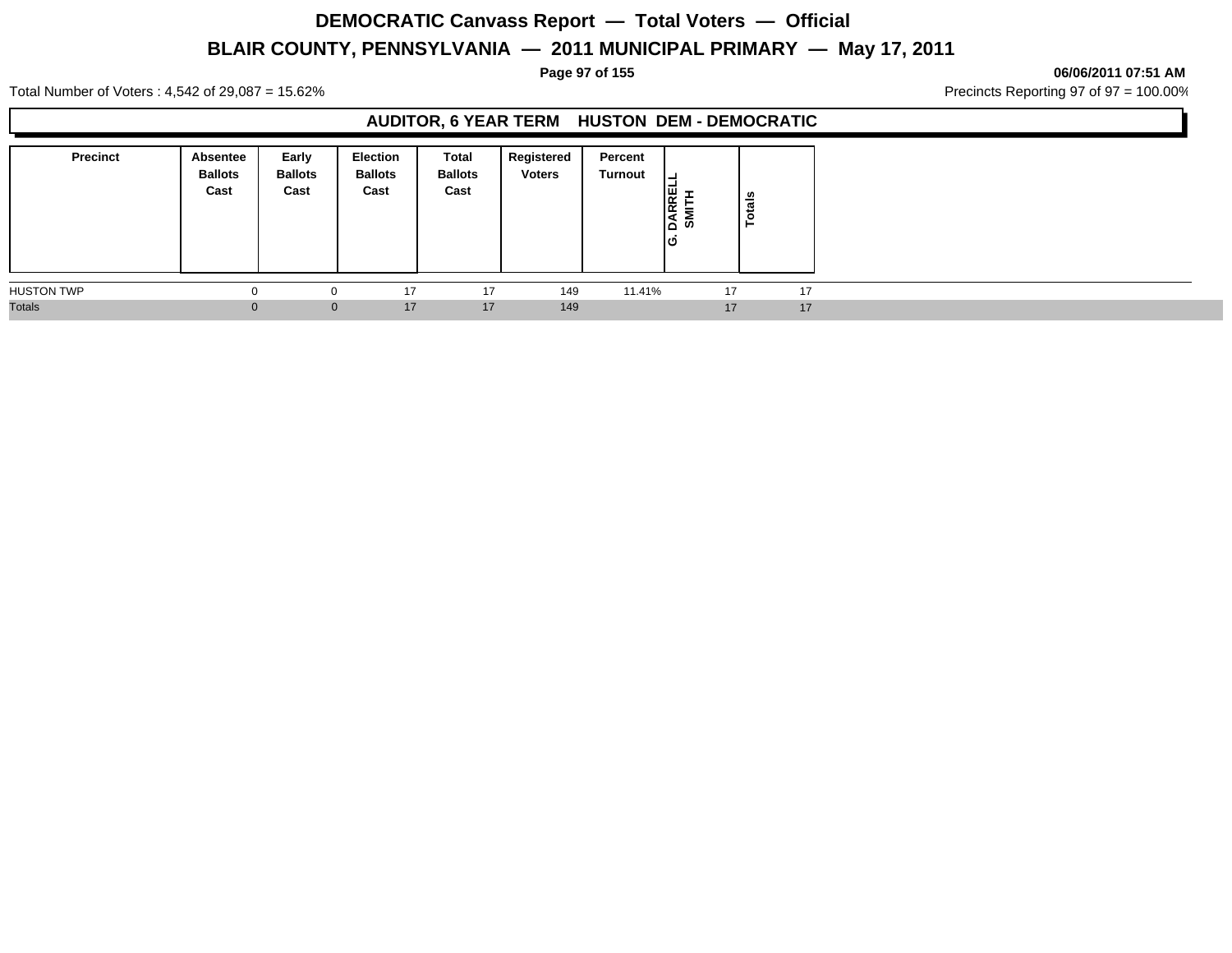#### **Page 98 of 155 06/06/2011 07:51 AM**

Total Number of Voters : 4,542 of 29,087 = 15.62% Precincts Reporting 97 of 97 = 100.00%

## **SUPERVISOR, 6 YEAR TERM JUNIATA DEM - DEMOCRATIC**

| <b>Precinct</b> | Absentee<br><b>Ballots</b><br>Cast | Early<br><b>Ballots</b><br>Cast | <b>Election</b><br><b>Ballots</b><br>Cast | Total<br><b>Ballots</b><br>Cast | Registered<br><b>Voters</b> | Percent<br>Turnout | 9  <br>w<br>Candi<br>Ē<br>1 O<br>ΙŽ | 9S<br>₩,<br>≃ | otals<br>⊢ |        |  |
|-----------------|------------------------------------|---------------------------------|-------------------------------------------|---------------------------------|-----------------------------|--------------------|-------------------------------------|---------------|------------|--------|--|
| JUNIATA TWP     |                                    |                                 | 33                                        | 33                              | 175                         | 18.86%             | $\Omega$                            |               |            |        |  |
| <b>Totals</b>   |                                    | $\Omega$                        | 33                                        | 33                              | 175                         |                    | $\Omega$                            |               | $\Omega$   | $\sim$ |  |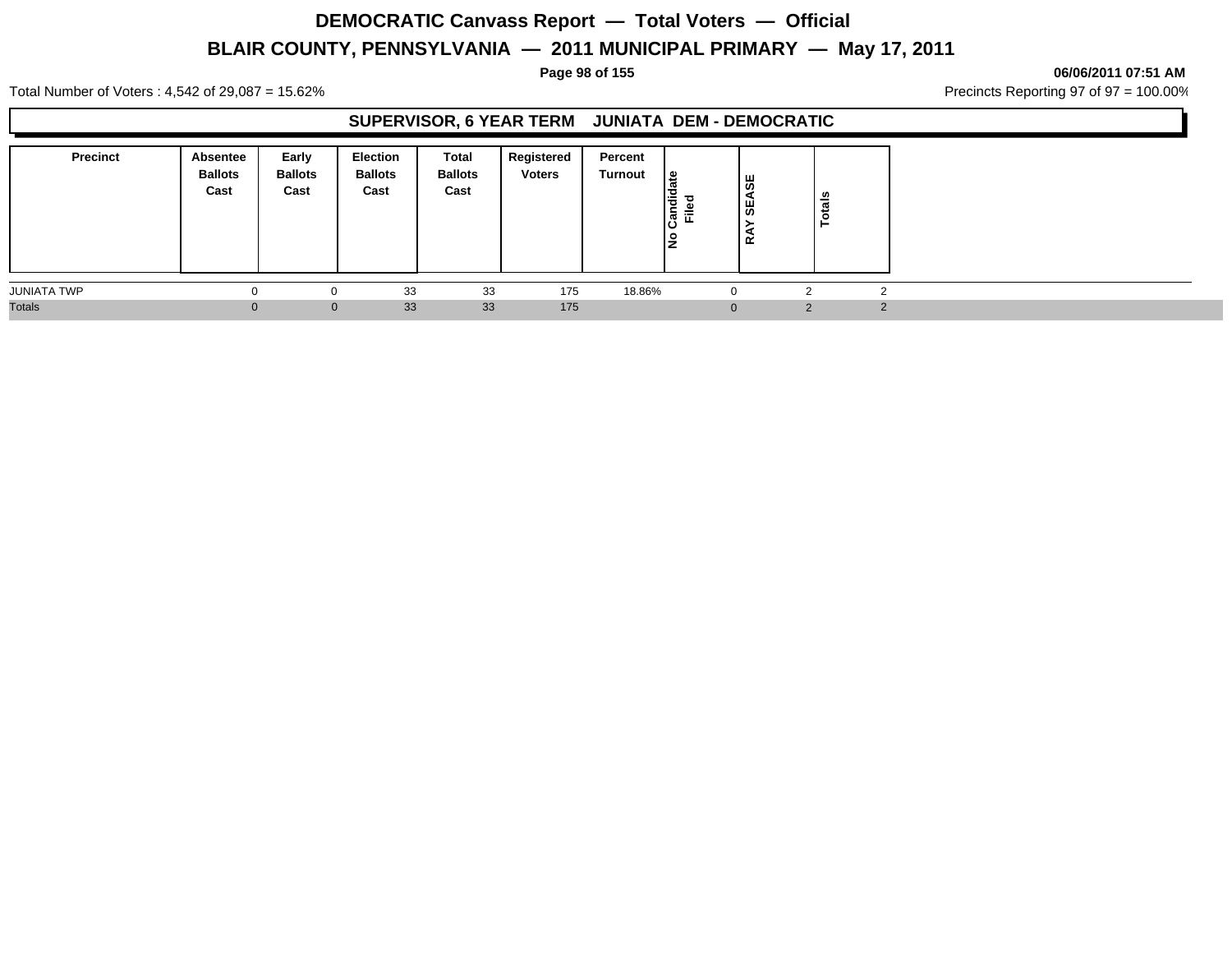#### **Page 99 of 155 06/06/2011 07:51 AM**

Total Number of Voters : 4,542 of 29,087 = 15.62% Precincts Reporting 97 of 97 = 100.00%

## **AUDITOR 6 YEAR TERM JUNIATA DEM - DEMOCRATIC**

| <b>Precinct</b>    | Absentee<br><b>Ballots</b><br>Cast | Early<br><b>Ballots</b><br>Cast | <b>Election</b><br><b>Ballots</b><br>Cast | <b>Total</b><br><b>Ballots</b><br>Cast | Registered<br><b>Voters</b> | Percent<br>Turnout | ہ ¦<br>ాం<br>٠ | DEBBIE<br>RITCHEY | ∢ ∝<br><b>RHONDA</b><br>WALKEI | -<br>- |  |
|--------------------|------------------------------------|---------------------------------|-------------------------------------------|----------------------------------------|-----------------------------|--------------------|----------------|-------------------|--------------------------------|--------|--|
| <b>JUNIATA TWP</b> |                                    | $\Omega$                        | 33                                        | 33                                     | 175                         | 18.86%             | $\Omega$       |                   |                                |        |  |
| <b>Totals</b>      | 0.                                 | $\mathbf 0$                     | 33                                        | 33                                     | 175                         |                    | $\Omega$       |                   |                                |        |  |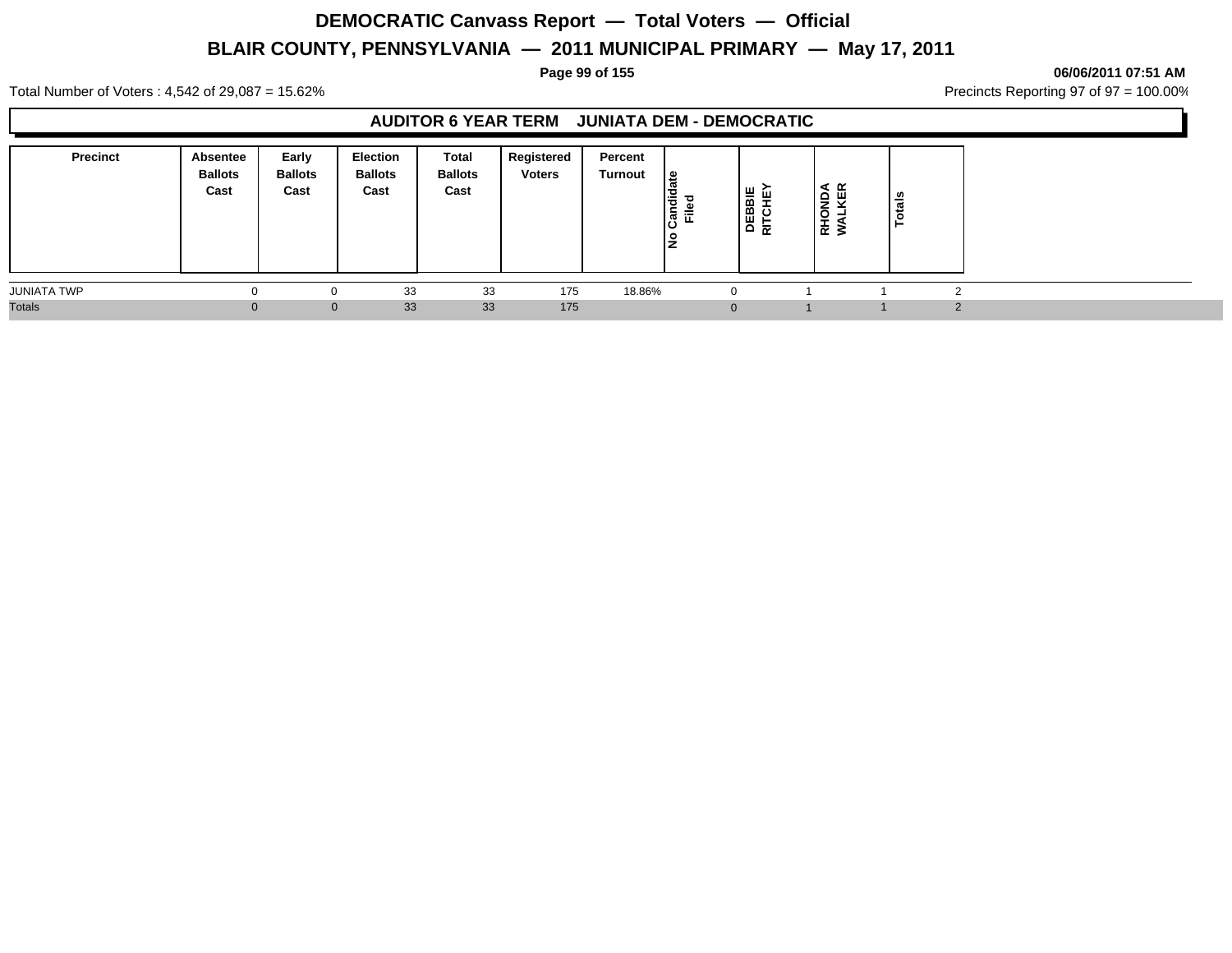#### **Page 100 of 155 06/06/2011 07:51 AM**

Total Number of Voters : 4,542 of 29,087 = 15.62% Precincts Reporting 97 of 97 = 100.00%

### **SUPERVISOR, 6 YEAR TERM LOGAN DEM - DEMOCRATIC**

| <b>Precinct</b>    | Absentee<br><b>Ballots</b><br>Cast | Early<br><b>Ballots</b><br>Cast | Election<br><b>Ballots</b><br>Cast | <b>Total</b><br><b>Ballots</b><br>Cast | Registered<br>Voters | Percent<br><b>Turnout</b> | ate<br>andie<br>Filed | $\overline{6}$<br>⋖<br>S,<br>Œ<br>AME<br>⊏<br>⊢ | 오<br>$\propto$<br>≘<br>c | ৰ ত      | ls<br>GAR <sup>'</sup> | FRONTINO<br>品 | 띥<br>∍<br>ᆂ<br>o | ס ו<br>9<br>۱Ē<br>$\overline{O}$<br>ΙÖ |
|--------------------|------------------------------------|---------------------------------|------------------------------------|----------------------------------------|----------------------|---------------------------|-----------------------|-------------------------------------------------|--------------------------|----------|------------------------|---------------|------------------|----------------------------------------|
| <b>LOGAN TWP 1</b> |                                    |                                 | 86                                 | 89                                     | 490                  | 18.16%                    |                       |                                                 |                          | 0        |                        |               |                  |                                        |
| <b>LOGAN TWP 2</b> |                                    |                                 | 101<br>v                           | 105                                    | 599                  | 17.53%                    |                       | υ                                               | 3                        | $\Omega$ |                        |               |                  |                                        |
| LOGAN TWP 3        |                                    |                                 | 54                                 | 56                                     | 264                  | 21.21%                    |                       |                                                 |                          |          |                        |               |                  |                                        |
| <b>LOGAN TWP 4</b> |                                    |                                 | 87                                 | 87                                     | 452                  | 19.25%                    |                       |                                                 |                          |          |                        |               |                  |                                        |
| <b>LOGAN TWP 5</b> |                                    |                                 | 84                                 | 87                                     | 434                  | 20.05%                    |                       |                                                 | 0                        | 0        |                        |               |                  |                                        |
| LOGAN TWP 6        |                                    |                                 | 105                                | 105                                    | 706                  | 14.87%                    |                       | $\Omega$                                        |                          | $\Omega$ |                        |               |                  |                                        |
| <b>LOGAN TWP 7</b> |                                    |                                 | 44                                 | 44                                     | 235                  | 18.72%                    |                       |                                                 |                          | 3        |                        |               |                  |                                        |
| <b>Totals</b>      | 12                                 |                                 | 561<br>$\mathbf{0}$                | 573                                    | 3180                 |                           |                       | $\Omega$                                        | 15                       | 6        |                        |               |                  |                                        |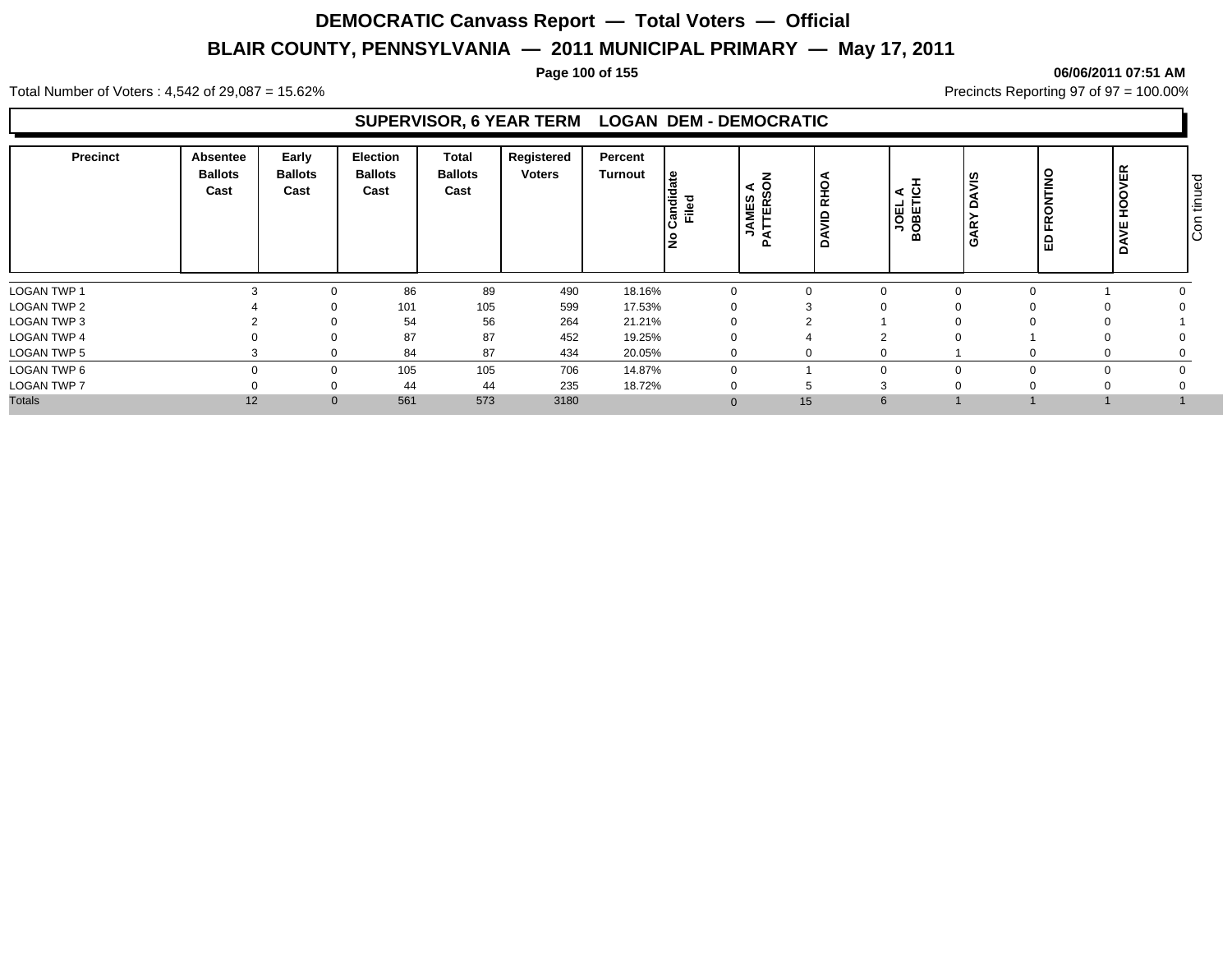#### **Page 101 of 155 06/06/2011 07:51 AM**

Total Number of Voters : 4,542 of 29,087 = 15.62% Precincts Reporting 97 of 97 = 100.00%

### **SUPERVISOR, 6 YEAR TERM LOGAN DEM - DEMOCRATIC**

| <b>Precinct</b>    | Absentee<br><b>Ballots</b><br>Cast | Early<br><b>Ballots</b><br>Cast | <b>Election</b><br><b>Ballots</b><br>Cast | Total<br><b>Ballots</b><br>Cast | Registered<br><b>Voters</b> | Percent<br>Turnout | I٣<br><b>GLEN</b> | ိပ္စ | <b>JOANN</b><br>ARDELL<br>z | 띥<br><b>ANK</b><br>또<br>띪<br>Ř. | <b>NGER</b><br>◀<br>ŠN,<br>z<br><b>S</b> | otals |    |  |
|--------------------|------------------------------------|---------------------------------|-------------------------------------------|---------------------------------|-----------------------------|--------------------|-------------------|------|-----------------------------|---------------------------------|------------------------------------------|-------|----|--|
| <b>LOGAN TWP 1</b> |                                    | 0                               | 86                                        | 89                              | 490                         | 18.16%             |                   |      |                             | $\Omega$                        | $\Omega$                                 |       |    |  |
| <b>LOGAN TWP 2</b> |                                    | 0                               | 101                                       | 105                             | 599                         | 17.53%             |                   |      |                             | $\Omega$                        |                                          |       |    |  |
| LOGAN TWP 3        |                                    | 0                               | 54                                        | 56                              | 264                         | 21.21%             |                   |      |                             | $\Omega$                        |                                          |       |    |  |
| <b>LOGAN TWP 4</b> |                                    | 0                               | 87                                        | 87                              | 452                         | 19.25%             |                   |      |                             |                                 | O                                        |       |    |  |
| LOGAN TWP 5        |                                    | 0                               | 84                                        | 87                              | 434                         | 20.05%             |                   |      |                             | $\mathbf 0$                     | 0                                        |       |    |  |
| LOGAN TWP 6        | $\Omega$                           | 0                               | 105                                       | 105                             | 706                         | 14.87%             |                   |      |                             | $\Omega$                        | $\Omega$                                 |       |    |  |
| <b>LOGAN TWP 7</b> |                                    | 0                               | 44                                        | 44                              | 235                         | 18.72%             |                   |      |                             | $\Omega$                        |                                          |       |    |  |
| <b>Totals</b>      | 12                                 | $\mathbf{0}$                    | 561                                       | 573                             | 3180                        |                    |                   |      |                             |                                 |                                          |       | 30 |  |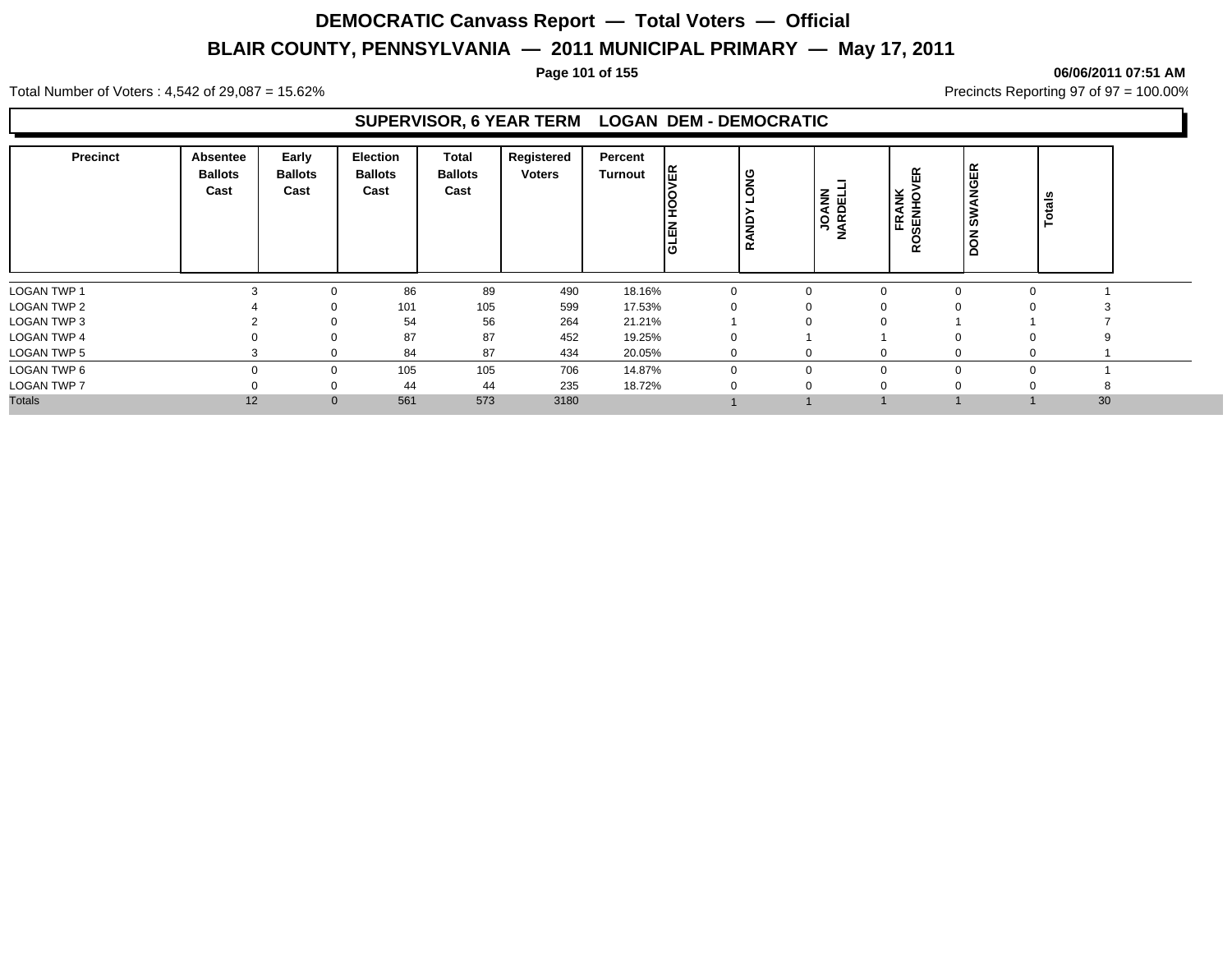#### **Page 102 of 155 06/06/2011 07:51 AM**

Total Number of Voters : 4,542 of 29,087 = 15.62% Precincts Reporting 97 of 97 = 100.00%

### **TAX COLLECTOR, 2 YEAR UNEXPIRED TERM LOGAN DEM - DEMOCRATIC**

| <b>Precinct</b>    | Absentee<br><b>Ballots</b><br>Cast | Early<br><b>Ballots</b><br>Cast | <b>Election</b><br><b>Ballots</b><br>Cast | Total<br><b>Ballots</b><br>Cast | Registered<br><b>Voters</b> | Percent<br><b>Turnout</b> | မ္ဗ<br>Candida<br>Filed | <b>CHRISTINA</b><br>BLAKE | RONALD | <b>OSN</b><br><b>DIFRA</b> | Totals |
|--------------------|------------------------------------|---------------------------------|-------------------------------------------|---------------------------------|-----------------------------|---------------------------|-------------------------|---------------------------|--------|----------------------------|--------|
| <b>LOGAN TWP 1</b> |                                    |                                 | 86                                        | 89                              | 490                         | 18.16%                    | $\Omega$                |                           |        |                            | 11     |
| <b>LOGAN TWP 2</b> |                                    |                                 | 101                                       | 105                             | 599                         | 17.53%                    |                         |                           |        | 6                          | 12     |
| LOGAN TWP 3        |                                    |                                 | 54                                        | 56                              | 264                         | 21.21%                    | $\Omega$                |                           |        | 6                          | 11     |
| <b>LOGAN TWP 4</b> |                                    |                                 | 87                                        | 87                              | 452                         | 19.25%                    | $\mathbf 0$             |                           | b      | 15                         | 21     |
| <b>LOGAN TWP 5</b> |                                    |                                 | 84                                        | 87                              | 434                         | 20.05%                    | $\mathbf 0$             |                           | 3      |                            | -      |
| LOGAN TWP 6        |                                    | $\mathbf 0$                     | 105                                       | 105                             | 706                         | 14.87%                    | $\Omega$                |                           |        |                            | 14     |
| <b>LOGAN TWP 7</b> |                                    |                                 | 44                                        | 44                              | 235                         | 18.72%                    |                         |                           |        | 3                          | -      |
| <b>Totals</b>      | 12                                 | $\mathbf{0}$                    | 561                                       | 573                             | 3180                        |                           | $\mathbf{0}$            |                           | 38     | 45                         | 83     |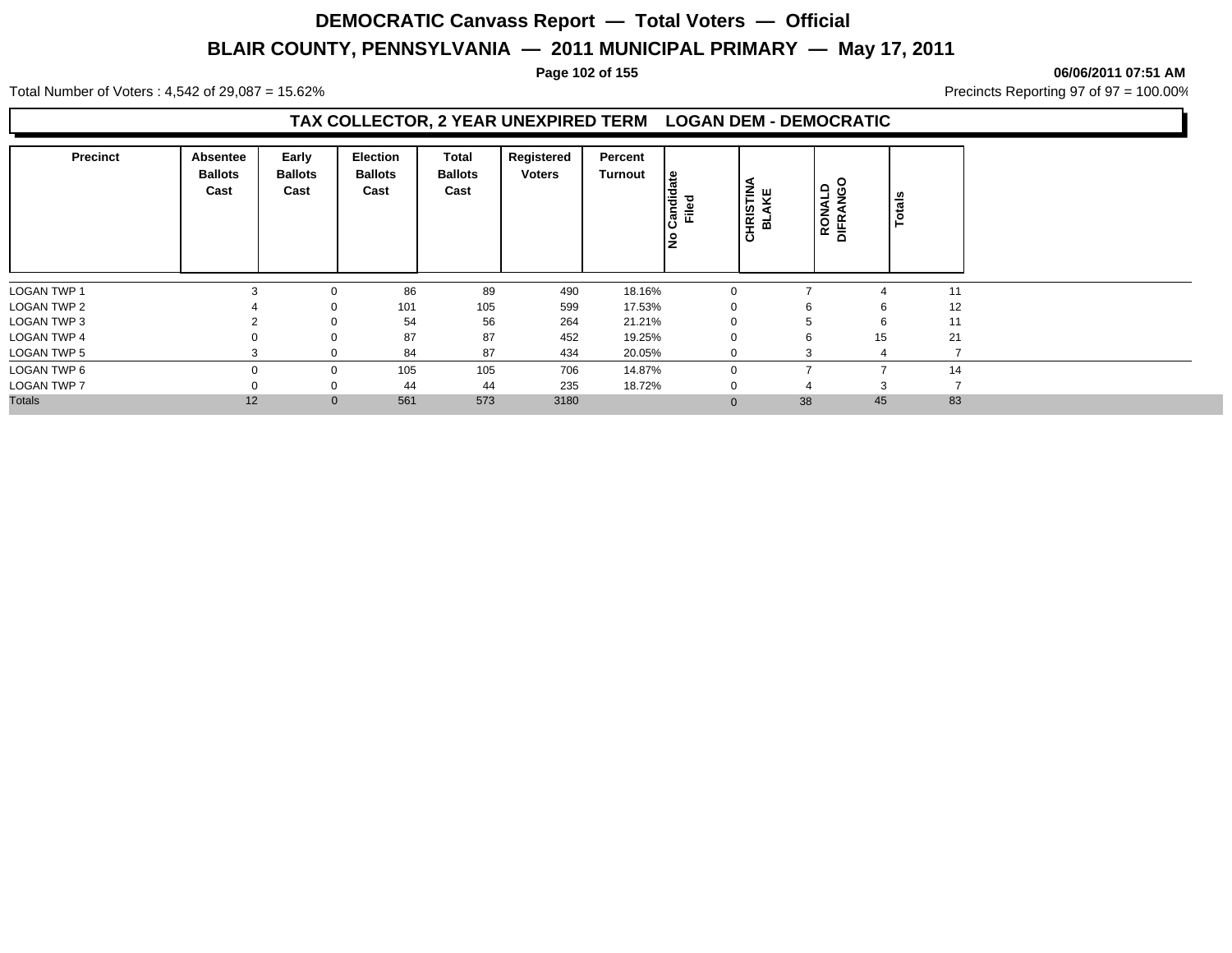#### **Page 103 of 155 06/06/2011 07:51 AM**

Total Number of Voters : 4,542 of 29,087 = 15.62% Precincts Reporting 97 of 97 = 100.00%

### **AUDITOR, 6 YEAR TERM LOGAN DEM - DEMOCRATIC**

| <b>Precinct</b>    | Absentee<br><b>Ballots</b><br>Cast | Early<br><b>Ballots</b><br>Cast | <b>Election</b><br><b>Ballots</b><br>Cast | Total<br><b>Ballots</b><br>Cast | Registered<br><b>Voters</b> | Percent<br>Turnout | DAVID A.<br>BENDER | <b>:HRISTINA</b><br>BLAKE<br>$\overline{\mathbf{o}}$ | NGO<br>G<br><b>RONAL</b><br>DIFRAN | Totals |     |
|--------------------|------------------------------------|---------------------------------|-------------------------------------------|---------------------------------|-----------------------------|--------------------|--------------------|------------------------------------------------------|------------------------------------|--------|-----|
| <b>LOGAN TWP 1</b> |                                    | 0                               | 86                                        | 89                              | 490                         | 18.16%             | 72                 |                                                      | $\mathbf 0$                        |        | 72  |
| <b>LOGAN TWP 2</b> |                                    | 0                               | 101                                       | 105                             | 599                         | 17.53%             | 80                 |                                                      | $\overline{2}$                     | $\sim$ | 84  |
| <b>LOGAN TWP 3</b> |                                    | $\mathbf 0$                     | 54                                        | 56                              | 264                         | 21.21%             | 47                 |                                                      | $\mathbf 0$                        |        | 47  |
| <b>LOGAN TWP 4</b> |                                    | 0                               | 87                                        | 87                              | 452                         | 19.25%             | 67                 |                                                      | $\mathbf 0$                        |        | 68  |
| <b>LOGAN TWP 5</b> |                                    | 0                               | 84                                        | 87                              | 434                         | 20.05%             | 73                 |                                                      | $\mathbf 0$                        |        | 74  |
| LOGAN TWP 6        |                                    | 0                               | 105                                       | 105                             | 706                         | 14.87%             | 78                 |                                                      | $\mathbf 0$                        |        | 78  |
| <b>LOGAN TWP 7</b> |                                    | 0                               | 44                                        | 44                              | 235                         | 18.72%             | 28                 |                                                      | $\mathbf 0$                        |        | 28  |
| <b>Totals</b>      | 12                                 | $\mathbf{0}$                    | 561                                       | 573                             | 3180                        |                    | 445                |                                                      | $\overline{2}$                     |        | 451 |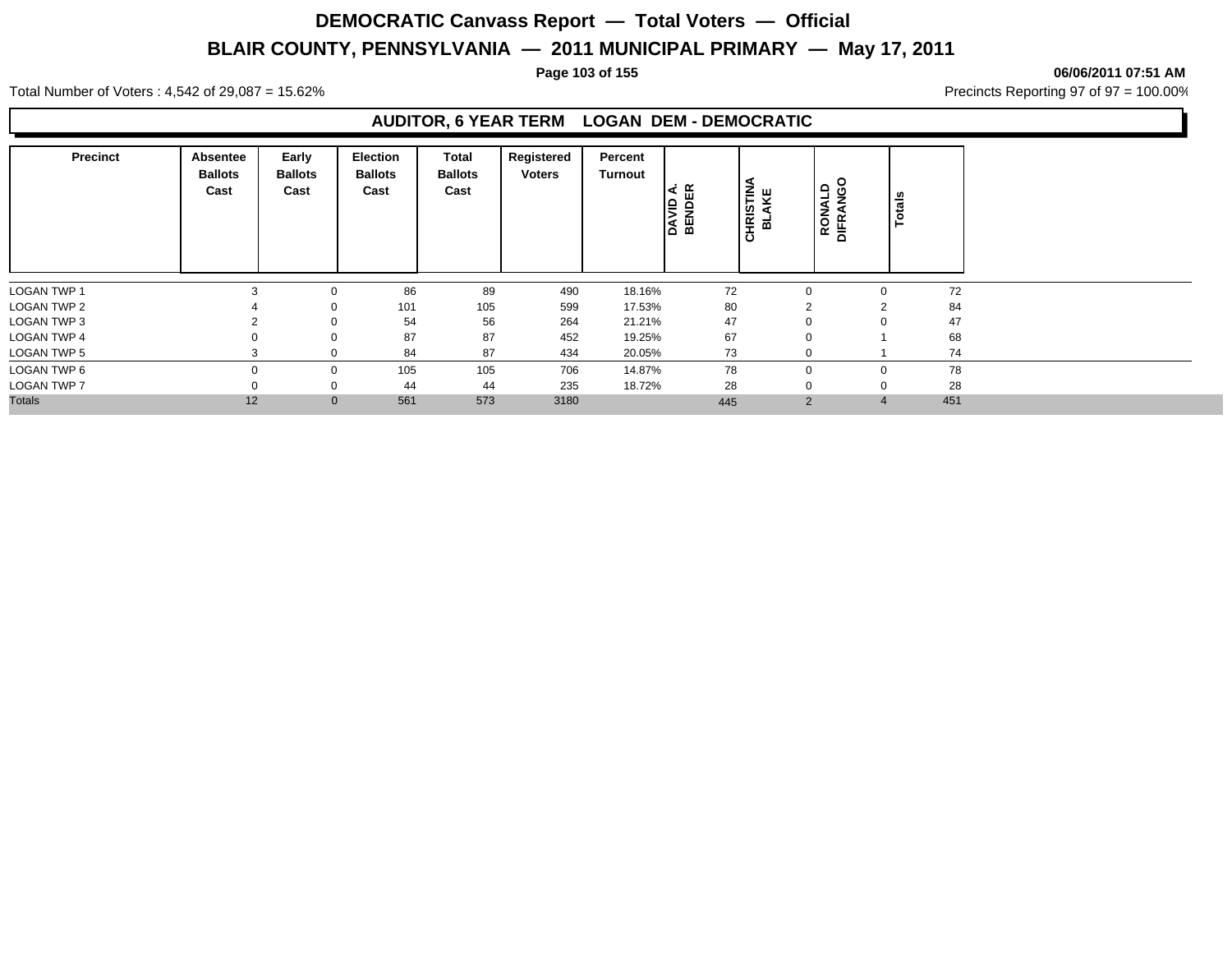#### **Page 104 of 155 06/06/2011 07:51 AM**

Total Number of Voters : 4,542 of 29,087 = 15.62% Precincts Reporting 97 of 97 = 100.00%

## **COUNCIL, 4 YEAR TERM MARTINSBURG DEM - DEMOCRATIC**

| <b>Precinct</b>      | Absentee<br><b>Ballots</b><br>Cast | Early<br><b>Ballots</b><br>Cast | Election<br><b>Ballots</b><br>Cast | Total<br><b>Ballots</b><br>Cast | Registered<br><b>Voters</b> | Percent<br>Turnout | <b>NNIE S.<br/>MBORN</b><br>ت טו | NNE<br>Jiv<br>SUZA<br>MCN/ | U.<br>ಕ |
|----------------------|------------------------------------|---------------------------------|------------------------------------|---------------------------------|-----------------------------|--------------------|----------------------------------|----------------------------|---------|
| <b>MARTINSBURG 1</b> |                                    |                                 | 34                                 | 34                              | 137                         | 24.82%             | 31                               |                            | 31      |
| <b>MARTINSBURG 2</b> |                                    | 0                               | 27                                 | 27                              | 164                         | 16.46%             | 26                               |                            | 30      |
| <b>Totals</b>        | $\Omega$                           | $\mathbf{0}$                    | 61                                 | 61                              | 301                         |                    | 57                               |                            | 61      |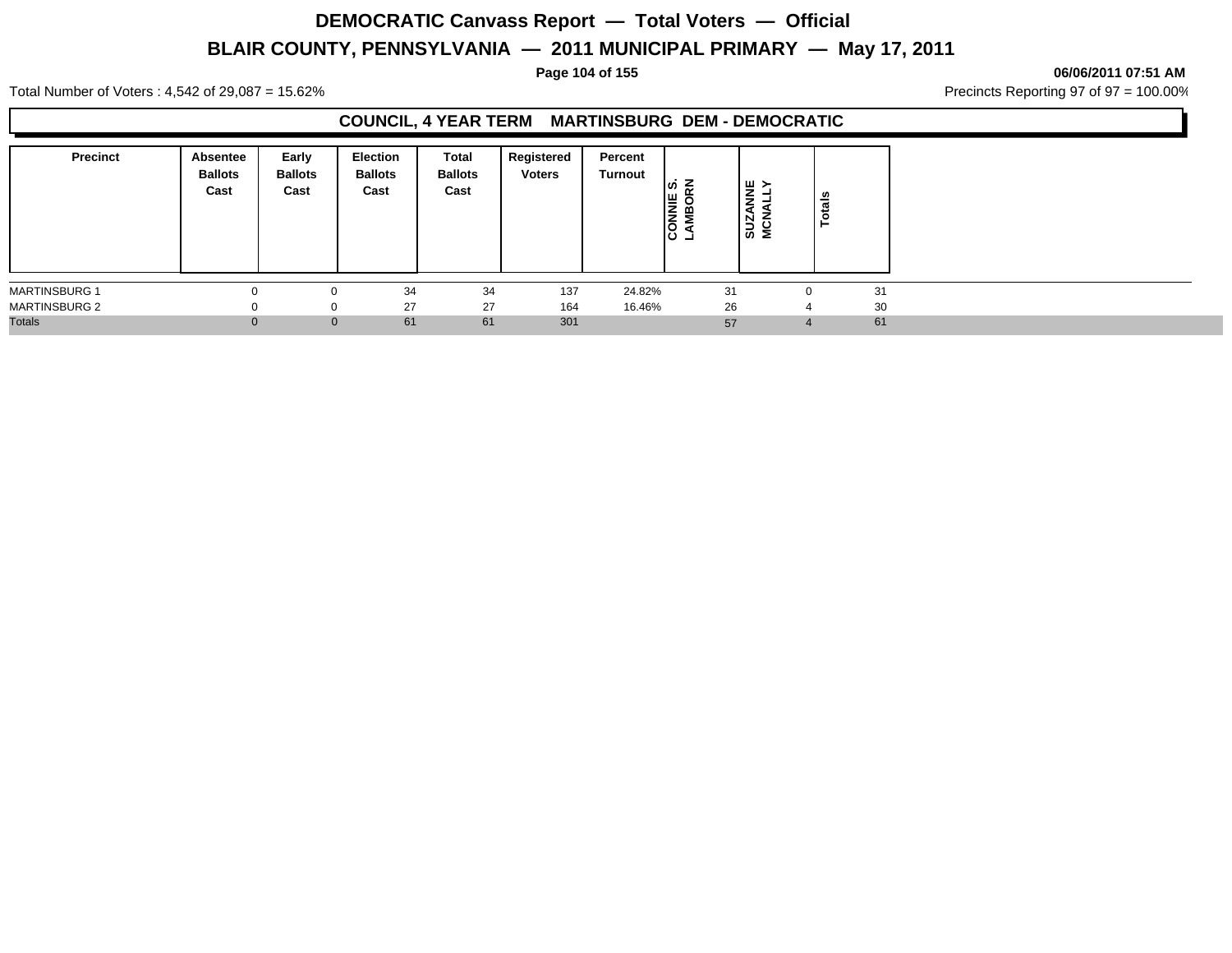#### **Page 105 of 155 06/06/2011 07:51 AM**

Total Number of Voters : 4,542 of 29,087 = 15.62% Precincts Reporting 97 of 97 = 100.00%

### **AUDITOR, 6 YEAR TERM MARTINSBURG DEM - DEMOCRATIC**

| <b>Precinct</b>      | Absentee<br><b>Ballots</b><br>Cast | Early<br><b>Ballots</b><br>Cast | <b>Election</b><br><b>Ballots</b><br>Cast | Total<br><b>Ballots</b><br>Cast | Registered<br><b>Voters</b> | Percent<br><b>Turnout</b> | ≗<br>Ιă<br>Ѣ<br>這<br>ခြံ | <b>otals</b><br>► |
|----------------------|------------------------------------|---------------------------------|-------------------------------------------|---------------------------------|-----------------------------|---------------------------|--------------------------|-------------------|
| <b>MARTINSBURG 1</b> |                                    |                                 | 34                                        | 34                              | 137                         | 24.82%                    | $\Omega$                 | ი                 |
| <b>MARTINSBURG 2</b> |                                    |                                 | 27                                        | 27                              | 164                         | 16.46%                    | 0                        | $\cup$            |
| <b>Totals</b>        |                                    |                                 | 61<br>$\mathbf{0}$                        | 61                              | 301                         |                           | $\Omega$                 | 0                 |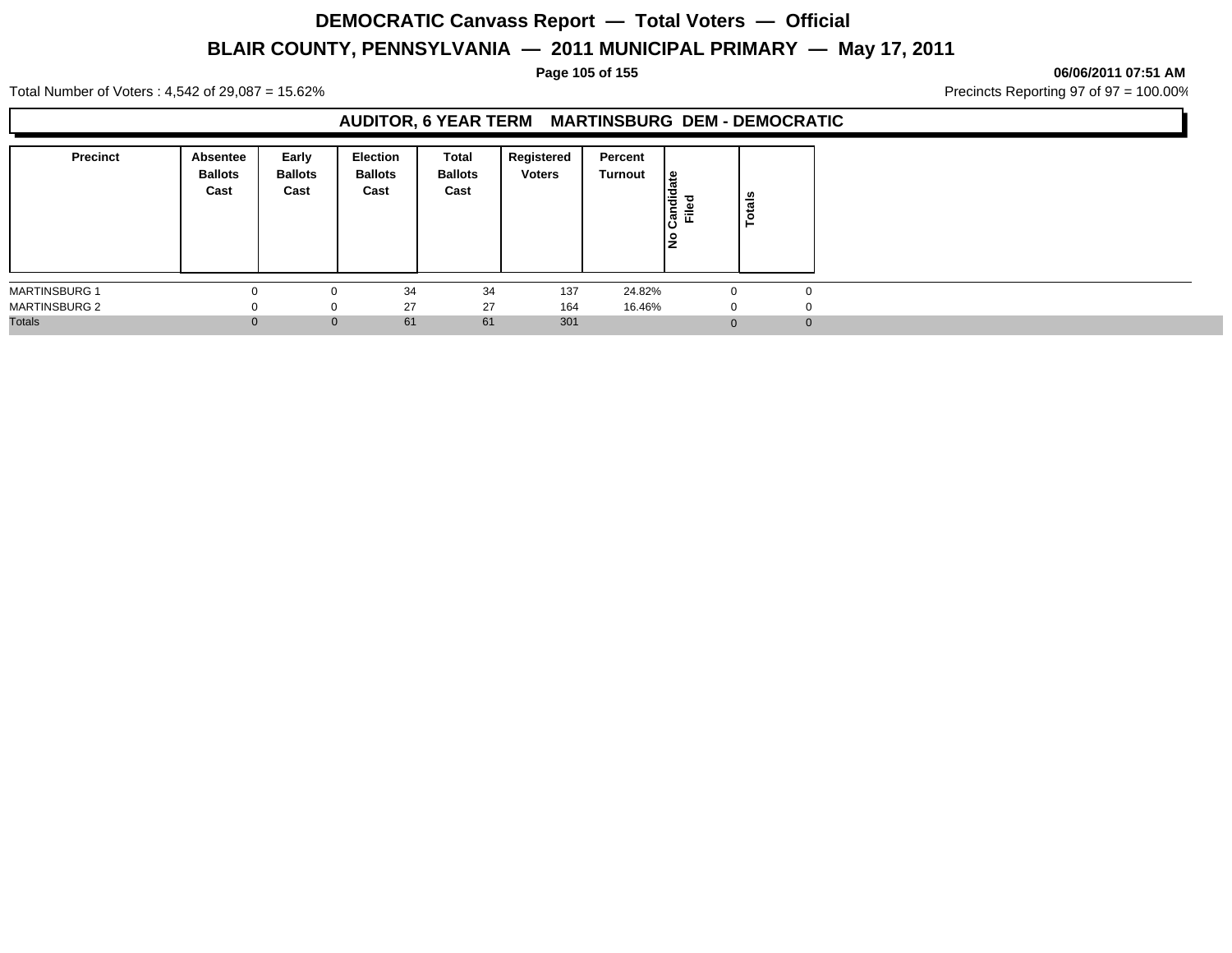#### **Page 106 of 155 06/06/2011 07:51 AM**

Total Number of Voters : 4,542 of 29,087 = 15.62% Precincts Reporting 97 of 97 = 100.00%

## **COUNCIL, 4 YEAR TERM NEWRY DEM - DEMOCRATIC**

| <b>Precinct</b> | Absentee<br><b>Ballots</b><br>Cast | Early<br><b>Ballots</b><br>Cast | <b>Election</b><br><b>Ballots</b><br>Cast | Total<br><b>Ballots</b><br>Cast | Registered<br><b>Voters</b> | Percent<br><b>Turnout</b> | ı¥<br>l≌<br>۱ω<br><b>NE</b> | <b>SENO</b><br>∣ ѿ<br><b>NICHA</b> | ⊇ ש<br>ᆜ<br>$\circ$<br> 을 또<br><b>in</b> | u<br>∸ |    |
|-----------------|------------------------------------|---------------------------------|-------------------------------------------|---------------------------------|-----------------------------|---------------------------|-----------------------------|------------------------------------|------------------------------------------|--------|----|
| NEWRY BORO      | $\Omega$                           |                                 | 25                                        | 25                              | 75                          | 33.33%                    | 20                          |                                    | C                                        |        | 32 |
| <b>Totals</b>   |                                    | $\Omega$                        | 25                                        | 25                              | 75                          |                           | 20                          |                                    | $\mathsf{R}$                             | 4      | 32 |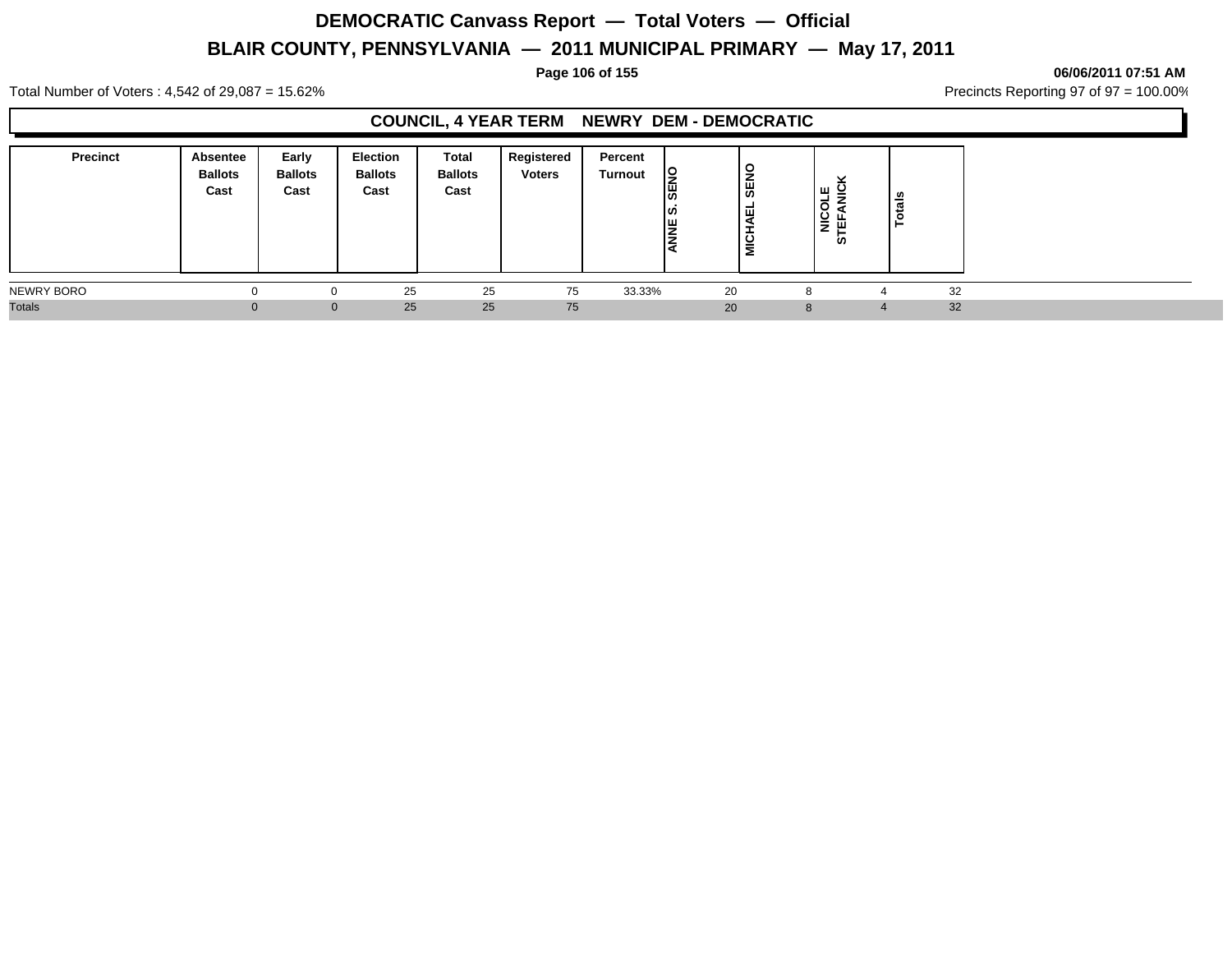#### **Page 107 of 155 06/06/2011 07:51 AM**

Total Number of Voters : 4,542 of 29,087 = 15.62% Precincts Reporting 97 of 97 = 100.00%

## **SUPERVISOR, 6 YEAR TERM NORTH WOODBURY DEM - DEMOCRATIC**

| <b>Precinct</b> | Absentee<br><b>Ballots</b><br>Cast | Early<br><b>Ballots</b><br>Cast | Election<br><b>Ballots</b><br>Cast | Total<br><b>Ballots</b><br>Cast | Registered<br><b>Voters</b> | Percent<br>Turnout | 9 ا<br>l a<br> ଞୁ ⊑ୁ | otals |
|-----------------|------------------------------------|---------------------------------|------------------------------------|---------------------------------|-----------------------------|--------------------|----------------------|-------|
| NORTH WOODBURY  |                                    |                                 | 27                                 | 27                              | 325                         | 8.31%              | $\Omega$             |       |
| <b>Totals</b>   | Æ                                  | $\mathbf{0}$                    | 27                                 | 27                              | 325                         |                    |                      |       |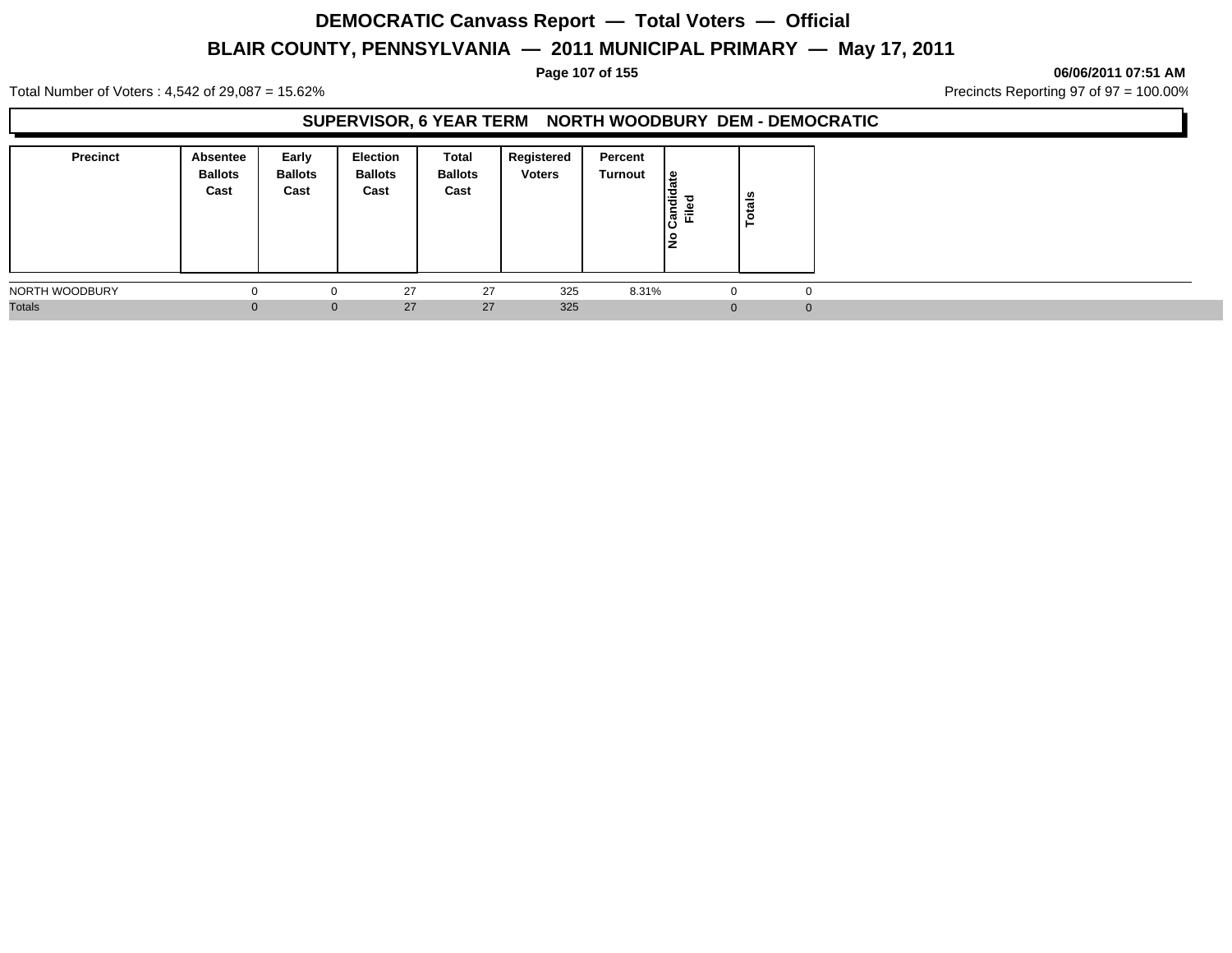#### **Page 108 of 155 06/06/2011 07:51 AM**

Total Number of Voters : 4,542 of 29,087 = 15.62% Precincts Reporting 97 of 97 = 100.00%

## **AUDITOR, 6 YEAR TERM NORTH WOODBURY DEM - DEMOCRATIC**

| <b>Precinct</b> | Absentee<br><b>Ballots</b><br>Cast | Early<br><b>Ballots</b><br>Cast | Election<br><b>Ballots</b><br>Cast | Total<br><b>Ballots</b><br>Cast | Registered<br><b>Voters</b> | Percent<br>Turnout | <u> ഉ</u><br>ω<br>∣ਵੈਂ<br>Ē.<br>$\boldsymbol{\varpi}$<br>ن١<br>$\circ$<br>IŻ | tals<br>P |  |
|-----------------|------------------------------------|---------------------------------|------------------------------------|---------------------------------|-----------------------------|--------------------|------------------------------------------------------------------------------|-----------|--|
| NORTH WOODBURY  |                                    | $\Omega$                        | 27                                 | 27                              | 325                         | 8.31%              | 0                                                                            | $\Omega$  |  |
| <b>Totals</b>   |                                    | $\Omega$                        | 27                                 | 27                              | 325                         |                    | $\Omega$                                                                     | $\Omega$  |  |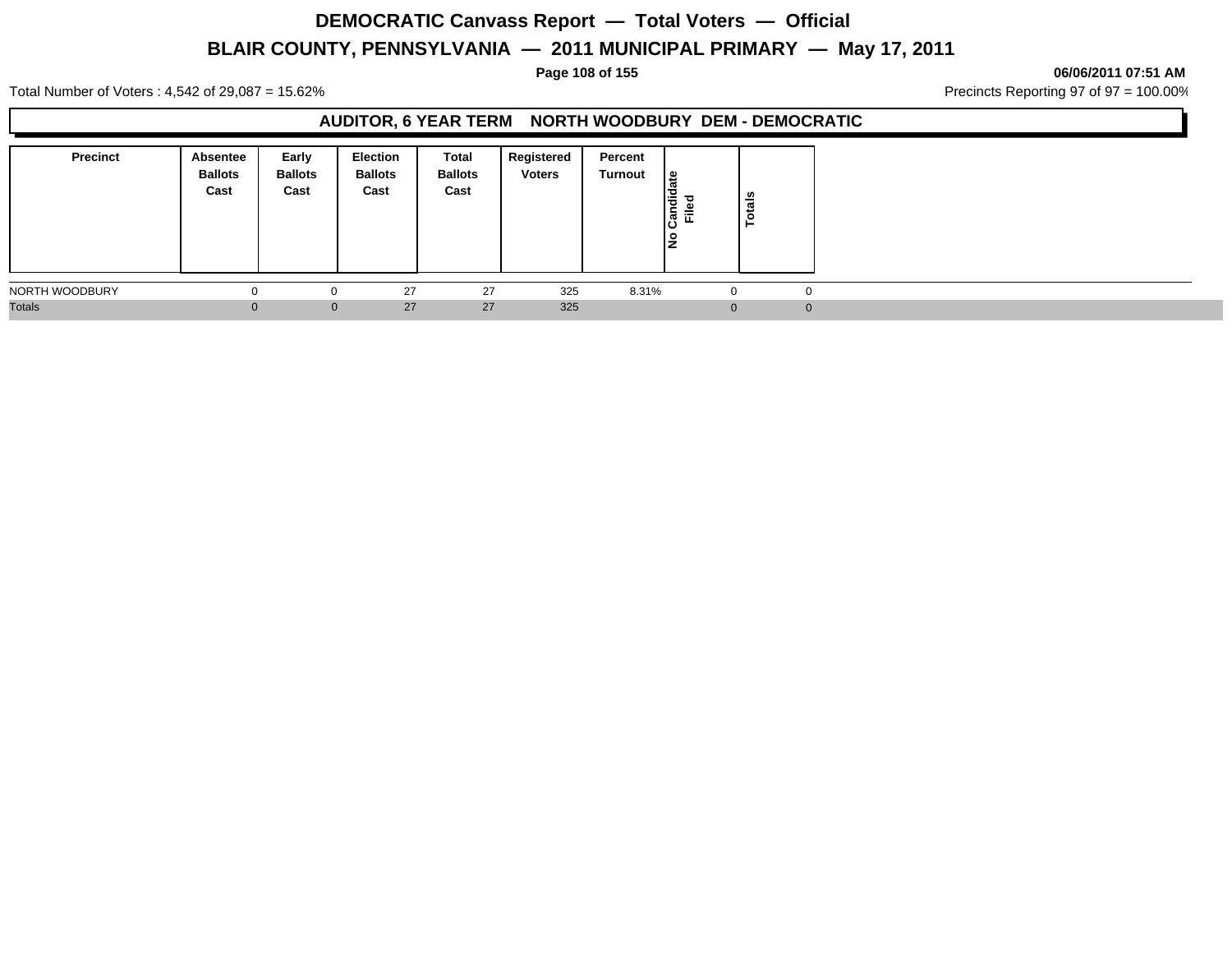#### **Page 109 of 155 06/06/2011 07:51 AM**

Total Number of Voters : 4,542 of 29,087 = 15.62% Precincts Reporting 97 of 97 = 100.00%

### **COUNCIL, 4 YEAR TERM ROARING SPRING DEM - DEMOCRATIC**

| <b>Precinct</b>      | Absentee<br><b>Ballots</b><br>Cast | Early<br><b>Ballots</b><br>Cast | <b>Election</b><br><b>Ballots</b><br>Cast | Total<br><b>Ballots</b><br>Cast | Registered<br><b>Voters</b> | Percent<br>Turnout | ¦ ⊕<br>andid<br>Filed | RRIER<br>ం<br><b>IRIS</b><br>ಕ | Totals   |   |
|----------------------|------------------------------------|---------------------------------|-------------------------------------------|---------------------------------|-----------------------------|--------------------|-----------------------|--------------------------------|----------|---|
| <b>ROARING SPG 1</b> |                                    |                                 |                                           | 9                               | 112                         | 8.04%              |                       |                                | 0        |   |
| <b>ROARING SPG 2</b> |                                    | $\Omega$                        | 38                                        | 38                              | 177                         | 21.47%             |                       | $\Omega$                       | $\Omega$ | o |
| <b>ROARING SPG 3</b> |                                    | 0                               | 23                                        | 24                              | 134                         | 17.91%             |                       | $\Omega$                       |          |   |
| <b>Totals</b>        | $\Omega$                           | $\mathbf{0}$                    | 69                                        | 71                              | 423                         |                    |                       | $\Omega$                       |          |   |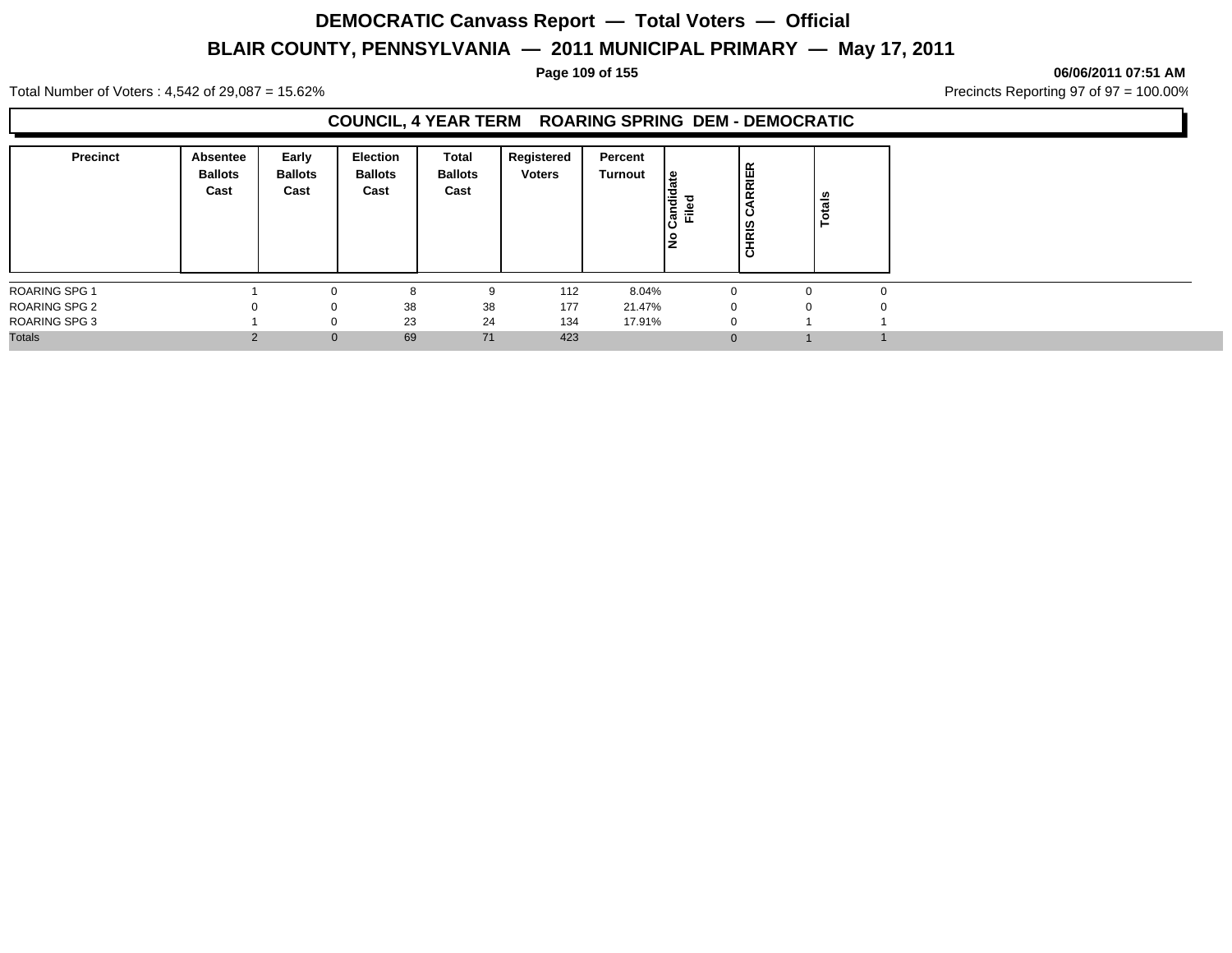#### **Page 110 of 155 06/06/2011 07:51 AM**

Total Number of Voters : 4,542 of 29,087 = 15.62% Precincts Reporting 97 of 97 = 100.00%

### **COUNCIL, 2 YEAR UNEXPIRED TERM ROARING SPRING DEM - DEMOCRATIC**

| <b>Precinct</b>      | Absentee<br><b>Ballots</b><br>Cast | Early<br><b>Ballots</b><br>Cast | Election<br><b>Ballots</b><br>Cast | Total<br><b>Ballots</b><br>Cast | Registered<br><b>Voters</b> | Percent<br><b>Turnout</b> | l e<br>Candida<br>Filed | otals<br>⊢ |
|----------------------|------------------------------------|---------------------------------|------------------------------------|---------------------------------|-----------------------------|---------------------------|-------------------------|------------|
| ROARING SPG 1        |                                    | $\Omega$                        | 8                                  | 9                               | 112                         | 8.04%                     |                         |            |
| <b>ROARING SPG 2</b> | $\Omega$                           | 0                               | 38                                 | 38                              | 177                         | 21.47%                    | 0                       |            |
| <b>ROARING SPG 3</b> |                                    | 0                               | 23                                 | 24                              | 134                         | 17.91%                    |                         |            |
| <b>Totals</b>        | $\overline{2}$                     | $\mathbf{0}$                    | 69                                 | 71                              | 423                         |                           |                         |            |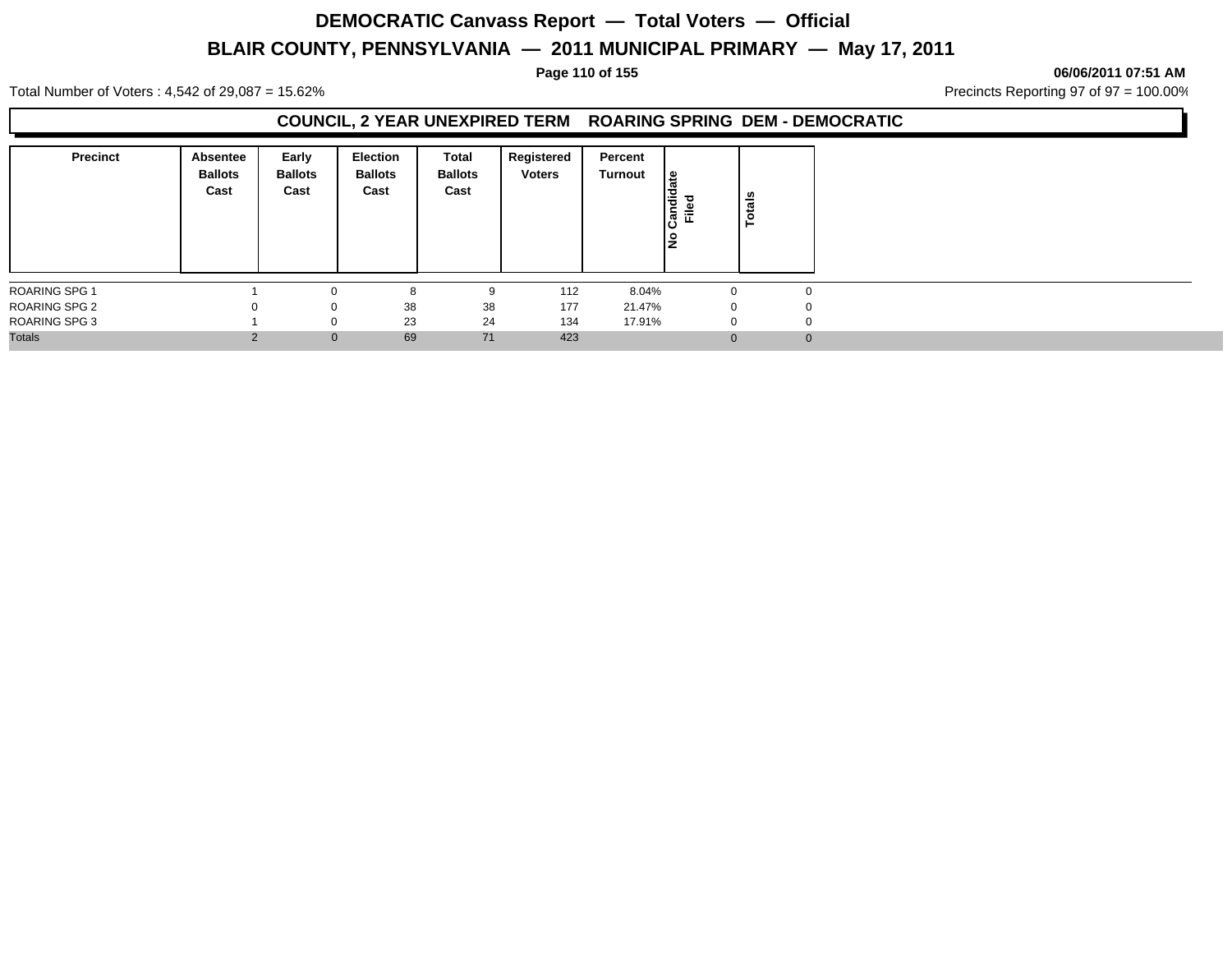#### **Page 111 of 155 06/06/2011 07:51 AM**

Total Number of Voters : 4,542 of 29,087 = 15.62% Precincts Reporting 97 of 97 = 100.00%

### **AUDITOR, 6 YEAR TERM ROARING SPRING DEM - DEMOCRATIC**

| <b>Precinct</b>      | Absentee<br><b>Ballots</b><br>Cast | Early<br><b>Ballots</b><br>Cast | <b>Election</b><br><b>Ballots</b><br>Cast | Total<br><b>Ballots</b><br>Cast | Registered<br><b>Voters</b> | Percent<br>Turnout | le<br>ठ<br>Candie<br>Filed | otals<br>E. |          |
|----------------------|------------------------------------|---------------------------------|-------------------------------------------|---------------------------------|-----------------------------|--------------------|----------------------------|-------------|----------|
| ROARING SPG 1        |                                    | n                               | 8                                         | 9                               | 112                         | 8.04%              |                            |             |          |
| <b>ROARING SPG 2</b> |                                    | 0                               | 38                                        | 38                              | 177                         | 21.47%             | 0                          |             |          |
| <b>ROARING SPG 3</b> |                                    | $\Omega$                        | 23                                        | 24                              | 134                         | 17.91%             | 0                          |             |          |
| <b>Totals</b>        | っ                                  | $\mathbf 0$                     | 69                                        | 71                              | 423                         |                    |                            |             | $\Omega$ |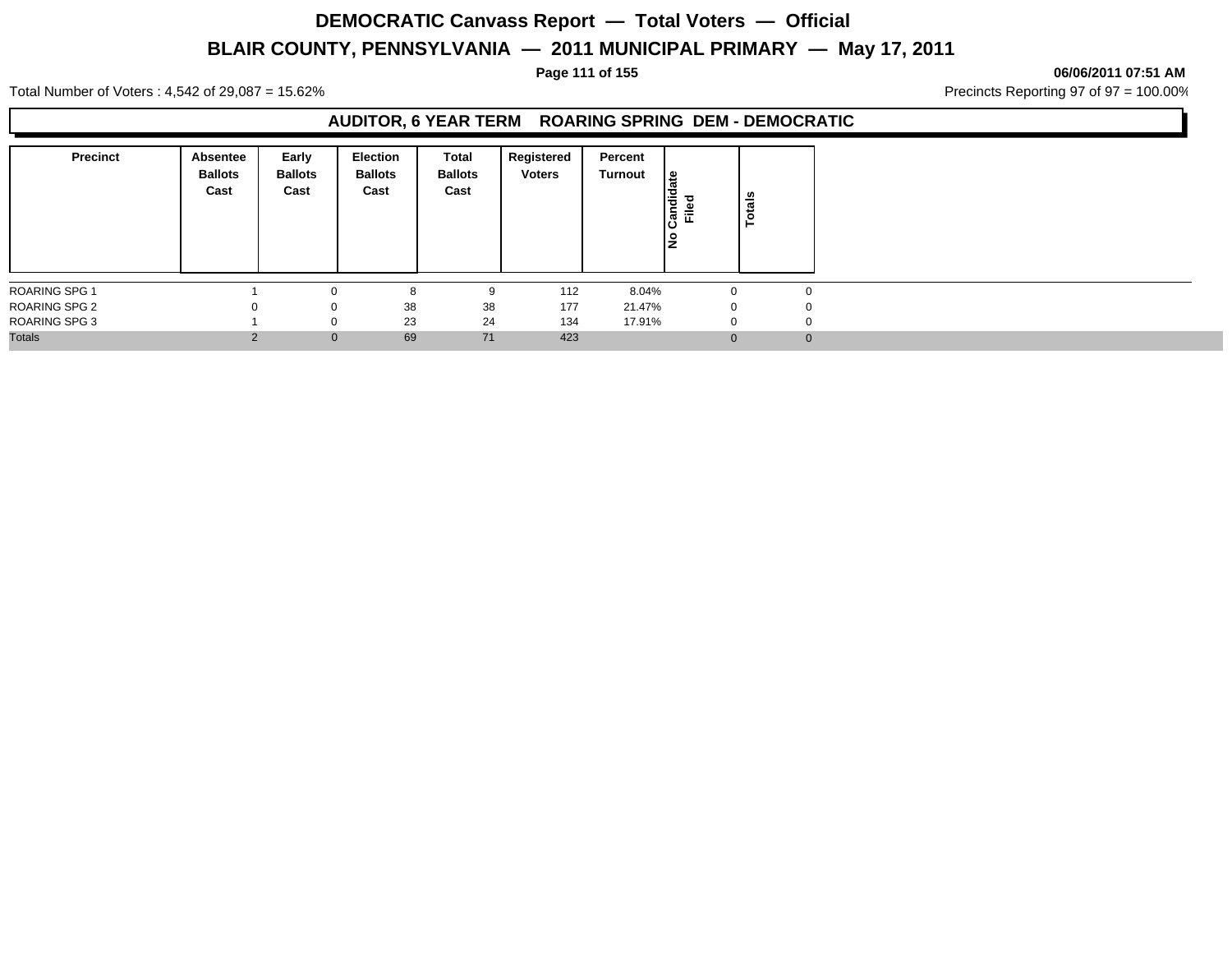#### **Page 112 of 155 06/06/2011 07:51 AM**

Total Number of Voters : 4,542 of 29,087 = 15.62% Precincts Reporting 97 of 97 = 100.00%

### **AUDITOR, 2 YEAR UNEXPIRED TERM ROARING SPRING DEM - DEMOCRATIC**

| <b>Precinct</b>      | <b>Absentee</b><br><b>Ballots</b><br>Cast | Early<br><b>Ballots</b><br>Cast | Election<br><b>Ballots</b><br>Cast | Total<br><b>Ballots</b><br>Cast | Registered<br><b>Voters</b> | Percent<br>Turnout | l e<br>Candida<br>Filed<br>١ş | otals<br>⊢ |
|----------------------|-------------------------------------------|---------------------------------|------------------------------------|---------------------------------|-----------------------------|--------------------|-------------------------------|------------|
| ROARING SPG 1        |                                           |                                 | ŏ                                  | 9                               | 112                         | 8.04%              |                               |            |
| ROARING SPG 2        | 0                                         | 0                               | 38                                 | 38                              | 177                         | 21.47%             | 0                             |            |
| <b>ROARING SPG 3</b> |                                           | 0                               | 23                                 | 24                              | 134                         | 17.91%             |                               |            |
| <b>Totals</b>        | $\Omega$                                  | $\mathbf{0}$                    | 69                                 | 71                              | 423                         |                    |                               | $\Omega$   |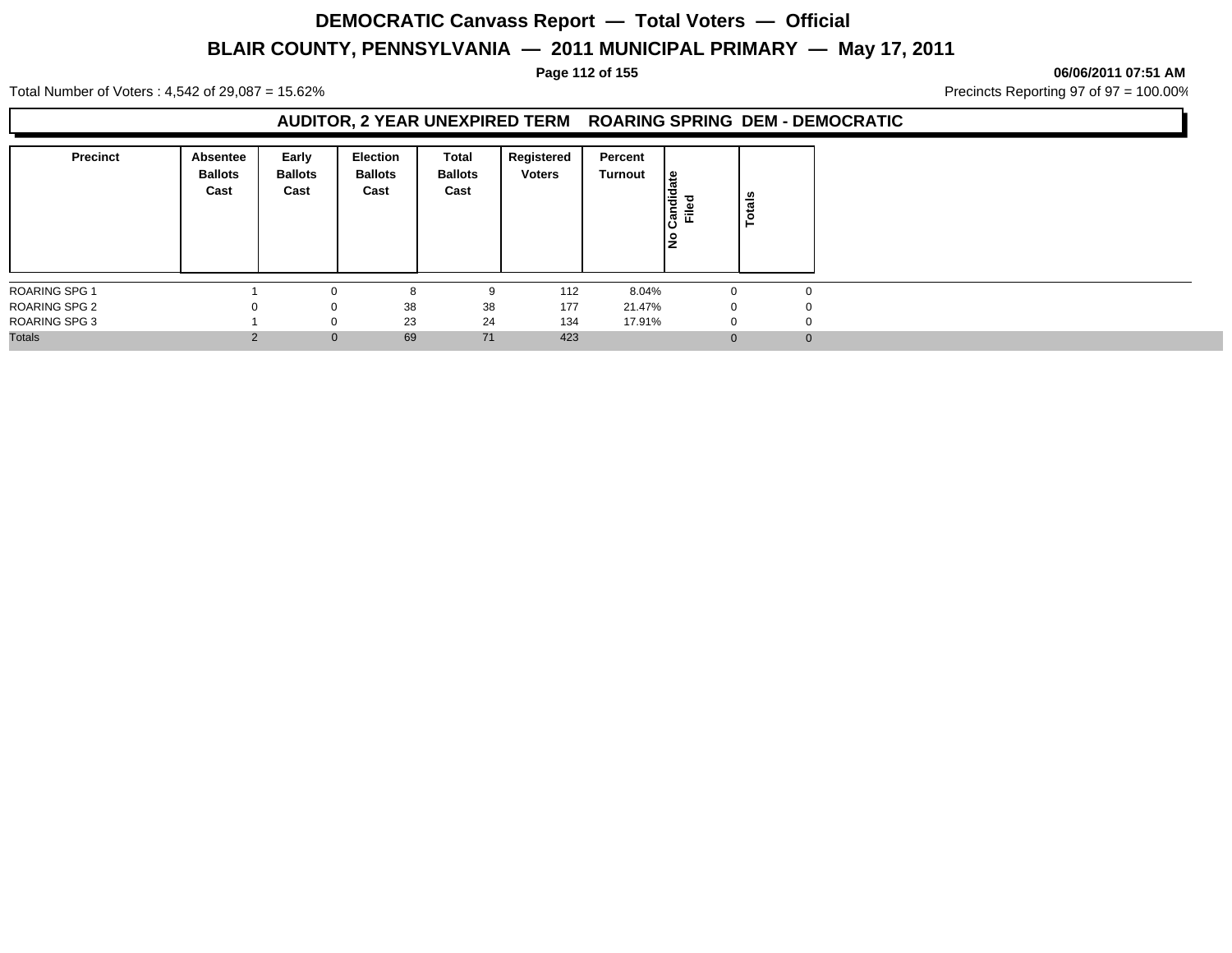#### **Page 113 of 155 06/06/2011 07:51 AM**

Total Number of Voters : 4,542 of 29,087 = 15.62% Precincts Reporting 97 of 97 = 100.00%

#### **SUPERVISOR, 6 YEAR TERM SNYDER DEM - DEMOCRATIC**

| <b>Precinct</b> | Absentee<br><b>Ballots</b><br>Cast | Early<br><b>Ballots</b><br>Cast | Election<br><b>Ballots</b><br>Cast | Total<br><b>Ballots</b><br>Cast | Registered<br><b>Voters</b> | Percent<br>Turnout | ீ<br>andie<br>Filed | KET<br>$\propto$<br>Ξ<br>l m<br>$\sum_{i=1}^{n}$ | otals |  |
|-----------------|------------------------------------|---------------------------------|------------------------------------|---------------------------------|-----------------------------|--------------------|---------------------|--------------------------------------------------|-------|--|
| SNYDER TWP 1    |                                    | 0                               | 44                                 | 44                              | 310                         | 14.19%             |                     |                                                  | O     |  |
| SNYDER TWP 2    |                                    | 0                               | 28                                 | 28                              | 362                         | 7.73%              |                     |                                                  |       |  |
| <b>Totals</b>   |                                    | $\mathbf{0}$                    | 72                                 | 72                              | 672                         |                    |                     | $\Omega$                                         |       |  |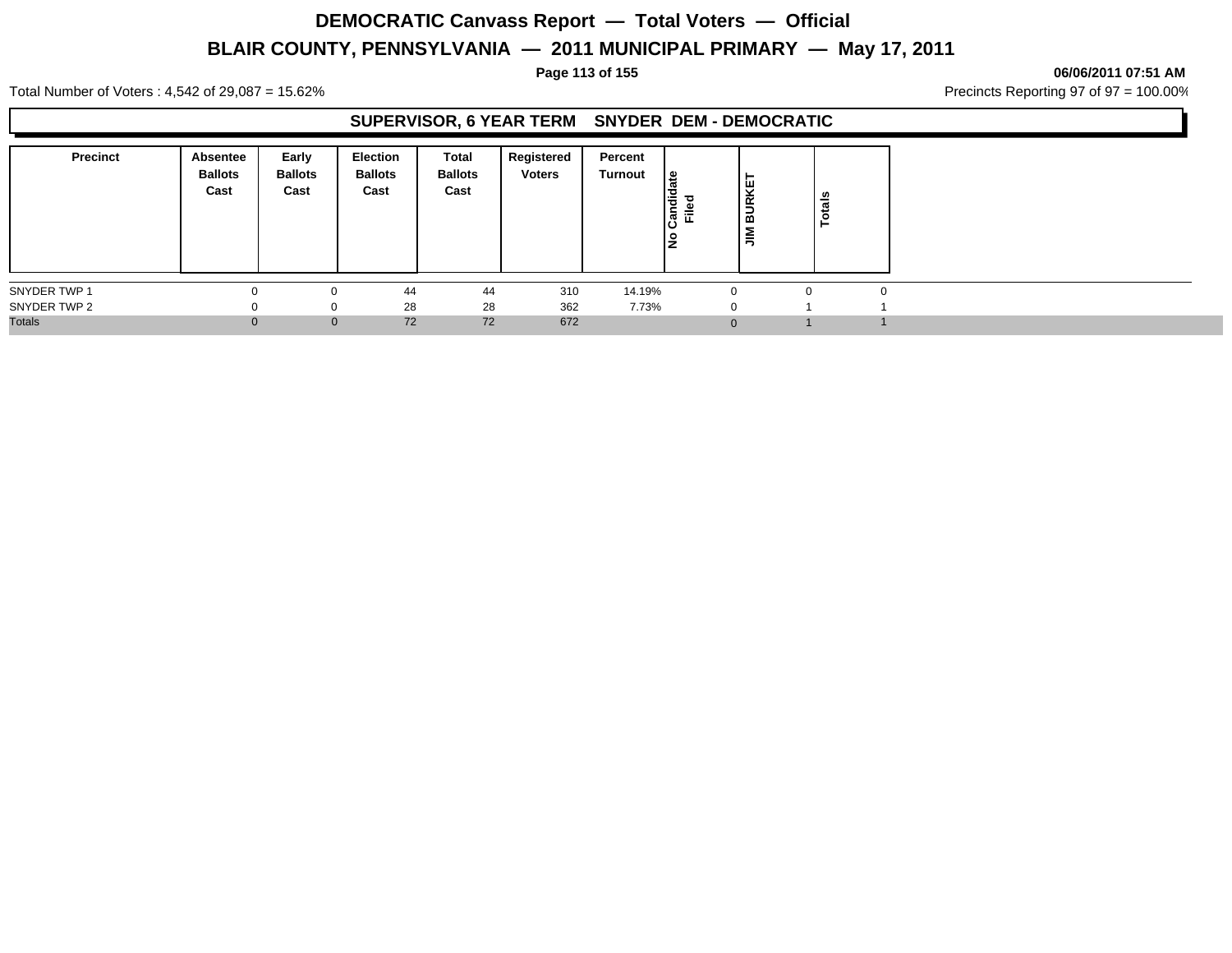#### **Page 114 of 155 06/06/2011 07:51 AM**

Total Number of Voters : 4,542 of 29,087 = 15.62% Precincts Reporting 97 of 97 = 100.00%

## **TAX COLLECTOR, 2 YEAR UNEXPIRED TERM SNYDER DEM - DEMOCRATIC**

| <b>Precinct</b> | Absentee<br><b>Ballots</b><br>Cast | Early<br><b>Ballots</b><br>Cast | Election<br><b>Ballots</b><br>Cast | Total<br><b>Ballots</b><br>Cast | Registered<br><b>Voters</b> | Percent<br>Turnout | ீ<br>andid<br>Filed | Totals   |
|-----------------|------------------------------------|---------------------------------|------------------------------------|---------------------------------|-----------------------------|--------------------|---------------------|----------|
| SNYDER TWP 1    | $\Omega$                           |                                 | 44                                 | 44                              | 310                         | 14.19%             |                     |          |
| SNYDER TWP 2    | $\Omega$                           |                                 | 28                                 | 28                              | 362                         | 7.73%              | $\Omega$            |          |
| <b>Totals</b>   | $\Omega$                           | $\Omega$                        | 72                                 | 72                              | 672                         |                    |                     | $\Omega$ |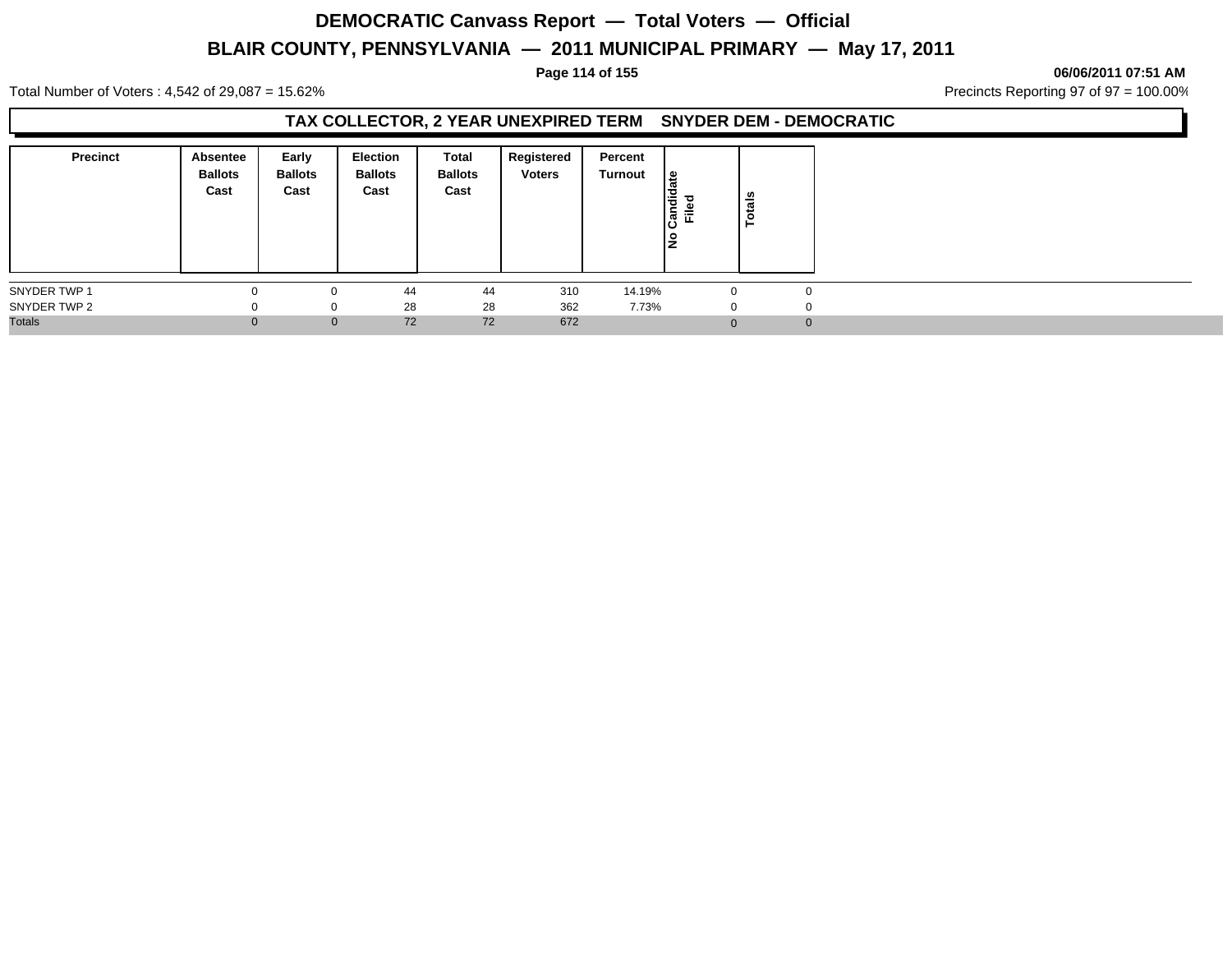#### **Page 115 of 155 06/06/2011 07:51 AM**

Total Number of Voters : 4,542 of 29,087 = 15.62% Precincts Reporting 97 of 97 = 100.00%

## **AUDITOR, 6 YEAR TERM SNYDER DEM - DEMOCRATIC**

| <b>Precinct</b> | Absentee<br><b>Ballots</b><br>Cast | Early<br><b>Ballots</b><br>Cast | <b>Election</b><br><b>Ballots</b><br>Cast | <b>Total</b><br><b>Ballots</b><br>Cast | Registered<br><b>Voters</b> | Percent<br>Turnout | <sub>₩</sub><br>١÷<br> ဇ္ဗဳ ၕံ | otals |
|-----------------|------------------------------------|---------------------------------|-------------------------------------------|----------------------------------------|-----------------------------|--------------------|--------------------------------|-------|
| SNYDER TWP 1    |                                    |                                 | 44                                        | 44                                     | 310                         | 14.19%             | 0                              |       |
| SNYDER TWP 2    |                                    | 0                               | 28                                        | 28                                     | 362                         | 7.73%              | $\Omega$                       | n     |
| <b>Totals</b>   | $\Omega$                           | $\mathbf{0}$                    | 72                                        | 72                                     | 672                         |                    |                                |       |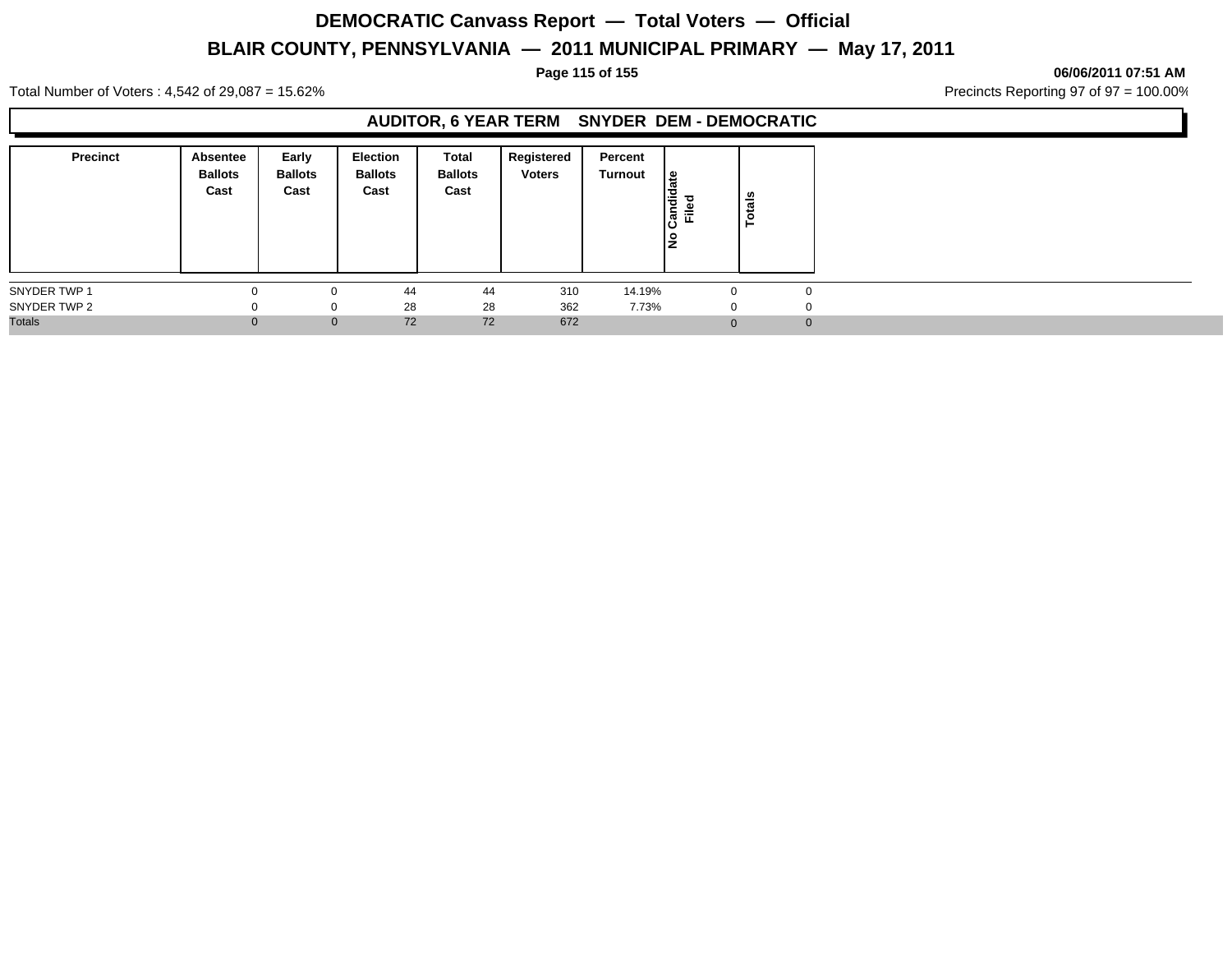#### **Page 116 of 155 06/06/2011 07:51 AM**

Total Number of Voters : 4,542 of 29,087 = 15.62% Precincts Reporting 97 of 97 = 100.00%

### **AUDITOR, 2 YEAR UNEXPIRED TERM SNYDER DEM - DEMOCRATIC**

| <b>Precinct</b> | Absentee<br><b>Ballots</b><br>Cast | Early<br><b>Ballots</b><br>Cast | Election<br><b>Ballots</b><br>Cast | Total<br><b>Ballots</b><br>Cast | Registered<br><b>Voters</b> | Percent<br>Turnout | <sub>සි</sub><br>$\frac{1}{2}$<br>Filed | Totals |
|-----------------|------------------------------------|---------------------------------|------------------------------------|---------------------------------|-----------------------------|--------------------|-----------------------------------------|--------|
| SNYDER TWP 1    | 0                                  | 0                               | 44                                 | 44                              | 310                         | 14.19%             | 0                                       |        |
| SNYDER TWP 2    | 0                                  | 0                               | 28                                 | 28                              | 362                         | 7.73%              | $\mathbf{0}$                            | ი      |
| <b>Totals</b>   | $\Omega$                           | $\mathbf{0}$                    | 72                                 | 72                              | 672                         |                    |                                         | O      |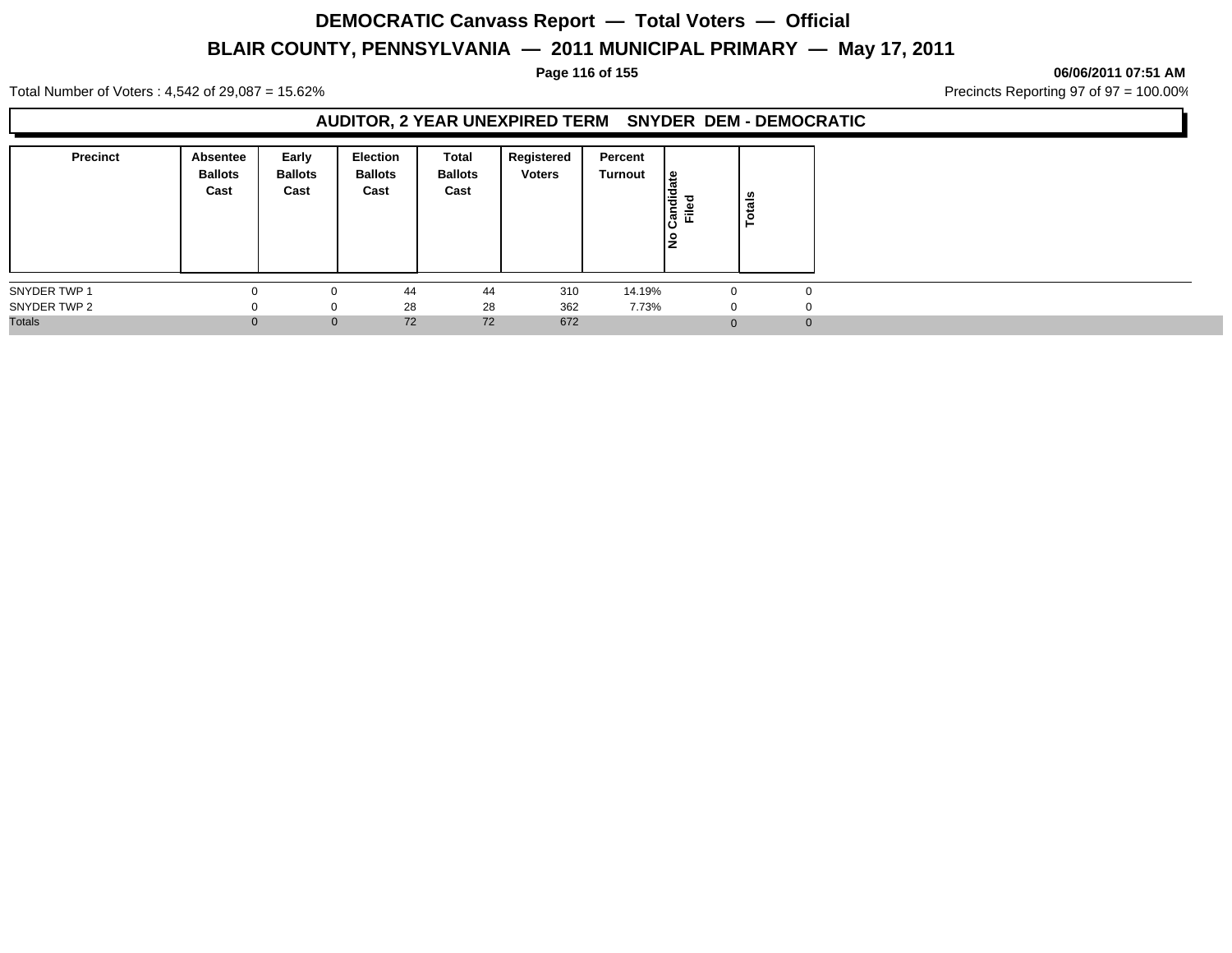#### **Page 117 of 155 06/06/2011 07:51 AM**

Total Number of Voters : 4,542 of 29,087 = 15.62% Precincts Reporting 97 of 97 = 100.00%

## **SUPERVISOR, 6 YEAR TERM TAYLOR DEM - DEMOCRATIC**

| <b>Precinct</b>   | Absentee<br><b>Ballots</b><br>Cast | Early<br><b>Ballots</b><br>Cast | <b>Election</b><br><b>Ballots</b><br>Cast | Total<br><b>Ballots</b><br>Cast | Registered<br><b>Voters</b> | Percent<br><b>Turnout</b> | ∣≏<br>ш<br>HAROL<br>≃ | -<br>►<br><b>SMI</b><br>≘<br>≏ | VERS<br>Ö<br>≃<br>ARIE<br>Σ | tals |    |  |  |
|-------------------|------------------------------------|---------------------------------|-------------------------------------------|---------------------------------|-----------------------------|---------------------------|-----------------------|--------------------------------|-----------------------------|------|----|--|--|
| <b>TAYLOR TWP</b> |                                    |                                 | 40                                        | 40                              | 375                         | 10.67%                    |                       | 34                             |                             |      | 36 |  |  |
| <b>Totals</b>     |                                    |                                 | 40<br>$\Omega$                            | 40                              | 375                         |                           |                       | 34                             |                             |      | 36 |  |  |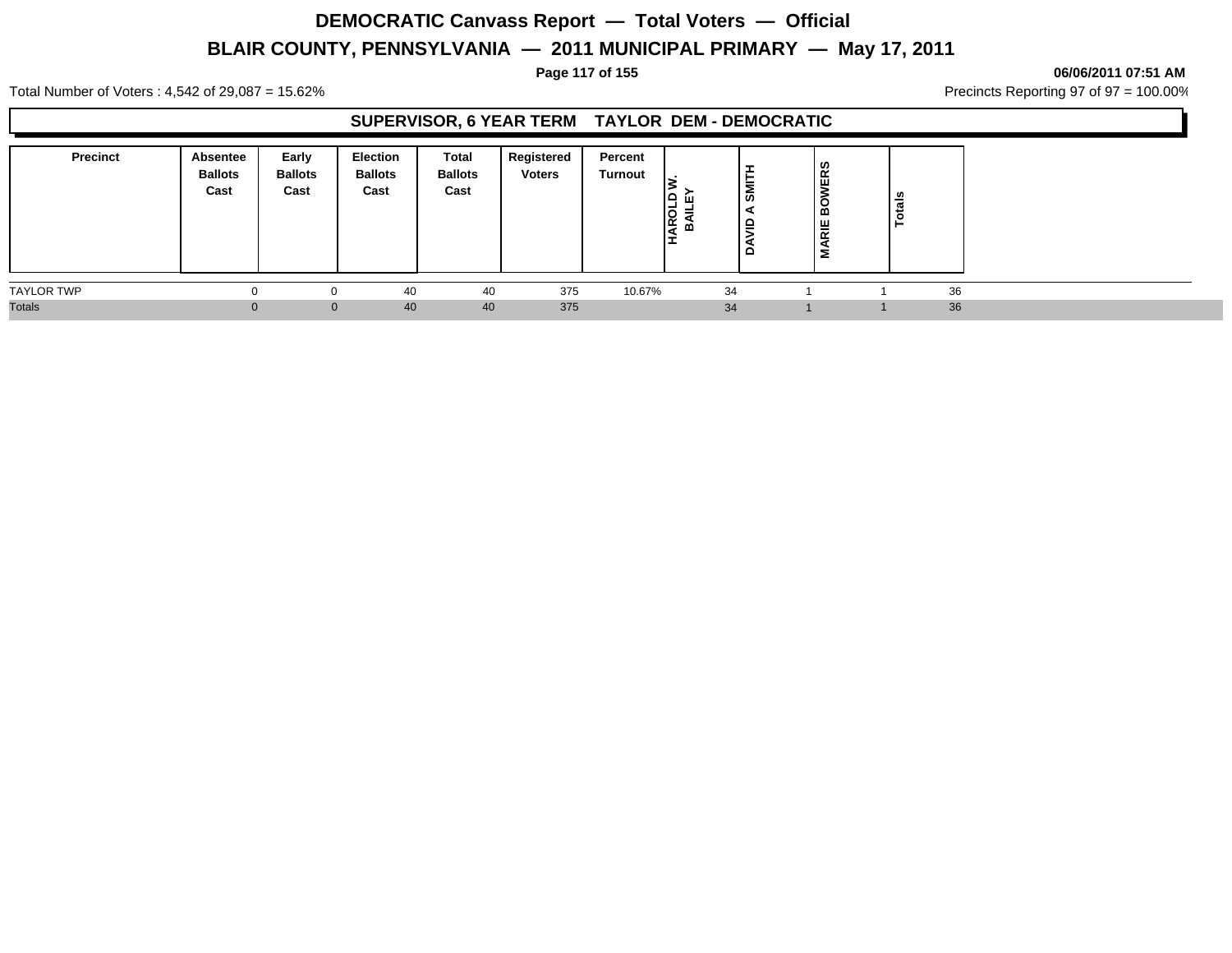#### **Page 118 of 155 06/06/2011 07:51 AM**

Total Number of Voters : 4,542 of 29,087 = 15.62% Precincts Reporting 97 of 97 = 100.00%

## **AUDITOR, 6 YEAR TERM TAYLOR DEM - DEMOCRATIC**

| <b>Precinct</b>   | Absentee<br><b>Ballots</b><br>Cast | Early<br><b>Ballots</b><br>Cast | <b>Election</b><br><b>Ballots</b><br>Cast | <b>Total</b><br><b>Ballots</b><br>Cast | <b>Registered</b><br><b>Voters</b> | Percent<br>Turnout | l≗<br>Candi<br>ъ<br>Ĕ<br>l是 | <b>.</b><br>−<br>ĶEĪ<br>υg | Totals |        |
|-------------------|------------------------------------|---------------------------------|-------------------------------------------|----------------------------------------|------------------------------------|--------------------|-----------------------------|----------------------------|--------|--------|
| <b>TAYLOR TWP</b> |                                    |                                 | 40                                        | 40                                     | 375                                | 10.67%             |                             |                            |        |        |
| <b>Totals</b>     | ∩                                  |                                 | 40<br>$\Omega$                            | 40                                     | 375                                |                    |                             |                            | ົ      | $\sim$ |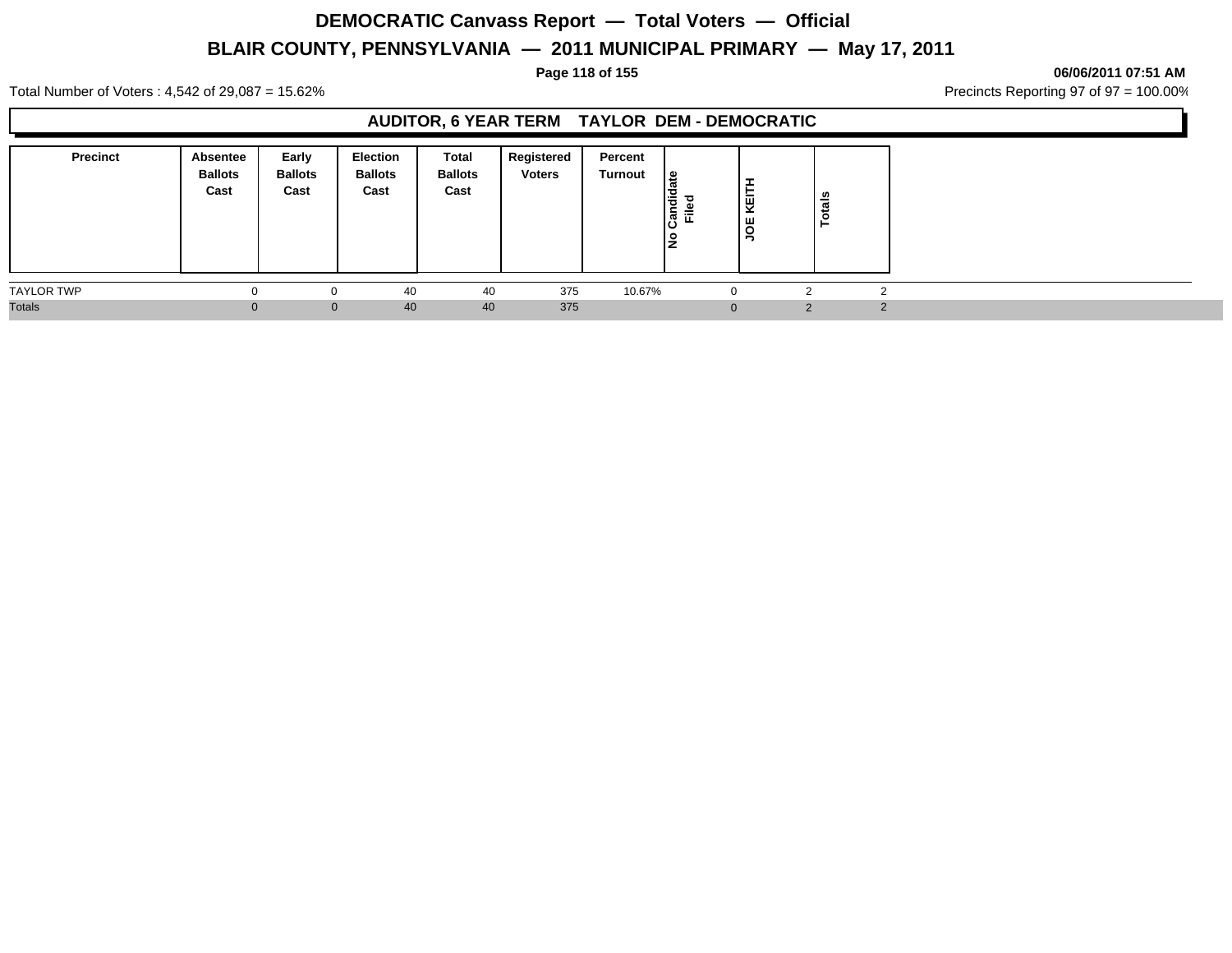#### **Page 119 of 155 06/06/2011 07:51 AM**

Total Number of Voters : 4,542 of 29,087 = 15.62% Precincts Reporting 97 of 97 = 100.00%

## **AUDITOR, 2 YEAR UNEXPIRED TERM TAYLOR DEM - DEMOCRATIC**

| <b>Precinct</b>   | Absentee<br><b>Ballots</b><br>Cast | Early<br><b>Ballots</b><br>Cast | Election<br><b>Ballots</b><br>Cast | Total<br><b>Ballots</b><br>Cast | Registered<br><b>Voters</b> | Percent<br>Turnout | ١s<br>I÷<br>ႜႍႜၜ႞<br>Ē.<br>o<br>IŻ | ÷<br>Ė<br>kEI<br>٣<br>∍ | otals |  |  |
|-------------------|------------------------------------|---------------------------------|------------------------------------|---------------------------------|-----------------------------|--------------------|------------------------------------|-------------------------|-------|--|--|
| <b>TAYLOR TWP</b> |                                    | $\Omega$                        | 40                                 | 40                              | 375                         | 10.67%             |                                    | $\Omega$                |       |  |  |
| <b>Totals</b>     |                                    | $\mathbf{0}$                    | 40                                 | 40                              | 375                         |                    |                                    | $\Omega$                |       |  |  |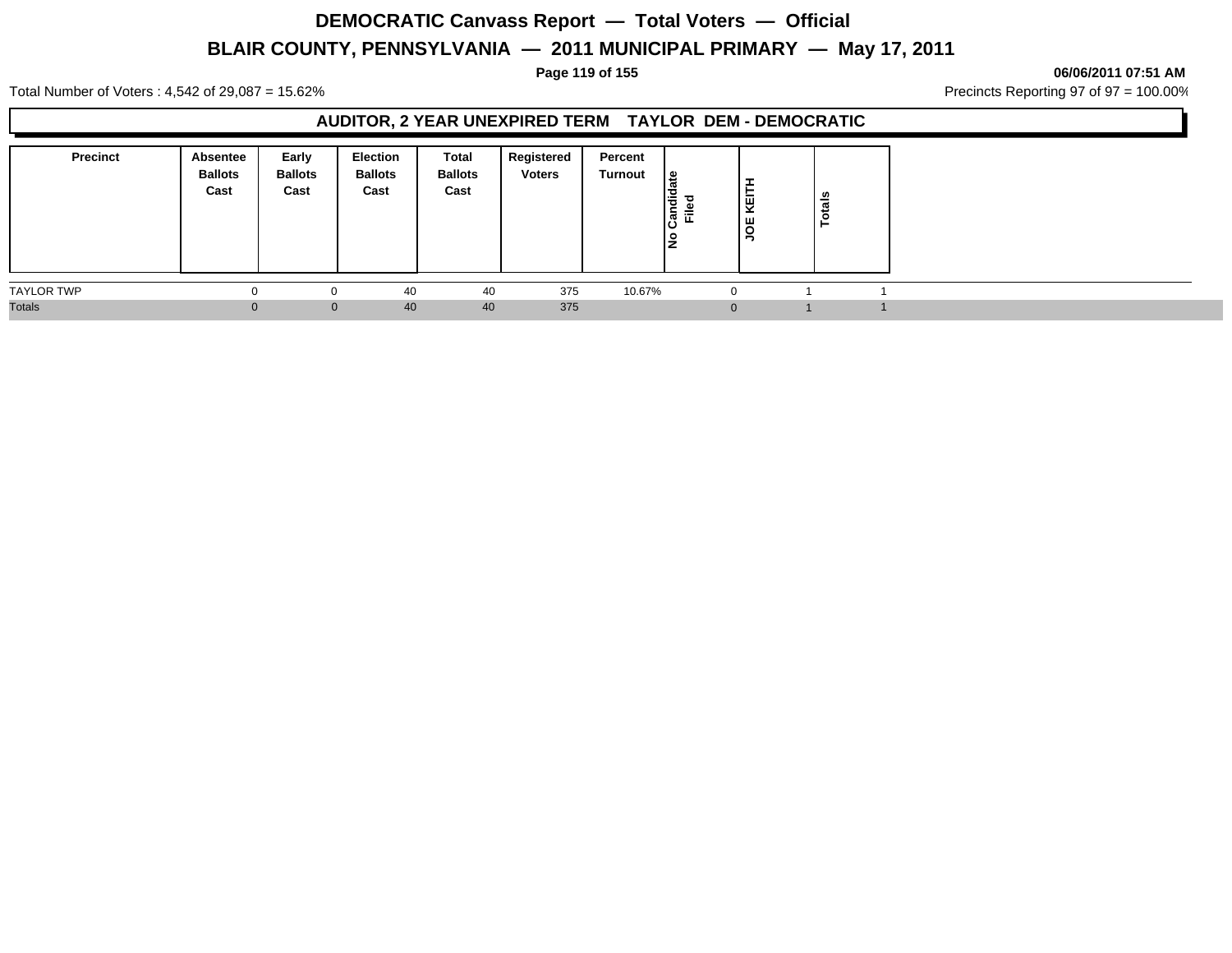#### **Page 120 of 155 06/06/2011 07:51 AM**

Total Number of Voters : 4,542 of 29,087 = 15.62% Precincts Reporting 97 of 97 = 100.00%

### **COUNCIL, 4 YEAR TERM TYRONE BOROUGH DEM - DEMOCRATIC**

| Precinct             | Absentee<br><b>Ballots</b><br>Cast | Early<br><b>Ballots</b><br>Cast | Election<br><b>Ballots</b><br>Cast | <b>Total</b><br><b>Ballots</b><br>Cast | Registered<br><b>Voters</b> | Percent<br><b>Turnout</b> | z<br><b>ALIE</b><br>ERSOI<br>⊢<br>ΪşĘ | SON<br>┙<br>≻<br>$\circ$<br><b>TERR</b><br>$\overline{\mathbf{r}}$<br>◀<br>RICH. | Ğ<br>മ<br>×<br>$\propto$<br>Σ | -−<br>۳<br><b>SEWI</b> | <b>DREA MIL<br/>JONES</b><br>z | <b>MARK</b><br>SOGLC<br>δ | ≃<br><b>CHARLIE</b><br>MILLS | ס ו<br>ğ<br>۱÷<br>$\circ$<br>ΙO |
|----------------------|------------------------------------|---------------------------------|------------------------------------|----------------------------------------|-----------------------------|---------------------------|---------------------------------------|----------------------------------------------------------------------------------|-------------------------------|------------------------|--------------------------------|---------------------------|------------------------------|---------------------------------|
| <b>TYRONE BORO 1</b> |                                    |                                 | 24                                 | 24                                     | 193                         | 12.44%                    | 20                                    |                                                                                  |                               |                        |                                |                           |                              |                                 |
| TYRONE BORO 2        |                                    |                                 | 21                                 | 21                                     | 177                         | 11.86%                    | 16                                    |                                                                                  |                               |                        |                                |                           |                              |                                 |
| TYRONE BORO 3        |                                    |                                 | 14                                 | 14                                     | 171                         | 8.19%                     |                                       |                                                                                  |                               | 0                      |                                |                           |                              |                                 |
| <b>TYRONE BORO 4</b> |                                    |                                 | 14                                 | 15                                     | 115                         | 13.04%                    | 11                                    |                                                                                  |                               |                        |                                |                           |                              |                                 |
| TYRONE BORO 5        |                                    |                                 |                                    |                                        | 103                         | 3.88%                     | 3                                     |                                                                                  | 0                             | 0                      |                                |                           |                              |                                 |
| TYRONE BORO 6        |                                    |                                 | 36                                 | 37                                     | 186                         | 19.89%                    | 28                                    |                                                                                  |                               |                        |                                |                           |                              |                                 |
| <b>TYRONE BORO 7</b> |                                    |                                 | 33                                 | 33                                     | 197                         | 16.75%                    | 17                                    |                                                                                  |                               | 0                      |                                |                           |                              |                                 |
| <b>Totals</b>        |                                    | $\mathbf{0}$                    | 146                                | 148                                    | 1142                        |                           | 102                                   |                                                                                  | $\overline{2}$                | 3                      | $\overline{2}$                 | $\sim$                    |                              |                                 |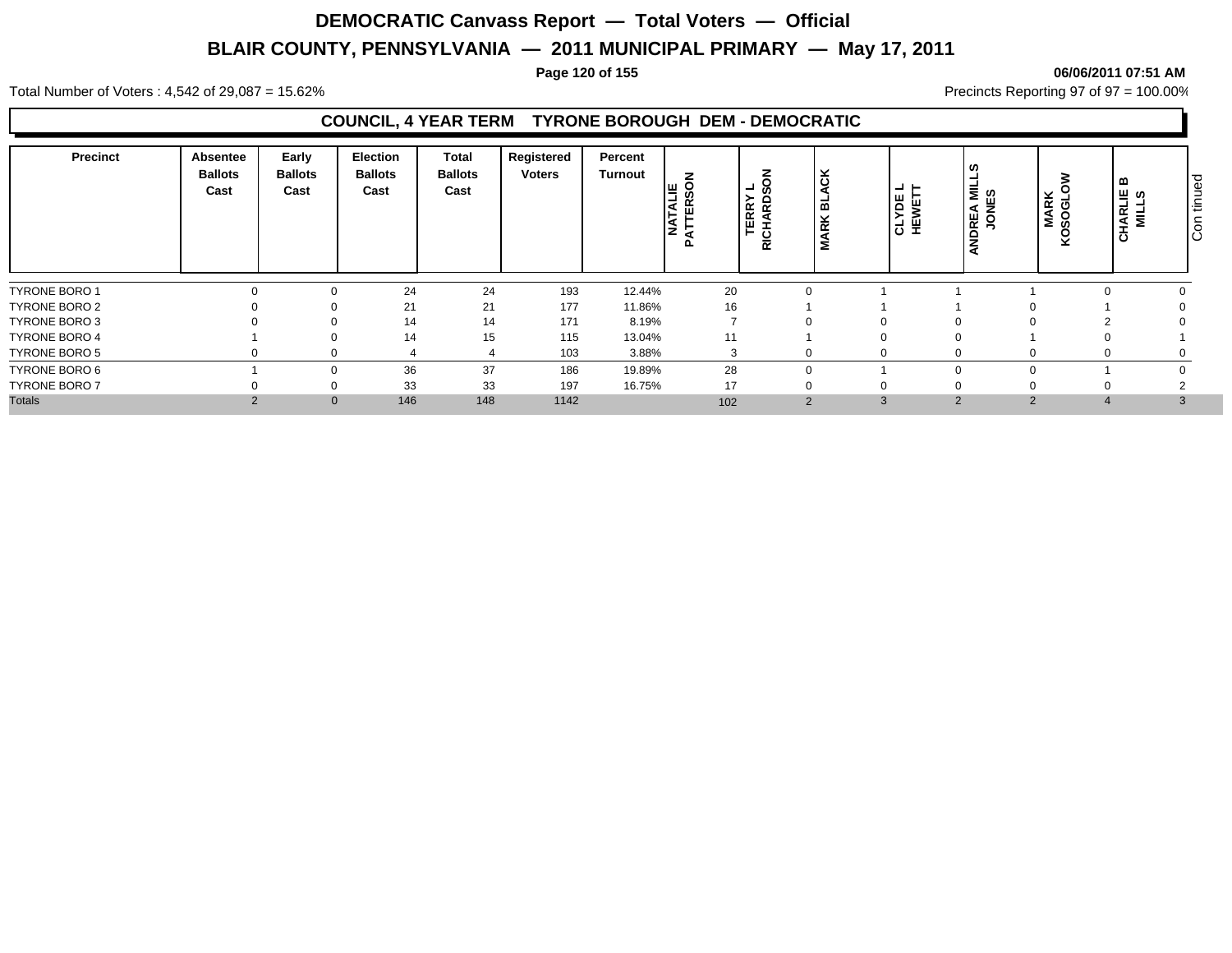#### **Page 121 of 155 06/06/2011 07:51 AM**

Total Number of Voters : 4,542 of 29,087 = 15.62% Precincts Reporting 97 of 97 = 100.00%

## **COUNCIL, 4 YEAR TERM TYRONE BOROUGH DEM - DEMOCRATIC**

| <b>Precinct</b>      | Absentee<br><b>Ballots</b><br>Cast | Early<br><b>Ballots</b><br>Cast | <b>Election</b><br><b>Ballots</b><br>Cast | Total<br><b>Ballots</b><br>Cast | Registered<br><b>Voters</b> | Percent<br><b>Turnout</b> | Totals |
|----------------------|------------------------------------|---------------------------------|-------------------------------------------|---------------------------------|-----------------------------|---------------------------|--------|
| <b>TYRONE BORO 1</b> | 0                                  | 0                               |                                           | 24<br>24                        | 193                         | 12.44%                    | 23     |
| TYRONE BORO 2        | 0                                  | 0                               |                                           | 21<br>21                        | 177                         | 11.86%                    | 20     |
| TYRONE BORO 3        | 0                                  | $\mathbf 0$                     |                                           | 14<br>14                        | 171                         | 8.19%                     | 9      |
| <b>TYRONE BORO 4</b> |                                    | 0                               |                                           | 14<br>15                        | 115                         | 13.04%                    | 14     |
| TYRONE BORO 5        | 0                                  | $\Omega$                        |                                           | 4<br>4                          | 103                         | 3.88%                     | 3      |
| TYRONE BORO 6        |                                    | 0                               |                                           | 36<br>37                        | 186                         | 19.89%                    | 30     |
| <b>TYRONE BORO 7</b> | 0                                  | $\mathbf 0$                     |                                           | 33<br>33                        | 197                         | 16.75%                    | 19     |
| <b>Totals</b>        | $\overline{2}$                     | $\mathbf{0}$                    | 146                                       | 148                             | 1142                        |                           | 118    |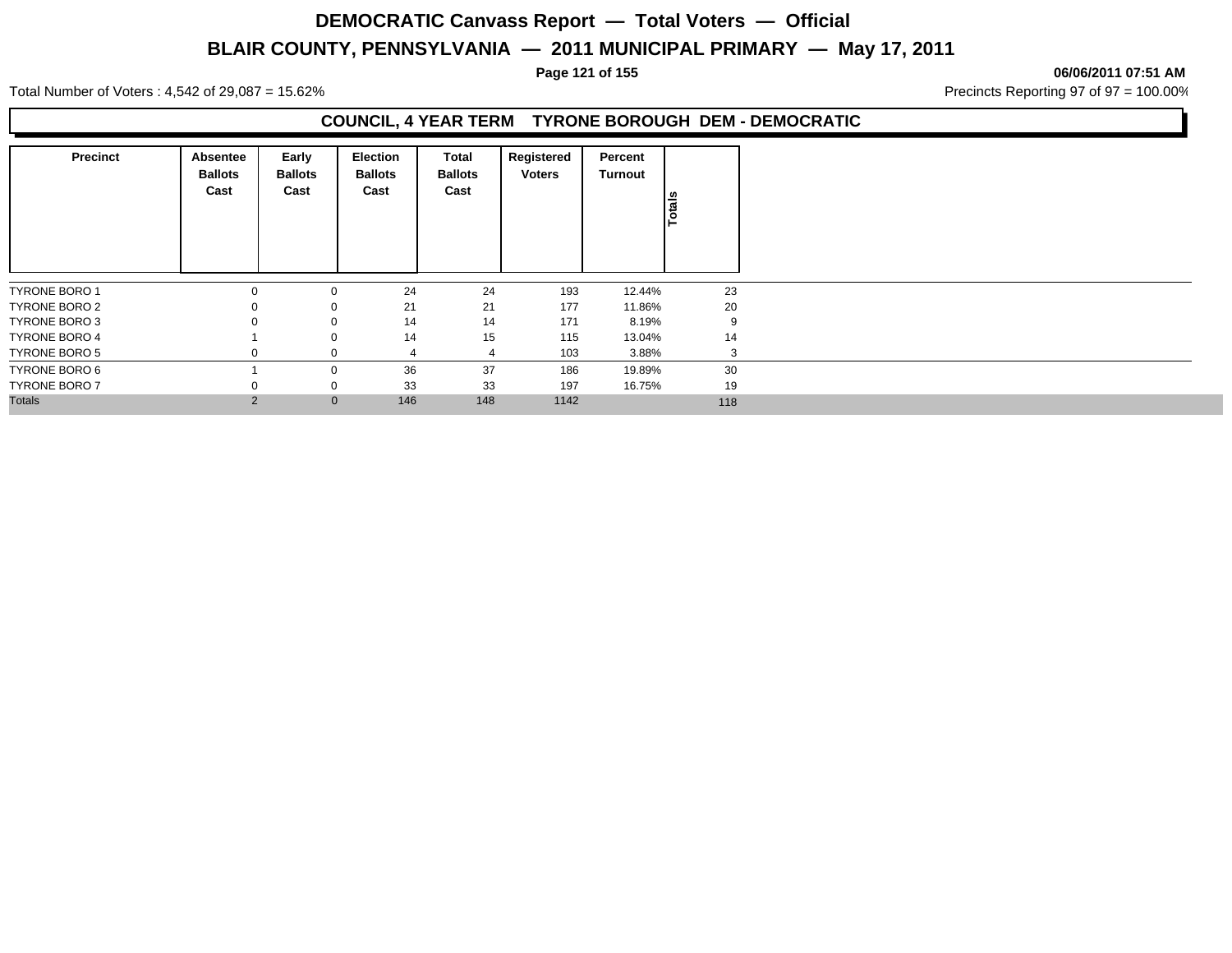#### **Page 122 of 155 06/06/2011 07:51 AM**

Total Number of Voters : 4,542 of 29,087 = 15.62% Precincts Reporting 97 of 97 = 100.00%

## **SUPERVISOR, 6 YEAR TERM TYRONE TWP DEM - DEMOCRATIC**

| <b>Precinct</b>     | Absentee<br><b>Ballots</b><br>Cast | Early<br><b>Ballots</b><br>Cast | <b>Election</b><br><b>Ballots</b><br>Cast | Total<br><b>Ballots</b><br>Cast | Registered<br><b>Voters</b> | Percent<br>Turnout | $\frac{1}{\pi}$<br>P<br>Candie<br>Filed<br>١是 | otals<br>⊢ |
|---------------------|------------------------------------|---------------------------------|-------------------------------------------|---------------------------------|-----------------------------|--------------------|-----------------------------------------------|------------|
| <b>TYRONE TWP 1</b> |                                    | 0                               | 20                                        | 20                              | 137                         | 14.60%             |                                               |            |
| TYRONE TWP 2        |                                    | 0                               | 32                                        | 32                              | 211                         | 15.17%             | $\Omega$                                      |            |
| <b>Totals</b>       |                                    | $\mathbf{0}$                    | 52                                        | 52                              | 348                         |                    |                                               |            |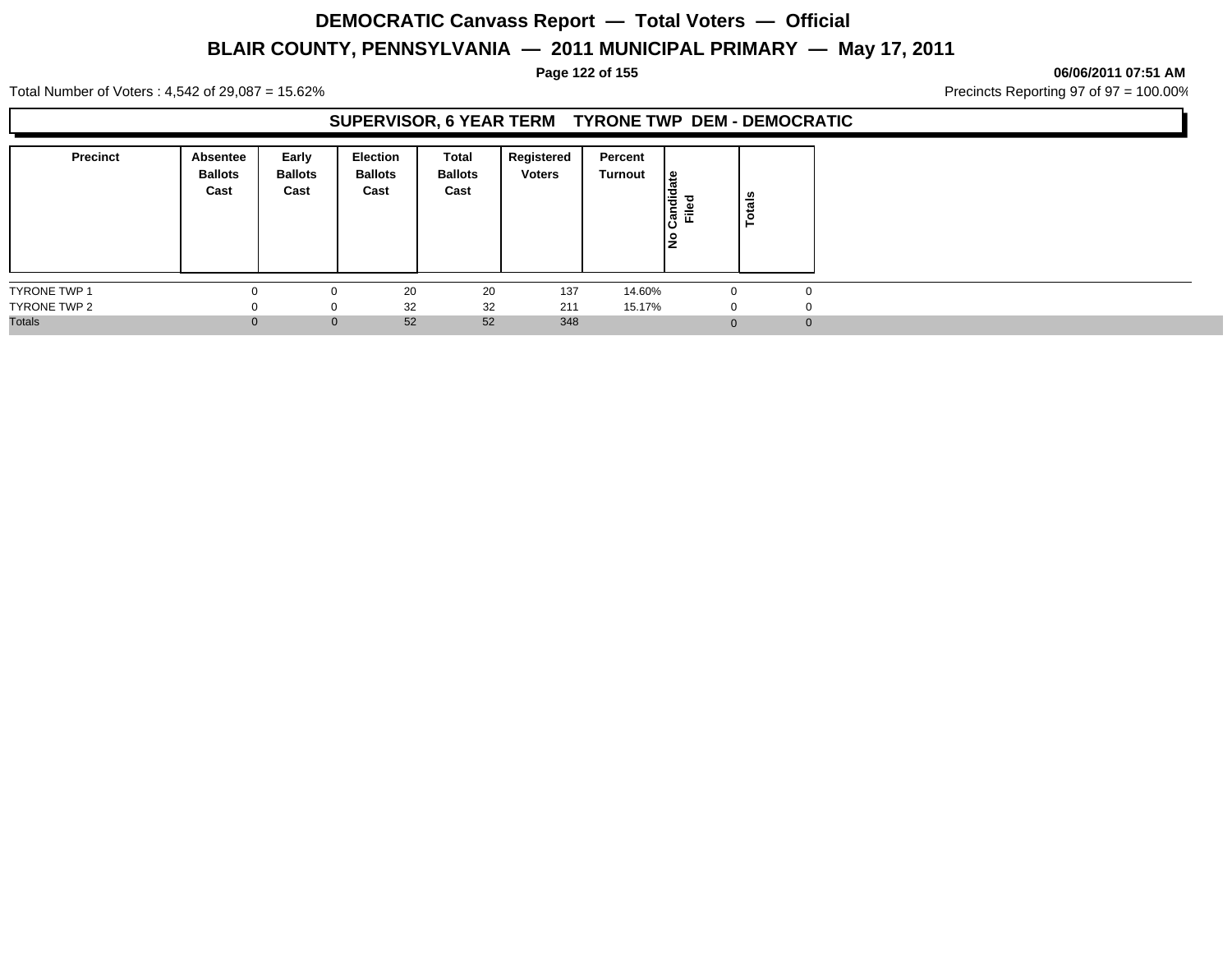#### **Page 123 of 155 06/06/2011 07:51 AM**

Total Number of Voters : 4,542 of 29,087 = 15.62% Precincts Reporting 97 of 97 = 100.00%

### **AUDITOR, 6 YEAR TERM TYRONE TWP DEM - DEMOCRATIC**

| <b>Precinct</b>     | <b>Absentee</b><br><b>Ballots</b><br>Cast | Early<br><b>Ballots</b><br>Cast | Election<br><b>Ballots</b><br>Cast | Total<br><b>Ballots</b><br>Cast | Registered<br><b>Voters</b> | Percent<br>Turnout | ீ<br>andid<br>Filed | GER<br>DEBRA<br>ENBERC<br>파 | otals<br>- |        |
|---------------------|-------------------------------------------|---------------------------------|------------------------------------|---------------------------------|-----------------------------|--------------------|---------------------|-----------------------------|------------|--------|
| <b>TYRONE TWP 1</b> | $\Omega$                                  | $\Omega$                        | 20                                 | 20                              | 137                         | 14.60%             |                     |                             |            |        |
| TYRONE TWP 2        | $\Omega$                                  | 0                               | 32                                 | 32                              | 211                         | 15.17%             |                     | $\Omega$                    |            |        |
| <b>Totals</b>       |                                           | $\mathbf{0}$                    | 52                                 | 52                              | 348                         |                    |                     | $\Omega$                    | 2          | $\sim$ |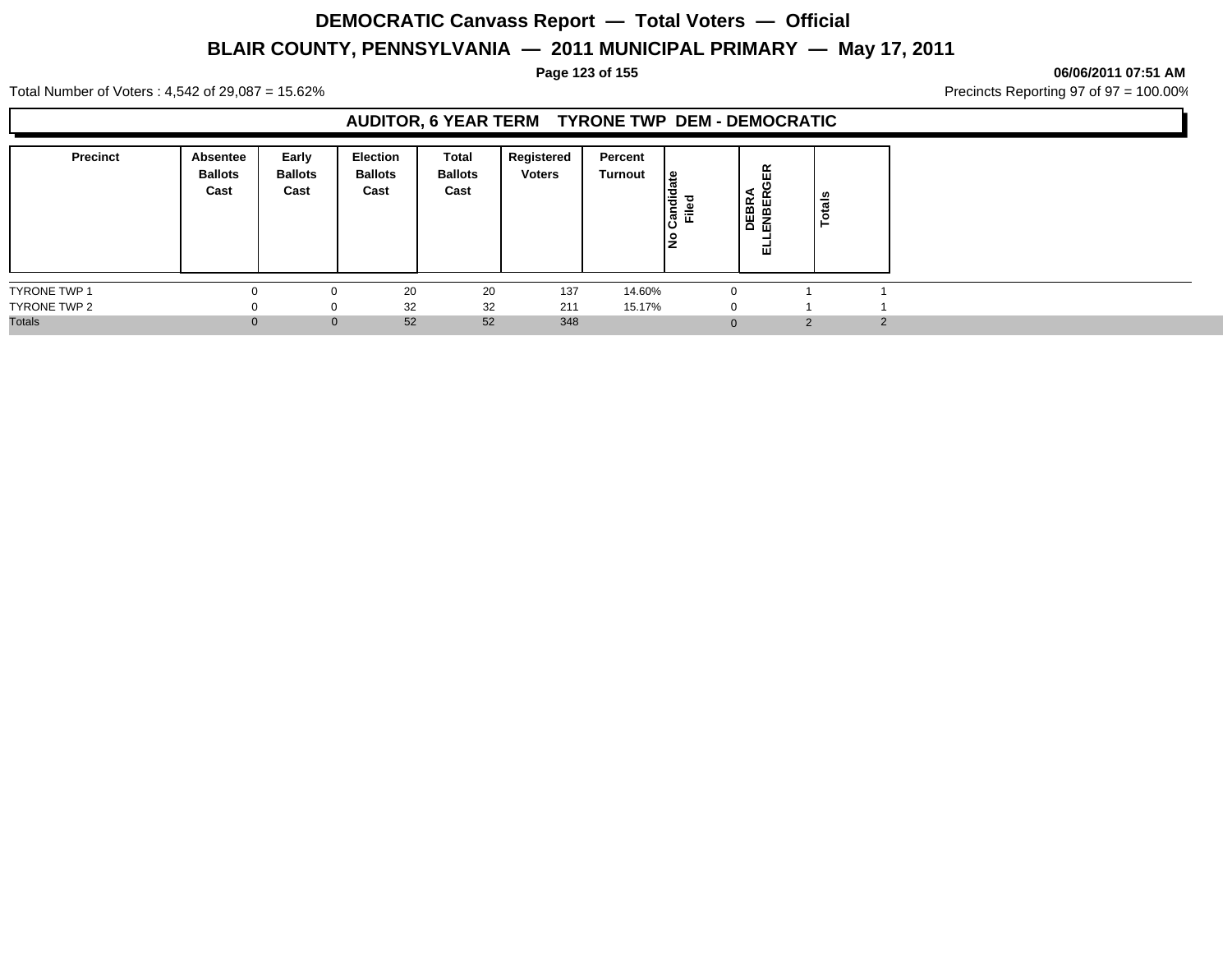#### **Page 124 of 155 06/06/2011 07:51 AM**

Total Number of Voters : 4,542 of 29,087 = 15.62% Precincts Reporting 97 of 97 = 100.00%

## **COUNCIL, 4 YEAR TERM WILLIAMSBURG DEM - DEMOCRATIC**

| <b>Precinct</b> | Absentee<br><b>Ballots</b><br>Cast | Early<br><b>Ballots</b><br>Cast | Election<br><b>Ballots</b><br>Cast | Total<br><b>Ballots</b><br>Cast | Registered<br><b>Voters</b> | Percent<br>Turnout | ہ ا<br>l o<br>င္ပြီ<br>讧<br>lŽ | ш<br>Ω<br>≂<br>ပ<br>볾 | 띥<br>AUL<br>௨<br>ပ | <b>RR</b><br>. .<br>- | ≏<br>$\sim$<br>ட<br>ا سا ہے.<br>$\circ$<br>Δ<br>N | tais<br>C<br>⊢ |  |
|-----------------|------------------------------------|---------------------------------|------------------------------------|---------------------------------|-----------------------------|--------------------|--------------------------------|-----------------------|--------------------|-----------------------|---------------------------------------------------|----------------|--|
| WILLIAMSBURG    |                                    |                                 | 66                                 | 66                              | 246                         | 26.83%             |                                | O                     | 12                 |                       |                                                   | 15             |  |
| <b>Totals</b>   |                                    | $\Omega$                        | 66                                 | 66                              | 246                         |                    |                                |                       | 12                 |                       |                                                   | 15             |  |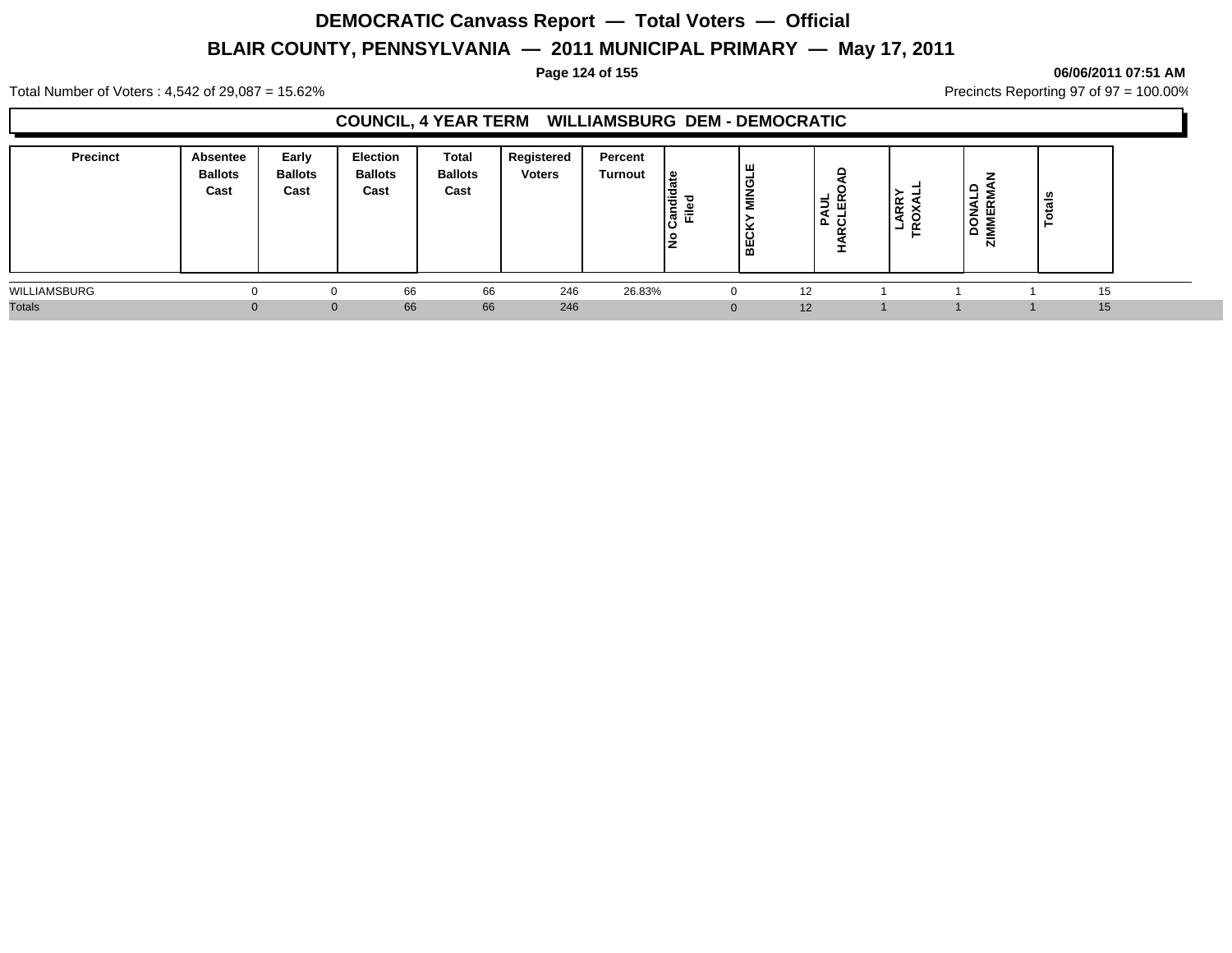#### **Page 125 of 155 06/06/2011 07:51 AM**

Total Number of Voters : 4,542 of 29,087 = 15.62% Precincts Reporting 97 of 97 = 100.00%

### **COUNCIL, 2 YEAR UNEXPIRED TERM WILLIAMSBURG DEM - DEMOCRATIC**

| <b>Precinct</b> | <b>Absentee</b><br><b>Ballots</b><br>Cast | Early<br><b>Ballots</b><br>Cast | <b>Election</b><br><b>Ballots</b><br>Cast | Total<br><b>Ballots</b><br>Cast | Registered<br><b>Voters</b> | Percent<br>Turnout | כ שו<br>1ш.<br>۱≃ | る<br>$\overline{ERS}$<br>$\mathbf{a}$<br>ᅵᆸ | $\sim$<br>DO<br>NER<br>N | ais<br>ೆ |  |
|-----------------|-------------------------------------------|---------------------------------|-------------------------------------------|---------------------------------|-----------------------------|--------------------|-------------------|---------------------------------------------|--------------------------|----------|--|
| WILLIAMSBURG    |                                           | 0                               | 66                                        | 66                              | 246                         | 26.83%             | 58                |                                             |                          | 60       |  |
| <b>Totals</b>   |                                           | $\Omega$                        | 66                                        | 66                              | 246                         |                    | 58                |                                             |                          | 60       |  |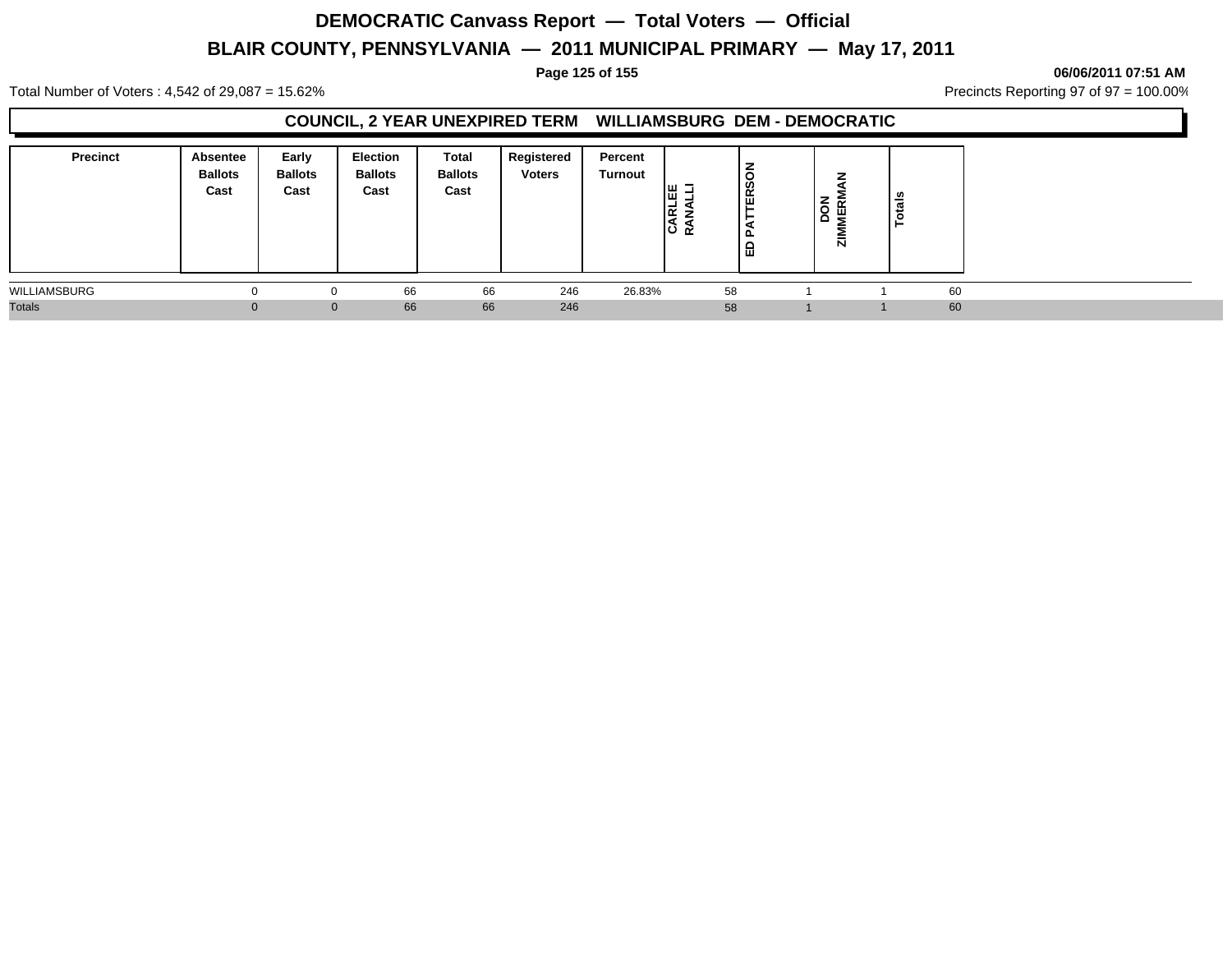#### **Page 126 of 155 06/06/2011 07:51 AM**

Total Number of Voters : 4,542 of 29,087 = 15.62% Precincts Reporting 97 of 97 = 100.00%

### **AUDITOR, 6 YEAR TERM WILLIAMSBURG DEM - DEMOCRATIC**

| <b>Precinct</b> | Absentee<br><b>Ballots</b><br>Cast | Early<br><b>Ballots</b><br>Cast | Election<br><b>Ballots</b><br>Cast | Total<br><b>Ballots</b><br>Cast | Registered<br><b>Voters</b> | Percent<br>Turnout | <u> ഉ</u><br>ᢁ<br>ರ<br>∣ਵੇਂ<br>o<br>Ē.<br>$\boldsymbol{\varpi}$<br>ن١<br>١是 | <b>Totals</b> |          |
|-----------------|------------------------------------|---------------------------------|------------------------------------|---------------------------------|-----------------------------|--------------------|-----------------------------------------------------------------------------|---------------|----------|
| WILLIAMSBURG    |                                    | $\Omega$                        | 66                                 | 66                              | 246                         | 26.83%             | 0                                                                           |               | $\Omega$ |
| <b>Totals</b>   |                                    | $\mathbf{0}$                    | 66                                 | 66                              | 246                         |                    | $\Omega$                                                                    |               | $\Omega$ |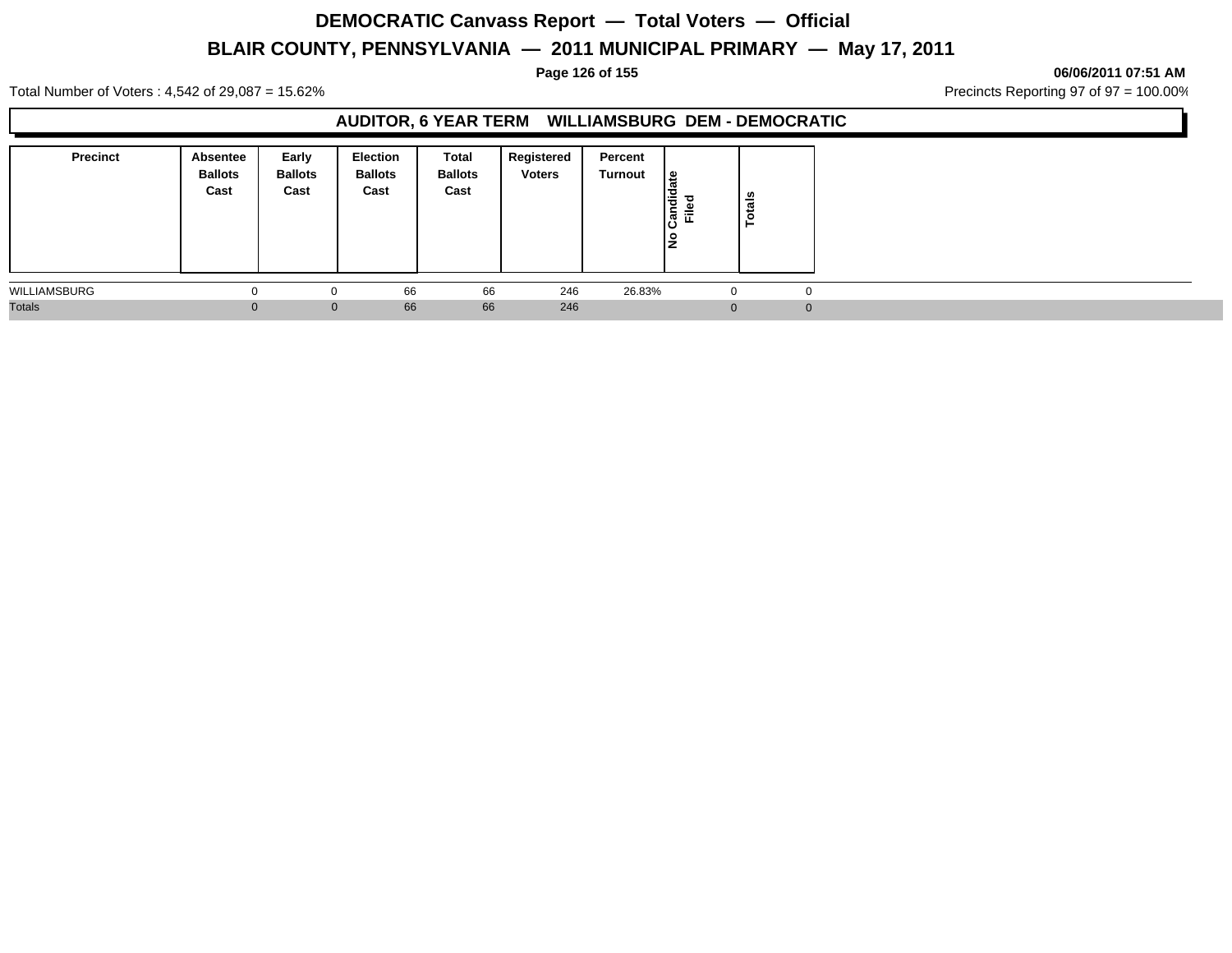#### **Page 127 of 155 06/06/2011 07:51 AM**

Total Number of Voters : 4,542 of 29,087 = 15.62% Precincts Reporting 97 of 97 = 100.00%

### **AUDITOR, 4 YEAR UNEXPIRED TERM WILLIAMSBURG DEM - DEMOCRATIC**

| <b>Precinct</b> | Absentee<br><b>Ballots</b><br>Cast | Early<br><b>Ballots</b><br>Cast | <b>Election</b><br><b>Ballots</b><br>Cast | Total<br><b>Ballots</b><br>Cast | Registered<br><b>Voters</b> | Percent<br>Turnout | l≗<br>ത<br>Candid<br>Filed<br>l是 | otals<br>► |          |
|-----------------|------------------------------------|---------------------------------|-------------------------------------------|---------------------------------|-----------------------------|--------------------|----------------------------------|------------|----------|
| WILLIAMSBURG    |                                    | O                               | 66                                        | 66                              | 246                         | 26.83%             | -0                               |            | $\Omega$ |
| <b>Totals</b>   |                                    | $\mathbf{0}$                    | 66                                        | 66                              | 246                         |                    | $\Omega$                         |            | $\Omega$ |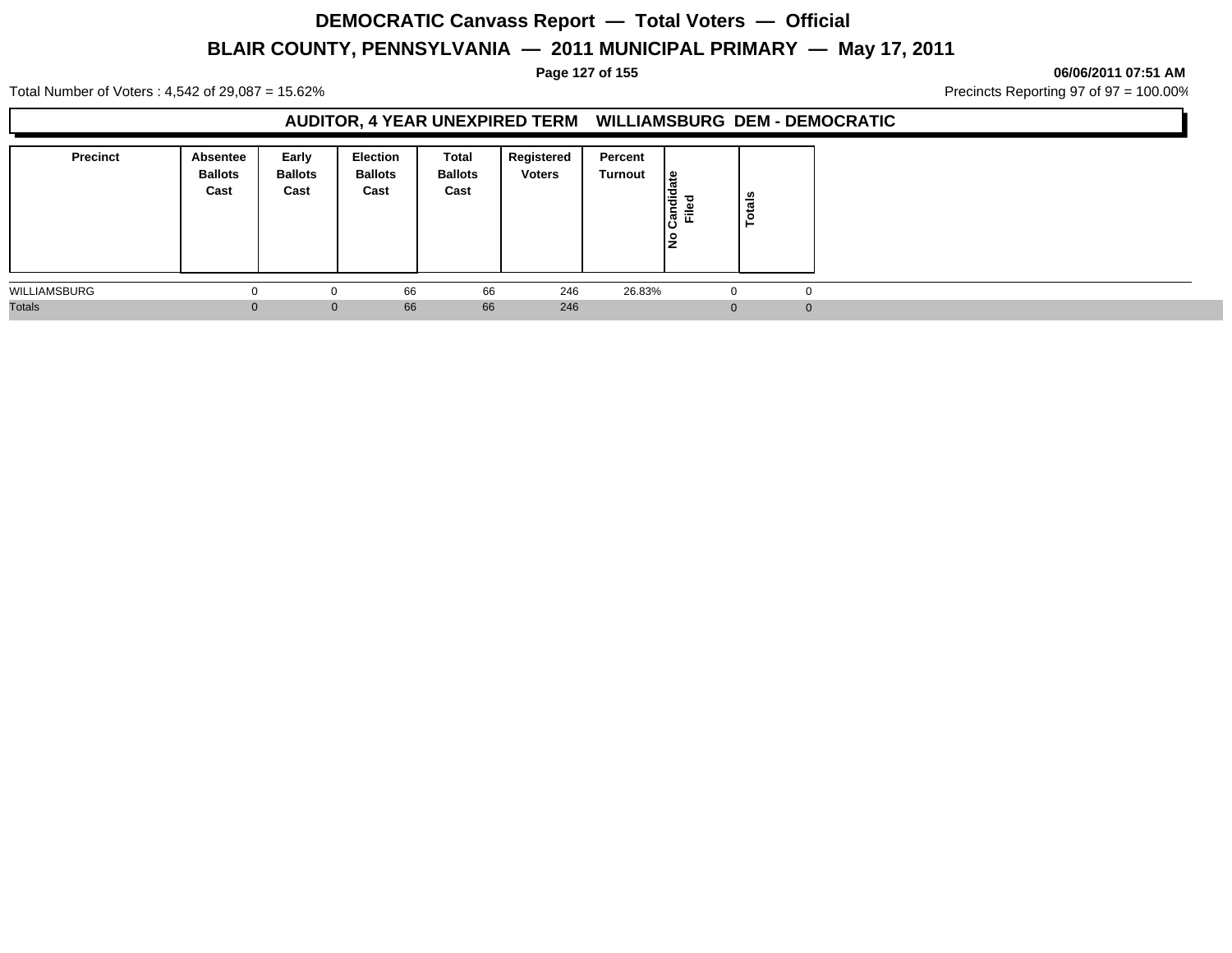#### **Page 128 of 155 06/06/2011 07:51 AM**

Total Number of Voters : 4,542 of 29,087 = 15.62% Precincts Reporting 97 of 97 = 100.00%

### **AUDITOR, 2 YEAR UNEXPIRED TERM WILLIAMSBURG DEM - DEMOCRATIC**

| <b>Precinct</b> | <b>Absentee</b><br><b>Ballots</b><br>Cast | Early<br><b>Ballots</b><br>Cast | <b>Election</b><br><b>Ballots</b><br>Cast | Total<br><b>Ballots</b><br>Cast | Registered<br><b>Voters</b> | Percent<br>Turnout | ீ<br>andid<br>Filed<br>ن١<br>o | $\frac{1}{2}$<br>Ö |  |
|-----------------|-------------------------------------------|---------------------------------|-------------------------------------------|---------------------------------|-----------------------------|--------------------|--------------------------------|--------------------|--|
| WILLIAMSBURG    | -0                                        | $\Omega$                        | 66                                        | 66                              | 246                         | 26.83%             |                                | $\Omega$           |  |
| <b>Totals</b>   |                                           | $\mathbf{0}$                    | 66                                        | 66                              | 246                         |                    | $\Omega$                       | $\Omega$           |  |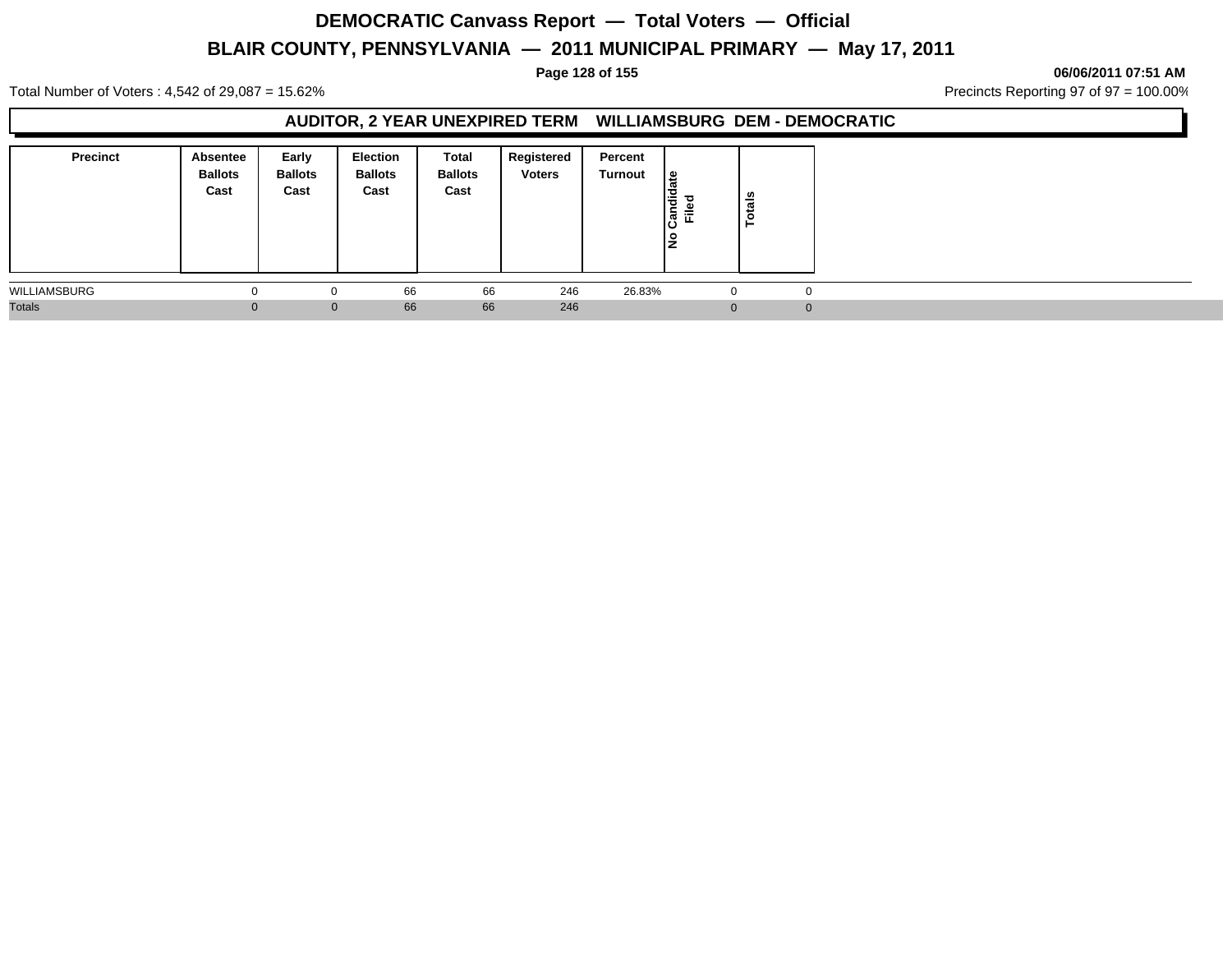#### **Page 129 of 155 06/06/2011 07:51 AM**

Total Number of Voters : 4,542 of 29,087 = 15.62% Precincts Reporting 97 of 97 = 100.00%

## **SUPERVISOR, 6 YEAR TERM WOODBURY DEM - DEMOCRATIC**

| <b>Precinct</b> | Absentee<br><b>Ballots</b><br>Cast | Early<br><b>Ballots</b><br>Cast | Election<br><b>Ballots</b><br>Cast | <b>Total</b><br><b>Ballots</b><br>Cast | <b>Registered</b><br><b>Voters</b> | Percent<br>Turnout | l≗<br>Candi<br>Ē<br>0<br>ΙŻ | $ \alpha$<br>JOSEPH<br>ANSBERI<br>۰ | otals<br>► |  |
|-----------------|------------------------------------|---------------------------------|------------------------------------|----------------------------------------|------------------------------------|--------------------|-----------------------------|-------------------------------------|------------|--|
| WOODBURY TWP    |                                    |                                 | 25                                 | 25                                     | 186                                | 13.44%             |                             |                                     |            |  |
| <b>Totals</b>   |                                    |                                 | 25<br>$\Omega$                     | 25                                     | 186                                |                    |                             |                                     |            |  |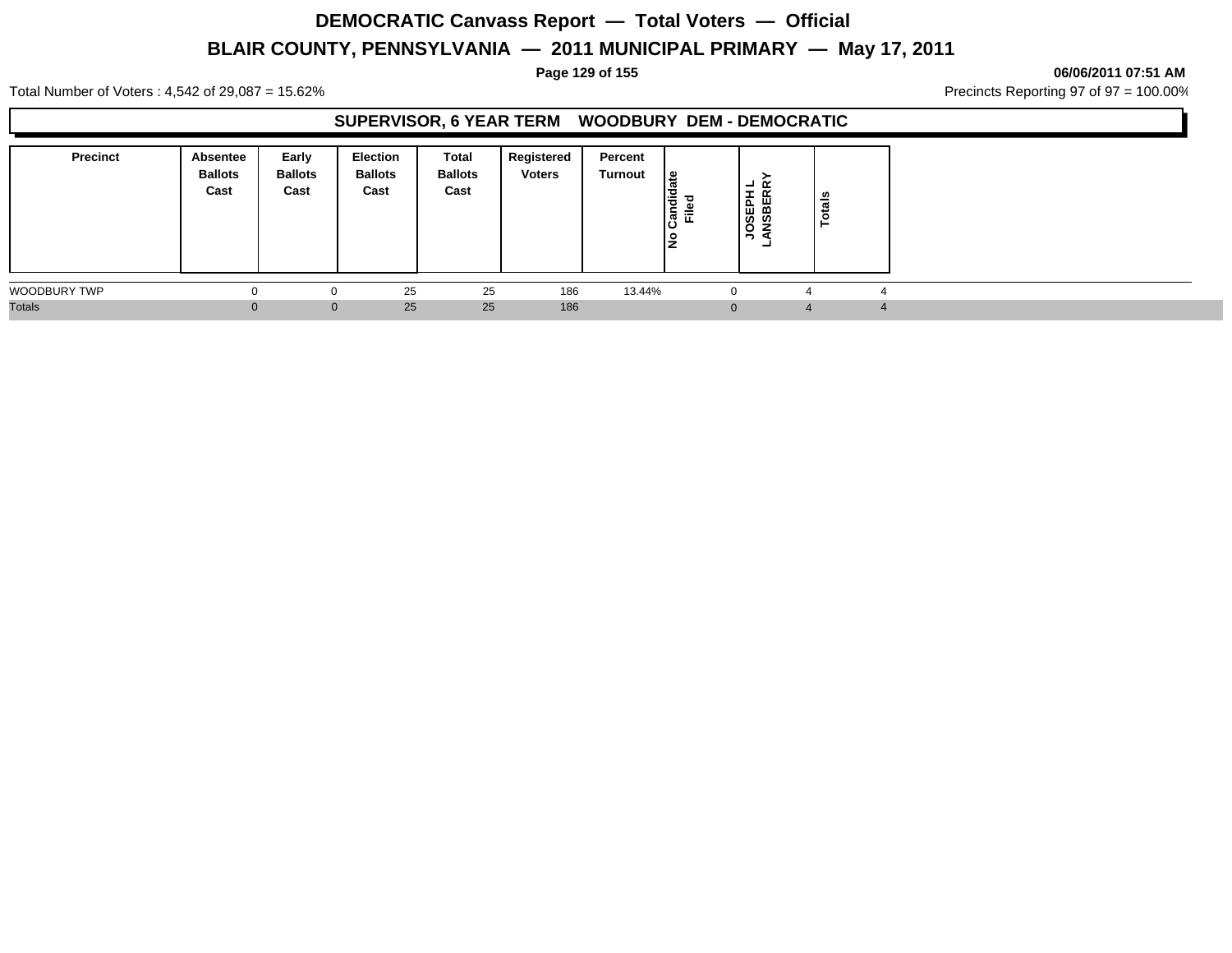#### **Page 130 of 155 06/06/2011 07:51 AM**

Total Number of Voters : 4,542 of 29,087 = 15.62% Precincts Reporting 97 of 97 = 100.00%

### **SUPERVISOR, 4 YEAR UNEXPIRED TERM WOODBURY DEM - DEMOCRATIC**

| <b>Precinct</b> | <b>Absentee</b><br><b>Ballots</b><br>Cast | Early<br><b>Ballots</b><br>Cast | <b>Election</b><br><b>Ballots</b><br>Cast | Total<br><b>Ballots</b><br>Cast | Registered<br><b>Voters</b> | Percent<br>Turnout | ¦≌<br>$\frac{1}{2}$<br>Filed | <b>JOE</b><br>VSBERR'<br>- | tais |  |
|-----------------|-------------------------------------------|---------------------------------|-------------------------------------------|---------------------------------|-----------------------------|--------------------|------------------------------|----------------------------|------|--|
| WOODBURY TWP    |                                           | 0                               | 25                                        | 25                              | 186                         | 13.44%             |                              |                            |      |  |
| <b>Totals</b>   |                                           | $\mathbf{0}$                    | 25                                        | 25                              | 186                         |                    |                              |                            | ◠    |  |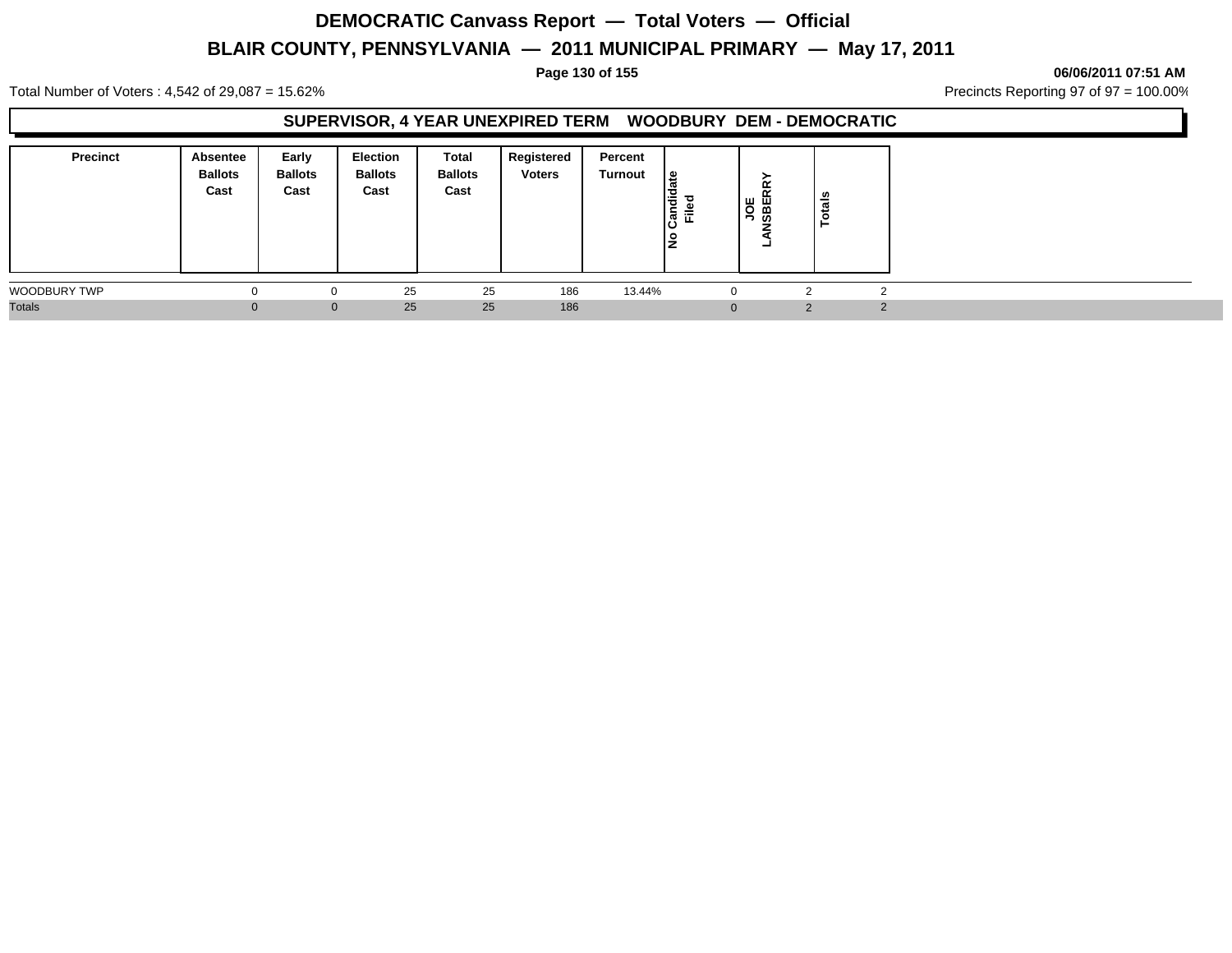#### **Page 131 of 155 06/06/2011 07:51 AM**

Total Number of Voters : 4,542 of 29,087 = 15.62% Precincts Reporting 97 of 97 = 100.00%

## **AUDITOR, 6 YEAR TERM WOODBURY DEM - DEMOCRATIC**

| <b>Precinct</b> | Absentee<br><b>Ballots</b><br>Cast | Early<br><b>Ballots</b><br>Cast | <b>Election</b><br><b>Ballots</b><br>Cast | <b>Total</b><br><b>Ballots</b><br>Cast | <b>Registered</b><br><b>Voters</b> | Percent<br>Turnout | ∣≗<br>Candid<br>Ţ<br>۴Ë<br>١是 | ន់<br>ᅙ |          |
|-----------------|------------------------------------|---------------------------------|-------------------------------------------|----------------------------------------|------------------------------------|--------------------|-------------------------------|---------|----------|
| WOODBURY TWP    | 0                                  |                                 | 25                                        | 25                                     | 186                                | 13.44%             | -0                            |         | $\Omega$ |
| <b>Totals</b>   | 0.                                 | $\Omega$                        | 25                                        | 25                                     | 186                                |                    |                               |         | $\Omega$ |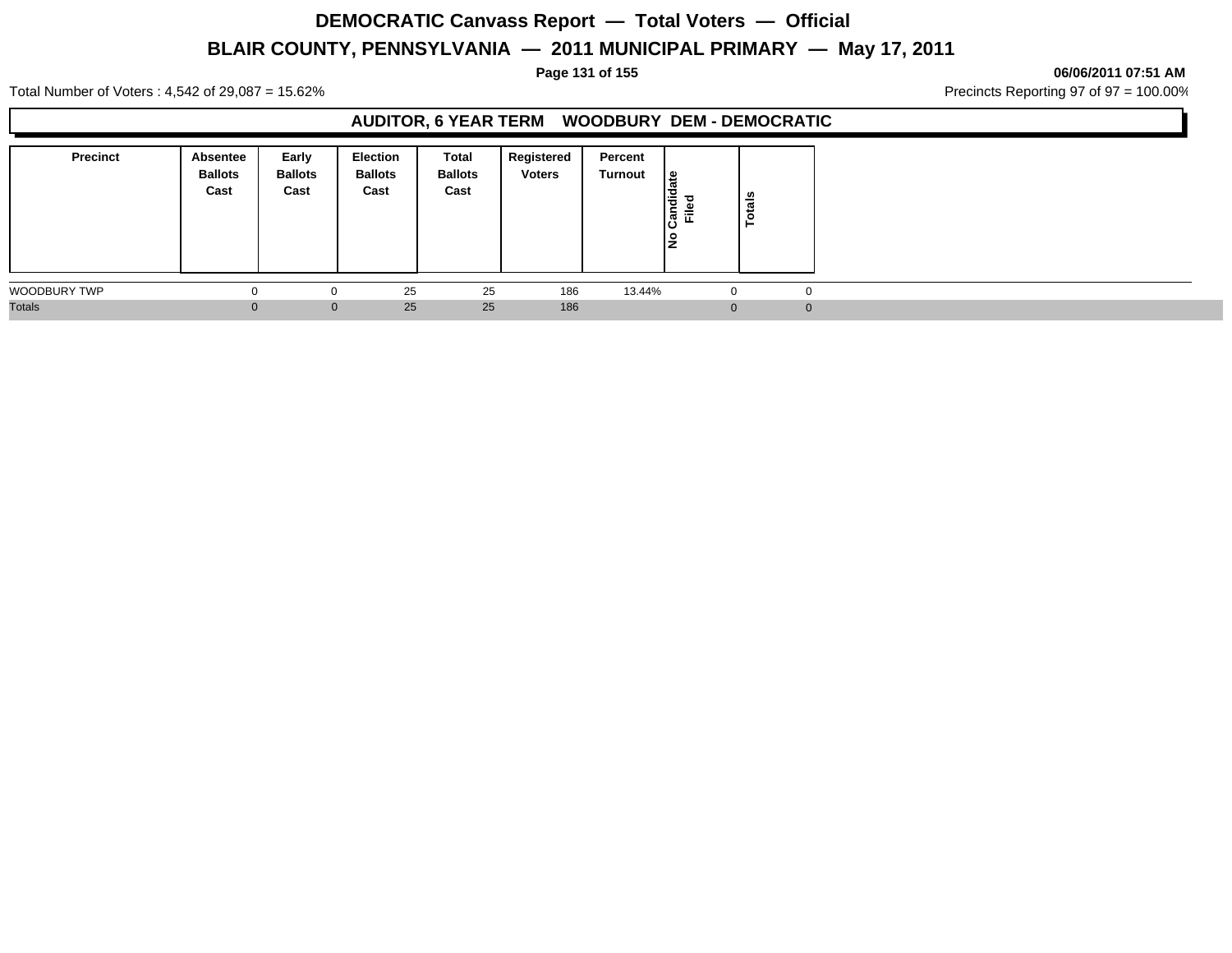#### **Page 132 of 155 06/06/2011 07:51 AM**

Total Number of Voters : 4,542 of 29,087 = 15.62% Precincts Reporting 97 of 97 = 100.00%

### **SCHOOL DIRECTOR, 4 YEAR TERM ALTOONA AREA DEM - DEMOCRATIC**

| <b>Precinct</b>    | <b>Absentee</b><br><b>Ballots</b><br>Cast | Early<br><b>Ballots</b><br>Cast | <b>Election</b><br><b>Ballots</b><br>Cast | <b>Total</b><br><b>Ballots</b><br>Cast | Registered<br><b>Voters</b> | Percent<br><b>Turnout</b> | <b>MILTON A.</b><br>MILLER | TIMOTHY A.<br>LUCAS, M.D. | ⋖<br>CHERYL<br>RUPP | FRANK M.<br>SWALGA | <b>MARY J. KIMMEL</b> | <b>JAMES</b>   | WALSTROM<br><b>KENNETH</b><br>PLISINSKI | Con tinued       |
|--------------------|-------------------------------------------|---------------------------------|-------------------------------------------|----------------------------------------|-----------------------------|---------------------------|----------------------------|---------------------------|---------------------|--------------------|-----------------------|----------------|-----------------------------------------|------------------|
| ALTOONA 1-1        | $\overline{1}$                            | $\mathbf 0$                     | 32                                        | 33                                     | 339                         | 9.73%                     | 8                          |                           | 17                  | 13                 | 8                     | 15             | 12                                      | 2                |
| ALTOONA 1-2        | $\mathbf 0$                               | $\mathbf 0$                     | 13                                        | 13                                     | 134                         | 9.70%                     | 5                          |                           | 6                   | $\overline{4}$     | 3                     | 5              | 5                                       | $\overline{1}$   |
| ALTOONA 2-1        | $\mathbf 0$                               | $\Omega$                        | 23                                        | 23                                     | 315                         | 7.30%                     | $\overline{4}$             |                           | 10                  | 11                 | 5                     | 10             | 8                                       | 5                |
| ALTOONA 2-2        | $\mathbf 0$                               | $\mathbf 0$                     | 55                                        | 55                                     | 384                         | 14.32%                    | 13                         |                           | 25                  | 26                 | 21                    | 22             | 19                                      | 13               |
| ALTOONA 3-1        | $\overline{2}$                            | $\mathbf 0$                     | 43                                        | 45                                     | 378                         | 11.90%                    | 11                         |                           | 22                  | 22                 | 19                    | 19             | 15                                      | 13               |
| ALTOONA 3-2        | $\mathbf 0$                               | $\mathbf 0$                     | 63                                        | 63                                     | 327                         | 19.27%                    | 11                         |                           | 29                  | 29                 | 25                    | 27             | 22                                      | 11               |
| ALTOONA 4-1        | 3                                         | $\mathbf 0$                     | 32                                        | 35                                     | 385                         | 9.09%                     | $\overline{4}$             |                           | 11                  | 17                 | 6                     | 12             | 10                                      | 3                |
| ALTOONA 4-2        | $\overline{1}$                            | $\mathbf 0$                     | 43                                        | 44                                     | 280                         | 15.71%                    | 8                          |                           | 14                  | 16                 | 18                    | 24             | 17                                      | 10               |
| ALTOONA 5-1        | $\overline{1}$                            | $\Omega$                        | 11                                        | 12                                     | 107                         | 11.21%                    | 5                          |                           | 6                   | 6                  | 3                     | 8              | $\overline{2}$                          | $\overline{4}$   |
| ALTOONA 5-2        | $\overline{1}$                            | $\mathbf 0$                     | 51                                        | 52                                     | 371                         | 14.02%                    | 12                         |                           | 20                  | 25                 | 21                    | 18             | 19                                      | $\sqrt{5}$       |
| ALTOONA 5-3        | $\overline{1}$                            | $\mathbf 0$                     | 54                                        | 55                                     | 309                         | 17.80%                    | $\overline{7}$             |                           | 19                  | 20                 | 22                    | 16             | 16                                      | $\overline{7}$   |
| ALTOONA 6-1        | $\overline{1}$                            | $\mathbf 0$                     | 31                                        | 32                                     | 368                         | 8.70%                     | $\overline{4}$             |                           | 12                  | 14                 | $\overline{7}$        | 17             | $\overline{7}$                          | $\overline{4}$   |
| ALTOONA 6-2        | $\mathbf 0$                               | $\mathbf 0$                     | 38                                        | $38\,$                                 | 363                         | 10.47%                    | 11                         |                           | 15                  | 21                 | 11                    | 14             | 15                                      | 6                |
| ALTOONA 6-3        | $\overline{c}$                            | $\mathbf 0$                     | 58                                        | 60                                     | 335                         | 17.91%                    | 9                          |                           | 27                  | 25                 | 13                    | 31             | 25                                      | 6                |
| ALTOONA 6-4        | $\overline{2}$                            | $\mathbf 0$                     | 57                                        | 59                                     | 265                         | 22.26%                    | $\overline{7}$             |                           | 28                  | 16                 | 24                    | 26             | 17                                      | 9                |
| ALTOONA 6-5        | 3                                         | $\mathbf 0$                     | 57                                        | 60                                     | 428                         | 14.02%                    | 12                         |                           | 25                  | 31                 | 19                    | 15             | 24                                      | 9                |
| <b>ALTOONA7</b>    | $\mathbf 0$                               | $\mathbf 0$                     | 38                                        | 38                                     | 400                         | 9.50%                     | $\overline{4}$             |                           | 11                  | 24                 | 10                    | 19             | 11                                      | $\overline{4}$   |
| ALTOONA 8-1        | 5                                         | $\Omega$                        | 29                                        | 34                                     | 369                         | 9.21%                     | $\overline{7}$             |                           | 16                  | 20                 | 10                    | 18             | 8                                       | $\overline{2}$   |
| ALTOONA 8-2        | $\overline{1}$                            | $\mathbf 0$                     | 42                                        | 43                                     | 277                         | 15.52%                    | 8                          |                           | 22                  | 19                 | 16                    | 15             | 16                                      | 9                |
| ALTOONA 9          | $\mathbf{0}$                              | $\mathbf 0$                     | 51                                        | 51                                     | 396                         | 12.88%                    | 14                         |                           | 20                  | 24                 | 13                    | 16             | 11                                      | 18               |
| ALTOONA 10-1       | $\mathbf 0$                               | $\mathbf 0$                     | 28                                        | 28                                     | 278                         | 10.07%                    | 10                         |                           | 14                  | 16                 | $6\phantom{1}6$       | 13             | $\overline{7}$                          | $\overline{4}$   |
| ALTOONA 10-2       | 3                                         | $\mathbf 0$                     | 22                                        | 25                                     | 213                         | 11.74%                    | 6                          |                           | 6                   | 11                 | $\overline{7}$        | 10             | $\overline{4}$                          | 5                |
| ALTOONA 10-3       |                                           | $\mathbf 0$                     | 28                                        | 29                                     | 152                         | 19.08%                    | 9                          |                           | 11                  | 12                 | 14                    | 18             | 12                                      | $\overline{4}$   |
| ALTOONA 10-4       | -1                                        | $\mathbf 0$                     | 58                                        | 59                                     | 352                         | 16.76%                    | 9                          |                           | 31                  | 26                 | 26                    | 21             | 20                                      | 13               |
| ALTOONA 11-1       | $\mathbf 0$                               | $\mathbf 0$                     | 61                                        | 61                                     | 435                         | 14.02%                    | 9                          |                           | 25                  | 25                 | 27                    | 30             | 27                                      | $\sqrt{3}$       |
| ALTOONA 11-2       | $\overline{1}$                            | $\mathbf 0$                     | 51                                        | 52                                     | 320                         | 16.25%                    | 13                         |                           | 29                  | 23                 | 27                    | 13             | 20                                      | $\boldsymbol{9}$ |
| ALTOONA 11-3       | $\mathbf 0$                               | $\mathbf 0$                     | 54                                        | 54                                     | 302                         | 17.88%                    | 5                          |                           | 21                  | 29                 | 23                    | 10             | 19                                      | 17               |
| ALTOONA 12-1       | $\mathbf 0$                               | $\mathbf 0$                     | 23                                        | 23                                     | 160                         | 14.38%                    | 5                          |                           | 10                  | 8                  | $\overline{7}$        | 9              | 10                                      | 5                |
| ALTOONA 12-2       | 3                                         | $\mathbf 0$                     | 37                                        | 40                                     | 230                         | 17.39%                    | 10                         |                           | 16                  | 18                 | 10                    | 15             | 11                                      | $\overline{7}$   |
| ALTOONA 12-3       | $\mathbf{1}$                              | $\mathbf 0$                     | 25                                        | 26                                     | 171                         | 15.20%                    | 4                          |                           | 10                  | 8                  | $\overline{7}$        | $\overline{7}$ | 8                                       | 6                |
| ALTOONA 12-4       | $\mathbf 0$                               | $\mathbf 0$                     | 56                                        | 56                                     | 250                         | 22.40%                    | 6                          |                           | 18                  | 22                 | 17                    | 22             | 17                                      | 6                |
| ALTOONA 12-5       | $\mathbf{1}$                              | $\mathbf 0$                     | 18                                        | 19                                     | 159                         | 11.95%                    | 2                          |                           | 8                   | 11                 | 6                     | 11             | $\overline{7}$                          | 6                |
| ALTOONA 13-1       | $\overline{2}$                            | $\mathbf 0$                     | 56                                        | 58                                     | 458                         | 12.66%                    | 19                         |                           | 24                  | 33                 | 20                    | 18             | 17                                      | 9                |
| ALTOONA 13-2       | $\mathbf 0$                               | $\mathbf 0$                     | 46                                        | 46                                     | 414                         | 11.11%                    | 13                         |                           | 17                  | 21                 | 17                    | 16             | 14                                      | $\overline{7}$   |
| ALTOONA 13-3       | $\mathbf 0$                               | $\mathbf 0$                     | 51                                        | 51                                     | 299                         | 17.06%                    | 3                          |                           | 18                  | 24                 | 26                    | 15             | 17                                      | 6                |
| ALTOONA 13-4       | $\overline{1}$                            | $\mathbf 0$                     | 34                                        | 35                                     | 502                         | 6.97%                     | 9                          |                           | 15                  | 13                 | 25                    | 15             | 14                                      | 3                |
| ALTOONA 14-1       | $\overline{2}$                            | $\mathbf 0$                     | 29                                        | 31                                     | 163                         | 19.02%                    | 3                          |                           | 8                   | 18                 | 8                     | 16             | 12                                      | 3                |
| ALTOONA 14-2       | $\Omega$                                  | $\mathbf 0$                     | 78                                        | 78                                     | 404                         | 19.31%                    | 10                         |                           | 35                  | 38                 | 23                    | 17             | 23                                      | 15               |
| ALTOONA 14-3       | $\Omega$                                  | $\Omega$                        | 55                                        | 55                                     | 292                         | 18.84%                    | 9                          |                           | 25                  | 18                 | 21                    | 33             | 19                                      | 13               |
| ALTOONA 14-4       |                                           | $\Omega$                        | 76                                        | 77                                     | 446                         | 17.26%                    | 16                         |                           | 32                  | 42                 | 27                    | 29             | 31                                      | 19               |
| <b>LOGAN TWP 1</b> | 3                                         | $\mathbf 0$                     | 86                                        | 89                                     | 490                         | 18.16%                    | 21                         |                           | 35                  | 40                 | 34                    | 27             | 35                                      | 19               |
|                    |                                           |                                 |                                           |                                        |                             |                           |                            |                           |                     |                    |                       |                |                                         |                  |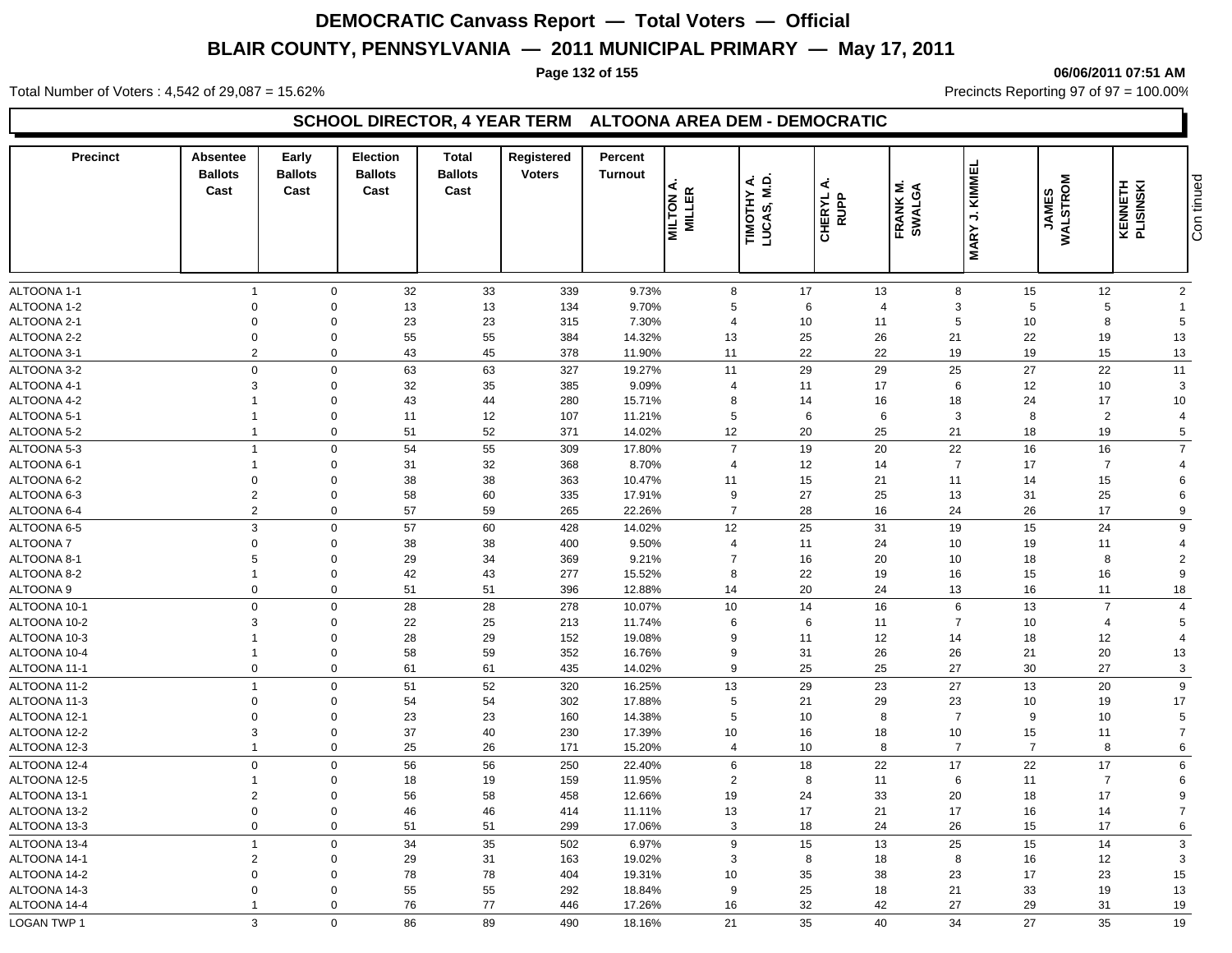#### **Page 133 of 155 06/06/2011 07:51 AM**

Total Number of Voters : 4,542 of 29,087 = 15.62% Precincts Reporting 97 of 97 = 100.00%

#### **SCHOOL DIRECTOR, 4 YEAR TERM ALTOONA AREA DEM**

| <b>Precinct</b>     | Absentee<br><b>Ballots</b><br>Cast | Early<br><b>Ballots</b><br>Cast | <b>Election</b><br><b>Ballots</b><br>Cast | <b>Total</b><br><b>Ballots</b><br>Cast | Registered<br><b>Voters</b> | Percent<br>Turnout | Ιš<br>Ξ<br>ΙĔ | ◀<br><b>TIMOTHY</b> | ◀<br>CHERYL<br>RUPP | ANK M.<br>VALGA<br>$\ddot{s}$<br>띥 | KIMMEI<br>$\tilde{a}$<br>Σ | <b>STRO</b><br>S<br><b>JAME</b><br>ಕ<br>∍ | KENNETH<br>PLISINSKI |     |
|---------------------|------------------------------------|---------------------------------|-------------------------------------------|----------------------------------------|-----------------------------|--------------------|---------------|---------------------|---------------------|------------------------------------|----------------------------|-------------------------------------------|----------------------|-----|
| LOGAN TWP 2         |                                    | $\Omega$                        | 101                                       | 105                                    | 599                         | 17.53%             | 21            |                     | 51                  | 52                                 | 32                         | 45                                        | 37                   | 16  |
| LOGAN TWP 3         |                                    |                                 | 54                                        | 56                                     | 264                         | 21.21%             | 11            |                     | 18                  | 32                                 | 21                         | 23                                        | 17                   |     |
| LOGAN TWP 4         | υ                                  | $\Omega$                        | 87                                        | 87                                     | 452                         | 19.25%             | 14            |                     | 32                  | 48                                 | 22                         | 27                                        | 26                   | 11  |
| <b>LOGAN TWP 5</b>  |                                    | $\Omega$                        | 84                                        | 87                                     | 434                         | 20.05%             | 12            |                     | 46                  | 36                                 | 20                         | 35                                        | 29                   | 13  |
| LOGAN TWP 6         |                                    | $\Omega$                        | 105                                       | 105                                    | 706                         | 14.87%             | 24            |                     | 35                  | 57                                 | 29                         | 40                                        | 33                   | 12  |
| <b>LOGAN TWP 7</b>  |                                    | $\Omega$                        | 44                                        | 44                                     | 235                         | 18.72%             | 9             |                     | 18                  | 13                                 | 18                         | 11                                        | 11                   |     |
| <b>TYRONE TWP 2</b> |                                    | $\Omega$                        | 32                                        | 32                                     | 211                         | 15.17%             |               |                     | 12                  | 14                                 | 10                         | 10                                        | 6                    |     |
| <b>Totals</b>       | 53                                 | $\mathbf 0$                     | 2300                                      | 2353                                   | 15921                       |                    | 452           | 975                 | 1091                |                                    | 804                        | 903                                       | 782                  | 386 |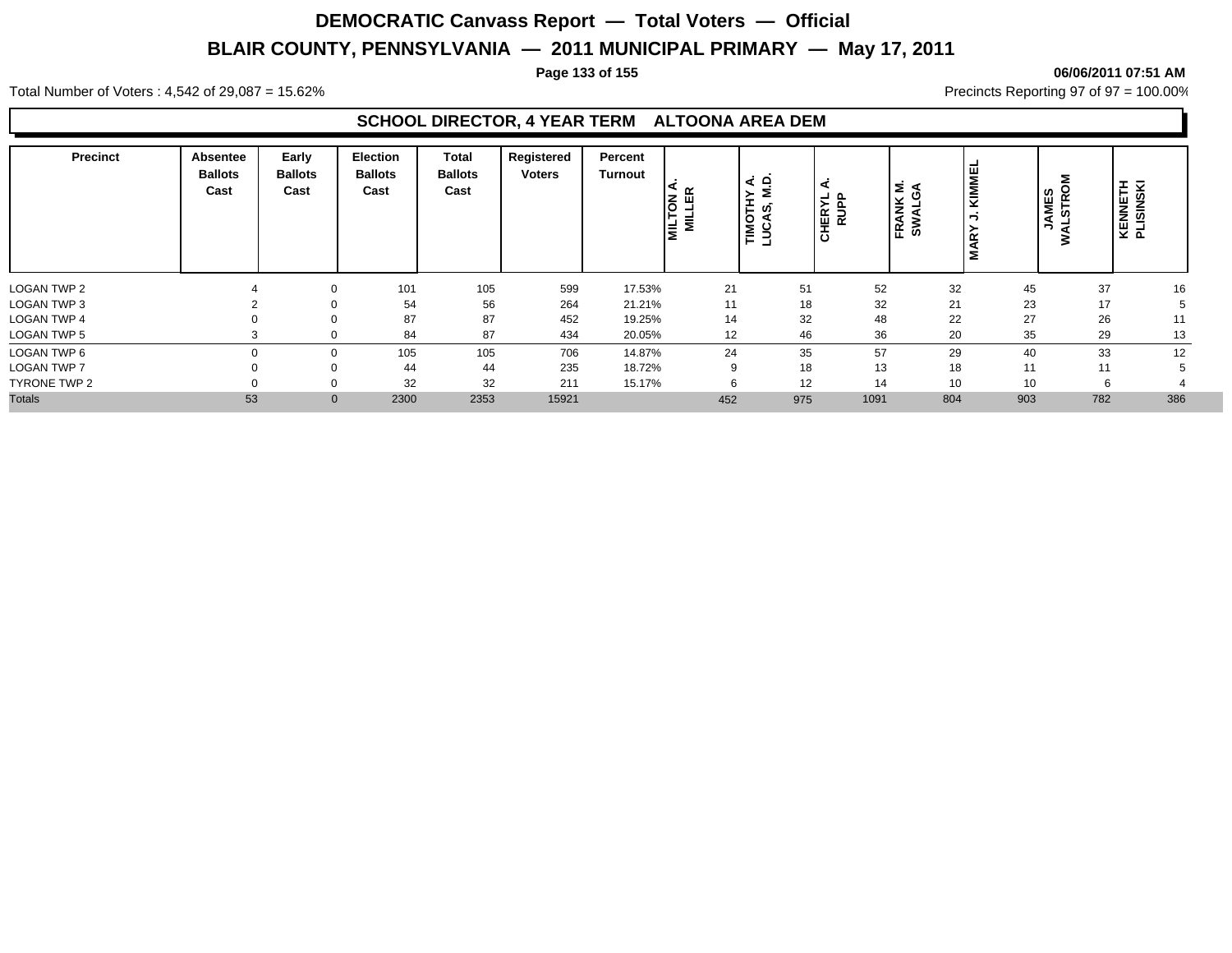#### **Page 134 of 155 06/06/2011 07:51 AM**

Total Number of Voters : 4,542 of 29,087 = 15.62% Precincts Reporting 97 of 97 = 100.00%

### **SCHOOL DIRECTOR, 4 YEAR TERM ALTOONA AREA DEM - DEMOCRATIC**

| <b>Precinct</b>    | <b>Absentee</b><br><b>Ballots</b><br>Cast | Early<br><b>Ballots</b><br>Cast | <b>Election</b><br><b>Ballots</b><br>Cast | <b>Total</b><br><b>Ballots</b><br>Cast | Registered<br><b>Voters</b> | Percent<br><b>Turnout</b> | <b>SHARON I</b><br>BREAM | JOYCE BISTLINE<br><b>MARYANN</b> | <b>MARGARET</b><br>HENDRICKS | <b>RON JOHNSTON</b> | $\mathbf{\Omega}$<br>RANDALL<br><b>LONG</b> | <b>BETTWY</b><br><b>STEVE</b> | <b>BEAM</b><br>ΓЮ | Con tinued     |
|--------------------|-------------------------------------------|---------------------------------|-------------------------------------------|----------------------------------------|-----------------------------|---------------------------|--------------------------|----------------------------------|------------------------------|---------------------|---------------------------------------------|-------------------------------|-------------------|----------------|
| ALTOONA 1-1        | $\overline{1}$                            | $\mathbf 0$                     | 32                                        | 33                                     | 339                         | 9.73%                     | 9                        |                                  | 21                           | 8                   | 10                                          | $\Omega$                      | $\Omega$          | $\mathbf 0$    |
| ALTOONA 1-2        | $\mathbf 0$                               | $\mathbf 0$                     | 13                                        | 13                                     | 134                         | 9.70%                     | 3                        |                                  | 5                            | $\sqrt{5}$          | 3                                           | $\Omega$                      | $\Omega$          | $\mathbf 0$    |
| ALTOONA 2-1        | $\mathbf 0$                               | $\mathbf 0$                     | 23                                        | 23                                     | 315                         | 7.30%                     | 11                       |                                  | 10                           | $\overline{7}$      | 9                                           | $\Omega$                      | $\Omega$          | $\overline{0}$ |
| ALTOONA 2-2        | $\mathbf 0$                               | $\mathbf 0$                     | 55                                        | 55                                     | 384                         | 14.32%                    | 19                       |                                  | 30                           | 14                  | 29                                          | $\Omega$                      | $\mathbf 0$       | $\Omega$       |
| ALTOONA 3-1        | $\overline{2}$                            | $\mathbf 0$                     | 43                                        | 45                                     | 378                         | 11.90%                    | 8                        |                                  | 31                           | 15                  | 13                                          | $\mathbf 0$                   | $\Omega$          | $\mathbf 0$    |
| ALTOONA 3-2        | $\mathbf 0$                               | $\mathbf 0$                     | 63                                        | 63                                     | 327                         | 19.27%                    | 17                       |                                  | 37                           | 15                  | 28                                          | $\Omega$                      | $\Omega$          | $\mathbf 0$    |
| ALTOONA 4-1        | 3                                         | $\mathbf 0$                     | 32                                        | 35                                     | 385                         | 9.09%                     | 15                       |                                  | 13                           | 11                  | 18                                          |                               | $\mathbf 0$       | $\overline{0}$ |
| ALTOONA 4-2        | $\mathbf{1}$                              | $\mathbf 0$                     | 43                                        | 44                                     | 280                         | 15.71%                    | 14                       |                                  | 23                           | 9                   | 21                                          |                               | $\mathbf 0$       | $\mathbf 0$    |
| ALTOONA 5-1        | $\overline{1}$                            | $\mathbf 0$                     | 11                                        | 12                                     | 107                         | 11.21%                    | $5\phantom{.0}$          |                                  | 8                            | $\overline{2}$      | $\overline{2}$                              | $\Omega$                      | $\Omega$          | $\mathbf 0$    |
| ALTOONA 5-2        | $\overline{1}$                            | $\mathbf 0$                     | 51                                        | 52                                     | 371                         | 14.02%                    | 17                       |                                  | 35                           | 15                  | 23                                          | $\overline{1}$                | $\Omega$          | $\mathbf 0$    |
| ALTOONA 5-3        | $\overline{1}$                            | $\mathbf 0$                     | 54                                        | 55                                     | 309                         | 17.80%                    | $17$                     |                                  | 35                           | 10                  | 21                                          | 2                             | $\Omega$          | $\mathbf 0$    |
| ALTOONA 6-1        | $\overline{1}$                            | $\mathbf 0$                     | 31                                        | 32                                     | 368                         | 8.70%                     | 9                        |                                  | 19                           | 6                   | 15                                          | $\Omega$                      | $\mathbf 0$       | $\overline{0}$ |
| ALTOONA 6-2        | $\mathbf 0$                               | $\mathbf 0$                     | 38                                        | 38                                     | 363                         | 10.47%                    | 13                       |                                  | 22                           | 9                   | 11                                          |                               | $\Omega$          | $\mathbf 0$    |
| ALTOONA 6-3        | $\overline{2}$                            | $\mathbf 0$                     | 58                                        | 60                                     | 335                         | 17.91%                    | 21                       |                                  | 31                           | 18                  | 23                                          |                               | $\mathbf 0$       | $\Omega$       |
| ALTOONA 6-4        | $\overline{2}$                            | $\mathbf 0$                     | 57                                        | 59                                     | 265                         | 22.26%                    | 16                       |                                  | 25                           | 22                  | 20                                          | $\mathbf 0$                   | $\mathbf 0$       | $\mathbf 0$    |
| ALTOONA 6-5        | 3                                         | $\mathbf 0$                     | 57                                        | 60                                     | 428                         | 14.02%                    | 16                       |                                  | 32                           | 11                  | 29                                          | 2                             | $\Omega$          | $\mathbf 0$    |
| <b>ALTOONA7</b>    | $\mathbf 0$                               | $\mathbf 0$                     | 38                                        | 38                                     | 400                         | 9.50%                     | 17                       |                                  | 20                           | 12                  | 11                                          | $\Omega$                      | $\mathbf 0$       | $\mathbf 0$    |
| ALTOONA 8-1        | 5                                         | $\mathbf 0$                     | 29                                        | 34                                     | 369                         | 9.21%                     | 14                       |                                  | 19                           | 10                  | 13                                          | $\Omega$                      | $\Omega$          | $\overline{0}$ |
| ALTOONA 8-2        | $\overline{1}$                            | $\mathbf 0$                     | 42                                        | 43                                     | 277                         | 15.52%                    | 9                        |                                  | 23                           | 8                   | 22                                          | $\Omega$                      | $\Omega$          | $\mathbf 0$    |
| ALTOONA 9          | $\mathbf 0$                               | $\mathbf 0$                     | 51                                        | 51                                     | 396                         | 12.88%                    | 15                       |                                  | 28                           | 9                   | 25                                          | $\overline{1}$                | $\mathbf 0$       | $\mathbf 0$    |
| ALTOONA 10-1       | $\Omega$                                  | $\mathbf 0$                     | 28                                        | 28                                     | 278                         | 10.07%                    | $\overline{7}$           |                                  | 16                           | 8                   | 9                                           | $\Omega$                      | $\Omega$          | $\mathbf 0$    |
| ALTOONA 10-2       | 3                                         | $\mathbf 0$                     | 22                                        | 25                                     | 213                         | 11.74%                    | 11                       |                                  | 13                           | $\overline{7}$      | 12                                          | $\Omega$                      | $\Omega$          | $\mathbf 0$    |
| ALTOONA 10-3       |                                           | $\mathbf 0$                     | 28                                        | 29                                     | 152                         | 19.08%                    | $\overline{7}$           |                                  | 14                           | 11                  | 8                                           |                               | 0                 | $\overline{0}$ |
| ALTOONA 10-4       | $\mathbf{1}$                              | $\mathbf 0$                     | 58                                        | 59                                     | 352                         | 16.76%                    | 15                       |                                  | 20                           | 18                  | 28                                          | -1                            | $\mathbf 0$       | $\mathbf 0$    |
| ALTOONA 11-1       | $\mathbf 0$                               | $\mathbf 0$                     | 61                                        | 61                                     | 435                         | 14.02%                    | 25                       |                                  | 37                           | 24                  | 19                                          | $\mathbf{1}$                  | $\mathbf 0$       | $\mathbf 0$    |
| ALTOONA 11-2       | $\overline{1}$                            | $\mathbf 0$                     | 51                                        | 52                                     | 320                         | 16.25%                    | 16                       |                                  | 20                           | 13                  | 26                                          | $\mathbf 0$                   | $\mathbf 0$       | $\mathbf 0$    |
| ALTOONA 11-3       | $\mathbf 0$                               | $\mathbf 0$                     | 54                                        | 54                                     | 302                         | 17.88%                    | 24                       |                                  | 22                           | 12                  | 24                                          | 5                             | $\mathbf 0$       | $\overline{0}$ |
| ALTOONA 12-1       | $\mathbf 0$                               | $\mathbf 0$                     | 23                                        | 23                                     | 160                         | 14.38%                    | $\overline{7}$           |                                  | 10                           | $\overline{4}$      | 11                                          | $\Omega$                      | $\Omega$          | $\overline{0}$ |
| ALTOONA 12-2       | 3                                         | $\mathbf 0$                     | 37                                        | 40                                     | 230                         | 17.39%                    | 18                       |                                  | 25                           | 9                   | 15                                          | $\Omega$                      | $\Omega$          | $\mathbf 0$    |
| ALTOONA 12-3       | $\overline{1}$                            | $\mathbf 0$                     | 25                                        | 26                                     | 171                         | 15.20%                    | $\overline{4}$           |                                  | 8                            | 6                   | 19                                          | $\mathbf 0$                   | $\Omega$          | $\mathbf 0$    |
| ALTOONA 12-4       | $\mathbf 0$                               | $\mathbf 0$                     | 56                                        | 56                                     | 250                         | 22.40%                    | 18                       |                                  | 33                           | 10                  | 27                                          | 3                             | $\Omega$          | $\mathbf 0$    |
| ALTOONA 12-5       | $\overline{1}$                            | $\mathbf 0$                     | 18                                        | 19                                     | 159                         | 11.95%                    | 3                        |                                  | 15                           | $\overline{4}$      | $\overline{7}$                              | $\Omega$                      | $\Omega$          | $\mathbf 0$    |
| ALTOONA 13-1       | $\overline{2}$                            | $\mathbf 0$                     | 56                                        | 58                                     | 458                         | 12.66%                    | 25                       |                                  | 17                           | 10                  | 29                                          | $\overline{2}$                | $\Omega$          | $\mathbf 0$    |
| ALTOONA 13-2       | $\mathbf 0$                               | $\mathbf 0$                     | 46                                        | 46                                     | 414                         | 11.11%                    | 17                       |                                  | 22                           | 13                  | 25                                          | $\mathbf 0$                   | $\Omega$          | $\mathbf 0$    |
| ALTOONA 13-3       | $\mathbf 0$                               | $\mathbf 0$                     | 51                                        | 51                                     | 299                         | 17.06%                    | 21                       |                                  | 21                           | 19                  | 19                                          | -1                            | $\Omega$          | $\mathbf 0$    |
| ALTOONA 13-4       | $\overline{1}$                            | $\mathbf 0$                     | 34                                        | 35                                     | 502                         | 6.97%                     | 14                       |                                  | 17                           | 20                  | 11                                          | $\Omega$                      | $\Omega$          | $\mathbf 0$    |
| ALTOONA 14-1       | $\overline{2}$                            | $\mathbf 0$                     | 29                                        | 31                                     | 163                         | 19.02%                    | 11                       |                                  | 18                           | 12                  | 11                                          | $\Omega$                      | $\Omega$          | $\mathbf 0$    |
| ALTOONA 14-2       | $\mathbf 0$                               | $\mathbf 0$                     | 78                                        | 78                                     | 404                         | 19.31%                    | 20                       |                                  | 38                           | 20                  | 36                                          | $\overline{2}$                | $\Omega$          | $\Omega$       |
| ALTOONA 14-3       | $\Omega$                                  | $\Omega$                        | 55                                        | 55                                     | 292                         | 18.84%                    | 10                       |                                  | 31                           | 16                  | 22                                          | 3                             | $\Omega$          | $\Omega$       |
| ALTOONA 14-4       |                                           | $\Omega$                        | 76                                        | 77                                     | 446                         | 17.26%                    | 25                       |                                  | 33                           | 14                  | 33                                          | 5                             | $\overline{2}$    | $\Omega$       |
| <b>LOGAN TWP 1</b> | 3                                         | $\mathbf 0$                     | 86                                        | 89                                     | 490                         | 18.16%                    | 29                       |                                  | 39                           | 21                  | 41                                          | 3                             | $\mathbf 0$       | $\mathbf 0$    |
|                    |                                           |                                 |                                           |                                        |                             |                           |                          |                                  |                              |                     |                                             |                               |                   |                |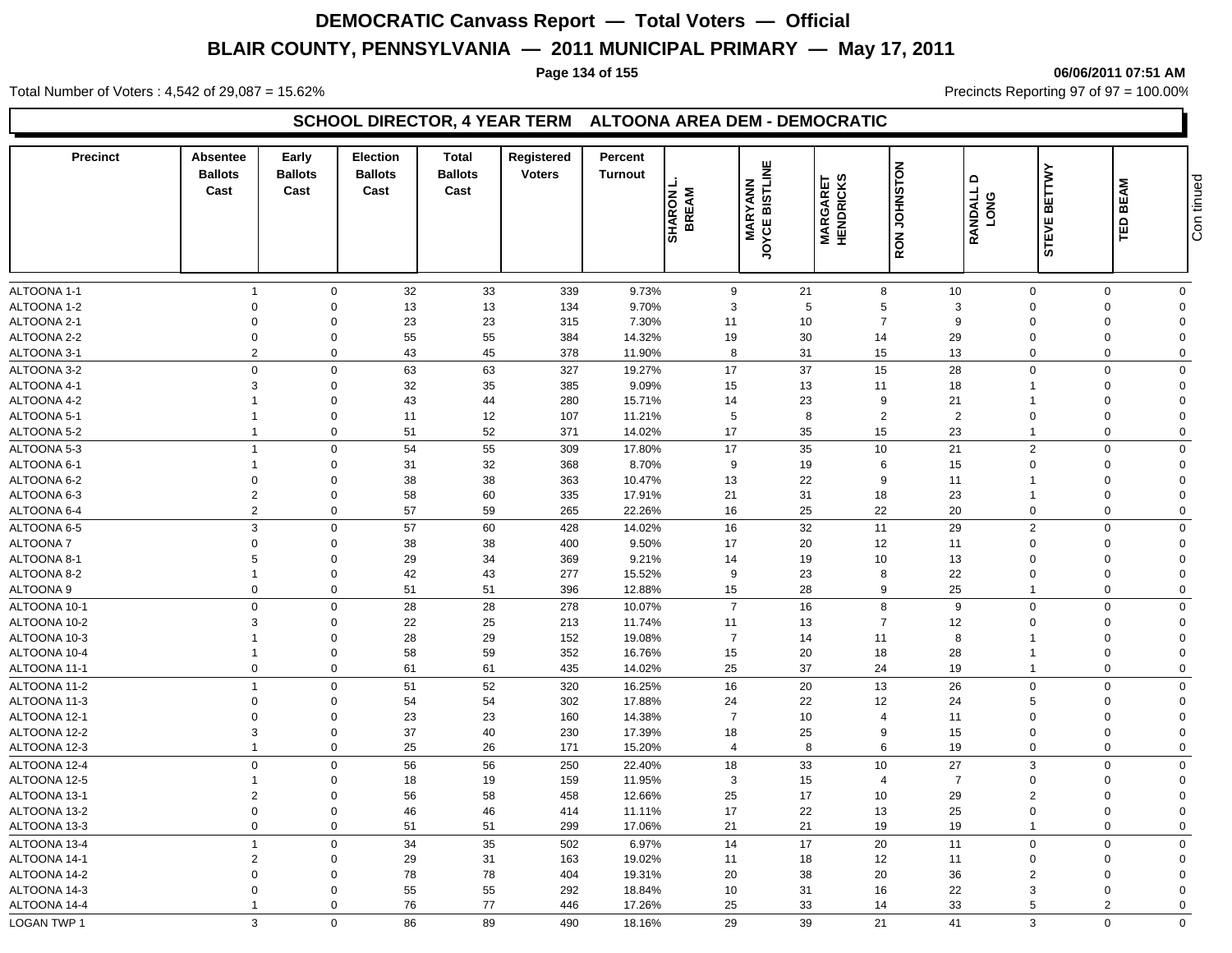#### **Page 135 of 155 06/06/2011 07:51 AM**

Total Number of Voters : 4,542 of 29,087 = 15.62% Precincts Reporting 97 of 97 = 100.00%

#### **SCHOOL DIRECTOR, 4 YEAR TERM ALTOONA AREA DEM**

| <b>Precinct</b>    | Absentee<br><b>Ballots</b><br>Cast | Early<br><b>Ballots</b><br>Cast | <b>Election</b><br><b>Ballots</b><br>Cast | Total<br><b>Ballots</b><br>Cast | Registered<br><b>Voters</b> | Percent<br>Turnout | ξ<br><b>SHARON</b><br>BREAM | 漢<br>≤<br>ANN<br><b>BISTL</b><br><b>MARY</b><br>෪ | <b>MARGARET</b><br>HENDRICKS | <b>JOHNSTON</b><br>RON | ≏<br>LONG<br>TONG<br>œ | 볾              | Σ<br>$\overline{a}$<br>ū |  |
|--------------------|------------------------------------|---------------------------------|-------------------------------------------|---------------------------------|-----------------------------|--------------------|-----------------------------|---------------------------------------------------|------------------------------|------------------------|------------------------|----------------|--------------------------|--|
| <b>LOGAN TWP 2</b> |                                    |                                 | 101                                       | 105                             | 599                         | 17.53%             | 33                          | 42                                                | 30                           | 42                     | $\sqrt{2}$             |                |                          |  |
| LOGAN TWP 3        |                                    |                                 | 54                                        | 56                              | 264                         | 21.21%             | 21                          | 22                                                | 20                           | 25                     |                        |                |                          |  |
| LOGAN TWP 4        |                                    |                                 | 87                                        | 87                              | 452                         | 19.25%             | 34                          | 38                                                | 24                           | 43                     |                        |                |                          |  |
| <b>LOGAN TWP 5</b> |                                    |                                 | 84                                        | 87                              | 434                         | 20.05%             | 30                          | 46                                                | 24                           | 34                     |                        |                |                          |  |
| LOGAN TWP 6        |                                    | $\Omega$                        | 105                                       | 105                             | 706                         | 14.87%             | 41                          | 42                                                | 31                           | 43                     |                        |                |                          |  |
| <b>LOGAN TWP 7</b> |                                    |                                 | 44                                        | 44                              | 235                         | 18.72%             | 11                          | 26                                                | 9                            | 23                     |                        |                |                          |  |
| TYRONE TWP 2       |                                    |                                 | 32                                        | 32                              | 211                         | 15.17%             | 14                          | 15                                                |                              | 18                     |                        |                |                          |  |
| <b>Totals</b>      | 53                                 | $\mathbf 0$                     | 2300                                      | 2353                            | 15921                       |                    | 776                         | 1167                                              | 632                          | 1006                   | 47                     | $\overline{2}$ |                          |  |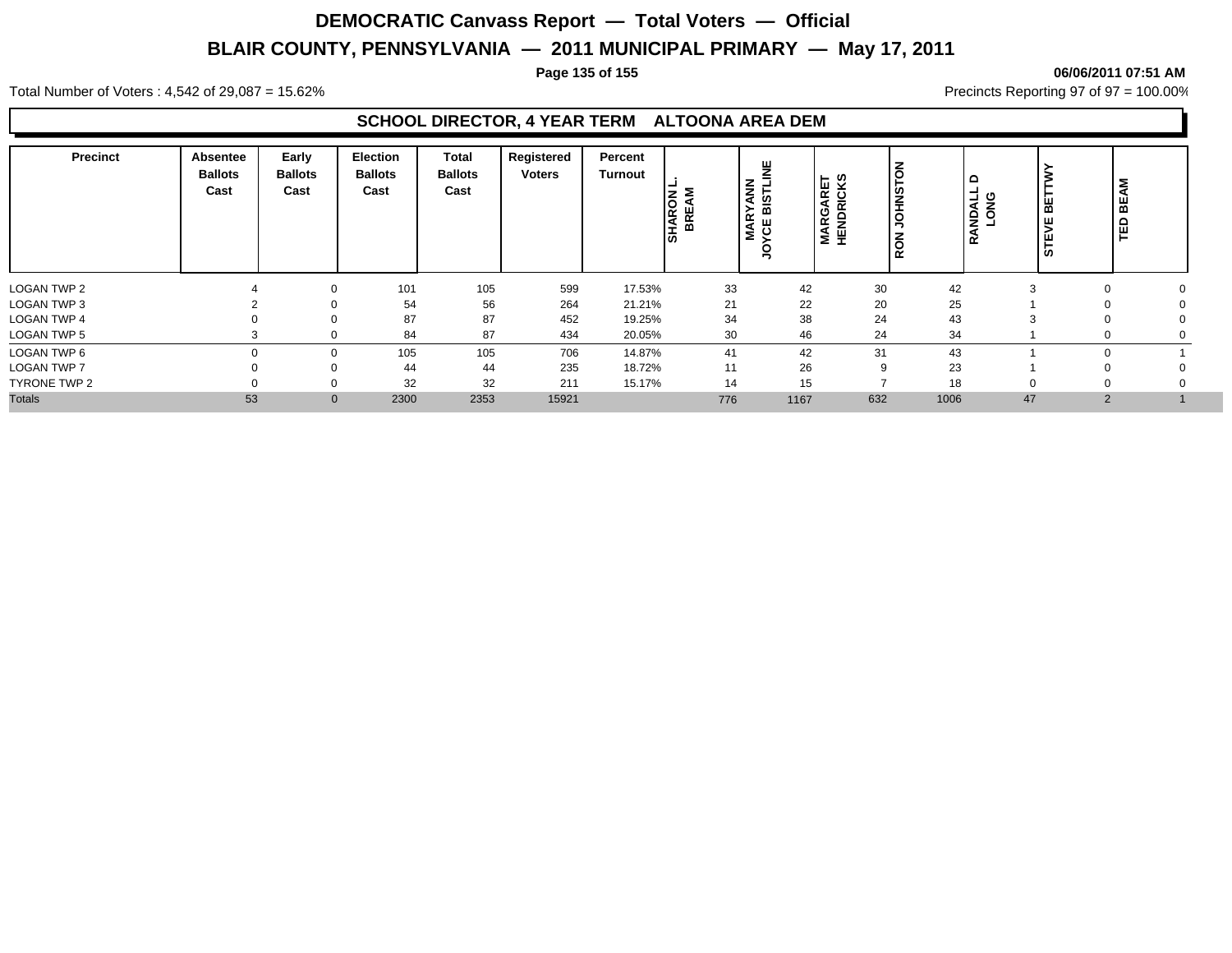#### **Page 136 of 155 06/06/2011 07:51 AM**

Total Number of Voters : 4,542 of 29,087 = 15.62% Precincts Reporting 97 of 97 = 100.00%

### **SCHOOL DIRECTOR, 4 YEAR TERM ALTOONA AREA DEM - DEMOCRATIC**

| <b>Precinct</b>    | <b>Absentee</b><br><b>Ballots</b><br>Cast | Early<br><b>Ballots</b><br>Cast | <b>Election</b><br><b>Ballots</b><br>Cast | <b>Total</b><br><b>Ballots</b><br>Cast | Registered<br><b>Voters</b> | Percent<br><b>Turnout</b> | RYAN BEERS   | <b>DAVE HOOVER</b> | CHARLES<br>KELLY | <b>MICHAEL</b><br>RAWLINS | <b>DON SWANGER</b>            | <b>ROBERT<br/>TURCOVSKI</b> | ≝<br>Total   |     |
|--------------------|-------------------------------------------|---------------------------------|-------------------------------------------|----------------------------------------|-----------------------------|---------------------------|--------------|--------------------|------------------|---------------------------|-------------------------------|-----------------------------|--------------|-----|
| ALTOONA 1-1        | $\overline{1}$                            | $\mathbf 0$                     | 32                                        | 33                                     | 339                         | 9.73%                     | $\mathbf 0$  | $\mathbf 0$        |                  | $\mathbf 0$               | $\mathbf 0$<br>$\mathbf 0$    |                             | $\mathbf 0$  | 123 |
| ALTOONA 1-2        | $\Omega$                                  | $\mathbf 0$                     | 13                                        | 13                                     | 134                         | 9.70%                     | $\mathbf 0$  | $\Omega$           |                  | $\mathbf 0$               | $\mathbf 0$<br>$\Omega$       |                             | 0            | 45  |
| ALTOONA 2-1        | $\mathbf 0$                               | $\mathbf 0$                     | 23                                        | 23                                     | 315                         | 7.30%                     | $\mathbf 0$  | $\mathbf 0$        |                  | $\mathbf 0$               | $\mathbf 0$<br>$\mathbf 0$    |                             | 0            | 90  |
| ALTOONA 2-2        | $\mathbf 0$                               | $\mathbf 0$                     | 55                                        | 55                                     | 384                         | 14.32%                    | $\mathbf 0$  | $\mathbf 0$        |                  | $\mathbf 0$               | $\mathbf 0$<br>$\mathbf 0$    |                             | 0            | 231 |
| ALTOONA 3-1        | $\overline{2}$                            | $\mathbf 0$                     | 43                                        | 45                                     | 378                         | 11.90%                    | $\Omega$     | $\mathbf 0$        |                  | $\mathbf 0$               | $\mathbf 0$<br>$\mathbf 0$    |                             | $\mathbf 0$  | 188 |
| ALTOONA 3-2        | $\Omega$                                  | $\mathbf 0$                     | 63                                        | 63                                     | 327                         | 19.27%                    | $\Omega$     | $\mathbf{0}$       |                  | $\mathbf 0$               | $\mathbf 0$<br>$\mathbf 0$    |                             | $\mathbf 0$  | 251 |
| ALTOONA 4-1        | 3                                         | $\mathbf 0$                     | 32                                        | 35                                     | 385                         | 9.09%                     | $\Omega$     | $\mathbf 0$        |                  | $\mathbf 0$               | $\Omega$<br>$\Omega$          |                             | 0            | 121 |
| ALTOONA 4-2        | 1                                         | $\mathbf 0$                     | 43                                        | 44                                     | 280                         | 15.71%                    | $\mathbf 0$  | $\mathbf 0$        |                  | $\mathbf 0$               | $\mathbf 0$<br>$\mathbf 0$    |                             | 0            | 175 |
| ALTOONA 5-1        | $\overline{1}$                            | $\mathbf 0$                     | 11                                        | 12                                     | 107                         | 11.21%                    | $\mathbf 0$  | $\mathbf 0$        |                  | $\mathbf 0$               | $\mathbf 0$<br>$\mathbf 0$    |                             | 0            | 51  |
| ALTOONA 5-2        | $\overline{1}$                            | $\mathbf 0$                     | 51                                        | 52                                     | 371                         | 14.02%                    | $\Omega$     | $\mathbf 0$        |                  | $\mathbf 0$               | $\mathbf 0$<br>$\mathbf 0$    |                             | $\mathbf 0$  | 211 |
| ALTOONA 5-3        | $\overline{1}$                            | $\mathbf 0$                     | 54                                        | 55                                     | 309                         | 17.80%                    | $\Omega$     | $\mathbf{0}$       |                  | $\mathbf{1}$              | $\Omega$<br>$\mathbf 0$       |                             | $\mathsf 0$  | 193 |
| ALTOONA 6-1        | $\overline{1}$                            | $\mathbf 0$                     | 31                                        | 32                                     | 368                         | 8.70%                     | $\Omega$     | $\Omega$           |                  | $\mathbf 0$               | 0<br>$\Omega$                 |                             | 0            | 114 |
| ALTOONA 6-2        | $\mathbf 0$                               | $\mathbf 0$                     | 38                                        | 38                                     | 363                         | 10.47%                    | $\mathbf 0$  | $\mathbf 0$        |                  | $\mathbf 0$               | $\Omega$<br>$\mathbf 0$       |                             | 0            | 149 |
| ALTOONA 6-3        | $\overline{2}$                            | $\mathbf 0$                     | 58                                        | 60                                     | 335                         | 17.91%                    | $\mathbf 0$  | $\mathbf 0$        |                  | $\mathbf 0$               | $\mathbf 0$<br>$\mathbf 0$    |                             | $\mathbf 0$  | 230 |
| ALTOONA 6-4        | $\overline{2}$                            | $\mathbf 0$                     | 57                                        | 59                                     | 265                         | 22.26%                    | $\mathbf{1}$ | $\mathbf 0$        |                  | $\mathbf 0$               | $\mathbf 0$<br>$\overline{0}$ |                             | $\mathbf 0$  | 211 |
| ALTOONA 6-5        | 3                                         | $\mathbf 0$                     | 57                                        | 60                                     | 428                         | 14.02%                    | $\Omega$     | $\mathbf 0$        |                  | $\mathbf 0$               | $\mathbf 0$<br>$\mathbf 0$    |                             | $\mathbf 0$  | 225 |
| ALTOONA 7          | $\Omega$                                  | $\Omega$                        | 38                                        | 38                                     | 400                         | 9.50%                     | $\Omega$     | $\Omega$           |                  | $\mathbf 0$               | $\Omega$<br>$\Omega$          |                             | 0            | 143 |
| ALTOONA 8-1        | 5                                         | $\mathbf 0$                     | 29                                        | 34                                     | 369                         | 9.21%                     | $\mathbf 0$  | $\mathbf 0$        |                  | $\mathbf 0$               | $\mathbf 0$<br>$\mathbf 0$    |                             | $\mathbf 0$  | 137 |
| ALTOONA 8-2        | $\overline{1}$                            | $\mathbf 0$                     | 42                                        | 43                                     | 277                         | 15.52%                    | $\mathbf 0$  | $\mathbf 0$        |                  | $\mathbf 0$               | $\mathbf 0$<br>$\overline{0}$ |                             | $\mathbf 0$  | 167 |
| ALTOONA 9          | $\mathbf 0$                               | $\mathbf 0$                     | 51                                        | 51                                     | 396                         | 12.88%                    | $\mathbf 0$  | $\mathbf 0$        |                  | $\mathbf 0$               | $\mathbf 0$                   | $\mathbf 0$                 | $\mathbf 0$  | 194 |
| ALTOONA 10-1       | $\Omega$                                  | $\mathbf 0$                     | 28                                        | 28                                     | 278                         | 10.07%                    | $\Omega$     | $\Omega$           |                  | $\mathsf{O}\xspace$       | $\mathbf 0$<br>$\Omega$       |                             | $\mathbf 0$  | 110 |
| ALTOONA 10-2       | 3                                         | $\mathbf 0$                     | 22                                        | 25                                     | 213                         | 11.74%                    | $\mathbf 0$  | $\mathbf 0$        |                  | $\mathbf 0$               | $\mathbf 0$<br>0              |                             | 0            | 92  |
| ALTOONA 10-3       | 1                                         | $\mathbf 0$                     | 28                                        | 29                                     | 152                         | 19.08%                    | $\mathbf 0$  | $\mathbf 0$        |                  | $\mathbf 0$               | $\mathbf 0$<br>$\mathbf 0$    |                             | 0            | 121 |
| ALTOONA 10-4       | $\mathbf{1}$                              | $\mathbf 0$                     | 58                                        | 59                                     | 352                         | 16.76%                    | $\mathbf 0$  | $\mathbf 0$        |                  | $\mathbf 0$               | $\mathbf 0$<br>$\overline{1}$ |                             | $\mathbf 0$  | 229 |
| ALTOONA 11-1       | $\mathbf 0$                               | $\mathbf 0$                     | 61                                        | 61                                     | 435                         | 14.02%                    | $\mathbf 0$  | $\mathbf 0$        |                  | $\mathbf 0$               | $\mathbf 0$                   | $\mathbf 0$                 | $\mathbf{1}$ | 253 |
| ALTOONA 11-2       | $\overline{1}$                            | $\mathbf 0$                     | 51                                        | 52                                     | 320                         | 16.25%                    | $\Omega$     | $\Omega$           |                  | $\mathbf 0$               | $\mathbf 0$<br>$\Omega$       |                             | $\mathbf 0$  | 209 |
| ALTOONA 11-3       | $\Omega$                                  | $\mathbf 0$                     | 54                                        | 54                                     | 302                         | 17.88%                    | $\Omega$     | $\Omega$           |                  | $\mathbf 0$               | $\Omega$<br>$\Omega$          |                             | 0            | 211 |
| ALTOONA 12-1       | $\mathbf 0$                               | $\mathbf 0$                     | 23                                        | 23                                     | 160                         | 14.38%                    | $\mathbf 0$  | $\mathbf 0$        |                  | $\mathbf 0$               | $\mathbf 0$<br>$\mathbf 0$    |                             | 0            | 86  |
| ALTOONA 12-2       | 3                                         | $\mathbf 0$                     | 37                                        | 40                                     | 230                         | 17.39%                    | $\mathbf 0$  | $\mathbf 0$        |                  | $\mathbf 0$               | $\mathbf 0$<br>$\mathbf 0$    |                             | $\mathbf 0$  | 154 |
| ALTOONA 12-3       | $\mathbf{1}$                              | $\mathbf 0$                     | 25                                        | 26                                     | 171                         | 15.20%                    | $\mathbf 0$  | 0                  |                  | $\mathbf 0$               | $\mathbf 0$<br>$\mathbf 0$    |                             | 0            | 87  |
| ALTOONA 12-4       | $\mathbf{0}$                              | $\mathbf 0$                     | 56                                        | 56                                     | 250                         | 22.40%                    | $\mathbf 0$  | $\mathbf 0$        |                  | $\mathbf 0$               | $\mathbf 0$<br>$\mathbf 0$    |                             | $\mathbf 0$  | 199 |
| ALTOONA 12-5       | -1                                        | $\mathbf 0$                     | 18                                        | 19                                     | 159                         | 11.95%                    | $\Omega$     | $\Omega$           |                  | $\mathbf 0$               | $\mathbf 0$<br>$\Omega$       |                             | 0            | 80  |
| ALTOONA 13-1       | $\overline{2}$                            | $\mathbf 0$                     | 56                                        | 58                                     | 458                         | 12.66%                    | $\mathbf 0$  | $\mathbf 0$        |                  | $\mathbf 0$               | $\mathbf 0$<br>$\mathbf 0$    |                             | 0            | 223 |
| ALTOONA 13-2       | $\mathbf 0$                               | $\mathbf 0$                     | 46                                        | 46                                     | 414                         | 11.11%                    | $\mathbf 0$  | $\mathbf 0$        |                  | $\mathbf 0$               | $\mathbf 0$<br>$\mathbf 0$    |                             | $\mathbf 0$  | 182 |
| ALTOONA 13-3       | $\mathbf 0$                               | $\mathbf 0$                     | 51                                        | 51                                     | 299                         | 17.06%                    | $\Omega$     | 0                  |                  | $\mathbf 0$               | $\mathbf 0$<br>$\mathbf 0$    |                             | $\mathbf 0$  | 190 |
| ALTOONA 13-4       | $\mathbf{1}$                              | $\mathbf 0$                     | 34                                        | 35                                     | 502                         | 6.97%                     | $\mathbf 0$  | $\mathbf 0$        |                  | $\mathbf 0$               | $\mathbf 0$                   | $\mathbf 0$                 | $\mathbf 0$  | 156 |
| ALTOONA 14-1       | $\overline{2}$                            | $\mathbf 0$                     | 29                                        | 31                                     | 163                         | 19.02%                    | $\mathbf 0$  | $\mathbf 0$        |                  | $\mathbf 0$               | $\mathbf 0$<br>$\mathbf 0$    |                             | 0            | 120 |
| ALTOONA 14-2       | 0                                         | $\mathbf 0$                     | 78                                        | 78                                     | 404                         | 19.31%                    | $\Omega$     | 0                  |                  | $\mathbf 0$               | $\mathbf 0$<br>$\Omega$       |                             | 0            | 277 |
| ALTOONA 14-3       | $\mathbf 0$                               | $\mathbf 0$                     | 55                                        | 55                                     | 292                         | 18.84%                    | $\Omega$     | $\mathbf 0$        |                  | $\mathbf 0$               | $\Omega$<br>$\mathbf 0$       |                             | $\mathbf 0$  | 220 |
| ALTOONA 14-4       | $\mathbf{1}$                              | $\mathbf 0$                     | 76                                        | 77                                     | 446                         | 17.26%                    | $\Omega$     | $\mathbf 0$        |                  | $\mathbf 0$               | $\Omega$<br>$\mathbf 0$       |                             | $\mathbf 0$  | 308 |
| <b>LOGAN TWP 1</b> | 3                                         | $\mathbf 0$                     | 86                                        | 89                                     | 490                         | 18.16%                    | $\mathbf 0$  | $\mathbf 0$        |                  | $\mathbf 0$               | $\mathbf 0$                   | $\mathbf 0$                 | $\mathbf 0$  | 344 |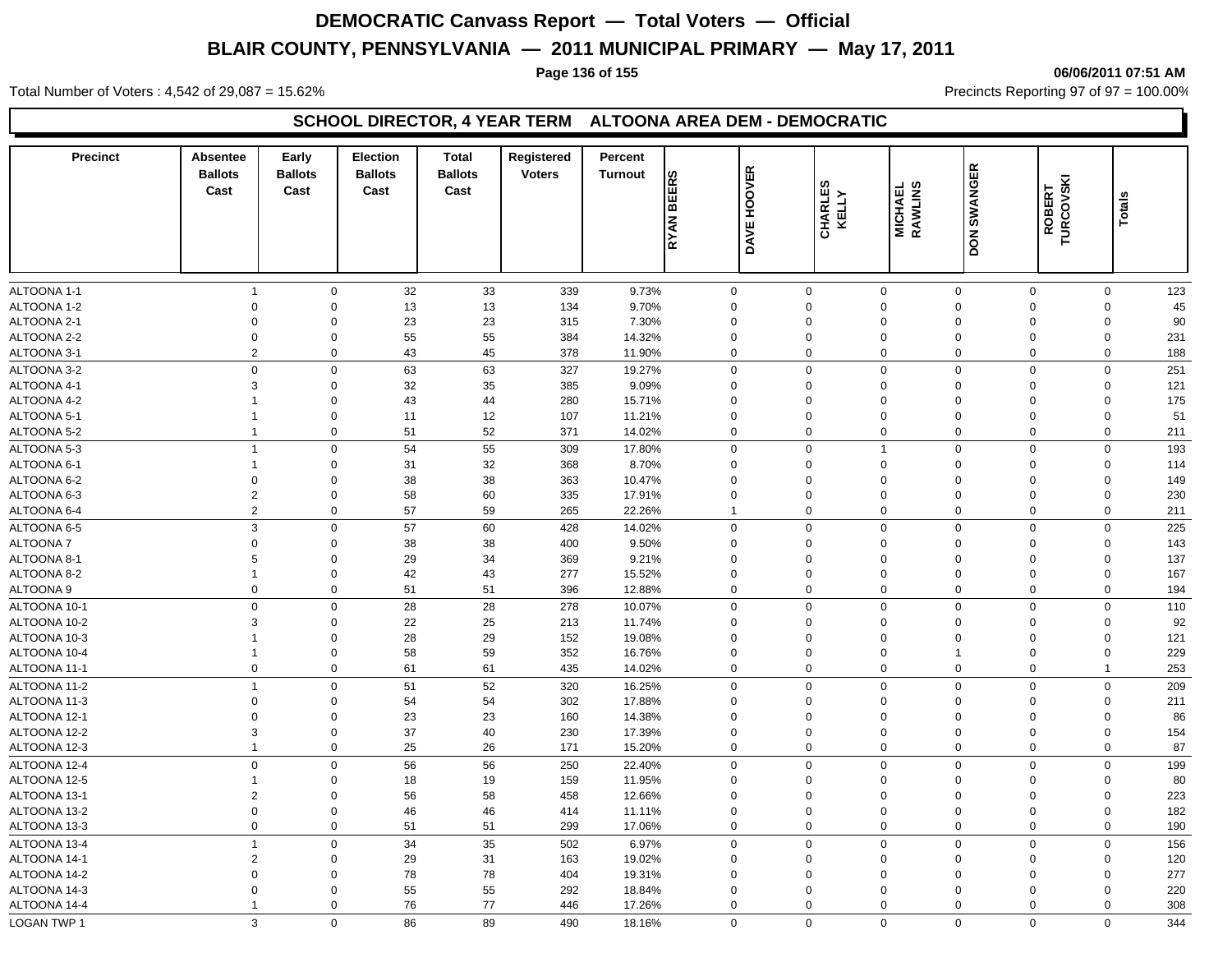#### **Page 137 of 155 06/06/2011 07:51 AM**

Total Number of Voters : 4,542 of 29,087 = 15.62% Precincts Reporting 97 of 97 = 100.00%

#### **SCHOOL DIRECTOR, 4 YEAR TERM ALTOONA AREA DEM**

| Precinct           | <b>Absentee</b><br><b>Ballots</b><br>Cast | Early<br><b>Ballots</b><br>Cast | <b>Election</b><br><b>Ballots</b><br>Cast | <b>Total</b><br><b>Ballots</b><br>Cast | Registered<br><b>Voters</b> | Percent<br>Turnout | <b>BEERS</b><br><b>RYAN</b> | VER<br><b>POH</b><br>щ<br>ă | ∣ຜຼ≻<br><b>CHARLI</b><br>KELLY | <b>MICHAEL</b><br>RAWLINS | <b>SWANGER</b><br>z<br>$\circ$<br>Ă | VSKI<br>ROBERT<br>$\circ$<br>Š<br>► | <b>Totals</b> |
|--------------------|-------------------------------------------|---------------------------------|-------------------------------------------|----------------------------------------|-----------------------------|--------------------|-----------------------------|-----------------------------|--------------------------------|---------------------------|-------------------------------------|-------------------------------------|---------------|
| <b>LOGAN TWP 2</b> |                                           | 0                               | 101                                       | 105                                    | 599                         | 17.53%             |                             |                             |                                | $\Omega$                  |                                     |                                     | 404<br>0      |
| LOGAN TWP 3        |                                           | $\Omega$                        | 54                                        | 56                                     | 264                         | 21.21%             |                             |                             |                                |                           |                                     |                                     | 218<br>0      |
| <b>LOGAN TWP 4</b> |                                           | $\Omega$                        | 87                                        | 87                                     | 452                         | 19.25%             |                             |                             | U                              | $\mathbf 0$               |                                     | $\Omega$                            | 322<br>0      |
| LOGAN TWP 5        |                                           | ∩                               | 84                                        | 87                                     | 434                         | 20.05%             |                             |                             | $\mathbf{0}$                   | $\Omega$                  |                                     | $\Omega$                            | 326<br>0      |
| LOGAN TWP 6        |                                           | $\Omega$                        | 105                                       | 105                                    | 706                         | 14.87%             |                             |                             | 0                              | $\Omega$                  |                                     | $\Omega$                            | 389<br>0      |
| <b>LOGAN TWP 7</b> |                                           | $\Omega$                        | 44                                        | 44                                     | 235                         | 18.72%             |                             |                             | 0                              | $\Omega$                  |                                     | $\Omega$                            | 155<br>0      |
| TYRONE TWP 2       |                                           | 0                               | 32                                        | 32                                     | 211                         | 15.17%             |                             |                             | 0                              | $\Omega$                  |                                     |                                     | 116           |
| <b>Totals</b>      | 53                                        | $\mathbf{0}$                    | 2300                                      | 2353                                   | 15921                       |                    |                             |                             |                                |                           |                                     |                                     | 9030          |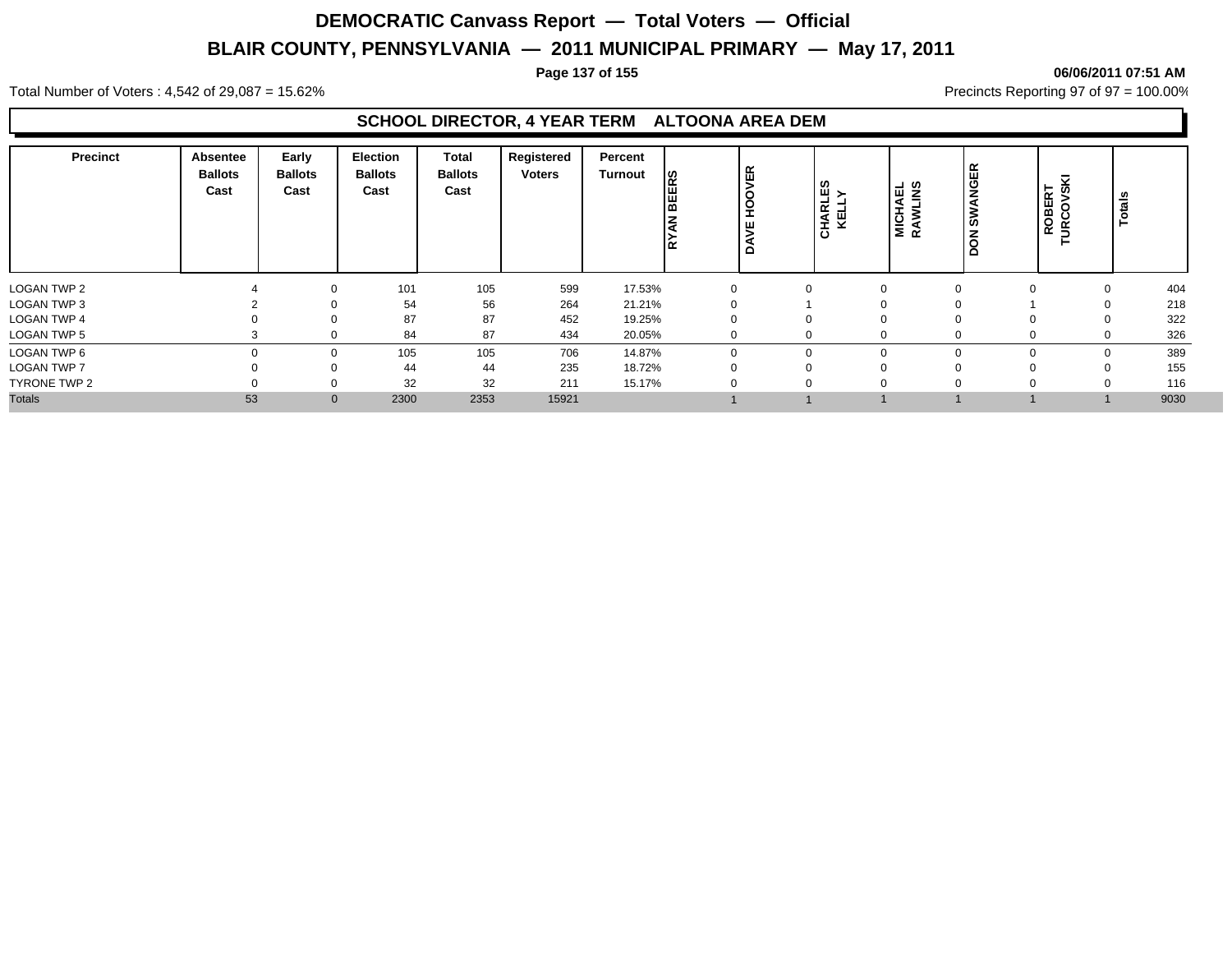#### **Page 138 of 155 06/06/2011 07:51 AM**

Total Number of Voters : 4,542 of 29,087 = 15.62% Precincts Reporting 97 of 97 = 100.00%

### **SCHOOL DIRECTOR, 4 YEAR TERM BELLWOOD-ANTIS DEM - DEMOCRATIC**

| 526<br>9.89%<br>35<br>52<br>52<br>31<br>33<br>26<br>25<br>39<br>27<br>46<br>20<br>30<br>46<br>336<br>34<br>30<br>13.69%<br>21<br>33<br>29<br>33<br>32<br>56<br>57<br>29<br>30<br>450<br>12.67%<br>29<br>24<br>42<br>43<br>23<br>20<br>23<br>372<br>11.56%<br>21<br>1684<br>121<br>107<br>196<br>198<br>106<br>111<br>125<br>107<br>$\Omega$ | <b>Precinct</b> | Absentee<br><b>Ballots</b><br>Cast | Early<br><b>Ballots</b><br>Cast | <b>Election</b><br><b>Ballots</b><br>Cast | <b>Total</b><br><b>Ballots</b><br>Cast | Registered<br><b>Voters</b> | Percent<br>Turnout | - 1<br>◡<br>∣≦ ಠ | $\leq$<br>ಜ<br>ш<br>∍ | $ \alpha$<br>$\alpha$<br>ш<br>ш.<br>ш<br>$\vec{a}$<br>- | ≃<br>- | <b>KENNETI</b><br>LOUCKS | <b>BURNS</b><br><b>EVEN</b><br>⊢<br>  ဟ | SM | ס ו<br>ு<br>۰<br>$\overline{\phantom{0}}$<br>⊫ا<br>$\circ$<br>Iō |
|---------------------------------------------------------------------------------------------------------------------------------------------------------------------------------------------------------------------------------------------------------------------------------------------------------------------------------------------|-----------------|------------------------------------|---------------------------------|-------------------------------------------|----------------------------------------|-----------------------------|--------------------|------------------|-----------------------|---------------------------------------------------------|--------|--------------------------|-----------------------------------------|----|------------------------------------------------------------------|
|                                                                                                                                                                                                                                                                                                                                             | ANTIS TWP 1     |                                    |                                 |                                           |                                        |                             |                    |                  |                       |                                                         |        |                          |                                         |    |                                                                  |
|                                                                                                                                                                                                                                                                                                                                             | ANTIS TWP 2     |                                    |                                 |                                           |                                        |                             |                    |                  |                       |                                                         |        |                          |                                         |    |                                                                  |
|                                                                                                                                                                                                                                                                                                                                             | ANTIS TWP 3     |                                    |                                 |                                           |                                        |                             |                    |                  |                       |                                                         |        |                          |                                         |    |                                                                  |
|                                                                                                                                                                                                                                                                                                                                             | BELLWOOD BORO   |                                    |                                 |                                           |                                        |                             |                    |                  |                       |                                                         |        |                          |                                         |    |                                                                  |
|                                                                                                                                                                                                                                                                                                                                             | <b>Totals</b>   |                                    |                                 |                                           |                                        |                             |                    |                  |                       |                                                         |        |                          |                                         |    |                                                                  |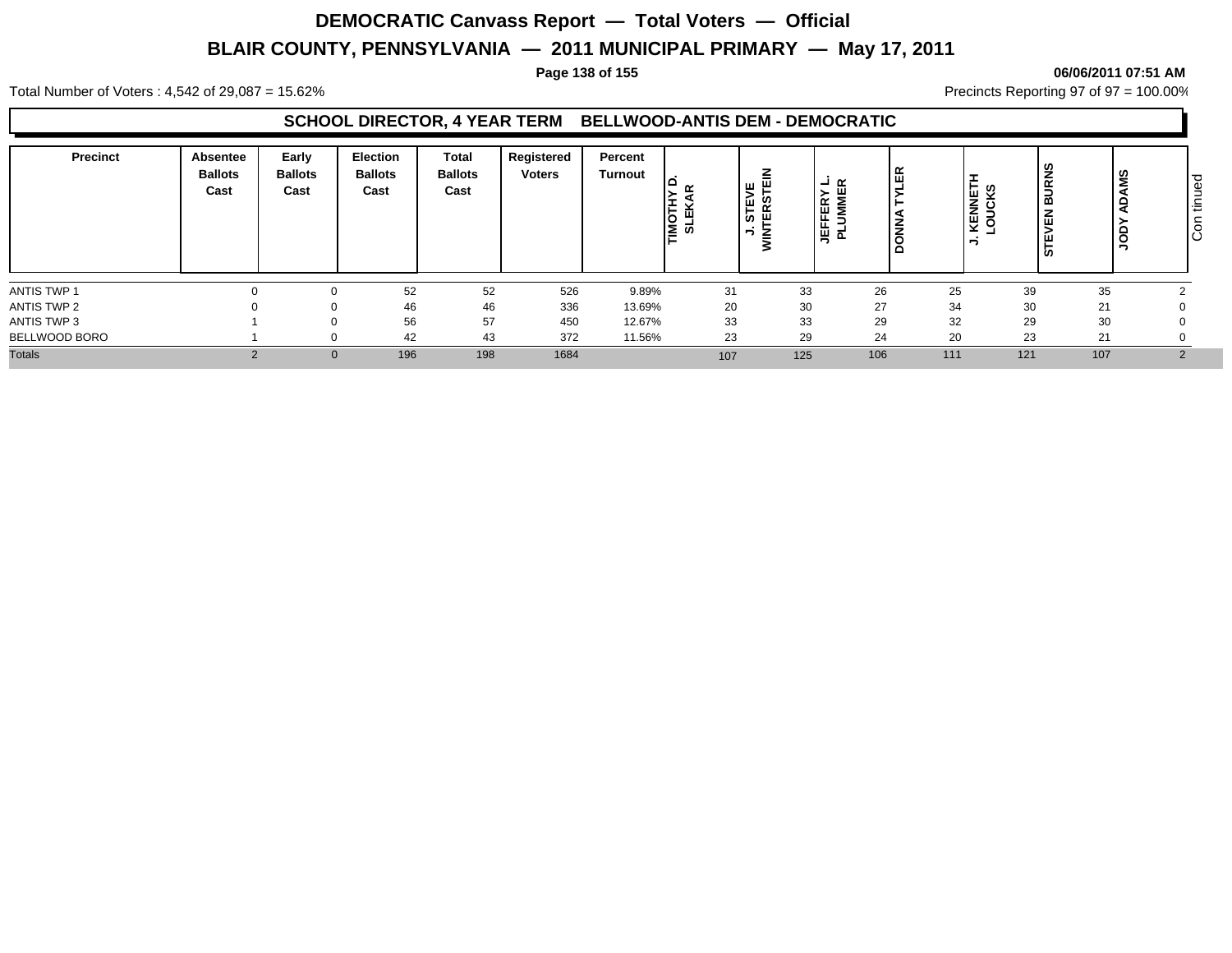#### **Page 139 of 155 06/06/2011 07:51 AM**

Total Number of Voters : 4,542 of 29,087 = 15.62% Precincts Reporting 97 of 97 = 100.00%

### **SCHOOL DIRECTOR, 4 YEAR TERM BELLWOOD-ANTIS DEM - DEMOCRATIC**

| <b>Precinct</b> | Absentee<br><b>Ballots</b><br>Cast | Early<br><b>Ballots</b><br>Cast | <b>Election</b><br><b>Ballots</b><br>Cast | <b>Total</b><br><b>Ballots</b><br>Cast | Registered<br><b>Voters</b> | Percent<br>Turnout | ທ<br>六<br>Ιă | - | 욻<br>$\propto$ | ທ<br>Ű.<br>- | ᇟ<br>MCCLOSKE | TIMOTHY<br>SLEKAR | こせ<br>$\bar{\alpha}$<br><b>KIMBEI<br/>TROST</b> | l o<br>∣ق<br>$\overline{\phantom{0}}$<br>l÷<br>$\overline{\circ}$<br>ΙO |
|-----------------|------------------------------------|---------------------------------|-------------------------------------------|----------------------------------------|-----------------------------|--------------------|--------------|---|----------------|--------------|---------------|-------------------|-------------------------------------------------|-------------------------------------------------------------------------|
| ANTIS TWP 1     |                                    |                                 | 52                                        | 52                                     | 526                         | 9.89%              |              |   |                |              |               |                   |                                                 |                                                                         |
| ANTIS TWP 2     |                                    |                                 | 46                                        | 46                                     | 336                         | 13.69%             |              |   |                | 0            |               |                   |                                                 |                                                                         |
| ANTIS TWP 3     |                                    |                                 | 56                                        | 57                                     | 450                         | 12.67%             | 0            |   |                | $\Omega$     |               |                   |                                                 |                                                                         |
| BELLWOOD BORO   |                                    |                                 | 42                                        | 43                                     | 372                         | 11.56%             |              |   |                | 0            |               |                   |                                                 |                                                                         |
| <b>Totals</b>   |                                    | $\Omega$                        | 196                                       | 198                                    | 1684                        |                    |              |   |                |              |               |                   |                                                 |                                                                         |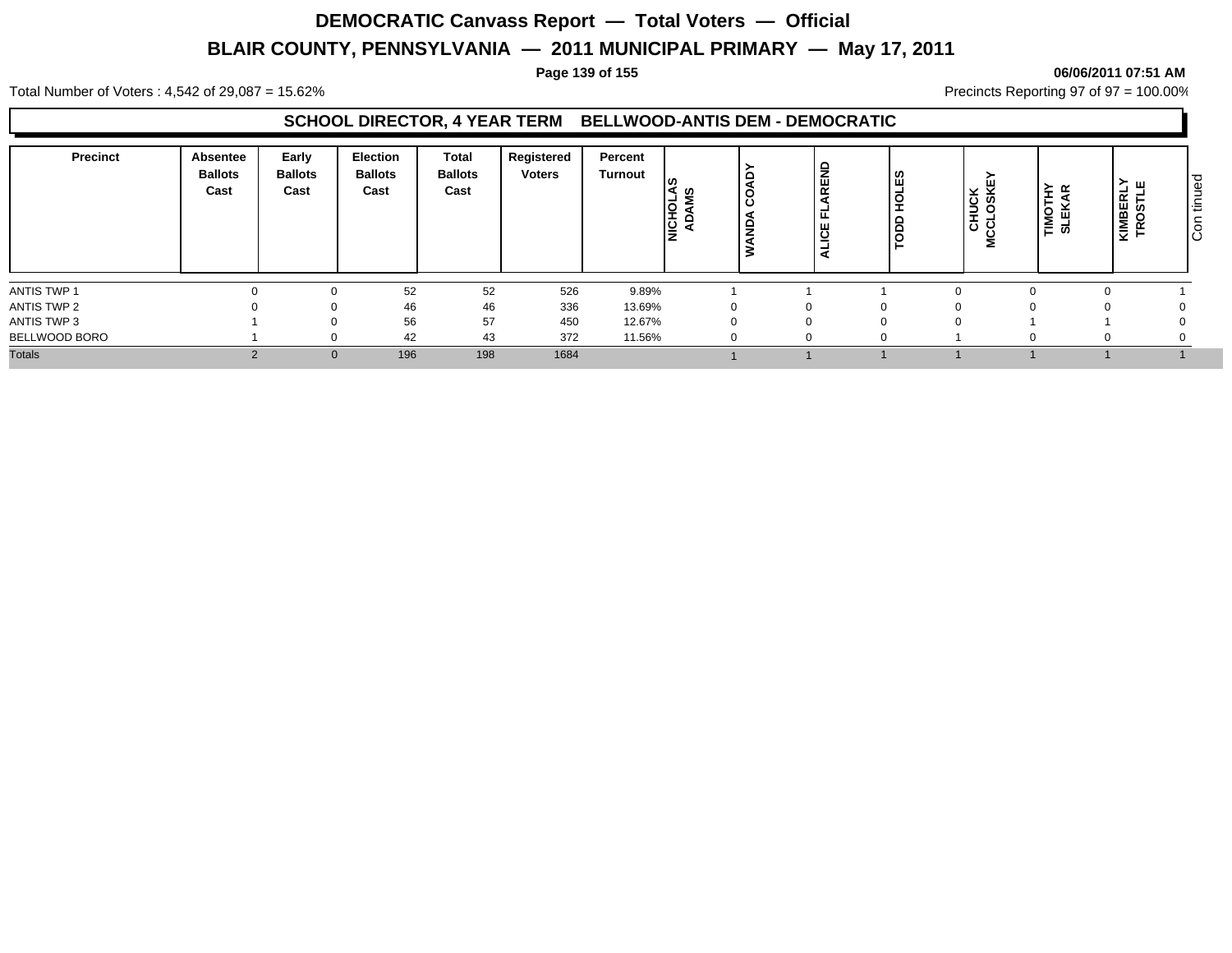#### **Page 140 of 155 06/06/2011 07:51 AM**

Total Number of Voters : 4,542 of 29,087 = 15.62% Precincts Reporting 97 of 97 = 100.00%

### **SCHOOL DIRECTOR, 4 YEAR TERM BELLWOOD-ANTIS DEM - DEMOCRATIC**

| <b>Precinct</b> | Absentee<br><b>Ballots</b><br>Cast | Early<br><b>Ballots</b><br>Cast | Election<br><b>Ballots</b><br>Cast | Total<br><b>Ballots</b><br>Cast | Registered<br><b>Voters</b> | Percent<br>Turnout | lais<br>$\circ$ |
|-----------------|------------------------------------|---------------------------------|------------------------------------|---------------------------------|-----------------------------|--------------------|-----------------|
| ANTIS TWP 1     | $\mathbf{0}$                       | 0                               | 52                                 | 52                              | 526                         | 9.89%              | 195             |
| ANTIS TWP 2     | 0                                  | 0                               | 46                                 | 46                              | 336                         | 13.69%             | 162             |
| ANTIS TWP 3     |                                    | $\mathbf 0$                     | 56                                 | 57                              | 450                         | 12.67%             | 188             |
| BELLWOOD BORO   |                                    | $\mathbf{0}$                    | 42                                 | 43                              | 372                         | 11.56%             | 141             |
| <b>Totals</b>   |                                    | $\mathbf{0}$                    | 196                                | 198                             | 1684                        |                    | 686             |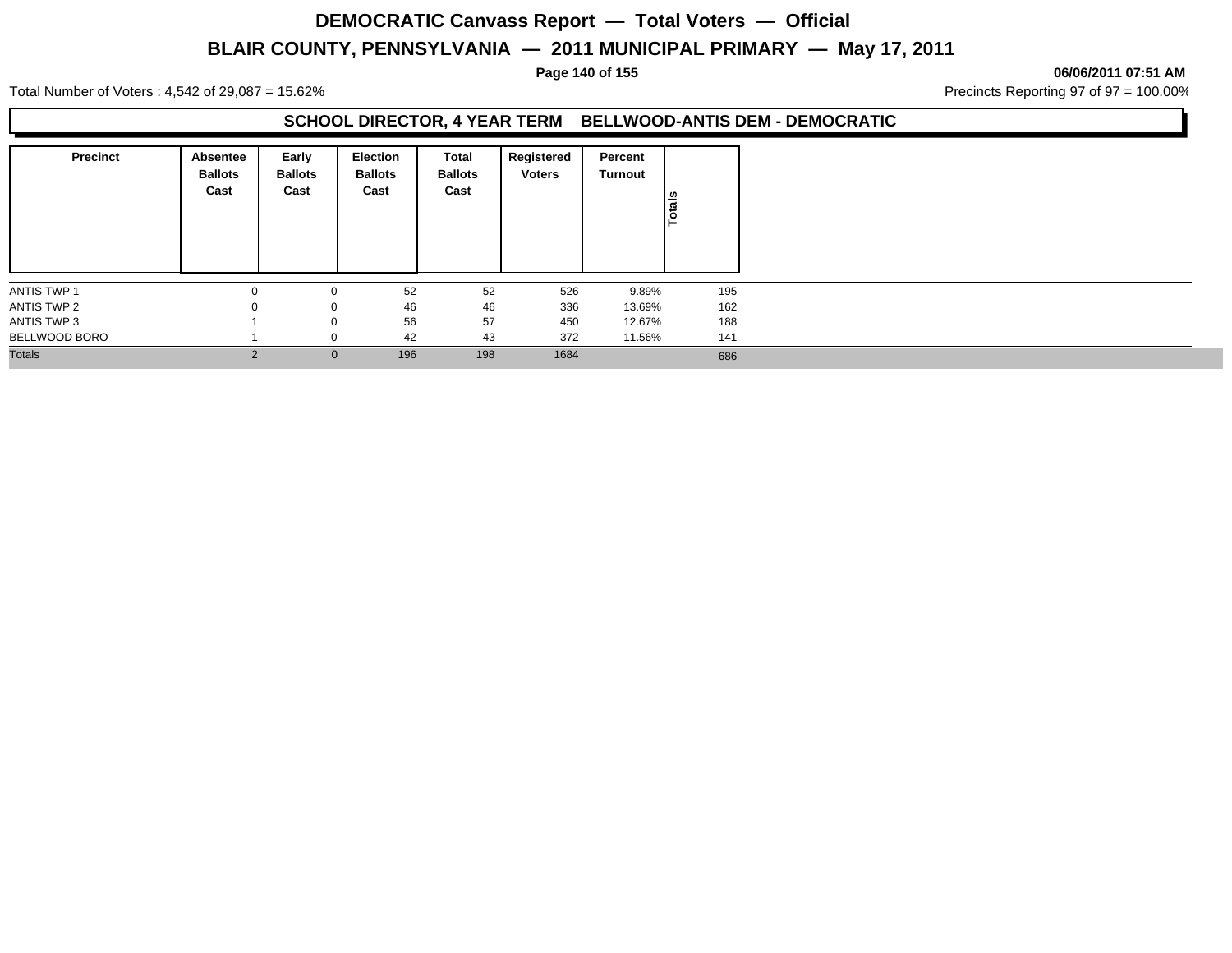**Page 141 of 155 06/06/2011 07:51 AM**

Total Number of Voters : 4,542 of 29,087 = 15.62% Precincts Reporting 97 of 97 = 100.00%

### **SCHOOL DIRECTOR, 2 YEAR UNEXPIRED TERM BELLWOOD ANTIS DEM - DEMOCRATIC**

| <b>Precinct</b> | Absentee<br><b>Ballots</b><br>Cast | Early<br><b>Ballots</b><br>Cast | <b>Election</b><br><b>Ballots</b><br>Cast | <b>Total</b><br><b>Ballots</b><br>Cast | Registered<br><b>Voters</b> | Percent<br>Turnout | $\alpha$<br>┙<br>REN<br>MMI<br>Σ<br>1박 호 | <b>BURNS</b><br><b>STEVEN</b> | als<br>ಕ |  |
|-----------------|------------------------------------|---------------------------------|-------------------------------------------|----------------------------------------|-----------------------------|--------------------|------------------------------------------|-------------------------------|----------|--|
| ANTIS TWP 1     | $\Omega$                           | 0                               | 52                                        | 52                                     | 526                         | 9.89%              | 26                                       | 21                            | 47       |  |
| ANTIS TWP 2     | $\Omega$                           | 0                               | 46                                        | 46                                     | 336                         | 13.69%             | 23                                       | 17                            | 40       |  |
| ANTIS TWP 3     |                                    | 0                               | 56                                        | 57                                     | 450                         | 12.67%             | 20                                       | 27                            | 47       |  |
| BELLWOOD BORO   |                                    | 0                               | 42                                        | 43                                     | 372                         | 11.56%             | 20                                       | 16                            | 36       |  |
| <b>Totals</b>   | $\Omega$                           | $\mathbf{0}$                    | 196                                       | 198                                    | 1684                        |                    | 89                                       | 81                            | 170      |  |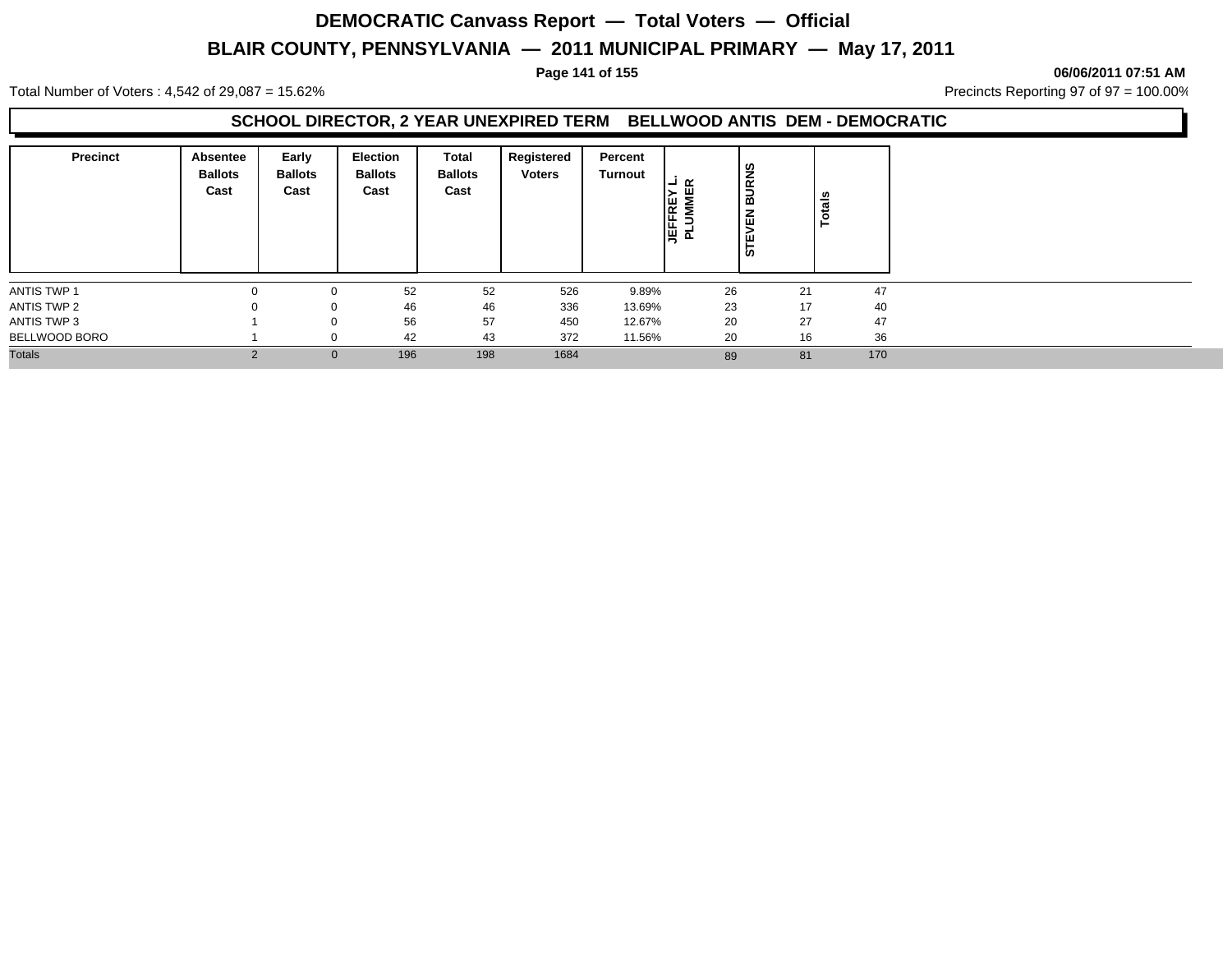#### **Page 142 of 155 06/06/2011 07:51 AM**

Total Number of Voters : 4,542 of 29,087 = 15.62% Precincts Reporting 97 of 97 = 100.00%

#### **SCHOOL DIRECTOR, 4 YEAR TERM CLAYSBURG-KIMMEL GREENFIELD TWP 1 DEM - DEMOCRATIC**

| <b>Precinct</b>        | Absentee<br><b>Ballots</b><br>Cast | Early<br><b>Ballots</b><br>Cast | <b>Election</b><br><b>Ballots</b><br>Cast | Total<br><b>Ballots</b><br>Cast | Registered<br><b>Voters</b> | Percent<br><b>Turnout</b> | <b>JEREM</b><br>KNO | 띥<br>-<br>ш<br><b>TERRI</b><br>GENFE<br>໐<br>۰ | -<br>ョ<br><b>INIFER</b><br>ξ |  |    |  |
|------------------------|------------------------------------|---------------------------------|-------------------------------------------|---------------------------------|-----------------------------|---------------------------|---------------------|------------------------------------------------|------------------------------|--|----|--|
| <b>GREENFIELD TWP1</b> |                                    |                                 | 30                                        | 30                              | 297                         | 10.10%                    |                     | 19                                             | 22                           |  | 43 |  |
| <b>Totals</b>          |                                    | $\Omega$                        | 30                                        | 30                              | 297                         |                           |                     | 19                                             | 22                           |  | 43 |  |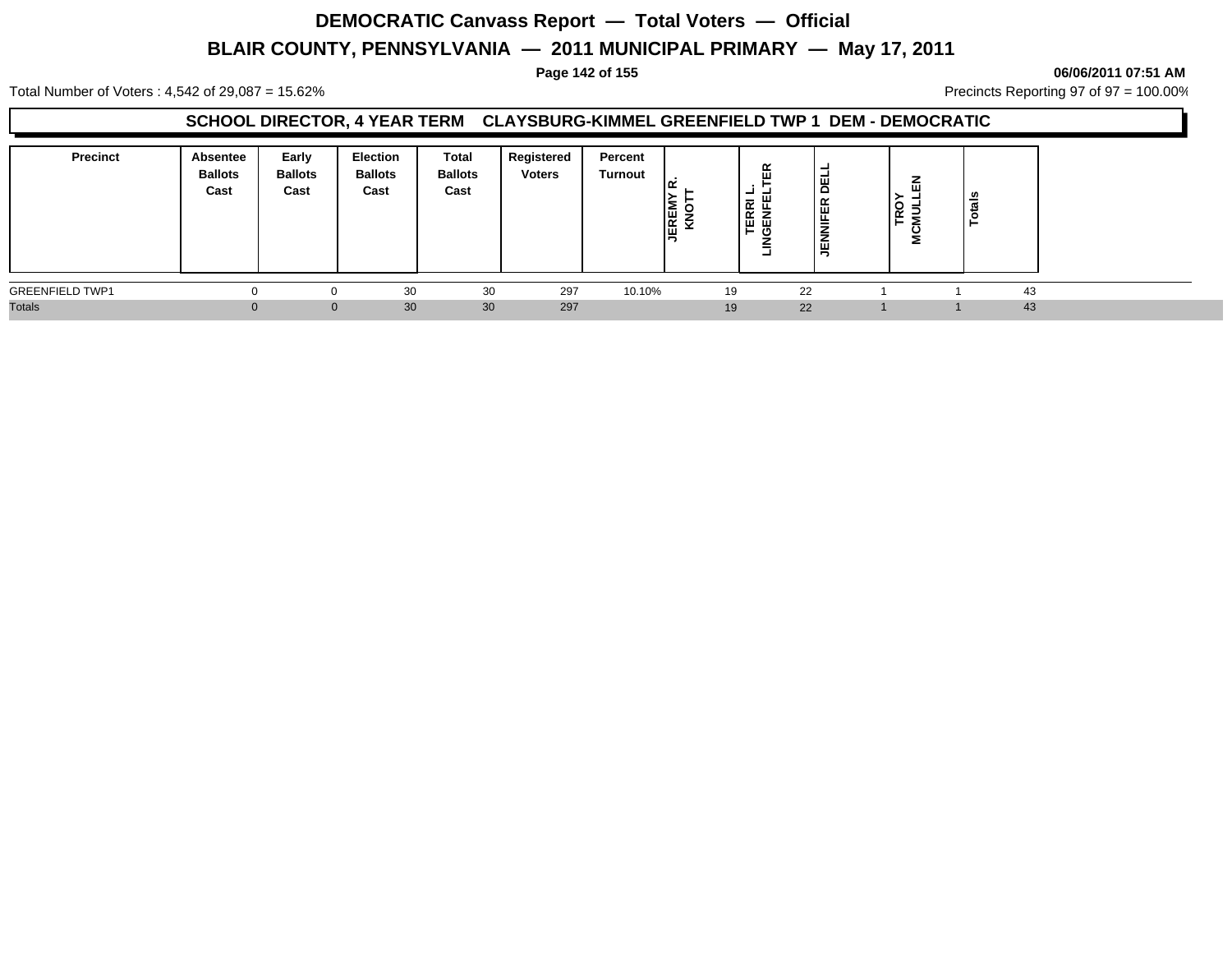#### **Page 143 of 155 06/06/2011 07:51 AM**

Total Number of Voters : 4,542 of 29,087 = 15.62% Precincts Reporting 97 of 97 = 100.00%

### **SCHOOL DIRECTOR, 4 YEAR TERM CLAYSBURG-KIMMEL GRNFLD 2-3 DEM - DEMOCRATIC**

| <b>Precinct</b>        | Absentee<br><b>Ballots</b><br>Cast | Early<br><b>Ballots</b><br>Cast | Election<br><b>Ballots</b><br>Cast | <b>Total</b><br><b>Ballots</b><br>Cast | Registered<br><b>Voters</b> | Percent<br>Turnout | ∣ທ່ ြ⊔<br>–<br><b>ASS</b> | ន់<br>ਠ<br>► |
|------------------------|------------------------------------|---------------------------------|------------------------------------|----------------------------------------|-----------------------------|--------------------|---------------------------|--------------|
| <b>GREENFIELD TWP2</b> |                                    |                                 | ິ                                  |                                        | 40                          | 20.00%             | 6                         | h            |
| <b>GREENFIELD TWP3</b> |                                    | 0                               | 62                                 | 62                                     | 375                         | 16.53%             | 55                        | 55           |
| <b>Totals</b>          |                                    | $\mathbf{0}$                    | 70                                 | 70                                     | 415                         |                    | 61                        | 61           |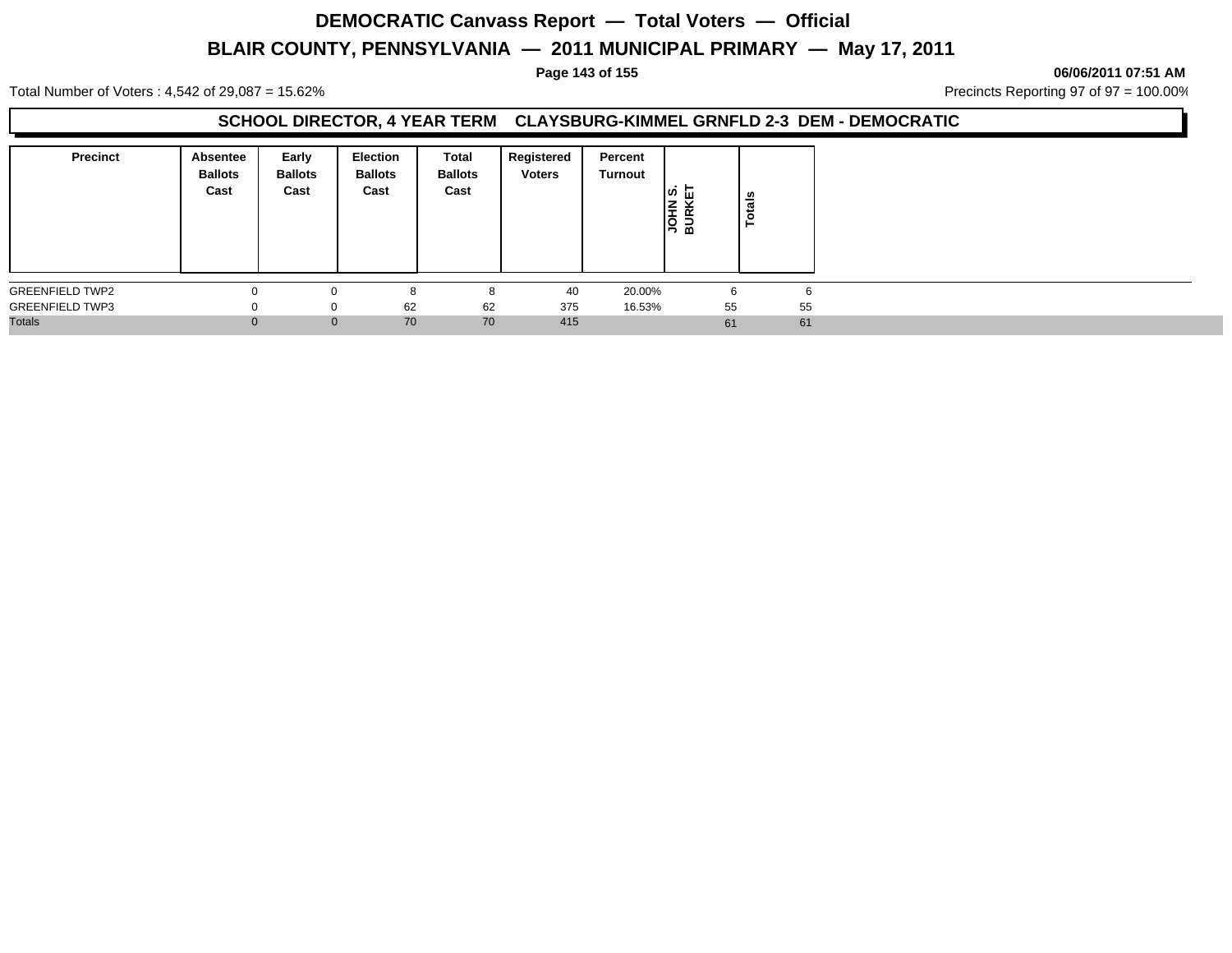#### **Page 144 of 155 06/06/2011 07:51 AM**

Total Number of Voters : 4,542 of 29,087 = 15.62% Precincts Reporting 97 of 97 = 100.00%

### **SCHOOL DIRECTOR, 4 YEAR TERM HOLLIDAYSBURG AREA DEM - DEMOCRATIC**

| <b>Precinct</b>        | Absentee<br><b>Ballots</b><br>Cast | Early<br><b>Ballots</b><br>Cast | <b>Election</b><br><b>Ballots</b><br>Cast | <b>Total</b><br><b>Ballots</b><br>Cast | Registered<br><b>Voters</b> | Percent<br><b>Turnout</b> | ∢<br>AURIE | I<br><b>YODER</b><br>RONALD | PEQUIGNO<br>ပ<br>ဖာ<br><b>JAME</b> | ಕ<br>ш<br>ш<br>DARLEI | <b>RITCHEY</b><br>AARON | <b>ULIE MALONE<br/>GAROFALO</b><br><b>JULIE</b> | ш<br><b>ROBERT I</b><br>VONADA | tinued<br>င်္ |
|------------------------|------------------------------------|---------------------------------|-------------------------------------------|----------------------------------------|-----------------------------|---------------------------|------------|-----------------------------|------------------------------------|-----------------------|-------------------------|-------------------------------------------------|--------------------------------|---------------|
| <b>ALLEGHENY 1</b>     | $\Omega$                           | $\Omega$                        | 106                                       | 106                                    | 584                         | 18.15%                    | 59         | 44                          | 45                                 | 49                    | 31                      | 38                                              | 53                             |               |
| <b>ALLEGHENY 2</b>     | $\overline{2}$                     |                                 | 80                                        | 82                                     | 544                         | 15.07%                    | 44         | 35                          | 31                                 | 41                    | 29                      | 29                                              | 26                             |               |
| ALLEGHENY 3            | 11                                 | $\Omega$                        | 24                                        | 35                                     | 121                         | 28.93%                    | 15         | 15                          | 15                                 | 18                    | 13                      | 14                                              | 17                             |               |
| ALLEGHENY 4            | $\overline{2}$                     | $\Omega$                        | 36                                        | 38                                     | 295                         | 12.88%                    | 23         | 17                          | 11                                 | 19                    | 11                      | 16                                              | 15                             |               |
| <b>BLAIR - CATFISH</b> |                                    | $\Omega$                        | 70                                        | 70                                     | 324                         | 21.60%                    | 30         | 23                          | 28                                 | 23                    | 23                      | 22                                              | 23                             |               |
| <b>BLAIR - E HOLBG</b> | 5                                  | $\Omega$                        | 163                                       | 168                                    | 664                         | 25.30%                    | 96         | 47                          | 90                                 | 49                    | 55                      | 60                                              | 97                             |               |
| <b>DUNCANSVILLE</b>    |                                    | $\Omega$                        | 51                                        | 52                                     | 296                         | 17.57%                    | 29         | 22                          | 24                                 | 16                    | 11                      | 15                                              | 27                             |               |
| <b>FRANKSTOWN TWP1</b> |                                    | $\Omega$                        | 26                                        | 26                                     | 110                         | 23.64%                    | 15         | 6                           | 16                                 | 8                     | 5                       | 6                                               | 19                             |               |
| <b>FRANKSTOWN TWP2</b> | $\mathcal{P}$                      | $\Omega$                        | 153                                       | 155                                    | 791                         | 19.60%                    | 99         | 35                          | 87                                 | 49                    | 29                      | 37                                              | 92                             |               |
| <b>FRANKSTOWN TWP3</b> | 5                                  | $\Omega$                        | 145                                       | 150                                    | 797                         | 18.82%                    | 90         | 37                          | 89                                 | 52                    | 31                      | 35                                              | 92                             |               |
| <b>HOLLIDAYSBURG 1</b> | $\Omega$                           | $\Omega$                        | 25                                        | 25                                     | 176                         | 14.20%                    | 17         | 6                           | 14                                 | 10                    | $\overline{2}$          | 8                                               | 16                             |               |
| <b>HOLLIDAYSBURG 2</b> |                                    |                                 | 52                                        | 55                                     | 200                         | 27.50%                    | 36         | 13                          | 32                                 | 19                    | 14                      | 15                                              | 37                             |               |
| <b>HOLLIDAYSBURG 3</b> |                                    |                                 | 17                                        | 17                                     | 156                         | 10.90%                    | 11         | 6                           | 9                                  | 6                     |                         |                                                 | -8                             |               |
| <b>HOLLIDAYSBURG 4</b> |                                    | $\Omega$                        | 60                                        | 60                                     | 222                         | 27.03%                    | 35         | 17                          | 41                                 | 12                    | 12                      | 13                                              | 39                             |               |
| <b>HOLLIDAYSBURG 5</b> |                                    | $\mathbf 0$                     | 47                                        | 48                                     | 169                         | 28.40%                    | 25         | 13                          | 27                                 | 19                    | 15                      | 10                                              | 25                             |               |
| <b>HOLLIDAYSBURG 6</b> | 3                                  | $\Omega$                        | 52                                        | 55                                     | 265                         | 20.75%                    | 31         | 21                          | 29                                 | 19                    | 13                      | 17                                              | 28                             |               |
| <b>HOLLIDAYSBURG 7</b> |                                    | $\Omega$                        | 39                                        | 39                                     | 149                         | 26.17%                    | 23         | 5                           | 29                                 | 11                    |                         | 15                                              | 22                             |               |
| <b>JUNIATA TWP</b>     |                                    | $\Omega$                        | 33                                        | 33                                     | 175                         | 18.86%                    | 15         | 13                          | 18                                 | 10                    | 11                      | 5                                               | 17                             |               |
| NEWRY BORO             |                                    | $\Omega$                        | 25                                        | 25                                     | 75                          | 33.33%                    | 12         | 9                           | 11                                 | 15                    | 11                      | 10                                              | 12                             |               |
| <b>Totals</b>          | 35                                 | $\mathbf{0}$                    | 1204                                      | 1239                                   | 6113                        |                           | 705        | 384                         | 646                                | 445                   | 327                     | 369                                             | 665                            |               |
|                        |                                    |                                 |                                           |                                        |                             |                           |            |                             |                                    |                       |                         |                                                 |                                |               |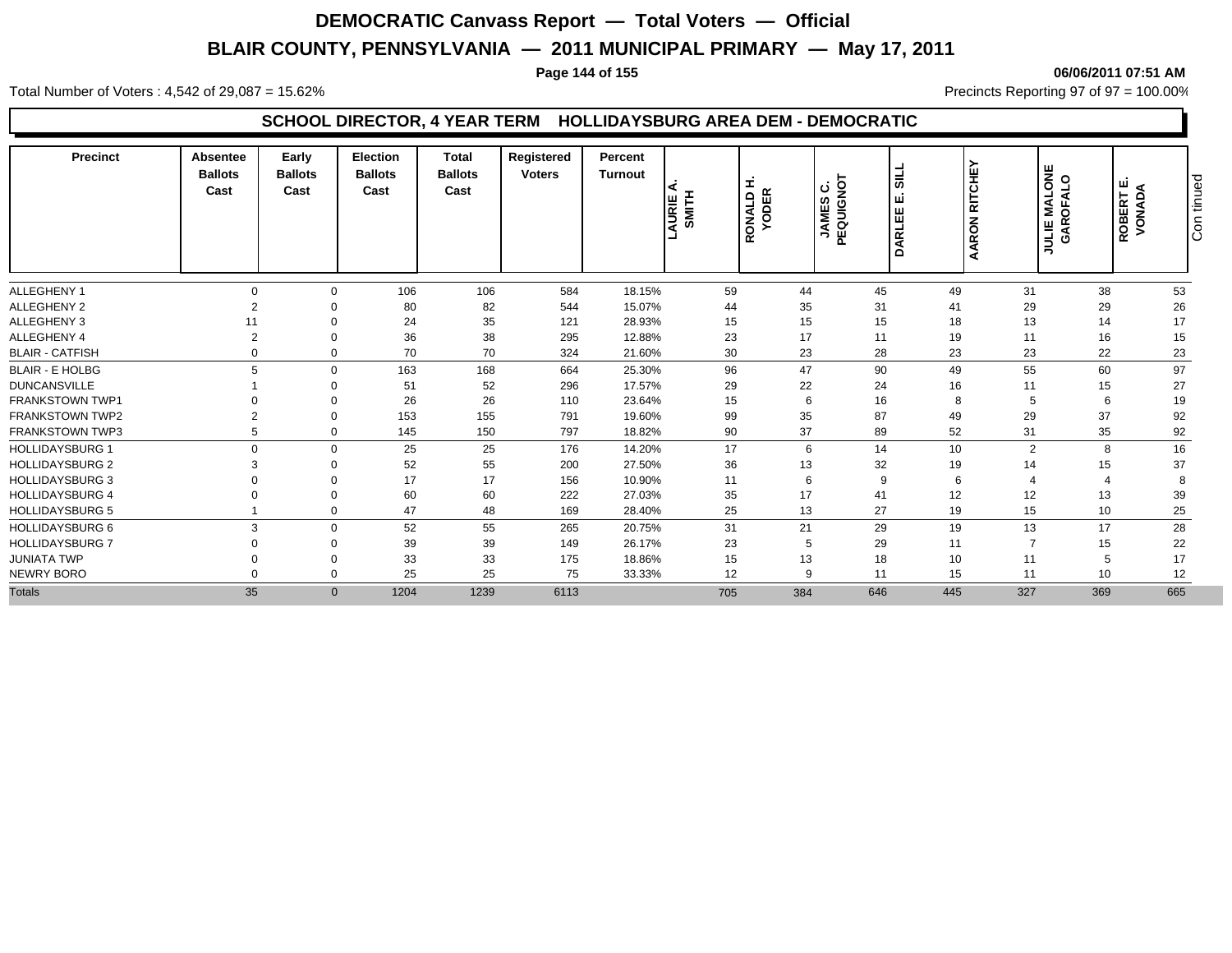#### **Page 145 of 155 06/06/2011 07:51 AM**

Total Number of Voters : 4,542 of 29,087 = 15.62% Precincts Reporting 97 of 97 = 100.00%

### **SCHOOL DIRECTOR, 4 YEAR TERM HOLLIDAYSBURG AREA DEM - DEMOCRATIC**

| <b>Precinct</b>        | Absentee<br><b>Ballots</b><br>Cast | Early<br><b>Ballots</b><br>Cast | <b>Election</b><br><b>Ballots</b><br>Cast | <b>Total</b><br><b>Ballots</b><br>Cast | Registered<br><b>Voters</b> | Percent<br><b>Turnout</b> | <b>TAW</b><br><b>JAMES</b> | EFER<br>뀢<br>$\circ$<br>Ě | RONALD P.<br>SOMMER<br>RONALD | <b>FOREMAN</b><br>$\tilde{z}$ | <b>JAMESF</b><br>GERRAUGHTY | <b>Totals</b> |  |
|------------------------|------------------------------------|---------------------------------|-------------------------------------------|----------------------------------------|-----------------------------|---------------------------|----------------------------|---------------------------|-------------------------------|-------------------------------|-----------------------------|---------------|--|
| <b>ALLEGHENY 1</b>     | $\Omega$                           | $\Omega$                        | 106                                       | 106                                    | 584                         | 18.15%                    | 43                         | 31                        | 53                            | $\mathbf 0$                   | 0                           | 446           |  |
| <b>ALLEGHENY 2</b>     | $\overline{2}$                     | 0                               | 80                                        | 82                                     | 544                         | 15.07%                    | 28                         | 29                        | 42                            | 0                             | $\Omega$                    | 334           |  |
| <b>ALLEGHENY 3</b>     | 11                                 | $\Omega$                        | 24                                        | 35                                     | 121                         | 28.93%                    | 9                          | 6                         | 17                            | $\Omega$                      | $\Omega$                    | 139           |  |
| ALLEGHENY 4            | $\overline{2}$                     | 0                               | 36                                        | 38                                     | 295                         | 12.88%                    | 16                         | 11                        | 17                            | $\Omega$                      | 0                           | 156           |  |
| <b>BLAIR - CATFISH</b> | 0                                  | $\Omega$                        | 70                                        | 70                                     | 324                         | 21.60%                    | 18                         | 26                        | 23                            | 0                             | 0                           | 239           |  |
| <b>BLAIR - E HOLBG</b> | 5                                  | $\Omega$                        | 163                                       | 168                                    | 664                         | 25.30%                    | 89                         | 49                        | 94                            |                               | $\Omega$                    | 727           |  |
| <b>DUNCANSVILLE</b>    |                                    |                                 | 51                                        | 52                                     | 296                         | 17.57%                    | 22                         | 12                        | 27                            |                               | 0                           | 205           |  |
| <b>FRANKSTOWN TWP1</b> |                                    |                                 | 26                                        | 26                                     | 110                         | 23.64%                    | 18                         | 4                         | 15                            |                               | $\Omega$                    | 112           |  |
| <b>FRANKSTOWN TWP2</b> | $\overline{2}$                     | 0                               | 153                                       | 155                                    | 791                         | 19.60%                    | 83                         | 28                        | 95                            | $\mathbf 0$                   | $\Omega$                    | 634           |  |
| <b>FRANKSTOWN TWP3</b> | 5                                  | $\Omega$                        | 145                                       | 150                                    | 797                         | 18.82%                    | 79                         | 38                        | 83                            | $\mathbf 0$                   | $\mathbf{0}$                | 626           |  |
| <b>HOLLIDAYSBURG 1</b> | $\mathbf{0}$                       | $\Omega$                        | 25                                        | 25                                     | 176                         | 14.20%                    | 18                         | 5                         | 18                            | 0                             | $\Omega$                    | 114           |  |
| <b>HOLLIDAYSBURG 2</b> | 3                                  | $\Omega$                        | 52                                        | 55                                     | 200                         | 27.50%                    | 32                         | 12                        | 35                            | $\Omega$                      | $\Omega$                    | 245           |  |
| <b>HOLLIDAYSBURG 3</b> | $\Omega$                           | 0                               | 17                                        | 17                                     | 156                         | 10.90%                    | 8                          | $\overline{4}$            | 13                            | 0                             | $\Omega$                    | 73            |  |
| <b>HOLLIDAYSBURG 4</b> |                                    | 0                               | 60                                        | 60                                     | 222                         | 27.03%                    | 32                         | 13                        | 29                            | 0                             |                             | 244           |  |
| <b>HOLLIDAYSBURG 5</b> |                                    | $\mathbf 0$                     | 47                                        | 48                                     | 169                         | 28.40%                    | 21                         | 14                        | 18                            | 0                             | 0                           | 187           |  |
| <b>HOLLIDAYSBURG 6</b> | 3                                  | 0                               | 52                                        | 55                                     | 265                         | 20.75%                    | 23                         | 10 <sup>10</sup>          | 28                            | $\mathbf 0$                   | 0                           | 219           |  |
| <b>HOLLIDAYSBURG 7</b> | $\Omega$                           | 0                               | 39                                        | 39                                     | 149                         | 26.17%                    | 25                         |                           | 25                            | 0                             | $\Omega$                    | 169           |  |
| <b>JUNIATA TWP</b>     | $\Omega$                           | $\Omega$                        | 33                                        | 33                                     | 175                         | 18.86%                    | 17                         | 8                         | 21                            | 0                             | $\Omega$                    | 135           |  |
| <b>NEWRY BORO</b>      | $\Omega$                           | $\Omega$                        | 25                                        | 25                                     | 75                          | 33.33%                    | $\overline{7}$             | 6                         | 11                            | 0                             | $\Omega$                    | 104           |  |
| <b>Totals</b>          | 35                                 | $\overline{0}$                  | 1204                                      | 1239                                   | 6113                        |                           | 588                        | 313                       | 664                           | $\overline{1}$                |                             | 5108          |  |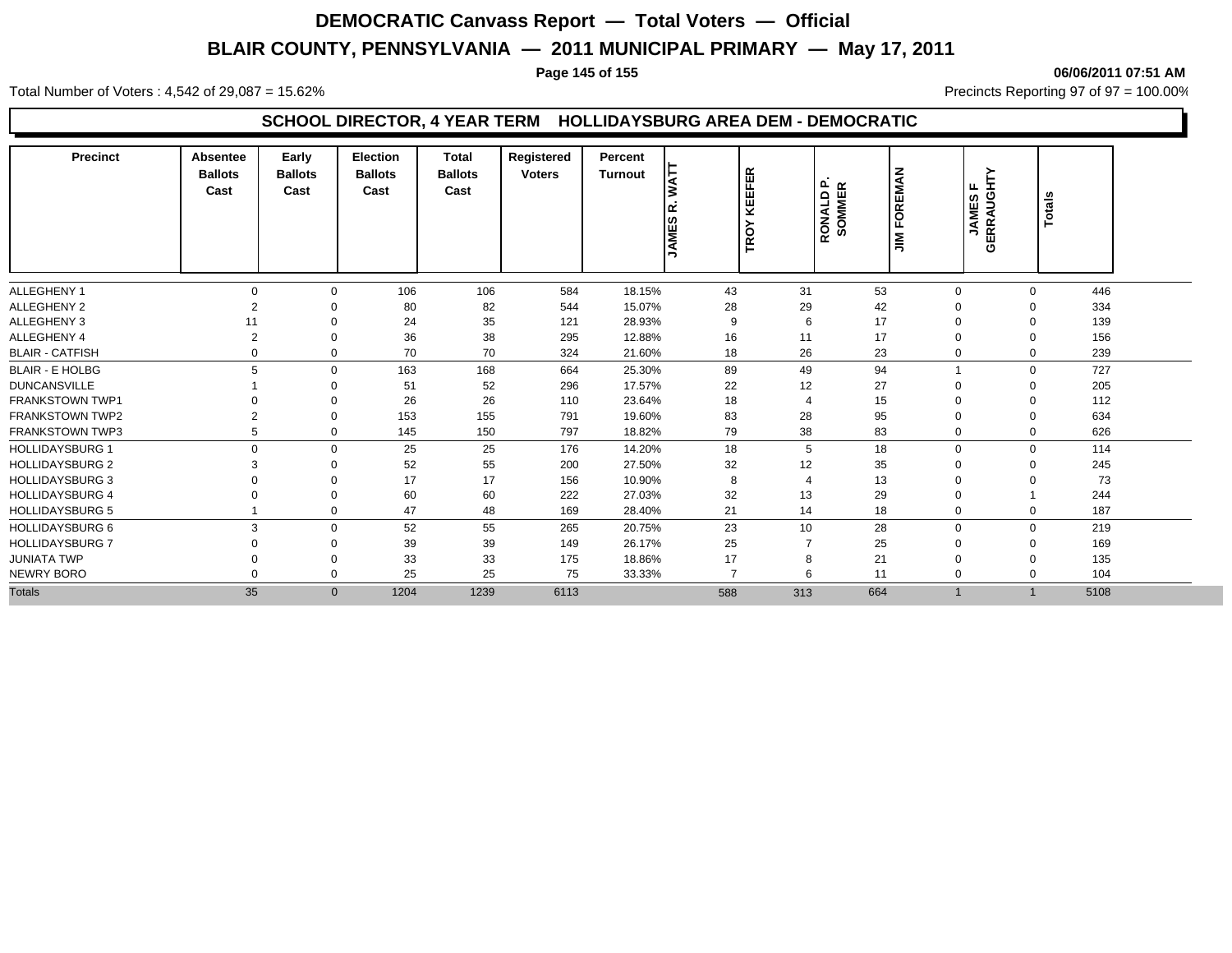#### **Page 146 of 155 06/06/2011 07:51 AM**

Total Number of Voters : 4,542 of 29,087 = 15.62% Precincts Reporting 97 of 97 = 100.00%

### **SCHOOL DIRECTOR, 4 YEAR TERM SPRING COVE DEM - DEMOCRATIC**

| <b>Precinct</b>      | Absentee<br><b>Ballots</b><br>Cast | Early<br><b>Ballots</b><br>Cast | <b>Election</b><br><b>Ballots</b><br>Cast | Total<br><b>Ballots</b><br>Cast | Registered<br>Voters | Percent<br>Turnout | ર્િ<br><b>RNER</b><br>Ë<br>⋖<br>z<br>$\overline{\alpha}$<br>Σ | ⊻ ശ<br><b>HAINE</b><br><b>PONNA</b> | Ξ<br><u>을 주</u><br><b>HAROLD</b><br>RENNECK<br>(JEFF)<br>m | щ<br><b>Tidala</b><br>œ | NOS<br>ARD<br>THOMP: | ≻<br>59<br><b>EX</b><br>AMY<br>ᅶ<br>УË<br>$\circ$ | 띥<br>ā<br>ທ<br><b>JAME</b> | ਠ<br>tinue<br>$\overline{\circ}$<br>Iō |
|----------------------|------------------------------------|---------------------------------|-------------------------------------------|---------------------------------|----------------------|--------------------|---------------------------------------------------------------|-------------------------------------|------------------------------------------------------------|-------------------------|----------------------|---------------------------------------------------|----------------------------|----------------------------------------|
| FREEDOM TWP 1        |                                    |                                 | 35                                        | 35                              | 204                  | 17.16%             | 21                                                            | 18                                  | 15                                                         | 19                      | 16                   | 14                                                |                            |                                        |
| FREEDOM TWP 2        |                                    |                                 | 44                                        | 44                              | 376                  | 11.70%             | 25                                                            | 31                                  | 19                                                         | 21                      | 23                   | 26                                                |                            |                                        |
| <b>HUSTON TWP</b>    |                                    |                                 | 17                                        | 17                              | 149                  | 11.41%             | 15                                                            |                                     | 10                                                         | 15                      |                      | 12                                                |                            |                                        |
| <b>MARTINSBURG 1</b> |                                    |                                 | 34                                        | 34                              | 137                  | 24.82%             | 26                                                            | 14                                  | 15                                                         | 22                      | 13                   | 24                                                |                            |                                        |
| <b>MARTINSBURG 2</b> |                                    |                                 | 27                                        | 27                              | 164                  | 16.46%             | 20                                                            | 14                                  | 15                                                         | 18                      |                      | 19                                                |                            |                                        |
| NORTH WOODBURY       |                                    | $\Omega$                        | 27                                        | 27                              | 325                  | 8.31%              | 22                                                            | 12                                  | 12                                                         | 21                      | 10                   | 20                                                |                            |                                        |
| <b>ROARING SPG 1</b> |                                    |                                 | 8                                         | 9                               | 112                  | 8.04%              | $\overline{4}$                                                | 5                                   |                                                            |                         |                      |                                                   |                            |                                        |
| <b>ROARING SPG 2</b> |                                    |                                 | 38                                        | 38                              | 177                  | 21.47%             | 29                                                            | 20                                  | 21                                                         | 21                      | 17                   | 30                                                |                            |                                        |
| <b>ROARING SPG 3</b> |                                    |                                 | 23                                        | 24                              | 134                  | 17.91%             | 18                                                            | 9                                   | 12                                                         | 15                      |                      | 19                                                |                            |                                        |
| <b>TAYLOR TWP</b>    |                                    | $\Omega$                        | 40                                        | 40                              | 375                  | 10.67%             | 26                                                            | 21                                  | 14                                                         | 25                      | 20                   | 25                                                |                            |                                        |
| <b>Totals</b>        | $\overline{2}$                     | $\mathbf{0}$                    | 293                                       | 295                             | 2153                 |                    | 206                                                           | 151                                 | 137                                                        | 185                     | 122                  | 195                                               |                            |                                        |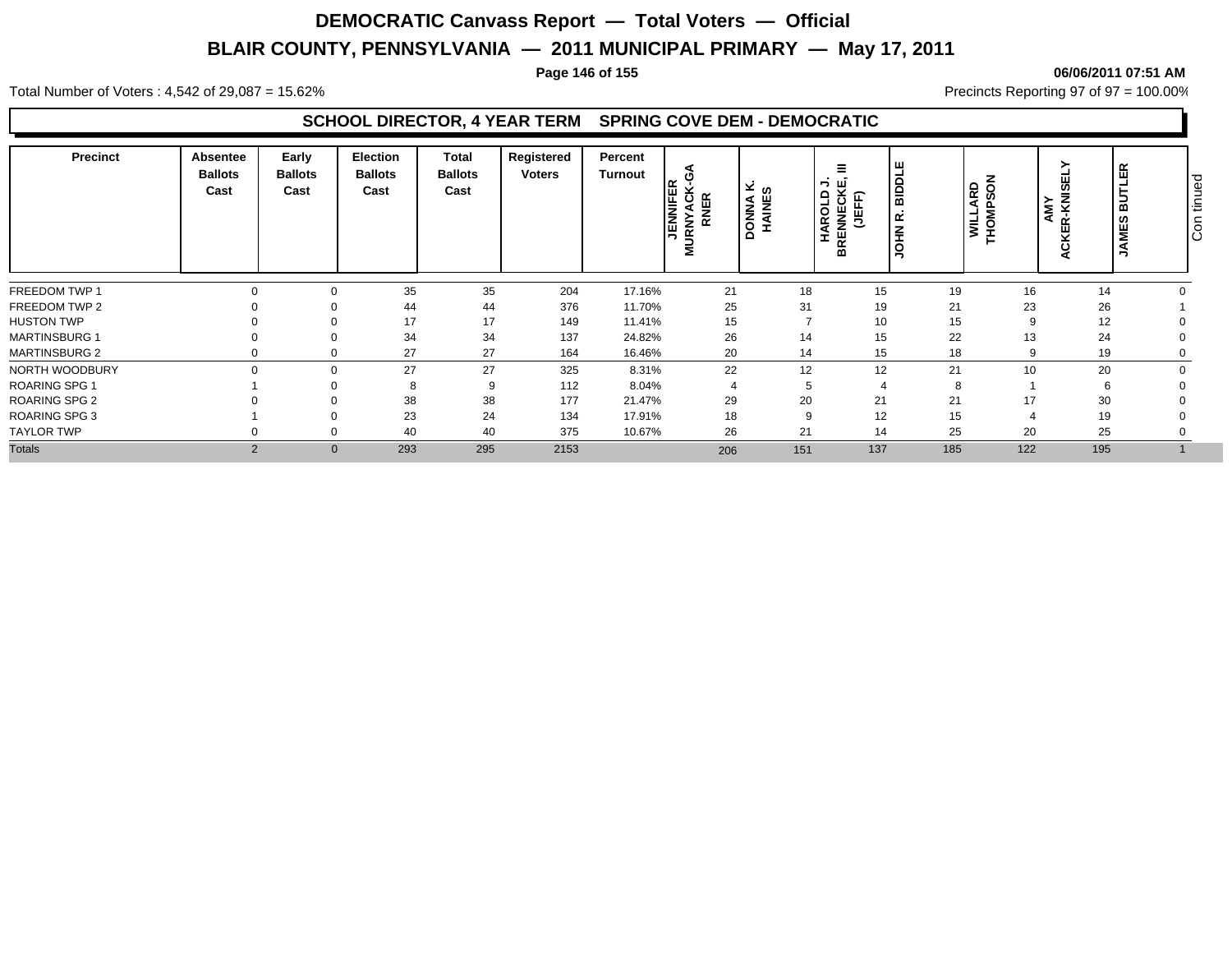#### **Page 147 of 155 06/06/2011 07:51 AM**

Total Number of Voters : 4,542 of 29,087 = 15.62% Precincts Reporting 97 of 97 = 100.00%

### **SCHOOL DIRECTOR, 4 YEAR TERM SPRING COVE DEM - DEMOCRATIC**

| Precinct             | Absentee<br><b>Ballots</b><br>Cast | Early<br><b>Ballots</b><br>Cast | Election<br><b>Ballots</b><br>Cast | Total<br><b>Ballots</b><br>Cast | Registered<br><b>Voters</b> | Percent<br>Turnout | <b>SHRIVER</b><br>DAVID: | Totals |     |
|----------------------|------------------------------------|---------------------------------|------------------------------------|---------------------------------|-----------------------------|--------------------|--------------------------|--------|-----|
| FREEDOM TWP 1        | $\Omega$                           | 0                               | 35                                 | 35                              | 204                         | 17.16%             | 0                        |        | 103 |
| FREEDOM TWP 2        |                                    | $\Omega$                        | 44                                 | 44                              | 376                         | 11.70%             | $\Omega$                 |        | 146 |
| <b>HUSTON TWP</b>    |                                    | 0                               | 17                                 | 17                              | 149                         | 11.41%             | $\Omega$                 |        | 68  |
| <b>MARTINSBURG 1</b> |                                    | 0                               | 34                                 | 34                              | 137                         | 24.82%             |                          |        | 114 |
| <b>MARTINSBURG 2</b> |                                    | 0                               | 27                                 | 27                              | 164                         | 16.46%             | 0                        |        | 95  |
| NORTH WOODBURY       | $\Omega$                           | 0                               | 27                                 | 27                              | 325                         | 8.31%              |                          |        | 98  |
| <b>ROARING SPG 1</b> |                                    |                                 | 8                                  | 9                               | 112                         | 8.04%              | $\Omega$                 |        | 28  |
| <b>ROARING SPG 2</b> |                                    |                                 | 38                                 | 38                              | 177                         | 21.47%             |                          |        | 138 |
| <b>ROARING SPG 3</b> |                                    | 0                               | 23                                 | 24                              | 134                         | 17.91%             |                          |        | 77  |
| TAYLOR TWP           |                                    | 0                               | 40                                 | 40                              | 375                         | 10.67%             |                          |        | 131 |
| <b>Totals</b>        | 2                                  | $\mathbf{0}$                    | 293                                | 295                             | 2153                        |                    |                          |        | 998 |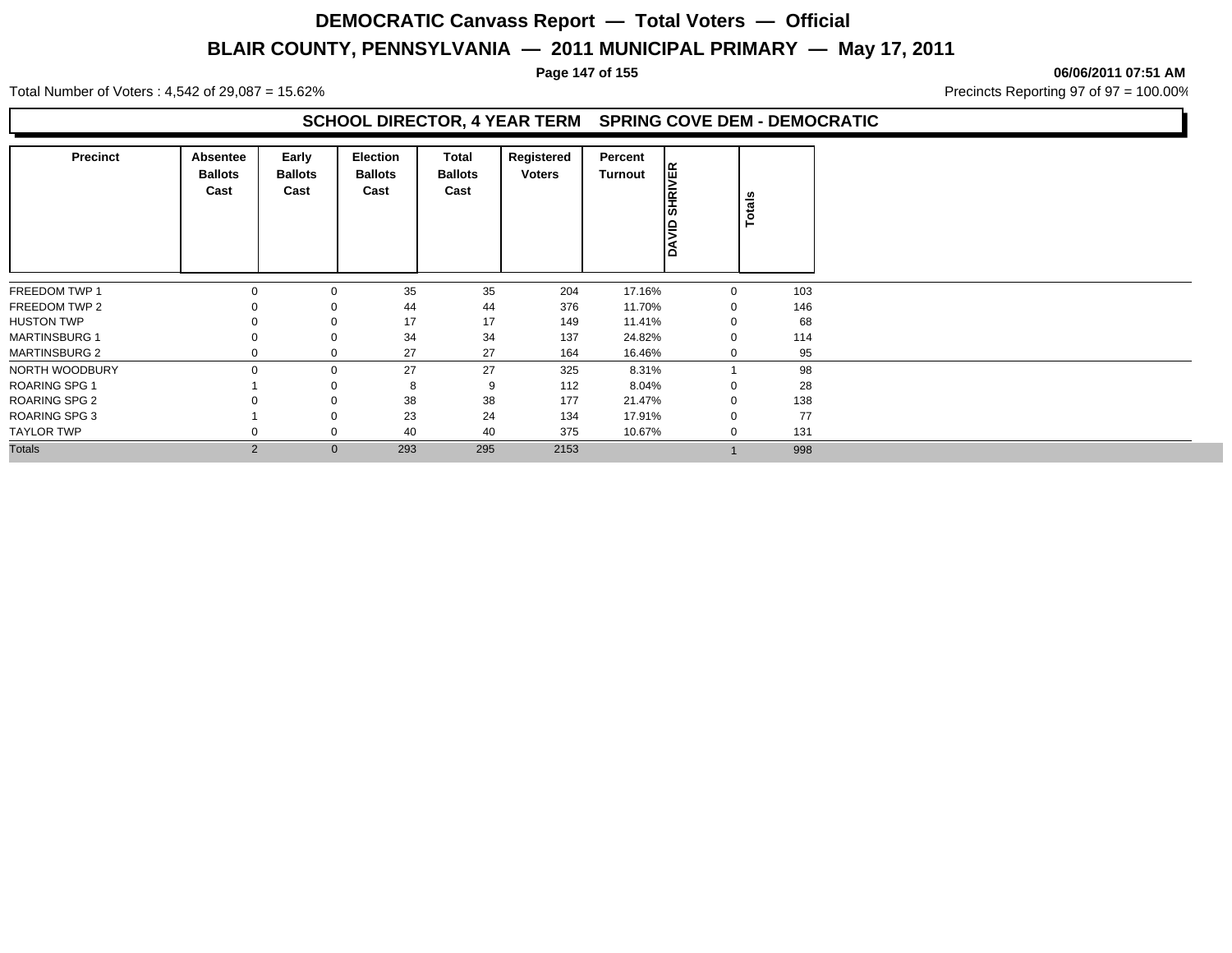#### **Page 148 of 155 06/06/2011 07:51 AM**

Total Number of Voters : 4,542 of 29,087 = 15.62% Precincts Reporting 97 of 97 = 100.00%

## **SCHOOL DIRECTOR, 2 YEAR UNEXPIRED TERM SPRING COVE DEM - DEMOCRATIC**

| <b>Precinct</b>      | Absentee<br><b>Ballots</b><br>Cast | Early<br><b>Ballots</b><br>Cast | Election<br><b>Ballots</b><br>Cast | Total<br><b>Ballots</b><br>Cast | Registered<br><b>Voters</b> | Percent<br>Turnout | <b>CKMAN</b><br>ш<br><b>RAND</b> | <b>TEVEN</b><br>MYERS<br>STE | <b>SHRIVER</b><br>$\epsilon$<br>⋖<br>$\Omega$ | Totals |    |
|----------------------|------------------------------------|---------------------------------|------------------------------------|---------------------------------|-----------------------------|--------------------|----------------------------------|------------------------------|-----------------------------------------------|--------|----|
| FREEDOM TWP 1        | 0                                  |                                 | 35                                 | 35                              | 204                         | 17.16%             | 29                               | 0                            |                                               | 29     |    |
| FREEDOM TWP 2        |                                    |                                 | 44                                 | 44                              | 376                         | 11.70%             | 36                               |                              |                                               | 36     |    |
| <b>HUSTON TWP</b>    |                                    |                                 | 17                                 | 17                              | 149                         | 11.41%             | 14                               | $\sim$                       |                                               | 16     |    |
| <b>MARTINSBURG 1</b> |                                    |                                 | 34                                 | 34                              | 137                         | 24.82%             | 20                               |                              |                                               | 20     |    |
| <b>MARTINSBURG 2</b> | 0                                  |                                 | 27                                 | 27                              | 164                         | 16.46%             | 21                               | $\Omega$                     |                                               | 21     |    |
| NORTH WOODBURY       | $\Omega$                           | $\mathbf 0$                     | 27                                 | 27                              | 325                         | 8.31%              | 15                               | $\mathbf 0$                  |                                               | 16     |    |
| <b>ROARING SPG 1</b> |                                    |                                 | 8                                  | 9                               | 112                         | 8.04%              | 5                                |                              |                                               |        | .b |
| <b>ROARING SPG 2</b> |                                    |                                 | 38                                 | 38                              | 177                         | 21.47%             | 27                               |                              |                                               | 27     |    |
| <b>ROARING SPG 3</b> |                                    |                                 | 23                                 | 24                              | 134                         | 17.91%             | 12                               |                              |                                               | 12     |    |
| <b>TAYLOR TWP</b>    | 0                                  | 0                               | 40                                 | 40                              | 375                         | 10.67%             | 30                               | $\mathbf 0$                  |                                               | 30     |    |
| <b>Totals</b>        | $\overline{2}$                     | $\mathbf{0}$                    | 293                                | 295                             | 2153                        |                    | 209                              | $\overline{2}$               |                                               | 212    |    |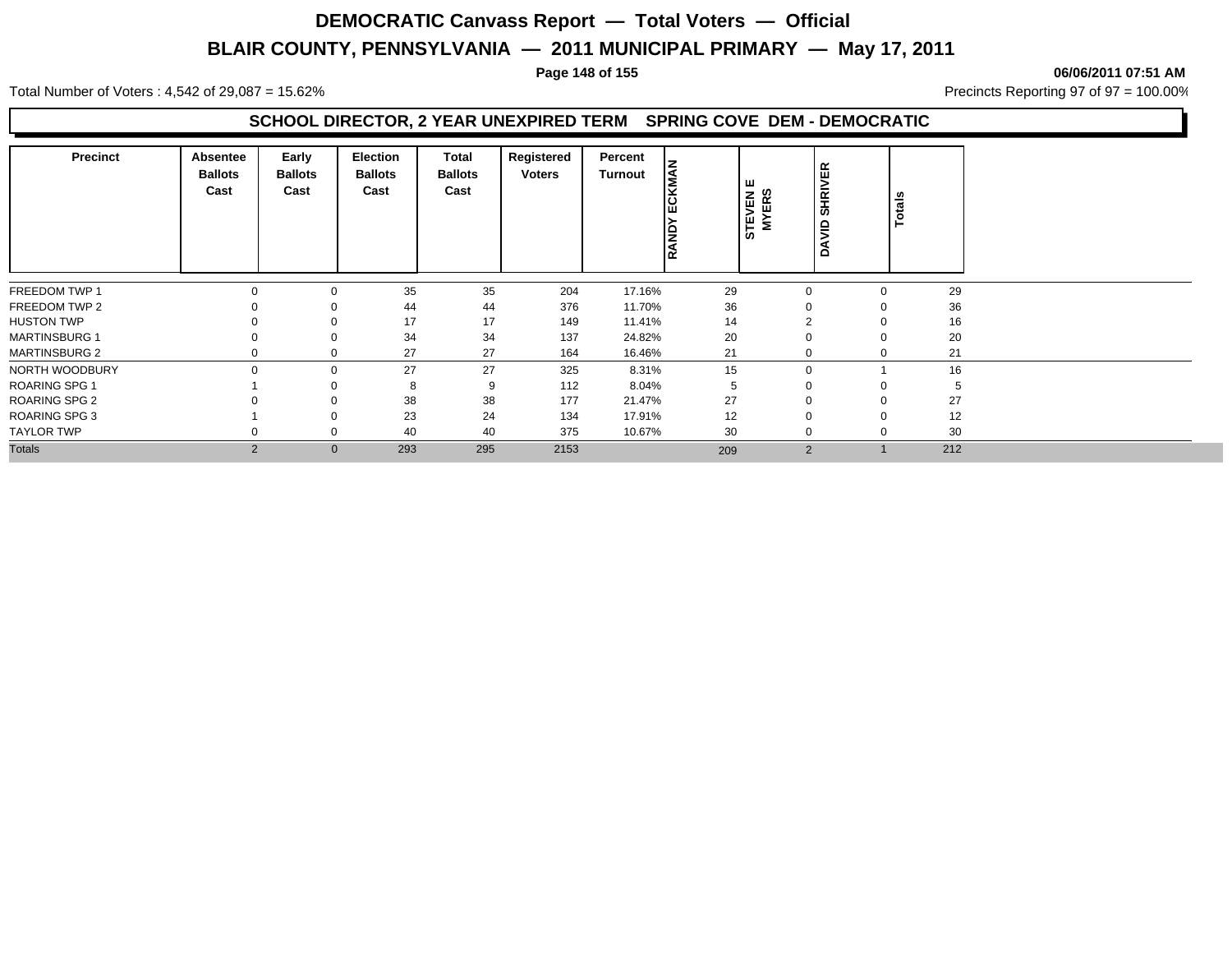#### **Page 149 of 155 06/06/2011 07:51 AM**

Total Number of Voters : 4,542 of 29,087 = 15.62% Precincts Reporting 97 of 97 = 100.00%

### **SCHOOL DIRECTOR, 4 YEAR TERM TYRONE AREA DEM - DEMOCRATIC**

| <b>Precinct</b>      | Absentee<br><b>Ballots</b><br>Cast | Early<br><b>Ballots</b><br>Cast | <b>Election</b><br><b>Ballots</b><br>Cast | Total<br><b>Ballots</b><br>Cast | Registered<br><b>Voters</b> | Percent<br><b>Turnout</b> | ្ធ<br>ក<br>ANDRE<br>MILLS-JC | ∍<br>THER<br>LAIRD<br>∍ | ABE<br>œ<br>$\leq$ | <b>UD</b><br><b>NTHIA<br/>BANAS</b> | ய<br>NORMAN I<br>HUFF | <b>PAULA</b><br>DORMINI | ∍<br>EDWARD<br>HULL | tinued<br>$\circ$<br>ΙO |
|----------------------|------------------------------------|---------------------------------|-------------------------------------------|---------------------------------|-----------------------------|---------------------------|------------------------------|-------------------------|--------------------|-------------------------------------|-----------------------|-------------------------|---------------------|-------------------------|
| SNYDER TWP 1         |                                    |                                 | 44                                        | 44                              | 310                         | 14.19%                    | 18                           | 26                      | 20                 | 26                                  | 28                    | 28                      | 20                  |                         |
| SNYDER TWP 2         |                                    |                                 | 28                                        | 28                              | 362                         | 7.73%                     | 12                           | 19                      | 17                 | 18                                  | 22                    | 13                      | 19                  |                         |
| <b>TYRONE TWP 1</b>  |                                    |                                 | 20                                        | 20                              | 137                         | 14.60%                    | 6                            | 8                       | $\overline{ }$     | 11                                  | 12                    |                         |                     |                         |
| <b>TYRONE BORO 1</b> |                                    |                                 | 24                                        | 24                              | 193                         | 12.44%                    | 16                           | 9                       | 10                 | 16                                  | 17                    | 17                      | 10                  |                         |
| TYRONE BORO 2        |                                    |                                 | 21                                        | 21                              | 177                         | 11.86%                    | 8                            | 11                      | 10                 | 16                                  | 16                    | 18                      | 10                  |                         |
| TYRONE BORO 3        |                                    | $\Omega$                        | 14                                        | 14                              | 171                         | 8.19%                     | 2                            | 6                       |                    |                                     |                       |                         |                     |                         |
| <b>TYRONE BORO 4</b> |                                    |                                 | 14                                        | 15                              | 115                         | 13.04%                    | 8                            | 10                      | 8                  |                                     |                       |                         |                     |                         |
| <b>TYRONE BORO 5</b> |                                    |                                 |                                           |                                 | 103                         | 3.88%                     | 2                            |                         |                    |                                     |                       |                         |                     |                         |
| TYRONE BORO 6        |                                    |                                 | 36                                        | 37                              | 186                         | 19.89%                    | 22                           | 19                      | 15                 | 23                                  | 18                    | 28                      | 10                  |                         |
| <b>TYRONE BORO 7</b> |                                    | $\Omega$                        | 33                                        | 33                              | 197                         | 16.75%                    | 14                           | 14                      | 13                 | 15                                  | 21                    | 17                      | 14                  |                         |
| <b>Totals</b>        | $\overline{2}$                     | $\mathbf{0}$                    | 238                                       | 240                             | 1951                        |                           | 108                          | 126                     | 107                | 140                                 | 156                   | 145                     | 100                 |                         |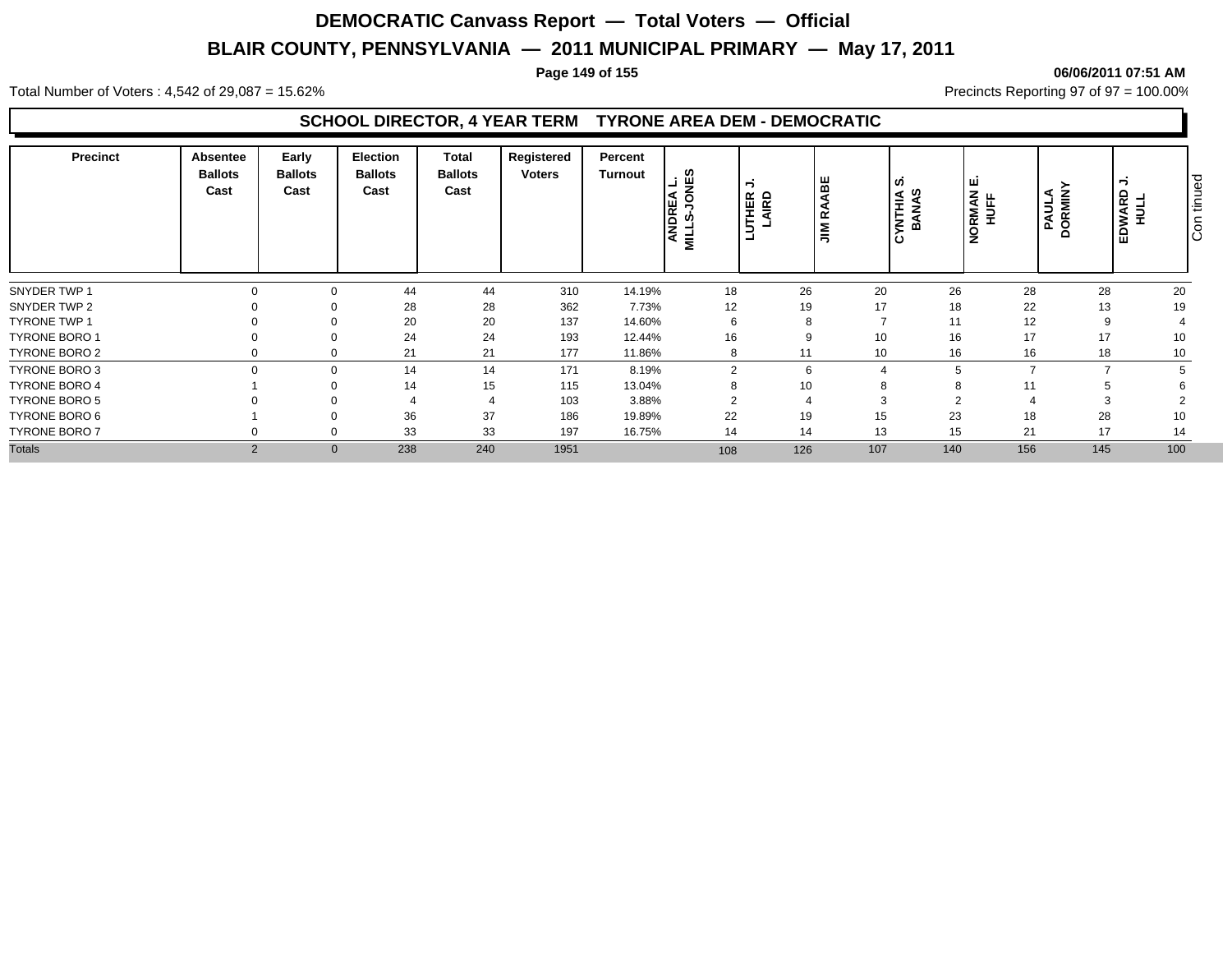#### **Page 150 of 155 06/06/2011 07:51 AM**

Total Number of Voters : 4,542 of 29,087 = 15.62% Precincts Reporting 97 of 97 = 100.00%

## **SCHOOL DIRECTOR, 4 YEAR TERM TYRONE AREA DEM - DEMOCRATIC**

| Precinct             | Absentee<br><b>Ballots</b><br>Cast | Early<br><b>Ballots</b><br>Cast | Election<br><b>Ballots</b><br>Cast | Total<br><b>Ballots</b><br>Cast | Registered<br><b>Voters</b> | Percent<br><b>Turnout</b> | <b>DONNA</b><br>GORRITY | $\overline{\mathbf{z}}$<br>쁙<br>CHARI | Totals      |     |
|----------------------|------------------------------------|---------------------------------|------------------------------------|---------------------------------|-----------------------------|---------------------------|-------------------------|---------------------------------------|-------------|-----|
| SNYDER TWP 1         | $\Omega$                           | $\mathbf 0$                     | 44                                 | 44                              | 310                         | 14.19%                    | $\Omega$                |                                       | $\mathbf 0$ | 166 |
| SNYDER TWP 2         |                                    | 0                               | 28                                 | 28                              | 362                         | 7.73%                     |                         |                                       | 0           | 120 |
| <b>TYRONE TWP 1</b>  |                                    | 0                               | 20                                 | 20                              | 137                         | 14.60%                    |                         |                                       | $\Omega$    | 57  |
| <b>TYRONE BORO 1</b> |                                    | 0                               | 24                                 | 24                              | 193                         | 12.44%                    |                         |                                       | $\mathbf 0$ | 95  |
| <b>TYRONE BORO 2</b> | 0                                  | 0                               | 21                                 | 21                              | 177                         | 11.86%                    | $\Omega$                |                                       | 0           | 89  |
| TYRONE BORO 3        | $\Omega$                           | 0                               | 14                                 | 14                              | 171                         | 8.19%                     | $\Omega$                |                                       | $\mathbf 0$ | 36  |
| <b>TYRONE BORO 4</b> |                                    | 0                               | 14                                 | 15                              | 115                         | 13.04%                    |                         |                                       |             | 58  |
| <b>TYRONE BORO 5</b> |                                    | 0                               |                                    | 4                               | 103                         | 3.88%                     |                         |                                       | $\mathbf 0$ | 20  |
| <b>TYRONE BORO 6</b> |                                    | 0                               | 36                                 | 37                              | 186                         | 19.89%                    |                         |                                       | 0           | 135 |
| TYRONE BORO 7        | 0                                  | 0                               | 33                                 | 33                              | 197                         | 16.75%                    | $\Omega$                |                                       | 0           | 108 |
| <b>Totals</b>        | 2                                  | $\mathbf{0}$                    | 238                                | 240                             | 1951                        |                           |                         |                                       |             | 884 |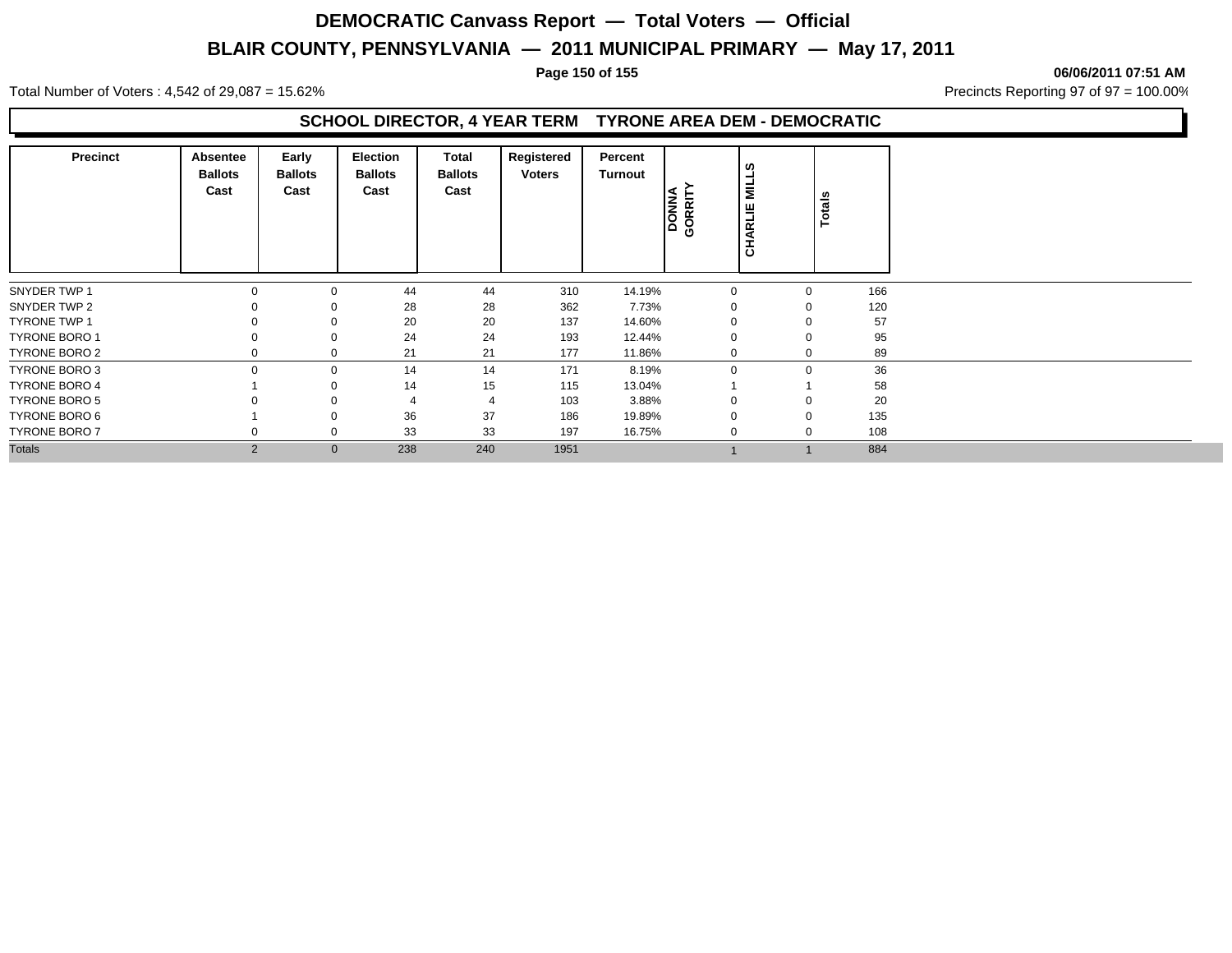**Page 151 of 155 06/06/2011 07:51 AM**

Total Number of Voters : 4,542 of 29,087 = 15.62% Precincts Reporting 97 of 97 = 100.00%

### **SCHOOL DIRECTOR, 4 YEAR TERM WILLIAMSBURG COMMUNITY CATHARINE TWP DEM - DEMOCRATIC**

| <b>Precinct</b>      | Absentee<br><b>Ballots</b><br>Cast | Early<br><b>Ballots</b><br>Cast | Election<br><b>Ballots</b><br>Cast | Total<br><b>Ballots</b><br>Cast | Registered<br><b>Voters</b> | Percent<br>Turnout | ≏<br>또 의<br>肾 | <b>Totals</b> |    |
|----------------------|------------------------------------|---------------------------------|------------------------------------|---------------------------------|-----------------------------|--------------------|---------------|---------------|----|
| <b>CATHARINE TWP</b> |                                    |                                 | 22                                 | 23                              | 121                         | 19.01%             | 17            |               | 17 |
| <b>Totals</b>        |                                    | $\mathbf{0}$                    | 22                                 | 23                              | 121                         |                    | 17            |               | 17 |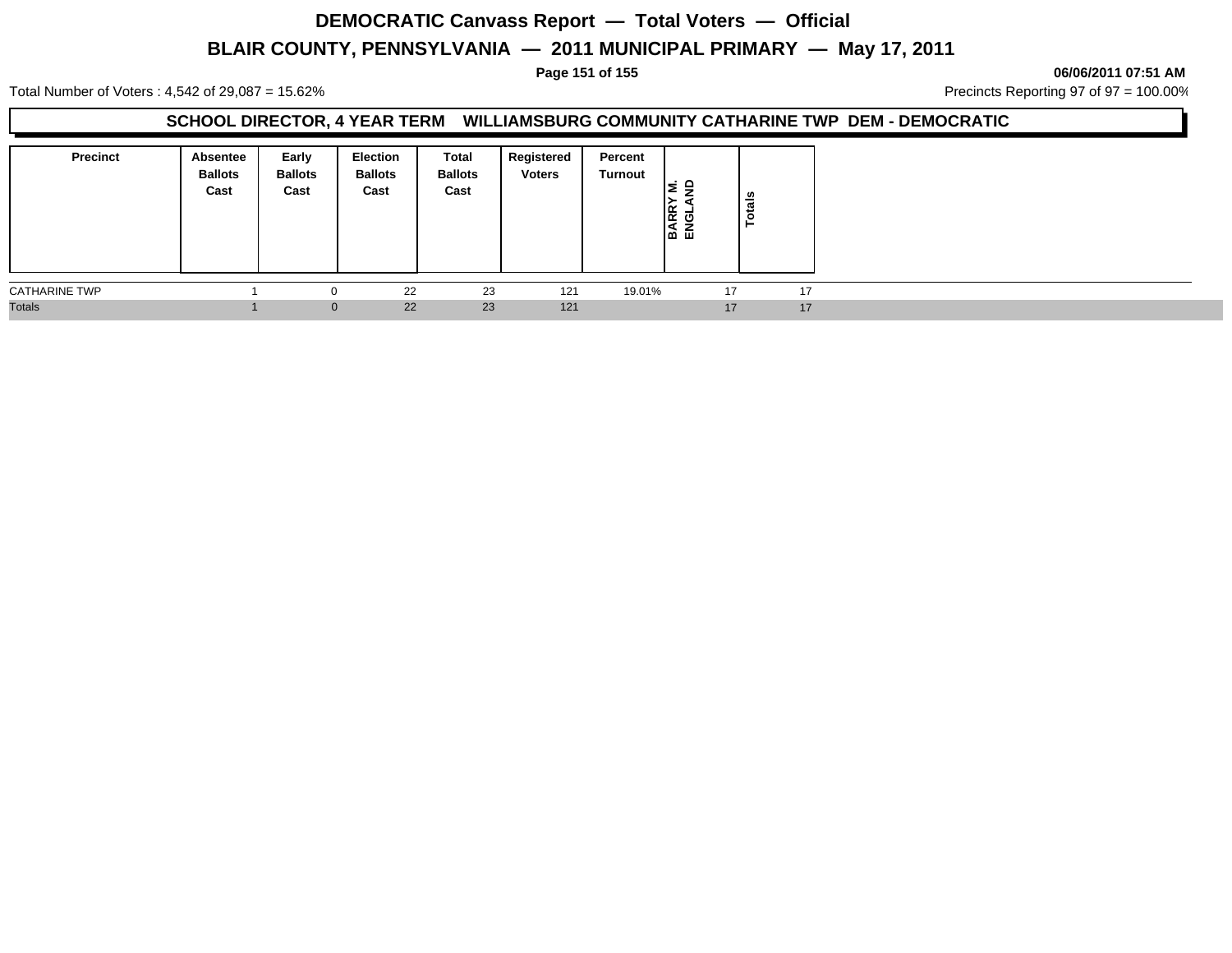**Page 152 of 155 06/06/2011 07:51 AM**

Total Number of Voters : 4,542 of 29,087 = 15.62% Precincts Reporting 97 of 97 = 100.00%

## **SCHOOL DIRECTOR, 4 YEAR TERM WILLIAMSBURG COMMUNITY WILLIAMSBURG DEM - DEMOCRATIC**

| <b>Precinct</b> | <b>Absentee</b><br><b>Ballots</b><br>Cast | Early<br><b>Ballots</b><br>Cast | <b>Election</b><br><b>Ballots</b><br>Cast | Total<br><b>Ballots</b><br>Cast | Registered<br><b>Voters</b> | Percent<br><b>Turnout</b> | I∢ a<br>ш.<br>≃<br>⊩ ш<br>ш<br>-<br>lō<br>ιပ | ' ⊞<br>-<br>ဖာ<br>⊢<br>빃<br>⇒ | Totals |  |
|-----------------|-------------------------------------------|---------------------------------|-------------------------------------------|---------------------------------|-----------------------------|---------------------------|----------------------------------------------|-------------------------------|--------|--|
| WILLIAMSBURG    |                                           | $\Omega$                        | 66                                        | 66                              | 246                         | 26.83%                    | 51                                           | 49                            | 100    |  |
| <b>Totals</b>   | 0                                         | $\mathbf{0}$                    | 66                                        | 66                              | 246                         |                           | 51                                           | 49                            | 100    |  |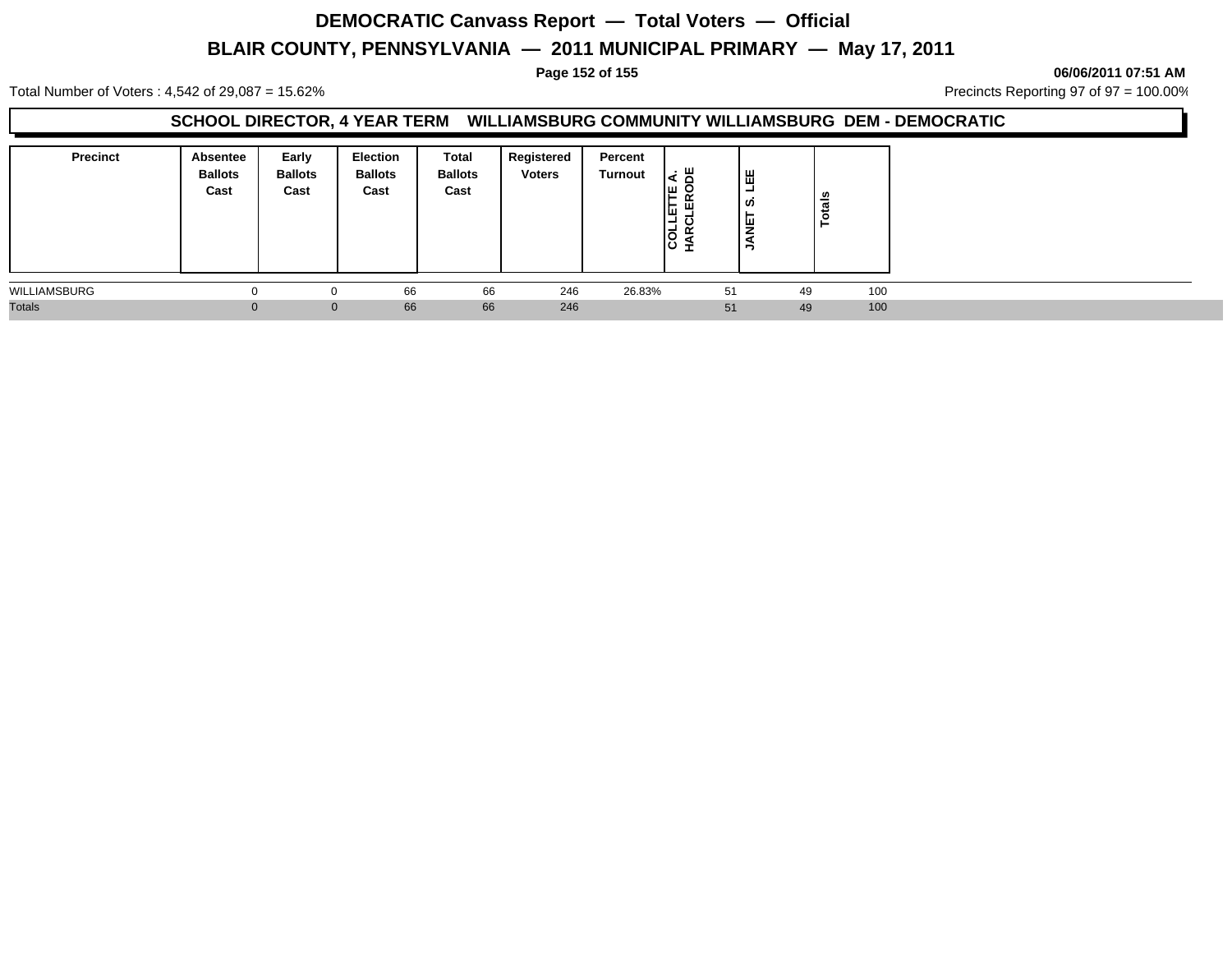#### **Page 153 of 155 06/06/2011 07:51 AM**

Total Number of Voters : 4,542 of 29,087 = 15.62% Precincts Reporting 97 of 97 = 100.00%

#### **SCHOOL DIRECTOR, 4 YEAR TERM WILLIAMSBURG COMMUNITY WOODBURY DEM - DEMOCRATIC**

| <b>Precinct</b> | Absentee<br><b>Ballots</b><br>Cast | Early<br><b>Ballots</b><br>Cast | <b>Election</b><br><b>Ballots</b><br>Cast | Total<br><b>Ballots</b><br>Cast | Registered<br><b>Voters</b> | Percent<br>Turnout | lz<br>l≦<br>lΞ | <b>Totals</b> |  |
|-----------------|------------------------------------|---------------------------------|-------------------------------------------|---------------------------------|-----------------------------|--------------------|----------------|---------------|--|
| WOODBURY TWP    |                                    | $^{(1)}$                        | 25                                        | 25                              | 186                         | 13.44%             | 19             | 19            |  |
| <b>Totals</b>   |                                    | $\mathbf{0}$                    | 25                                        | 25                              | 186                         |                    | 19             | 19            |  |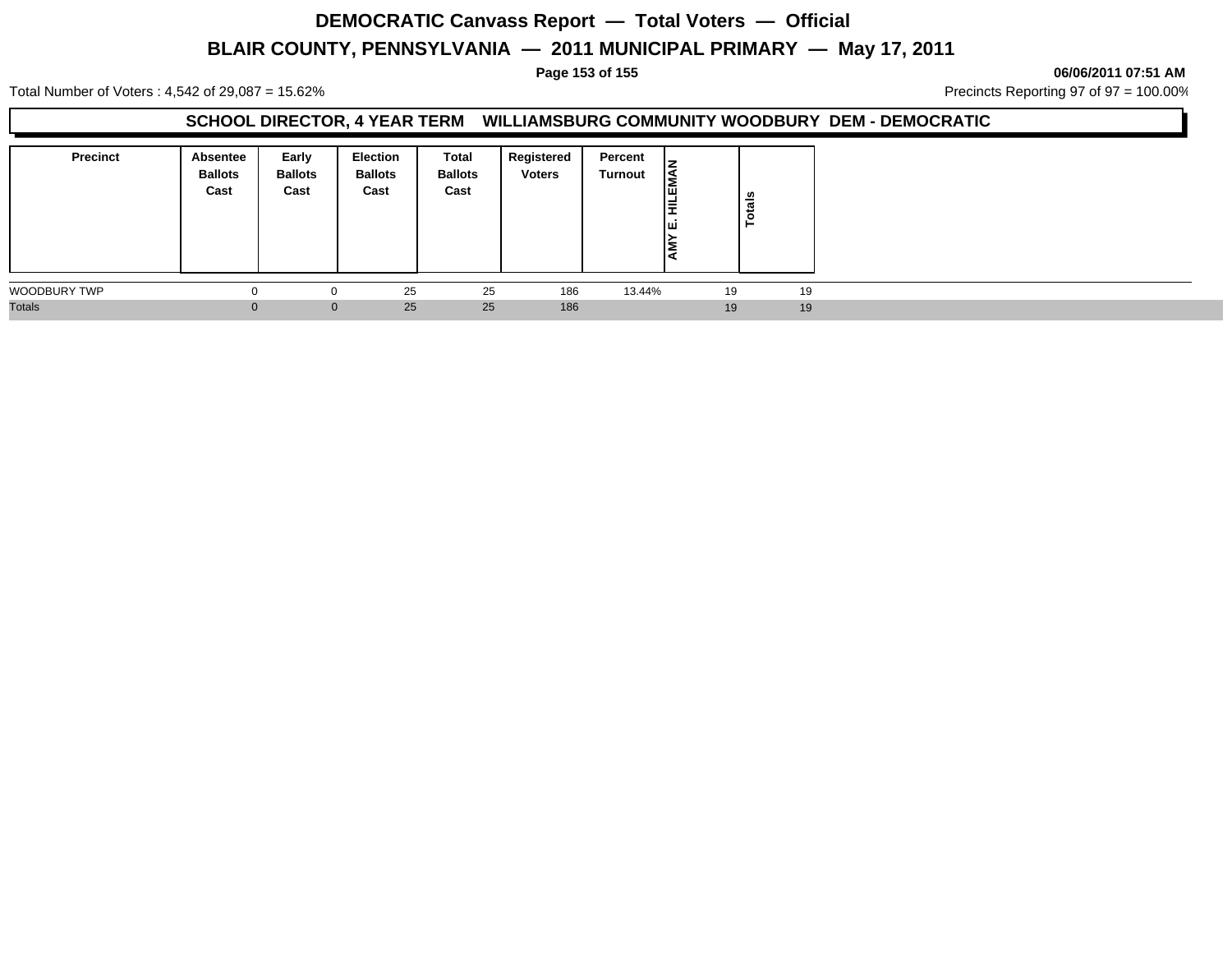#### **Page 154 of 155 06/06/2011 07:51 AM**

Total Number of Voters : 4,542 of 29,087 = 15.62% Precincts Reporting 97 of 97 = 100.00%

## **SCHOOL DIRECTOR, 4 YEAR TERM PENN CAMBRIA SCH DISTR DEM - DEMOCRATIC**

| <b>Precinct</b> | Absentee<br><b>Ballots</b><br>Cast | Early<br><b>Ballots</b><br>Cast | <b>Election</b><br><b>Ballots</b><br>Cast | Total<br><b>Ballots</b><br>Cast | Registered<br><b>Voters</b> | Percent<br>Turnout | ı≃ | ທ<br>▴<br>$\propto$ | ட<br> ଞ<br><b>GEOR</b> | ◡<br>  રુ<br>١ж<br>ັບ | ິທ<br>−<br><b>JUSTIN</b><br>ROBERT | z<br>ικα<br>₹ | ் ப<br>$\Omega$<br>$\overline{\phantom{a}}$<br>l ÷<br>ΙÖ |
|-----------------|------------------------------------|---------------------------------|-------------------------------------------|---------------------------------|-----------------------------|--------------------|----|---------------------|------------------------|-----------------------|------------------------------------|---------------|----------------------------------------------------------|
| ALLEGHENY 4     |                                    |                                 |                                           |                                 |                             | 00.00%             |    |                     |                        |                       |                                    |               |                                                          |
| <b>Totals</b>   |                                    | $\Omega$                        |                                           |                                 |                             |                    |    |                     |                        |                       |                                    |               |                                                          |